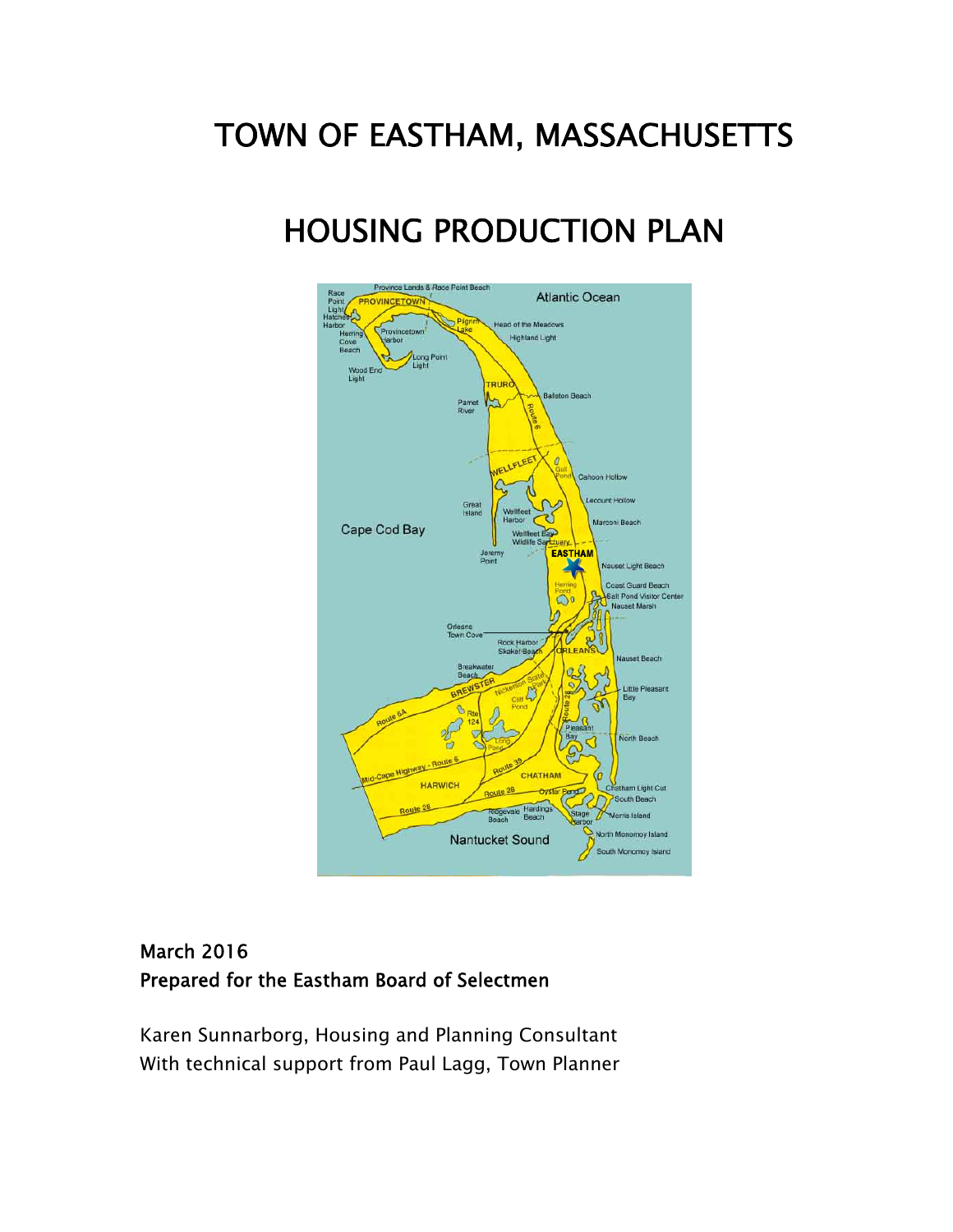# Acknowledgements

The Consultant, Eastham Housing Trust and Eastham Board of Selectmen wish to acknowledge the help of particular individuals who provided important input into this project including:

- Alice Boyd, Bailey Boyd Associates
- Tim Buhler, Executive Director of the Orleans Housing Authority
- Jay Coburn, Community Development Partnership
- Alice Demoracski, Community Development Partnership
- Belinda Eyestone, Principal Assessor
- Susanne Fischer, Town Clerk
- Vicki Goldsmith, Habitat for Humanity of Cape Cod
- Cindi Maule, Housing Assistance Corporation
- Sarah Sherman, Hopper Real Estate in Eastham
- Sandy Szedlak, Eastham Council on Aging
- Andrew Witter, First Property Management

Finally, thanks to those members of Eastham boards, commissions and staff as well as the many residents who attended the public meetings during the planning process.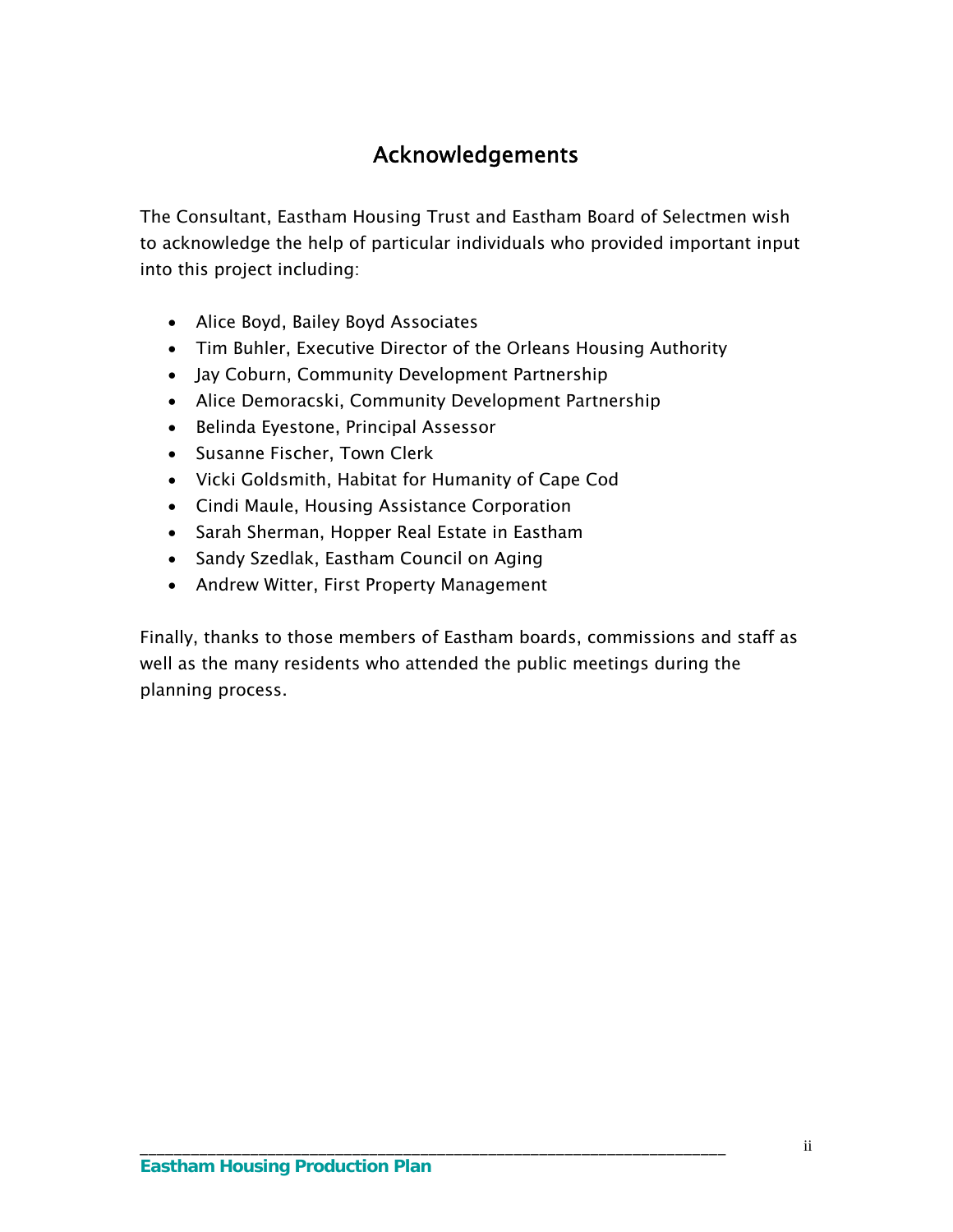# TOWN OF EASTHAM HOUSING PRODUCTION PLAN

# Table of Contents

|     |                                                   | Page |
|-----|---------------------------------------------------|------|
| I.  | <b>Executive Summary</b>                          | ı    |
|     | A. Introduction                                   | 1    |
|     | B. Summary of Housing Needs Assessment            | 1    |
|     | C. Summary of Priority Housing Needs              | 5    |
|     | D. Summary of Development Challenges              | 8    |
|     | E. Summary of Production Goals                    | 9    |
|     | F. Summary of Housing Strategies                  | 10   |
| ΙΙ. | Introduction                                      | 13   |
|     | A. Background and Purpose                         | 13   |
|     | B. Definition of Affordable Housing               | 14   |
|     | C. Housing Goals and Guiding Principles           | 17   |
| Ш.  | <b>Housing Needs Assessment</b>                   | 19   |
|     | A. Demographic and Economic Profile               | 19   |
|     | <b>Population Growth</b><br>1.                    | 19   |
|     | Age Distribution<br>2.                            | 20   |
|     | 3.<br>Race                                        | 23   |
|     | <b>Household Characteristics</b><br>4.            | 24   |
|     | 5. Income                                         | 25   |
|     | 6. Poverty                                        | 30   |
|     | 7. Employment                                     | 31   |
|     | 8. Education                                      | 33   |
|     | 9. Disability Status                              | 33   |
|     | <b>Housing Profile</b><br>В.                      | 33   |
|     | <b>Housing Growth</b><br>1.                       | 34   |
|     | 2.<br>Housing Types and Occupancy                 | 36   |
|     | <b>Housing Costs</b><br>3.                        | 39   |
|     | Affordability Analysis of Market Conditions<br>4. | 48   |
|     | Subsidized Housing Inventory<br>5.                | 54   |
|     | C. Priority Housing Needs                         | 60   |
|     | <b>Rental Housing Needs</b><br>1.                 | 60   |
|     | Homeownership Needs<br>2.                         | 62   |
|     | 3.<br><b>Special Population Needs</b>             | 64   |
|     | <b>Existing Housing Conditions Needs</b><br>4.    | 64   |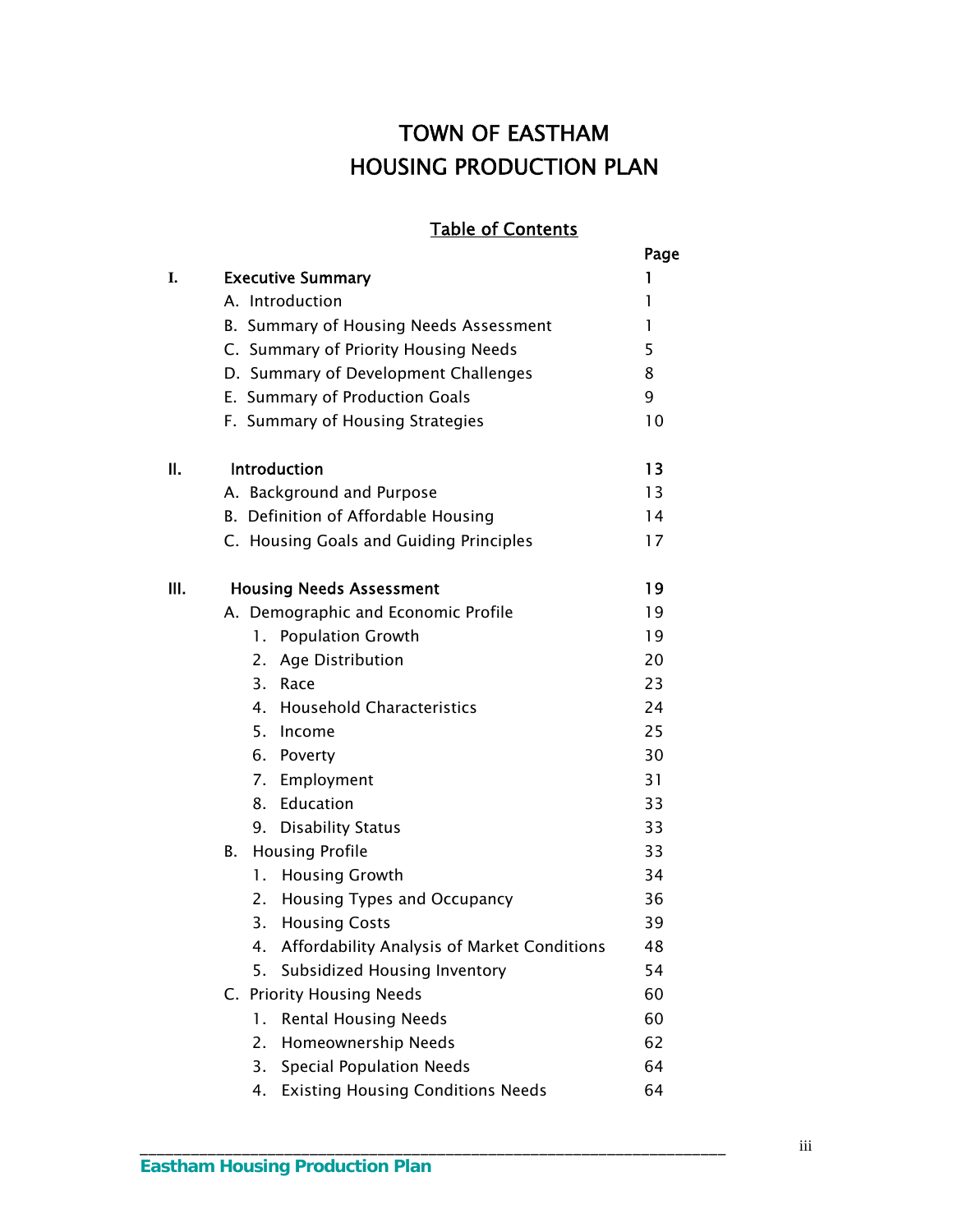|     | 5. Summary of Priority Housing Needs                      | 65  |
|-----|-----------------------------------------------------------|-----|
| IV. |                                                           | 66  |
|     | <b>Challenges to Development</b>                          |     |
|     | Infrastructure<br>$\mathsf{A}_{\cdot}$                    | 66  |
|     | В.<br><b>Environmental Concerns</b>                       | 67  |
|     | Zoning<br>C.                                              | 68  |
|     | <b>School Enrollment</b><br>D.                            | 73  |
|     | <b>Public Transportation</b><br>Е.                        | 74  |
|     | Availability of Subsidy Funds<br>F.,                      | 75  |
|     | <b>Community Perceptions</b><br>G.                        | 75  |
|     | Н.<br>Limited Developable Properties                      | 76  |
|     | More Rigorous Lending Criteria<br>L.                      | 76  |
| ٧.  | <b>Housing Production Goals</b>                           | 78  |
| VI. | <b>Housing Strategies</b>                                 | 82  |
|     | Development and Outreach Strategies<br>А.                 | 86  |
|     | В.<br><b>Zoning Strategies</b>                            | 97  |
|     | Appendix1 - Summary of Housing Strategies                 | 102 |
|     | Appendix 2 - Action Plan Summary                          | 103 |
|     | Appendix 3 - Local and Regional Organizations             | 108 |
|     | Appendix 4 - Glossary of Housing Terms                    | 115 |
|     | Appendix 5 - Summary of Housing Regulations and Resources | 118 |
|     |                                                           |     |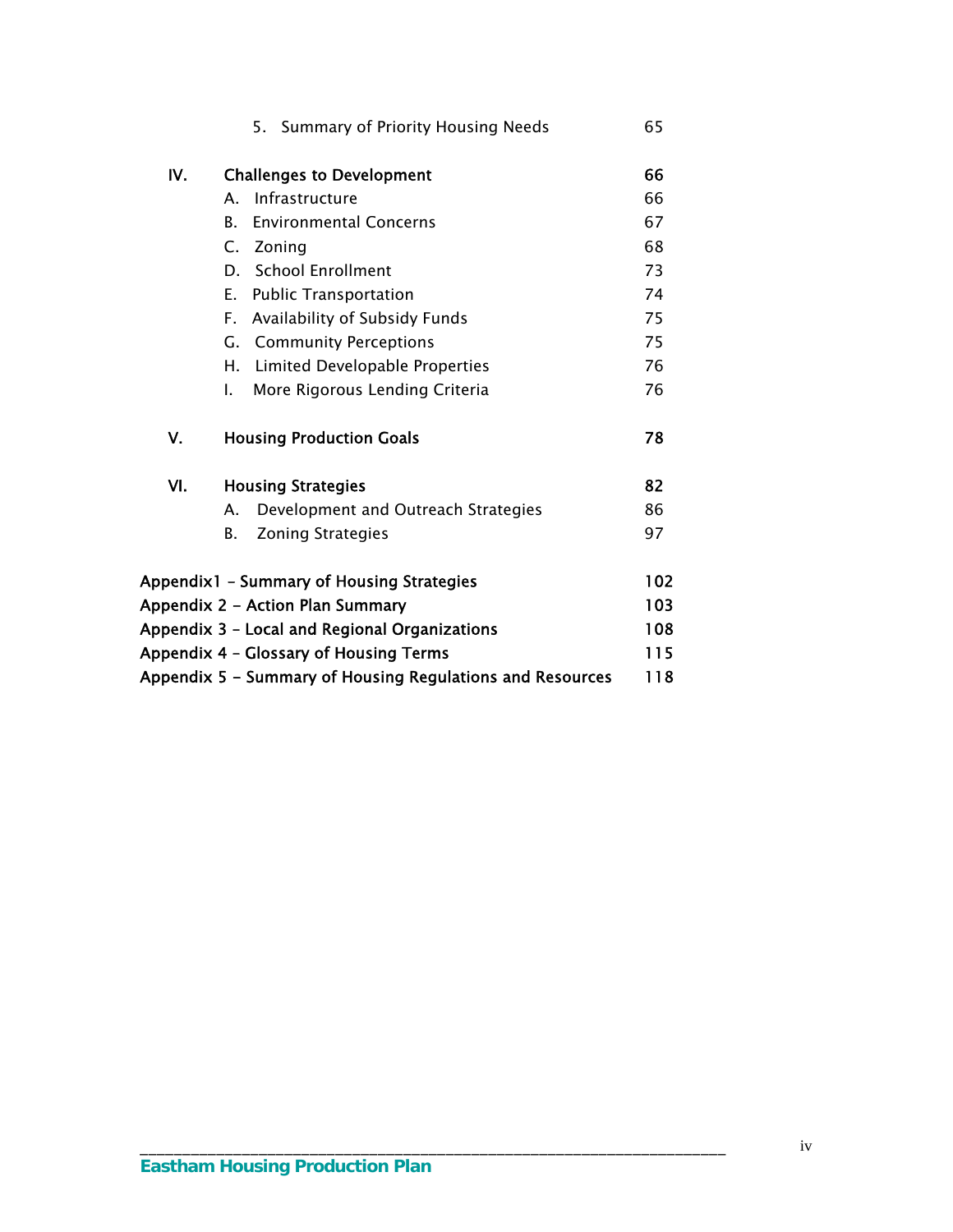# TOWN OF EASTHAM HOUSING PRODUCTION PLAN

# **I.** EXECUTIVE SUMMARY

# A. Introduction

Eastham is primarily a residential community with a year-round population of about 5,000 residents. The town is particularly challenged during the summer months when the combination of seasonal residents and visitors, drawn to the town by its stunning natural beauty and wide-ranging recreational opportunities, can increase the population more than five-fold. These visitors bolster Eastham's predominant economy, the tourist industry, but also place enormous pressures on local services and the housing market.

In tandem with growing numbers of seasonal units and second homes, now up to 60% of all units, dramatic demographic shifts have been occurring. Not only is Eastham losing population, but it is also experiencing losses of younger residents simultaneously with substantial gains in older ones. These demographic changes are projected to continue and likely change the character of the community given substantial losses in population diversity, significant shifts away from families and workers, and an extended retirement focus. Rising housing costs are exacerbating the situation, leading to wider affordability gaps and severe cost burdens for local individuals and families. This situation is not unique to Eastham as it is a trend throughout the Lower Cape. Nevertheless, planning needs to focus on strategies to attract younger residents to the community, and affordable housing in tandem with economic development measures are essential ingredients.

# B. Summary of Housing Needs Assessment

A summary of key community demographic and household characteristics in comparison to Barnstable County and the state is included in Table I-1 and highlighted below.

# • Declining population

Like Barnstable County as a whole, Eastham has been losing population, albeit at a faster rate, with a 10% rate of loss as compared to 3.2% for the county according to 2014 census estimates, and the population is now down to 4,932 residents from 5,453 in 2000. Town records suggest a somewhat lower rate of loss at 5.7% with 5,140 residents but down to 4,954 by May 2015. Population projections for 2030 suggest even greater population losses down to 3,512 residents according to MAPC estimates and as low as 2,872 residents based on UMass' Donahue Institute calculations, including further dramatic demographic shifts that involve losses in all age groups with the exception of those 65 years of age or older, projected to grow to almost two-thirds of all residents.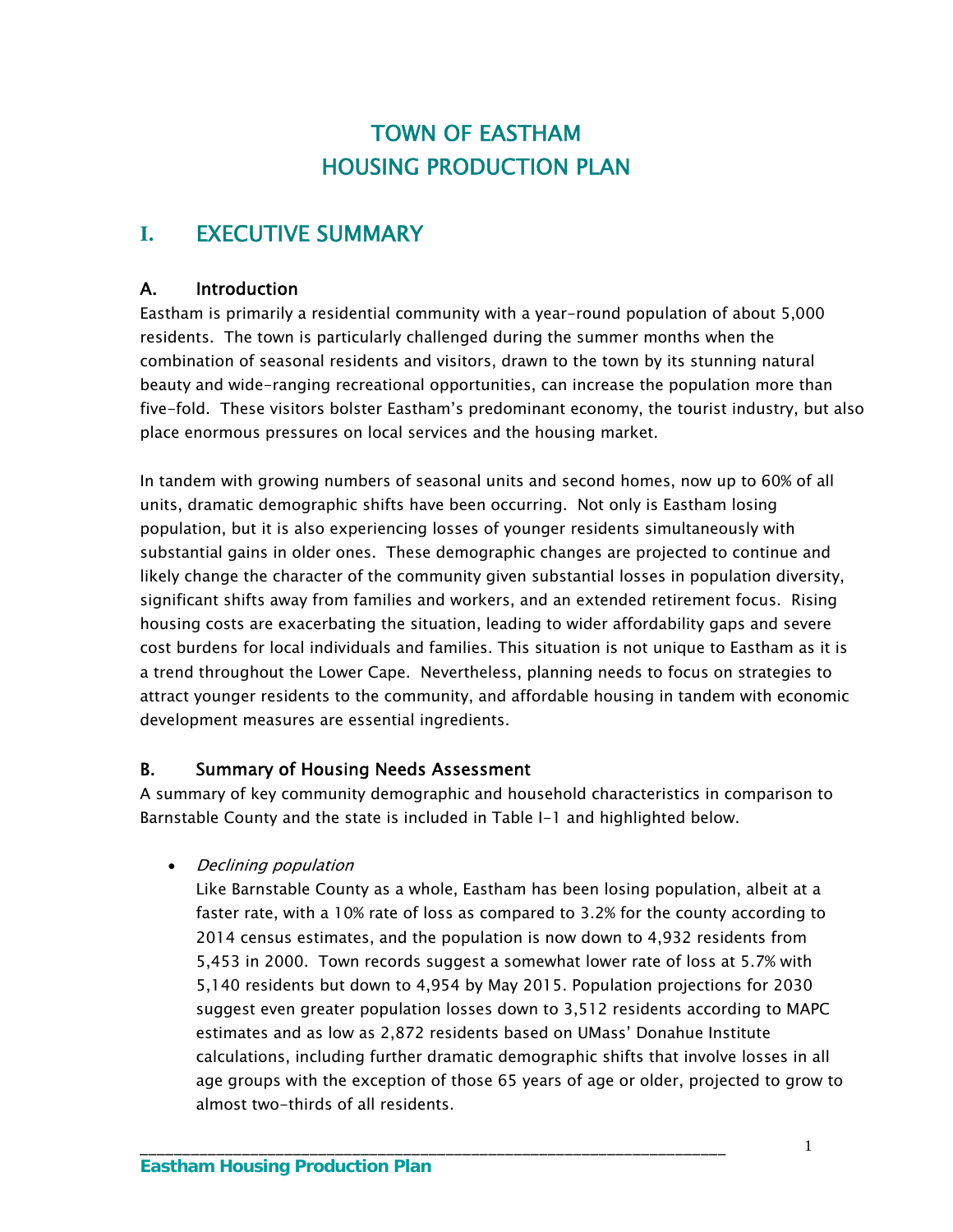#### Loss of younger residents and substantial gains in older ones

Demographic shifts have resulted in far fewer children, from 19.3% to 11.2% of residents under age 20 between 2000 and 2014, and substantially more older residents, with an increase of 26.0% to 32.0% of those 65 years of age or older. This is reflected in the increase in the median age to 57.8 years compared to 50.8 and 39.3 years for the county and state, respectively. It is also reflected in increasing numbers of those with special needs as Eastham with 13.3% of all residents claiming a disability compared with11.3% for the state.

The relatively high cost of living in Eastham, the lack of affordable housing, and limited employment opportunities, in particular, are creating barriers for younger age groups and making it increasingly more likely that those who were raised in Eastham will be less able to raise their own families locally without housing subsidies or help from their families. The ability to retain and attract new residents, particularly young professionals and families who can contribute to the community's employment base, must be a priority issue for the Town in the years ahead, a daunting challenge given the limited supply of good paying jobs.

| <b>Eastham</b><br>Demographic |            | Lastiani, barnstable county and the state | <b>Barnstable County</b> |            | <b>Massachusetts</b> |            |
|-------------------------------|------------|-------------------------------------------|--------------------------|------------|----------------------|------------|
| <b>Characteristics</b>        | 2000       | 2014                                      | 2000                     | 2014       | 2000                 | 2014       |
| Total population              | 5,453      | 4,932                                     | 222,230                  | 215,167    | 6,349,097            | 6,657,291  |
|                               |            | 5,140                                     |                          |            |                      |            |
|                               |            | Town records                              |                          |            |                      |            |
| % less than 20 years          | 19.3       | 11.2%                                     | 22.1%                    | 18.7%      | 26.4%                | 24.2%      |
| % 20 to 34 years              | 12.7%      | 13.1%                                     | 13.2%                    | 13.3%      | 21.0%                | 20.7%      |
| % 35 to 44 years              | 14.3%      | 7.6%                                      | 15.3%                    | 9.7%       | 16.7%                | 12.9%      |
| % 45 to 54 years              | 15.1%      | 14.0%                                     | 14.8%                    | 15.1%      | 13.8%                | 15.1%      |
| % 55 to 64 years              | 12.6%      | 22.4%                                     | 11.5%                    | 16.8%      | 8.6%                 | 12.8%      |
| % 65 years or more            | 26.0%      | 32.0%                                     | 23.1%                    | 26.4%      | 13.5%                | 14.4%      |
| Median age                    | 47.6 years | 57.8 years                                | 44.6 years               | 50.8 years | 36.5 years           | 39.3 years |
| % family households           | 68.2%      | 67.6%                                     | 64.0%                    | 61.6%      | 64.0%                | 63.6%      |
| % non-families                | 31.8%      | 32.4%                                     | 36.0%                    | 38.4%      | 36.0%                | 36.4%      |
| Average household             | 2.24       | 2.21                                      | 2.28                     | 2.24       | 2.51                 | 2.53       |
| Size                          | persons    | persons                                   | persons                  | persons    | persons              | persons    |
| Median hh income              | \$42,618   | \$62,452                                  | \$45,933                 | \$61,597   | \$50,502             | \$67,846   |
| Individuals in poverty        | 5.5%       | 5.1%                                      | 7.0%                     | 9.7%       | 9%                   | 11.6%      |
| % earning <\$25,000           | 22.0%      | 14.0%                                     | 24.6%                    | 28.3%      | 24.6%                | 20.0%      |
| % > \$100,000                 | 10.2%      | 25.7%                                     | 12.4%                    | 27.0%      | 17.7%                | 33.2%      |

Table I-1: Summary of Demographic Characteristics for Eastham, Barnstable County and the State

Source: U.S. Census, 2000 and American Community Survey 5-Year Estimates, 2010-2014.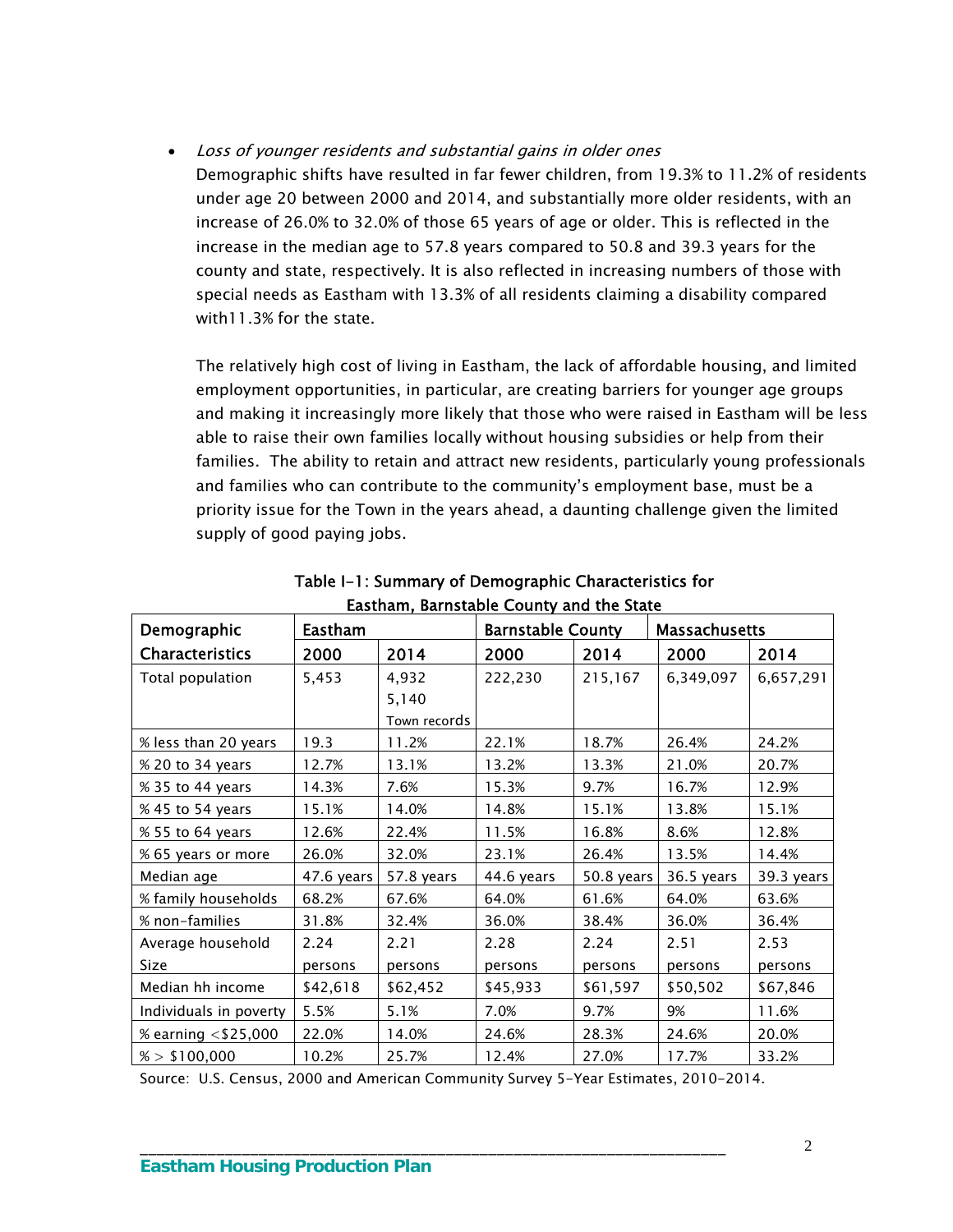## Modest losses of families

 There has been a small decline in the percentage of families, from 68.2% to 67.6% between 2000 and 2014. The county has also experienced some loss of families but the proportion of families is still higher in Eastham than the county and state despite the considerable loss of children and decrease in average household size.

- Lower levels of both lower-income households and those earning above \$100,000 The median household income increased from \$42,618 to \$62,452 between 2000 and 2014 with a median higher than Barnstable County's at \$61,597 in 2014, but significantly lower than the state level of \$67,846. The percentage of those earning less than \$25,000 is lower in Eastham, at 14.0% compared to 28.3% and 20.0% for the county and state. On the other hand, the percentage of households earning more than \$100,000 is also lower at 25.7% compared to 27.0% and 33.2% for the county and state, respectively.
- Declining poverty

The proportion of those living in poverty declined from 5.5% to 5.1% between 2000 and 2014 while increasing for the county and state. Additionally, Eastham's poverty rate is about half the county and state levels.

Table I-2 provides a comparative summary of housing characteristics with the following major trends:

| <b>Housing</b>         | <b>Eastham</b>       |           | <b>Barnstable County</b> |           | <b>Massachusetts</b> |           |  |
|------------------------|----------------------|-----------|--------------------------|-----------|----------------------|-----------|--|
| <b>Characteristics</b> | 2000                 | 2014      | 2000                     | 2014      | 2000                 | 2014      |  |
| Total housing units    | 5,535                | 5,778     | 147,083                  | 160,953   | 2,621,989            | 2,816,875 |  |
| % occupied housing     | 43.3%                | 38.5%     | 64.5%                    | 58.6%     | 93.2%                | 90.1%     |  |
| (year-round units)     |                      |           |                          |           |                      |           |  |
| % seasonal or          | 52.3%                | 60.2%     | 32.0%                    | 37.2%     | 3.6%                 | 4.3%      |  |
| occasional use         |                      |           |                          |           |                      |           |  |
| % owner-occupied       | 82.3%                | 84.4%     | 77.8%                    | 78.7%     | 61.7%                | 62.3%     |  |
| % renter-occupied      | 17.7%                | 15.9%     | 22.2%                    | 21.3%     | 38.3%                | 37.7%     |  |
| % single-family,       | 94.9%                | 95.2%     | 82.9%                    | 81.4%     | 52.4%                | 52.2%     |  |
| detached structures    |                      |           |                          |           |                      |           |  |
| Median sales price     | \$192,300            | \$393,000 | \$178,800                | \$350,000 | \$185,000            | \$340,000 |  |
| Banker & Tradesman     |                      |           |                          |           |                      |           |  |
| 2000/October 2015      |                      |           |                          |           |                      |           |  |
| Housing growth         | 4.4%                 |           | 9.4%                     |           | 7.4%                 |           |  |
| 2000 to 2014           |                      |           |                          |           |                      |           |  |
| Housing density        | 203.4 to 212.3 units |           | 371.6 to 406.7 units per |           | 334.5 to 359.4 units |           |  |
| 2000 to 2014           | per square mile      |           | square mile              |           | per square mile      |           |  |

| Table I-2: Summary of Housing Characteristics for |  |
|---------------------------------------------------|--|
| <b>Fastham, Barnstable County and the State</b>   |  |

Source: U.S. Census, 2000 and American Community Survey 5-Year Estimates, 2010-2014.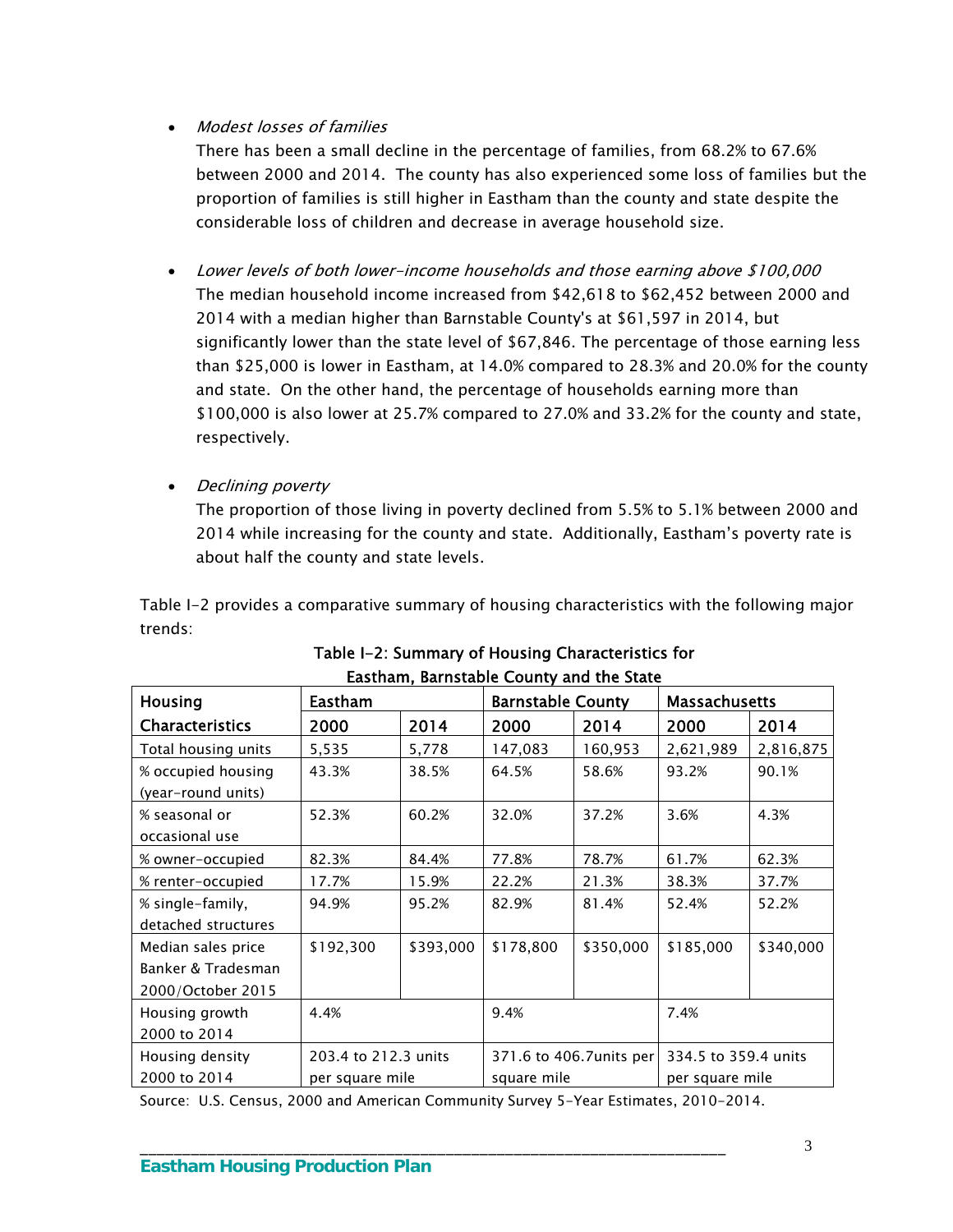#### • Slower housing growth

Despite a decrease in the population of year-round residents, net new housing units increased by 243 units or 4.4% between 2000 and 2014 according to census data, a rate still lower than county and state housing growth rates. This growth rate is considerably lower than the boom years of housing construction with a 22.6% rate of growth in the 1980s, for example. It also reflects increases in seasonal units and second homes as opposed to year-round housing.

#### • Relatively low housing density

Eastham's housing density was significantly lower than the county and the state at about 212 per square mile as compared with 407 and 359, respectively. This is largely reflective of the considerable amount of preserved open space in town, including the National Seashore. In fact, about one-third of the town's land area is part of the National Seashore, and about another 500 acres are owned by the Town and is also protected. This significant reserve of open space, as well as other undevelopable natural resources, has helped make Eastham a particularly appealing place to live or visit, attracting tourists, retirees and second-home owners. Nevertheless, such large amounts of protected land puts substantial development pressures on the very limited number of parcels that remain undeveloped.

#### • High and growing seasonal housing pressures

Housing in Eastham involves two distinct markets, the year-round housing stock and the seasonal or second home market now comprising 60% of all dwellings compared to 37% for Barnstable County as a whole and only 4.3% statewide. In the summer months, Eastham's resident population increases to almost 30,000, putting enormous pressure on Town services and the long-term, permanent population.

#### • Loss of rental units

Census estimates suggest that Eastham has lost 124 rental units since 1990, further eroding an already short supply of 346 rental units or almost 16% of the community's housing stock compared to about 21% and 38% for the county and state, respectively. This relative shortage of rentals is further reflected in a zero vacancy rate according to census estimates.

#### • High housing costs

The median single-family house price of \$393,000 as of October 2015 was higher than the county and state at \$362,800 and \$329,900, respectively. While these medians have not reached pre-recession levels, housing prices have been rebounding over the past few years.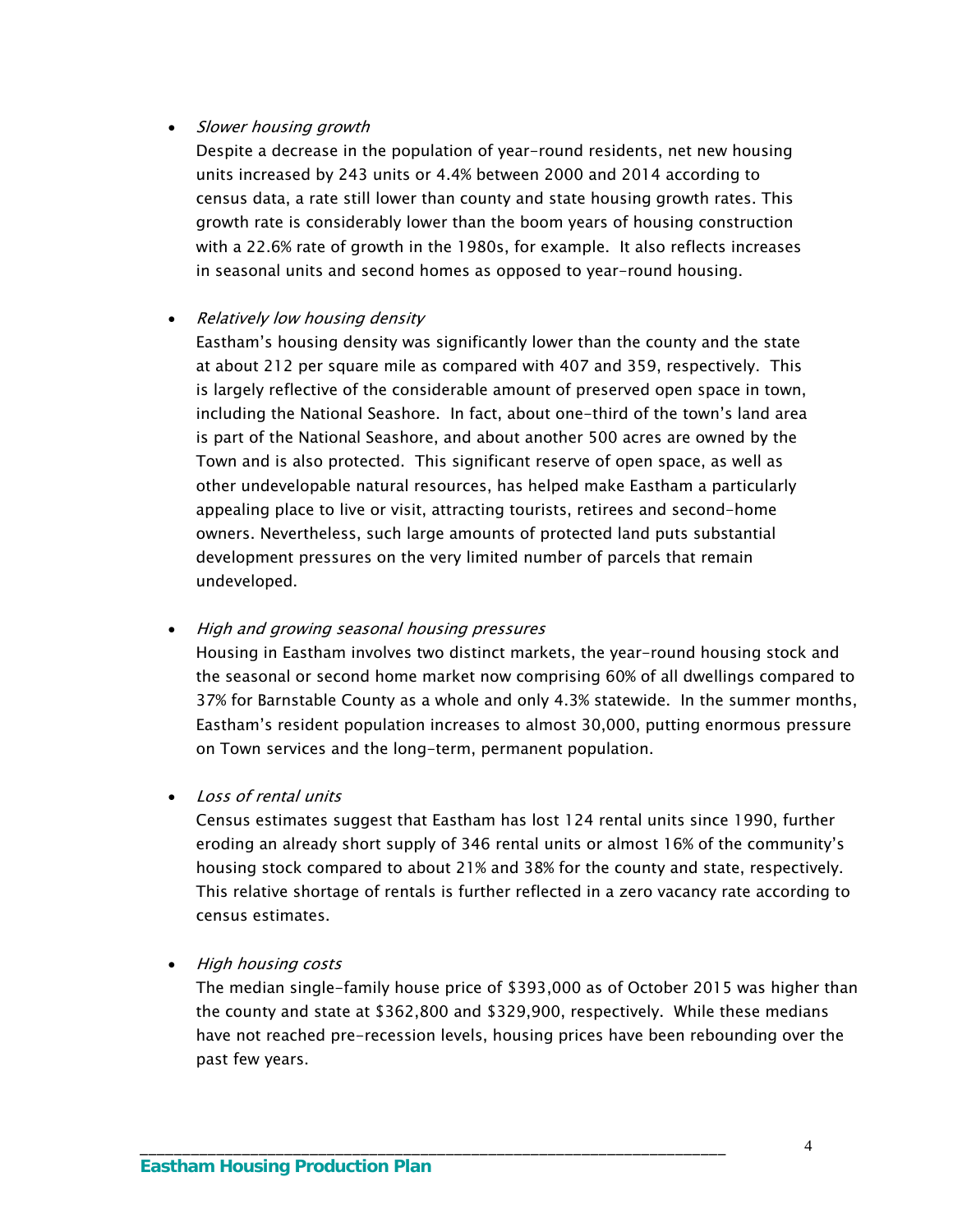Additionally, while the rental housing stock is small, rents are high, at least \$1,200 for a two-bedroom year-round unit without the added costs of utilities. Leasing requirements of a first and last month's rent plus a security deposit create further financial barriers for renters.

• High cost burdens

The 2014 census estimates suggest that 788 households, or 35% of all Eastham yearround households, were living in housing that is by common definition beyond their means and unaffordable. A special HUD report further indicates that, of the almost 1,000 households earning at or below 80% of area median income, 519, or more than half, were overspending, and one-quarter had severe cost burdens as they were spending more than half of their income on housing. Moreover, there were 170 households earning at or below 30% of area median income, referred to by HUD as extremely low-income households, and almost all of those were experiencing severe cost burdens.

• Scarce supply of affordable housing

The supply of housing for working families is dwindling as homes that were priced reasonably in the past have almost doubled in value. These changes were largely driven by the demand from the seasonal, second home and retirement market. Moreover, based on the state's most recent data on the Chapter 40B Subsidized Housing Inventory (SHI), Eastham had 2,632 year-round housing units, of which 50 can be counted as affordable, representing 1.9% of the year-round housing stock. Potential project activity could bring this percentage up to over 8% however.

#### C. Summary of Priority Housing Needs

Based on the Housing Needs Assessment (see Section III), there are a number of key indicators that suggest there are significant local needs for affordable housing that go well beyond what is required to meet the 10% state affordability goal including:

#### 1. Households with Very Limited Incomes

Despite increasing household wealth, 311 or 14% of all households were earning less than \$25,000, substantially more than the 50 subsidized units available. Given Eastham's tight housing market, it can be expected that many lower income residents are struggling to afford to remain in the community as evidenced by high cost burdens.

Priority Need #1: Given the high costs of housing, more subsidized rental housing is necessary to make living in Eastham more affordable, particularly for those with very limited financial means. The need for rentals is further demonstrated by a zero (0) vacancy rate and importance of replacing some of the rentals that have been lost in recent years.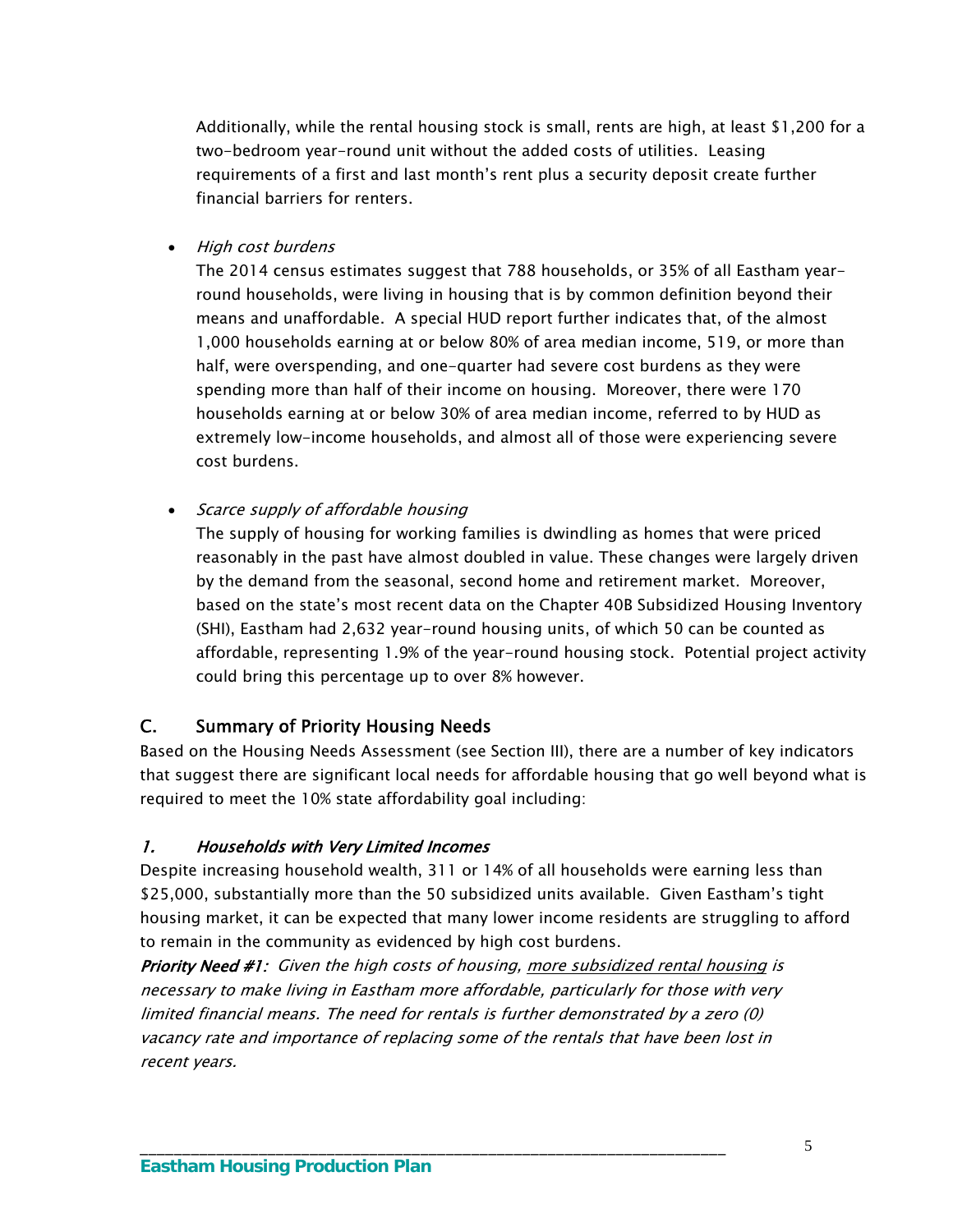# 2. Affordability Gaps

A traditional rule of thumb is that housing is affordable if it costs no more than 2.5 times the buyer's household income. By this measure, the median income household earning \$62,452 in Eastham could afford a house of approximately \$156,130, 40% of the median house price of \$393,000 as of October 2015. This implies that the household in the middle of the town's income range faced an "affordability gap" of \$236,870.

Additionally, the gap between median household income and the median single-family house price widened. While incomes doubled between 1990 and 2014, the median single-family house price almost tripled based on 2014 Banker & Tradesman data. In 1990 the median income was 23% of the median house price but this number decreased to 15.8% by 2014. Moreover, the gap between income and house value was \$103,661 in [1](#page-9-0)990 but more than tripled to \$332,548 by 2014.<sup>1</sup>

The declining numbers of younger residents, who are likely confronting problems associated with high living costs and limited job opportunities, suggests the need to further diversify the housing stock in order to better address their needs and pocketbooks.

Priority Need #2: A wider range of affordable housing options is needed, including first-time homeownership opportunities, particularly for younger households entering the job market and forming their own families as well as for empty nesters.

# 3. Special Needs Households

Eastham has a higher level of residents with disabilities than the state as a whole, at 13.3% of all residents compared with the state's11.3%. This level of disability, plus an increasingly aging population, points to significant special needs within the Eastham community. Additionally, there were only eight (8) units of special needs housing available (Department of Mental Health group homes), no subsidized housing units available solely for the elderly, and no assisted living units in the community.

Priority Need #3: Some amount of new housing should be built handicapped-adaptable or accessible to the disabled, including seniors, and more supportive housing services should also be integrated into new development – goal of 10% of all new units created, 20% for seniors.

# 4. Existing Housing Conditions

 $\overline{a}$ 

About 56% of Eastham's housing stock was built prior to 1980 and is therefore more likely to have traces of lead-based paint, posing safety hazards to children, as well as problems concerning aging system and structural conditions. Also, because most properties rely on

<span id="page-9-0"></span> $<sup>1</sup>$  These gaps would have been even wider if the 2014 census estimate of \$454,900 was used in the</sup> analysis instead of the *Banker & Tradesman* figure.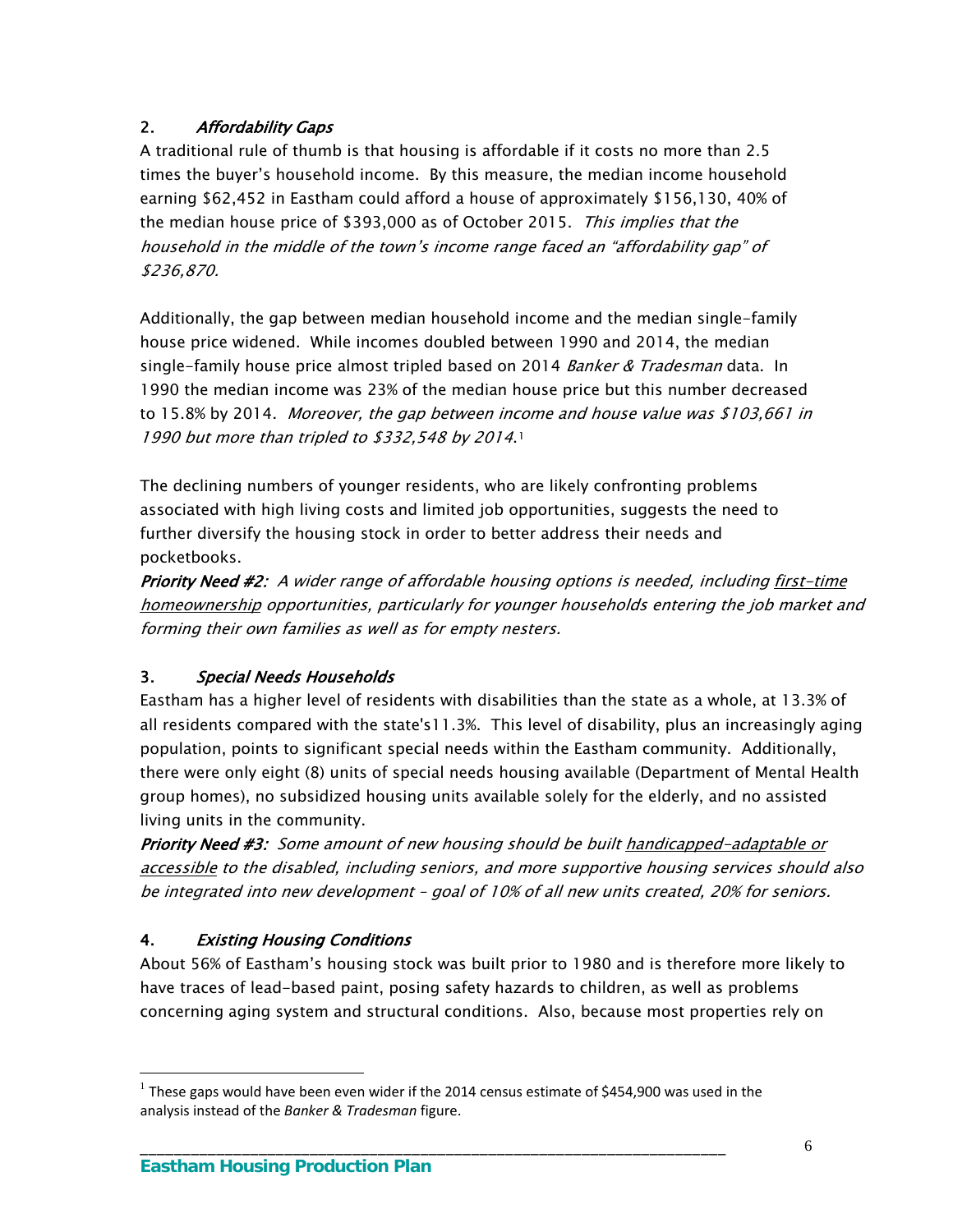septic systems, some existing systems are likely failing or in disrepair. There are also very long wait lists for the Town's CDBG-funded Housing Rehabilitation Program.

Priority Need #4: Programs to support necessary home improvements, including deleading and septic repairs for units occupied by low- and moderate-income households, particularly the elderly living on fixed incomes, and including investor-owned properties tenanted by qualifying households.

This Housing Plan suggests that the Town of Eastham establish targeted affordable housing production goals based on priority housing needs over the long-term to fill the approximate 250-unit gap between the existing supply of affordable units included in the SHI and 10% of the Town's year-round housing stock, also with some consideration of future housing growth. These goals are summarized in Table I-3.

| <b>Type of Housing</b> | Seniors and<br>Non-elderly<br>Single Persons/<br>One Bedrooms<br>@25%) | <b>Small Families/</b><br>2 Bedrooms<br>@65%) | Large Families/<br>$3+$ Bedrooms<br>(@10%) | Total<br>Longer-term/<br>5-Year |
|------------------------|------------------------------------------------------------------------|-----------------------------------------------|--------------------------------------------|---------------------------------|
| Rental (@80%)          | 50/12                                                                  | 130/33                                        | 20/5                                       | 200/50                          |
| Ownership (@20%)       | 13/4                                                                   | 32/10                                         | 5/1                                        | 50/15                           |
| Total                  | 63/16                                                                  | 162/43                                        | 25/6                                       | 250/65                          |
|                        |                                                                        |                                               |                                            |                                 |
| Special Needs**        | 13/3                                                                   | 16/4                                          | 3/1                                        | 32/8                            |

Table I-3: Summary of Priority Housing Needs and Targeted Production Goals Longer-term/Five-Year Goals\*

Source: HUD SOCDS CHAS, 2012 and Eastham Assessor's Office

\* The first number represents long-term goals to fill the gap to get the town to the state's 10% affordability threshold under Chapter 40B with some allowance for future housing growth/the second number is the short-term 5-year goals based on housing production goals of 13 affordable units per year.

\*\* Represents approximately 10% of all units created in family housing and 20% in senior and single-person housing and includes handicapped accessibility and/or supportive services.

Of the 250 affordable units to be built over the long-term and 65 units in the shortterm (based on annual housing production goals of 13 units), approximately 25% are targeted to single persons or seniors, 65% to small families and the remaining 10% to larger families requiring at least three (3) bedrooms.[2](#page-10-0) The goals also assume a predominance of rental units (at least 80% of all new units created) and that a certain percentage of new units will be built adaptable to the handicapped and/or include

\_\_\_\_\_\_\_\_\_\_\_\_\_\_\_\_\_\_\_\_\_\_\_\_\_\_\_\_\_\_\_\_\_\_\_\_\_\_\_\_\_\_\_\_\_\_\_\_\_\_\_\_\_\_\_\_\_\_\_\_\_\_\_\_\_\_\_\_\_

 $\overline{a}$ 

<span id="page-10-0"></span> $2$  The state's housing agencies have entered into an Interagency Agreement that establishes a 10% requirement of three-bedroom units in developments that are not age-restricted or for singleperson occupancy.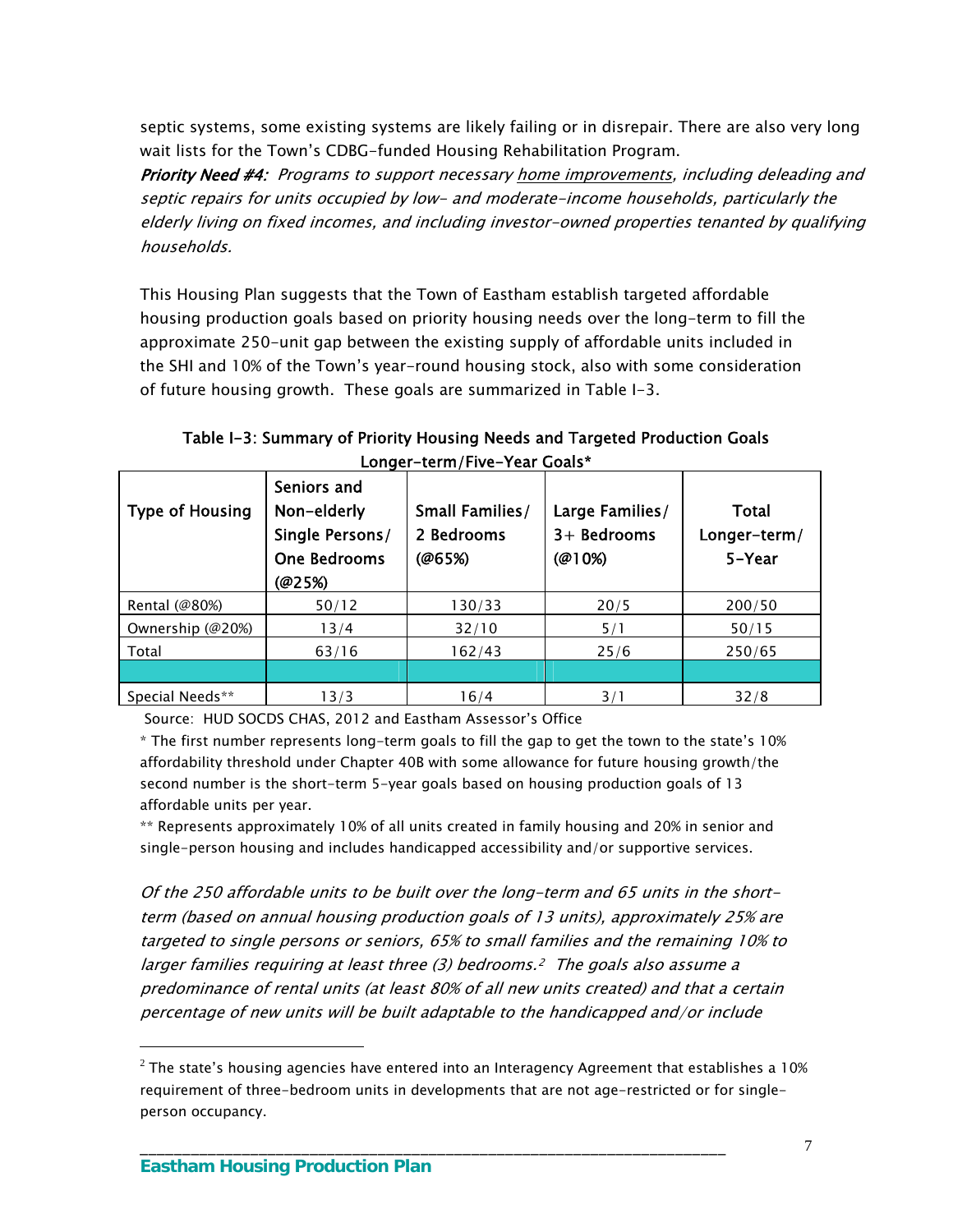supportive services based on special needs – 10% in case of family housing and 20% for units directed to seniors or single-persons.

## C. Summary of Development Challenges

Undertaking a more proactive housing agenda to promote affordable housing will be a significant challenge in Eastham given the following issues:

- The Town's resources for absorbing growth are limited given significant physical constraints. For example, Eastham has had no sewer and water services, making denser development more costly and difficult, although water services are in the process of being added along Route 6. Moreover, Route 6, while serving as the gateway to the National Seashore, also directs substantial traffic through what is effectively Eastham's main thoroughfare.
- One-third of Eastham's land area is part of the National Seashore where development is extremely limited. This large area, as well as the western coastline along Cape Cod Bay, includes substantial marshland, tidelands, wetlands, and other ecosystems that are important shellfish and other wildlife habitats. These natural amenities attract thousands if not millions of visitors annually and provide highly valued opportunities for a wide range of recreational activities that need to be protected to the greatest extent possible. Additionally, Eastham has a very limited supply of land still available for development and the Town owns a relatively small amount of property on which it can develop to support affordable housing.
- Eastham's population increases five-fold during the summer season as visitors are attracted by the community's wide-ranging recreational opportunities and natural beauty. This surge of population puts enormous pressures on existing Town services and infrastructure and presents other challenges for the community such as how to house seasonal workers and maintain sufficient affordable housing for year-round workers.
- Like most localities in the Commonwealth, *Eastham's Zoning By-law embraces large-lot* zoning of at least 40,000 square feet per unit, largely in consideration of Title 5 regulations, and limits the types of housing that can be built. While the Town has incorporated several measures to promote affordable housing and smart growth development, low housing density still constrains the construction of affordable housing by severely reducing opportunities for economies of scale in development.
- Besides approving the Community Preservation Act (CPA) and establishing the Eastham Affordable Housing Trust to promote affordable housing, the Town still has limited resources to subsidize new development and affordability gaps and cost burdens are widening.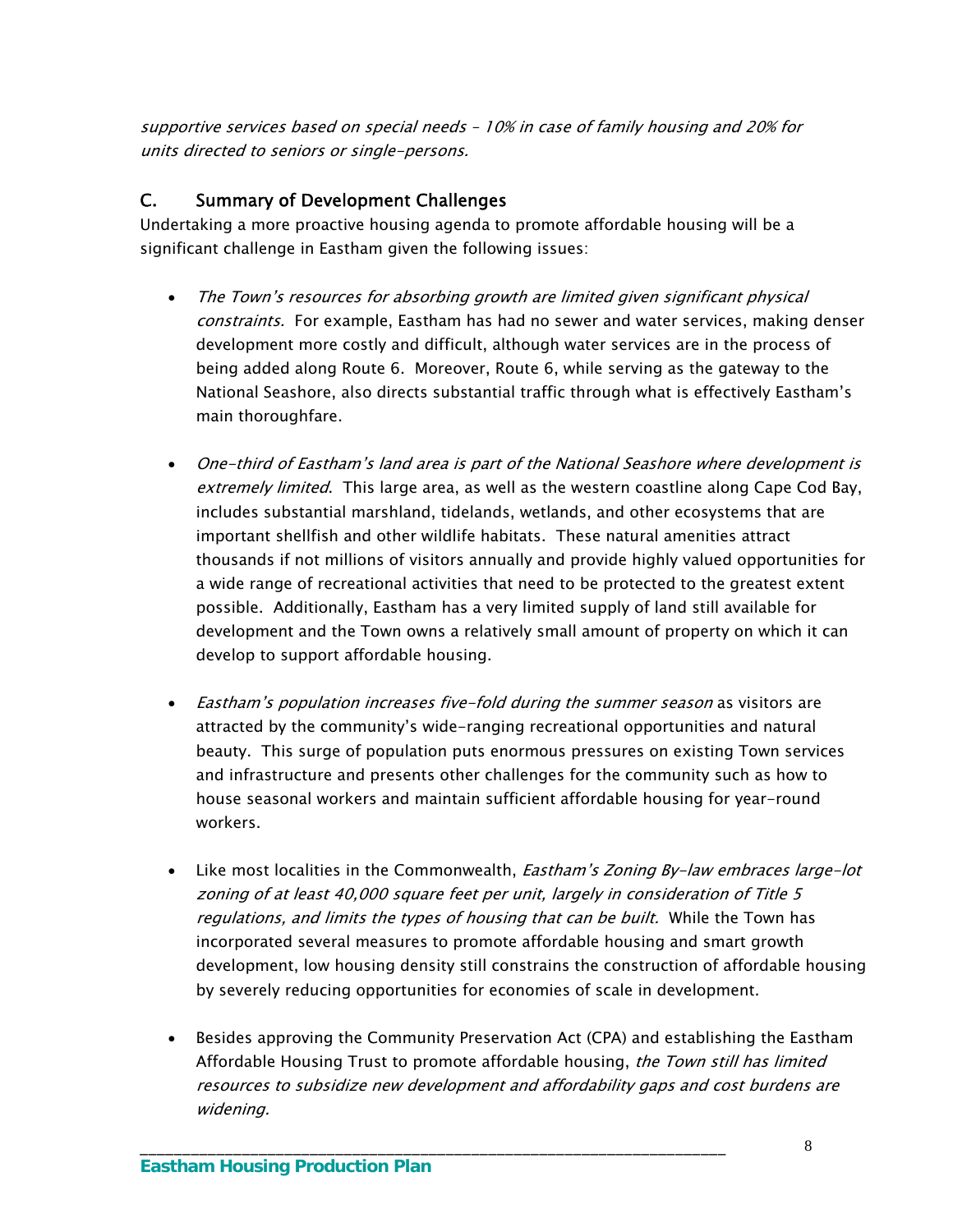Due to the relatively high costs of housing, whether for homeownership or rentals, some residents are still finding it difficult to afford to remain in Eastham. Children who grew up in the town continue to face the possibility that they may not be able to find sufficient employment opportunities that will allow them to afford to raise their own families locally. Long-term residents, especially the elderly, are finding themselves less able to maintain their homes and keep up with high expenses, but they are unable to find alternative housing in town that better meets their current life styles, including housing that is handicapped-accessible and has supportive services. Seniors are in fact a substantially increasing segment of the population, and the Town will need to focus on their growing housing needs. Families are finding it more difficult to afford to live in town and are spending too much of their income on housing costs. Municipal employees and employees of local businesses are increasingly hard pressed to find housing that is affordable in Eastham and are confronted with long commutes. Clearly more housing options are required to meet diverse local needs and produce Eastham's fair share of regional needs.

# E. Summary of Production Goals

 $\overline{a}$ 

The state administers the Housing Production Program that enables cities and towns to adopt an affordable housing plan that demonstrates production of .50% over one year or 1.0% over two-years of its year-round housing stock eligible for inclusion in the Subsidized Housing Inventory. Eastham would have to produce at least 13 affordable units annually to meet these production goals, a formidable challenge, and housing growth will continue to drive-up the 10% affordability goal under Chapter 40B. If the state certifies that the locality has complied with its annual production goals, the Town's Zoning Board of Appeals may be able to deny comprehensive permit applications without the developer's ability to appeal. $3$  Production goals over the next five (5) years include the creation of 242 affordable units and 130 workforce units<sup>4</sup> or other units that are not eligible for inclusion in the SHI but still serve local housing

<span id="page-12-0"></span><sup>&</sup>lt;sup>3</sup> If a community has achieved certification within 15 days of the opening of the local hearing for the comprehensive permit, the ZBA shall provide written notice to the applicant, with a copy to DHCD, that it considers that a denial of the permit or the imposition of conditions or requirements would be consistent with local needs, the grounds that it believes have been met, and the factual basis for that position, including any necessary supportive documentation. If the applicant wishes to challenge the ZBA's assertion, it must do so by providing written notice to DHCD, with a copy to the ZBA, within 15 days of its receipt of the ZBA's notice, including any documentation to support its position. DHCD shall review the materials provided by both parties and issue a decision within 30 days of its receipt of all materials. The ZBA shall have the burden of proving satisfaction of the grounds for asserting that a denial or approval with conditions would be consistent local needs, provided, however, that any failure of the DHCD to issue a timely decision shall be deemed a determination in favor of the municipality. This procedure shall toll the requirement to terminate the hearing within 180 days.

<span id="page-12-1"></span><sup>4</sup> Workforce units are defined in this Plan as those earning between 80% and 120% of area median income who are still largely priced out of the existing housing market.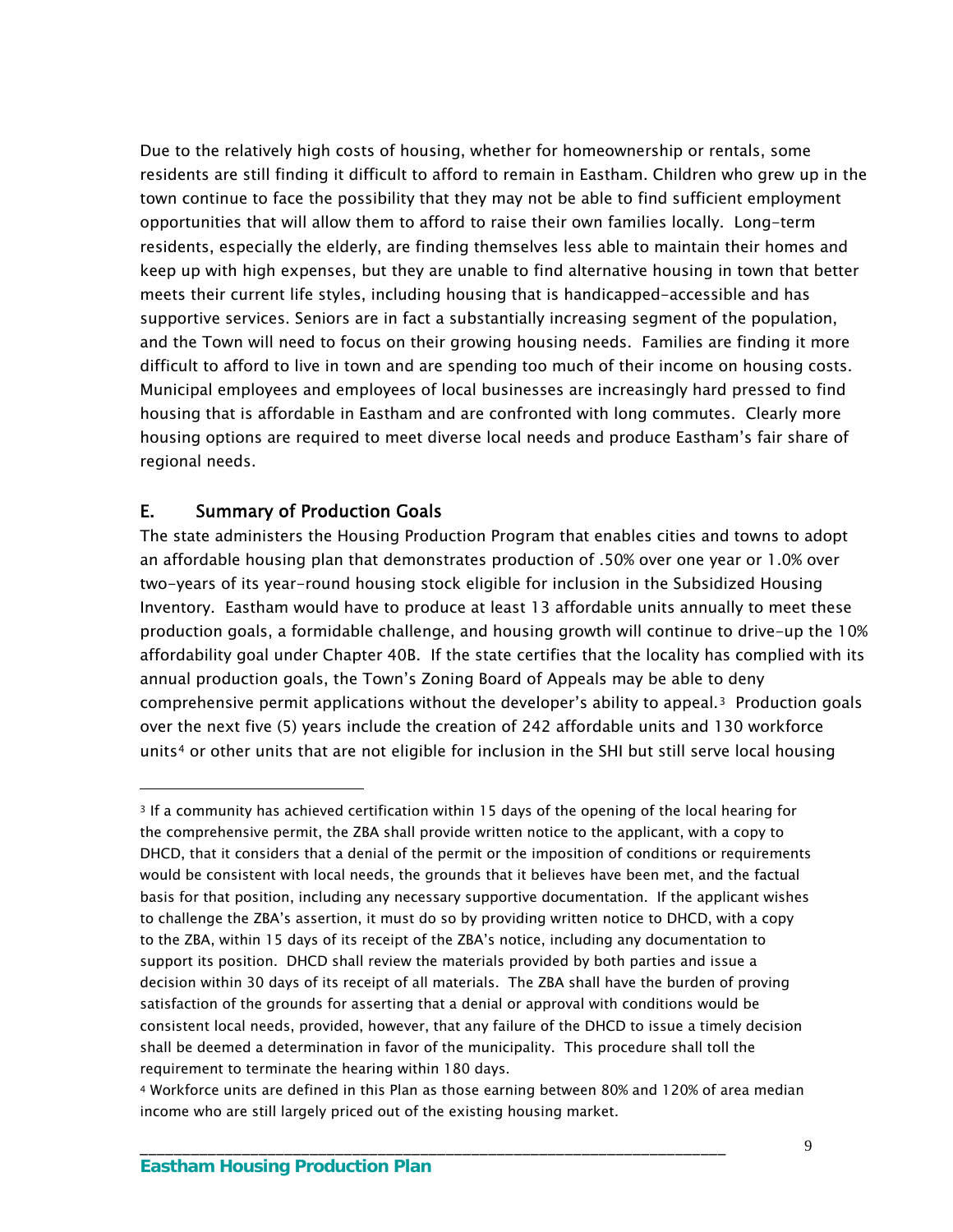needs, and 392 total housing units (see Tale V-1 for details).

The state's subsidizing agencies have entered into an Interagency Agreement that provides more guidance to localities concerning housing opportunities for families with children and are now requiring that at least 10% of the units in affordable production developments that are funded, assisted or approved by a state housing agency have three (3) or more bedrooms with some exceptions (e.g., age-restricted housing, assisted living, supportive housing for individuals, SRO's. etc.).

# F. Summary of Housing Strategies

This Housing Production Plan identifies that significant progress has been made in implementing the Plan that was approved in 2010, including the introduction of mixed-use zoning, housing initiatives to preserve and produce affordable housing, and ongoing professional support through a housing consultant. The strategies listed below build on this progress and are categorized according to continuing development and outreach activities or longer-term zoning changes. The strategies also reflect state requirements that ask communities to address a number of major categories of housing production approaches.[5](#page-13-0) A summary of these actions is included in Appendix 1 and a summary of the process for implementing them is in Appendix 2.

It is important to note that these strategies are presented as a package for the Town to prioritize and process, each through the appropriate regulatory channels. It should be noted that while a major goal of this Plan is to eventually meet the state's 10% goal under Chapter 40B, another important goal is to serve the range of local housing needs, and there are instances where housing initiatives might be promoted to meet these needs that will not necessarily result in the inclusion of units in the Subsidized Housing Inventory.

### 1. Development and Outreach Strategies (Short-term)

To accomplish the actions included in this Housing Plan and meet production goals, it will be essential for the Town of Eastham to continue to reach out to the development community and sources of public and private financing to secure the necessary technical and financial resources. While some of the units produced may rely on the participation of existing property owners, most of the production will continue to focus on joint ventures with both for-profit and non-profit developers to create affordable units, which the Town has been actively pursuing over the past few years.

 Continue to make publicly-owned property available for affordable housing Conduct necessary studies to determine the feasibility of publicly-owned properties for affordable housing and convey suitable properties to selected developers through

\_\_\_\_\_\_\_\_\_\_\_\_\_\_\_\_\_\_\_\_\_\_\_\_\_\_\_\_\_\_\_\_\_\_\_\_\_\_\_\_\_\_\_\_\_\_\_\_\_\_\_\_\_\_\_\_\_\_\_\_\_\_\_\_\_\_\_\_\_

 $\overline{a}$ 

<span id="page-13-0"></span><sup>5</sup> Massachusetts General Law Chapter 40B, 760 CMR 56.03.4.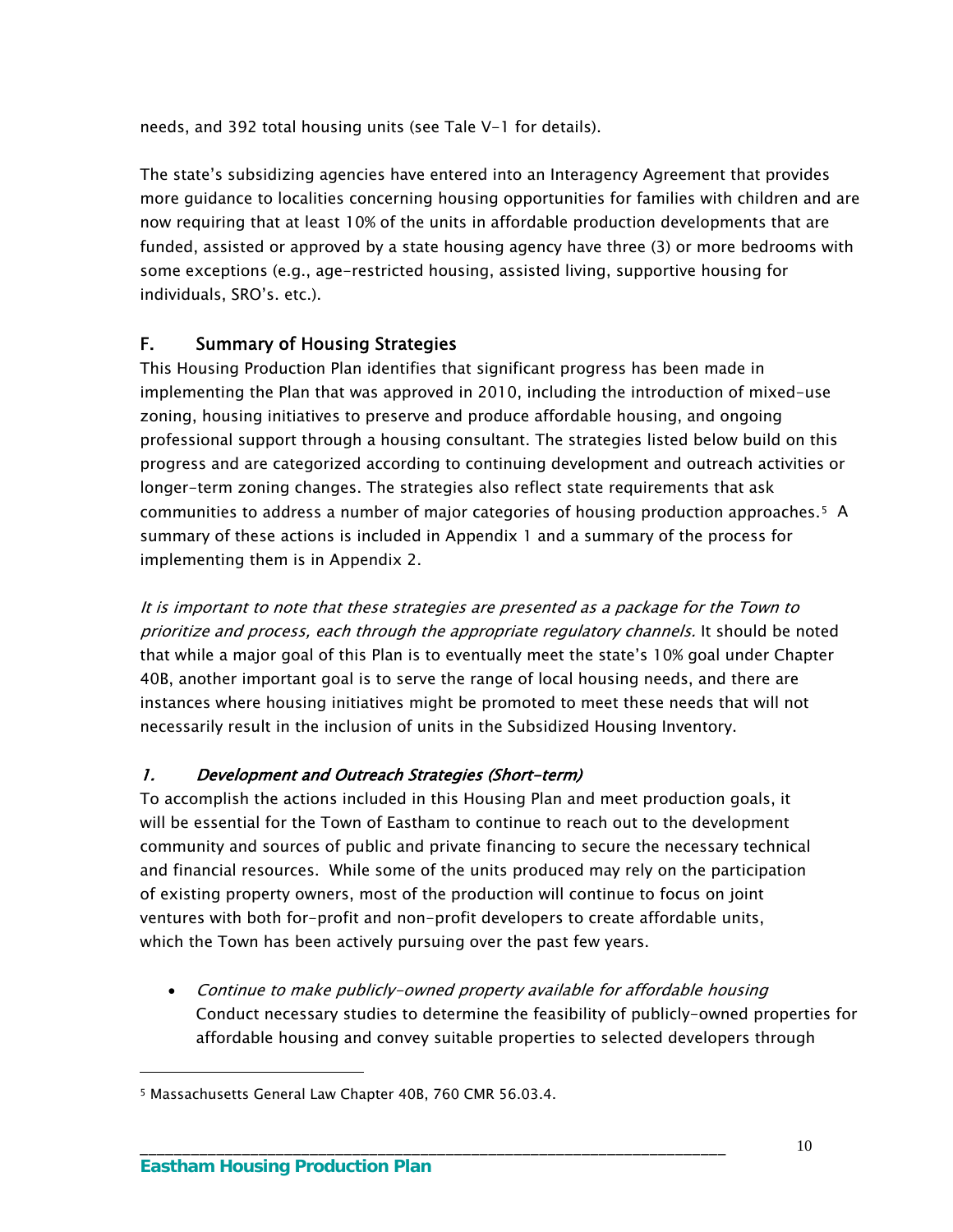Requests for Proposals based on the Town's terms and conditions for development and state Local Initiative Program (LIP) requirements.

• Continue to partner with developers Continue to work collaboratively with area non-profit and for profit developers on new development opportunities that include the use of local zoning provisions and "friendly" comprehensive permits through the state's Local Initiative Program (LIP).

- Continue to partner with non-profit organizations on local housing programs Continue to work collaboratively with area non-profit housing organizations on special programs to promote affordable rental units and make essential improvements to the existing housing stock.
- Continue to conduct ongoing community outreach Continue to engage the community in discussions on affordable housing to present information on the issue needed to dispel myths and negative stereotypes and to help galvanize local support, political and financial, for new production. Information and referrals for qualifying residents to provide assistance in making necessary home improvements, purchasing their first home, avoiding foreclosure, etc. can also be made available through greater community education and outreach.

# 2. Zoning Strategies (Longer-term)

Housing production is contingent not only on actual development projects but on the regulatory tools that enable localities to make well informed decisions to strategically invest limited public and private resources on housing creation. To most effectively and efficiently execute the strategies included in this Plan and meet production goals, greater flexibility will be needed in the Town's Zoning Bylaw, and new tools will be required to capture more affordable units and better guide new development to specific "smarter" locations. The Town of Eastham should consider the following zoning-related strategies to provide appropriate incentives and guidance to promote the creation of additional affordable units.

• Integrate affordable housing in the Open Space Residential Subdivision Development (OSRSD) bylaw

\_\_\_\_\_\_\_\_\_\_\_\_\_\_\_\_\_\_\_\_\_\_\_\_\_\_\_\_\_\_\_\_\_\_\_\_\_\_\_\_\_\_\_\_\_\_\_\_\_\_\_\_\_\_\_\_\_\_\_\_\_\_\_\_\_\_\_\_\_

Eastham's zoning includes an Open Space Residential Subdivision Development (OSRSD) bylaw that requires part of the development parcel be set-aside and regulated as permanent open space when such plan is preferable to a conventional residential subdivision in the Residential A district. This provision promotes a "smarter" and more compact development pattern as units are built in a cluster instead of the conventional grid pattern, allowing higher density on a portion of the site and creating permanently restricted open space as well. The bylaw, however, has not been used to date, and the Town should revisit these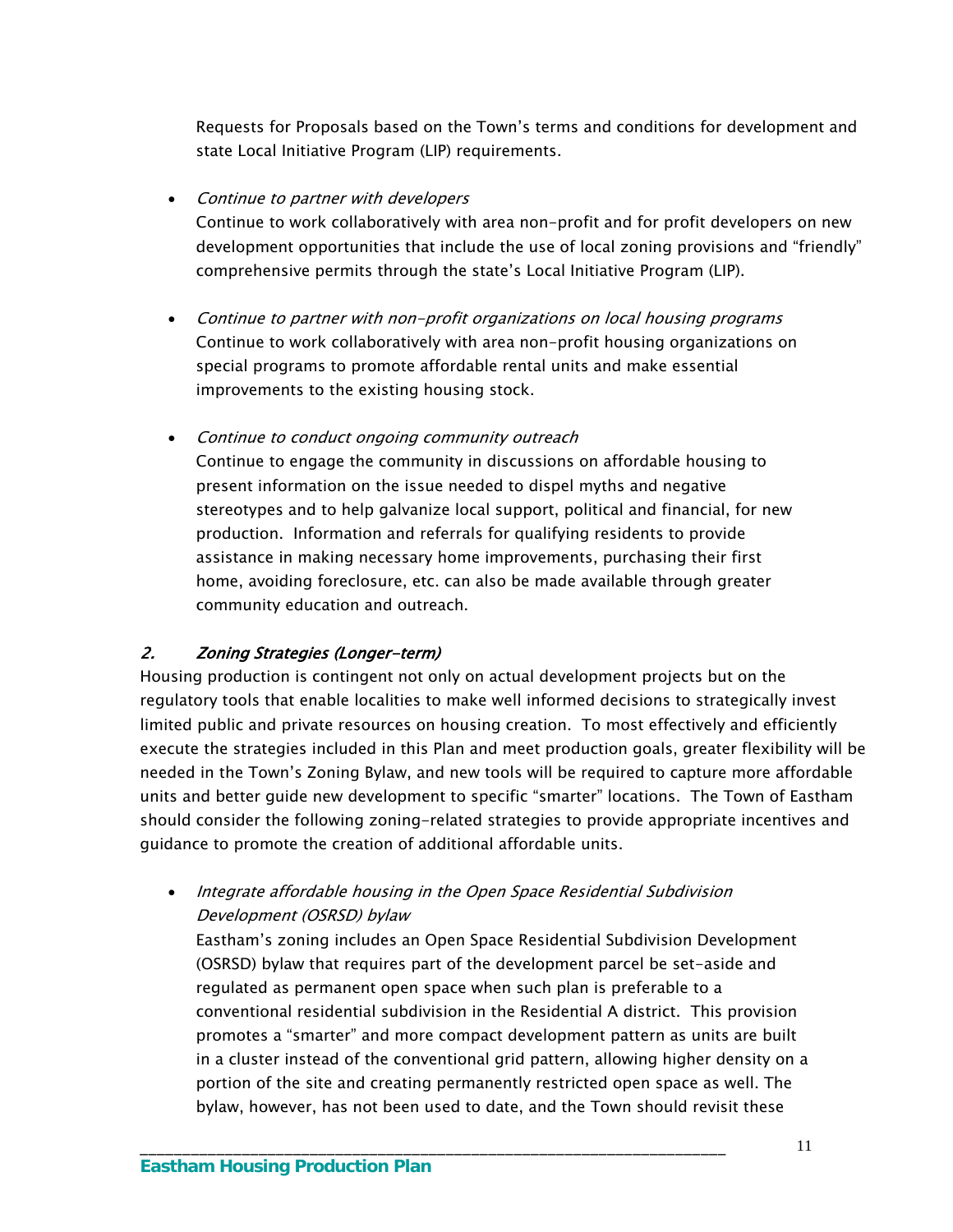provisions and determine what measures may better promote its use including density bonuses for the integration of some amount of affordable housing and the extension of the provisions to other zoning districts.

#### • Adopt inclusionary zoning

Adopt inclusionary zoning with incentives to ensure that any new residential development in Eastham provides a percentage of affordable units or cash inlieu of units to be invested in the Town's Housing Trust Fund.

#### Explore rezoning to convert motels to mixed-income housing

Modify zoning to enable the Town to proactively provide support for this type of redevelopment activity instead of reacting to proposals to convert such properties that do not integrate affordability and other public benefits that meet local needs and priorities. Eastham has a number of properties that might benefit from this type of rezoning, including older motels and small cottage colonies.

#### • Continue to modify the accessory apartment bylaw

Accessory apartments provide small year-round rental units that diversify the housing stock within the confines of existing dwellings and many such units exist illegally in town that might pose health and safety hazards. The Town should continue to tweak the bylaw to make it easier for residents to create accessory units even if they are likely not to be eligible for inclusion in the Subsidized Housing Inventory (SHI).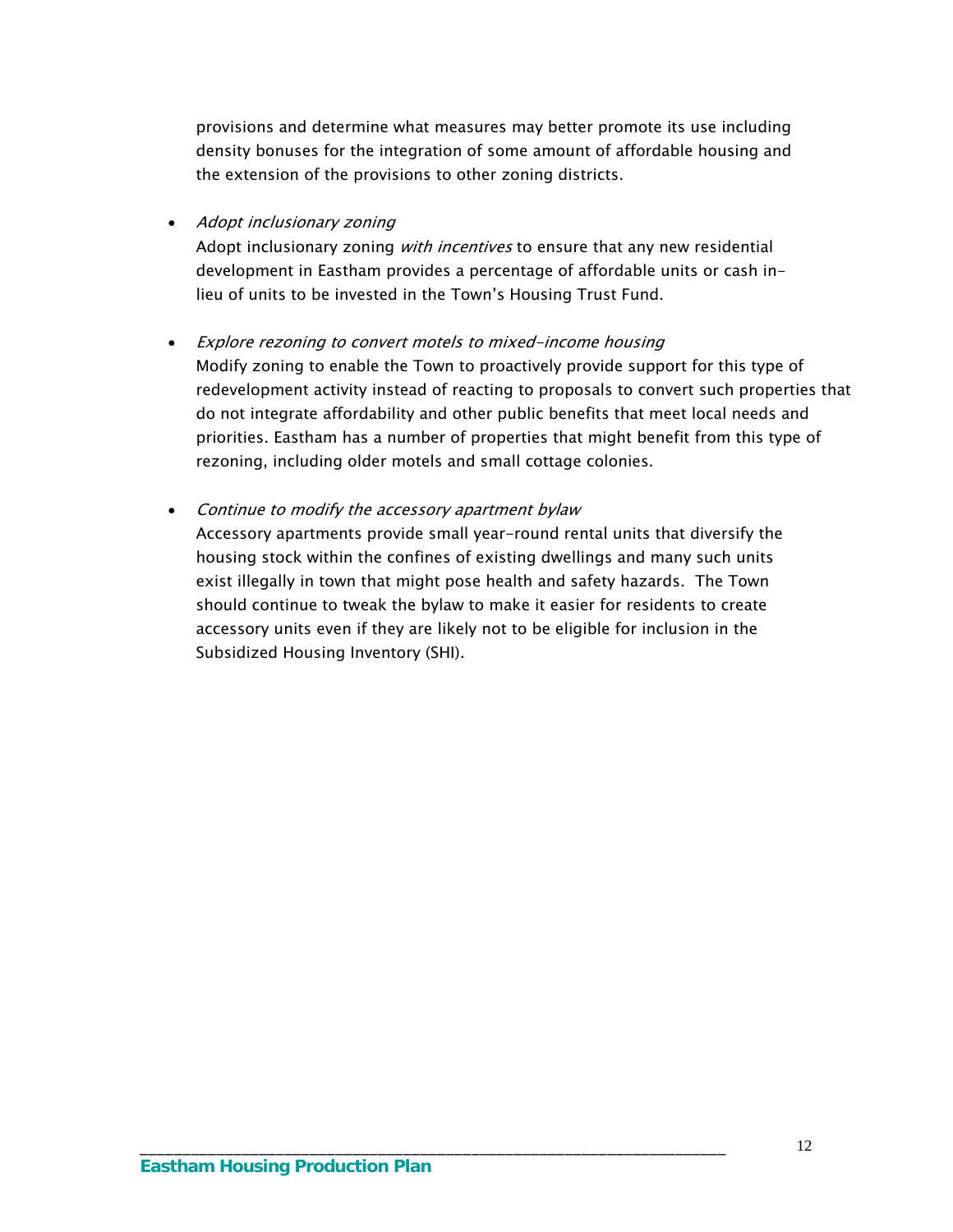# II. INTRODUCTION

## A. Background and Purpose

Eastham is a coastal resort and residential community, nestled between the Atlantic Ocean on the east and Cape Cod Bay on the west, Wellfleet to the north and Orleans to the south, on the forearm of the Lower Cape. The town of about 5,000 year-round residents and is removed from major employment centers as it is approximately 25 miles east of Hyannis, 92 miles southeast of Boston, and 96 miles east of Providence.

Eastham has approximately fourteen and one-quarter (14.25) square miles of upland, translating into about 9,120 acres, of which nearly one-third, or 3,000 acres, lies within the Cape Cod National Seashore. Eastham has the distinction of being the gateway to this important national treasure that attracts millions annually. It also has an important historic role as the place where the Pilgrims first landed in 1620, the exact location which continues to be called "First Encounter Beach" to this day. Several decades later, in 1651, the town, which had been referred to as "Nawsett," became known as Eastham.

In reflection of this significant history, the Local Comprehensive Plan, which was prepared in 2002 and updated in 2010, states, "The Nauset Indians walked these grounds many years ago. Our forefathers, the Pilgrims, followed suit. We, who are presently entrusted with formulating plans for the future of Eastham, must do our best to preserve the essence of these grounds. We will be judged for the courage we demonstrate in our comprehensive planning."<sup>6</sup> While the "maintenance of community character" is presented as the Town's overriding planning goal, an introduction to the Plan also includes these words, "Eastham is, and will continue to be, a caring community as evidenced by a strong interest in affordable housing for all residents in our Town who have such need, and by the continued strong support given to human services."[7](#page-16-1)

These historical and recreational features, as well as Eastham's small town character, have continued to lure visitors over the years – some who arrive for short or extended periods in the summer, others who have decided to purchase second homes, and those searching for a place to retire. But as is true with most communities on the Cape, living in Eastham has become expensive. While house prices declined during the relatively recent recession, median housing prices for single-family homes are almost \$400,000 and rents are at least \$1,200, not including utility costs.

Population and housing growth are presented in Figure II-1 through 2010. This chart shows the number of new housing units and new residents In Eastham between particular timeframes. Of particular note is the substantial growth in new units and population between 1960 and

\_\_\_\_\_\_\_\_\_\_\_\_\_\_\_\_\_\_\_\_\_\_\_\_\_\_\_\_\_\_\_\_\_\_\_\_\_\_\_\_\_\_\_\_\_\_\_\_\_\_\_\_\_\_\_\_\_\_\_\_\_\_\_\_\_\_\_\_\_

 $\overline{a}$ 

<span id="page-16-0"></span><sup>6</sup> Town of Eastham, 2002 Local Comprehensive Plan (draft update in 2010) Committee Statement, page iii.

<span id="page-16-1"></span><sup>7</sup> Ibid.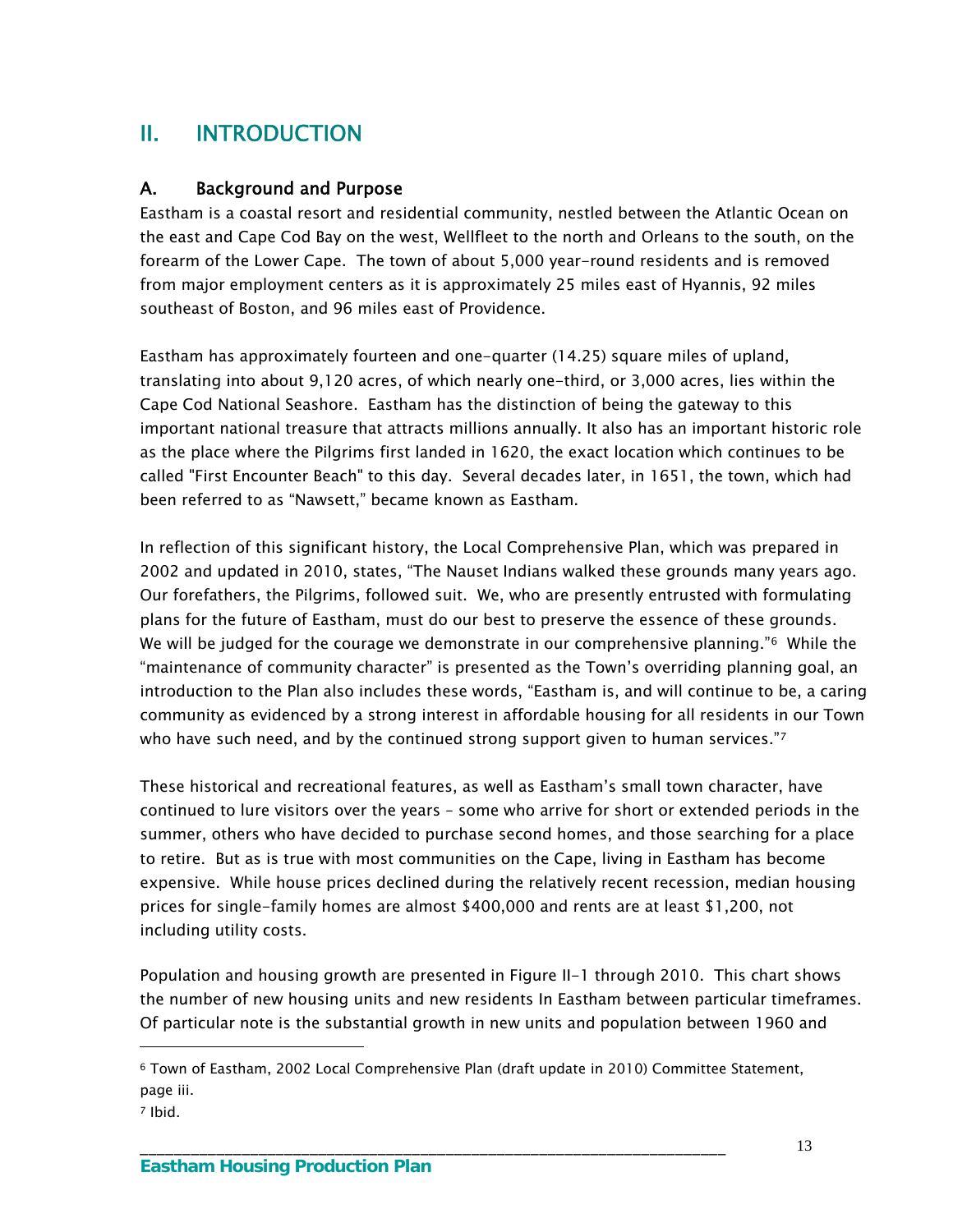1980 and then the continued increase in new housing units through 2000 followed by considerable declines in both housing and population growth rates after that.



#### Figure II-1

**Housing and Population Growth** 

The number of housing units was actually higher than the number of residents, 5,453 and 5,536 in 2000 and 5,960 and 4,956 by 2010, respectively, reflective of the fact that so many of the new housing units are seasonal or second homes, not occupied by year-round residents.

This Housing Production Plan represents an update of the Plan that was completed and approved in 2010, presenting a snapshot of current conditions and trends as well as an outlook on the future. It also analyzes the existing gaps between what housing is available to serve local residents and what is required to meet community needs, including a review of local, regional and state programs and resources to address unmet housing needs.

# B. Definition of Affordable Housing

There are a number of definitions of affordable housing, as federal and state programs offer various criteria. For example, the U.S. Department of Housing and Urban Development (HUD) generally identifies units as affordable if gross rent (including costs of utilities borne by the tenant) is no more than 30% of a household's income (with a small deduction for each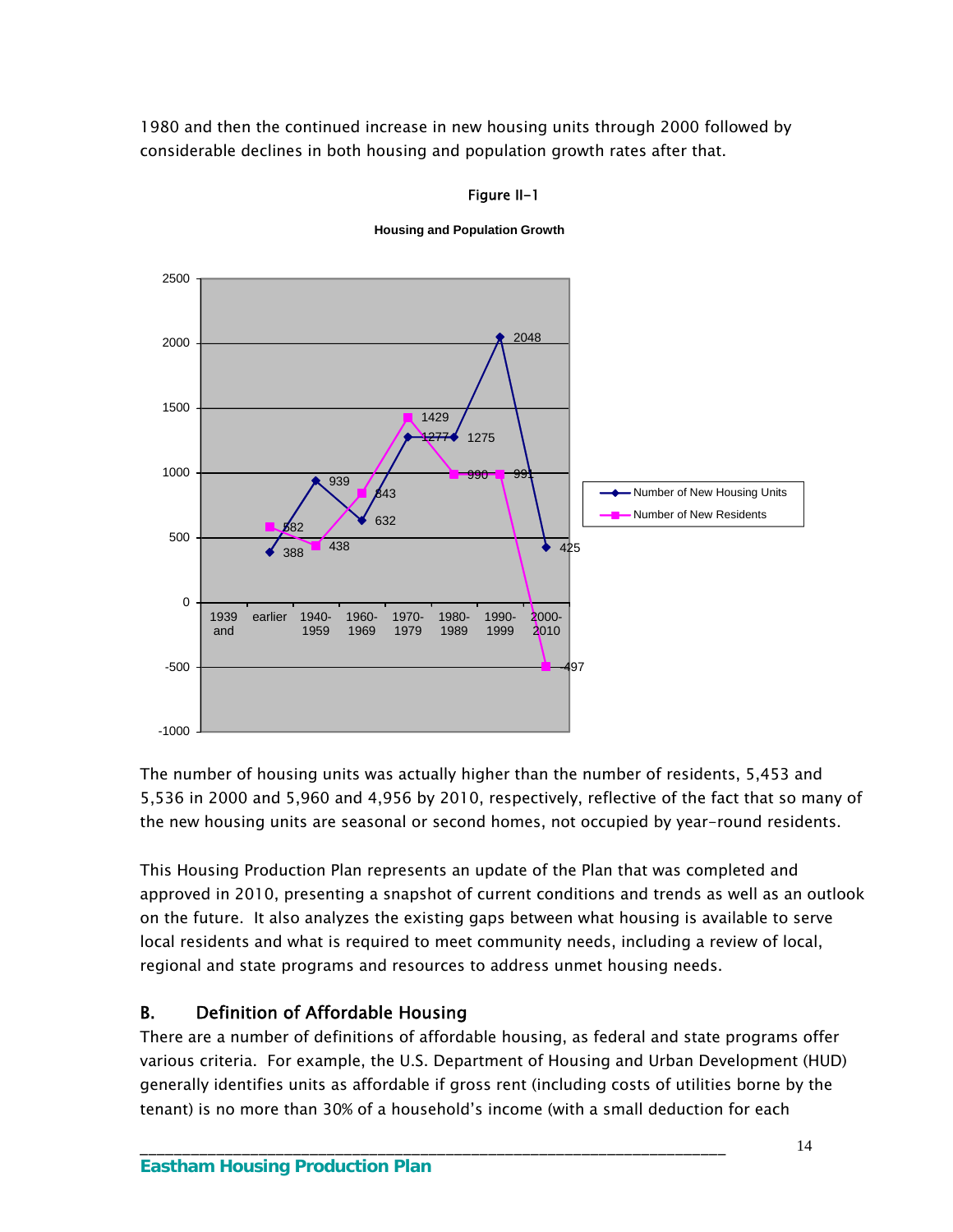dependent, for child care, and for extraordinary medical expenses, etc.) or if the carrying costs of purchasing a home (mortgage, homeowners association fees, property taxes and insurance) is not more than typically 30% of income. If households are paying more than these amounts, they are described as experiencing housing affordability problems; and if they are paying 50% or more for housing, they have severe housing affordability problems and severe cost burdens.

Housing subsidy programs are often targeted to particular income ranges depending upon programmatic goals. Extremely low-income housing is directed to households with incomes at or below 30% of area median income as defined by HUD (up to \$23,650 for a family of three for the Barnstable County area), and very low-income is defined as households with incomes between 30% and 50% of area median income (up to \$39,400 for a family of three). Low- and moderate-income generally refers to the range between 50% and 80% of area median income (up to \$59,250 for a family of three at the 80% level). These income levels are summarized in Table II-1.

| # Persons in | 30% of Median | 50% of Median | 80% of Median |
|--------------|---------------|---------------|---------------|
| Household    | <b>Income</b> | Income        | Income        |
|              | \$18,400      | \$30,650      | \$46,100      |
| 2            | 21,000        | 35,000        | 52,650        |
| 3            | 23,650        | 39,400        | 59,250        |
| 4            | 26,250        | 43,750        | 65,800        |
| 5            | 28,350        | 47,250        | 71,100        |
| 6            | 30,450        | 50,750        | 76,350        |
| 7            | 32,550        | 54,250        | 81,600        |
| $8+$         | 34,650        | 57,750        | 86,900        |

#### Table II-1: HUD AREA INCOME LEVELS FOR BARNSTABLE COUNTY, 2015

2015 Median Household Income for the Barnstable Metropolitan Statistical Area (MSA) = \$80,500

Most state-supported housing assistance programs are targeted to households earning no more than 80% of area median income; however, many rental programs are directed to those earning at lower income thresholds. For example, the Low Income Housing Tax Credit Program that subsidizes rental units is targeted to households earning up to 60% of area median income, also with some even lower income requirements. First-time homebuyer programs typically apply income limits of up to 80% of area median income. It is worth noting that according to a special HUD report, approximately 1,000 households, or about 20% of Eastham's total households would be income-eligible for affordable housing using the 80% of area median income criterion without consideration of financial assets.

The Community Preservation Act allows Community Preservation funding to be directed to those within a somewhat higher income range, 100% of area median income, now commonly referred to as "community housing". Additionally, some housing developments incorporate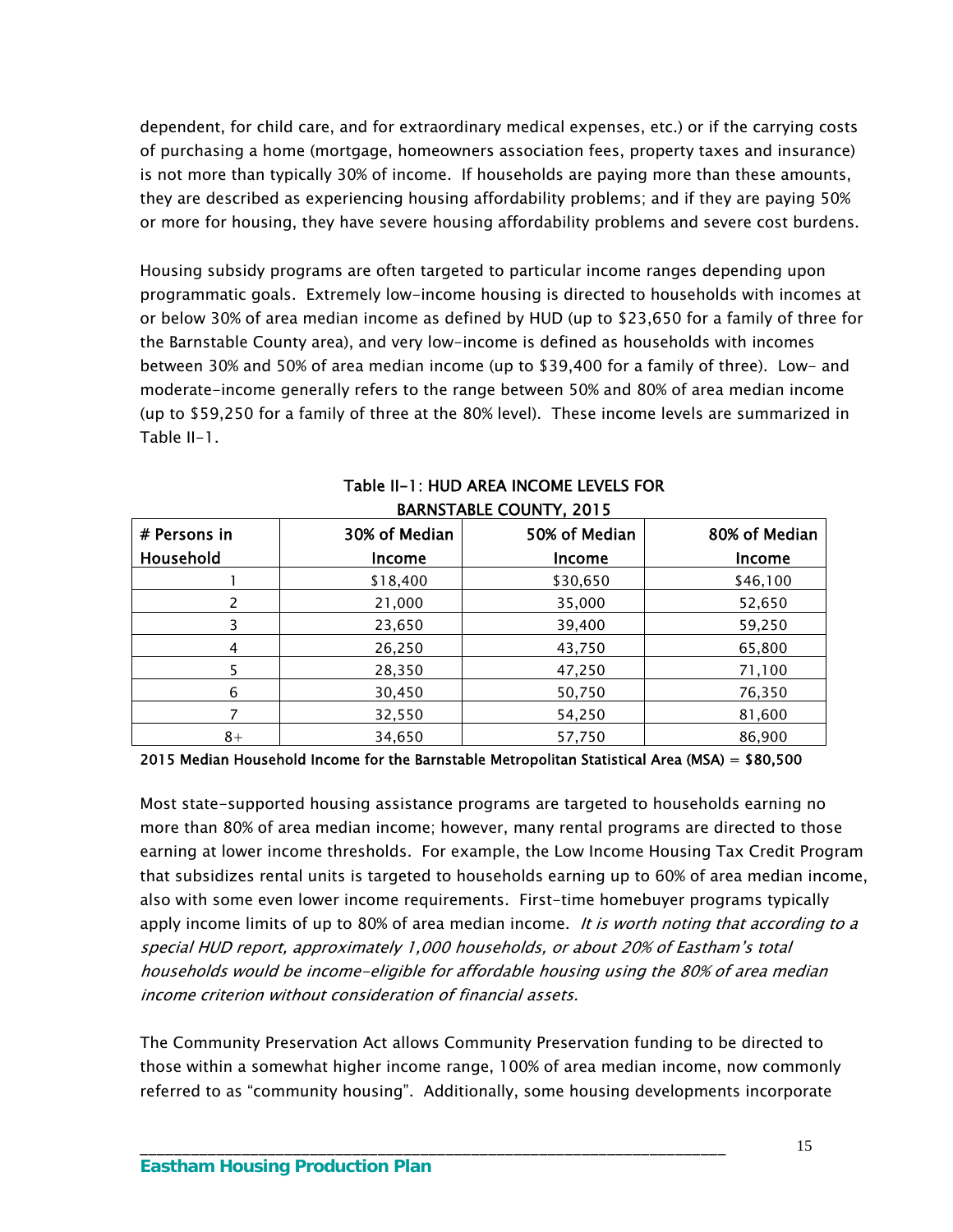several income tiers. For example, one project could combine units for those earning at or below 80% of area median income, moderate-income "workforce" units for those earning between 80% and 120% of median income, and even some market rate units to help crosssubsidize the more affordable ones. A rental project might include a couple of tiers below the 60% level in addition to community and/or market rate units. It should be noted, however, that those units that involve occupants with incomes higher than 80% of area median income, while still serving local housing needs, will not count as part of the Subsidized Housing Inventory (SHI) and help the Town reach its 10% affordability goal or annual housing production goals unless they are part of a Chapter 40B rental development where 100% of the units would qualify for inclusion in the SHI if at least 25% meet 40B guidelines.<sup>[8](#page-19-0)</sup>

The state established legislation for promoting affordable housing under Chapter 774 of the Acts of 1969, creating the Massachusetts Comprehensive Permit Law (Massachusetts General Laws Chapter 40B). This legislation allows developers to override local zoning if the project meets certain requirements and the municipality has less than 10% of its year-round housing stock defined as affordable under the 40B Subsidized Housing Inventory. In calculating a community's progress toward the 10% Chapter 40B goal, the state counts a housing unit as affordable if it is created by state or federal programs that support low- and moderate-income households earning at or below 80% of area median income.

# FOR THE PURPOSES OF CHAPTER 40B, AFFORDABLE HOUSING IS GENERALLY DEFINED AS HOUSING UNITS THAT ARE:

- 1. Subsidized by an eligible state or federal program.
- 2. Subject to a long-term deed restriction limiting occupancy to income eligible households for a specified time.
- 3. Subject to an Affirmative Fair Housing Marketing Plan.

Based on the Massachusetts Department of Housing and Community Development's most recent data on Eastham's supply of affordable housing included in the state's Subsidized Housing Inventory (SHI), the town had 2,632 year-round housing units of which 50 were counted by the state as affordable, representing 1.9% of the year-round housing stock. Potential development could push Eastham beyond the 8% threshold. Assuming future housing growth, this 10% figure is a moving target and ultimately the required minimum number of year-round units will increase over time.

\_\_\_\_\_\_\_\_\_\_\_\_\_\_\_\_\_\_\_\_\_\_\_\_\_\_\_\_\_\_\_\_\_\_\_\_\_\_\_\_\_\_\_\_\_\_\_\_\_\_\_\_\_\_\_\_\_\_\_\_\_\_\_\_\_\_\_\_\_

 $\overline{a}$ 

<span id="page-19-0"></span> $8$  At least 25% of the units must be targeted to those earning at or below 80% of area median income (AMI) or 20% targeted to those equal to or below 50% AMI.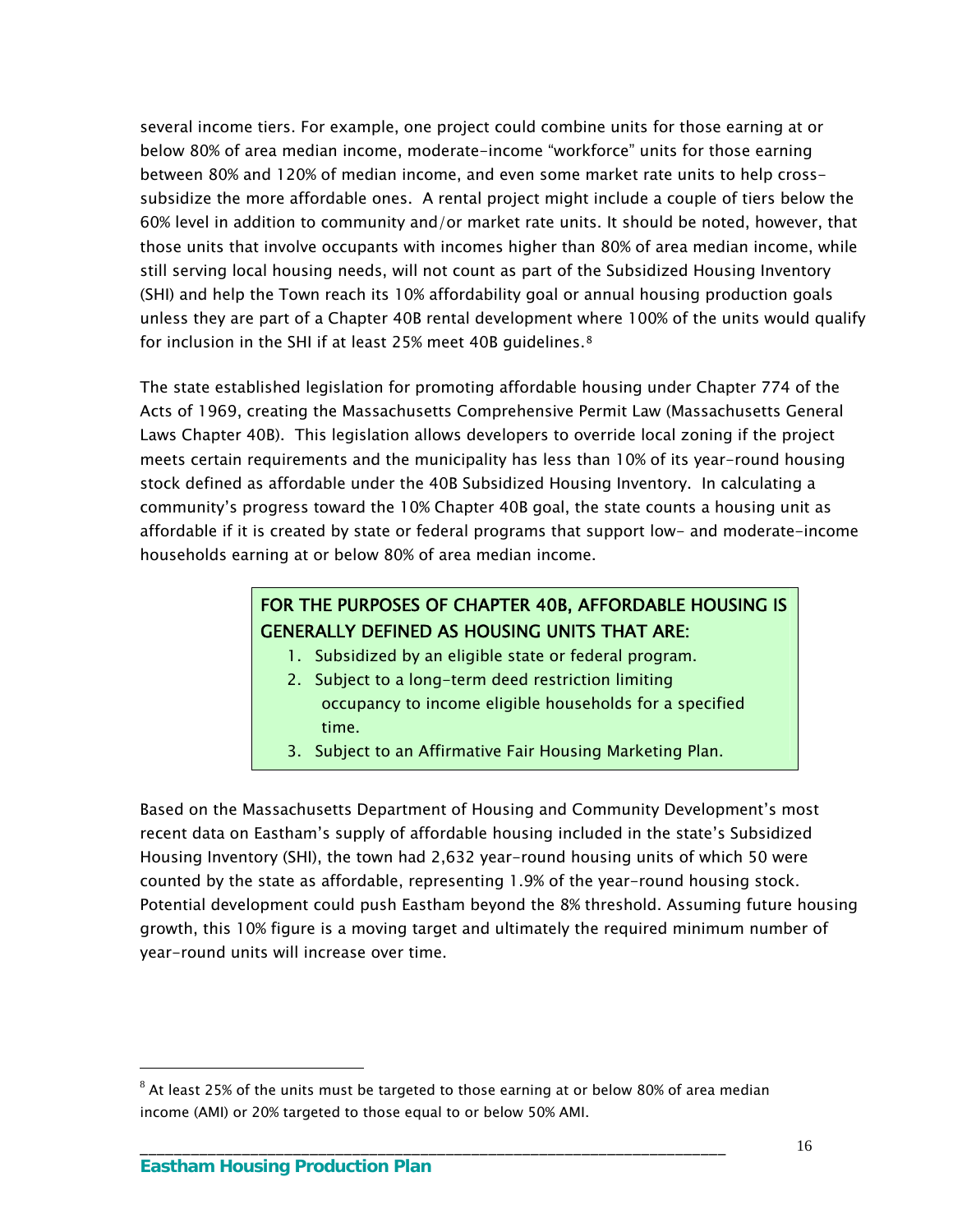# C. Housing Goals and Guiding Principles

This Housing Production Plan incorporates the goals that were established as part of the Housing Section of the Local Comprehensive Plan that was approved by the Town in 2002 and updated as a draft in 2010 including:

- Promote the provision of fair, decent, safe, affordable housing for rental or purchase that meets the needs of present and future Eastham residents.
- Promote equal opportunity in housing and give special consideration to meeting the housing needs of the most vulnerable segments of Eastham's population including, but not limited to very low income (50% of area median income), single female heads of households, racial minorities, people with AIDS, the elderly, the homeless, disabled, and others with special needs.
- Seek out, provide support for and encourage the development of innovative strategies designed to address the housing needs of Eastham, with particular attention to the needs of low- and moderate-income renters.
- Develop and promote strategies, plans, policies, and actions which integrate the development of affordable housing with protection of Eastham's environment.

Eastham's Affordable Housing Trust and the Board of Selectmen also adopted the following guiding principles for pursuing affordable housing opportunities in May and August 2015, respectively:

- 1. Increase housing opportunities to those who live and/or work in the community, by prioritizing opportunities that support its local citizenry and that serve a range of local housing needs – even if the units may not be eligible for inclusion in the state Subsidized Housing Inventory (SHI).
- 2. Develop year-round affordable rental units to serve Eastham's most financially vulnerable residents including it service workers.
- 3. Identify properties that have reduced or nominal acquisition costs.
- 4. Support the subsidization of rental housing and the subsidization of infrastructure and utilities for new housing developments.
- 5. Maximize opportunities within Eastham's built environment by prioritizing projects that convert existing housing into affordable units (accessory apartments, small in-fill developments, buy-down initiatives).
- 6. Develop projects that serve a wide range of housing needs including families, single occupants, seniors and special needs populations.
- 7. Encourage a diversity of housing types including clustered mixed-income and scattered single and multi-family units.

Eastham's Community Preservation Committee also established the following community housing goals as part of its preparation of the Community Preservation Plan in 2014: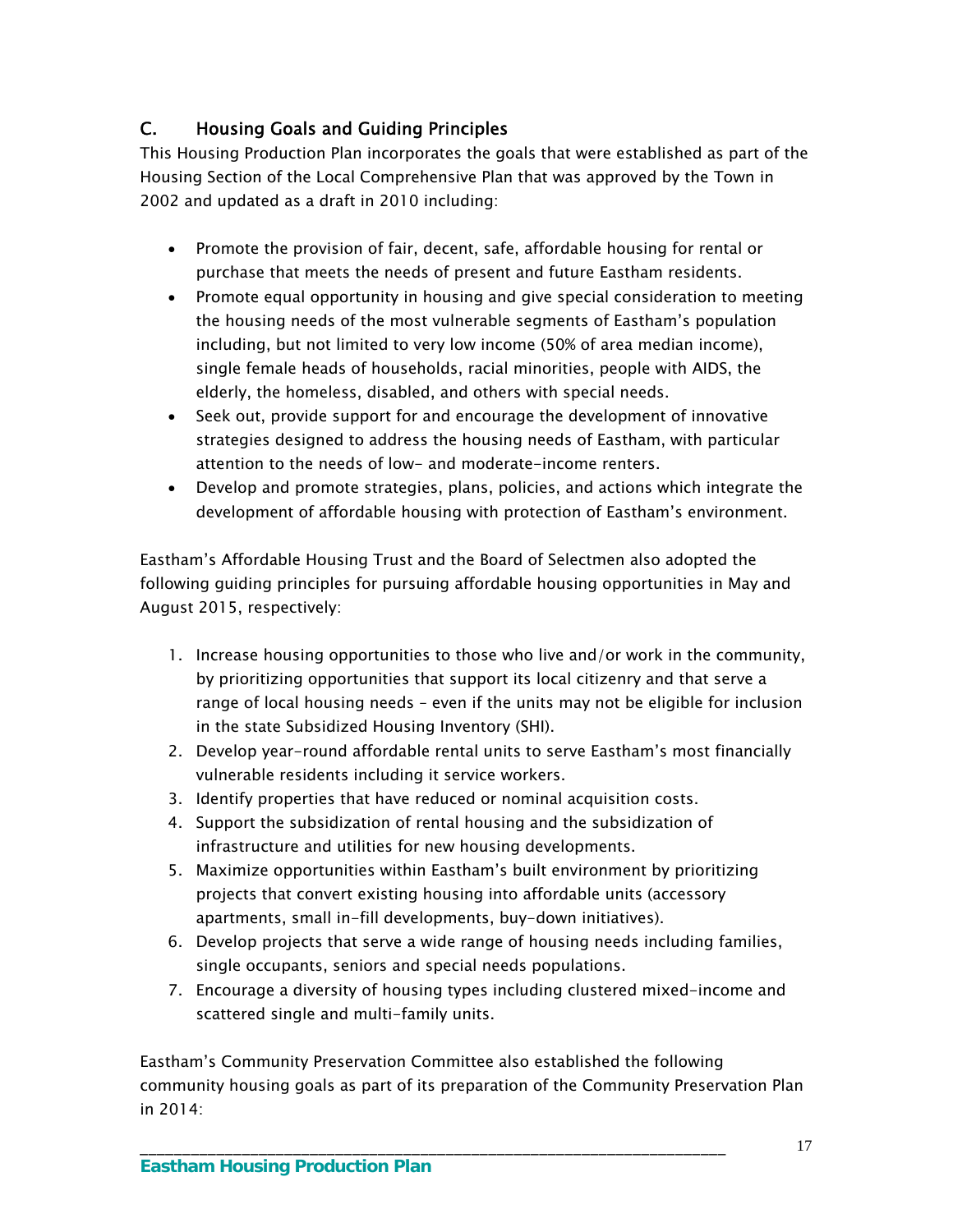- 1. Create affordable units that will serve Eastham's housing needs and will count on the state's Subsidized Housing Inventory.
- 2. Convert market rate homes to permanently affordable rental units for lowincome households with incomes up to 80% of the area median income (AMI).
- 3. Continue to support the work of the Eastham Affordable Housing Trust including providing needed staffing support and affordable housing expertise.
- 4. Support development through new construction of affordable housing for households with incomes up to 80% AMI, including housing for seniors and particularly on sites that can accommodate creation of outdoor recreation facilities.
- 5. Preserve affordable rental units through physical improvements (as enabled within the limitations of the CPA statute) and rehabilitate community housing that was created with CPA funds.
- 6. Foster first-time homebuyer initiatives to buy-down the cost of mortgages and/or provide downpayment assistance for households with incomes up to 100% AMI.

This Housing Production Plan builds on these previous planning efforts and important goals and guiding principles, provides updated and additional information on the housing dynamic in Eastham, and identifies a responsive set of strategies can be further developed to address housing needs and meet production goals.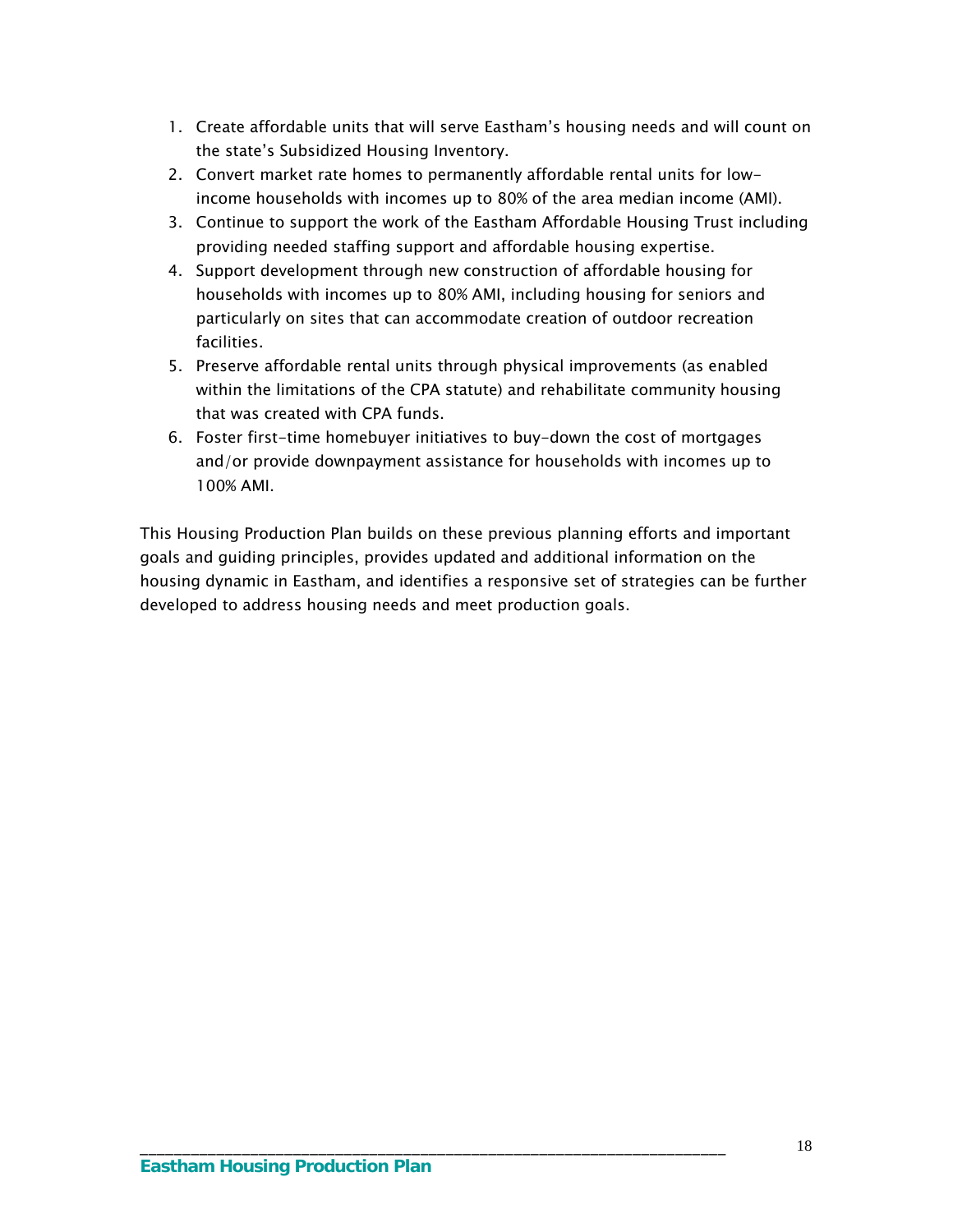# III. HOUSING NEEDS ASSESSMENT

This Housing Needs Assessment presents an overview of the current housing situation in the town of Eastham, providing details on demographic and housing characteristics and trends, analyses of market conditions and affordability gaps, and priority housing needs. In the context of a declining population, decreasing numbers of younger residents, a rapidly aging population, limited affordable housing, and rising housing costs despite the relatively recent recession, it will be important for the Town to step up the pace of producing additional affordable units, in particular rentals for the community's most financially vulnerable residents

# A. Demographic and Economic Profile

Eastham is experiencing significant demographic shifts with a declining population, fewer children, an aging population, and greater numbers of smaller households. More affordable housing options in tandem with better paying jobs might help forestall the exodus of young families from the Lower Cape, a daunting challenge however.

### 1. Population Growth – Recent declines in population with further projected population loss

During World War II, the population in Eastham was only 582, a point when the town was still primarily a fishing and agricultural village. After the war, Eastham began to experience a surge in population growth, particularly between 1970 and 2000 when the population increased by 3,410 residents, from 2,043 to 5,453, with an increase of almost 2,000 residents between 1980 and 2000 alone, as presented in Tables III-1 and visually presented in Figure III-1. This growth put significant pressures on the town, local services, and the housing market in particular.

|      | <b>Total Number of</b> | <b>Change Over</b>     | Percentage             |                   |
|------|------------------------|------------------------|------------------------|-------------------|
| Year | <b>Residents</b>       | <b>Previous Decade</b> | <b>Change Over</b>     | <b>Median Age</b> |
|      |                        |                        | <b>Previous Decade</b> |                   |
| 1940 | 582                    |                        |                        |                   |
| 1950 | 860                    | 98                     | 16.8%                  |                   |
| 1960 | 1,200                  | 340                    | 39.5%                  | 37.5 years $+/-$  |
| 1970 | 2,043                  | 843                    | 70.2%                  | 41.1 years        |
| 1980 | 3,472                  | 1,429                  | 70.0%                  | 39.1 years        |
| 1990 | 4,462                  | 990                    | 28.5%                  | 41.7 years        |
| 2000 | 5,453                  | 991                    | 22.2%                  | 47.6 years        |
| 2010 | 4,956                  | $-497$                 | $-9.1%$                | 56.6 years        |
| 2014 | 4,932 Census           | $-24$                  | $-0.5$                 | 57.8 years        |
|      | <b>Estimates</b>       |                        |                        |                   |
|      | 5,140 Town Census      | 80                     | 1.6%                   |                   |

| Table III-1: Population Growth: 1940 to 2014 |
|----------------------------------------------|
|----------------------------------------------|

Sources: U.S. Census Bureau and Town Records as of the end of 2014.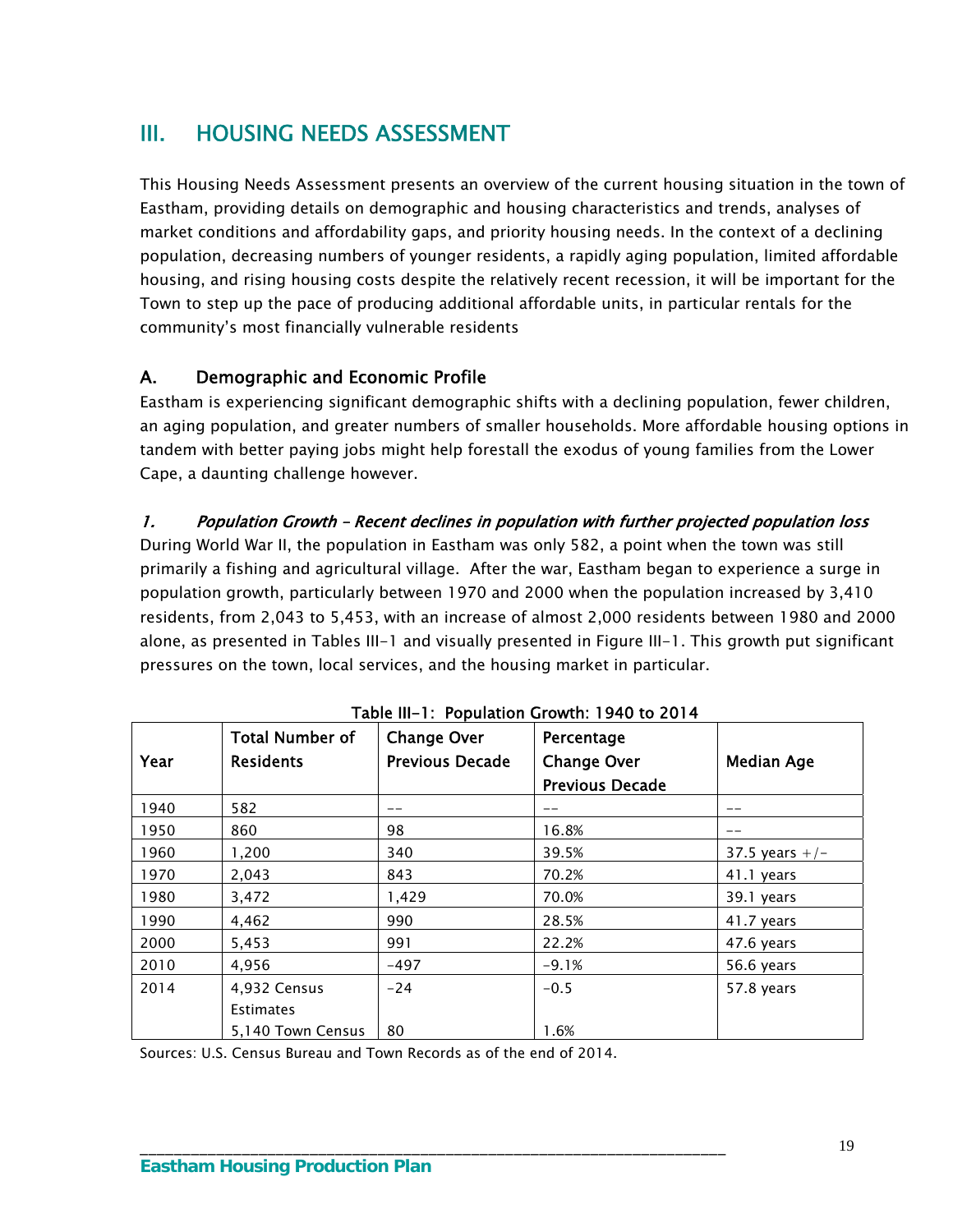After 2000, Eastham has experienced some population loss, down to 4,956 full-time residents by 2010 and about the same at 4,932 in 2014 according to U.S. Census Bureau's American Community Survey estimates. Town records indicate that as of the end of 2014, the population was 5,140 and thus higher than the 2014 census estimates, then down to 4,954 by May 2015 and comparable to the 2014 census figure.





The Metropolitan Area Planning Council (MAPC) has calculated population growth projections, summarized by age range in Table III-4, which suggest that the population will rather dramatically continue to decrease to 4,307 by 2020 and still further to 3,512 by 2030. This represents a loss of 29% since 2010 when the population was 4,956. On the other hand, population projections from the State Data Center at the University of Massachusetts' Donahue Institute suggest an even more dramatic decrease in the Town's population to 4,047 by 2020, down still further to 2,872 by 2030 and 2,791 by 2035, representing a 43.7% decrease since 2010 as summarized in Table III-5.

2. Age Distribution – Significant decreases in younger residents and major gains in older adults As Table III-2 and Figure III-2 both demonstrate, Eastham is experiencing substantial demographic shifts. For example, while the overall population increased by 42% between 1980 and 2014, *children* under the age of 18 decreased by 38.4% according to census estimates, representing a decreasing portion of the population – from 22.3% in 1980 to 9.7% by 2014.

There were also significant declines in *young adults* between the ages of 18 and 34 who would be entering the labor market and forming their own families, thus reducing the pool of entry-level workers and service employees. In 1980 this group comprised about 24.1% of Eastham's residents, but by 2000 the percentage had dropped to only 14.4% of all residents. The 2014 census estimates suggest a similar level at 14.6%. This trend is happening throughout most communities of the Cape, where the combination of fewer job opportunities, particularly those outside of the retail and service sectors that pay well, and high living expenses are increasingly forcing this group to relocate further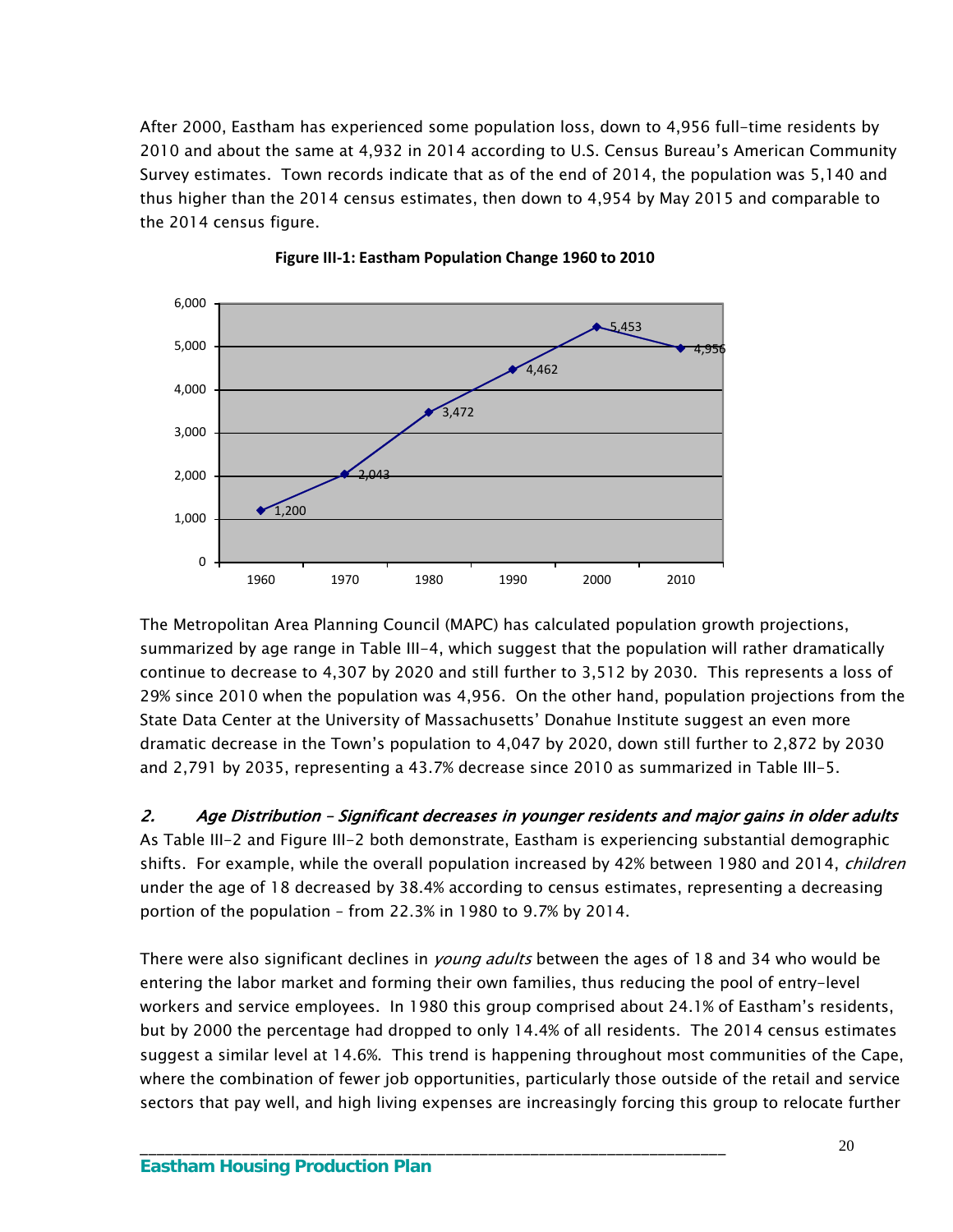away. Clearly more subsidized rental options would be extremely helpful in housing this dwindling but important population group. This trend also suggests the need for not only workforce development efforts, but more first-time homebuyer opportunities as starter homes in the private housing market have virtually disappeared in Eastham.

| Age Range     |       | 1980<br>1990 |       | 2000  |       | 2014  |       |       |
|---------------|-------|--------------|-------|-------|-------|-------|-------|-------|
|               | #     | %            | #     | %     | #     | %     | #     | %     |
| Under 5 Years | 181   | 5.2          | 255   | 5.7   | 208   | 3.8   | 172   | 3.5   |
| 5 - 17 Years  | 595   | 17.1         | 654   | 14.7  | 757   | 13.9  | 306   | 6.2   |
| 18 - 24 Years | 311   | 9.0          | 303   | 6.8   | 270   | 5.0   | 375   | 7.6   |
| 25 - 34 Years | 523   | 15.1         | 596   | 13.4  | 514   | 9.4   | 345   | 7.0   |
| 35 - 44 Years | 288   | 8.3          | 639   | 14.3  | 778   | 14.3  | 375   | 7.6   |
| 45 - 54 Years | 379   | 10.9         | 397   | 8.9   | 822   | 15.1  | 690   | 14.0  |
| 55 - 64 Years | 501   | 14.4         | 562   | 12.6  | 685   | 12.6  | 1,105 | 22.4  |
| 65 - 74 Years | 495   | 14.2         | 702   | 15.7  | 790   | 14.5  | 873   | 17.7  |
| 75 - 84 Years | 155   | 4.5          | 273   | 6.1   | 624   | 9.6   | 488   | 9.9   |
| $85+Years$    | 45    | 1.3          | 81    | 1.8   | 106   | 1.9   | 217   | 4.4   |
| Total         | 3,473 | 100.0        | 4,462 | 100.0 | 5,453 | 100.0 | 4,932 | 100.0 |
| Under 18      | 776   | 22.3         | 909   | 20.4  | 965   | 17.7  | 478   | 9.7   |
| Age $65+$     | 695   | 20.0         | 1,056 | 23.7  | 1,520 | 27.9  | 1,578 | 32.0  |

**Table III‐2: Age Distribution, 1980 to 2014**

Source: U.S. Census Bureau, 1980, \*1980, 1990, and 2000; 2014 American Community Survey 5‐Year Estimates

Another significant population shift is reflected fluctuations in *younger middle-aged residents* between the ages of 35 and 54, who made up 19.2% of Eastham residents in 1980, then up to 29.4% in 2000, and finally back to 19.2% by 2014.

The aging of the town's population is striking in the *older age categories* as the baby boom generation ages and the area continues to be a retirement destination. For example, residents between the ages of 55 and 64 comprised 14.4% of the population in 1980, decreased to 12.6% by 2000, and then increased to 22.4% by 2014. *The population of those 65 years of age or older has* increased substantially over the past several decades as they comprised 20.0% of the population in 1980, increased to 27.9% by 2000, and by 2014 included almost one-third of the Town's residents. Even those seniors over 75 years increased as a percentage of the population from 5.8% in 1980, to 11.5% in 2000, and then to 14.3% by 2014, from 200 to 705 residents.

The aging trend is also revealed in the increasing median age in Eastham, from 39.1 years in 1980, to 47.6 years in 2000, and 57.8 years by 2014 as presented in Table III-I. This level is high in comparison to 37.1 years and 31.1 years for the county and state in 1980, respectively; 44.6 years and 36.5 years, respectively, in 2000; and 50.8 and 39.3 years by 2014. In fact 54.5% of all residents are age 55 or older. The aging of residents also suggests that the Town should address the housing needs of this burgeoning population, offering more housing options for seniors, including those with handicapped-accessibility and support services.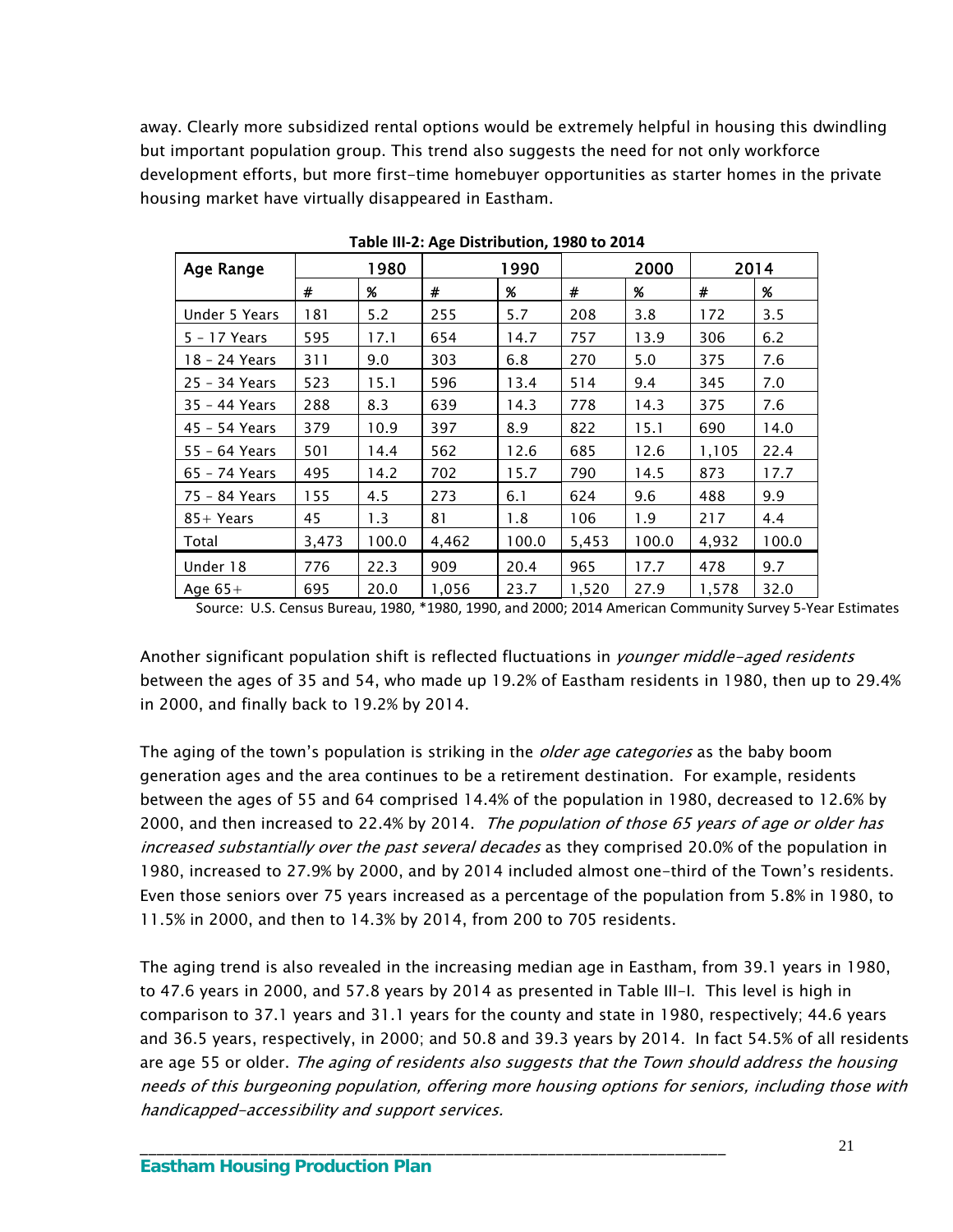

Figure III-2: Changes in Age Distribution: 1990 to 2014

Table III-3 provides comparative information for Barnstable County and the state, which highlights the trends described above with continued trends towards fewer children, more middle-aged residents and a somewhat higher level of seniors. Eastham and Barnstable County had a significantly lower percentage of children than the state in 2014, 9.7% and 16.5%, respectively, as opposed to 21.1%.

| rabic in the comparative Age Distribution Data, 2010 and 2014 |         |                 |                          |                 |                      |                 |  |  |
|---------------------------------------------------------------|---------|-----------------|--------------------------|-----------------|----------------------|-----------------|--|--|
|                                                               | Eastham |                 | <b>Barnstable County</b> |                 | <b>Massachusetts</b> |                 |  |  |
| Age Range                                                     | %2010   | % 2014          | %2010                    | % 2014          | <b>%2010</b>         | % 2014          |  |  |
| Under 18                                                      | 12.6    | 9.7             | 17.3                     | 16.5            | 21.7                 | 21.1            |  |  |
| 18 to 34                                                      | 11.3    | 14.6            | 14.8                     | 15.5            | 23.1                 | 23.7            |  |  |
| 35 to 44                                                      | 9.1     | 7.6             | 10.6                     | 9.7             | 13.6                 | 12.9            |  |  |
| 45 to 54                                                      | 14.6    | 14.0            | 15.9                     | 15.1            | 15.5                 | 15.1            |  |  |
| 55 to 64                                                      | 19.9    | 22.4            | 16.6                     | 16.8            | 12.3                 | 12.8            |  |  |
| Age $65+$                                                     | 32.4    | 32.0            | 25.0                     | 26.4            | 13.8                 | 14.4            |  |  |
| Median Age                                                    |         | 56.6/57.8 years |                          | 49.9/50.8 years |                      | 39.1/39.3 years |  |  |

Table III-3: Comparative Age Distribution Data, 2010 and 2014

Source: U.S. Census Bureau, 2010 and American Community Survey, 2010-2014 5-Year Estimates for Eastham and 1-Year 2014 Estimates for the county and state.

Table III-4 presents population projections by age range through 2020 and 2030, prepared by the Metropolitan Area Planning Council (MAPC). These projections suggest a continuation of population trends with declines in younger residents and substantial increases in seniors. For example, those older adults aged 65 years or more are projected to increase from about one-third to almost twothirds of the population by 2030. There are considerable reductions in all other age categories with those under age 35 dwindling to only 8.7% of the population.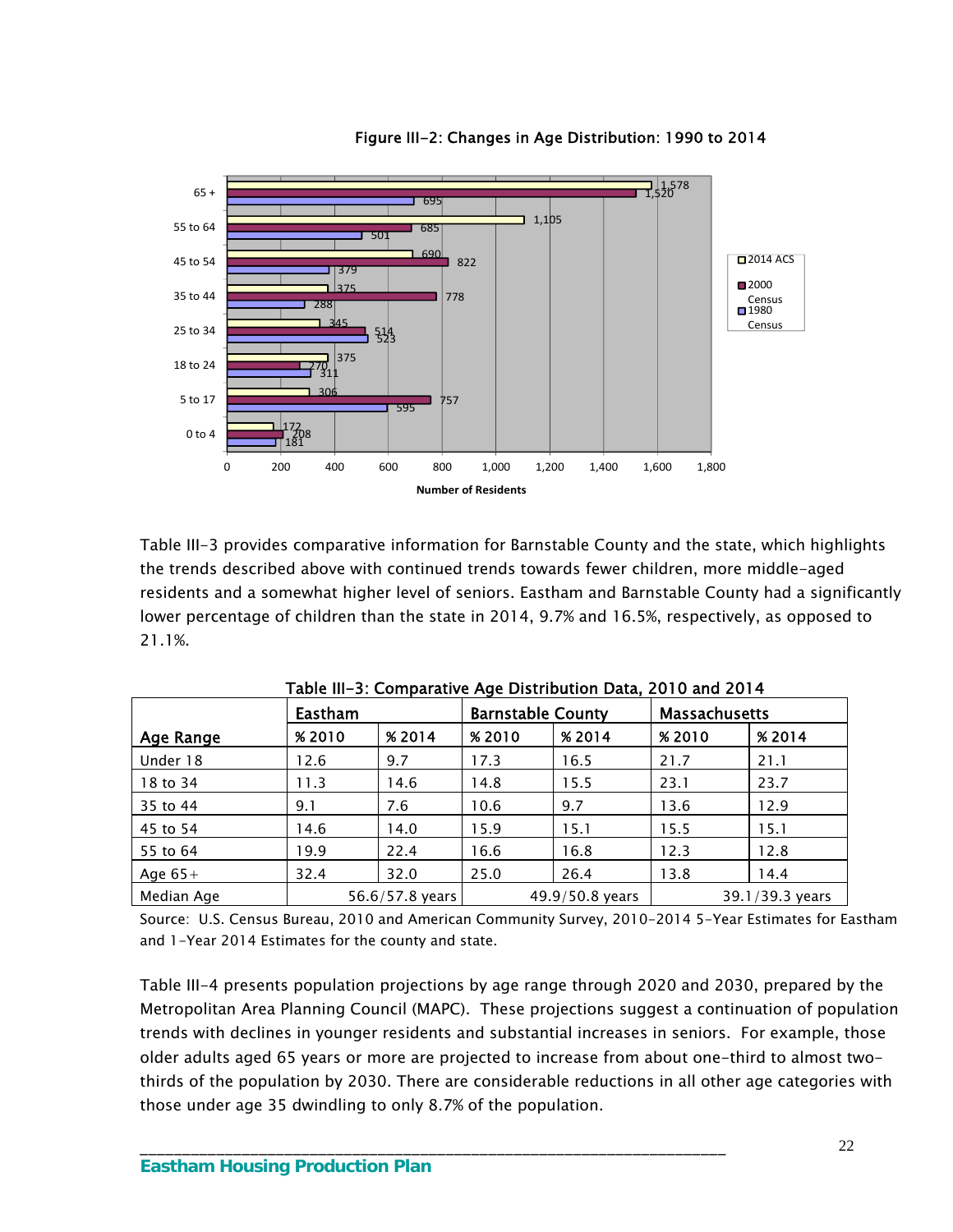| Age Range         |       | 2010 Census<br>2020 Projections |       | 2030 Projections |       |       |
|-------------------|-------|---------------------------------|-------|------------------|-------|-------|
|                   | #     | %                               | #     | %                | #     | %     |
| Less than 5 years | 141   | 2.8                             | 101   | 2.3              | 43    | 1.2   |
| 5 to 19 years     | 565   | 11.4                            | 335   | 7.8              | 208   | 5.9   |
| 20 to 34 years    | 482   | 9.7                             | 221   | 5.1              | 55    | 1.6   |
| 35 to 64 years    | 2,161 | 43.6                            | 1,561 | 36.2             | 910   | 25.9  |
| $65+$ years       | 1,607 | 32.4                            | 2,089 | 48.5             | 2,296 | 65.4  |
| Total             | 4.956 | 100.0                           | 4,307 | 100.0            | 3,512 | 100.0 |

Table III-4: MAPC Population Projections for 2020 and 2030

Source: Metropolitan Area Planning Council (MAPC), Massachusetts Housing Data Portal, January 2014.

Table III-5 provides projections of the age distribution in Eastham through 2030 from the State Data Center at the University of Massachusetts' Donahue Institute. This data suggests an even greater population loss than the MAPC projections to 2,872 residents by 2030. It also provides some additional confirmation of dramatic demographic shifts that involve decreases in all age groups with the exception of those 65 years of age or older.

Such demographic changes would significantly change the character of the community given substantial losses in population diversity, significant shifts away from families and workers, and an extended retirement focus. This situation is not unique to Eastham as it is a trend throughout the Lower Cape. Nevertheless, planning needs to focus on strategies to attract younger residents to the community, and the provision of affordable housing in tandem with economic development measures are essential ingredients.

|                    | 2010 Census |       | 2015 Projections |       | <b>2020 Projections</b> |       | 2030 Projections |       |  |  |
|--------------------|-------------|-------|------------------|-------|-------------------------|-------|------------------|-------|--|--|
| Age Range          | #           | %     | #                | %     | #                       | %     | #                | %     |  |  |
| Less than 5        | 141         | 2.8   | 126              | 2.8   | 106                     | 2.6   | 70               | 2.4   |  |  |
| 5 to 19 years      | 565         | 11.4  | 467              | 10.2  | 398                     | 9.8   | 294              | 10.2  |  |  |
| 20 to 34 years     | 482         | 9.7   | 415              | 9.1   | 255                     | 6.3   | 107              | 3.7   |  |  |
| 35 to 64 years     | 2,161       | 43.6  | 1,805            | 39.4  | 1,457                   | 36.0  | 484              | 16.9  |  |  |
| $65 + \gamma$ ears | 1,607       | 32.4  | 1,763            | 38.5  | 1,831                   | 45.2  | 1,917            | 66.7  |  |  |
| Total              | 4,956       | 100.0 | 4,576            | 100.0 | 4,047                   | 100.0 | 2,872            | 100.0 |  |  |

Table III-5: Projected Age Distribution through 2030

Source: University of Massachusetts, Donahue Institute, State Data Center.

\_\_\_\_\_\_\_\_\_\_\_\_\_\_\_\_\_\_\_\_\_\_\_\_\_\_\_\_\_\_\_\_\_\_\_\_\_\_\_\_\_\_\_\_\_\_\_\_\_\_\_\_\_\_\_\_\_\_\_\_\_\_\_\_\_\_\_\_\_

### 3. Race – Limited racial diversity

The population has remained predominately White as shown in Table III-6. While minority residents steadily increased in number and in proportion to the total population between 1980 and 2000, from 11 residents or 0.3% of all residents in 1980 to 201 or 3.7% in 2000, there has been a subsequent decrease to 71 residents or 1.4% of the population as of 2014. Almost all of these residents were either Asian or Native American.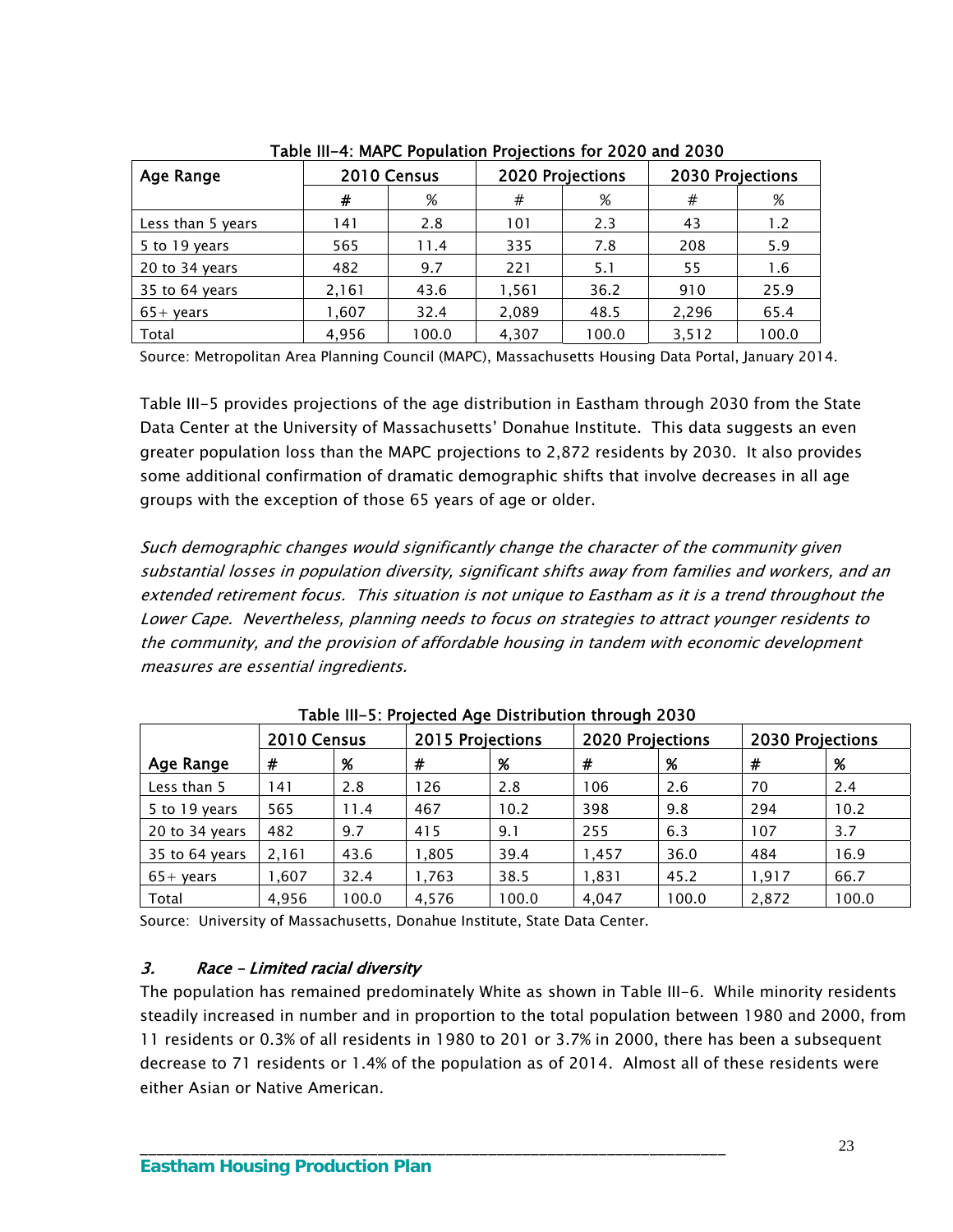|                          |               | 1980  |              | 1990  |              | 2000  |              | 2014  |
|--------------------------|---------------|-------|--------------|-------|--------------|-------|--------------|-------|
|                          | #             | %     | #            | %     | #            | %     | #            | %     |
| Population               | 3,473         | 100.0 | 4,462        | 100.0 | 5,453        | 100.0 | 4,932        | 100.0 |
| Minority                 | 11            | 0.3   | 52           | 1.2   | 201          | 3.7   | 71           | 1.4   |
| Population*              |               |       |              |       |              |       |              |       |
| Households               | 1,400         | 100.0 | 1,908        | 100.0 | 2,396        | 100.0 | 2,222        | 100.0 |
| Families**               | 1,048         | 74.9  | 1,344        | 70.4  | 1,635        | 68.2  | 1,503        | 67.6  |
| Non-families**           | 352           | 25.1  | 564          | 29.6  | 761          | 31.8  | 719          | 32.4  |
| Female Headed            |               |       |              |       |              |       |              |       |
| <b>Families with</b>     | 59            | 4.2   | 116          | 6.1   | 129          | 5.4   | 61           | 2.7   |
| Children $\langle 18***$ |               |       |              |       |              |       |              |       |
| Ave. Household           | Not Available |       | 2.34 persons |       | 2.24 persons |       | 2.21 persons |       |
| Size                     |               |       |              |       |              |       |              |       |

Table III-6: Population and Household Characteristics, 1980-2014

Source: U.S. Census Bureau, Census 1980, 1990 and 2000 Summary File 1; 2010-2014 American Community Survey 5-Year Estimates \*Percent of total population \*\* Percent of all households

#### 3. Household Characteristics – Increases in smaller, non-family households

As Table III-6 shows, smaller, non-family households are becoming a larger segment of Eastham, more than doubling in number between 1980 and 2014, and growing as a percentage of all households from 25.1% in 1980 to almost one-third by 2014.[9](#page-27-0) While the number of families increased substantially from 1980 to 2000, from 1,048 to 1,635 households, they decreased in proportion of all households from about 74.9% to 68.2%. The 2014 census estimates suggest some further loss of families, however, down to 67.6%. The average household size correspondingly decreased somewhat from 2.34 persons in 1990 to 2.21 persons in 2014, reflective of the growth in smaller, non-family households and significant number of retirees.

This trend towards smaller households is part of a demographic shift that is occurring throughout the state and country, albeit on a somewhat smaller scale. For example, the percentage of nonfamily households grew in both Barnstable County and the state as a whole from 33% in 1990 to 36% and 38%, respectively, by 2014, compared to 32% for Eastham.

Table III-7 provides a breakdown of household size by household type, comparing 2014 census estimates for Eastham to Barnstable County as a whole. This information indicates that there were proportionately fewer persons living alone in Eastham, at about one-quarter of all households compared to almost one-third countywide. Proportionately, there were more two-person households living in Eastham, at about half of all households compared to 45% for the county. Eastham also had more three-person households but proportionately not as many larger families in comparison to the county. It is not surprising that the average household size is somewhat smaller in Eastham at 2.21 persons compared to 2.24 for the county with average family size at 2.58 persons compared to 2.83.

\_\_\_\_\_\_\_\_\_\_\_\_\_\_\_\_\_\_\_\_\_\_\_\_\_\_\_\_\_\_\_\_\_\_\_\_\_\_\_\_\_\_\_\_\_\_\_\_\_\_\_\_\_\_\_\_\_\_\_\_\_\_\_\_\_\_\_\_\_

 $\overline{a}$ 

<span id="page-27-0"></span> $9$  Non-family households include individuals who are living alone and unrelated household members without children.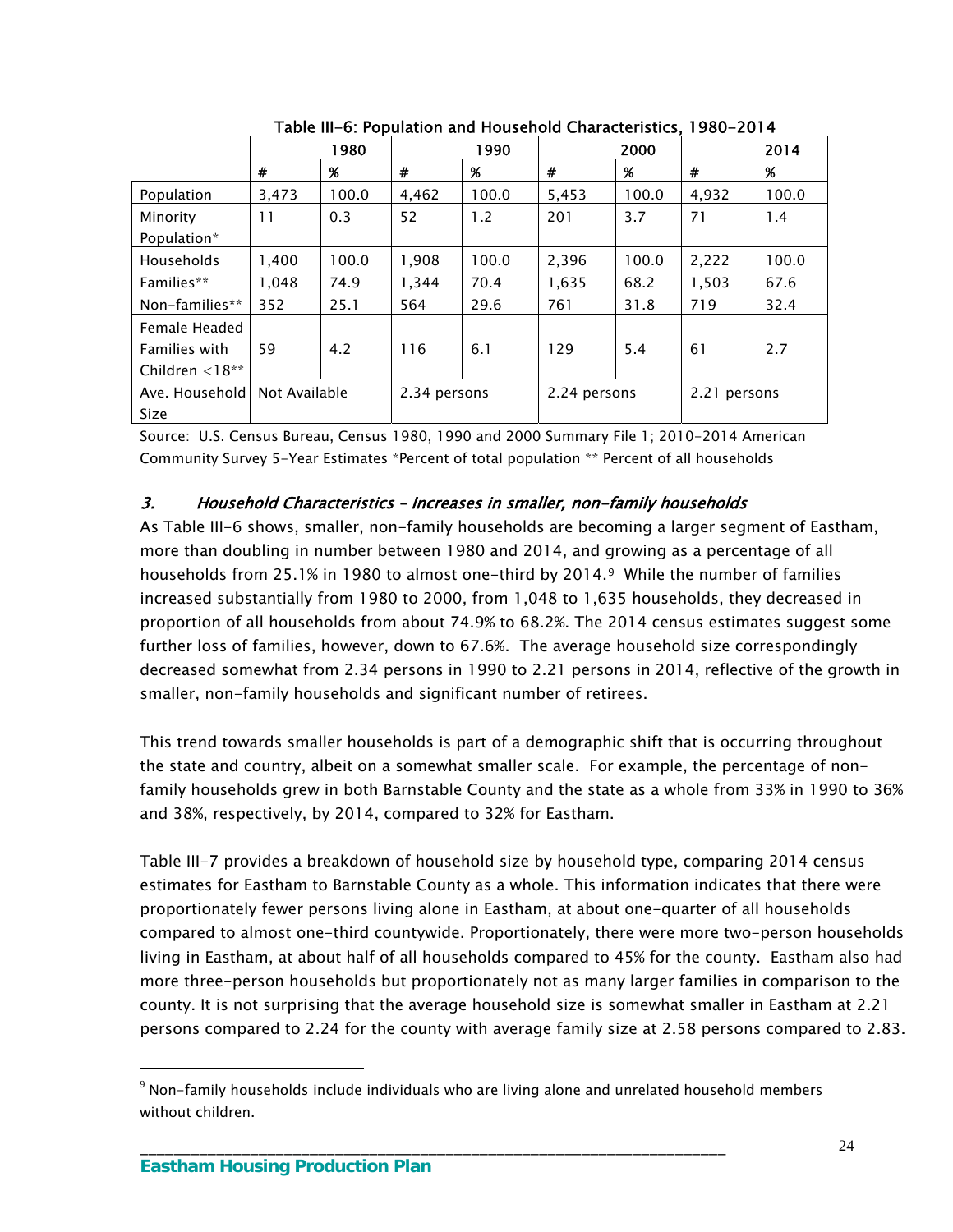| Households by Type and Size | Eastham  |       |        | <b>Barnstable County</b> |
|-----------------------------|----------|-------|--------|--------------------------|
|                             | #        | %     | #      | %                        |
| <b>Family Households</b>    | 1,503    | 67.6  | 58,136 | 61.6                     |
| 2-person household          | 1,010    | 45.5  | 33,250 | 40.5                     |
| 3-person household          | 306      | 13.8  | 10,970 | 11.6                     |
| 4-person household          | 131      | 5.9   | 9,067  | 9.6                      |
| 5-person household          | 19       | 0.9   | 3,308  | 3.5                      |
| 6-person household          | 11       | 0.5   | 998    | 1.1                      |
| 7 or more person household  | 26       | 1.2   | 543    | 0.6                      |
| Non-family Households       | 719      | 32.4  | 36,235 | 38.4                     |
| 1-person household          | 572      | 25.7  | 30,929 | 32.8                     |
| 2-person household          | 114      | 5.1   | 4,742  | 5.0                      |
| 3-person household          | 33       | 1.5   | 396    | 0.4                      |
| 4-person household          | 0        | 0.0   | 140    | 0.1                      |
| 5-person household          | $\Omega$ | 0.0   | 14     | 0.01                     |
| 6-person household          | $\Omega$ | 0.0   | 14     | 0.01                     |
| 7 or more person household  | 0        | 0.0   | 0      | 0.0                      |
| <b>Total</b>                | 2,222    | 100.0 | 94,371 | 100.0                    |

Table III-7: Types of Households by Size for Eastham and Barnstable County, 2014

Source: U.S. Census Bureau, 2010-2014 American Community Survey 5-Year Estimates.

5. Income – Comparable income to other Cape communities but growing income disparities

Eastham has gained increasingly more affluent residents over the past several decades, as have many communities on Cape Cod and in the Boston region, with median income levels rising from \$15,392 in 1979, more than doubling to \$31,339 in 1989, and up to \$42,618 by 1999, during a time of significant population growth when the number of households grew 70%. Population growth has slowed since then, but the median household income has increased to \$62,452 based on 2014 census estimates. This 2014 median household income level is fairly comparable to those of neighboring communities with Brewster, Chatham and Harwich somewhat higher as shown in Table  $III-8.$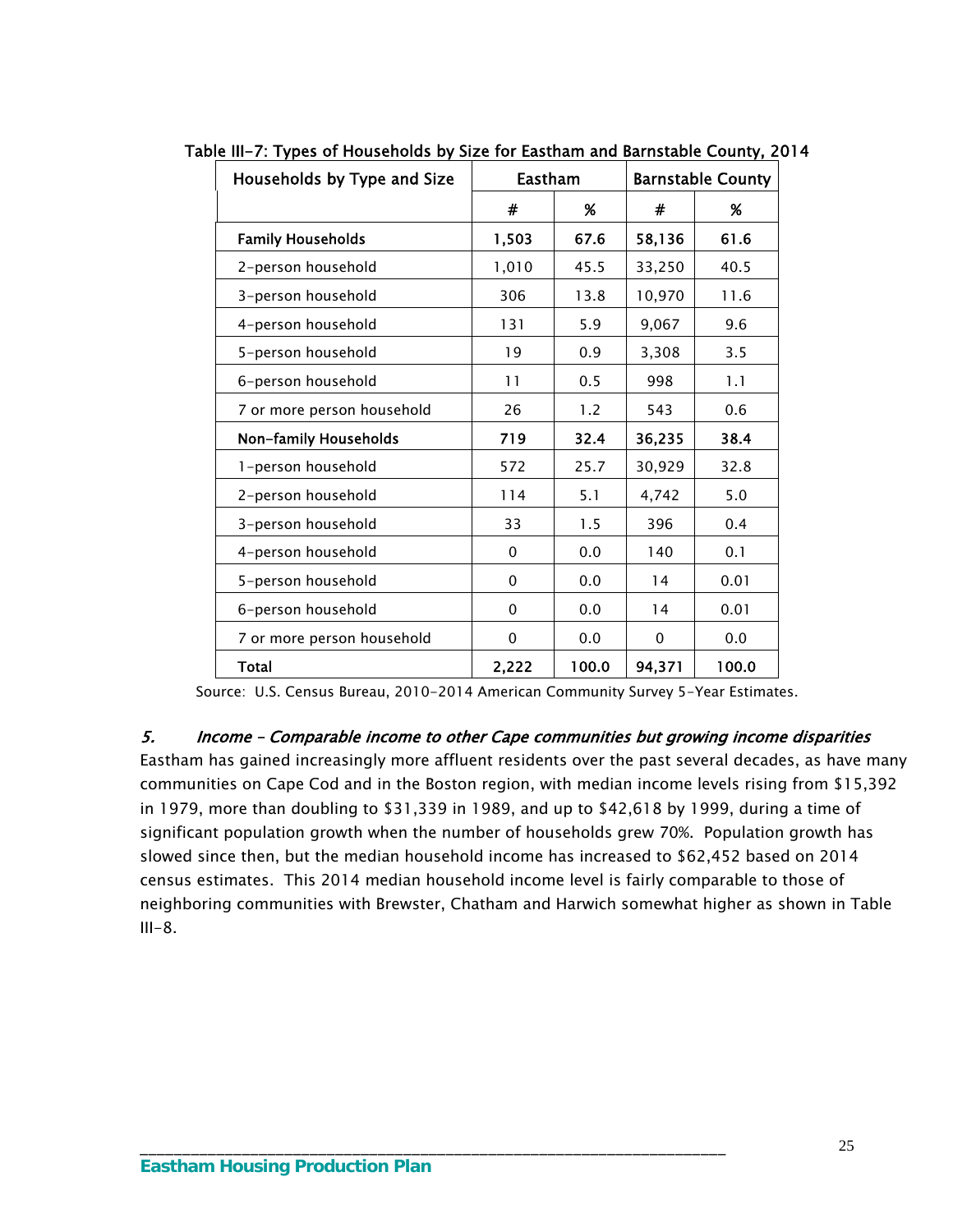| Community                | 2000 Median Income | 2014 Median Income |
|--------------------------|--------------------|--------------------|
| <b>Brewster</b>          | \$49,276           | \$66,306           |
| Chatham                  | \$45,519           | \$63,299           |
| Dennis                   | \$41,598           | \$50,860           |
| <b>Eastham</b>           | \$42,618           | \$62,452           |
| <b>Harwich</b>           | \$41,552           | \$67,332           |
| <b>Orleans</b>           | \$42,594           | \$58,235           |
| Truro                    | \$42,981           | \$58,060           |
| Wellfleet                | \$43,558           | \$45,746           |
| <b>Barnstable County</b> | \$45,933           | \$61,597           |

Table III-8: Comparison of Median Household Incomes for Eastham and Neighboring Communities, 2000 and 2014

Source: U.S. Census Bureau, 2000 Census, Summary File 3, and 2010‐2014 American Community Survey 5‐Year Estimates.

Table III-9 presents income data based on the 1979, 1989 and 1999 census counts and 2014 census estimates, also visually presented in the chart in Figure III-3. Those earning more than \$75,000 increased from only 15 households in 1979, to 137 in 1989, to 453 in 1999 or almost 20% of all households, then more than doubling to 915 or 41.1% of all households by 2014. In 1979 only 3.4% of households were earning between \$50,000 and \$74,999, but by 2014 this level was 21.2%, a substantial increase. While it is to be expected that the incomes of longer-term residents would increase over time, the influx of new residents with higher income levels has boosted the town's income levels.

|                     |       | 1979  |       | 1989  |       | 999 ا |       | 2014  |
|---------------------|-------|-------|-------|-------|-------|-------|-------|-------|
| <b>Income Range</b> | #     | %     | #     | $\%$  | #     | $\%$  | #     | $\%$  |
| Under \$10,000      | 388   | 27.7  | 221   | 11.4  | 178   | 7.5   | 0     | 0.0   |
| 10,000-24,999       | 731   | 52.2  | 518   | 26.8  | 496   | 20.8  | 311   | 14.0  |
| 25,000-34,999       | 170   | 12.1  | 353   | 18.3  | 295   | 12.4  | 233   | 10.5  |
| 35.000-49.999       | 49    | 3.5   | 365   | 18.9  | 422   | 17.7  | 292   | 13.1  |
| 50.000-74.999       | 47    | 3.4   | 336   | 17.4  | 539   | 22.6  | 471   | 21.2  |
| 75,000-99,999       |       |       | 62    | 3.2   | 238   | 10.0  | 343   | 15.4  |
| 100,000-149,999     | 15    | 1.1   | 59    | 3.1   | 107   | 4.5   | 389   | 17.5  |
| $150.000 +$         |       |       | 16    | 0.8   | 108   | 4.5   | 183   | 8.2   |
| Total               | 1.400 | 100.0 | 1.930 | 100.0 | 2,383 | 100.0 | 2,222 | 100.0 |

Table III-9: Income Distribution by Household, 1979-2014

Source: U.S. Census Bureau, Census 1980, 1990 and 2000 Summary File 3; 2010-2014 American Community Survey 5-Year Estimates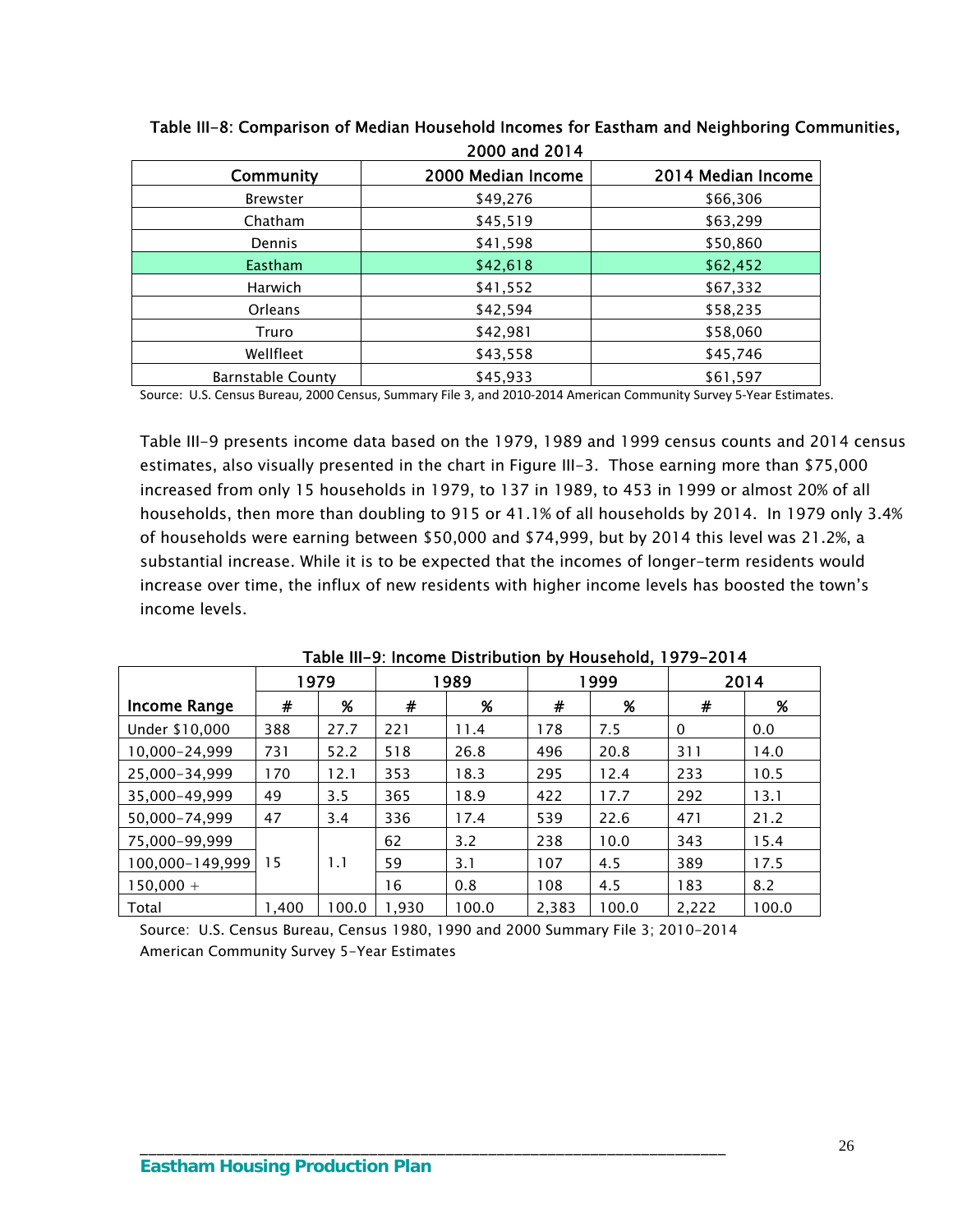**Figure III‐3: Income Distribution by Census**



Despite this increasing household wealth, there were substantial numbers of households with incomes below \$25,000, including 674 households or more than 28% of all households, based on 1999 census data, and then down to 311 households or 14.0% of all households by 2014. There are substantially more of these limited income households than subsidized units available (50 units), and they are challenged to compete in Eastham's tight housing market. It is likely that many of the households in the lower income ranges may in fact be long-term residents who own their homes, which are now worth a considerable amount of money. As such they are cash poor but equity rich. Nevertheless, continued increases in taxes, insurance and energy bills as well as health-related issues, may drive at least some of these households out of the community given the limited supply of affordable units for seniors and relative lack of service-enriched housing alternatives in Eastham for both seniors and special needs individuals.

It should be noted that some homeowners who have significant equity in their home may qualify for affordable housing based on their income but ultimately determined to be ineligible because of their financial assets or age. For example, those under 55 years of age cannot have owned a home within the last three (3) years of applying for affordable housing with some minor exceptions. Moreover, the asset limit for these households is \$75,000. For age-restricted housing targeted to those 55 years or older, up to \$200,000 in net equity from a previous house is allowed plus another \$75,000 in financial assets. Earned income from financial assets is also added to household income in determining eligibility.

As documented in Table III-10 incomes for *Eastham residents were on average somewhat higher than* the Cape as a whole with 2014 median household income levels of \$62,452 and \$61,597, respectively, a reversal of the 2000 medians of \$42,618 and \$45,933, respectively. The county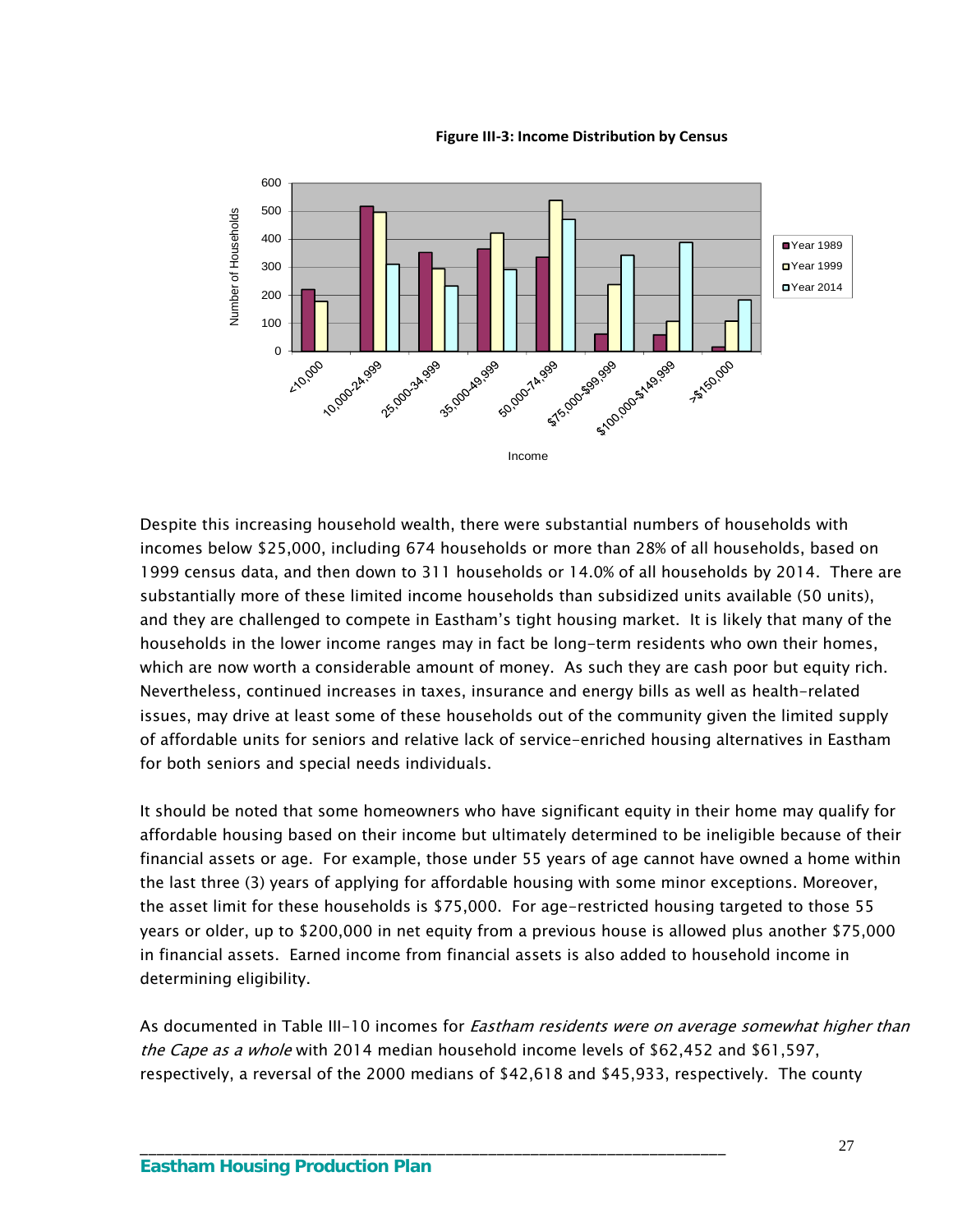proportionately had higher levels of households earning below \$25,000 and above \$100,000 with Eastham having higher proportions of those earning between this income range.

|                     |          |       | <b>Barnstable County</b> |       |          |       | Eastham  |       |
|---------------------|----------|-------|--------------------------|-------|----------|-------|----------|-------|
| <b>Income Range</b> | 999      |       | 2014                     |       | 1999     |       | 2014     |       |
|                     | #        | $\%$  | #                        | %     | #        | $\%$  | #        | %     |
| Under \$10,000      | 6,478    | 6.8   | 4,530                    | 4.8   | 178      | 7.5   | 0        | 0.0   |
| \$10.000-24.999     | 16.843   | 17.8  | 14,156                   | 15.0  | 496      | 20.8  | 311      | 14.0  |
| \$25,000-34,999     | 12,148   | 12.8  | 8,022                    | 8.5   | 295      | 12.4  | 233      | 10.5  |
| \$35,000-49,999     | 15,935   | 16.8  | 11,985                   | 12.7  | 422      | 17.7  | 292      | 13.1  |
| \$50,000-74,999     | 20,425   | 21.5  | 17,553                   | 18.6  | 539      | 22.6  | 471      | 21.2  |
| \$75,000-99,999     | 11.243   | 11.9  | 12.646                   | 13.4  | 238      | 10.0  | 343      | 15.4  |
| \$100.000-149.999   | 7,605    | 8.0   | 14,911                   | 15.8  | 107      | 4.5   | 389      | 17.5  |
| \$150,000 or more   | 4,168    | 4.4   | 10,570                   | 11.2  | 108      | 4.5   | 183      | 8.2   |
| Total               | 94.845   | 100.0 | 94.371                   | 100.0 | 2,383    | 100.0 | 2,222    | 100.0 |
| Median income       | \$45,933 |       | \$61,597                 |       | \$42,618 |       | \$62,452 |       |

Table III-10: Income Distribution for Barnstable County and Eastham, 1999 and 2014

Source: U.S. Census Bureau, 2000 and 2010-2014 American Community Survey 5-Year Estimates

As presented in Table III-11, there are considerable income disparities based on the type of household with significantly higher median income levels for families, homeowners, households with middle-aged heads, and male workers, a pattern that is typical in most communities.

| $1$ able $11 - 11$ . Median income by Housenoid Type, $201 -$ |                      |  |  |  |  |  |  |
|---------------------------------------------------------------|----------------------|--|--|--|--|--|--|
| Type of Household/Householder                                 | <b>Median Income</b> |  |  |  |  |  |  |
| Individual/per capita                                         | \$37,009             |  |  |  |  |  |  |
| Households                                                    | \$62,452             |  |  |  |  |  |  |
| <b>Families</b>                                               | \$72,533             |  |  |  |  |  |  |
| <b>Nonfamilies</b>                                            | \$31,386             |  |  |  |  |  |  |
| Renters                                                       | \$44,079             |  |  |  |  |  |  |
| <b>Homeowners</b>                                             | \$69,048             |  |  |  |  |  |  |
| Householder less than age 25                                  | ☆                    |  |  |  |  |  |  |
| Householder age 25 to 44                                      | \$64,539             |  |  |  |  |  |  |
| Householder age 45 to 64                                      | \$76,222             |  |  |  |  |  |  |
| Householder age 65 or more                                    | \$57,005             |  |  |  |  |  |  |
| Male full-time, year-round workers                            | \$55,104             |  |  |  |  |  |  |
| Female full-time, year-round workers                          | \$40.603             |  |  |  |  |  |  |

Table III-11: Median Income by Household Type, 2014

\* Figure not provided given insufficient sample size.

Source: U.S. Census Bureau, 2010-2014 American Community Survey 5-Year Estimates

\_\_\_\_\_\_\_\_\_\_\_\_\_\_\_\_\_\_\_\_\_\_\_\_\_\_\_\_\_\_\_\_\_\_\_\_\_\_\_\_\_\_\_\_\_\_\_\_\_\_\_\_\_\_\_\_\_\_\_\_\_\_\_\_\_\_\_\_\_

Table III-12 presents the distribution of household income data by age of the head of the household, comparing 2000 and 2014 census figures. This information indicates that there are very few households headed by those younger than 25 years old, although the number of these households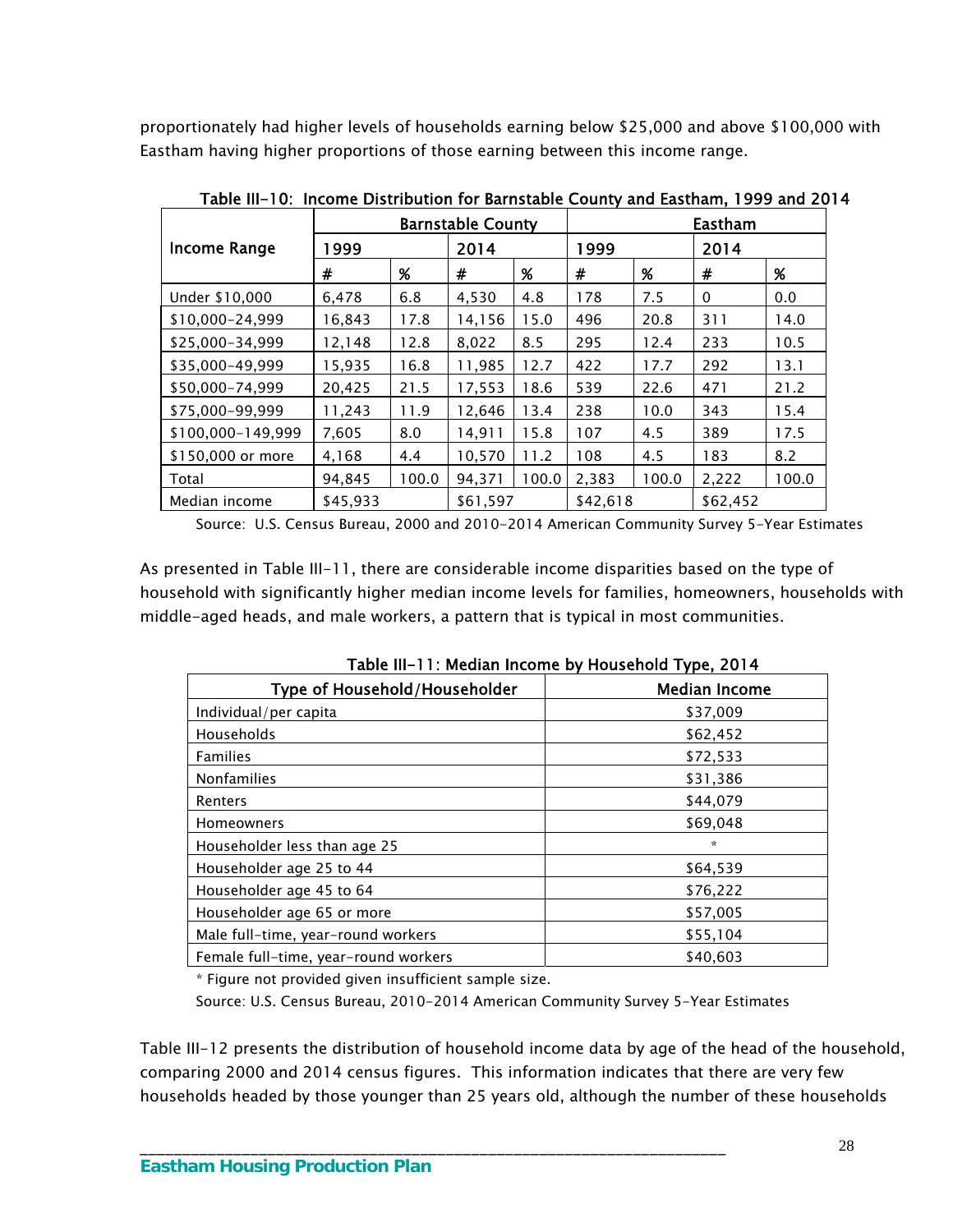increased somewhat, from 34 to 50 between 2000 and 2014, all earning less than \$75,000. Those households in the 25 to 44 income range decreased from 626 to 229 during this period, more than half earning less than \$50,000 in 2000 decreasing to 37% by 2014. It is likely that some of these households left the community to seek better-paying jobs and/or more affordable living conditions elsewhere.

The numbers of households in the 45 to 64 age range increased, from 839 to 976 households, representing 44% of all households in 2014. These households represent those in the height of their earning potential with more than half earning more than \$75,000 in 2014. These growing number of households put greater demand on Eastham's housing supply and are instrumental in driving up prices.

Another 44% of all households in 2014 involved heads 65 years of age or older, increasing from 884 households to 967 by 2014. Two-thirds of these households earned less than \$75,000 by 2014, 41% below \$50,000, largely due to the high proportion in retirement and thus living on fixed incomes.

| $1400$ m $1400$ measure biothoughout by type of Householder,<br>-------- |      |                       |                |           |                |           |                   |           |
|--------------------------------------------------------------------------|------|-----------------------|----------------|-----------|----------------|-----------|-------------------|-----------|
|                                                                          |      | <b>Under 25 Years</b> | 25 to 44 Years |           | 45 to 64 Years |           | 65 Years and Over |           |
| <b>Income Range</b>                                                      | #    | %                     | #              | %         | #              | %         | #                 | %         |
| Under \$10,000                                                           | 13/0 | 38.2/0.0              | 15/0           | 2.4/0.0   | 49/0           | 5.8/0.0   | 101/0             | 11.4/0.0  |
| 10,000-24,999                                                            | 0/26 | 0.0/52.0              | 124/13         | 19.8/5.7  | 95/145         | 11.3/14.9 | 277/127           | 31.3/13.1 |
| 25,000-34,999                                                            | 14/0 | 41.2/0.0              | 60/16          | 9.6/7.0   | 121/94         | 14.4/9.6  | 100/123           | 11.3/12.7 |
| 35,000-49,999                                                            | 0/0  | 0.0/0.0               | 137/8          | 21.9/3.5  | 140/134        | 16.7/13.7 | 145/150           | 16.4/15.5 |
| 50,000-74,999                                                            | 7/24 | 20.6/48.0             | 227/98         | 36.3/42.8 | 190/93         | 22.6/9.5  | 115/256           | 13.0/26.5 |
| 75,000-99,999                                                            | 0/0  | 0.0/0.0               | 36/69          | 5.8/30.1  | 155/145        | 18.5/14.9 | 47/129            | 5.3/13.3  |
| 100,000-149,999                                                          | 0/0  | 0.0/0.0               | 9/19           | 1.4/8.3   | 57/235         | 6.8/24.1  | 41/135            | 4.6/14.0  |
| $150,000 +$                                                              | 0/0  | 0.0/0.0               | 18/6           | 2.9/2.6   | 32/130         | 3.8/13.3  | 58/47             | 6.6/4.9   |
| Total                                                                    | 34/  | 100/100               | 626/           | 100/100   | 839/976        | 100/100   | 884/967           | 100/100   |
|                                                                          | 50   |                       | 229            |           |                |           |                   |           |

Table III-12: Income Distribution by Age of Householder, 2000/2014

Source: U.S. Census Bureau, Census 2000 Summary File 3; 2010-2014 American Community Survey 5-Year Estimates

\_\_\_\_\_\_\_\_\_\_\_\_\_\_\_\_\_\_\_\_\_\_\_\_\_\_\_\_\_\_\_\_\_\_\_\_\_\_\_\_\_\_\_\_\_\_\_\_\_\_\_\_\_\_\_\_\_\_\_\_\_\_\_\_\_\_\_\_\_

Table III-13 presents a comparison of income levels for owners and renters. About 46% of renters earned within \$35,000 compared to only 20% of homeowners. On the other hand, about 30% of the homeowners earned more than \$75,000 compared to only 13% of the renter households. The income disparity between owners and renters is also reflected in median income levels of \$69,048 and \$44,079, respectively, based on 2014 census estimates.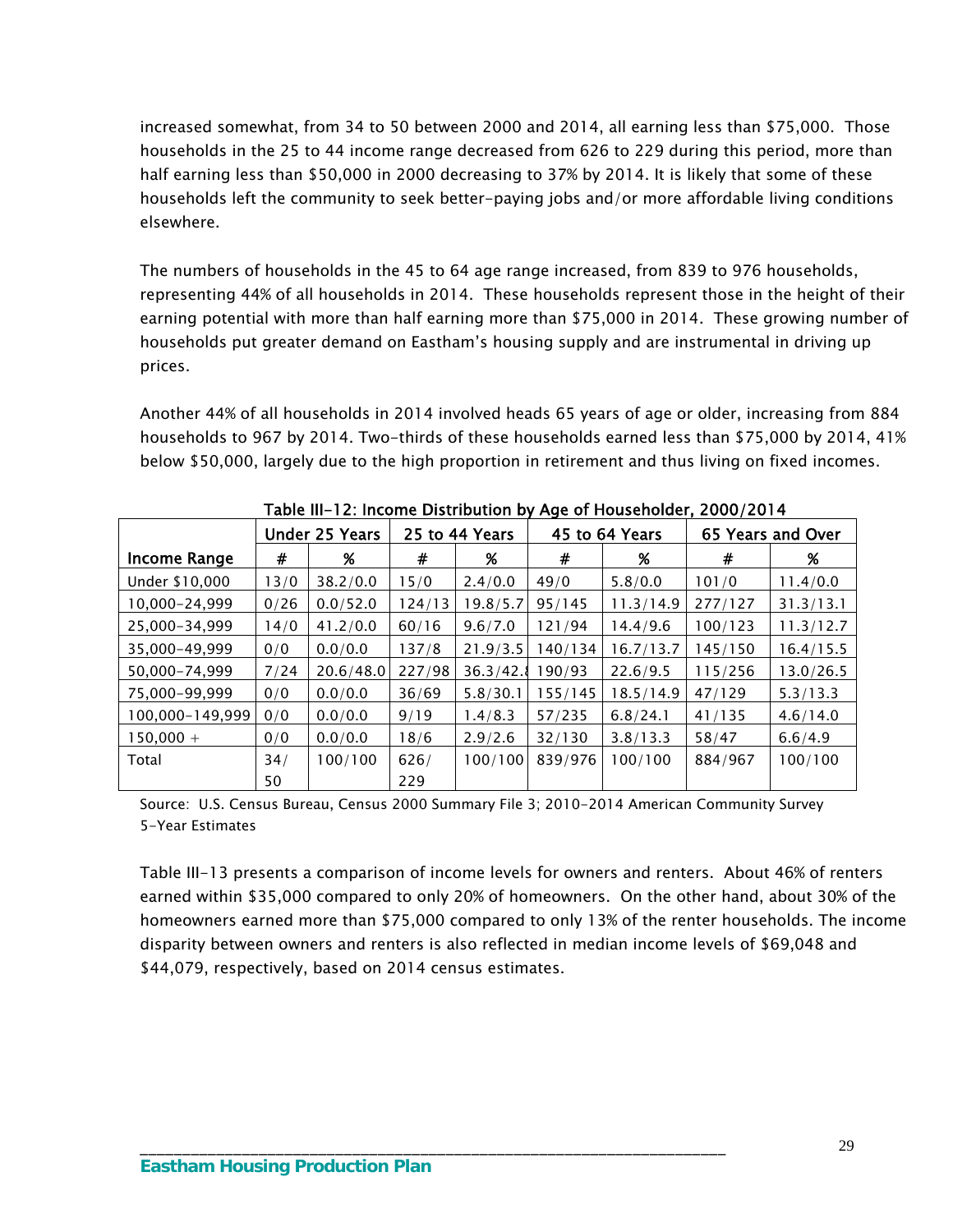|                     | <b>Homeowners</b> |       |     | <b>Renters</b> |  |
|---------------------|-------------------|-------|-----|----------------|--|
| <b>Income Range</b> | #                 | %     | #   | %              |  |
| Under \$10,000      | 0                 | 0.0   | 0   | 0.0            |  |
| \$10,000-24,999     | 219               | 11.7  | 92  | 26.6           |  |
| \$25,000-34,999     | 164               | 8.7   | 69  | 19.9           |  |
| \$35,000-49,999     | 273               | 14.6  | 19  | 5.5            |  |
| \$50,000-74,999     | 350               | 18.7  | 121 | 35.0           |  |
| \$75,000-99,999     | 320               | 17.1  | 23  | 6.6            |  |
| \$100,000-149,999   | 367               | 19.6  | 22  | 6.4            |  |
| $$150,000 +$        | 183               | 9.8   | 0   | 0.0            |  |
| Total               | 1.876             | 100.0 | 346 | 100.0          |  |

Table III-13: Income Distribution by Tenure, 2014

Source: U.S. Census Bureau, American Community Survey 5-Year Estimates, 2010-2014

These income figures are also based on the Town's year-round population, not those who live in town for only part of the year. Many in this group of occasional residents, who occupy about 60% of Eastham's housing units, are likely to have significantly higher average incomes in order to afford the high costs of seasonal units or second homes, thus further widening income disparities within the community.

### 6. Poverty – Declining and zero for families and children

Table III-14 presents poverty levels in Eastham over the past several decades.<sup>10</sup> Overall poverty not only decreased but has surprisingly been reduced to zero for families and children based on 2014 census estimates. Estimates suggest that there were 252 persons or 5.1% of all residents who were still living below the poverty level including 25 individuals who were 65 years of age or older. This level, however, was significantly lower than those for the county and state at 9.7% and 11.0%, respectively.

These startling declines in poverty may relate to high living costs and a lack of jobs that have likely forced some residents, particularly families, to leave Eastham in search of more affordable living conditions elsewhere. Others may have successfully improved their economic situations and have been boosted out of poverty. Given increases in housing prices since 2000, with few new rental units developed, it is likely that the financial situation of many of these households has only worsened.

Moreover, while the regional housing non-profit, the Housing Assistance Corporation (HAC) manages 17 rental voucher (Section 8, Massachusetts Rental Voucher Program, etc.) that subsidize the rents of qualifying households living in market housing units in Eastham, helping stabilize financially vulnerable families, HAC has found that new voucher holders are encountering increasing challenges in finding qualifying units with rents below prescribed Fair Market Rents (FMRs). It has about 5,000

\_\_\_\_\_\_\_\_\_\_\_\_\_\_\_\_\_\_\_\_\_\_\_\_\_\_\_\_\_\_\_\_\_\_\_\_\_\_\_\_\_\_\_\_\_\_\_\_\_\_\_\_\_\_\_\_\_\_\_\_\_\_\_\_\_\_\_\_\_

 $\overline{a}$ 

<span id="page-33-0"></span><sup>10</sup> The federal poverty levels for 2015 were \$11,770 for a single individual and \$20,090 for a family of three (3).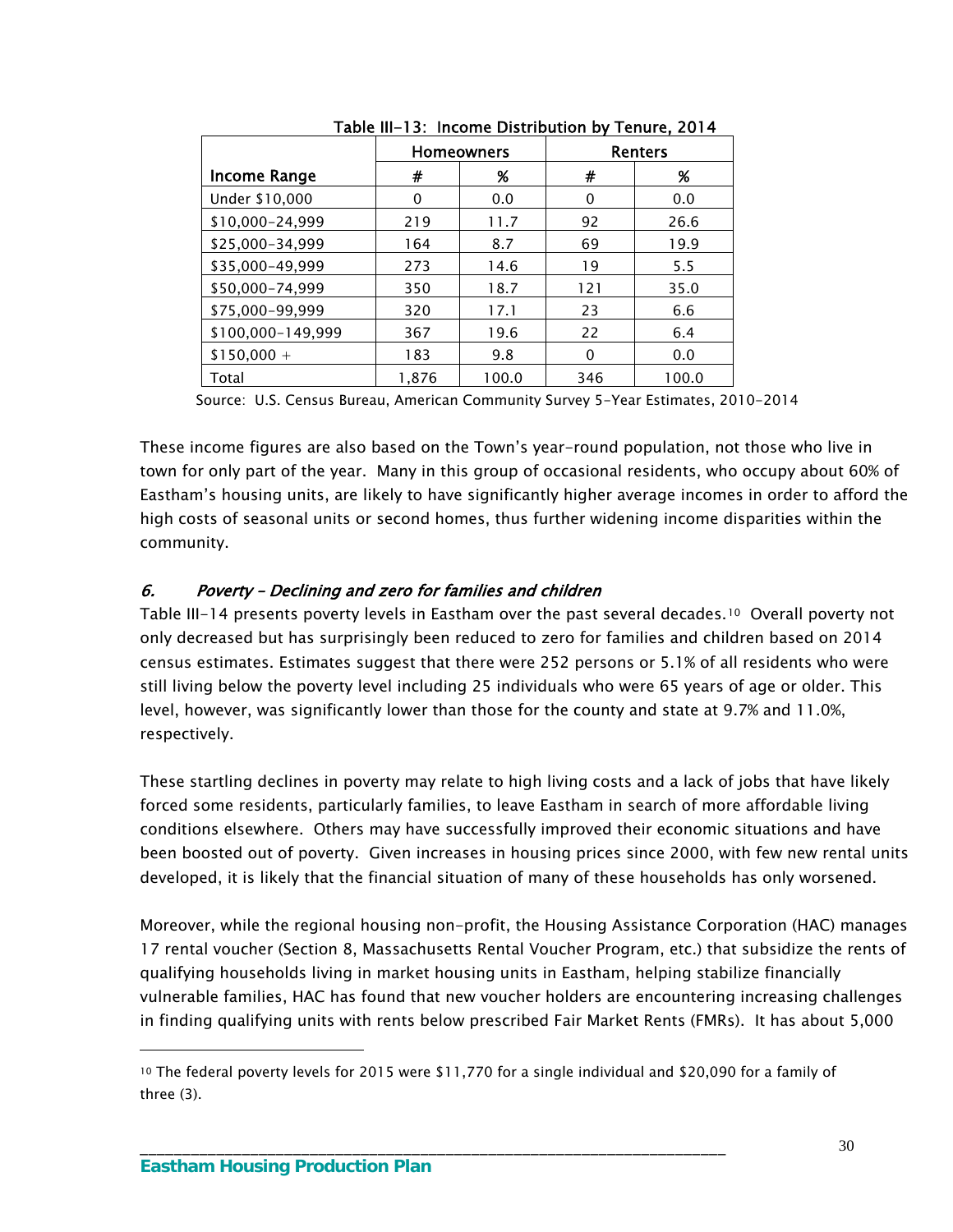applicants on its waitlist with about 1,000 actual rental vouchers currently in use. HAC actually had about 200 vouchers added to its portfolio over the past three (3) years. Statewide demand for these vouchers remains extremely high with more than 107,500 applicants on the MassNAHRO Centralized Waitlist.

|                                              |     | 1979 |     | 1989 |     | 1999 |          | 2014 |
|----------------------------------------------|-----|------|-----|------|-----|------|----------|------|
|                                              | #   | %    | #   | %    | #   | %    | #        | %    |
| Individuals *                                | 360 | 10.4 | 383 | 8.6  | 378 | 7.0  | 252      | 5.1  |
| Families **                                  | 88  | 8.4  | 93  | 6.9  | 74  | 4.5  | 0        | 0.0  |
| <b>Related Children</b><br>Under 18 Years*** | 127 | 16.4 | 159 | 17.5 | 61  | 6.5  | $\Omega$ | 0.0  |
| Individuals<br>65 and Over****               | 39  | 5.6  | 25  | 2.4  | 104 | 7.3  | 25       | 1.6  |

Table III-14: Poverty Status, 1979-2014

Source: U.S. Census Bureau, Census 1980, 1990 and 2000 Summary File 3; 2010-2014 American Community Survey 5-Year Estimates. \* Percentage of total population

\*\* Percentage of all families \*\*\* Percentage of all related children under 18 years \*\*\*\* Percentage of all individuals age  $65+$ 

### 7. Employment – Reliance on service industry with significant seasonal shifts

Eastham is located in the Lower Cape and approximately 95 miles away from the major population and job centers of Boston and Providence and about 25 miles away from Hyannis. The 2014 census estimates indicate that 27.5% of Eastham's workers were involved in management or professional occupations, and 65.7% were employed in the lesser paying retail and service-oriented jobs that support the local economy including construction (13.2%), sales and office occupations (25.0%), and service occupations (27.5%). While 62.5% were salaried and wage earners, another 17.9% were government workers and 19.6% were self-employed.

It should also be noted that most workers drove alone to work, 80.8%, and another 9.5% carpooled. The average commuting time was 24.4 minutes, likely suggesting employment in Barnstable Village, Hyannis or Provincetown.

Table III-15 provides comparative 2007 and 2014 data about those who were employed in Eastham from the state's Department of Labor and Workforce Development. These data show a relatively stable average employment of 1,258 and 1,265 workers, respectively, down from 2,251 in 2000. The data also confirm the concentration of lower-paying jobs in the retail and service sectors. All industries with an average of 50 employees and average weekly wages of less than \$800 are highlighted in the table. As a point of comparison, the average weekly wage for Eastham was \$683 in 2014, up from \$575 in 2007, and about 40% of Boston's at \$1,703. Additionally, the average weekly wage was \$870 and \$936 for the Upper Cape communities of Bourne and Falmouth, respectively, and \$855, \$900 and \$922 for New Bedford, Plymouth and Attleboro, respectively, for example.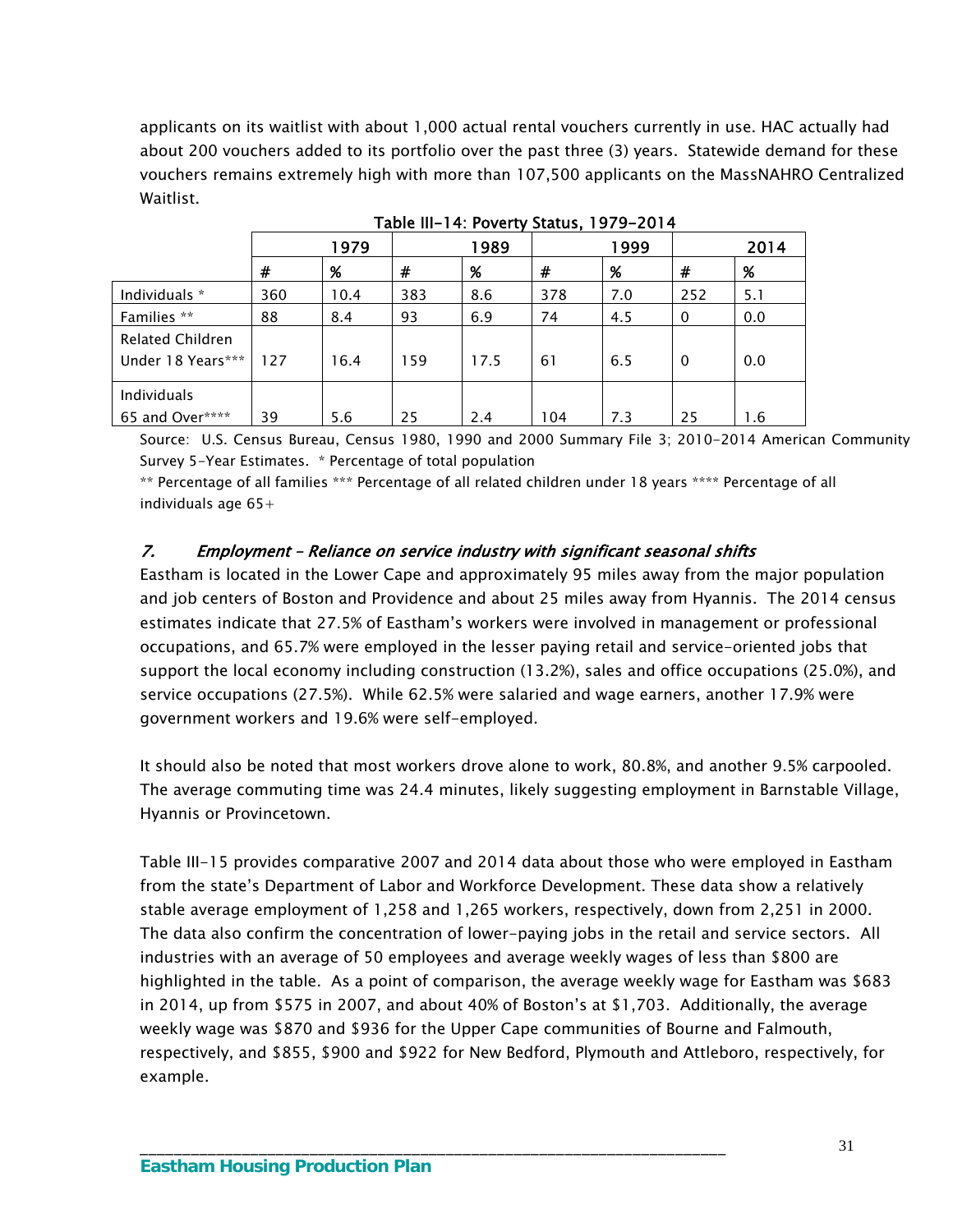State labor statistics project an unemployment rate in Eastham as of October 2015 of 5.2%, with 129 Eastham residents unemployed. This is down considerably from 10.9% in 2010. As another point of comparison, the unemployment level in October 2015 was somewhat lower at 4.3% for Boston.

It should also be noted that Eastham's resort economy causes fluctuations in the job force with increases in the summer months to serve seasonal needs. For example, there were 2,670 workers employed in July 2015 compared to 2,366 by October, with unemployment increasing from 4.3% to 5.2% between August and October. At this point there are relatively few housing options in Eastham to accommodate these lower paid seasonal workers, and the Town should continue to explore what other communities are doing with respect to providing temporary housing opportunities for this important labor force.

|                                                    | #                     |                          | Average           | Average            |
|----------------------------------------------------|-----------------------|--------------------------|-------------------|--------------------|
| Industry                                           | <b>Establishments</b> | <b>Total Wages</b>       | <b>Employment</b> | <b>Weekly Wage</b> |
| Construction                                       | 54/43                 | \$8,091,698/\$10,532,822 | 197/228           | \$790/\$888        |
| Wholesale trade                                    | 7/9                   | \$1,086,929/\$1,806,973  | 21/41             | \$995/\$848        |
| Retail trade                                       | 21/22                 | \$3,200,097/\$2,782,227  | 153/107           | \$402/\$500        |
| Transportation and<br>warehousing                  | 4/6                   | \$1,240,484/\$2,036,926  | 34/43             | \$702/\$911        |
| Information                                        | 0/3                   | $0/$ \$677,114           | 0/13              | $0/$ \$1,002       |
| Finance & insurance                                | 4/3                   | \$1,158,413/\$1,398,656  | 19/22             | \$1,172/\$1,223    |
| Real estate, rental<br>and leasing                 | 9/6                   | \$478,455/\$1,157,931    | 16/30             | \$575/\$742        |
| Professional and<br>technical services             | 16/14                 | \$2,341,624/\$2,416,678  | 63/56             | \$715/\$830        |
| Administrative and<br>waste services               | 15/21                 | \$2,142,829/\$2,971,615  | 63/85             | \$654/\$672        |
| Health care and<br>social assistance               | 9/14                  | \$2,632,685/\$2,196,903  | 109/101           | \$464/\$418        |
| Arts, entertainment<br>and recreation              | 6/0                   | \$1,918,976/0            | 130/0             | \$284/0            |
| Accommodation<br>and food services                 | 30/33                 | \$5,110,369/\$5,897,389  | 250/270           | \$393/\$420        |
| Other services,<br>Exec., Public<br>administration | 16/11                 | \$961,760/\$1,287,188    | 41/50             | \$451/\$495        |
| <b>TOTAL</b>                                       | 207/203               | \$37,590,352/44,922,818  | 1,258/1,265       | \$575/\$683        |

Table III-15: Average Employment and Wages by Industry in Eastham, 2007/2014

Source: Massachusetts Executive Office of Labor and Workforce Development, 2008 and 2014 (as of December 15, 2015). Shaded areas include industries with average weekly wages below \$800 and 50 or more employees.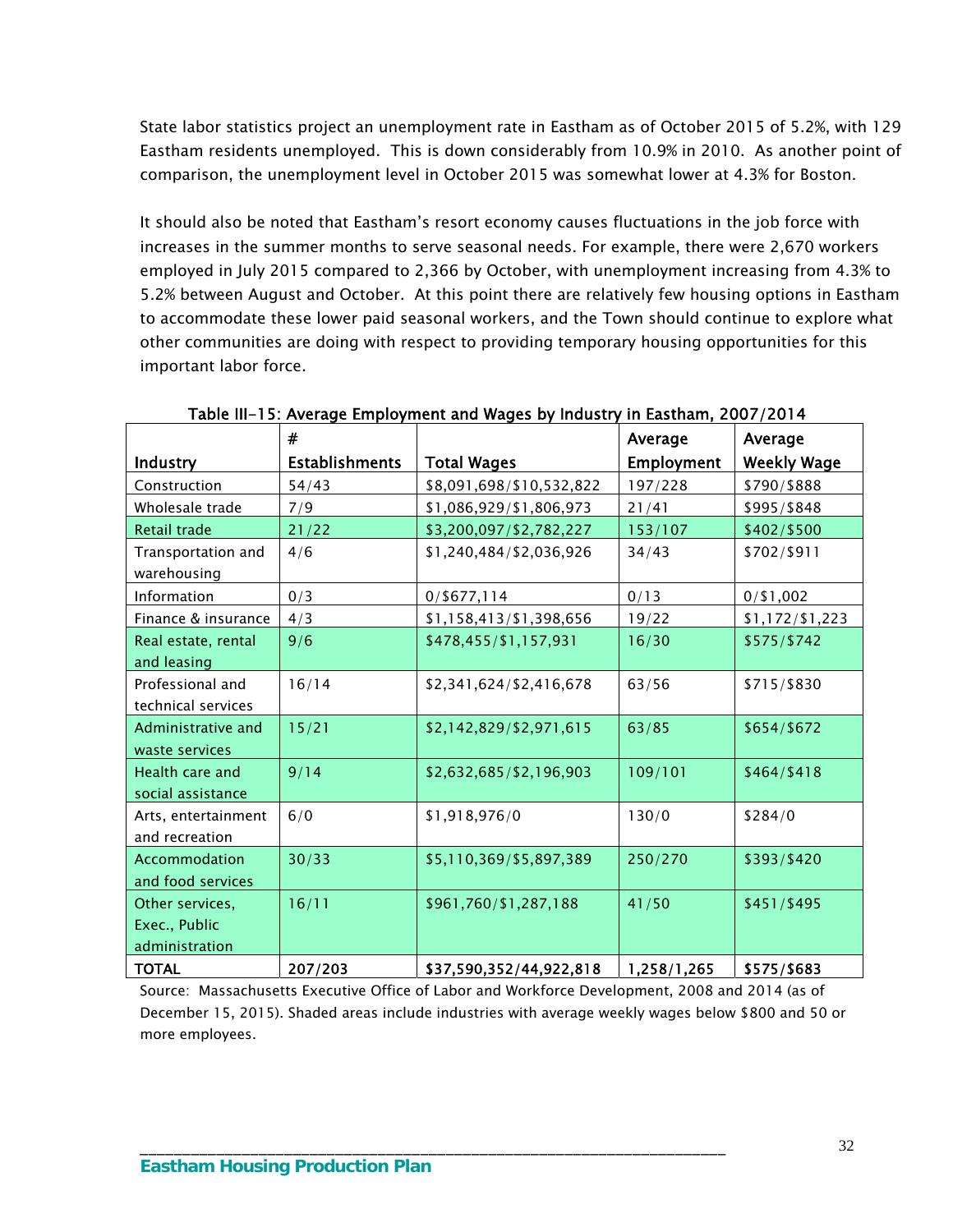# 8. Education – Higher educational attainment and declining enrollments

The educational attainment of Eastham residents has improved over the last couple of decades. In 2000, 93.4% of those 25 years and older had a high school diploma or higher and 35.3% had a Bachelor's degree or higher, up a bit from the 1990 figure of 31.7% with a college degree, also higher than the 2000 figure of 33.6% for the county. Based on 2014 census estimates, these attainment levels have increased to 96.4% with at least a high school degree and 42.9% with a college degree or higher.

Those enrolled in school (nursery through graduate school) in 2000 totaled 988 residents or 18.1% of the population, and those enrolled in kindergarten through high school totaled 812 students, 82% of those who are enrolled in school and representing 14.9% of the total population. By 2014, there were 640 residents enrolled in nursery school through graduate school, representing a lower percentage of the population at 13% of all residents.

Public school enrollments also reflect decreasing numbers of children. For example, those children enrolled at the Eastham Elementary School decreased from 286 students in the 2000-2001 school year to 182 by 2014-2015. Comparably, enrollments at the Nauset Regional Schools (Middle School and High School) – that include students from Brewster, Orleans, Wellfleet and Eastham – decreased from 1,790 in 2000-2001 to 1,515 by 2014-2015. These declines are reflective of the substantial demographic shift towards fewer younger residents and increasing numbers and proportions of older ones that is occurring throughout the Cape but is particularly worrisome for the Lower Cape.

# 9. Disability Status – Increasing numbers of residents with special needs

\_\_\_\_\_\_\_\_\_\_\_\_\_\_\_\_\_\_\_\_\_\_\_\_\_\_\_\_\_\_\_\_\_\_\_\_\_\_\_\_\_\_\_\_\_\_\_\_\_\_\_\_\_\_\_\_\_\_\_\_\_\_\_\_\_\_\_\_\_

Eastham has a higher level of residents with disabilities than the state as a whole, with 653 residents claiming a disability representing 13.3% of all residents instead of 11.3% based on 2014 census estimates. Of the 2014 population under age 18, only 25 or 5.3% reported a disability compared to 342 residents or 21.7% of all residents 65 years of age or older. There were also 286 residents age 18 to 64 that reported some type of disability. These levels of disability, plus an increasingly aging population, indicate that there are significant special needs within the Eastham community. They further suggest that Eastham integrate special needs housing units that are handicapped accessible and/or with supportive services into future affordable housing development.

# B. Housing Profile

Housing in Eastham involves two distinct markets, the year-round housing stock and the seasonal or second home market now comprising 60% of all dwellings. This seasonal usage, the burgeoning interest in second homes by affluent baby boomers, and the attractiveness of the Cape for retirement, in addition to regional market pressures, have resulted in high housing prices despite the recession of a few years ago. While housing prices have not yet reached pre-recession levels, they nevertheless put a strain on the ability of the year-round population, including essential workers to stay in the community. There are also few if any housing options for seasonal workers who are required to sustain Eastham's significant resort and tourist economy.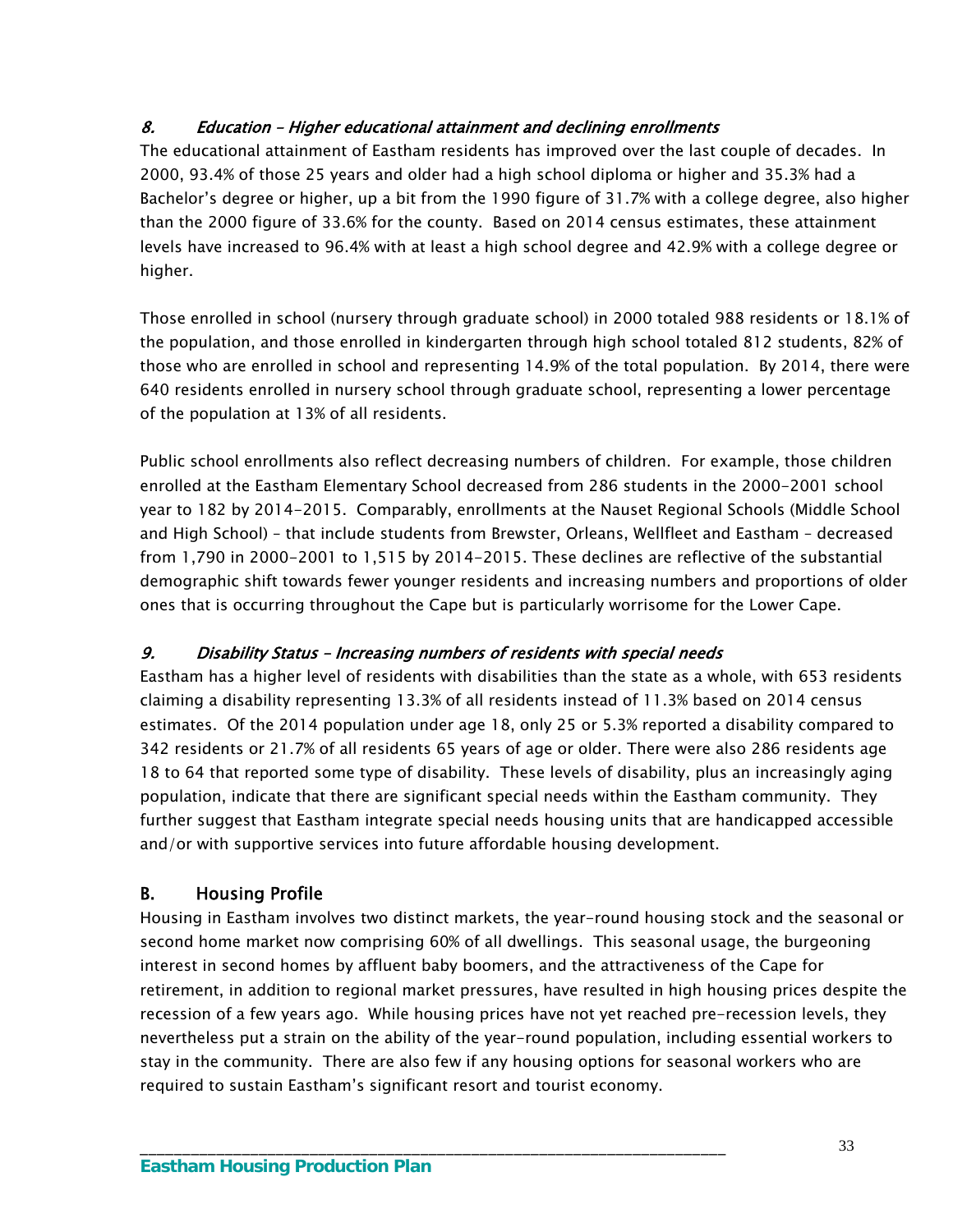# 1. Housing Growth – Declining growth

Most housing development took place between 1960 and 1990 when 56.3% of all units were built. Like many communities on the Cape, this was a time when development was largely targeted to the higher-priced market based on the growing demand for second homes and places to retire on or near the seashore. Since 1990, residential building activity has slowed down considerably from a growth rate of 22.6% between 1980 and 1990 to a bit above 10% in the subsequent decades as shown in Table III-16. The 2010 census counted a total of 5,960 units, which suggests there was a loss of 182 units as the 2014 census estimates counted 5,778 total units. Town Assessor's data suggests a total of 5,803 housing units, fairly comparable to the 2014 census estimate.

| <b>Time Period</b> | #     | $\%$ |
|--------------------|-------|------|
| 2000 to 2009       | 615   | 10.6 |
| 1990 to 2000       | 627   | 10.9 |
| 1980 to 1989       | 1,304 | 22.6 |
| 1970 to 1979       | 1,016 | 17.6 |
| 1960 to 1969       | 932   | 16.1 |
| 1950 to 1959       | 607   | 10.5 |
| 1940 to 1949       | 377   | 6.5  |
| 1939 or earlier    | 300   | 5.2  |
| Total              | 5,778 |      |

Table III-16: Housing Units in 2014 by Year Structure Was Built

Source: U.S. Census Bureau, American Community Survey 5-Year Estimates, 2010-2014

\_\_\_\_\_\_\_\_\_\_\_\_\_\_\_\_\_\_\_\_\_\_\_\_\_\_\_\_\_\_\_\_\_\_\_\_\_\_\_\_\_\_\_\_\_\_\_\_\_\_\_\_\_\_\_\_\_\_\_\_\_\_\_\_\_\_\_\_\_

Table III-17 also documents the decreasing amount of residential building activity, from a high of 94 units in 2000, to 51 units in both 2005 and 2007 before the financial crisis, to a low of 11 units in 2009, directly following the "bursting of the housing bubble," then up to 22 units in 2014. These figures do not reflect *teardown activity that involve about half of all new housing units.* Taking demolition and replacement activity into consideration brings the net new unit production down to 40 units between 2011 and 2014 instead of 82. Also, the value per unit rose dramatically in recent years, from \$182,553 in 2000, to a high of \$364,143 in 2011, and down somewhat to \$253,612 in 2014.

In regard to the future, the buildout analysis that was included in the Local Comprehensive Plan projected that the town of Eastham might support 6,000 total housing units at the time when all of the town's developable property has been built on, based on current zoning as summarized in Table III-18. This implies that the Town is in fact getting very close to buildout based on these rather outdated calculations.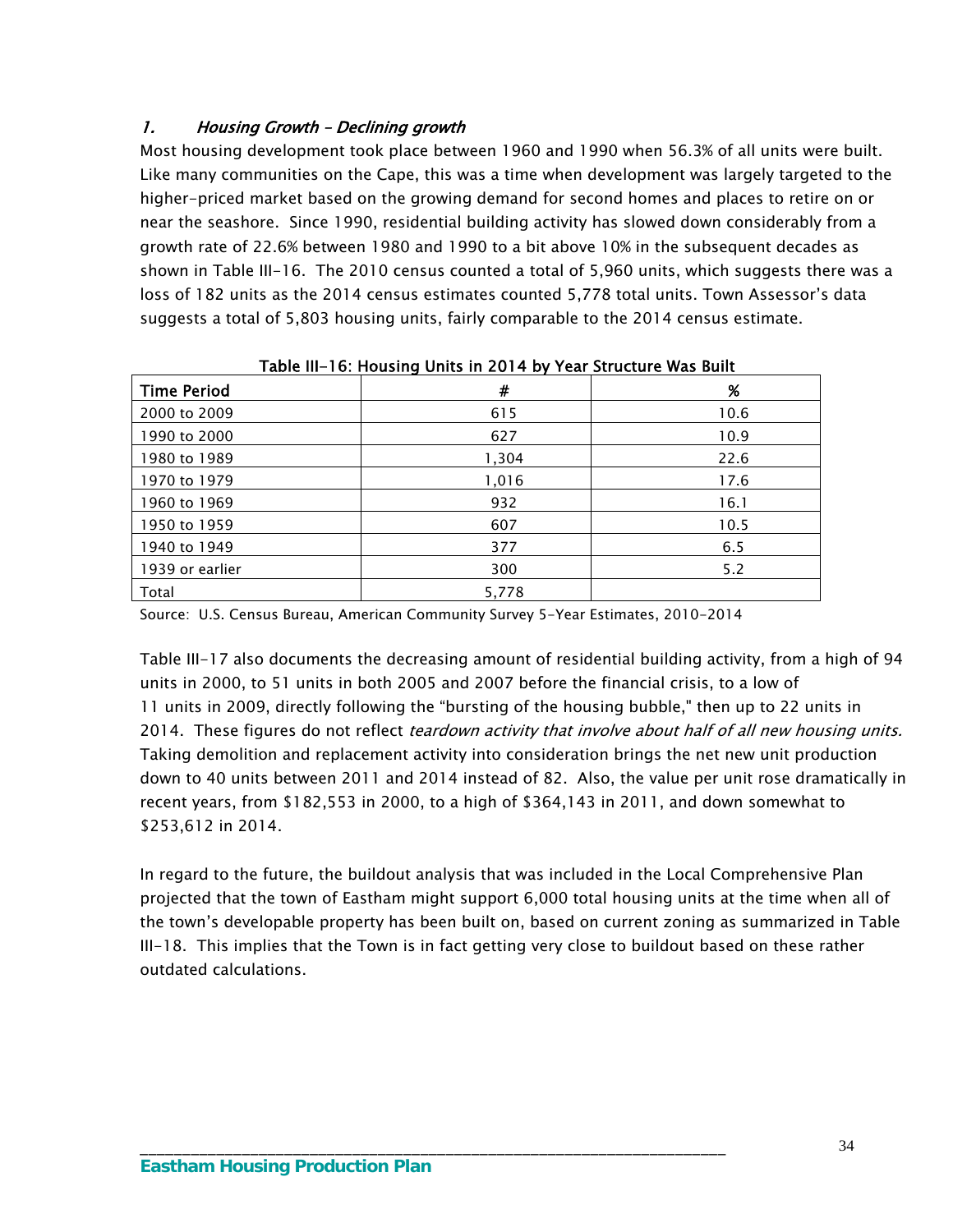| Year  | # Building Permits        | <b>Average Cost/Unit</b> |
|-------|---------------------------|--------------------------|
|       | for New Units*            |                          |
| 2000  | 94                        | \$182,553                |
| 2001  | 52                        | \$167,900                |
| 2002  | 47                        | \$208,270                |
| 2003  | 40                        | \$222,420                |
| 2004  | 37                        | \$219,050                |
| 2005  | 52                        | \$224,081                |
| 2006  | 33                        | \$312,079                |
| 2007  | 52                        | \$228,085                |
|       | 5 two-family $= 10$ units | \$102,000                |
| 2008  | 12                        | \$316,250                |
|       | 1 two-family $= 2$ units  | \$200,000                |
| 2009  | 11                        | \$197,500                |
| 2010  | 14                        | \$330,143                |
| 2011  | 14                        | \$364,143                |
| 2012  | 22                        | \$229,961                |
| 2013  | 24                        | \$245,806                |
| 2014  | 22                        | \$253,612                |
| Total | 538                       |                          |

Table III-17: Residential Building Permits, 2000 through 2014

Source: University of Massachusetts, Donahue Institute, State Data Center

\*Figures are for single-family homes unless otherwise noted. Figures do not reflect net new residential units as they do not document situations where a previous unit was demolished on site.

| <b>Impacts</b>                                  | <b>2000 Data</b><br>52%/48%* | <b>Buildout</b><br>40%/60%* | <b>Buildout</b><br>100%** |
|-------------------------------------------------|------------------------------|-----------------------------|---------------------------|
| Population (based on 2.24<br>persons/household) | 5,453                        | 7,168                       | 12,544                    |
| <b>Households</b>                               | 2,396                        | 3,200                       | 5,600                     |
| Year-round housing units                        | 2,396                        | 3,600                       | 6,000                     |
| School children (14% of<br>population)          | 763                          | 1,085                       | 1,900                     |
| Gallons of water per day                        | 240,000                      | 360,000                     | 600,000                   |

#### Table III-18: Buildout Projections

Sources: U.S. Census Bureau, 2000; Town of Eastham Local Comprehensive Plan, 2002 with an updated draft dated 2010.

\* Indicates percentage of seasonal or occasional units/percentage of year-round units.

\_\_\_\_\_\_\_\_\_\_\_\_\_\_\_\_\_\_\_\_\_\_\_\_\_\_\_\_\_\_\_\_\_\_\_\_\_\_\_\_\_\_\_\_\_\_\_\_\_\_\_\_\_\_\_\_\_\_\_\_\_\_\_\_\_\_\_\_\_

\*\* Indicates all year-round units.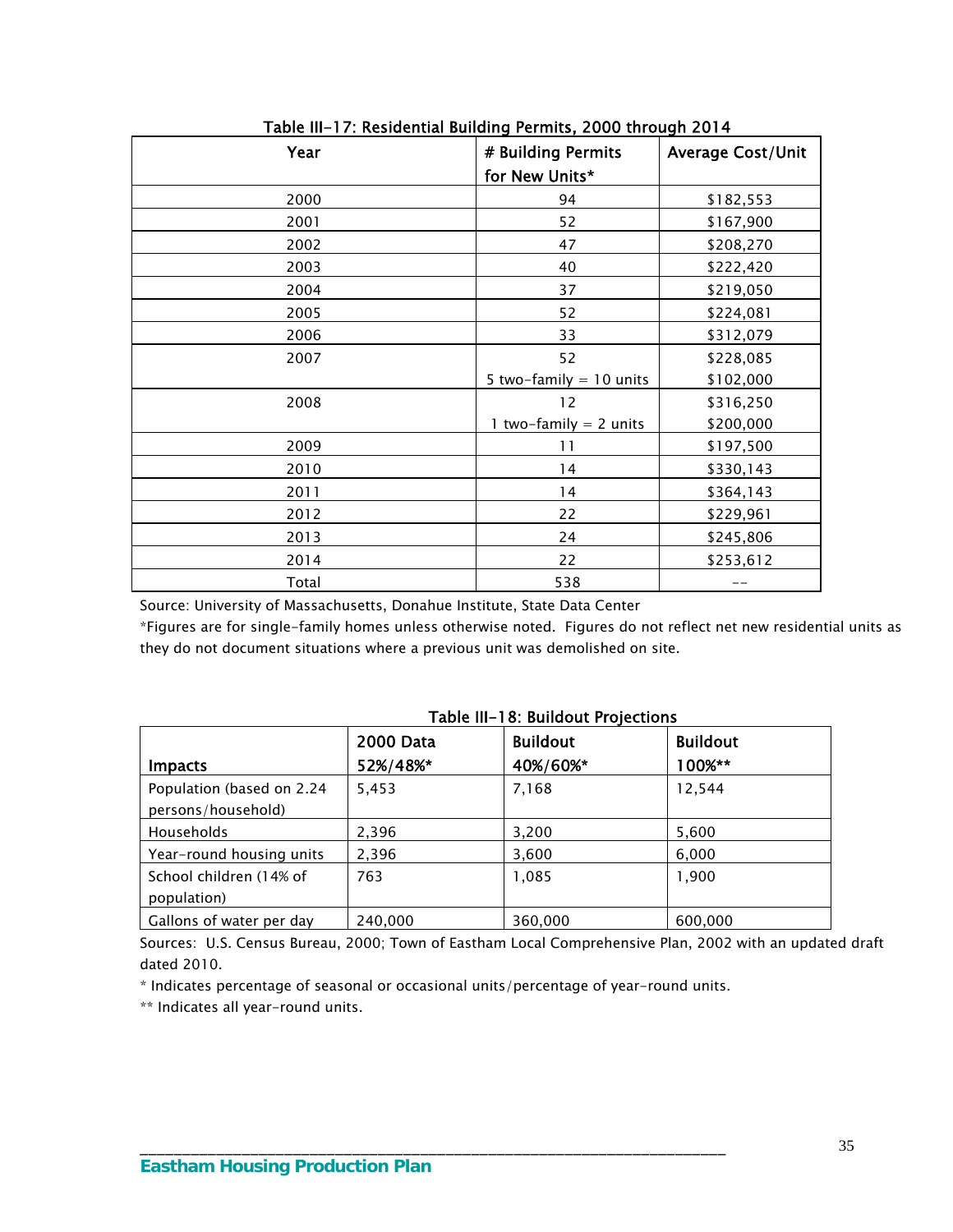# 2. Housing Types and Occupancy – Some net loss of rental units and increases in seasonal housing or second homes at almost 60% of all units

Table III-19 includes a summary of housing occupancy characteristics from 1980 through 2014. Out of the estimated 5,778 total housing units in 2014, Eastham had 2,331 year-round units (2,632 in 2010), of which 2,222 were occupied.

| <b>Housing</b>                                            |              | 1980  |              | 1990  |              | 2000  |              | 2014  |  |
|-----------------------------------------------------------|--------------|-------|--------------|-------|--------------|-------|--------------|-------|--|
| <b>Characteristics</b>                                    | $\pmb{\ast}$ | %     | $\#$         | %     | $\#$         | %     | #            | %     |  |
| Total units                                               | 3,640        | 100.0 | 4,863        | 100.0 | 5,535        | 100.0 | 5,778        | 100.0 |  |
| Occupied units*                                           | 1,406        | 38.6  | 1,908        | 39.2  | 2,396        | 43.3  | 2,222        | 38.5  |  |
| Vacant units/                                             | 2,234/       | 61.4/ | 2,955/       | 60.8/ | 3,139/       | 56.7/ | 3,556/       | 61.5  |  |
| Seasonal, and<br>occasional use*                          | 2,082        | 57.2  | 2,655        | 54.6  | 2,893        | 52.3  | 3,447        | /59.7 |  |
| Occupied owner<br>units**                                 | 1,131        | 80.4  | 1,438        | 75.4  | 1,972        | 82.3  | 1,876        | 84.4  |  |
| Occupied rental<br>units**                                | 275          | 19.6  | 470          | 24.6  | 424          | 17.7  | 346          | 15.6  |  |
| Average House-<br>Hold Size of<br>Owner-occupied<br>Unit  | 2.50 persons |       | 2.34 persons |       | 2.27 persons |       | 2.23 persons |       |  |
| Average House-<br>Hold Size of<br>Renter-occupied<br>Unit | 2.58 persons |       | 2.35 persons |       | 2.14 persons |       | 2.14 persons |       |  |

Table III-19: Housing Occupancy Characteristics, 1980-2014

Source: U.S. Census Bureau 1990, 2000 and 2010 and American Community Survey 5-Year Estimates 2010-2014

\* Percentage of total housing units \*\* Percentage of occupied housing units

Of the occupied, year-round units, 1,876 or 84.4% were owner-occupied units, up from 82.3% in 2000. The remaining 346 or 15.6% were renter-occupied. These figures represent a somewhat higher level of owner-occupancy in 2014 than that of Barnstable County, where 78.7% of the units were owner-occupied. Particularly noteworthy is the high level of seasonal units and second homes, representing almost 60% of all housing units in 2014 as shown in Figure III-4.

In reviewing changes in the housing stock since 1980, the following important trends become apparent:

\_\_\_\_\_\_\_\_\_\_\_\_\_\_\_\_\_\_\_\_\_\_\_\_\_\_\_\_\_\_\_\_\_\_\_\_\_\_\_\_\_\_\_\_\_\_\_\_\_\_\_\_\_\_\_\_\_\_\_\_\_\_\_\_\_\_\_\_\_

• Loss of rental units: After the addition of 195 rental units between 1980 and 1990, increasing the rental housing supply by 71%, Eastham lost 46 rental units from 1990 to 2000, most likely related to the conversion of rentals to homeownership. Since 2000 the community lost another 78 rental units, to 346 total units from a high of 470 in 1990. No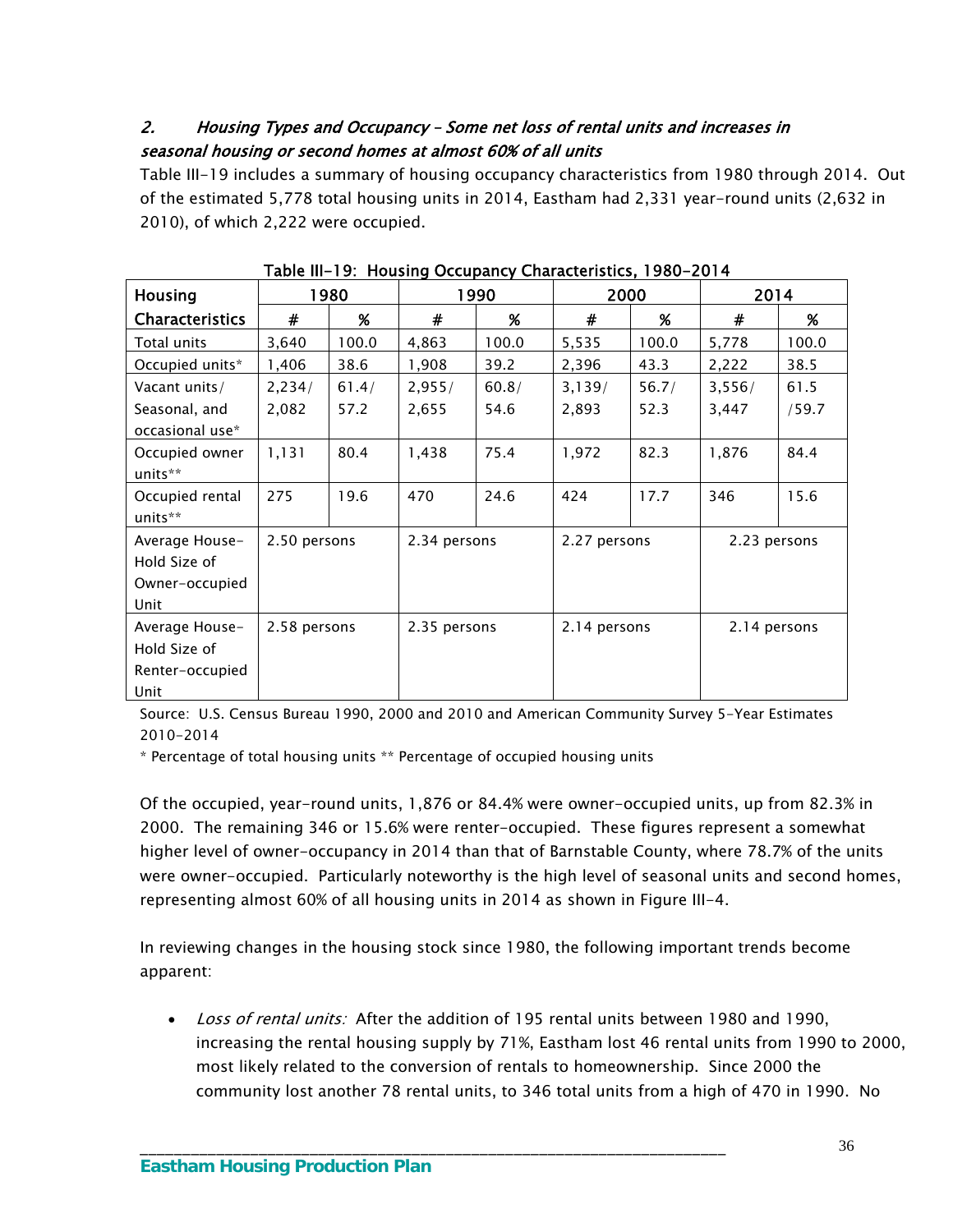new rental apartments have been created in Eastham for decades with the exception of seven (7) units through the Town's Rental Expansion Program and an accessory apartment as of the end of 2015. As presented in Table III-21, Eastham's rental units are also predominantly located in single-family or two-family units, with only 24 units in three-or four-family structures, and thus mostly indistinguishable from owner-occupied units.

• Seasonal or occasional units are increasing: The absolute numbers of seasonal units or second homes increased from 2,082 units in 1980, to 2,893 in 2000, and then to 3,447 by 2014. This represents an increase of 1,365 such units during this timeframe that involved 64% of all new-unit creation. The comparison of total housing units to seasonal or occasional units is visually presented in Figure III-4. This figure also shows an increase in these units between 2010 and 2014 despite an overall loss of total housing units.



Figure III-4: Change in Total and Seasonal Units, 1980 to 2014

Because of this very high level of seasonal housing, during the summer months Eastham's population increases substantially, putting high demands on local services but bolstering the town's economy. However, having almost 60% of all homes unavailable for year-round occupancy further limits the supply of affordable housing for year-round residents.

- *Decrease in persons per unit:* The average number of persons per unit declined between 1980 and 2014 from 2.50 persons to 2.23 persons for owner-occupied units and from 2.58 persons to 2.14 persons for rental units. This decrease reflects local, regional, and national trends towards smaller households and relates to the change in the average household size in Eastham from 2.34 persons in 1990 to 2.21 by 2014.
- *Declining vacancy rates:* The homeowner vacancy rate was 4.5% in 1990 and has since decreased, down to 1.3% by 2014 as shown in Table III-20. The change in the homeowner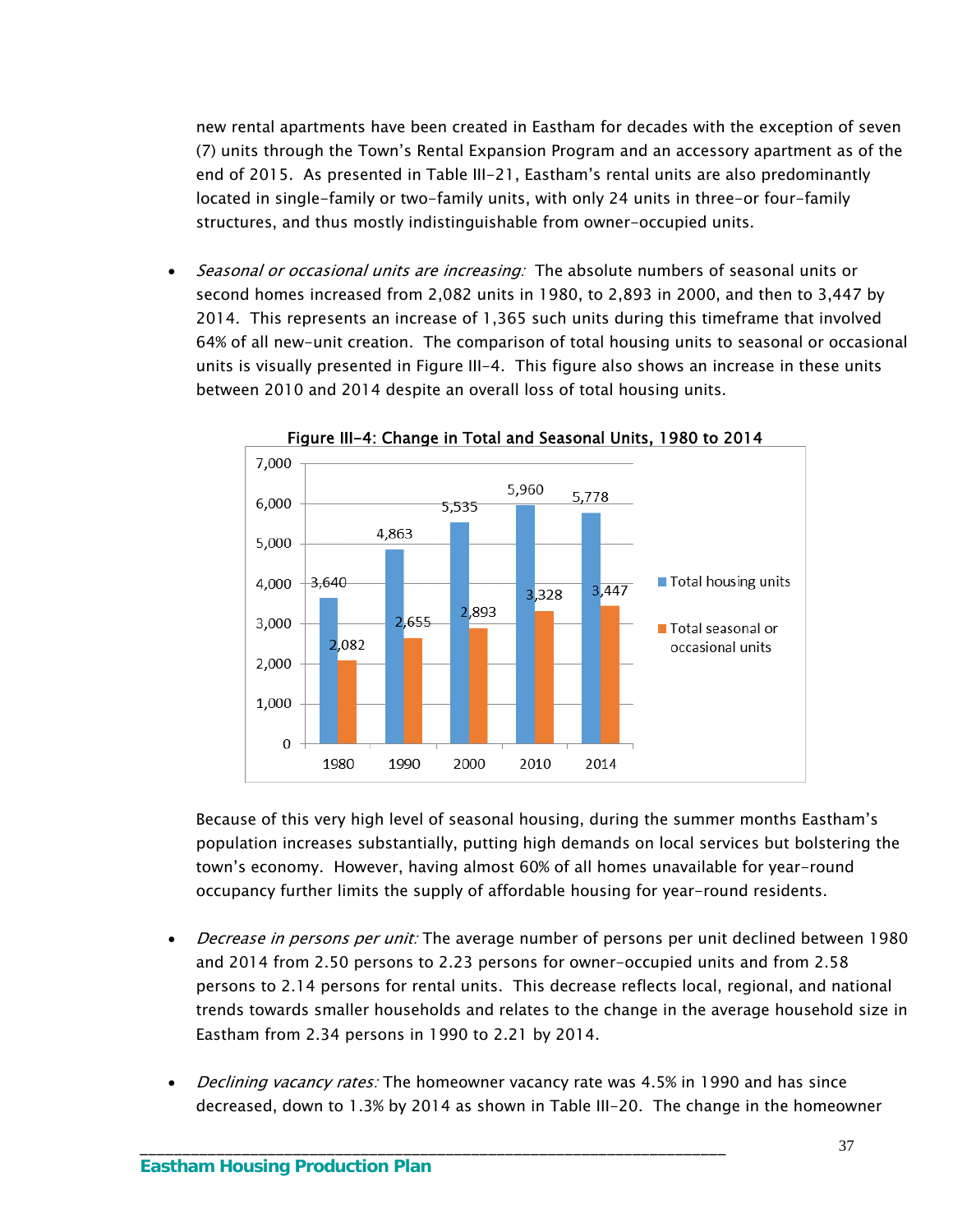rate is relatively insignificant as any level below 5% is considered to represent tight market conditions and the rate remains well below that of the state and nation as a whole.

The rental vacancy level was very high in 1990 and 2000, at 19.0% and 17.3%, respectively, but according to 2014 census estimates has been reduced to zero (0). Given the natural turnover of units, this rate is surprising but nevertheless signals very tight market conditions in Eastham and the need for additional rentals.

| <b>Vacancy Rates by Tenure</b> |       |       |      |                |            |  |  |  |  |
|--------------------------------|-------|-------|------|----------------|------------|--|--|--|--|
|                                | 1990  | 2000  | 2014 | County<br>2014 | МA<br>2014 |  |  |  |  |
| Rental                         | 19.0% | 17.3% | 0.0% | 8.6%           | 4.6%       |  |  |  |  |
| Homeowner                      | 4.5%  | 1.7%  | 1.3% | 2.3%           | 1.3%       |  |  |  |  |

Table III-20: Vacancy Rates, 1990, 2000 and 2014

Source: U.S. Census Bureau, 1990 and 2000, and American Community Survey 5-Year Estimates, 2010-2014.

• Little diversity in types of housing: As shown in Table III-21, almost all of Eastham's housing units were single-family detached homes, significantly higher than the county's level at 81.1% as well as the state, where more than half of all units were in single-family detached dwellings. There was actually an increase of 950 such units between 1990 and 2014. The table also shows that the town has no units in larger multi-family structures with a loss of 32 units in structures of five to ten units. Mobile homes have also disappeared since 1990. There does remain a very small segment of the housing stock, 4.9%, that is comprised of single-family attached units and smaller multi-family dwellings.

|                          |       | 1990  |          | 2000  |              | 2014  |
|--------------------------|-------|-------|----------|-------|--------------|-------|
| <b>Type of Structure</b> | #     | %     | #        | %     | #            | %     |
| 1 Unit Detached          | 4,549 | 93.5  | 5,254    | 94.9  | 5,499        | 95.2  |
| 1 Unit Attached          | 78    | 1.6   | 93       | 1.7   | 57           | 1.0   |
| 2 to 4 Units             | 191   | 3.9   | 156      | 2.8   | 222          | 3.9   |
| 5 to 9 Units             | 8     | 0.2   | 32       | 0.6   | $\mathbf{0}$ | 0.0   |
| 10 or More Units         |       | 0.02  | $\Omega$ | 0.0   | $\mathbf{0}$ | 0.0   |
| Mobile homes             | 36    | 0.7   | $\Omega$ | 0.0   | $\mathbf{0}$ | 0.0   |
| Total                    | 4,863 | 100.0 | 5,535    | 100.0 | 5,778        | 100.0 |

Table III-21: Units in Structure, 1990 to 2014

Source: U.S. Census Bureau, American Community Survey 5-Year Estimates, 2010-2014

\_\_\_\_\_\_\_\_\_\_\_\_\_\_\_\_\_\_\_\_\_\_\_\_\_\_\_\_\_\_\_\_\_\_\_\_\_\_\_\_\_\_\_\_\_\_\_\_\_\_\_\_\_\_\_\_\_\_\_\_\_\_\_\_\_\_\_\_\_

Almost two-thirds of all rental units were also in single-family units, detached and attached, likely not easily recognizable from owner-occupied ones. The remaining portion of rental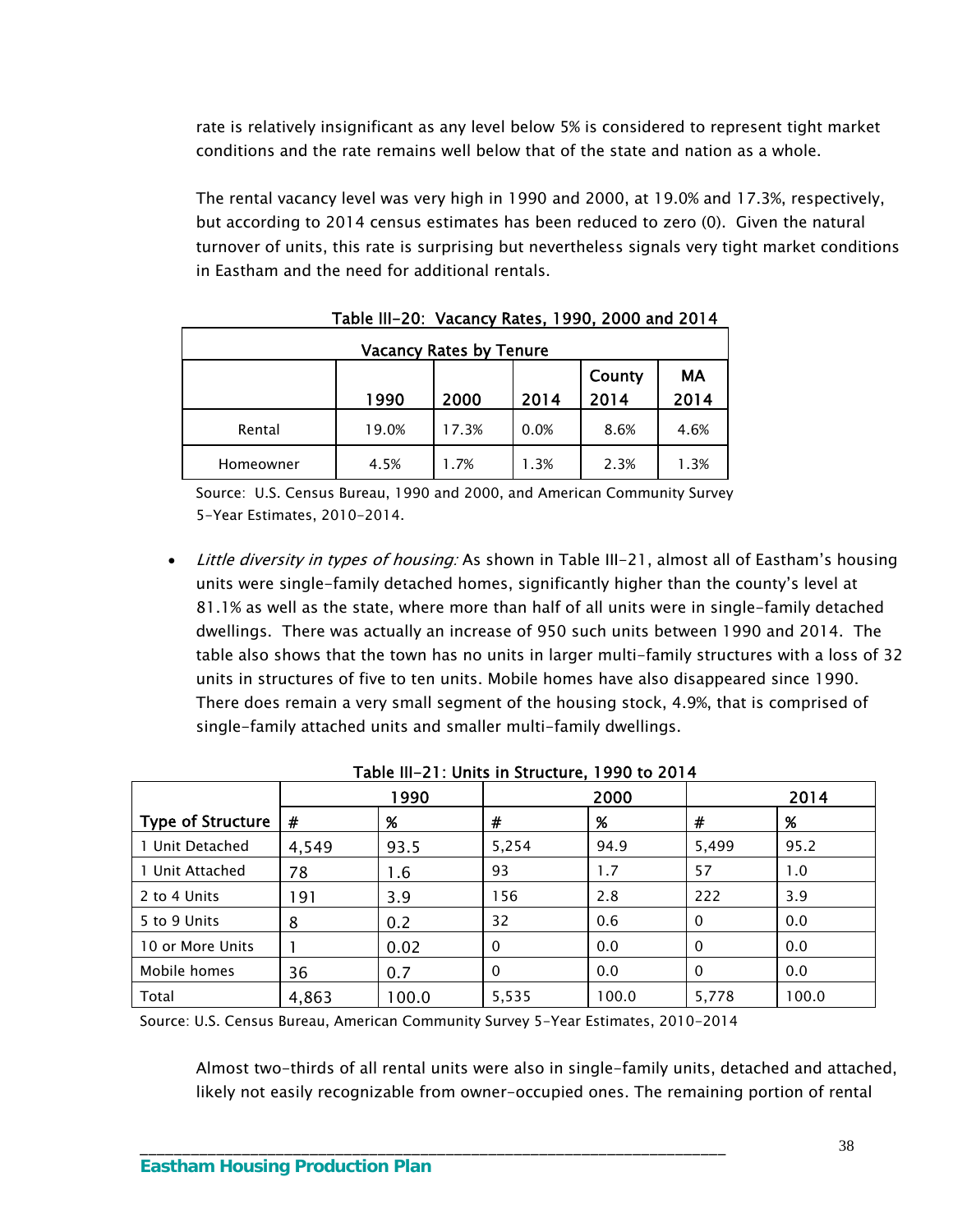units, 35.5%, was located in small multi-family structures of two to four units as indicated in Table III-22. The 5,499 figure for single-family detached homes is significantly higher than the Eastham Assessor's total for single-family homes of 5,109.

|                          |       | <b>Owner-occupied Units</b> | <b>Renter-occupied Units</b> |       |  |  |
|--------------------------|-------|-----------------------------|------------------------------|-------|--|--|
| <b>Type of Structure</b> | #     | %                           | #                            | %     |  |  |
| 1 Unit Detached          | 1,792 | 95.5                        | 204                          | 59.0  |  |  |
| 1 Unit Attached          | 38    | 2.0                         | 19                           | 5.5   |  |  |
| 2 to 4 Units             | 46    | 2.5                         | 123                          | 35.5  |  |  |
| 5 to 9 Units             |       | 0.0                         |                              | 0.0   |  |  |
| 10 or More Units         |       | 0.0                         |                              | 0.0   |  |  |
| Other                    |       | 0.0                         |                              | 0.0   |  |  |
| Total                    | 1,876 | 100.0                       | 346                          | 100.0 |  |  |

Table III-22: Tenure by Units in Structure, 2014

Source: U.S. Census Bureau, 2000 and American Community Survey 5-Year Estimates, 2010-2014

• Moderately-sized housing stock on average: The median number of rooms per housing unit was 5.6, indicating that the average home was medium-sized with three bedrooms. The number of rooms per dwelling ranged from three (3) rooms or less in 467 units (8.1%) to nine (9) rooms or more in 196 dwellings (3.4%), representing a relatively small number of very large residential units.

## 3. Housing Costs – Prices rising but sti*ll below pre‐recession levels*

\_\_\_\_\_\_\_\_\_\_\_\_\_\_\_\_\_\_\_\_\_\_\_\_\_\_\_\_\_\_\_\_\_\_\_\_\_\_\_\_\_\_\_\_\_\_\_\_\_\_\_\_\_\_\_\_\_\_\_\_\_\_\_\_\_\_\_\_\_

#### **Ownership**

Census data also provides information on housing values for homeownership and rental units. Table III-23 offers a comparison of the distribution of housing values for owner-occupied properties for 2000 and 2014. The data shows the dramatic increase in housing values during this period with the median more than doubling, from \$192,300 in 2000 to \$454,900 by 2014.

The census data also indicated that only 81 owner-occupied homes or 4.4% were valued above \$500,000 in 2000, growing to 744 units or almost 40% of all such units by 2014. On the other end of the range, there were only 23 units valued at less than \$100,000 in 2000, and another 994, or 53.8% of the housing stock, valued between \$100,000 and \$200,000, still relatively affordable. By 2014, only 115 units, or 6.1% were valued below \$200,000. Surprisingly, there were 32 units valued below \$50,000 in 2014 while no such units existed in the price range in 2000.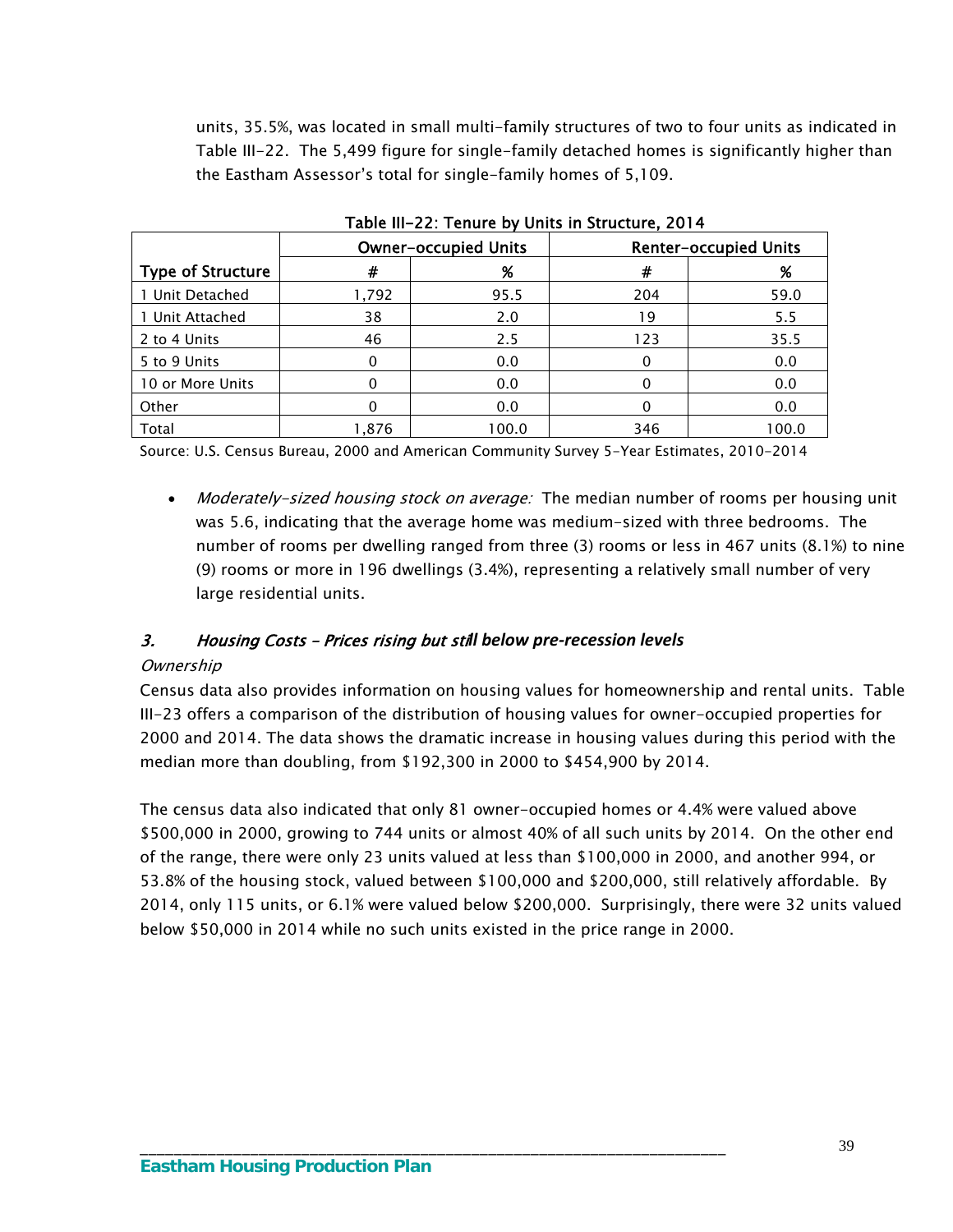|                        |           | 2000  |           | 2014  |
|------------------------|-----------|-------|-----------|-------|
| Value                  | #         | %     | #         | %     |
| Less than \$50,000     | 0         | 0.0   | 54        | 2.9   |
| \$50,000 to \$99,000   | 23        | 1.2   | 19        | 1.0   |
| \$100,000 to \$149,000 | 324       | 17.5  | 11        | 0.6   |
| \$150,000 to \$199,000 | 670       | 36.3  | 31        | 1.7   |
| \$200,000 to \$299,999 | 535       | 29.0  | 172       | 9.2   |
| \$300,000 to \$499,999 | 215       | 11.6  | 845       | 45.0  |
| \$500,000 to \$999,999 | 52        | 2.8   | 627       | 33.4  |
| \$1 million or more    | 29        | 1.6   | 117       | 6.2   |
| Total                  | 1,848     | 100.0 | 1,876     | 100.0 |
| Median                 | \$192.300 |       | \$454.900 |       |

Table III-23: Housing Values of Owner-occupied Properties, 2000 and 2014

Source: U.S. Census Bureau, 2000 and the 2010-2014 American Community Survey, 5-Year Estimates

More updated and reliable market data is tracked by The Warren Group from Multiple Listing Service information based on actual sales. This market information since 1990 is summarized in Table III-24. The median sales price of a single-family home as of the end of 2006 was \$455,000, just prior to the financial crisis. As of the end of 2009 the median had dropped to \$385,000 and then dropped still further to \$381,000 as of the end of 2010, reflecting the continued softening of the housing market that resulted from the "bursting of the housing bubble". Since then the market has been recovering with median prices climbing to \$405,000 in 2013 and then down a little to \$393,000 as of October 2015.

Condominiums are a relatively small segment of Eastham's housing stock, with approximately 275 units according to Town Assessor's data. Values for these units, however, did not follow a pre- and post-recession track similar to other units. For example, in 2006 the median condo price was \$262,500, then climbed to \$299,000 and \$291,250 in 2008 and 2009, respectively, during the financial crisis. Values then decreased and the median as of October 2015 was \$251,000, showing some market improvement from \$162,500 in 2011. Median sales prices for condos have in fact risen dramatically through the years, from a low of \$25,750 in the depths of the early 1990s recession, due to new more traditional condos coming onto the market rather than the typical cottage-style condo conversions of the past.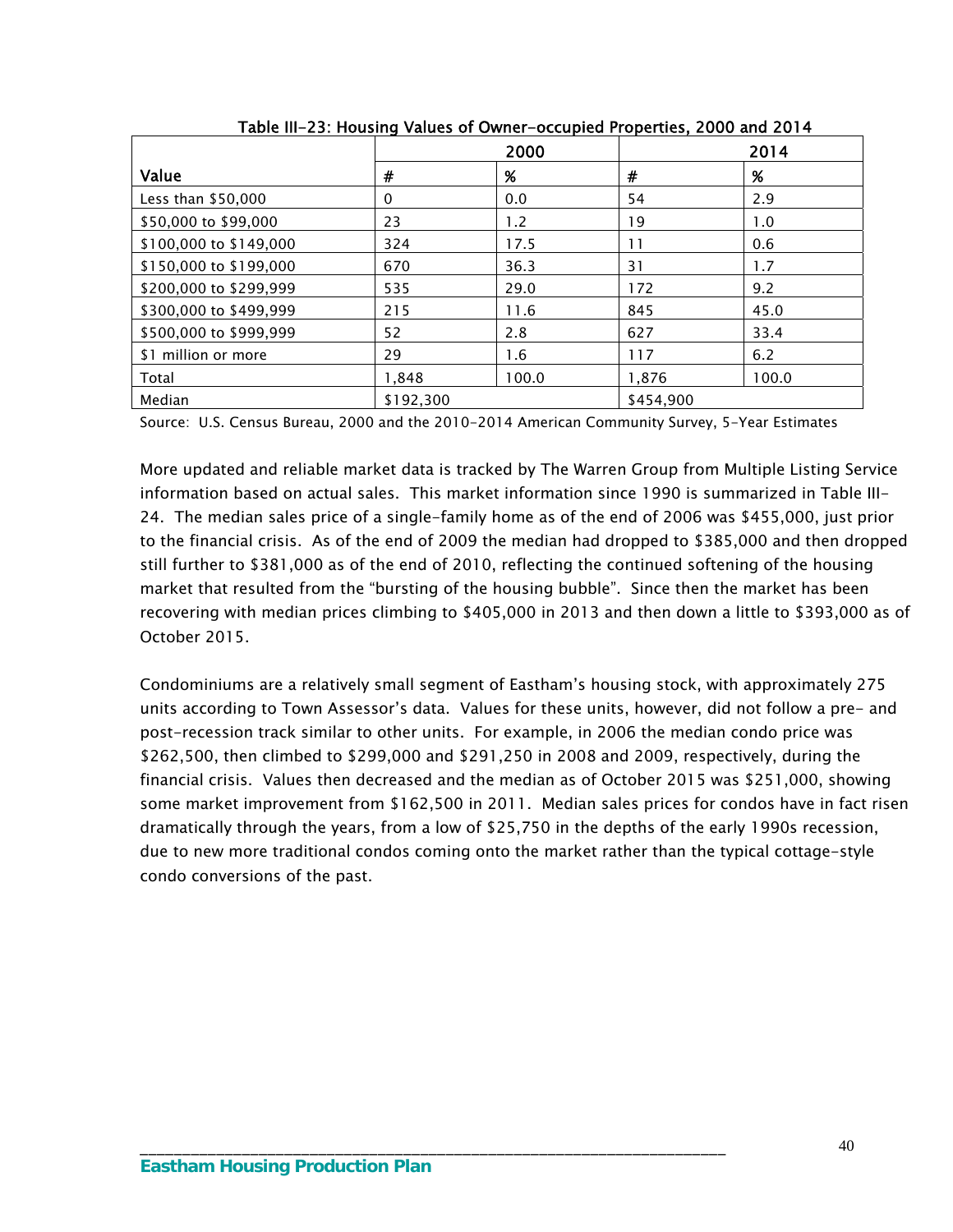| Year | <b>Months</b> | Single-family | Condo $(\#)$   | <b>All Sales</b> | # All Sales |
|------|---------------|---------------|----------------|------------------|-------------|
| 2015 | Jan - Oct     | \$393,000     | \$251,000 (12) | \$373,750        | 168         |
| 2014 | Jan - Dec     | \$395,000     | \$250,000 (14) | \$370,000        | 175         |
| 2013 | Jan - Dec     | \$405,000     | \$200,000 (15) | \$376,750        | 166         |
| 2012 | Jan - Dec     | \$386,750     | \$220,500 (18) | \$357,000        | 197         |
| 2011 | Jan - Dec     | \$388,000     | \$162,500 (13) | \$357,000        | 144         |
| 2010 | Jan - Dec     | \$381,000     | \$170,700 (10) | \$372,500        | 136         |
| 2009 | Jan - Dec     | \$385,000     | \$291,250 (12) | \$351,250        | 124         |
| 2008 | Jan - Dec     | \$425,000     | \$299,000 (21) | \$384,250        | 154         |
| 2007 | Jan - Dec     | \$452,500     | \$210,000 (29) | \$410,000        | 154         |
| 2006 | Jan - Dec     | \$455,000     | \$262,500 (16) | \$420,000        | 168         |
| 2005 | Jan - Dec     | \$431,950     | \$158,750 (30  | \$412,250        | 184         |
| 2004 | Jan - Dec     | \$446,250     | \$231,250 (16) | \$429,000        | 195         |
| 2003 | Jan - Dec     | \$370,000     | \$215,000 (8)  | \$352,500        | 202         |
| 2002 | Jan - Dec     | \$333,000     | \$153,552 (24) | \$279,000        | 212         |
| 2001 | Jan - Dec     | \$252,400     | \$104,900(7)   | \$227,250        | 204         |
| 2000 | Jan - Dec     | \$227,500     | \$122,000 (23) | \$188,250        | 244         |
| 1999 | Jan - Dec     | \$174,200     | \$105,000 (19) | \$156,500        | 317         |
| 1998 | Jan - Dec     | \$155,000     | \$70,000 (10)  | \$146,500        | 268         |
| 1997 | Jan - Dec     | \$135,000     | \$34,900(5)    | \$127,000        | 246         |
| 1996 | Jan - Dec     | \$133,000     | \$52,750(8)    | \$107,000        | 207         |
| 1995 | Jan - Dec     | \$130,000     | \$50,250 (10)  | \$120,000        | 206         |
| 1994 | Jan - Dec     | \$132,250     | \$40,000(9)    | \$119,000        | 188         |
| 1993 | Jan - Dec     | \$125,500     | \$22,500(9)    | \$115,000        | 157         |
| 1992 | Jan - Dec     | \$130,000     | \$31,000 (9)   | \$125,000        | 141         |
| 1991 | Jan - Dec     | \$135,000     | \$25,750 (18)  | \$127,500        | 131         |
| 1990 | Jan - Dec     | \$135,000     | \$31,500 (14)  | \$130,000        | 140         |

Table III-24: Median Sales Prices, 1990 – October 2015

Source: The Warren Group, Banker & Tradesman, December 20, 2015

A comparison of median values for Eastham and neighboring communities, as well as the Cape and state as a whole, is presented in Table III-25. This table presents the median single-family house price at pre-recession levels in 2006, post-recession levels in 2009, and the most current figure as of October 2015. The table also shows the percentage changes between these periods, demonstrating where prices have been the most volatile, and which communities have best recovered from the recession. This data is also visually presented in Figure III-5 for the 2006 and 2015 timeframes.

This information identifies the following market trends:

 While the median values of all neighboring communities fell between 2006 and 2009, the medians rebounded somewhat after that, with the exception of Wellfleet.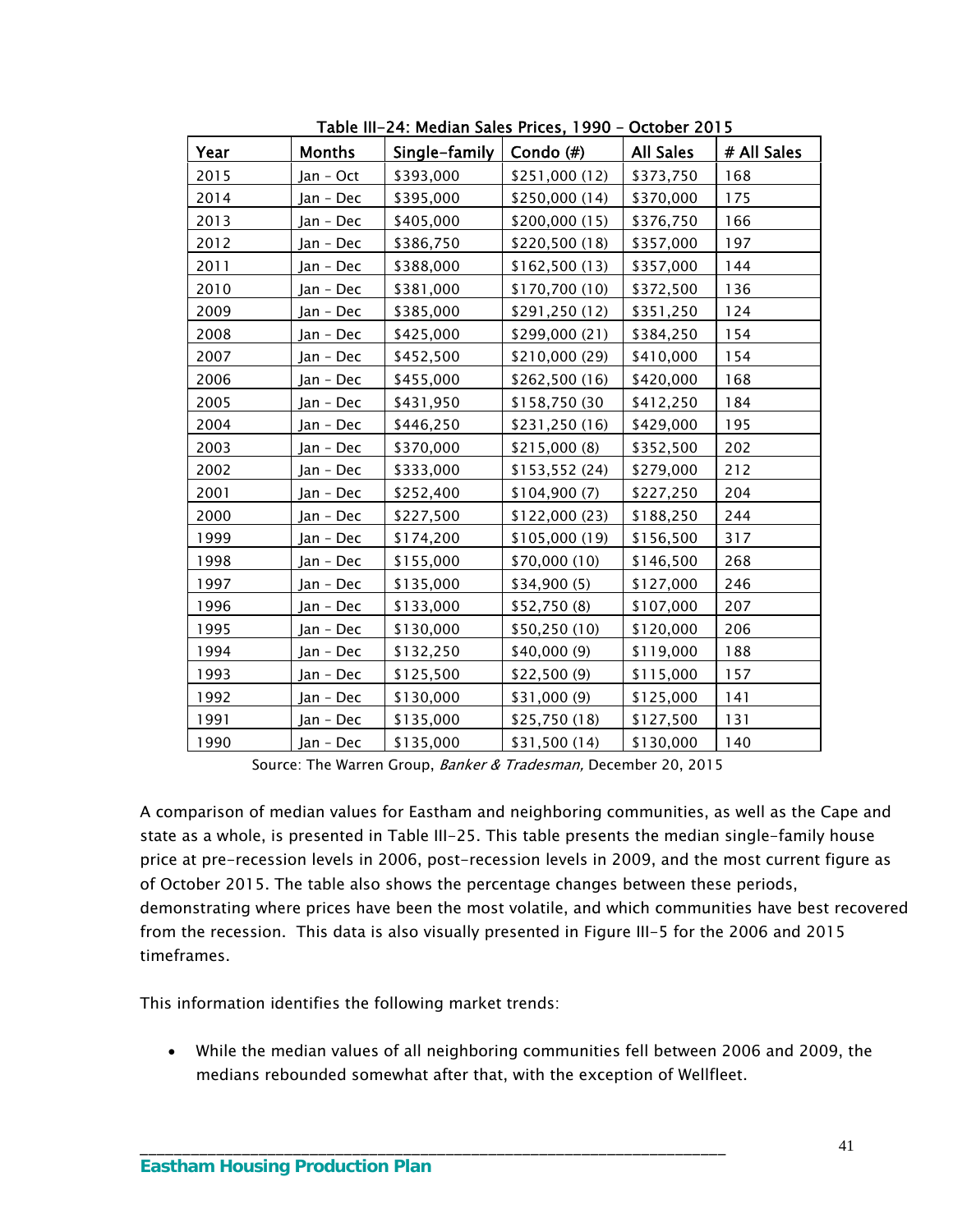|                 |           |                                         |           | LOUD, LOUD, and October LOTD |                                |                                |
|-----------------|-----------|-----------------------------------------|-----------|------------------------------|--------------------------------|--------------------------------|
| <b>Place</b>    |           | <b>Median Single-family House Price</b> |           | % Change<br>2006 to<br>2009  | % Change<br>2009 to<br>10/2015 | % Change<br>2006 to<br>10/2015 |
|                 | 12/2006   | 12/2009                                 | 10/2015   |                              |                                |                                |
| <b>Brewster</b> | \$428,000 | \$364,000                               | \$389,750 | $-15.0%$                     | $+7.1%$                        | $-8.9%$                        |
| Chatham         | \$690,000 | \$511,250                               | \$625,000 | $-29.3%$                     | $+22.2%$                       | $-10.4%$                       |
| Dennis          | \$350,000 | \$288,700                               | \$295,000 | $-17.5%$                     | $+2.2%$                        | $-15.7%$                       |
| <b>Eastham</b>  | \$455,000 | \$385,000                               | \$393,000 | $-15.4%$                     | $+2.1%$                        | $-13.6%$                       |
| <b>Harwich</b>  | \$385,000 | \$324,400                               | \$365,000 | $-15.7%$                     | $+12.5%$                       | $-5.2%$                        |
| Orleans         | \$647,500 | \$525,000                               | \$595,000 | $-18.9%$                     | $+11.8%$                       | $-8.1%$                        |
| Truro           | \$717,000 | \$517,750                               | \$625,000 | $-27.8%$                     | $+20.7%$                       | $-12.8%$                       |
| Wellfleet       | \$600,000 | \$482,950                               | \$469,500 | $-19.5%$                     | $-2.8%$                        | $-21.8%$                       |
| County          | \$387,000 | \$315,000                               | \$350,000 | $-18.8%$                     | $+11.1%$                       | $-9.6%$                        |
| State           | \$345,000 | \$285,000                               | \$340,000 | $-17.4%$                     | $+19.3%$                       | $-1.4%$                        |

Table III-25: Median Single-family House Price for Eastham and Neighboring Communities as of 2006, 2009, and October 2015

Source: The Warren Group, Banker & Tradesman, December 20, 2015

Data based on single-family home sales of \$1,000 plus, excluding condominiums and foreclosure deeds.

#### Figure III-5



\_\_\_\_\_\_\_\_\_\_\_\_\_\_\_\_\_\_\_\_\_\_\_\_\_\_\_\_\_\_\_\_\_\_\_\_\_\_\_\_\_\_\_\_\_\_\_\_\_\_\_\_\_\_\_\_\_\_\_\_\_\_\_\_\_\_\_\_\_

#### Median House Prices for Eastham and Neighboring Towns

• None of the communities' 2015 median prices have surpassed pre-recession levels, ranging from a -5.2% in Harwich to -21.8% in Wellfleet, with Eastham in the middle at -13.6%. This is not the case in other parts of the state, particularly those in the Metro West area of Greater Boston, where median prices surpassed pre-recession ones several years ago.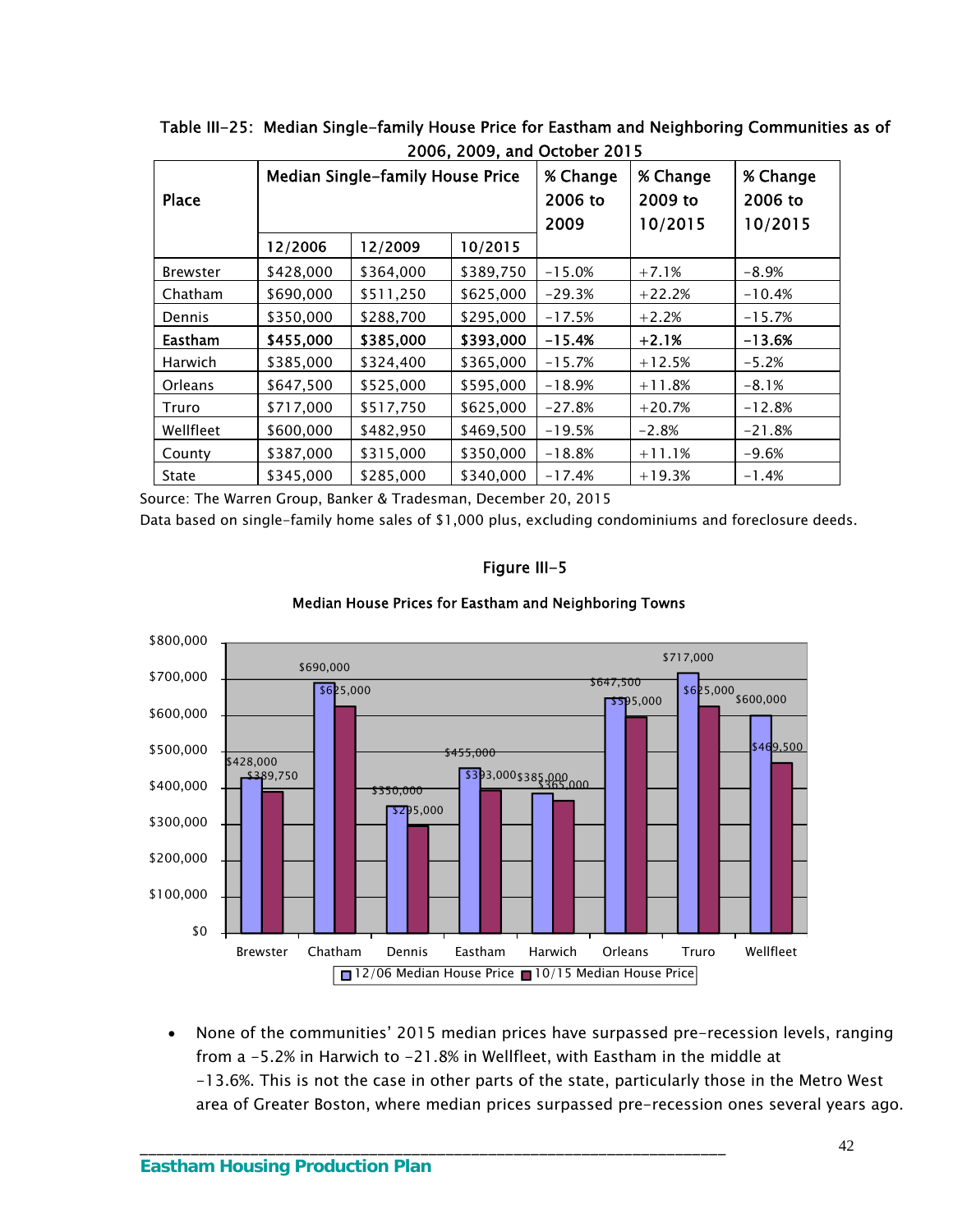This is reflected in the relatively small percentage change between 2006 and 2015 for the state of  $-1.4%$ .

 The median sales values in Eastham have been at about the middle of the range, at \$393,000 as of the end of October 2015, between a low of \$295,000 in Dennis, comparable to levels in Harwich and Brewster, but significantly lower than Chatham, Orleans and Truro.

The volume of sales – including single-family homes, condos and all sales – by year since 2007 is presented in Figure III-6 from the *Banker & Tradesman* data included in Table III-22. In general, sales declined between 2007 and 2009, reflective of the recession, then increased to the highest volume in 2012, and tapered off a bit since then. The total number of single-family home sales in Eastham ranged from a low of 88 sales in 2009 to a high of 144 in 2012. This is still relatively low in comparison to 202 such sales in 1998.



## Figure III-6

Sales Volume by Year

An analysis of more recent market data is presented in Table III-26, which breaks down sales data from the Multiple Listing Service as compiled by *Banker & Tradesman* for single-family homes and condominiums from January through December 21, 2015. Of the 133 single-family home sales, 15 would have been relatively affordable, selling for less than \$300,000, with 80% of the sales in the \$300,000 to \$600,000 range and more than half of these selling between \$300,000 and \$400,000.

There were only 13 condo sales, all for less than \$500,000 and almost half below \$200,000, demonstrating the relatively affordability of the condo market. Condominiums are a relatively small part of Eastham's housing stock, totaling 275 units, up from 255 in 2009. These condos primarily involve the conversion of small cottage communities, where the owner sells the individual cottages that had typically been rented during the summer season. The owner's cottage that was used yearround, must continue to serve as a year-round residence. However, the cottages that continue to be more seasonal are not used during the winter months, and therefore do not adequately address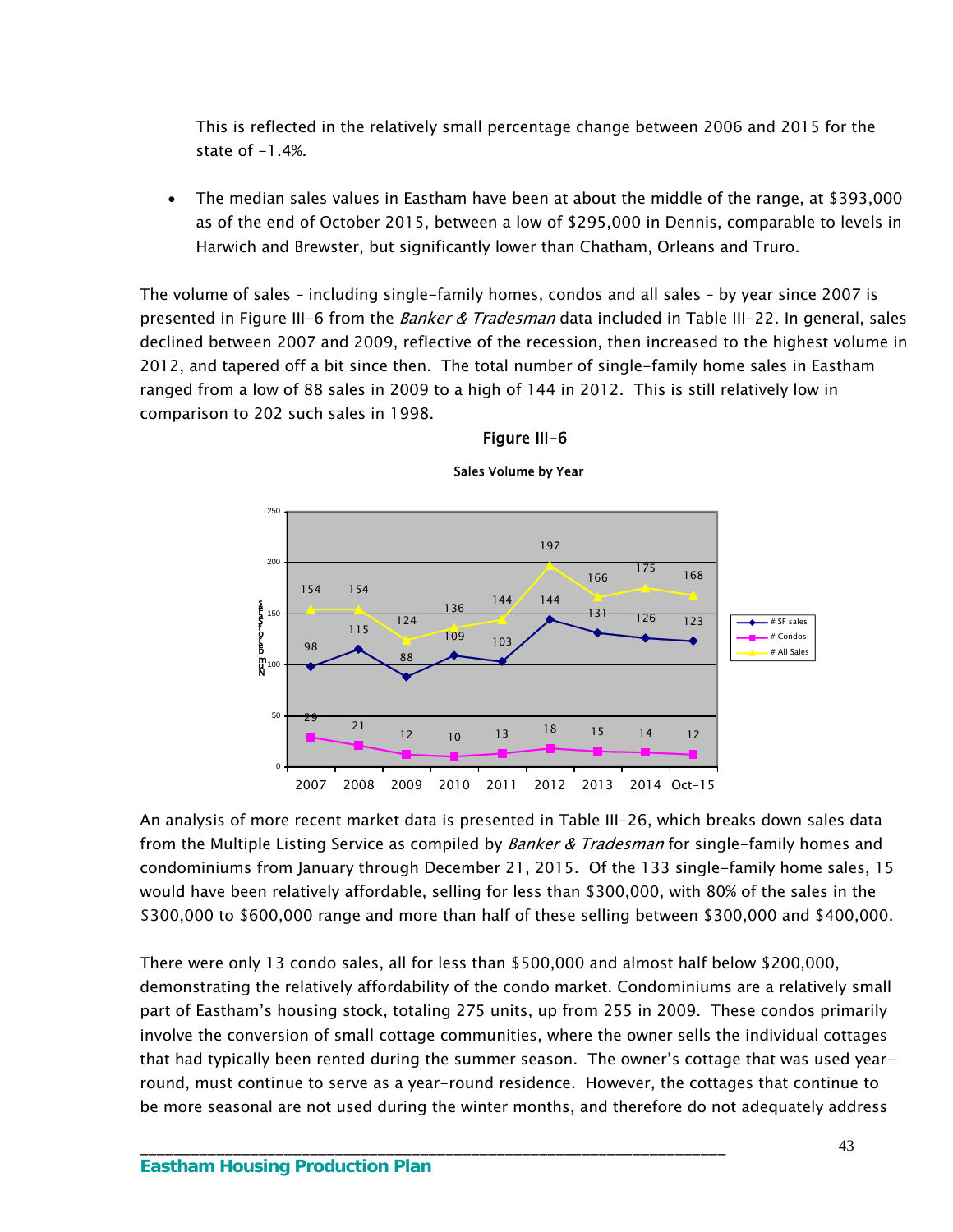local housing needs. Condo fees vary considerably based on what costs are included, from as low as \$30 per month to more than \$450.

|                     | Single-families |       | Condominiums             |           | Total         |       |
|---------------------|-----------------|-------|--------------------------|-----------|---------------|-------|
| <b>Price Range</b>  | #               | %     | #                        | %         | #             | %     |
| Less than \$200,000 | 4               | 3.0   | 6                        | 46.2      | 10            | 6.8   |
| \$200.000-299.999   | 11              | 8.3   | $\overline{\phantom{0}}$ | 15.4      | 13            | 8.9   |
| \$300,000-399,999   | 57              | 42.9  | 3                        | 23.1      | 60            | 41.1  |
| \$400,000-499,999   | 25              | 18.8  | $\mathcal{P}$            | 15.4      | 27            | 18.5  |
| \$500,000-599,999   | 25              | 18.8  | 0                        | 0.0       | 25            | 17.1  |
| \$600.000-699.999   | $\mathcal{P}$   | 1.5   | 0                        | 0.0       | $\mathcal{P}$ | 1.4   |
| \$700,000-799,999   | 3               | 2.3   | $\Omega$                 | 0.0       | 3             | 2.1   |
| Over \$800,000      | 6               | 4.5   | 0                        | 0.0       | 6             | 4.1   |
| Total               | 133             | 100.0 | 13                       | 100.0     | 146           | 100.0 |
| Median              | \$393,000       |       |                          | \$200,000 |               |       |

Table III-26: Single-family House and Condo Sales, January through December 21, 2015

Source: The Warren Group, Banker & Tradesman, December 21, 2015

A graphic representation of the distribution of single-family home sales for 2015 (through December 21, 2015) is included in Figure III-6.

#### Figure III-6





Source: The Warren Group, Banker & Tradesman, December 21, 2015

\_\_\_\_\_\_\_\_\_\_\_\_\_\_\_\_\_\_\_\_\_\_\_\_\_\_\_\_\_\_\_\_\_\_\_\_\_\_\_\_\_\_\_\_\_\_\_\_\_\_\_\_\_\_\_\_\_\_\_\_\_\_\_\_\_\_\_\_\_

Information from the Town Assessor on the distribution of the Fiscal Year 2016 assessed values for residential properties in Eastham is presented in Table III-27. These data indicate that 5% of Eastham's housing stock (283 properties) was valued at less than \$200,000, but 89% of the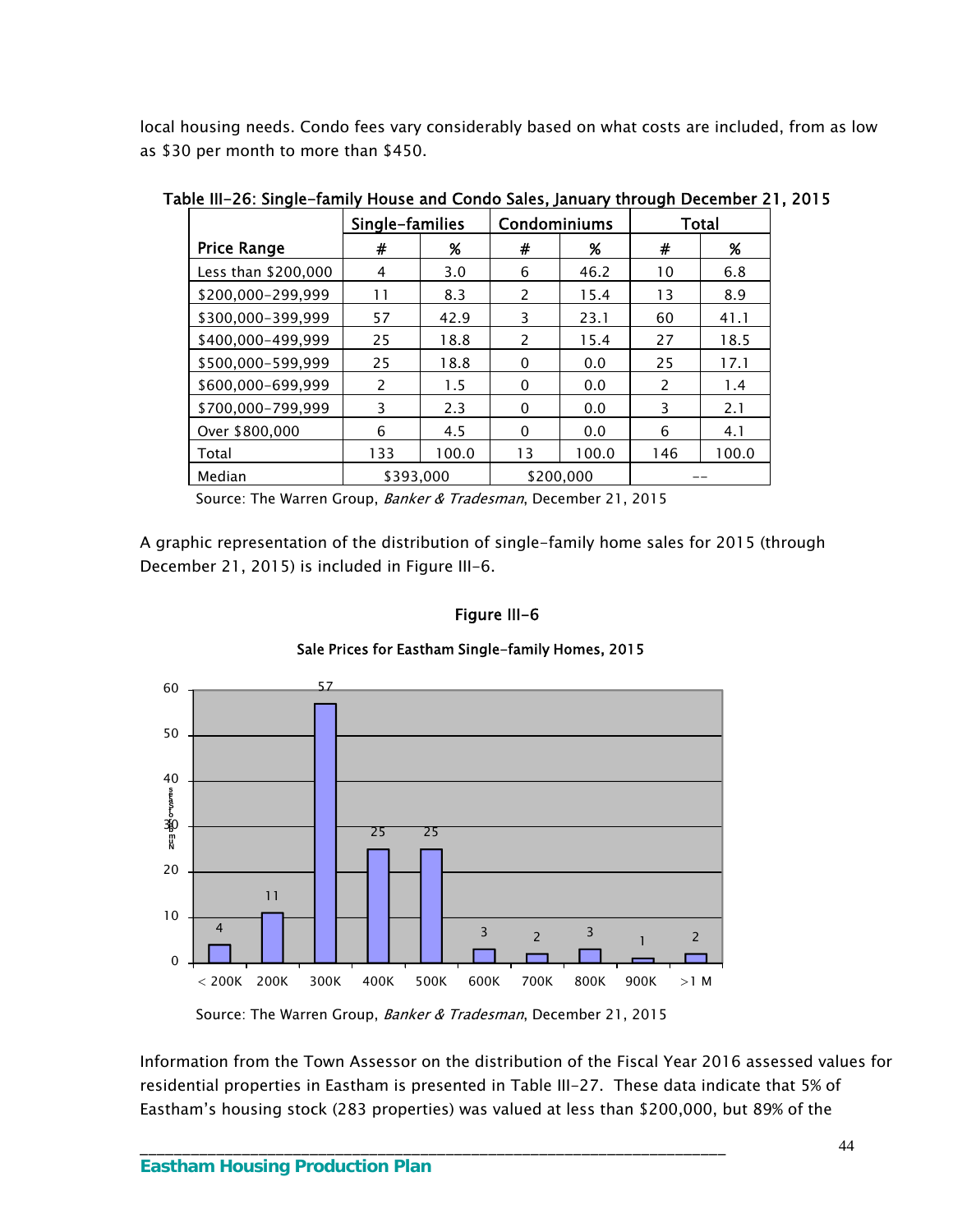properties in this price range are cottage condominiums that are vacated during the winter. There were only 31 single-family homes assessed below \$200,000, still relatively affordable to those earning at or below 80% of area median income, but likely to be very small, "fixer-uppers".

Another 13% of the housing stock was valued between \$200,000 and \$300,000, still relatively affordable. About 94% of the properties in this range were single-family homes, involving 683 properties. Approximately 37% of the housing stock was assessed between \$300,000 and \$400,000, 95% of which were single-family homes. In fact, about 60% of all properties in Eastham, some 3,359 properties, were assessed between \$300,000 and \$500,000.

On the other hand, 330 properties were assessed between \$700,000 and \$1 million, and still another 201 properties were valued at more than \$1 million, demonstrating a significant if not large luxury market in Eastham. The highest valued single-family property was assessed at more than \$3.5 million.

Multi-family structures also represent a very small segment of Eastham's housing stock, only about 244 properties according to Assessor's data (132 properties involving multiple houses on a single lot, 104 two-family homes, 6 three-family dwellings, and 3 four to eight-unit structures). Assessor's data indicated that most of the multi-unit dwellings were assessed between \$300,000 and \$500,000. Nevertheless, because these smaller multi-family properties offer an income stream, they are typically more affordable to purchasers, whether owner-occupants or absentee investors, and they also tend to offer some more affordable rental units as well. Additionally, there were 23 mixed-use residential and commercial structures with values ranging from \$126,000 to \$970,700.

| Range of               | Single-family    |       |               |       | Multi-unit | TWOIC III ET: 713363360 TURGS OF RESIDENTIAL <u>FLODELIES</u> , FT EVID | <b>Total</b>      |      |
|------------------------|------------------|-------|---------------|-------|------------|-------------------------------------------------------------------------|-------------------|------|
| <b>Assessed Values</b> | <b>Dwellings</b> |       | <b>Condos</b> |       | Dwellings* |                                                                         | <b>Properties</b> |      |
|                        | #                | %     | #             | %     | #          | %                                                                       | #                 | %    |
| 0-\$199,999            | 31               | 0.6   | 251           | 91.3  | 1/0        | 0.8/0.0                                                                 | 283               | 5.0  |
| \$200,000-299,999      | 683              | 13.4  | 16            | 5.8   | 14/17      | 10.6/15.2                                                               | 730               | 13.0 |
| \$300,000-399,999      | 1,980            | 38.8  | 7             | 2.5   | 34/59      | 25.8/52.7                                                               | 2,080             | 37.0 |
| \$400,000-499,999      | 1,230            | 24.1  | $\mathbf{0}$  | 0.0   | 30/19      | 22.7/17.0                                                               | 1,279             | 22.7 |
| \$500,000-599,999      | 454              | 8.9   |               | 0.4   | 14/5       | 10.6/4.5                                                                | 474               | 8.4  |
| \$600,000-699,999      | 237              | 4.6   | $\mathbf{0}$  | 0.0   | 10/4       | 7.6/3.4                                                                 | 251               | 4.5  |
| \$700,000-799,999      | 144              | 2.8   | $\mathbf{0}$  | 0.0   | 7/3        | 5.3/2.7                                                                 | 154               | 2.7  |
| \$800,000-899,999      | 91               | 1.8   | $\mathbf 0$   | 0.0   | 5/1        | 3.8/0.9                                                                 | 97                | 1.7  |
| \$900,000-999,999      | 72               | 1.4   | $\mathbf{0}$  | 0.0   | 6/1        | 4.5/0.9                                                                 | 79                | 1.4  |
| Over \$1 million       | 187              | 3.7   | $\mathbf{0}$  | 0.0   | 11/3       | 8.3/2.7                                                                 | 201               | 35.7 |
| Total                  | 5,109            | 100.0 | 275           | 100.0 | 132/112    | 100/100                                                                 | 5,628             | 100  |

|  |  |  | Table III-27: Assessed Values of Residential <u>Properties</u> , FY 2016 |
|--|--|--|--------------------------------------------------------------------------|
|--|--|--|--------------------------------------------------------------------------|

Source: Eastham Town Assessor, Fiscal Year 2016.

\* Includes multiple dwellings on one lot/two-family, three-family, and 4-8 unit structures.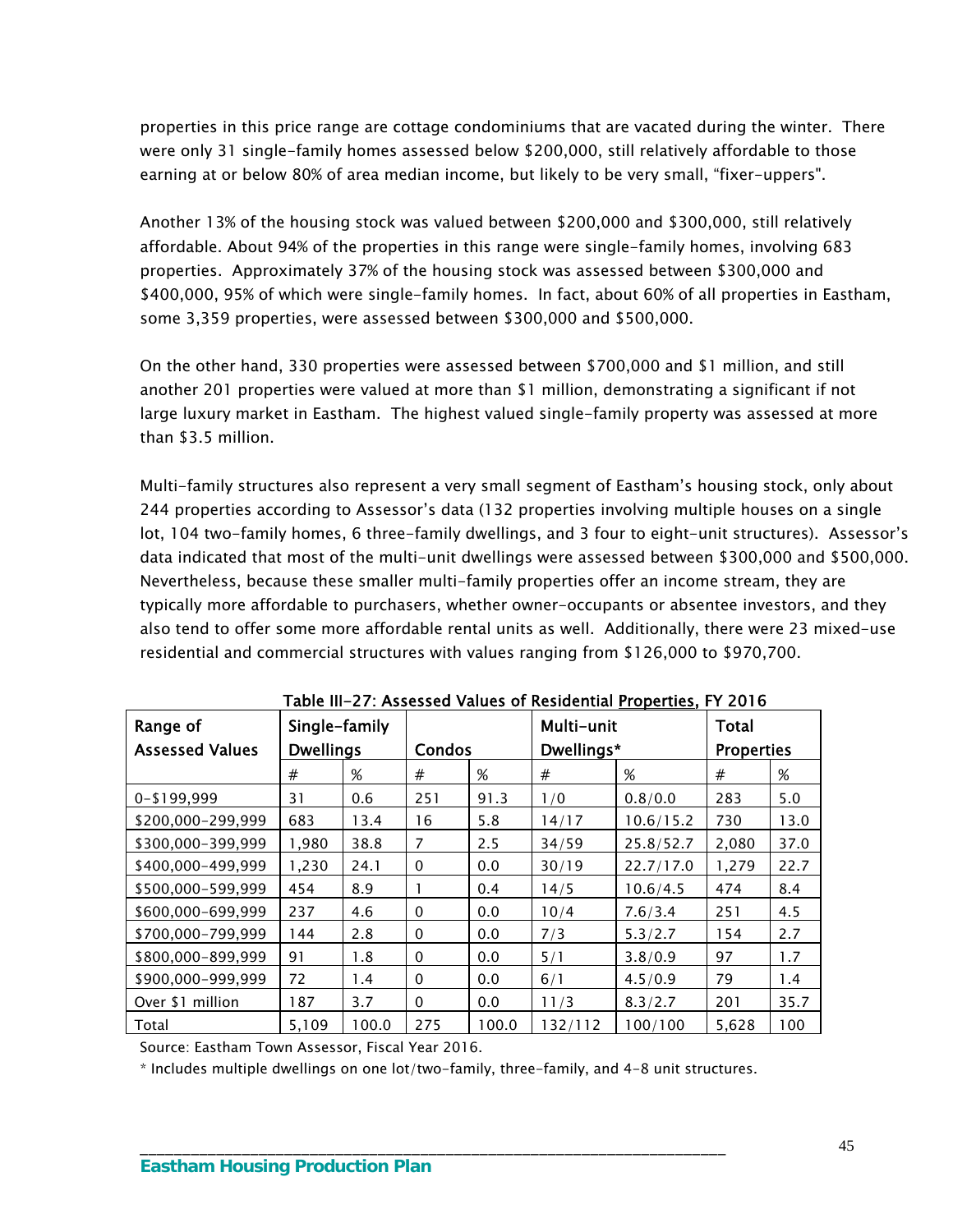Assessor's data indicates a median single-family house value of \$392,600 which is comparable to the Banker & Tradesman median sales price of \$393,000 as of October 2015. The median condo value was \$206,200 for the same period, significantly lower than the *Banker & Tradesman* median sales price of \$251,000 (see Table III-24).

#### Rentals

Table III-28 summarizes census data for rental units from 1980 to 2014, indicating significant overall increases in rent levels. For example, the median rent in 1980 was \$292, which quadrupled to \$1,168 by 2014. Median rent levels, while more than doubling between 1980 and 1990, stayed relatively flat between 1990 and 2000.

Like housing values for homeownership units, rental levels tend to be underestimated in the census data, and actual market rents are typically much higher, as verified by local realtors and listings. Realtors indicate that it is difficult to find a year-round rental of a two-bedroom unit for less than \$1,200, not including utilities that can add an additional \$150 to \$250 per month. Moreover, landlords more typically than not are requiring first and last month's rent plus a security deposit, representing substantial up-front cash requirements to enter into a lease.

Because most of the rentals involve single-family or two-family homes, information on rental opportunities is often passed by word of mouth and units are not formally listed.

|                    |       | 1990  | 2000  |       |       | 2010  |          | 2014    |
|--------------------|-------|-------|-------|-------|-------|-------|----------|---------|
| <b>Gross Rent</b>  | #     | %     | #     | %     | #     | %     | #        | %       |
| <b>Under \$200</b> | 41    | 17.2  | 9     | 1.9   | 16    | 3.8   | $\Omega$ | 0.0     |
| \$200-299          | 89    | 37.2  | 10    | 2.1   | 8     | 1.9   | $\Omega$ | 0.0     |
| \$300-499          | 96    | 40.2  | 45    | 9.6   | 6     | 1.4   | $\Omega$ | 0.0     |
| \$500-749          | 13    | 5.4   | 220   | 46.8  | 229   | 53.9  | 8        | 2.3     |
| \$750-999          |       |       | 88    | 18.7  | 107   | 25.2  | 78       | 22.5    |
| \$1,000-1,499      |       |       | 28    | 6.0   | 9     | 2.1   | 147      | 42.5    |
| $$1.500 +$         |       |       |       |       | 7     | 1.6   | 21       | 6.1     |
| No Cash Rent       | 36    | 15.1  | 70    | 14.9  | 43    | 10.1  | 92       | 26.6    |
| Total*             | 239   | 100.0 | 470   | 100.0 | 425   | 100.0 | 346      | 100.0   |
| <b>Median Rent</b> | \$292 |       | \$662 |       | \$682 |       |          | \$1,168 |

**Table III‐28: Rental Costs, 1980 to 2014**

Source: U.S. Census Bureau, Census 1980, 1990, and 2000 Summary File 3 and American Community Survey 5‐ Year Estimates, 2010‐2014.

\_\_\_\_\_\_\_\_\_\_\_\_\_\_\_\_\_\_\_\_\_\_\_\_\_\_\_\_\_\_\_\_\_\_\_\_\_\_\_\_\_\_\_\_\_\_\_\_\_\_\_\_\_\_\_\_\_\_\_\_\_\_\_\_\_\_\_\_\_

While Internet listings of rental properties in Eastham are scarce, the following were included in the December 2015 listings on Craig's List: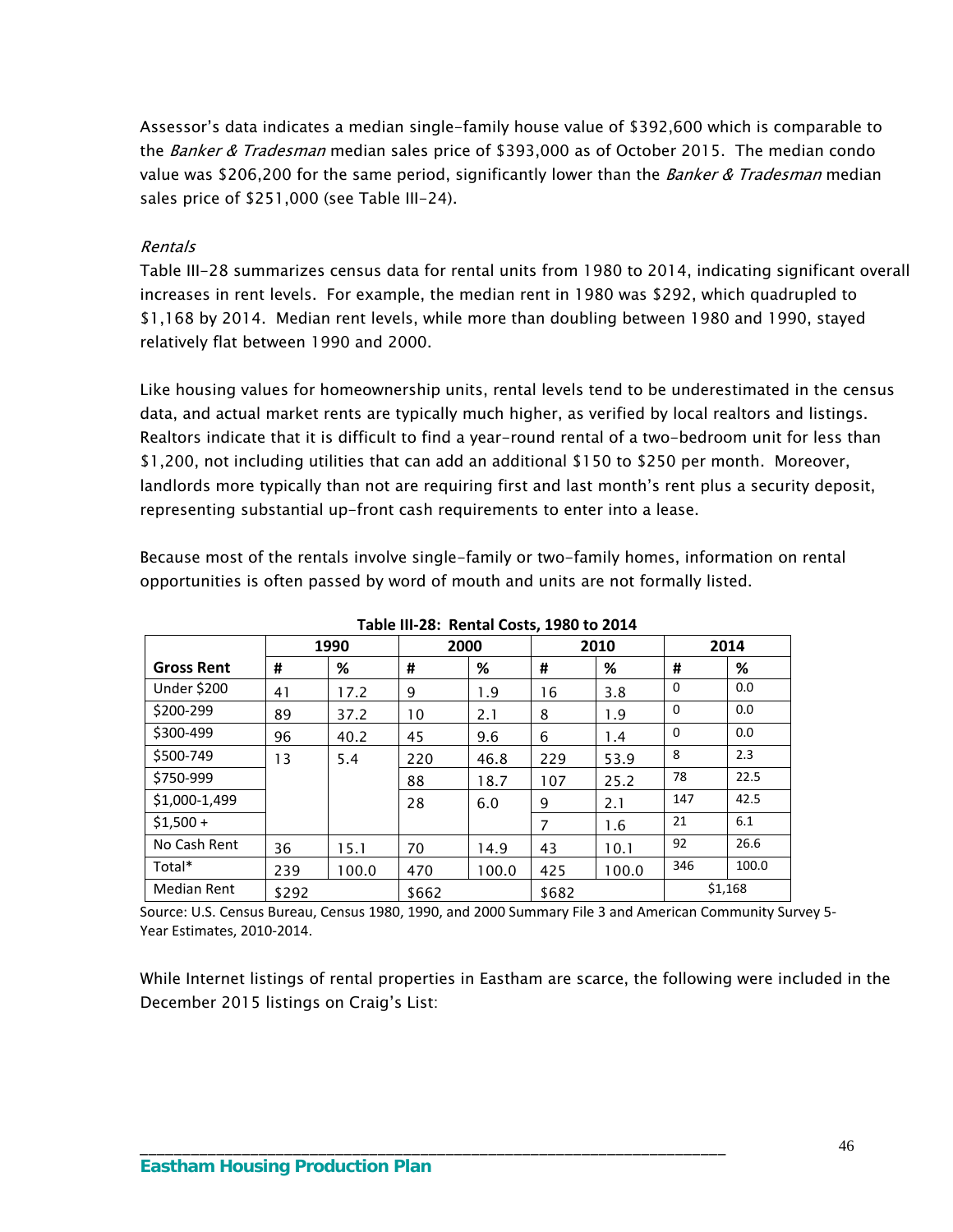## Year-round Rentals

- \$750 for a one-bedroom, 500 square foot apartment in North Eastham
- \$1,100 for a one-bedroom, 1,200 square foot basement apartment in North Eastham (listed as a year-round, monthly or seasonal rental)
- \$1,300 for a two-bedroom duplex unit with one bath
- \$1,500 for a small two-bedroom cottage in North Eastham
- \$1,800 for a three-bedroom unit with two baths

## Winter Rentals

• \$1,400 for a four-bedroom, two-bath unit

These year-round market rents are generally higher than HUD 2015 Fair Market Rents (FMRs) at \$825 for an efficiency unit, \$920 for a one-bedroom unit, \$1,234 for a two-bedroom unit, \$1,614 for three bedrooms, and \$1,695 for four bedrooms. Fair Market Rents (FMRs) are the maximum rents allowed by HUD in the Section 8 Housing Choice Voucher Program. The maximum rents are updated and published annually and represent HUD's estimate of the actual market rent for an apartment in the conventional marketplace although they typically underestimate actual market conditions. HUD sets the FMRs by unit size (number of bedrooms) by region in each state, for Barnstable County in the case of Eastham. HUD will pay the landlord the difference between a percentage of a household's income and the FMR, but these vouchers, including the state's relatively comparable Massachusetts Rental Voucher Program (MRVP), are very limited. For a discussion on the methodology for calculating the FMRs, go to [www.huduser.org/datasets.](http://www.huduser.org/datasets) It should be noted that the Housing Assistance Corporation (HAC), which manages many of these rental subsidies, including 17 in Eastham, indicated that voucher holders are experiencing increasing difficulties in locating qualifying rental units throughout the Cape.

Summer rentals, like most of this part of the Cape, are very pricey, especially near the water. In fact, realtors indicate the property owners can earn just as much renting a unit in the summer as they can year-round, without as much wear and tear and a formal lease.

While in the past available summer rental properties were largely already gobbled up or under agreement by the winter months, more recently there has been much more fluctuation regarding leasing periods. Rent-ups in 2015 were particularly slow with a great deal of late rentals due largely to the winter storms, an extended school year, and the Fourth of July falling on a Saturday, the turnover day for seasonal rentals. The 2015 seasonal rental market ended up being relatively good, however, about even with 2014 but significantly better than years following the financial recession.

These trends reflect a more relaxed market where owners who are leasing their properties are more at the whim of those who are contemplating time on the Cape on a more spontaneous and last minute basis. Nevertheless, more expensive waterfront rentals, costing from \$2,300 to \$6,300 per week, have been booked solidly as have homes with water views and other amenities. Two-bedroom cottages have been more difficult to book and typically rent in the \$800 to \$900 range.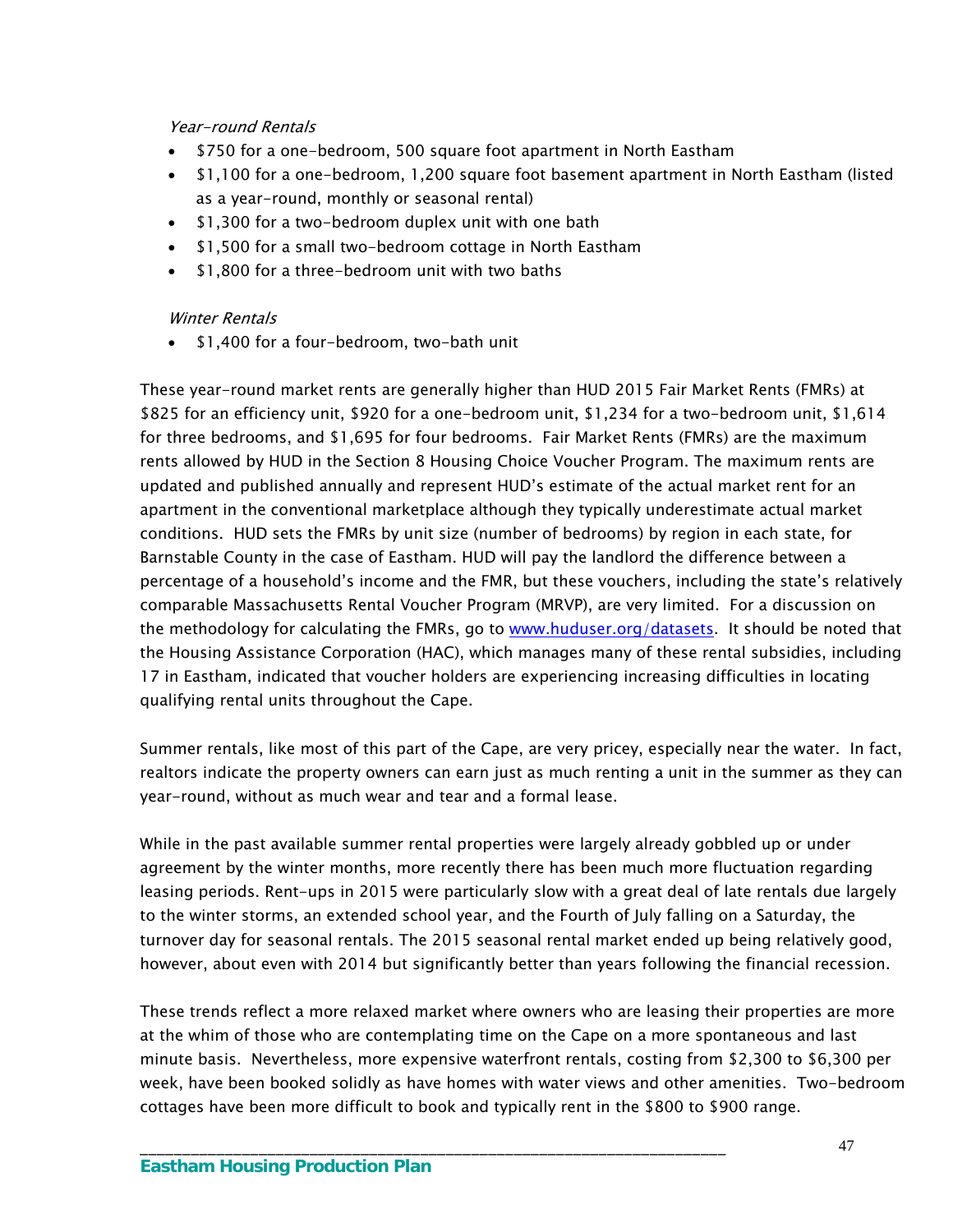# 4. Affordability Analysis of Existing Market Conditions

# Affordability Gaps - Homeownership

While it is useful to have a better understanding of past and current housing costs, it is also important to analyze the implications of these costs on residents' ability to afford them. A traditional rough rule of thumb is that housing is affordable if it costs no more than 2.5 times the buyer's household income. By this measure, the median income household earning \$62,452 in Eastham could afford a house of approximately \$156,130, 40% the median house price of \$393,000 as of October 2015. This implies that the household in the middle of the town's income range faced an "affordability gap" of \$236,870.

Housing prices have in fact risen faster than incomes, making housing less affordable as demonstrated in Figure III-7. As time went by, the gap between median household income and the median single-family house price widened. While incomes doubled between 1990 and 2014, the median single-family house price almost tripled based on 2014 *Banker & Tradesman* data. In 1990 the median income was 23% of the median house price but decreased to 15.8% by 2014. Moreover, the gap between income and house value was \$103,661 in 1990 but more than tripled to \$332,548 by 2014.<sup>11</sup>



Another way of calculating the affordability gap is to estimate the difference between the median priced house and what a median income-earning household can afford to pay based on spending no more than 30% of income on housing costs.<sup>12</sup> To afford the median sales price of a single-family home of \$393,000, based on *Banker & Tradesman* data as of October 2015, a household would have

\_\_\_\_\_\_\_\_\_\_\_\_\_\_\_\_\_\_\_\_\_\_\_\_\_\_\_\_\_\_\_\_\_\_\_\_\_\_\_\_\_\_\_\_\_\_\_\_\_\_\_\_\_\_\_\_\_\_\_\_\_\_\_\_\_\_\_\_\_

<span id="page-51-0"></span> $11$  These gaps would have been even wider if the 2014 census estimate of \$454,900 was used in the analysis instead of the *Banker & Tradesman* figure.

<span id="page-51-1"></span> $12$  Based on the 2014 census estimate of \$62,452 for median household income.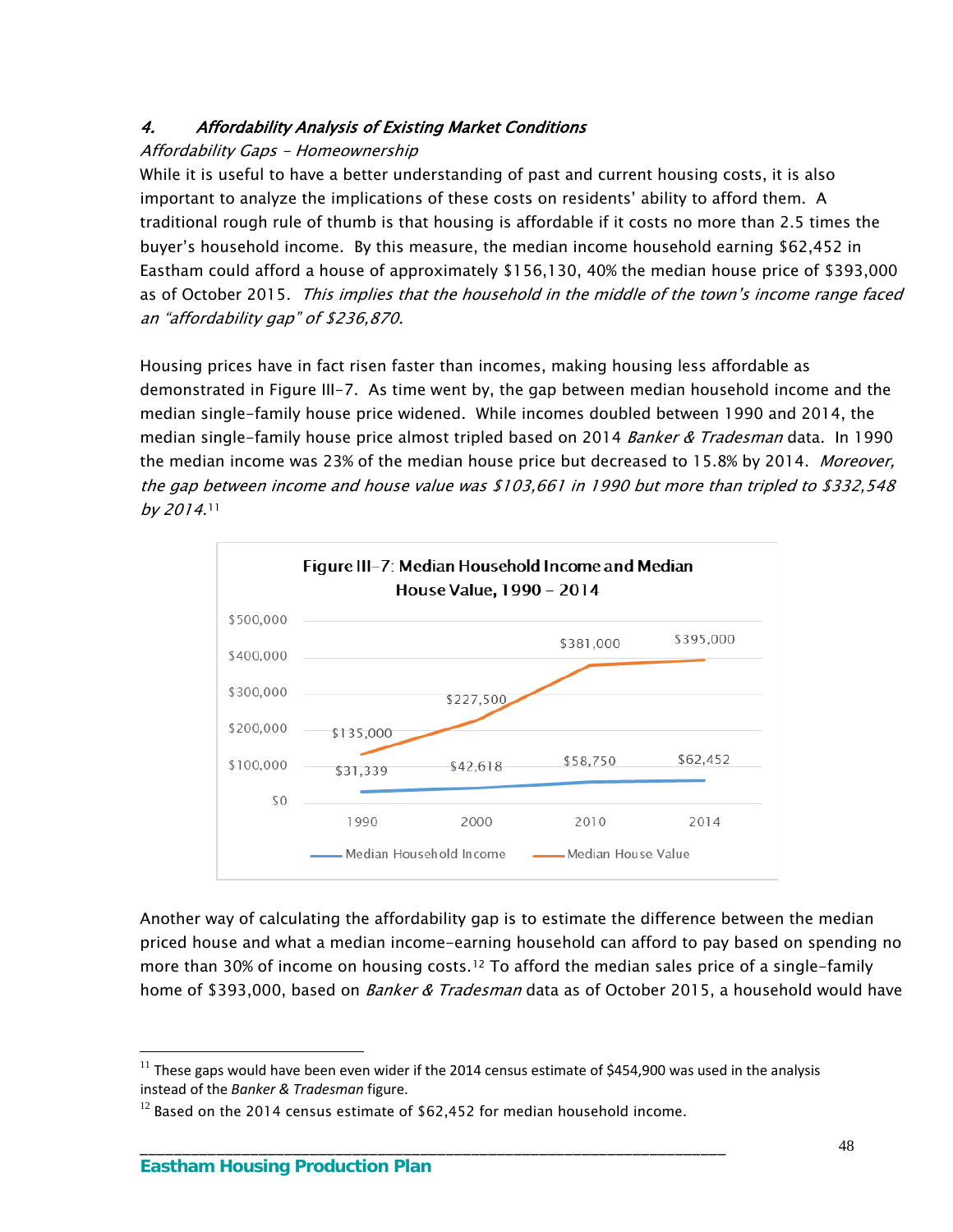to earn an estimated \$86,500 with 95% financing.<sup>13</sup> This income is much higher than the median household income for the Town per 2014 census estimates of \$62,452, and consequently there is an affordability gap. If the calculations were based on 80% financing with a 20% down payment, the income would be reduced to about \$75,250, still well above the town's median household income in 2014.

The median income-earning household could likely afford a single-family home of about \$275,000 based on 95% financing. *The affordability gap is then about \$118,000* – the difference between the price of the median priced single-family home (\$393,000) and what a median income household can afford (\$275,000). In the case of 80% financing, requiring a 20% down payment, a purchaser would need to borrow less and therefore could afford a home of about \$316,000 and thus the affordability gap would decrease to \$77,000. The affordability gaps would in fact be significantly greater if not for unprecedentedly low mortgage interest rates that have made housing more affordable in Eastham and throughout much of the country.

For those earning at 80% of area median income limit (\$59,250 for a family of three), this gap is \$131,000, the difference between the maximum they could afford of \$262,000 and the median single-family house price of \$393,000. These figures are based on 95% financing, which can still be found through first-time homebuyers programs such as the state's One Mortgage Program or MassHousing's mortgage offerings.

There is a small affordability gap of \$13,000 for condos as the median condo price of \$251,000, as of October 2015 from *Banker & Tradesman*, is somewhat higher than the estimated price that a median income-earning Eastham household can afford of about \$238,000 assuming a monthly condo fee of \$250.[14](#page-52-1) This gap widens to \$27,000 for those households earning at the 80% of area median income limit (\$59,250 for a household of three) who can afford a condo of about \$224,000.[15](#page-52-2)

\_\_\_\_\_\_\_\_\_\_\_\_\_\_\_\_\_\_\_\_\_\_\_\_\_\_\_\_\_\_\_\_\_\_\_\_\_\_\_\_\_\_\_\_\_\_\_\_\_\_\_\_\_\_\_\_\_\_\_\_\_\_\_\_\_\_\_\_\_

<span id="page-52-0"></span><sup>13</sup> Figures based on 95% financing, interest of 4.0%, 30-year term, annual property tax rate of \$7.44 per thousand, and insurance costs of \$4 per \$1,000 for condominiums and \$6 per thousand for singlefamily homes). The calculations are also based on the purchaser spending no more than 30% of gross income on mortgage (principal and interest), taxes and insurance. It is also assumes the ability of the purchaser to qualify for subsidized mortgage financing from the ONE Mortgage Program or MassHousing mortgage offerings. Therefore, no private mortgage insurance (PMI) was included in the calculations.

<span id="page-52-1"></span><sup>14</sup> Figures based on 95% financing, interest of 4.0%, 30-year term, annual property tax rate of \$7.44 per thousand, \$250 monthly condo fee, insurance costs of \$4 per \$1,000 for condominiums and \$6 per \$1,000 for single-family homes, and the purchaser spending no more than 30% of gross income on mortgage (principal and interest), taxes and insurance. It is also assumes the ability of the purchaser to qualify for subsidized mortgage financing from the ONE Mortgage Program or MassHousing mortgage offerings. Therefore, no private mortgage insurance (PMI) was included in the calculations.

<span id="page-52-2"></span> $15$  The affordable purchase prices of \$262,000 for a single-family house and \$224,000 for a condo are for those earning at the 80% AMI limit. Sales prices for actual affordable units are calculated with some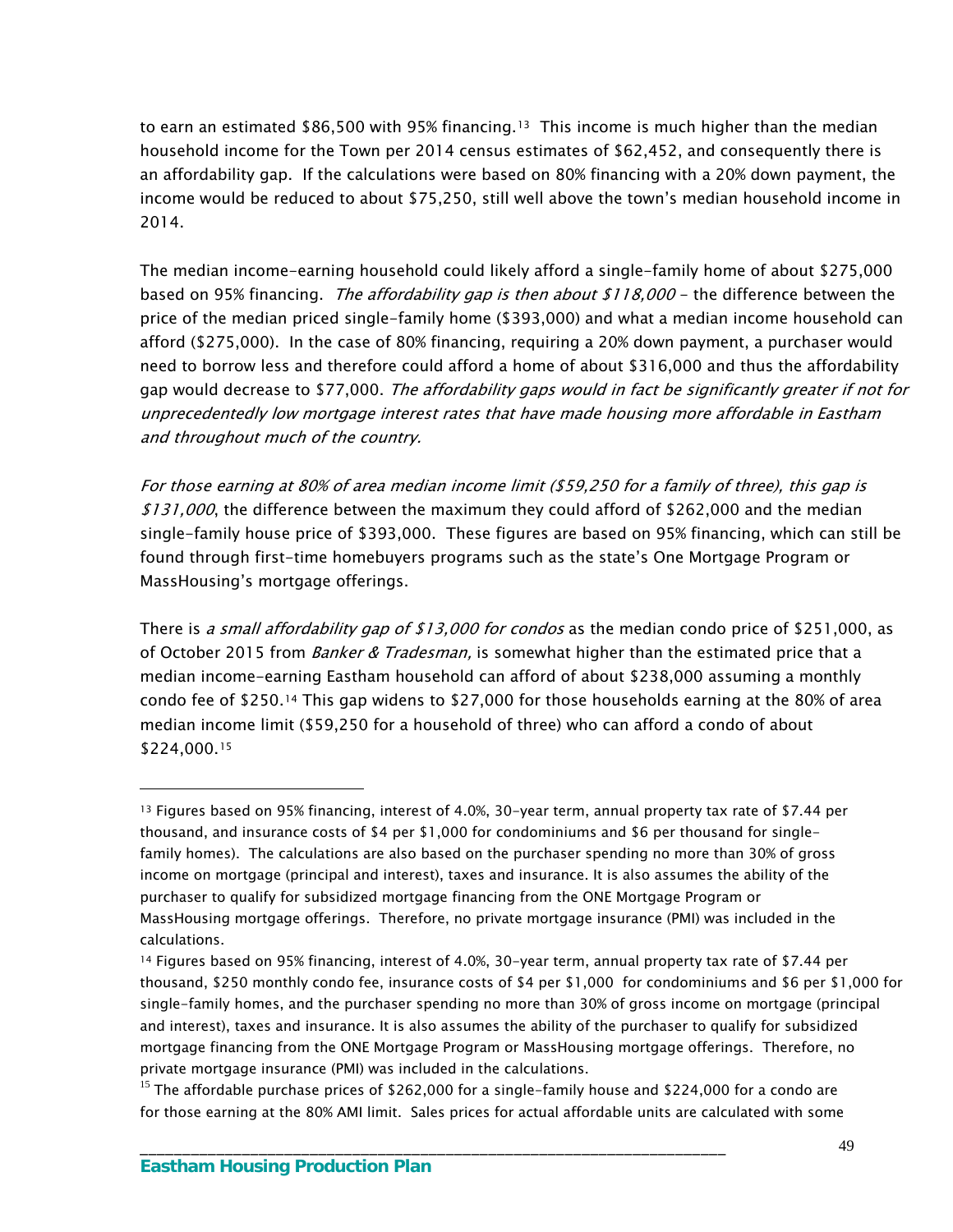Table III-29 provides a breakdown of the number of units existing within various affordability ranges. According to Assessor's data, 304 homes or 6% of the Eastham's *single-family homes* were affordable to households earning below 80% of area median income (\$59,250 for a household of three) in 2015. Almost half (48.8%) of the homes or 2,491 units were affordable to those earning between 80% of area median and area median income (\$80,300); however, calculations in this income range were based on the purchasers having sufficient down payment and closing costs to support 80% mortgage financing, which is now more the norm than the exception. Nevertheless, these figures suggest some relative affordability of existing homes.

Condominiums are valued much more affordably, with 158 or more than half (57.5%) of these units affordable to those earning at or below 80% of area median income based on a household size of three. Another 85 condos were also assessed within a relatively affordable range, likely affordable to those earning between 80% and 100% of area median income. Therefore, more than 88% of the condo market was potentially affordable to those earning within the median income based on an estimated condo fee of \$250. Most condos, however, are not available on a year-round basis, as they involved the conversion of small cottages to ownership that are used seasonally from about April through October.

|                     | <b>Income Range</b>   | Single-family |                    | Condominiums       |       |
|---------------------|-----------------------|---------------|--------------------|--------------------|-------|
| <b>Price Range</b>  | (based on HUD Area    |               | Homes Available in | Available in Price |       |
| Single-family/      | <b>Median Income</b>  |               | <b>Price Range</b> |                    | Range |
| Condo*              | (AMI) Limits**        | #             | %                  | #                  | %     |
| \$262,000/\$224,000 | At or below 80% AMI   | 304           | 6.0                | 158                | 57.5  |
|                     | $($ \$59.250)         |               |                    |                    |       |
| \$262.001-406.000/  | $80\% - 100\%$ AMI    | 2.491         | 48.8               | 85                 | 30.9  |
| \$224,001-\$368,000 | $($59,251 - $80,300)$ |               |                    |                    |       |
| \$406.001-487.000/  | 100% - 120% AMI       | 1.008         | 19.7               | 22                 | 8.0   |
| \$368,001-\$451,000 | $($80,301 - $96,360)$ |               |                    |                    |       |
| More than 487,000/  | More than 120% AMI    | 1,306         | 25.6               | 10                 | 3.6   |
| more than \$451,000 | (More than \$96,360)  |               |                    |                    |       |
| <b>Total</b>        |                       | 5,109         | 100.0              | 275                | 100.0 |

Table III-29: Approximate Cost of Single-family Units in Eastham, 2015

 Source: Town of Eastham Assessor's Database for Fiscal Year 2015. Please note that as a standard practice, assessed value is assumed to be 93% or sometimes even less than actual value or potential sale price. Figures based on a three-person household.

\* Includes estimated condo fee of \$250 per month.

\*\* Based on 95% financing given potential eligibility for subsidized mortgage programs such as the ONE Mortgage Program and MassHousing offerings. All other income ranges assume 80% financing.

\_\_\_\_\_\_\_\_\_\_\_\_\_\_\_\_\_\_\_\_\_\_\_\_\_\_\_\_\_\_\_\_\_\_\_\_\_\_\_\_\_\_\_\_\_\_\_\_\_\_\_\_\_\_\_\_\_\_\_\_\_\_\_\_\_\_\_\_\_

It should also be noted that while Eastham's *multi-family housing* market is relatively small consisting of approximately 132 properties, such housing may be more affordable as two-family and

marketing window and thus households earning at 70% AMI.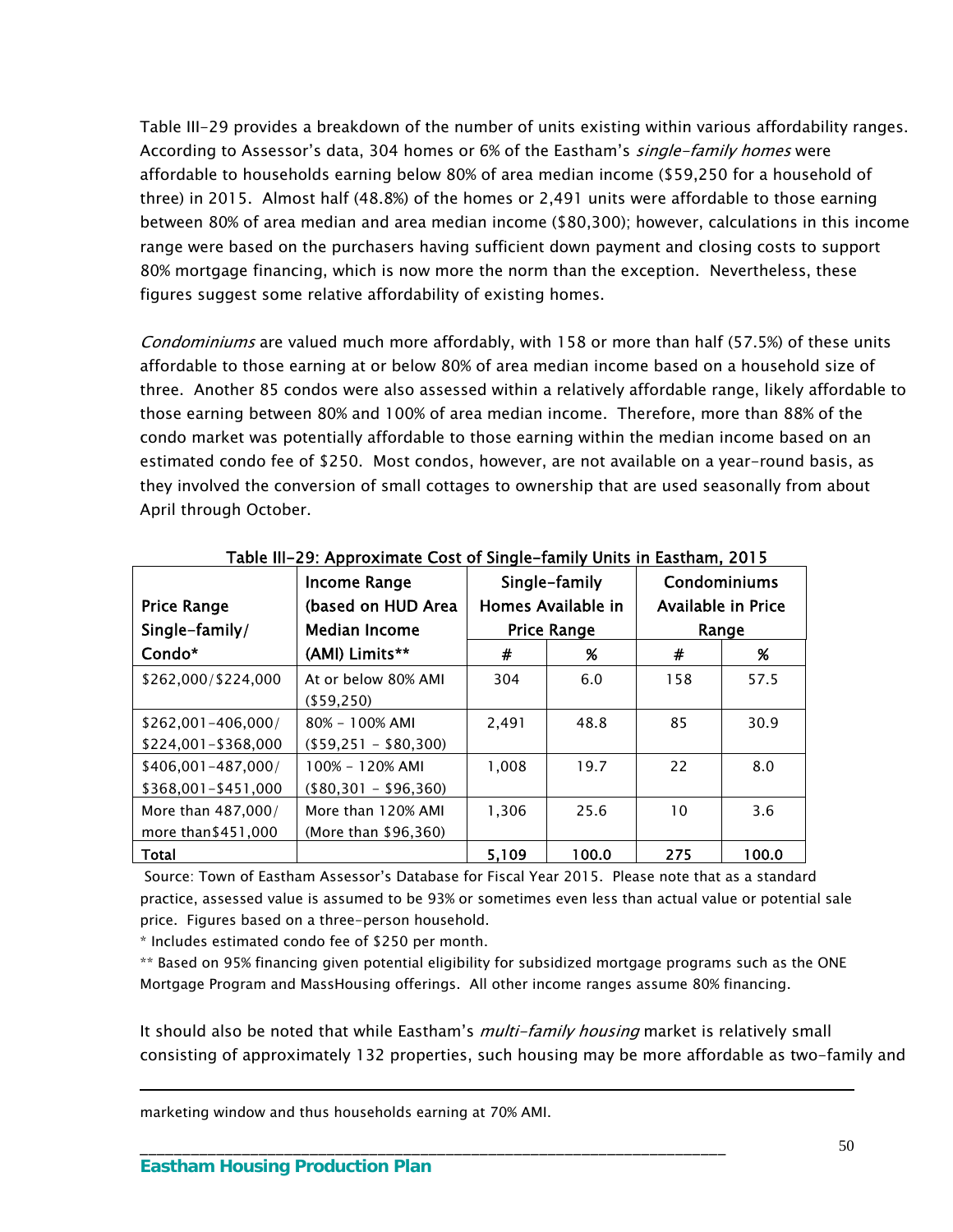three-family dwellings often provide rental income. For example, the median valued two-family home in Eastham, based on Assessor's data, was \$362,800, and if owner-occupied with one rental unit would be affordable to a purchaser earning approximately \$52,000 (assuming rental income of \$1,000 of which 75% or \$750 is likely to be included in mortgage underwriting computations as well as 95% financing). This is low in comparison to a condo at the same price that would require an income of about \$89,500 given the additional computation of the condo fee (assuming \$250) and no rental income.

#### Affordability Gaps - Rentals

In regard to rentals, the gross median rent of \$1,168, reported by the 2014 census estimates, requires an income of about \$53,720 assuming a monthly average utility allowance of \$175 and occupants paying no more than 30% of their income on housing. This median rent includes subsidized rentals and is therefore lower than market rents but still not affordable to about 57% of Eastham's renter households. It is therefore not surprising that so many renters are paying too much for their housing (see Table III-29).

Even rents in subsidized developments can be problematic. For example, Housing Authority units that apply HOME Program rents can be too high for target households earning at or below 60% AMI to afford. A one-bedroom rent of \$770 based on 2015 High HOME rents would be a struggle for someone earning \$25,000 to afford, certainly well more than someone earning the minimum income can afford. On the other hand, a couple earning \$50,000 would be over income and not qualified for the unit. Recent news indicated that 63% of Americans are likely to encounter problems paying a \$500 bill outside their routine budget, such as a car repair or a medical bill.

Actual market rents are considerably higher. The average year-round rental listing was closer to \$1,500. A median income-earning renter household (\$44,079) could afford a rent of approximately \$927 based on spending no more than 30% of income on housing and assuming monthly utility costs of \$175. Even the median income-earning household in Eastham (\$62,452) would be hard-pressed to pay more than \$1,386 in rent. The very short supply of year-round market rentals, approximately 320 units, and seasonal rental prices further complicate the rental market dynamic, pushing up prices. It is no wonder that there are illegal apartments in town that operate under the radar.

It should also be noted that landlords typically require first and/or last months' rent as well as a security deposit, which represents a substantial cash requirement for those looking for year-round rentals. This presents another significant obstacle for those lower income residents who are looking for an affordable place to live in the community.

#### Cost Burdens

The census also provides data on how much households spent on housing whether for ownership or rental. Such information is helpful in assessing how many households are overspending on housing or encountering housing affordability problems, defined as spending more than 30% of their income on housing. Based on 2014 census estimates, 146 homeowners in Eastham were spending between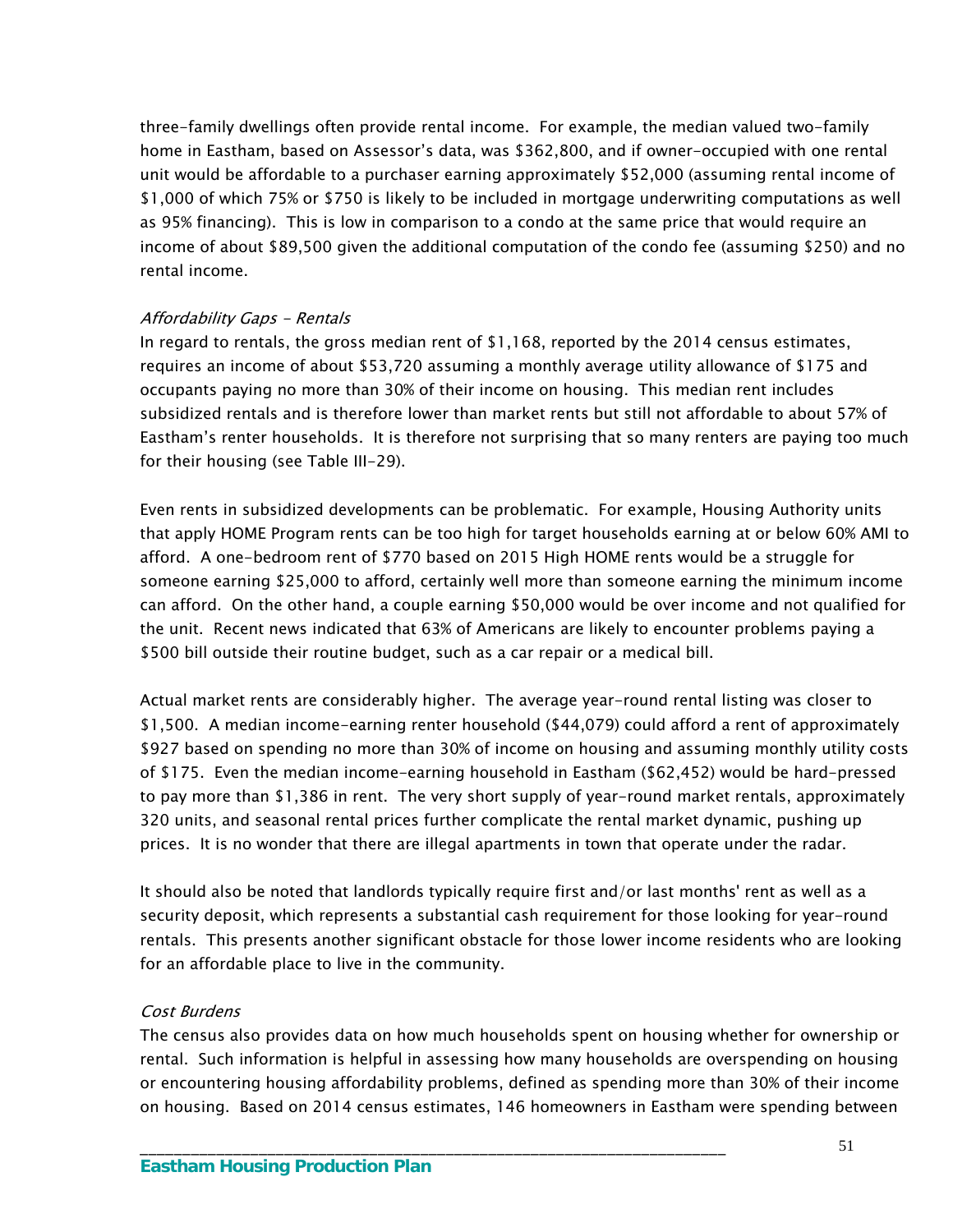30% and 34% of their income on housing and another 504 owners were spending more than 35% of their income on housing expenses, suggesting that almost 29% of homeowners were overspending on their housing. In regard to renters, no renters were spending between 30% and 34% of their income on housing but 138 or 40% of all renter households were spending at least 35% of their income on housing costs.

This census data suggests that 788 households or 35% of all Eastham year-round households were living in housing that is by common definition beyond their means and unaffordable.

HUD provides additional data on housing affordability problems through its CHAS report that identifies cost burdens by household type and whether they are renters or owners, offering a breakdown of households within specific income categories as summarized in Table III-30. This report, based on 2012 census data for Eastham (the latest report available), indicates that 764 households or about one-third of all households were spending too much on their housing with 279 households or 12% experiencing severe cost burdens as they were spending more than half of their income on housing costs. This data suggests somewhat lower cost burdens than the 2014 census estimates that indicated 35% of all households had housing cost burdens. Moreover, there were 170 households earning at or below 30% of area median income, referred to by HUD as extremely lowincome households, almost all of whom were experiencing severe cost burdens. In fact, of the almost 1,000 households earning at or below 80% of area median income, 519 or more than half were overspending and one-quarter had severe cost burdens.

Other major findings for this report include the following:

#### Renters

- More than 40% of all renter households, or 145 households, were spending more than 30% of their income on housing expenses with 70 spending more than half of their income on housing.
- The data suggests that only 10 of the 125 elderly renters had cost burdens.

- There were 85, or more than two-thirds of the 125 small families, that were experiencing cost burdens.
- There were only 25 large families that were renting, none with cost burdens and none earning less than 100% AMI.
- Single non-elderly adults were experiencing the highest cost burdens with 60 of the 70 households in this category paying more than half of their income on housing. This suggests that new rental unit construction should consider smaller affordable units for this population such as studios or one-bedroom apartments.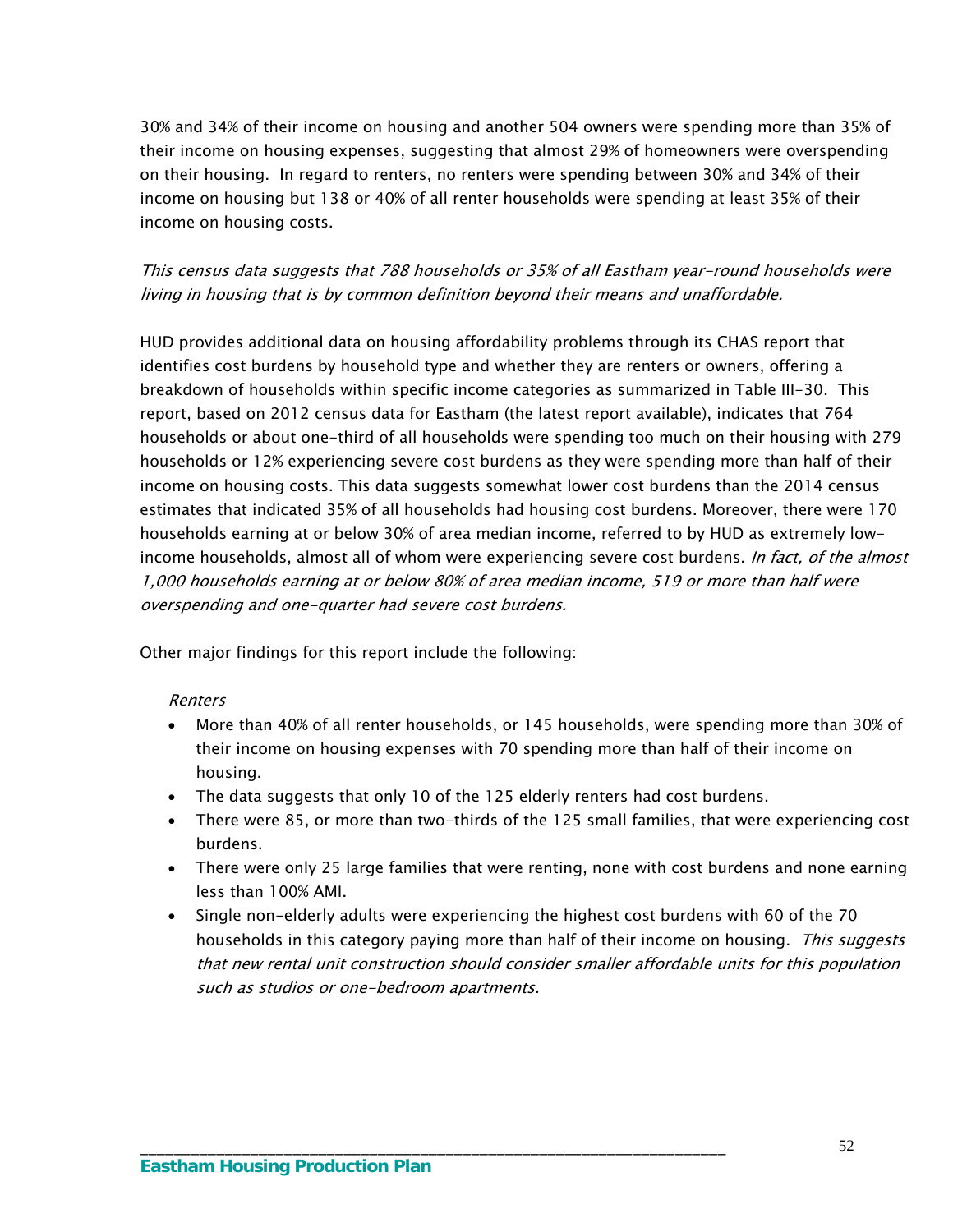| Type of<br>Household                 | <b>Households</b><br>earning $<$ 30%<br>MFI/# with<br>cost burdens<br>$\star\star$ | $\frac{1}{2}$ and $\frac{1}{2}$ . The characteristic by income category and cost bardens, EVIE<br>Households<br>earning $>30%$<br>to $< 50\%$<br>MFI/ $#$ with<br>cost burdens | Households<br>earning $>50%$<br>to $< 80\%$<br>MFI/# with<br>cost burdens | <b>Households</b><br>earning $>80%$<br>to < 100%<br>MFI/# with<br>cost burdens | Households<br>Earning $>$<br>100% MFI/<br># with cost<br>burdens | Total/<br># with<br>cost burdens |
|--------------------------------------|------------------------------------------------------------------------------------|--------------------------------------------------------------------------------------------------------------------------------------------------------------------------------|---------------------------------------------------------------------------|--------------------------------------------------------------------------------|------------------------------------------------------------------|----------------------------------|
| <b>Elderly Renters</b>               | 0/0(0)                                                                             | 115/0(0)                                                                                                                                                                       | 0/0(0)                                                                    | 0/0(0)                                                                         | 10/0(10)                                                         | 125/0(0)                         |
| <b>Small Family</b>                  | 0/0(0)                                                                             | 0/0(0)                                                                                                                                                                         | 95/75(10)                                                                 | 0/0(0)                                                                         | 25/0(0)                                                          | 125/75(10)                       |
| Renters                              |                                                                                    |                                                                                                                                                                                |                                                                           |                                                                                |                                                                  |                                  |
| Large Family                         | 0/0(0)                                                                             | 0/0(0)                                                                                                                                                                         | 0/0(0)                                                                    | 0/0(0)                                                                         | 25/0(0)                                                          | 25/0(0)                          |
| Renters                              |                                                                                    |                                                                                                                                                                                |                                                                           |                                                                                |                                                                  |                                  |
| <b>Other Renters</b>                 | 20/0(20)                                                                           | 15/0(15)                                                                                                                                                                       | 25/0(25)                                                                  | 0/0(0)                                                                         | 10/0(0)                                                          | 70/0(60)                         |
| <b>Total Renters</b>                 | 20/0(20)                                                                           | 130/0(15)                                                                                                                                                                      | <mark>120/75(35)</mark>                                                   | 0/0(0)                                                                         | 70/0(0)                                                          | 340/75(70)                       |
| <b>Elderly Owners</b>                | 70/0(60)                                                                           | 140/40(24)                                                                                                                                                                     | 240/60(15)                                                                | 160/0(20)                                                                      | 495/40(10)                                                       | 1,105/140<br>(129)               |
| <b>Small Family</b><br><b>Owners</b> | 35/0(35)                                                                           | 65/25(0)                                                                                                                                                                       | 95/70(0)                                                                  | 65/20(0)                                                                       | 380/70(0)                                                        | 640/185(35)                      |
| Large Family<br><b>Owners</b>        | 0/0(0)                                                                             | 0/0(0)                                                                                                                                                                         | 0/0(0)                                                                    | 0/0(0)                                                                         | 50/30(0)                                                         | 50/30(0)                         |
| Other Owners                         | 45/0(45)                                                                           | 15/0(0)                                                                                                                                                                        | 20/0(0)                                                                   | 20/20(0)                                                                       | 80/35(0)                                                         | 180/55(45)                       |
| <b>Total Owners</b>                  | 150/0(140)                                                                         | 220/65(24)                                                                                                                                                                     | 355/130(15)                                                               | 245/40(20)                                                                     | 1,005/175<br>(10)                                                | 1,975/410<br>(209)               |
| <b>Total</b>                         | 170/0(160)                                                                         | 350/65(39)                                                                                                                                                                     | 475/205(50)                                                               | 245/40(20)                                                                     | 1,075/175<br>(10)                                                | 2,315/485<br>(279)               |

Table III-30: Type of Households by Income Category and Cost Burdens,\* 2012[16](#page-56-0)

Source: U. S. Department of Housing and Urban Development (HUD), SOCDS CHAS Data, and American Community Survey, 2012. \*\* First number is total number of households in each category/second is the number of households paying more than 30% of their income on housing (with cost burdens) – and third number includes those that are paying more than half of their income on housing expenses (with severe cost burdens). Small families have four (4) or fewer family members while larger families include five (5) or more members. Elderly are 62 years of age or older. "Other" renters or owners are non-elderly and non-family households.

#### **Owners**

- About 31% of all owners or 619 of such households were spending more than 30% of their income on housing and 209 or almost 11% of all owners were spending more than half their income on housing.
- Elderly owners were experiencing considerable cost burdens, as 199 of the 450 such owners earning at or below 80% of median income were overspending with 99 or 22% spending more than half of their income on housing. Unfortunately, due to the build-up of equity for many of these owners, it is difficult for them to qualify for assisted housing.
- More than one-third of small families had cost burdens, including 130 or 65% of the 199 who earned at or below 80% of median income.

\_\_\_\_\_\_\_\_\_\_\_\_\_\_\_\_\_\_\_\_\_\_\_\_\_\_\_\_\_\_\_\_\_\_\_\_\_\_\_\_\_\_\_\_\_\_\_\_\_\_\_\_\_\_\_\_\_\_\_\_\_\_\_\_\_\_\_\_\_

<span id="page-56-0"></span><sup>&</sup>lt;sup>16</sup> Latest report available.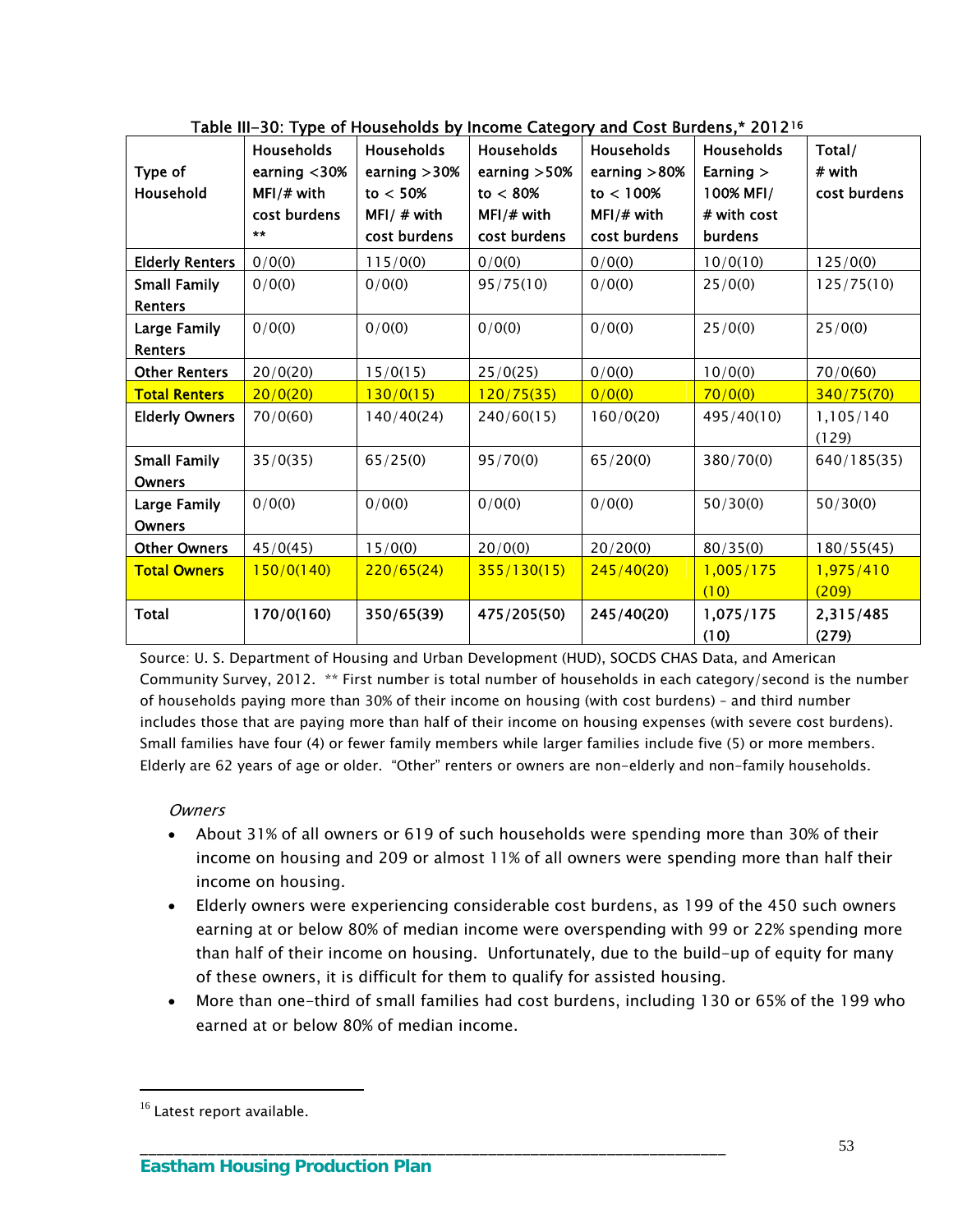- There were only 50 large families who were homeowners in Eastham, all earning above 100% of median income with 30 or 60% still overspending.
- All of the non-elderly single individuals who earned at or below 30% of median income had severe cost burdens, suggesting the need for including some small units in any new affordable condo developments.

## Foreclosures

Also related to housing affordability is the issue of foreclosures, which has been a problem for many homeowners across the country since the "bursting of the housing bubble" more than half a decade ago. There has been some limited foreclosure activity in Eastham as shown in Table III-31. While there were no foreclosures prior to 2010, there have been a handful of combined foreclosure auctions and petitions since then with the highest level in 2015. Front page news from the September 12, 2015 edition of *The Boston Globe* was headlined, "Housing Crash Lingers in Mass." The article stated that "about two-thirds of Massachusetts cities and towns have yet to climb back to the peak prices reached in 2005" and further offered, "Foreclosure activity in the state is just a fraction of what it was at the worst of the crisis in 2009 and 2010, but the surge of Massachusetts foreclosures in the last year was the 12th biggest in the nation." The article then pointed out that much of the jump in foreclosure activity in 2015, which was also experienced in Eastham, relates to a backlog of cases that have been on hold pending court cases and the need to clarify new regulations.[17](#page-57-0)

| $1000$ m $21.100$ costs and $70000$ $1000$ and $2012$ |                             |                               |              |  |  |  |  |  |
|-------------------------------------------------------|-----------------------------|-------------------------------|--------------|--|--|--|--|--|
| Year                                                  | <b>Foreclosure Auctions</b> | <b>Petitions to Foreclose</b> | <b>Total</b> |  |  |  |  |  |
| 2015                                                  |                             |                               |              |  |  |  |  |  |
| 2014                                                  |                             |                               |              |  |  |  |  |  |
| 2013                                                  |                             |                               |              |  |  |  |  |  |
| 2012                                                  |                             |                               |              |  |  |  |  |  |
| 2011                                                  |                             |                               |              |  |  |  |  |  |
| 2010                                                  |                             |                               |              |  |  |  |  |  |
| 2009                                                  |                             |                               |              |  |  |  |  |  |
| 2008                                                  |                             |                               |              |  |  |  |  |  |
| 2007                                                  |                             |                               |              |  |  |  |  |  |
| Total                                                 |                             | l 4                           |              |  |  |  |  |  |

Table III-31: Foreclosure Activity, 2007 thought 2015

Source: The Warren Group, Banker & Tradesman, December 30, 2015.

## 5. Subsidized Housing Inventory (SHI)

The state currently lists 50 affordable housing units in Eastham's state-approved Subsidized Housing Inventory (SHI), involving a net increase of only one (1) affordable unit since 2009. This translates into having 1.9% of the total year-round housing stock of 2,632 units. Therefore, the town needs to produce at least 213 more affordable units to reach the state's 10% goal based on the existing year-round housing stock per Chapter 40B requirements, not taking into consideration additional housing growth. Most communities in the state are confronting challenges in boosting

\_\_\_\_\_\_\_\_\_\_\_\_\_\_\_\_\_\_\_\_\_\_\_\_\_\_\_\_\_\_\_\_\_\_\_\_\_\_\_\_\_\_\_\_\_\_\_\_\_\_\_\_\_\_\_\_\_\_\_\_\_\_\_\_\_\_\_\_\_

<span id="page-57-0"></span><sup>17</sup> Woolhouse, Megan, *The Boston Globe*, September 12, 2015.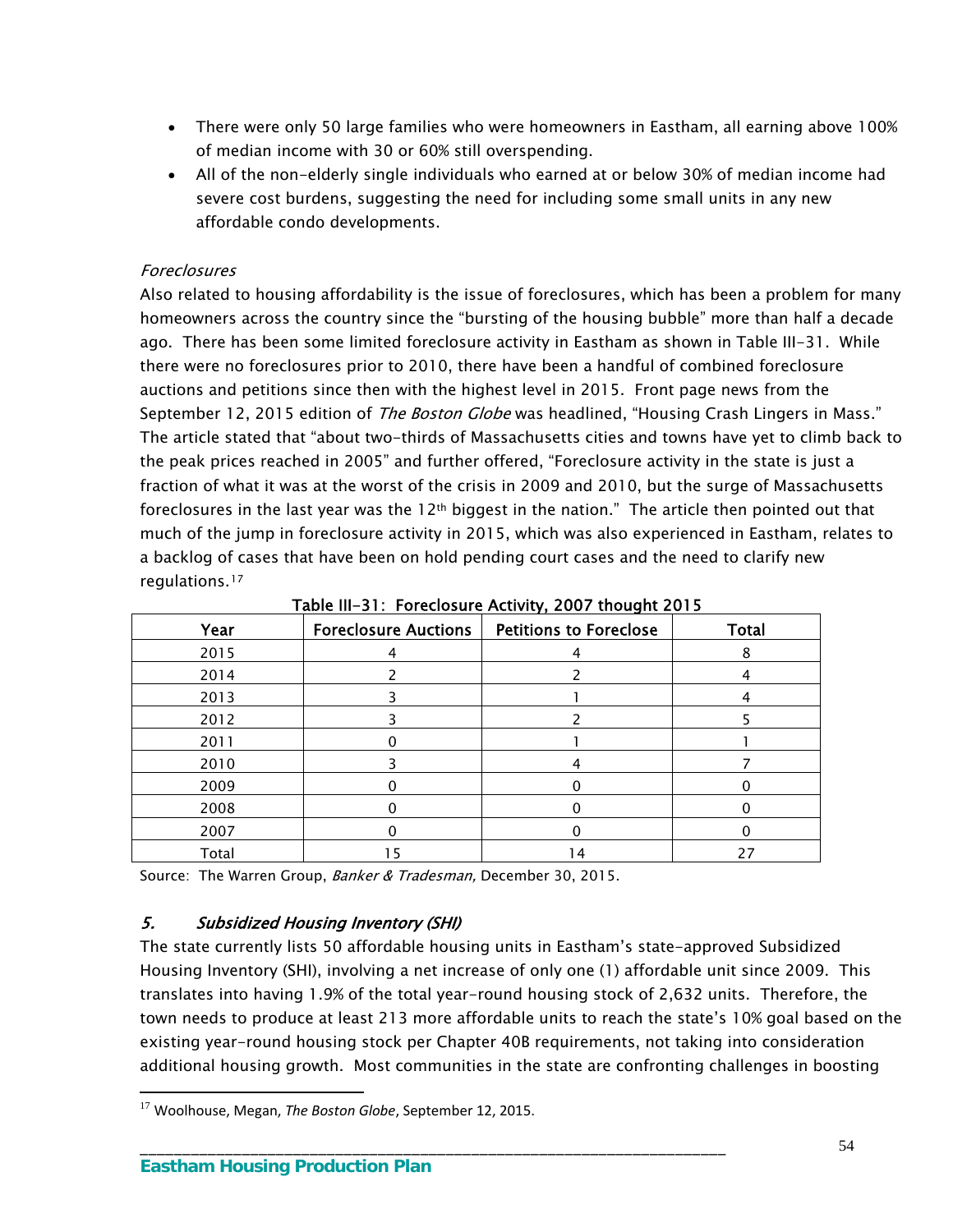their relatively limited supply of affordable housing. Eastham's neighbors also have affordable housing levels below the state target, as listed below and visually presented in Figure III-8.



Figure III-8

While none of Eastham's neighboring towns have produced enough affordable units to meet the state's 10% target, Orleans has made considerable progress at 9.3%. Four of the other communities are in the 4.4% and 5.4% range, with Eastham, Truro and Wellfleet below 2.5%.

To be counted as affordable under Chapter 40B, housing must be dedicated to long-term occupancy of income-eligible households through deed restrictions. Occupants of the affordable units must have incomes at or below 80% of HUD limits for the Barnstable area (see Table II-1 for these levels, adjusted by household size). See Section II.B for more information on affordability requirements.

## Current Inventory

Table III-32 summarizes the units included in the Subsidized Housing Inventory (SHI) which is the list of affordable dwelling units that are eligible for counting towards Eastham's 10% state affordability goal. The Inventory includes 22 homeownership units and 28 rental units, eight (8) of which include units in group homes sponsored by the Massachusetts Department of Mental Health (DMH). It should be noted that seven (7) additional units should be eligible for inclusion on the SHI including the Housing Authority's Merrill House on Ballwic Avenue, two (2) rental units at 1475 State Highway, three (3) units that are part of the Rental Expansion Program but not part of the Brackett Landing development, and Habitat for Humanity's unit on Rabbit Run. These additions would bring the total number of SHI units to 57 or 2.2%.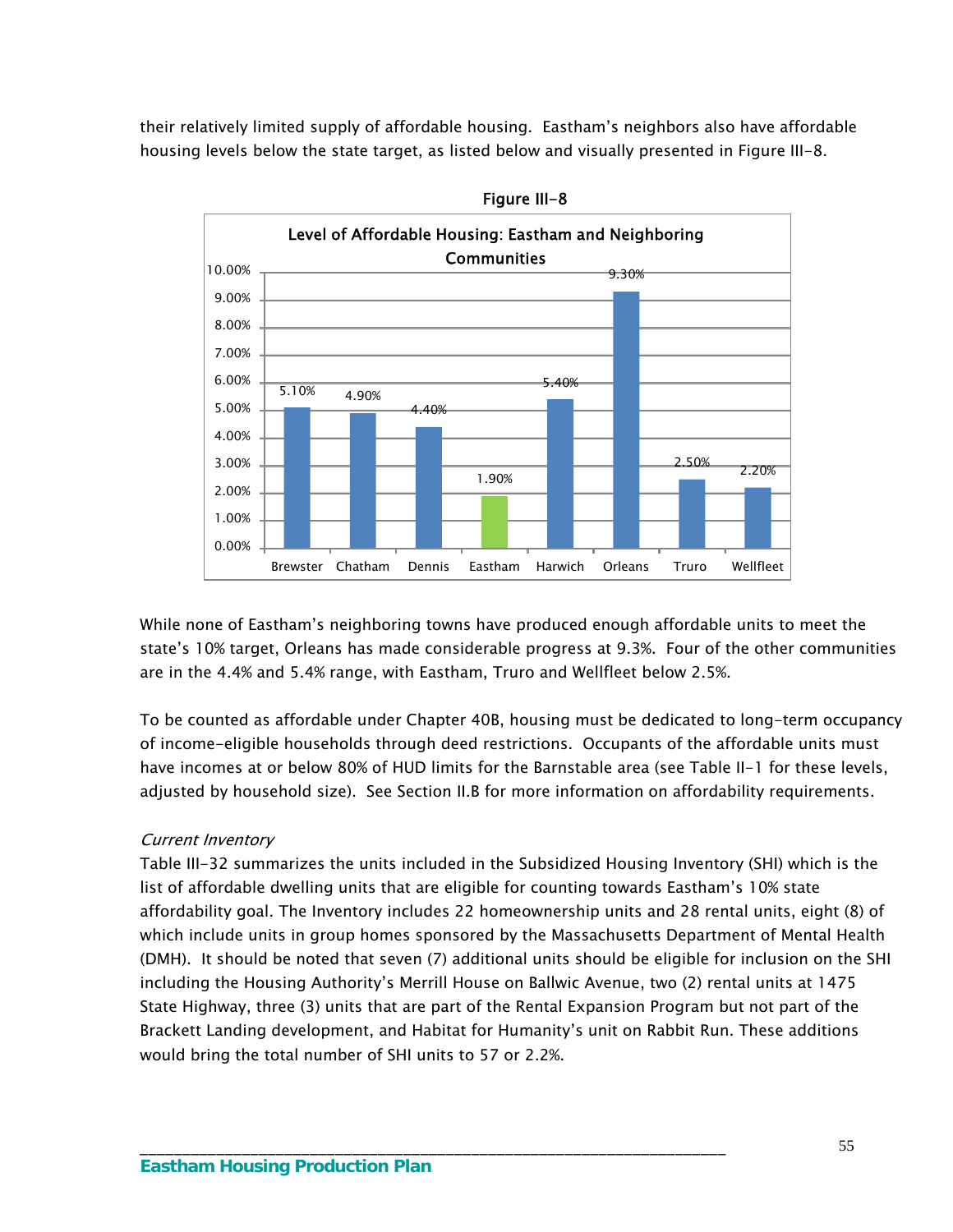|                         | # SHI        | Project Type/             | Use of a Comp Affordability |                        |
|-------------------------|--------------|---------------------------|-----------------------------|------------------------|
| <b>Project Name</b>     | <b>Units</b> | <b>Subsidizing Agency</b> | Permit                      | <b>Expiration Date</b> |
| Nauset Road/Habitat for | 1            | Ownership/DHCD            | No.                         | 2019                   |
| <b>Humanity House</b>   |              |                           |                             |                        |
| Eastham Duplexes*       | 8            | Rental/DHCD               | <b>No</b>                   | Perpetuity             |
| Foundations Project/HAC | 2            | Rental/DHCD               | No.                         | 2037                   |
| <b>Gull Cottages</b>    | 5            | Rental/DHCD               | Yes                         | 2020                   |
| State Highway Units*    | 4            | Rental/DHCD               | No.                         | Perpetuity             |
| Bay Meadows             | 10           | Ownership/DHCD            | Yes                         | Perpetuity             |
| <b>DMH Group Homes</b>  | 8            | Rental-Special Needs/DMH  | No.                         | <b>NA</b>              |
| Nauset Rd.              |              | Rental/DHCD               | <b>No</b>                   | 2056                   |
| <b>Brackett Landing</b> | 9            | Ownership/MassHousing     | Yes.                        | Perpetuity             |
| Sandy Way/Habitat       | 2            | Ownership/DHCD            | <b>No</b>                   | Perpetuity             |
| Total                   | 50           | 28 rental units           | 24 units with               | 24 units affordable    |
|                         |              | 22 ownership units        | 40B permit                  | in perpetuity          |

Table III-32: Eastham's Subsidized Housing Inventory (SHI)

Source: Massachusetts Department of Housing and Community Development, April 13, 2015. \*Eastham Housing Authority units

The *Eastham Housing Authority* owns eight (8) units as part of the Eastham Duplexes (including two 1-bedroom units and two 2-bedroom units), four (4) units at 5960 State Highway (two duplex structures, each with two 2-bedroom units), and Merrill House on Ballwic Avenue. The units are managed by the Orleans Housing Authority. None of the units are age restricted but there are numbers of seniors living in the one-bedroom units. Housing Authority units rarely turn over and there are at least five-year waits for the two-bedroom units and typical waits of more than six years for the one-bedrooms. Some existing tenants have lived in these units for as long as 15 years.

A number of the projects listed in Table III-32 involved the development of Town-owned property including Bay Meadows ("friendly" 40B), the Nauset Road rental home (managed by the Community Development Partnership), and several *Habitat for Humanity of Cape Cod* homes. Unfortunately, the deed restriction for the Habitat for Humanity house at Cross Cart Way was for 15 years, executed in 1994, and consequently that unit was eliminated from the SHI in 2009. Nevertheless, Habitat for Humanity has the right of first refusal to buy back the unit when the owner decides to sell, so it may likely be reinstated on the SHI at some point in the future. Habitat also created two affordable homes on Town-owned property at Sandy Way.

Another of the Town's important development partners is the *Community Development Partnership* (CDP) which developed and manages eight (8) units of rental housing in Eastham as part of the following projects, also managing another seven (7) units under the Town's Rental Expansion Program: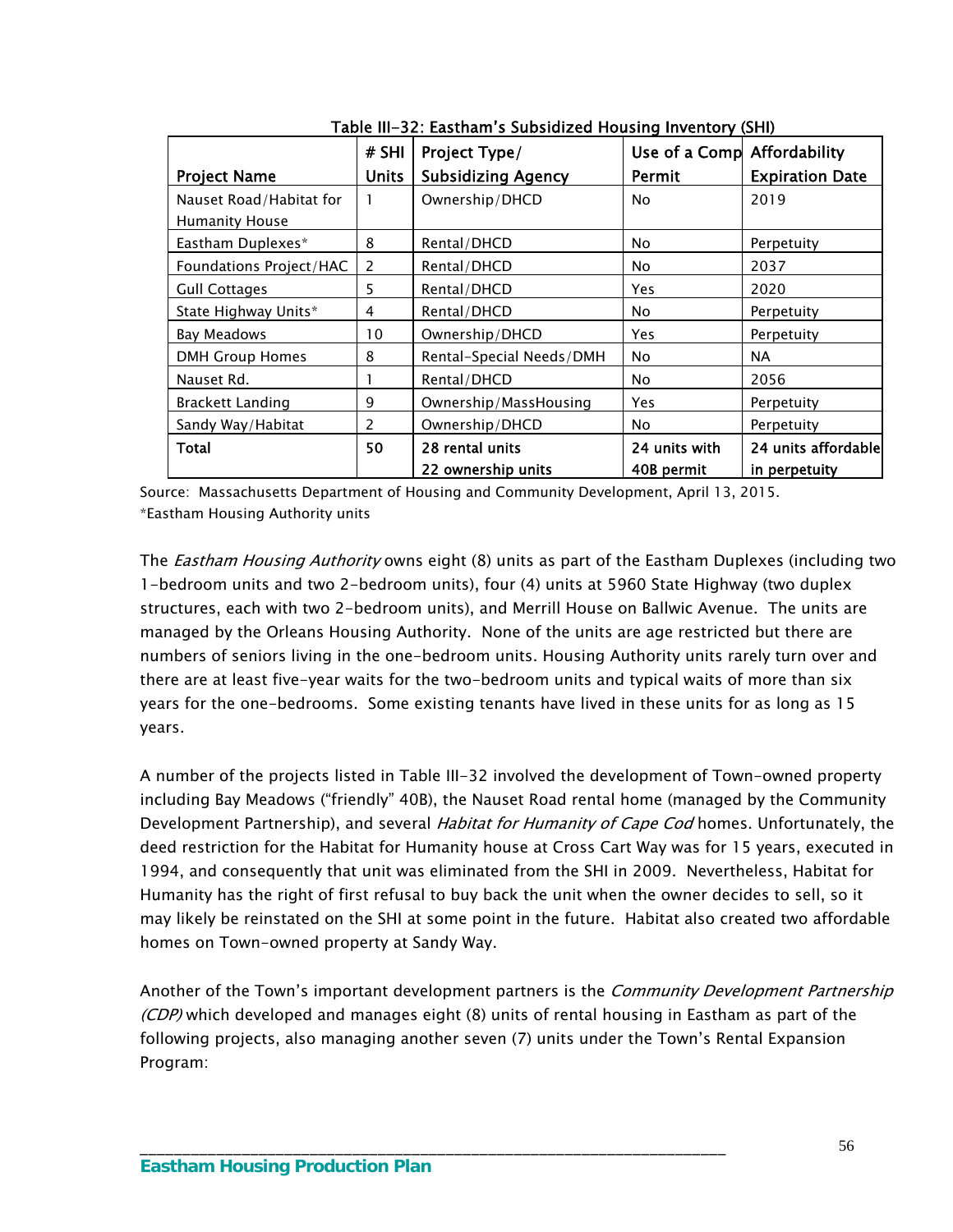## • 1475 State Highway

This property involved the acquisition and rehabilitation of a duplex that was converted into two (2) affordable, two-bedroom, rental units for households earning up to 80% of area median income.

#### **•** Gull Cottages

Gull Cottages, at 885 State Highway, involved the conversion of a small cottage community into five (5) rentals, two (2) of which are affordable to those earning at or below 50% of area median income (AMI) and the remaining three (3) for households earning up to 60 % AMI. One of the units has a Project-based Section 8 subsidy.

## • 1425 Nauset Road

This project involved a house that was donated and moved to a Town-owned site next to the Council on Aging. The Town received grant funding to make the unit handicapped accessible and affordable as a two-bedroom rental unit. CDP manages the unit.

CDP is also managing the following programs:

#### • Rental Expansion Program

Since 2012, the Eastham Affordable Housing Trust has purchased properties and converted them to affordable rental units that are deed restricted in perpetuity. The Housing Trust has used CPA funding to subsidize these units, typically making them affordable to tenants earning up to 80% of area median income while paying no more than 30% of their income on rents and utilities. One of the units is targeted to a moderate-income household earning between 80% and 120% AMI however. Thus far the Housing Trust has purchased the following seven (7) units:

- o 95 Wampum Lane (two-bedroom unit)
- o 95A Wampum Lane (a handicap accessible one-bedroom unit)
- o 6 Dory Lane (one-bedroom unit)
- o 17 Dory Lane (a handicap accessible one-bedroom unit)

\_\_\_\_\_\_\_\_\_\_\_\_\_\_\_\_\_\_\_\_\_\_\_\_\_\_\_\_\_\_\_\_\_\_\_\_\_\_\_\_\_\_\_\_\_\_\_\_\_\_\_\_\_\_\_\_\_\_\_\_\_\_\_\_\_\_\_\_\_

- o 4 Stellwagen Way (one-bedroom unit with a finished basement)
- o 1195 Massasoit Road (three-bedroom unit)
- o 60 Dory Lane (moderate-income unit)

The average purchase price has been about \$175,000, well below appraised and assessed values. All units have been developed in compliance with state Local Initiative Program (LIP) Guidelines (Local Action Units) that enable the units to be counted as part of the Subsidized Housing Inventory (SHI) with the exception of the moderate-income unit at 60 Dory Lane. The Housing Trust contracts with the Community Development Partnership for property management, and has begun to realize an income stream from the units beyond what is needed for property maintenance and reserves.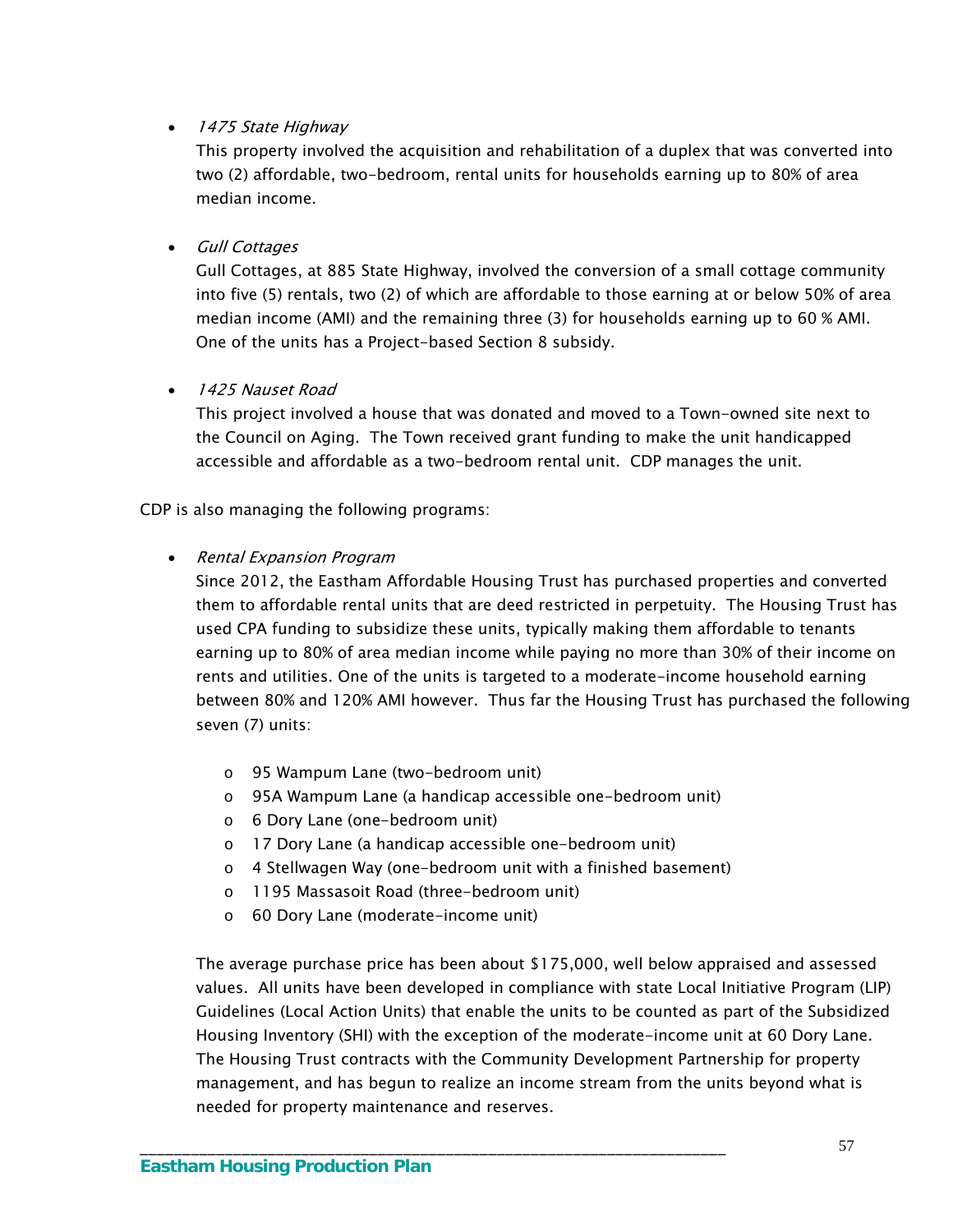Four of the above units are part of the *Brackett Landing* development (three on Dory Lane plus 1195 Massasoit Road), that EAHT purchased and converted to rentals which are managed by CDP. Three (3) are directed to those earning at or below 80% AMI, and Massasoit Road is a moderate-income unit targeted to a household earning between 80% and 120% AMI. This project was developed through a "friendly 40B" comprehensive permit for a total of 28 condos (see photo below). Nine (9) of these units are listed as involving ownership in the SHI, which should be changed to reflect the three (3) Housing Trust rental units. Units include both detached single-family homes and townhouses and range from 960 to 1,700 square feet in size. Market units are priced from \$369,900 to \$419,000 and condo fees for the market units range from \$241 to \$479 based on the size of the unit.



#### Eastham Regional Housing Rehabilitation Program

Eastham and Harwich were jointly awarded \$540,000 in Community Development Block Grant (CDBG) funding from the state to operate a Housing Rehabilitation Program, managed by the Community Development Partnership (CDP). At least 80% of the funds must be allocated to specific projects by September 2016 and it is expected that all of funding will be expended by the end of 2016.

Funding is provided as a 0%, deferred forgivable loan to make critical home repairs, including the correction of all code violations. The loan has a 15-year term with  $1/15$ <sup>th</sup> amortized each year without payment unless the property is sold or transferred or the owner is in default of program terms and conditions. The entire loan is forgiven after 15 years. The maximum loan amount is \$32,000 with an additional \$5,000 for the removal of lead paint or asbestos, for improving handicapped accessibility, septic system replacement, or multiple energy efficiency improvements.

The program also provides technical assistance through a Rehabilitation Specialist to support the participating homeowner (income within 80% of area median income adjusted by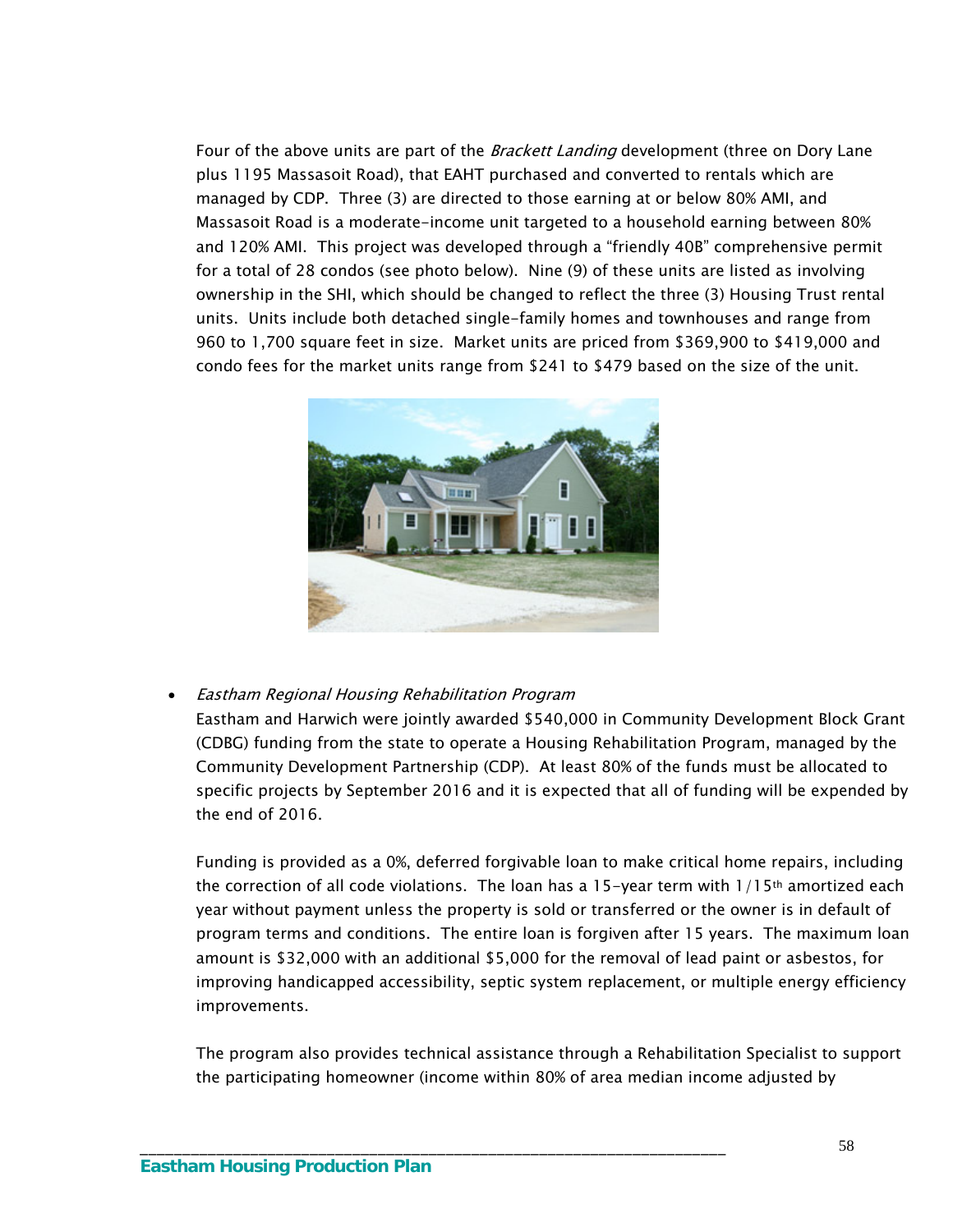household size) or investor-owner (if a majority of tenants have incomes within 80% AMI) in determining the work to be done and estimating costs.

It is expected that the Program will accommodate an average of 12 properties per year with an average cost of about \$32,000. The program has a waitlist of 15 qualified applicants with another 25 or so who have submitted pre-applications.

Another locally-sponsored program, the Rental Assistance Subsidy Program, is administered by Harwich Ecumenical Council for Housing (HECH).

#### Rental Assistance Subsidy Program

In 2012, the Eastham Affordable Housing Trust initiated the Rental Assistance Subsidy Program to create additional affordable rental opportunities by "buying down" market rate rental units to make the monthly rent affordable to those earning at or below 60% of area median income. In 2015, Town Meeting approved \$153,500 in support of this program. While these subsidized rentals are not eligible for inclusion in the SHI, they nevertheless serve a pressing local need for more affordable year-round rental units for limited income households.

The program mimics federal and state rental assistance programs by providing the subsidy directly to the landlord who must enter into year-round leases with the tenants. The subsidy is based on the difference between the Fair Market Rent (FMR) and 30% of the qualifying tenant's income with a maximum subsidy of \$350 per month. The program is meant to create 12 affordable rental units per year over a three-year period. The Housing Trust acknowledges that some of the families will move through the program in one or two years while others will require the full three-year commitment. The program also incorporates 1:1 budget counseling and planning with the goal of the tenant becoming self-sufficient.

While not counted as part of the SHI, the 17 rental vouchers that are administered by the Housing Assistance Corporation (HAC) in Eastham also add important affordable housing to qualifying families in market rate housing.

#### Proposed Projects

The following affordable housing units that are in the conceptual or planning stages or under construction:

\_\_\_\_\_\_\_\_\_\_\_\_\_\_\_\_\_\_\_\_\_\_\_\_\_\_\_\_\_\_\_\_\_\_\_\_\_\_\_\_\_\_\_\_\_\_\_\_\_\_\_\_\_\_\_\_\_\_\_\_\_\_\_\_\_\_\_\_\_

## • Governor Prence Residences

The Stratford Capital Group has been in discussion with local officials on a potential rental development through the state's Local Initiative Program (LIP), often referred to as the "friendly 40B" program. The site was a former driving range (T-Time) on Route 6 and is within the Town's North Eastham Overlay District. Preliminary plans were to build 130 units in a combination of townhouse and garden apartment buildings, with 90% of the units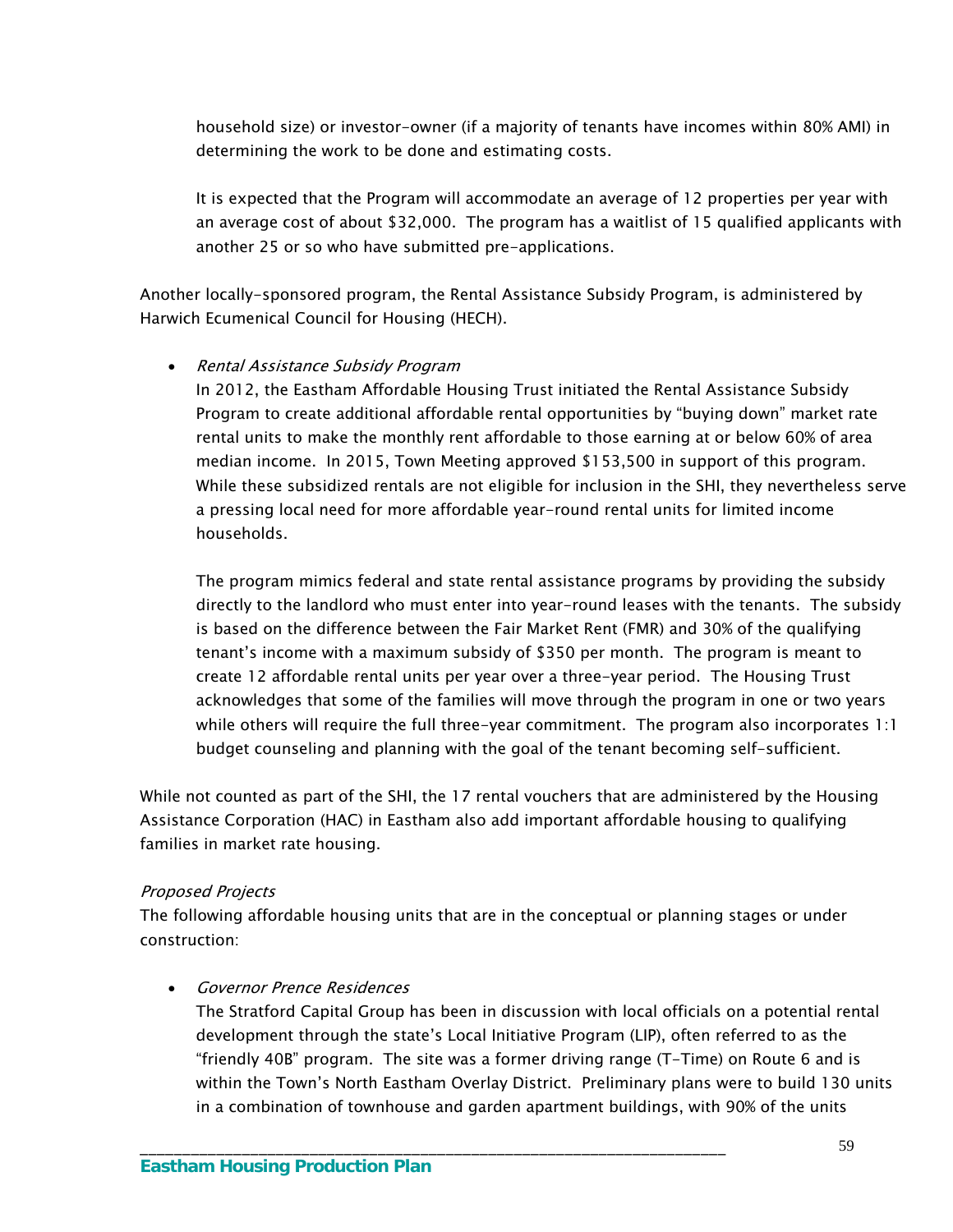affordable to those earning at or below 60% of area median income and the remainder at market. Because the development would be permitted through Chapter 40B, all units would count as part of the Subsidized Housing Inventory. In addition to early discussions with the Board of Selectmen, a group of local citizens has been established to provide additional input.

Habitat for Humanity's Rabbit Run Development

Habitat for Humanity of Cape Cod is developing a housing unit on Rabbit Run, off of Route 6. The home will be a three-bedroom ranch. The property was donated by a private local citizen and the Town of Eastham provided \$45,000 in FY16 CPA funding. The build began in October 2015 and is expected to be completed in 2016.

## • Purcell Property

The Town of Eastham purchased an 11.5-acre undeveloped parcel, the Purcell property, for the development of affordable housing. This site was intended to be developed within the context of the Town's major planning effort to create a traditional mixed-use village center, the North Eastham Overlay District, centered at the intersection of Route 6 and Brackett Road. The Town is committing CDBG funding to do predevelopment work and will issue a Request for Proposals (RFP) to select a project developer. It is also included in the area designated for receiving water services.

RFPs have been issued previously without any response, which is suggested to be largely a result of the lack of water service at the time and a prescribed density that was considered to be too low to be feasibly financed with typical rental program subsidies ( such as the Low Income Housing Tax Credit). It is expected that the introduction of water services and a recommended project size of more than 36 units would attract a qualified developer and a project that was responsive to other local terms and conditions.

• Ballwic Avenue

The Town also owns a 21.87-acre vacant and undeveloped parcel in a residential neighborhood adjacent to The Children's Place, a non-profit resource, referral and education center for families with young children. The site is part of the first phase of work to add Town water services, which should be available by the fall of 2016.

If these projects reach completion, the town will likely be over the 8% affordability level, demonstrating impressive progress in producing affordable housing within the foreseeable future.

# C. Priority Housing Needs

As the affordability analysis indicates in Section III.B above, significant gaps remain between what many current year-round residents can afford and the cost of housing that is available. Many longterm residents could not afford to purchase homes in Eastham based on current housing prices, and there still remains many residents of more limited means who are shut out of the private housing market and struggling to afford to live in the community. For example, a recent study by the Cape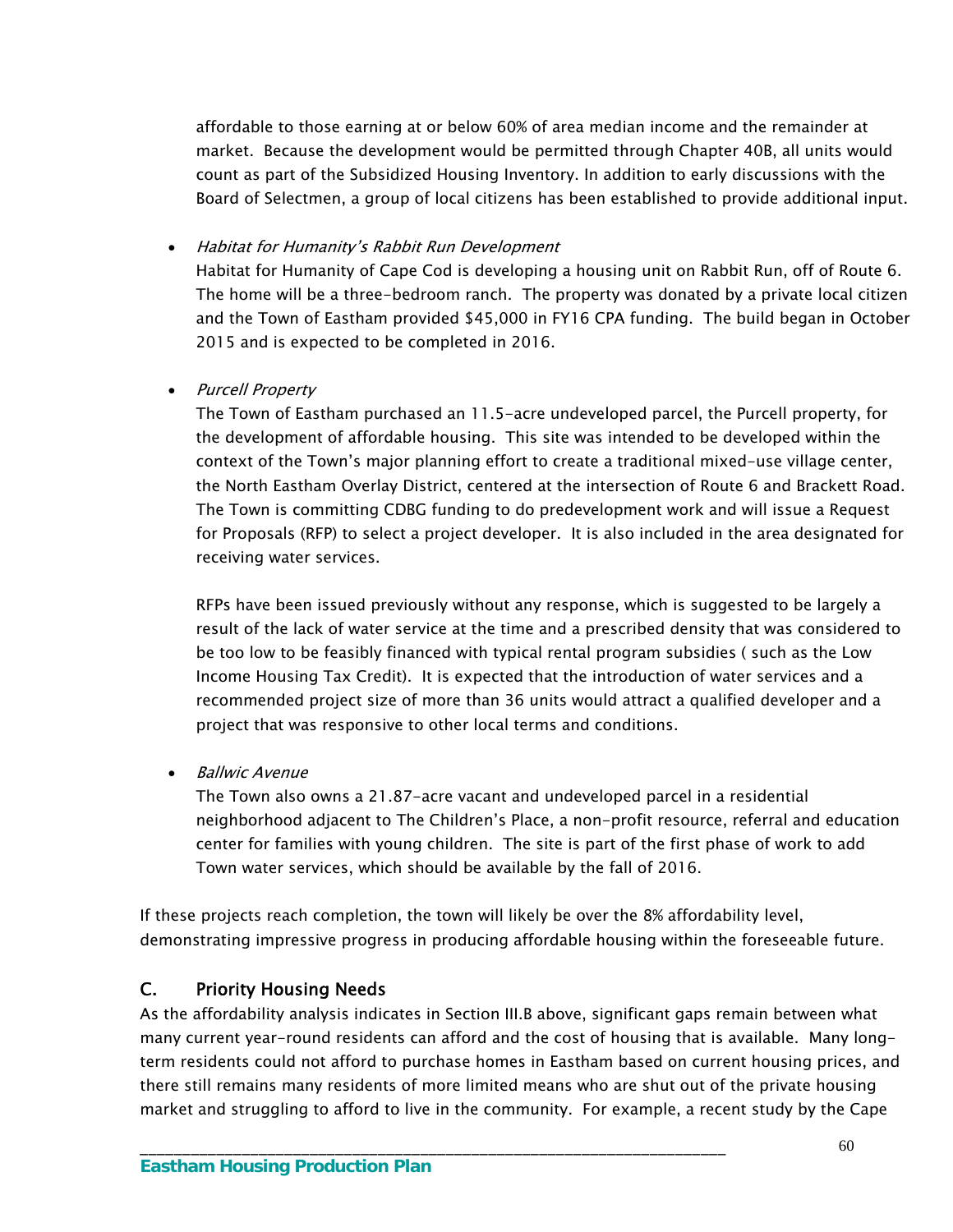Cod Young Professionals organization in conjunction with the Dukakis Center for Urban and Regional Policy at Northeastern University, that included a survey of 5,200 Cape residents between the ages of 25 and 44, concluded that 47% of respondents had considered leaving the Cape and about half had to supplement their income to afford to remain here.

A local survey conducted of residents in the summer of 2008 also documented some unmet housing needs. For example, slightly over 45% of those responding, who currently work but do not live in Eastham, would be interested in living in Eastham if it affordable housing was available.[18](#page-64-0) 

Another perspective on the gaps between what housing is available in Eastham and what residents can afford to pay is demonstrated in the following analysis for short and long-term planning purposes.

## 1. Rental Housing Needs

The analysis included in Table III-33 projects a shortage of at least 155 rental units, including 145 for low- and moderate-income renters. This data, however, does not reflect pent-up regional need for additional rental opportunities, particularly in the context of a rental housing market that has seen extraordinary price increases over the past several decades. For rental units alone, the 2000 median rental of \$682 climbed to \$1,168 by 2010 and 2014 with market rents of more than \$1,200 based on limited year-round real estate listings. If Eastham wants to attract more young adults and service employees, it will have to make sure that it provides additional affordable rental opportunities to enable them to live in town as the current subsidized rental stock is inadequate to meet these needs. Opportunities for seniors to downsize could also be accommodated by new rental development, enabling their homes to become available to families.

| Income<br>Group         | 2015<br>Income<br>Range* | <b>Affordable</b><br>Rent** | # Renter<br><b>Households</b><br><80% AMI *** | # Existing<br><b>Affordable</b><br><b>Units</b> | Deficit/<br><b>Surplus</b> |
|-------------------------|--------------------------|-----------------------------|-----------------------------------------------|-------------------------------------------------|----------------------------|
| Less than 30%<br>of AMI | \$23,650 and<br>less     | Less than<br>\$417          | 20                                            | 0                                               | $-20$                      |
| 30% to 50%<br>AMI       | $$23,651$ to<br>\$39,400 | \$417 to \$810              | 130                                           | 115                                             | $-15$                      |
| 50% to 80%<br>AMI       | \$39,401 to<br>\$59,250  | \$811 to<br>\$1,306         | 120                                           | 10                                              | $-110$                     |
| $> 80\%$ AMI            | $$59,251+$               | $$1,307+$                   | 70                                            | 60                                              | $-10$                      |
| Total                   |                          |                             | 340                                           | 185                                             | $-155$                     |

Table III-33: Rental Unit Gap Analysis

Source: 2012 HUD SOCDS CHAS Data \* Based on 2015 HUD Income Levels for a three-person household. \*\* Assumes the household will spend no more than 30% of income on housing costs, including \$175 per month in utility bills.

\_\_\_\_\_\_\_\_\_\_\_\_\_\_\_\_\_\_\_\_\_\_\_\_\_\_\_\_\_\_\_\_\_\_\_\_\_\_\_\_\_\_\_\_\_\_\_\_\_\_\_\_\_\_\_\_\_\_\_\_\_\_\_\_\_\_\_\_\_

<span id="page-64-0"></span><sup>18</sup> Prepared by the Community Development Partnership with assistance from Bailey Boyd Associates for the Town of Eastham as part of a Regional Economic Development Pilot Program grant.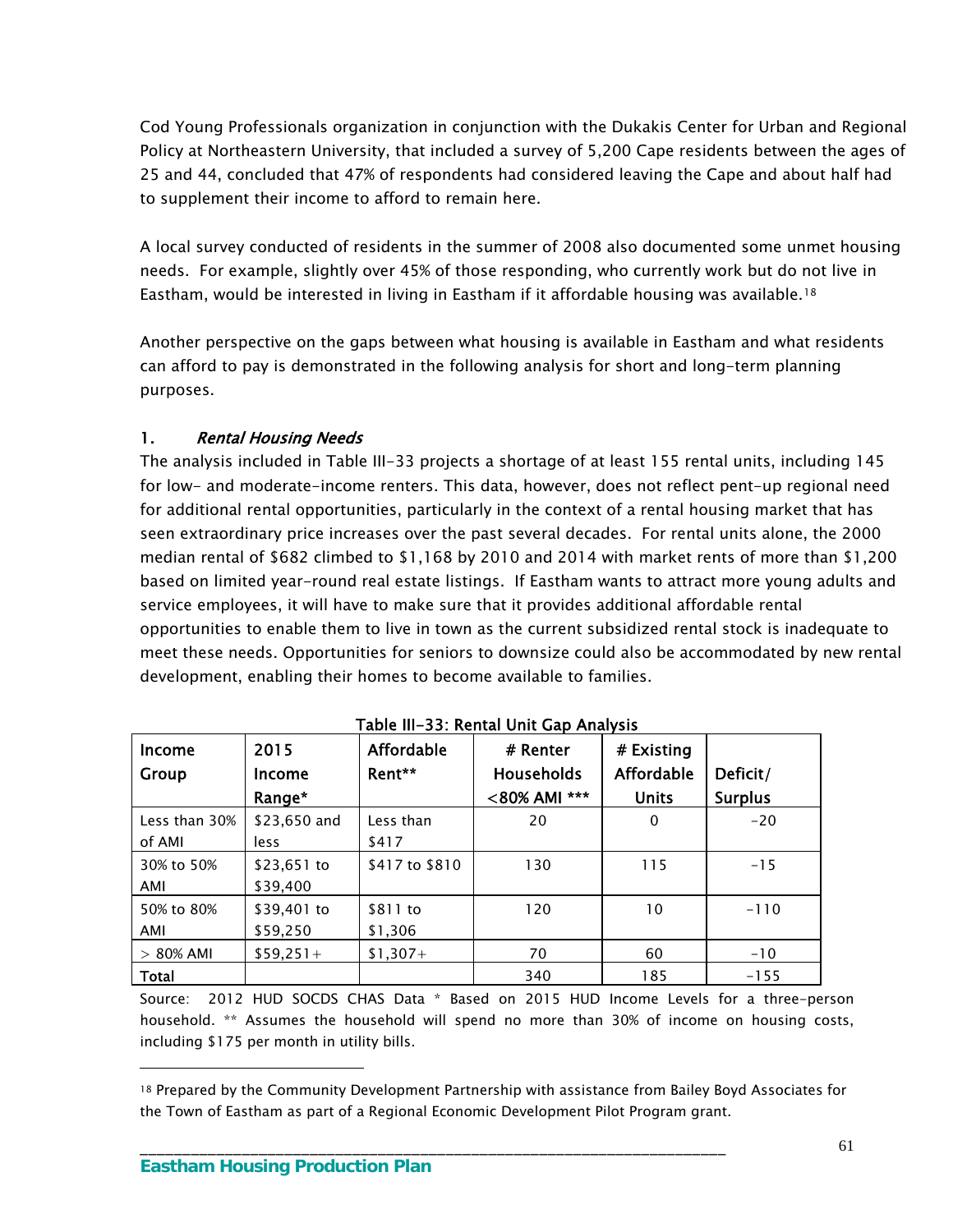Certainly affordable housing development has not kept-up with housing need as demonstrated by long waits for affordable rental units. Subsidized units rarely become available and typical waits for a vacant unit are longer than five or six years. The need for rentals is further demonstrated by a zero (0) vacancy rate and importance of replacing some of the rentals that have been lost in recent years.

The Director of the Eastham Council on Aging indicated that some Eastham seniors looking to downsize to housing still within their means have had to move to other communities. She further suggested that more seniors are moving out of town to be closer to their children in other communities due to the Eastham's high cost of living and the need for a car. Quite a few seniors, particularly those who have lost spouses and have had their Social Security benefits cut substantially, have relocated to the Tonset Woods or Rock Harbor senior housing developments in Orleans, owned and operated by the Orleans Housing Authority (with waits of at least two years), or other relatively affordable multi-family developments in other nearby communities as Eastham does not have any subsidized units that are directly targeted to seniors and there are no assisted living units in town. She further indicated that some of the affordable rents are still too high for area seniors on fixed incomes and that subsidies that pay the difference between the rent and a percentage of the household's income, such as project-based Section 8 subsidies, are needed.

Based on the data included in Tables III-29 and III-32, this Housing Plan recommends that rental unit goals be largely distributed as summarized in Table III-34. The one-year goal is based on annual Housing Production goals of producing affordable housing equivalent to state requirements of 0.50% of the year-round housing stock or 13 units. This amount of rental housing would comprise about 80% of the Town's unit production goals over the five (5) years of the Housing Production Plan. Additionally, this level of production will unlikely accommodate all of the pent-up regional demand for rental housing, but represents a reasonable local goal. There should also be some focus on the housing needs of seasonal workers.

| Olle-Veal and Five-Teal Goals |                         |                           |                     |  |  |
|-------------------------------|-------------------------|---------------------------|---------------------|--|--|
| <b>Target Renter</b>          | <b>Target Unit Size</b> | <b>Proportion of Need</b> | # Rental Units      |  |  |
| <b>Households</b>             |                         |                           | 1-Year/5-Year Goals |  |  |
| Seniors/individuals/          | One bedroom             | 20%                       | 2/10                |  |  |
| those with special needs      |                         |                           |                     |  |  |
| <b>Small Families</b>         | Two bedrooms            | 70%                       | 7/35                |  |  |
| Large Families                | Three $+$ bedrooms      | 10%                       | 1/5                 |  |  |
| Total                         |                         | l 00%                     | 10/50               |  |  |

\_\_\_\_\_\_\_\_\_\_\_\_\_\_\_\_\_\_\_\_\_\_\_\_\_\_\_\_\_\_\_\_\_\_\_\_\_\_\_\_\_\_\_\_\_\_\_\_\_\_\_\_\_\_\_\_\_\_\_\_\_\_\_\_\_\_\_\_\_

Table III-34: Projected Distribution of Rental Units One-year and Five-Year Goals

Source: HUD SOCDS CHAS Data, 2012

#### 2. Homeownership Needs

Table III-35 demonstrates that there is an insufficient supply of affordably priced ownership units, single-family or condos, to meet the existing need of those resident owners earning at or below 80%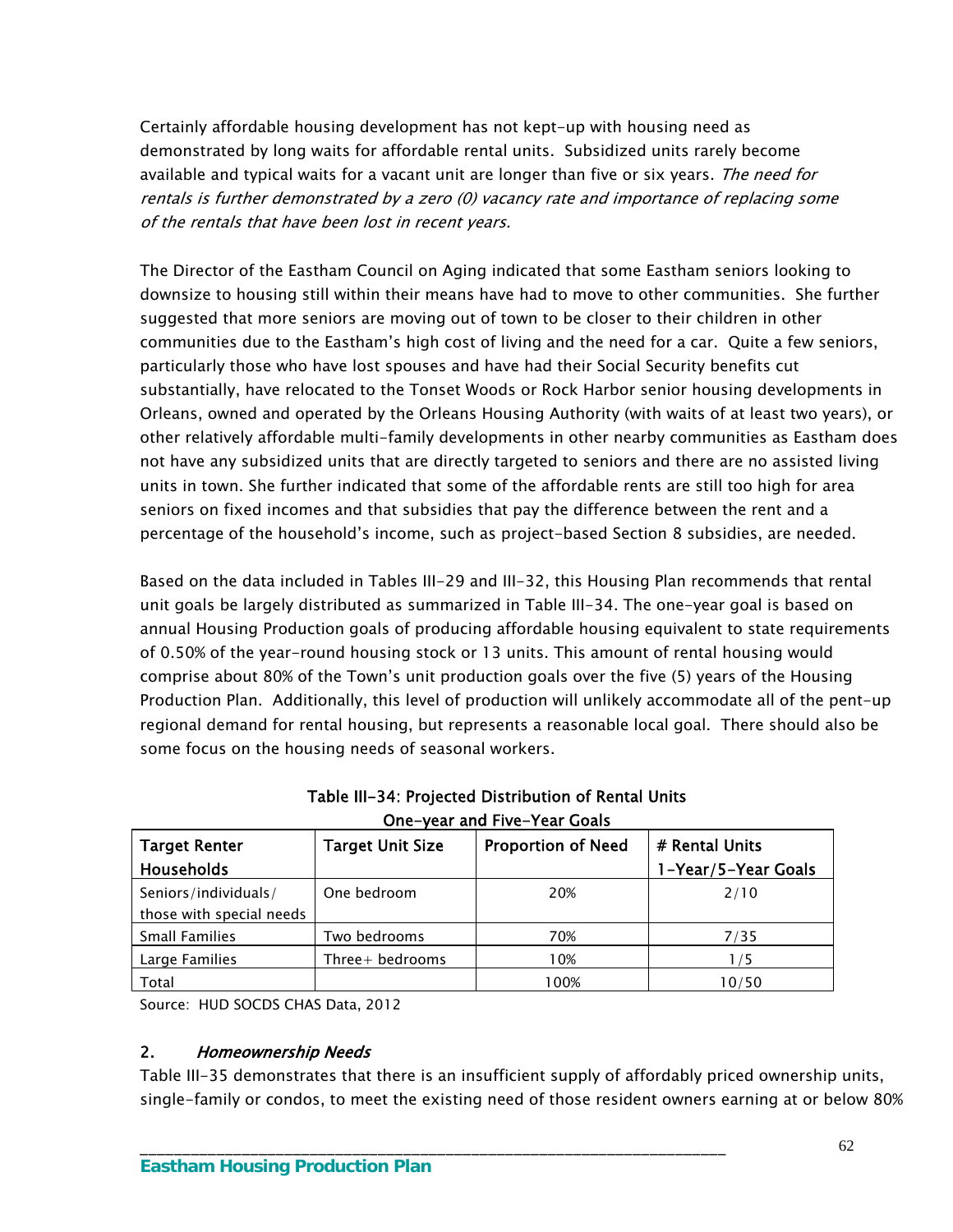of area median income. However, there is more than an adequate stock of homeownership units for those earning above this threshold. This Housing Production Plan therefore recommends that firsttime homeownership opportunities also be included in the town's affordable housing agenda but at a lower priority than rentals.

| <b>Income</b><br>Group | rable iii–55. Homeownership Affordability Analysis<br>Income<br>Range* | Affordable Sales<br>Prices <sup>19</sup><br>Single-family/<br>Condo | # Owner<br><b>Households</b> | # Existing<br><b>Units</b><br>$#$ Single-<br>family/Condos | Deficit or<br><b>Surplus</b> |
|------------------------|------------------------------------------------------------------------|---------------------------------------------------------------------|------------------------------|------------------------------------------------------------|------------------------------|
| Less than<br>80% of    | Less than<br>\$59,250                                                  | Less than<br>\$262,000/less                                         | 725                          | 304/158                                                    | $-263$                       |
|                        |                                                                        |                                                                     |                              |                                                            |                              |

| Table III-35: Homeownership Affordability Analysis |  |  |
|----------------------------------------------------|--|--|
|----------------------------------------------------|--|--|

Sources: HUD SOCDS CHAS, HUD Area Income limits for 2015, Eastham Assessor's Office

\* Based on 2015 HUD Income Limits for a three-person household.

This Housing Plan has documented the exodus of young residents, including families with children, out of the community and the Cape as a whole. Jobs in tandem with affordable housing opportunities are key to retaining this population, maintaining Eastham's community character, vitality, and social and economic diversity. Additionally, empty nesters looking to downsize from their existing single-family homes should be able to find accessible and affordable condominiums in Eastham rather than having to relocate. However, given state requirements regarding assets (such as not having more than \$200,000 in net equity from a previous house or an additional \$75,000 in financial assets) put many seniors out of the running for affordable housing that can be counted as part of the Subsidized Housing Inventory. Nevertheless, such housing does serve an important need for local seniors who want to afford to live independently in Eastham. Some service-enriched housing for seniors should also be considered including handicapped-accessible units. As noted earlier, only those units that are occupied by those earning at or below 80% of area median income can be counted as part of the Subsidized Housing Inventory.

This Housing Plan recommends that homeownership unit goals be distributed as summarized in Table III-36. This amount of first-time buyer, starter housing would comprise about 20% of the Town's affordable unit production goals over the next five (5) years with the other units targeted to affordable rentals.

\_\_\_\_\_\_\_\_\_\_\_\_\_\_\_\_\_\_\_\_\_\_\_\_\_\_\_\_\_\_\_\_\_\_\_\_\_\_\_\_\_\_\_\_\_\_\_\_\_\_\_\_\_\_\_\_\_\_\_\_\_\_\_\_\_\_\_\_\_

<span id="page-66-0"></span> $19$  Figures based on 95% financing, interest of 4.0%, 30-year term, annual property tax rate of \$7.44 per thousand, \$250 monthly condo fee, insurance costs of \$4 per \$1,000 for condominiums and \$6 per \$1,000 for single-family homes, and the purchaser spending no more than 30% of gross income on mortgage (principal and interest), taxes and insurance. It is also assumes the ability of the purchaser to qualify for subsidized mortgage financing from the ONE Mortgage Program or MassHousing mortgage offerings. Therefore, no private mortgage insurance (PMI) was included in the calculations.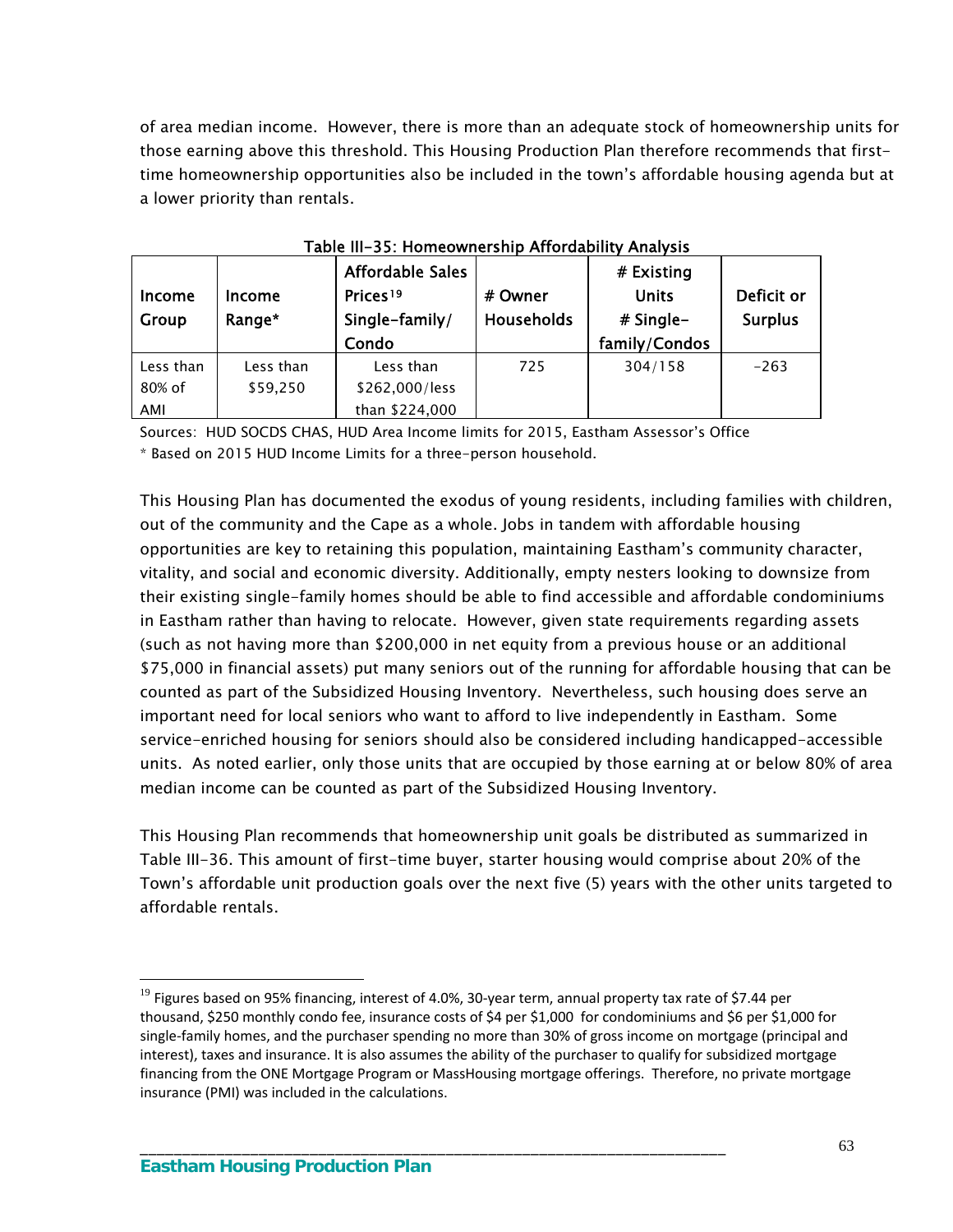| TIVE TEGT GUGIS                       |                         |                           |                         |  |  |  |
|---------------------------------------|-------------------------|---------------------------|-------------------------|--|--|--|
| <b>Target Renter</b>                  | <b>Target Unit Size</b> | <b>Proportion of Need</b> | # Units                 |  |  |  |
| Households                            |                         |                           | 5-Year Goals            |  |  |  |
| Seniors/Individuals/<br>Special needs | One bedroom             | 20%                       |                         |  |  |  |
| <b>Small Families</b>                 | Two bedrooms            | 70%                       | 10                      |  |  |  |
| Large Families                        | Three+ bedrooms         | 10%                       |                         |  |  |  |
| Total                                 |                         | 100%                      | 3 (average per year)/15 |  |  |  |

Table III-36: Projected Distribution of Homeownership Units Five-Year Goals

Source: HUD SOCDS CHAS Data, 2012

## 3. Special Population Needs

Eastham has a higher level of residents with disabilities than the state as a whole, 13.3% of all residents compared with 11.3%. Of the 653 individuals with disabilities, 342 residents were 65 years of age or older, representing about 22% of all those in this age group. An increasingly aging population suggests further future needs for integrating handicapped accessibility and supportive services into future affordable housing development. Long wait times for handicapped-accessible units that are managed by the Orleans Housing Authority further substantiates the need for such units. Additionally, Eastham currently has only eight (8) special needs units in group homes and no subsidized units directed specifically to seniors, including no assisted living facilities.

This Housing Production Plan recommends that at least 10% of new units created include handicapped adaptability/accessibility and/or supportive services with a 20% level for units directed to seniors or single individuals.

## 4. Existing Housing Condition Needs

About 56% of Eastham's housing stock was built prior to 1980, and as such are more likely to have traces of lead-based paint, posing safety hazards to children, as well as problems concerning aging system and structural conditions. Also, because most properties rely on septic systems, some existing systems are likely failing or in disrepair. Programs that continue to support necessary home improvements, including de-leading, septic repairs, and modifications for the physically disabled, should be promoted for units occupied by low- and moderate-income households, particularly the elderly living on fixed incomes and including investor-owned properties tenanted by qualifying low and moderate-income households.

The need and demand for assistance in making essential home repairs is further demonstrated by the interest in the Town's Housing Rehabilitation Program that is administered by the Community Development Partnership. The program can currently accommodate approximately 12 properties per year but has a wait list of 15 qualified applicants with another 25 or so that have submitted preapplications.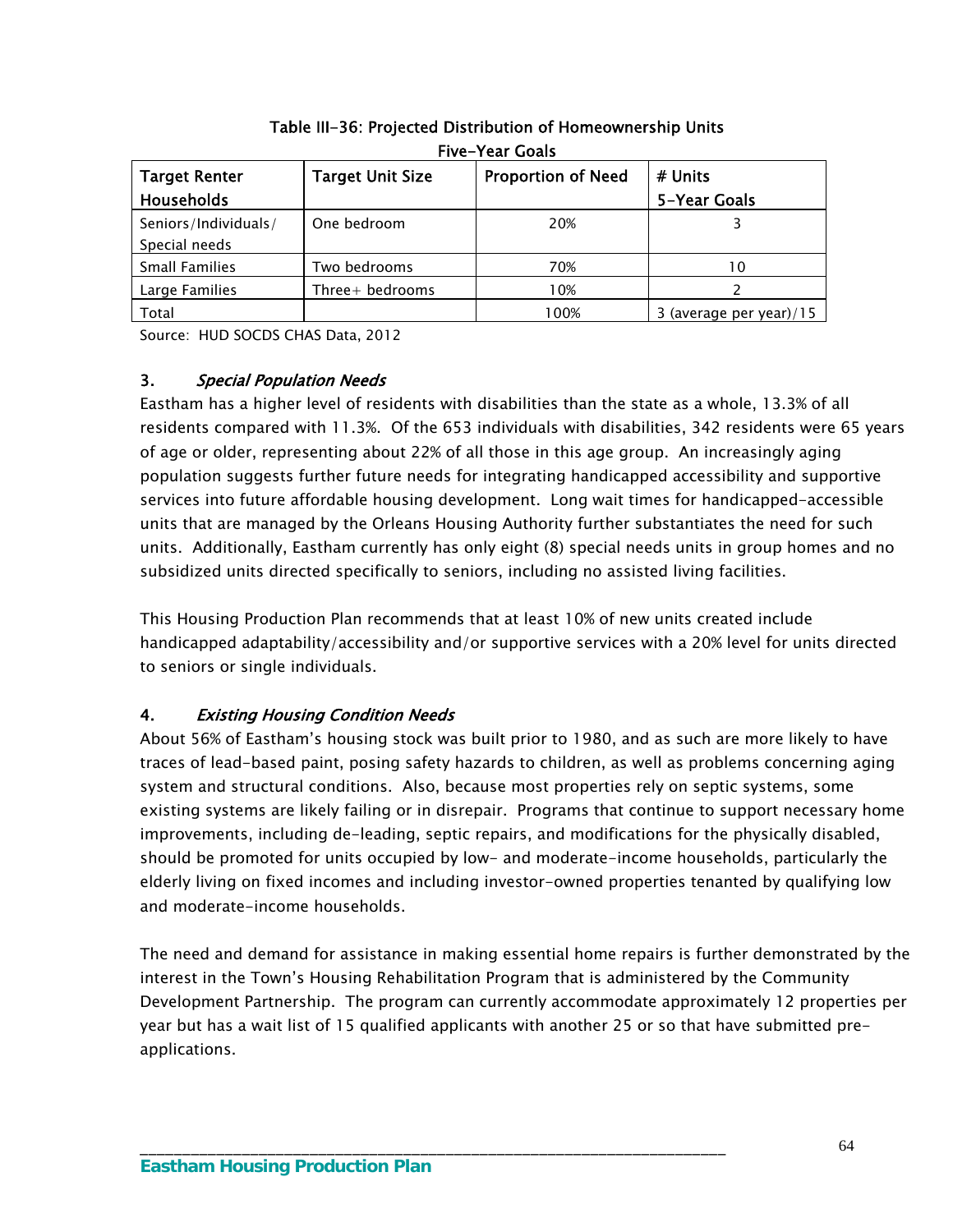# 5. Summary of Priority Housing Needs

This Housing Plan suggests that the Town of Eastham establish targeted affordable housing production goals based on priority housing needs over the long-term to fill the approximate 250 unit gap between the existing supply of affordable units included in the SHI and 10% of the Town's year-round housing stock, also with some consideration of housing growth. These goals are summarized in Table I-3. This table also reflects the shorter-term breakdowns of rental and homeownership goals included in Tables III-34 and III-36, respectively. The total figure would be higher given total unmet housing needs that involve an estimated total 418-unit deficit of affordable units, including both rental and ownership units (the deficits included in Tables III-33 and 35).

Of the 250 affordable units to build over the long-term and 65 units in the short-term, approximately 20% are targeted to single persons or seniors, 70% to small families and the remaining 10% to larger families requiring at least three (3) bedrooms.<sup>[20](#page-68-0)</sup> The goals also assume a predominance of rental units (at least 80% of all new units created) and that a certain percentage of new units created will be built adaptable to the handicapped and/or include supportive services based on special needs – 10% in case of family housing and 20% for units directed to seniors or single-persons.

\_\_\_\_\_\_\_\_\_\_\_\_\_\_\_\_\_\_\_\_\_\_\_\_\_\_\_\_\_\_\_\_\_\_\_\_\_\_\_\_\_\_\_\_\_\_\_\_\_\_\_\_\_\_\_\_\_\_\_\_\_\_\_\_\_\_\_\_\_

<span id="page-68-0"></span> $^{20}$  The state's housing agencies have entered into an Interagency Agreement that establishes a 10% requirement of three-bedroom units in subsidized developments that are not age-restricted or for single-person occupancy.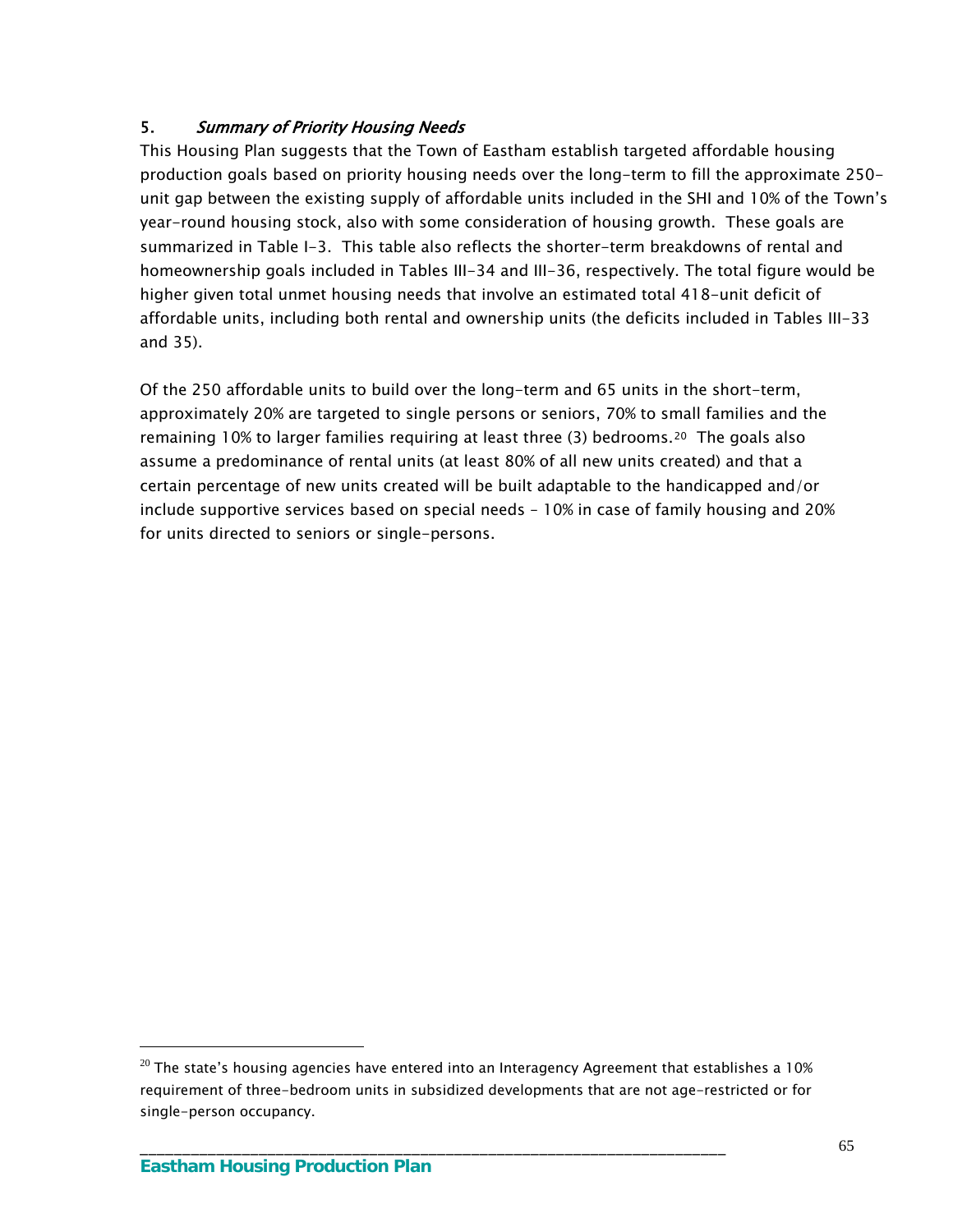# V. CHALLENGES TO DEVELOPMENT

The Town seeks to encourage sustainable growth and development, including the integration of more affordable housing in new development, but is cognizant of the importance of promoting such growth within the context of preserving the community's natural resources, economic health and quality of life. It will be a great challenge for the town of Eastham to create enough affordable housing units to meet the state's 10% affordable housing standard, production goals and local needs, particularly in light of the following constraints to new development:

## A. Infrastructure

A major constraint and cost factor for new development relates to infrastructure, particularly the historic lack of sewer and water services in Eastham that raises concerns among residents about impacts of any new development on the environment, water supply, and water quality in particular. Residents have had to rely solely on wells as well as on-site septic systems unless special treatment facilities were integrated into the new development, a costly measure that requires a fairly large project to be feasible. In fact a number of Alternative Septage Treatment installations have been deployed to reduce nitrate nitrogen concentrations in effluent discharges in Eastham. Eastham has been a member of the Tri-Town Septage Treatment Facility located in Orleans serving Eastham, Orleans and Brewster, where much of Eastham's pumped sewage is processed. This facility will be decommissioned and closed as of June 2016.

The Lower Cape Water Management Task Force has studied the water supply and demand issue for the Outer Cape several times in the past and found that most private wells provide good quality drinking water, but increasing development negatively influences the quality and contamination from Route 6 is an ongoing concern. Eastham is fortunate in that is it essentially the sole user of the Lower Cape aquifer's Nauset Lens, sharing the northern most reaches of the Lens with Wellfleet and the National Park Service. Two potential well sites have been identified for the development of municipal water supply wells should such service become necessary.

In the spring of 2009, the Town completed an Interim Needs Assessment and Alternatives Screening Analysis Report as the first major report (Phase I) of the Town of Eastham Wastewater Management Planning Project. This study assisted the Town in developing a comprehensive strategy for wastewater treatment. This project will support the Town's efforts to provide a reliable and safe drinking water supply to residents and to integrate the on-going municipal drinking water supply planning project into the wastewater management and overall water resource management needs in Eastham in the coming years.

The Town approved the establishment of a municipal water system at its 2014 Town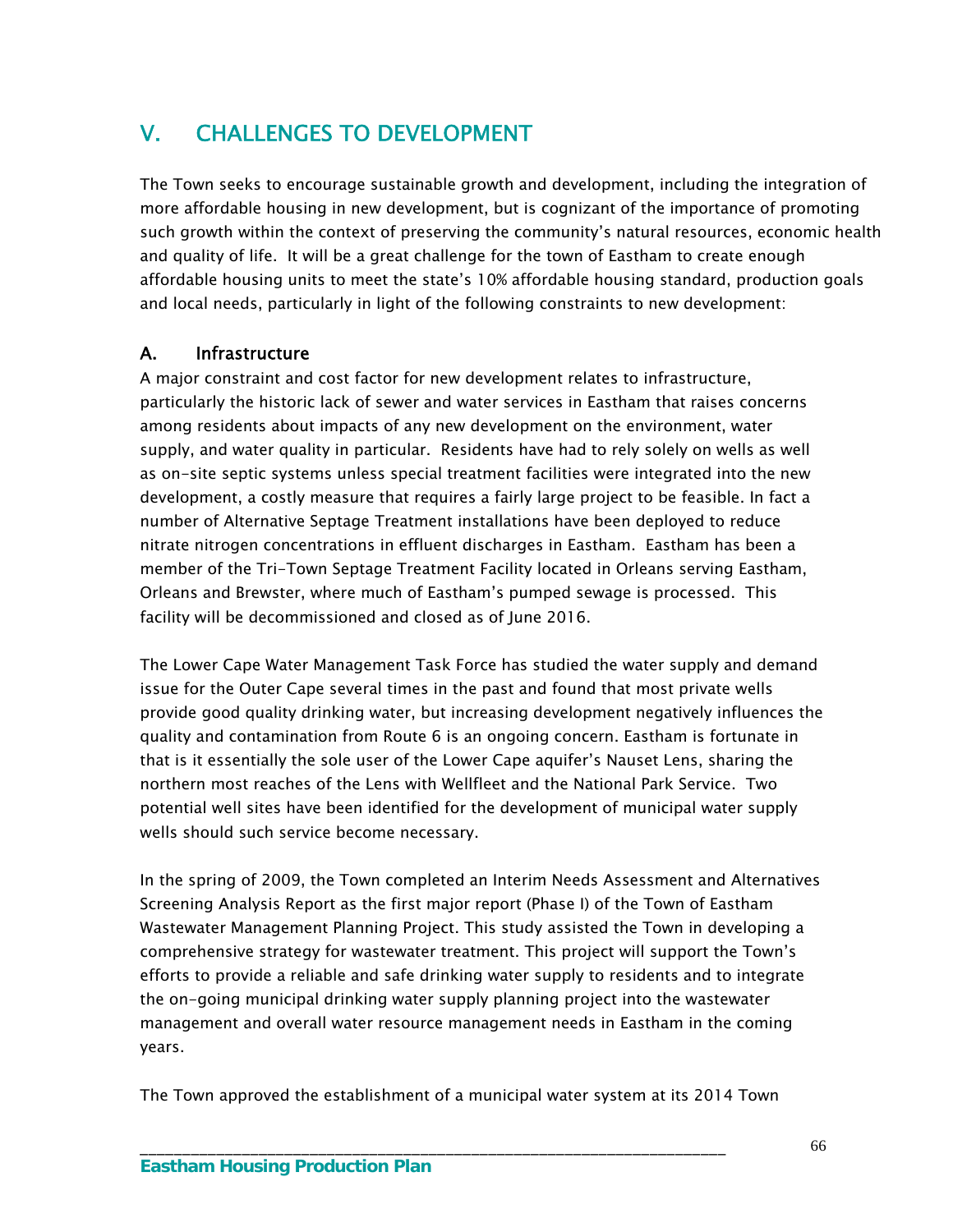Meeting. The first phase will provide water to about one-third of the community and construction is underway. The system will include two well fields, a storage tank and 45 miles of distribution piping. At the 2015 Town Meeting, the Town voted to establish a town-wide municipal water system that will eventually serve all parts of Eastham.

**Mitigation Measures:** It will be important for any new affordable housing development to address these infrastructure constraints, septic issues in particular, and insure that there are sufficient amounts of subsidies incorporated into the project to adequately service new residents and protect the environment. Clearly the continued development of Town water services will provide important benefits to local residents and businesses in the years to come and make affordable housing development more feasible.

## B. Environmental Concerns

Eastham's natural amenities attract literally millions of visitors annually and provide highly valued opportunities for a wide range of recreational activities. These features need to be protected to the greatest extent possible, and challenges remain to balance the town's preservation desires against commercial pressures and the need for affordable housing.

## • Protected Open Space

Foremost among the town's open spaces is the Cape Cod National Seashore, along Eastham's eastern boundary, that provides a passive and active recreational facility of more than 3,000 acres or close to one-third of the town. The Seashore receives approximately five million visitors annually and virtually all of these visitors pass through the town of Eastham. More than a hundred privately-owned residential dwellings exist within the Seashore, most of which were constructed prior to the Seashore's creation, and there are established environmental protections that limit uses, expansions, alterations, repairs, and the disturbance of land associated with existing private residential properties within the Seashore zoning district. There are also more than 485 acres of Town-owned open space, some of which are also historic areas.

• Coastal Resources: The coastal resources of Eastham are divided between Cape Cod Bay on the west shore and the Atlantic Ocean including Nauset Marsh and Town Cove. The Bay shoreline extends approximately five (5) miles including coastal bank and barrier beaches that protect extensive salt marsh systems and coastal dunes. These areas have been designated as Areas of Critical Environmental Concern (ACEC), containing approximately 400 acres. The Town maintains seven (7) public beaches along this shoreline, including parking for 500 vehicles and 45 boat slips. The corporate boundary of Eastham actually extends three (3) miles into Cape Cod Bay and within this area lie productive grounds for the harvest of quahogs, sea clams, and bay scallops as well as recreational fishing for both shellfish and finfish.

Eastham's Atlantic shoreline consists for the most part of high bluffs where much of the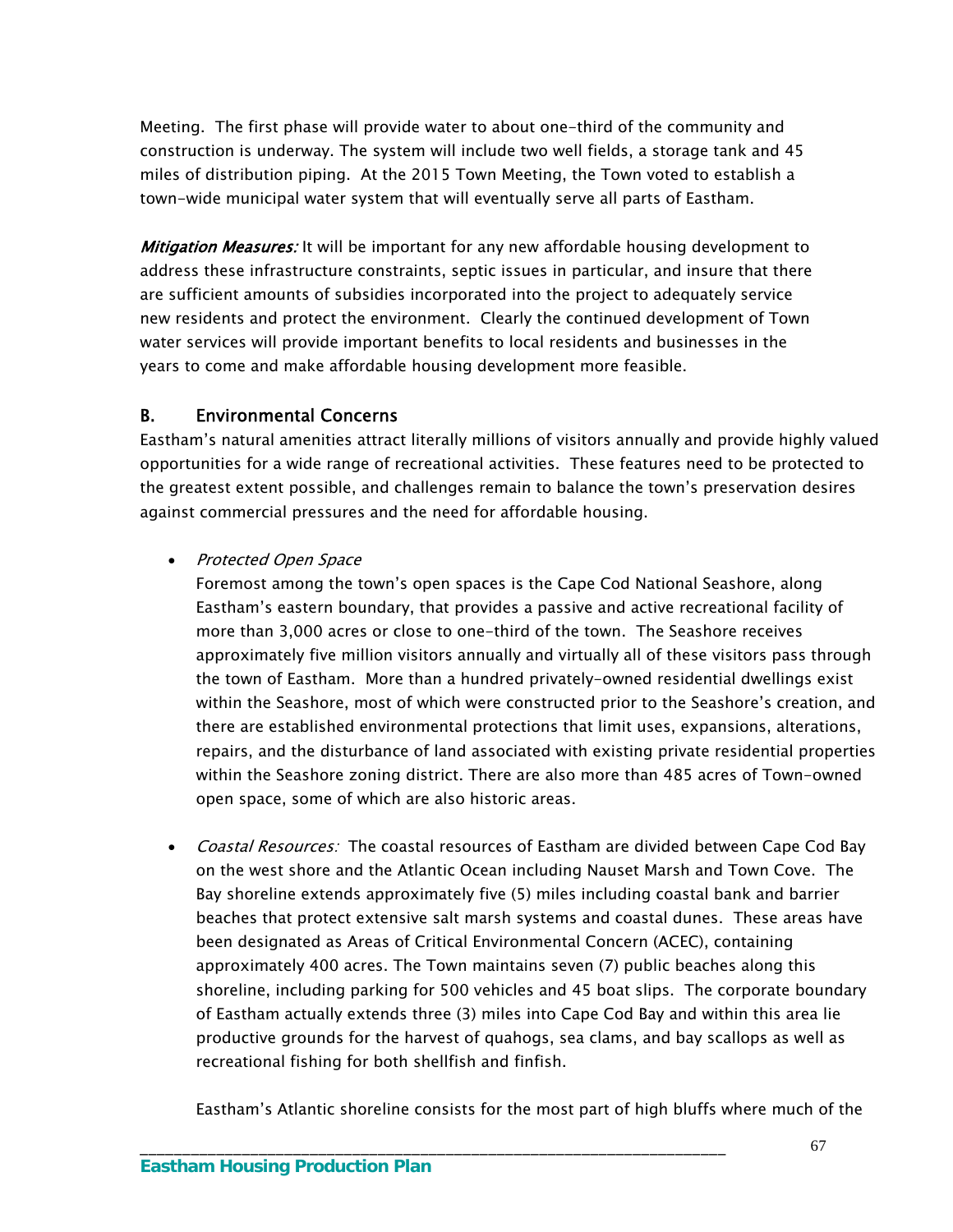sand has been transported southerly to form the Nauset Spit, a barrier beach that protects the Nauset Marsh system and adjacent Town Cove. This marsh system covers approximately 800 acres and is a productive nursery area for both shellfish and finfish where aquaculture activities are encouraged. Most of Eastham's shoreline along the back shore remains undeveloped beyond the establishment of the Cape Cod National Seashore.

In addition to shellfish and finfish, Eastham's coastal habitats, particularly coastal marshlands and kettlehole wetlands, attract a high diversity of birds and mammals, and are especially important to migratory species. The Cape Cod National Seashore monitors rare species within the Park, and the Massachusetts Natural Heritage Program shows Eastham to be important to a large number of state and/or federally designated rare, threatened or endangered species, which also constrains development.

Other Water Resources

There are eleven (11) ponds in Eastham that provide recreational opportunities, many of which are privately owned. These ponds range in size from the Great Pond with 109 acres to the six-acre Jemima Pond. The town also has four (4) additional surface water bodies including Salt Pond Bay, Nauset Bay, the Herring River and Boat Meadow River. Eastham also has historically obtained its drinking water from a sole-source aquifer, the Nauset Lens, and efforts to minimize the contamination of this water source have been a local priority.

The Town of Eastham has a strong commitment to preserving what remains of its natural environment including the areas described above as well as dunes, forested areas, rare plant and wildlife species, and a variety of uncommon habitats such as swamps and kettlehole ponds. The impacts of any new development must be identified as to how its affects the environment and what actions might be required to mitigate impacts. While regulations to protect the environment, such as wetland by-laws, and to protect the public health, such as Title 5 regulations, are important and essential, they nevertheless present challenges to development by reducing the amount of buildable land and increasing the time and costs of developing new housing.

Mitigation Measures: Housing strategies are largely oriented to actions that will promote smart growth and limit impacts on the environment such as promoting accessory apartments, converting existing housing to long-term affordability, developing infill sites in existing neighborhoods, cluster development, and encouraging mixed-use development (see Section VI.A and B for details on these strategies).

\_\_\_\_\_\_\_\_\_\_\_\_\_\_\_\_\_\_\_\_\_\_\_\_\_\_\_\_\_\_\_\_\_\_\_\_\_\_\_\_\_\_\_\_\_\_\_\_\_\_\_\_\_\_\_\_\_\_\_\_\_\_\_\_\_\_\_\_\_

# C. Zoning

As is the case in most American communities, a zoning by-law or ordinance is enacted to control the use of land including the patterns of housing development. Eastham is divided into a number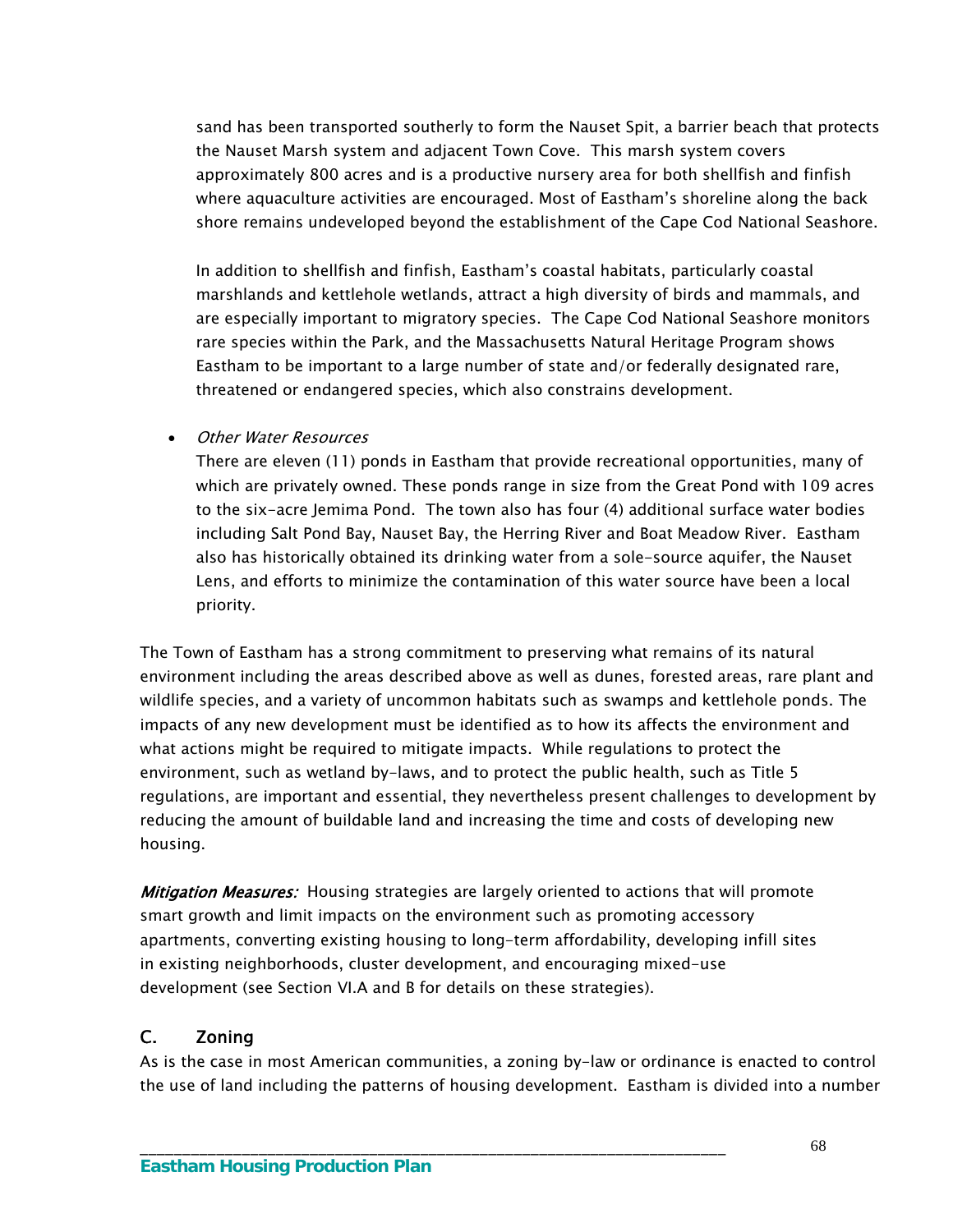of different Zoning Districts,[21](#page-72-0) each with its own requirements, including:

- *District A* Residential area of one (1) and two (2) family dwellings
- *District B -* An area for marine-related uses
- $\bullet$  *District C* An area for industrial uses
- $\bullet$  *District D -* An area for retail sales and/or services
- $\bullet$  *District E* An area of limited commercial development that is compatible with the residential character of the neighborhood
- *Seashore District F –* An area with single-family dwellings located within the Cape Cod National Seashore Park to prohibit commercial and industrial uses and to conserve natural conditions
- Water Resources Protection District G An open space area or residential area designated to protect the public health by preventing the contamination of the ground and surface water resources providing a portion of the potential public water supply for the Town
- Wellfield Protection District  $H$  An open space area designated to protect the public health by preventing the contamination of the ground and surface water resources in a test wellfield area demonstrated to be capable of providing a portion of the potential public water supply for the Town.
- North Eastham Overlay District I A mixed-use village district that encourages more compact, diverse and cohesive development.

Like most localities in the Commonwealth, Eastham's Zoning By-law embraces large-lot zoning of at least 40,000 square feet, largely as a result of Title 5 regulations. Nevertheless, low housing density severely constrains the construction of affordable housing. Some of the dimensional requirements in the Zoning By-law for residential units are included in Table IV-1.

| <b>Dwelling Type</b> | <b>District</b>  | Area (Sq. Ft.)              | Frontage (Feet) |
|----------------------|------------------|-----------------------------|-----------------|
| Single Unit          | District A       | 40,000                      | 50              |
|                      | District E       | 40,000                      | 50              |
|                      | District F       | 3 acres                     | 150             |
|                      | District G       | 3 acres                     | 150             |
| <b>Two Units</b>     | District A       | 80,000                      | 200             |
|                      | District E       | 80,000                      | 200             |
|                      | District G       | 6 acres/no more than        | 150             |
|                      |                  | 5,000 sq. ft. of floor area |                 |
| Two Units with       | District A with  | 40,000                      | 50/150          |
| Deed restriction     | site plan review |                             |                 |

| Table IV-1: Minimum Intensity Requirements |  |  |
|--------------------------------------------|--|--|
|                                            |  |  |

Source: Eastham Zoning By-law, Section IX, Intensity Regulations

\_\_\_\_\_\_\_\_\_\_\_\_\_\_\_\_\_\_\_\_\_\_\_\_\_\_\_\_\_\_\_\_\_\_\_\_\_\_\_\_\_\_\_\_\_\_\_\_\_\_\_\_\_\_\_\_\_\_\_\_\_\_\_\_\_\_\_\_\_

<span id="page-72-0"></span><sup>21</sup> Eastham Zoning By-law, Section II, Zoning Districts.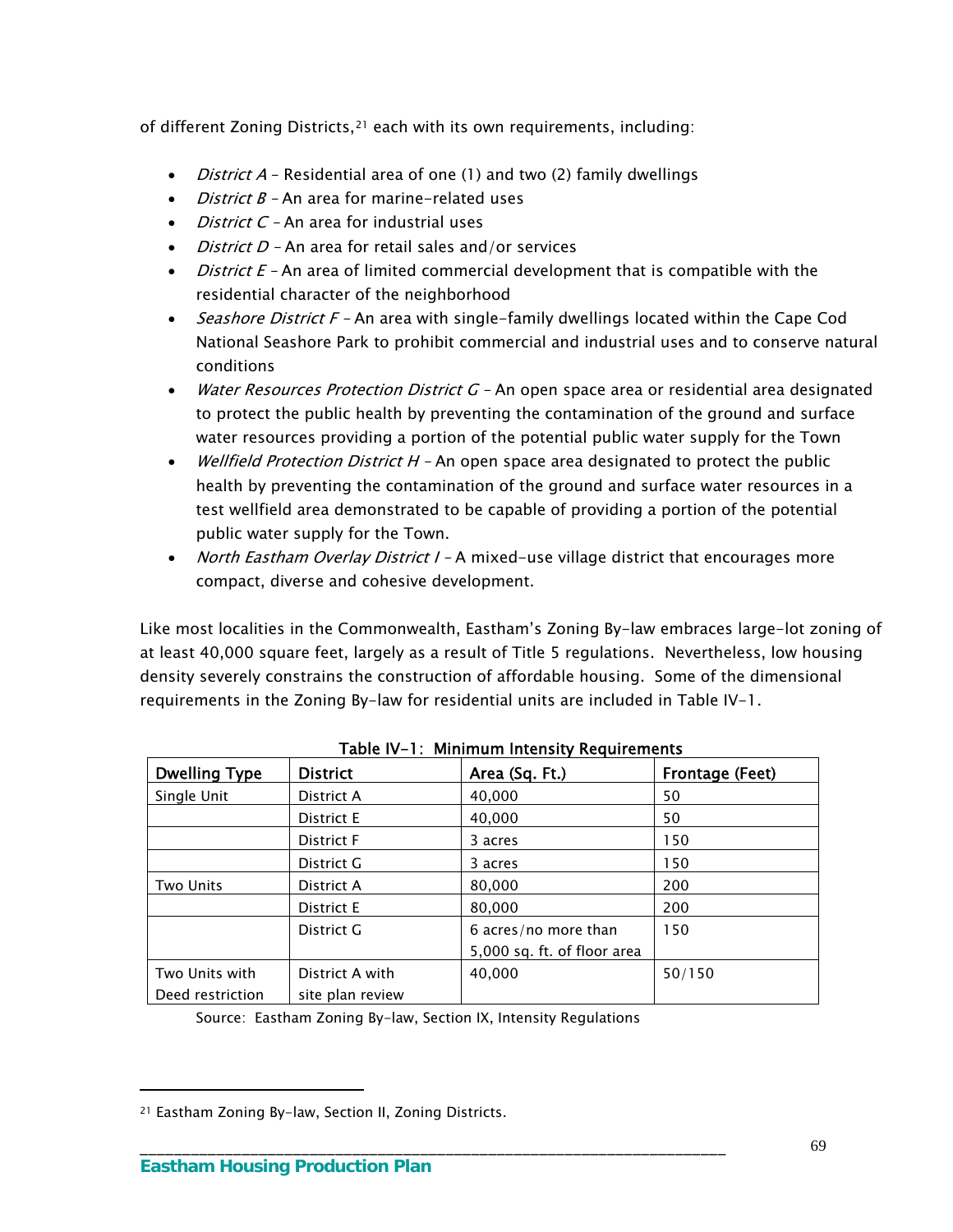There are, however, several zoning provisions included in the existing By-law that are designed to promote smart growth and/or housing affordability, including the following:

• Two-family Units for Low- or Moderate-income Households<sup>[22](#page-73-0)</sup>

Two-family units are allowed in Districts A, E and G - the residential district, limited commercial district and Water Resources Protection District, respectively, but the area requirements are double what is required for a single-family home. The exception is obtaining site plan review in residential District A for a two-family home that includes a unit that is affordable to a low- or moderate-income tenant if owner-occupied (if not owner-occupied, both units must be affordable to low- or moderate-income tenants), reducing the area requirement to 40,000 square feet, the equivalent amount for a singlefamily unit. In the bylaw, low-income is defined as a household earning at or below 80% of area median income and moderate-income includes households earning between 80% and 100% of area median income. It should be noted that under this terminology, only low-income units could be counted in the Subsidized Housing Inventory (SHI) assuming all other state Local Initiative Program (LIP) requirements are met (see Appendix 5). Also, maximum rents must comply with HUD Fair Market Rents. This bylaw has not been used to date.

• Accessory Apartments<sup>[23](#page-73-1)</sup>

At the 2013 Town Meeting, changes to Eastham's accessory apartment bylaw were approved that include provisions for promoting the development of affordable rental housing for year-round residents by allowing accessory apartments based on the following requirements, approved through the Special Permit process:

- o Lot has at least 20,000 square feet of continuous upland available.
- o Lots of 20,000 to 30,000 square feet cannot have more than three bedrooms combined for both units.
- $\circ$  Lots containing more than 30,000 square feet cannot have more than one bedroom per 10,000 square feet.
- o No more than one (1) accessory unit per lot.
- o The owner must inhabit the house as a primary residence, occupying either the principal or accessory unit.
- o Units may not be larger than 1,200 square feet or 50% of the site coverage of the principal dwelling, whichever is smaller.
- $\circ$  No more than 12 accessory units may be approved in any calendar year.
- $\circ$  Accessory units can be within or attached to the principal dwelling, garage or as a detached unit.

\_\_\_\_\_\_\_\_\_\_\_\_\_\_\_\_\_\_\_\_\_\_\_\_\_\_\_\_\_\_\_\_\_\_\_\_\_\_\_\_\_\_\_\_\_\_\_\_\_\_\_\_\_\_\_\_\_\_\_\_\_\_\_\_\_\_\_\_\_

<span id="page-73-0"></span><sup>22</sup> Eastham Zoning Bylaw, Section IX.A.2 (Accepted at Town Meeting, July 24, 2001).

<span id="page-73-1"></span><sup>23</sup> Eastham Zoning Bylaw, Section VII.C, Accessory Uses (Accepted at Town Meeting, July 24, 2001, and Amendment Accepted at Annual Town Meeting, May 5, 2003).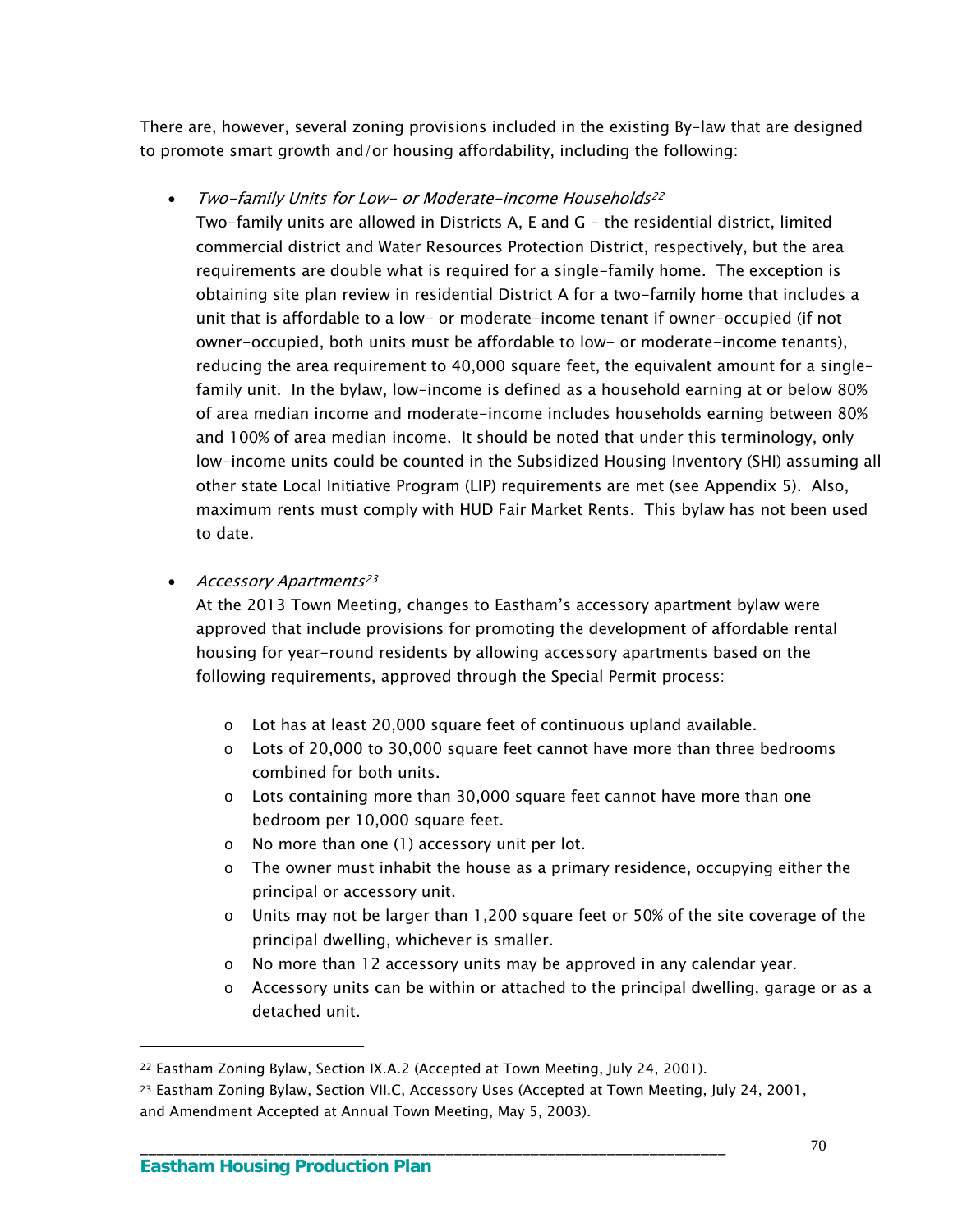- o Must meet Title 5 requirements.
- $\circ$  Accessory units must be either deed restricted to allow only tenants whose verified income is less than or equal to 80% of median family income or non-deedrestricted to allow only tenants whose verified income is less than or equal to 120% of median family income. Note: Only the deed-restricted 80% MFI units could be counted in the Subsidized Housing Inventory (SHI) assuming all other state Local Initiative Program (LIP) requirements are met (see Appendix 5).
- o Maximum rents must comply with HUD Fair Market Rents.
- o Annual certification of eligibility will be made to check eligibility.
- o No deed-restricted unit can be occupied until a recorded copy of the deed restriction is provided to the Building Inspector.

One (1) non-deed restricted accessory apartment has been created through this bylaw.

Open Space Residential Subdivision Development (OSRSD)

"The purpose of the Open Space Residential Subdivision Development (OSRSD) bylaw is to offer an alternative development design by special permit for subdivisions to promote the permanent preservation of open space, wildlife habitat and other natural resources, including the aquifer, ground water recharge areas and wetlands, in a manner that is consistent with the Eastham Local Comprehensive Plan and to minimize sprawl and promote development that conforms to existing topography and natural features more efficiently than conventional subdivisions".[24](#page-74-0) The bylaw includes the following provisions:

- $\circ$  Parcel must contain at least four (4) acres of buildable uplands, producing not less than five (5) lots.
- o Each lot must contain a minimum of 20,000 square feet of buildable upland for each single-family unit and twice that amount for each duplex unit.
- $\circ$  Open space must include potentially developable area equal to or greater than 35% of the parcel's buildable upland, maintained as open space in perpetuity, not including land for roads and/or parking. The open space must be planned as contiguous areas wherever possible, including buffers around wetlands or parcel boundaries. Connectivity with existing open space or recreational opportunities is a priority.
- o The designated open space must be conveyed to the Town of Eastham upon acceptance of the Board of Selectmen and Town Meeting, to a non-profit organization whose mission is open space conservation, or to a corporation or trust owned by the owners of the lots or residential units within the development.
- $\circ$  If the open space is not conveyed to the Town, a conservation restriction enforceable by the Town must be recorded and a management plan submitted and

\_\_\_\_\_\_\_\_\_\_\_\_\_\_\_\_\_\_\_\_\_\_\_\_\_\_\_\_\_\_\_\_\_\_\_\_\_\_\_\_\_\_\_\_\_\_\_\_\_\_\_\_\_\_\_\_\_\_\_\_\_\_\_\_\_\_\_\_\_

<span id="page-74-0"></span><sup>24</sup> Eastham Zoning Bylaw, Section XIX, Open Space Residential Subdivision Development, page 59 (Accepted at Annual Town Meeting, May 1, 2006).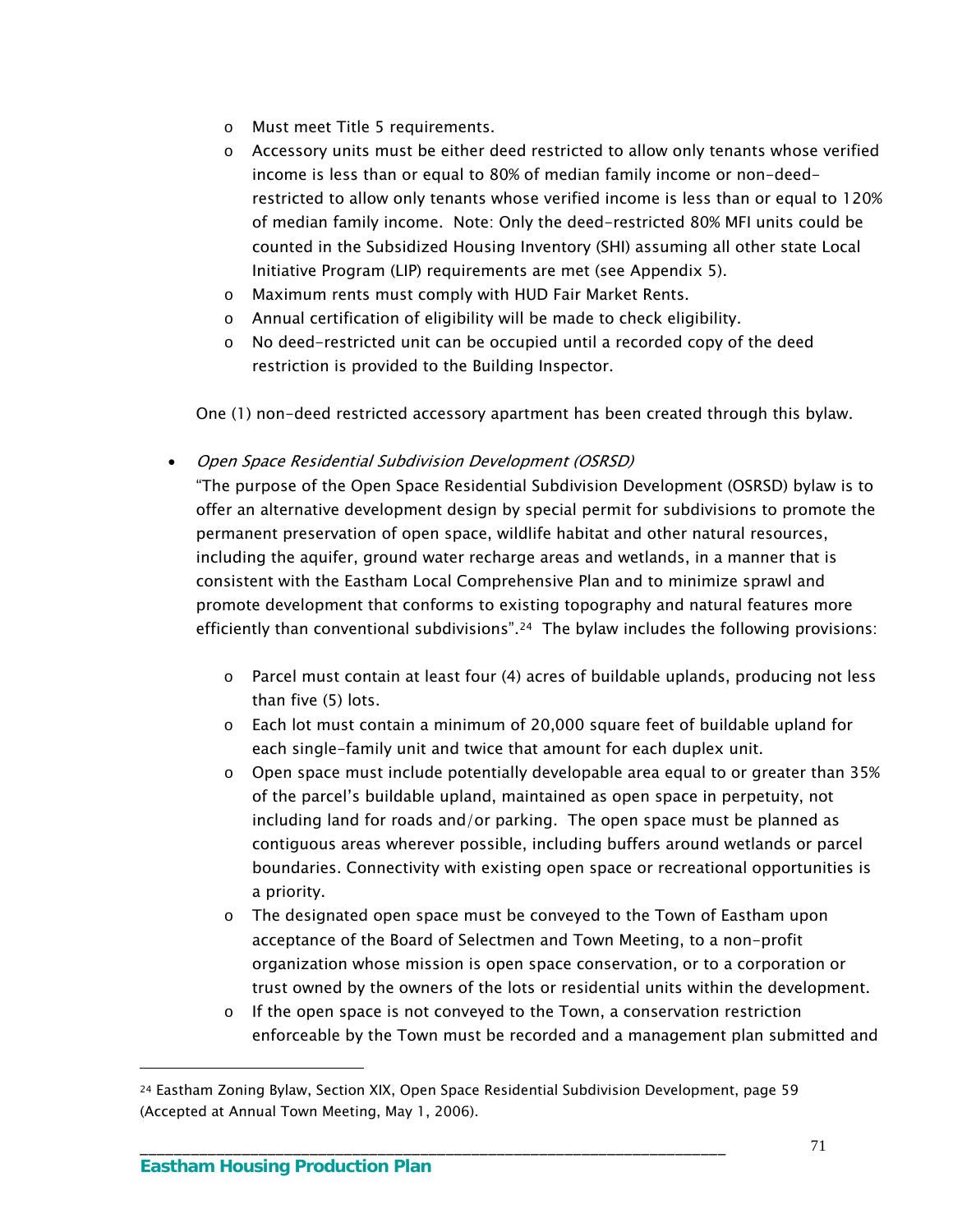approved. The management plan must authorize the Town to enter into and perform maintenance of the open space where the management program has failed, in which case, the owners of the lots will be held responsible for the cost of the maintenance.

- o Density bonuses will be allocated at the discretion of the Planning Board but only when more than 35% of the buildable upland is preserved as open space.
- o In regard to wastewater treatment, the area set-aside as open space may be allocated to each of the building lots proportional to the total number of lots, provided a shared or clustered septic system is proposed.
- o Must be included in District A.
- o Must consist of a parcel or set of contiguous parcels in common ownership.
- o Include plans prepared by a certified Landscape Architect or registered Land Surveyor that identifies conservation areas, locates house sites, and aligns streets and any new trails.
- o Allows single and multi-family dwellings.
- o Minimum setbacks must be 25 feet from the front, side and rear lot lines, except the front setbacks from pre-existing streets must be 30 feet.

This bylaw has not been used to date. It also does not have any requirements regarding the integration of affordable housing, including density bonuses for their inclusion, which are often conditions in other comparable bylaws that encourage clustered housing and open space preservation.

Building on the recommendations in the 2002 Local Comprehensive Plan, the Town embarked on a planning effort to create a traditional mixed-use village center in North Eastham centered on the intersection of Route 6 and Brackett Road and involving the surrounding private and public properties. The Town hired a consultant to refine the vision for the area and prepare the necessary land use regulations and planning tools to appropriately address the issues and opportunities while respecting the needs of the property owners and other community stakeholders.[25](#page-75-0) The focal point of the area is the 11.5-acre Purcell property that was acquired by the Town to accommodate a mix of uses, including affordable housing.

The visioning process took place in 2005 and determined that the North Eastham Village Center should be easily accessible and include the following features:

- An attractive and vibrant economic center
- Mixed but compatible uses including commercial, residential, civic, and recreational
- Smooth traffic flow
- Affordable housing

 $\overline{a}$ 

• Senior, rental housing

<span id="page-75-0"></span><sup>25</sup> North Eastham Village Center Plan, Stantec Consulting Services, March 2007.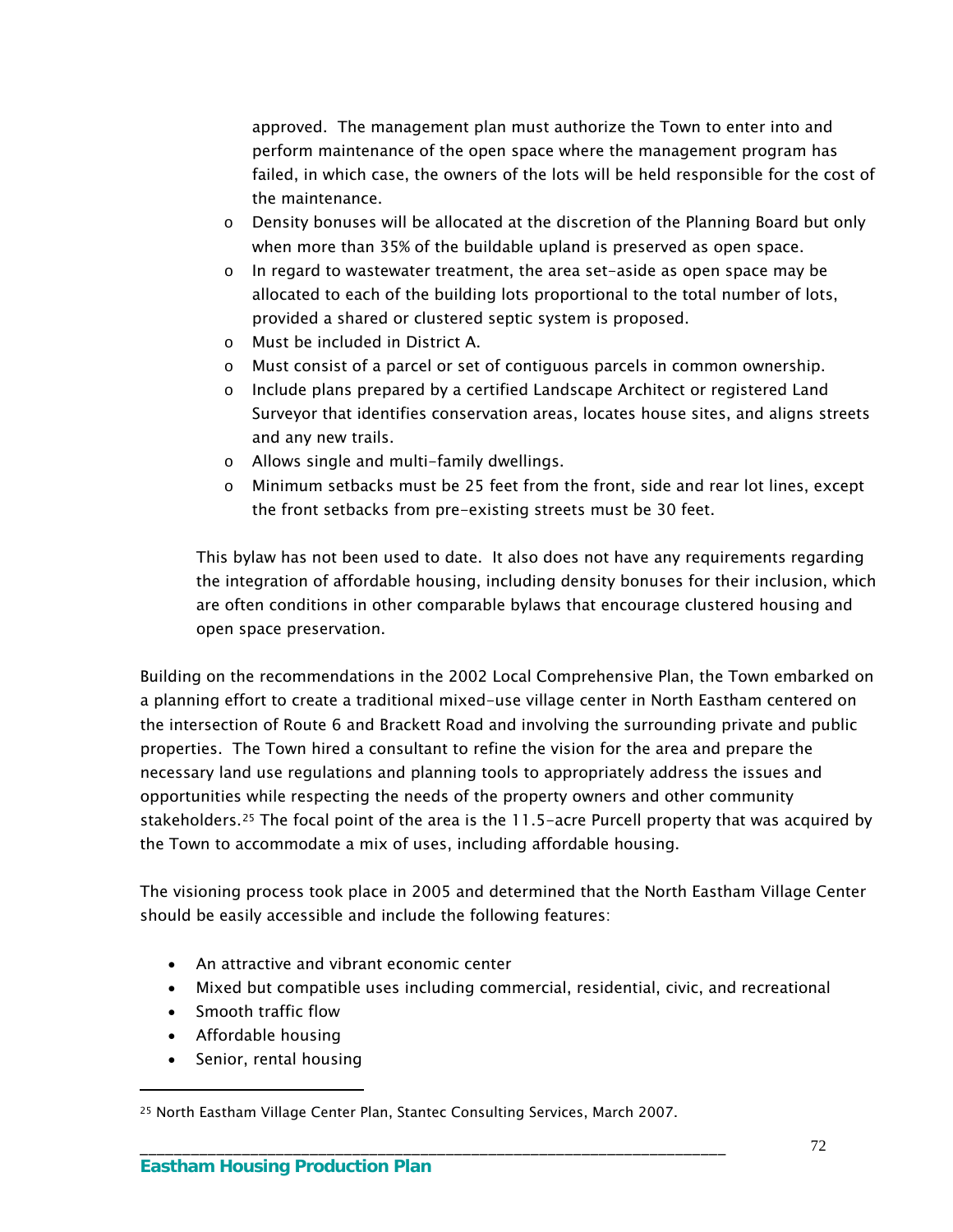- Road-front businesses
- Integrated parking and landscaping
- Village green/park
- Network of pathways and restrooms
- Effective solutions/alternatives to water and wastewater needs

To follow-up on this vision, the Town appointed the Critical Planning Committee (CPC) to oversee the development of the North Eastham Village Center Concept Plan and Report that was followed up by Town Meeting approval in 2014 of the North Eastham Overlay District I.

The steps in creating the North Eastham Village Center including the following:

- 1. Make improvements to existing buildings and key roadways.
- 2. Provide the civic framework, circulation and streetscape improvements.
- 3. Facilitate new infill and neighborhood residential development on the Purcell parcel and surrounding areas. New housing should include a mix of affordable and market-rate rental and ownership opportunities for a broad range of age groups.
- 4. Facilitate new commercial and mixed-use infill development, redevelopment, and renovation of existing buildings on the Purcell parcel and in the surrounding areas. New development should primarily serve the community, such as medical and professional offices, specific types of retail stores, and year-round food and entertainment.
- 5. Establish a new business park in the Commercial/Industrial Area.

No development has yet taken place in this district since the adoption of this zoning.

Mitigation Measures: This Housing Production Plan includes a number of strategies that are directed to reforming local zoning regulations, making them "friendlier" to the production of affordable housing and smart growth development. These include adding inclusionary zoning, better integrating affordable housing in its clustered zoning bylaw, exploring the conversion of motels to year-round rentals, and promoting accessory apartments (see Section VI.B).

## D. School Enrollment

Like most communities on the Cape, the Outer Cape in particular, school enrollments have been decreasing. For example, enrollments have dropped for the Eastham Elementary School from a high of 355 students in 1999 to as low as 204 students in 2005, to 182 in 2015. Comparably, enrollments at the Nauset Regional Schools (Middle School and High School) – that include students from Brewster, Orleans, Wellfleet and Eastham decreased from 1,790 in 2000-2001 to 1,515 by 2014-2015. These declines are reflective of the substantial demographic shift towards fewer young residents and an increasing number and proportion of older ones that is occurring throughout the Cape but is particularly worrisome for the Lower Cape. Many people with children have moved away due to the high cost of living, and the lack of jobs while others are sending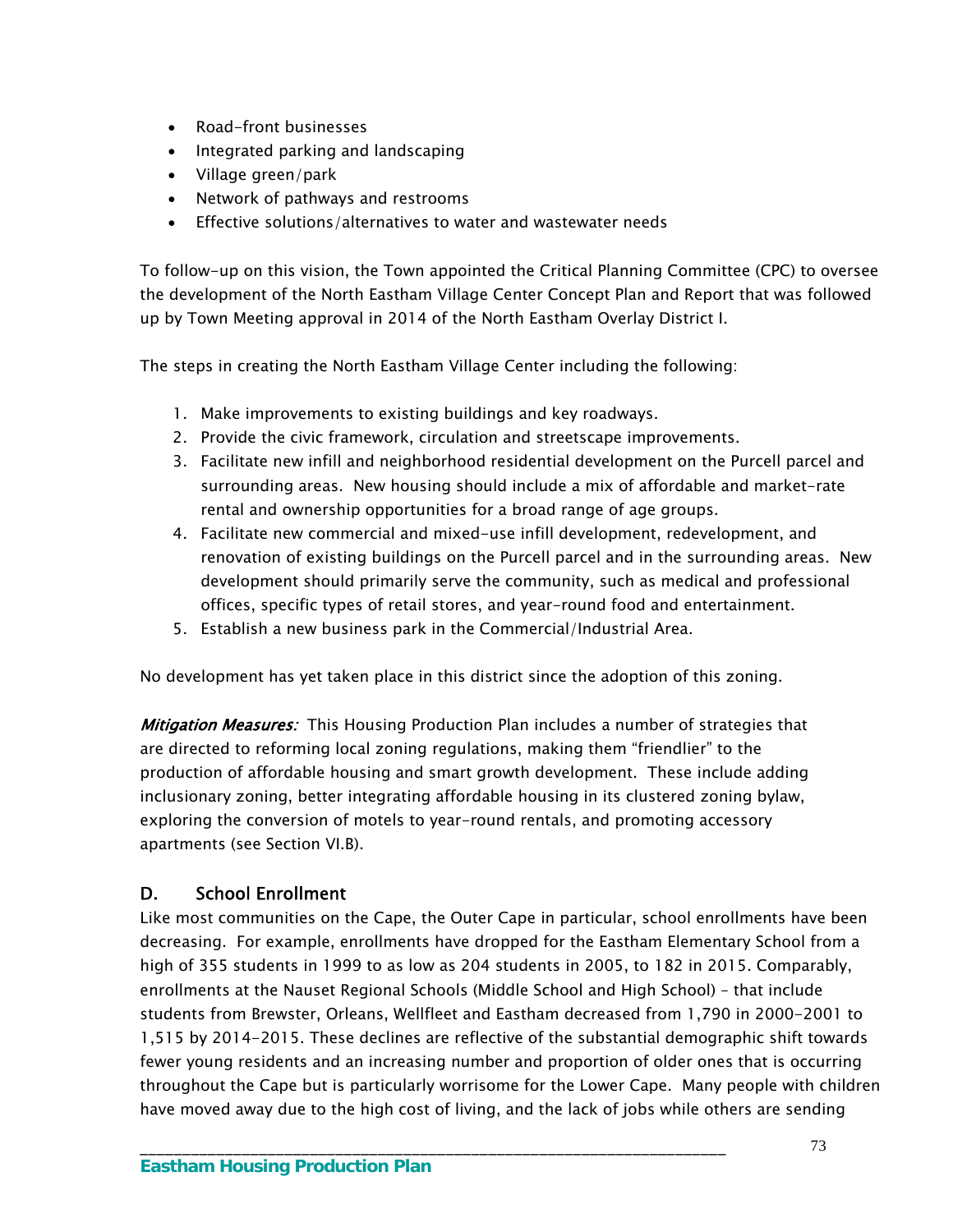their kids to charter schools and private schools in the area, and greater numbers of households have fewer children or no children at all.

**Mitigation Measures:** This Housing Production Plan recognizes the need for a wider range of affordable housing options in Eastham, including rentals and first-time homebuyer opportunities for young families. It is likely that this new development will not have a significant impact on school capacity, particularly in light of current and projected declining enrollments.

## E. Public Transportation

Like most of Cape Cod, Eastham encounters significant problems with traffic congestion, particularly in the summer months when the population can swell to as many as 30,000.[26](#page-77-0) Eastham is also effectively the gateway to the National Seashore and all road traffic passes through Eastham to get to other communities on the Outer Cape. Public transportation is extremely limited, largely requiring residents to have access to automobiles and further increasing the cost of living in Eastham. This reliance on the car presents a barrier to those lowand moderate-income residents who are more likely to feel the financial strains of owning and maintaining a car. The 2014 census estimates indicated that only six (6) workers (0.3% of all workers) reported using public transportation, and the Local Comprehensive Plan estimates that 95% of all trips are via private automobile.

Starting in June 2006, Flex-Route transportation system was introduced which provides bus service throughout the Outer Cape including Eastham. Those living within a half mile of the route can call the service to arrange pick-up. Twelve buses were purchased through a federal grant obtained by the National Seashore and all participating towns pay the operating expenses with some support from passengers via a token system. Eastham also participates in the Cape Cod Regional Transit Authority that coordinates and provides fixed-route buses throughout the Cape. It should also be noted that Eastham's Council on Aging offers free transportation to area seniors for medical visits and shopping, thus promoting independent living for this part of the population.

**Mitigation Measures:** The Town will have to pay particular attention to the projected traffic implications of any new development, working with the developer to resolve problems. Opportunities to direct development to areas that are most conducive to higher densities, such as along Route 6, particularly when water services are available in the near future, may serve to reduce transportation problems somewhat. Because traffic congestion is not an infrequent occasion on Route 6, particularly during the summer, important planning regarding access issues is essential during the project development.

\_\_\_\_\_\_\_\_\_\_\_\_\_\_\_\_\_\_\_\_\_\_\_\_\_\_\_\_\_\_\_\_\_\_\_\_\_\_\_\_\_\_\_\_\_\_\_\_\_\_\_\_\_\_\_\_\_\_\_\_\_\_\_\_\_\_\_\_\_

<span id="page-77-0"></span><sup>26</sup> The summer population consists of several groups of people including year-round residents, summer residents, shorter-term guests, and more transient weekenders. Assuming five (5) people per house during the summer period plus 1,000 to 1,500 in motels, the total population is about 25,000. The Town Clerk's Office has estimated 30,000.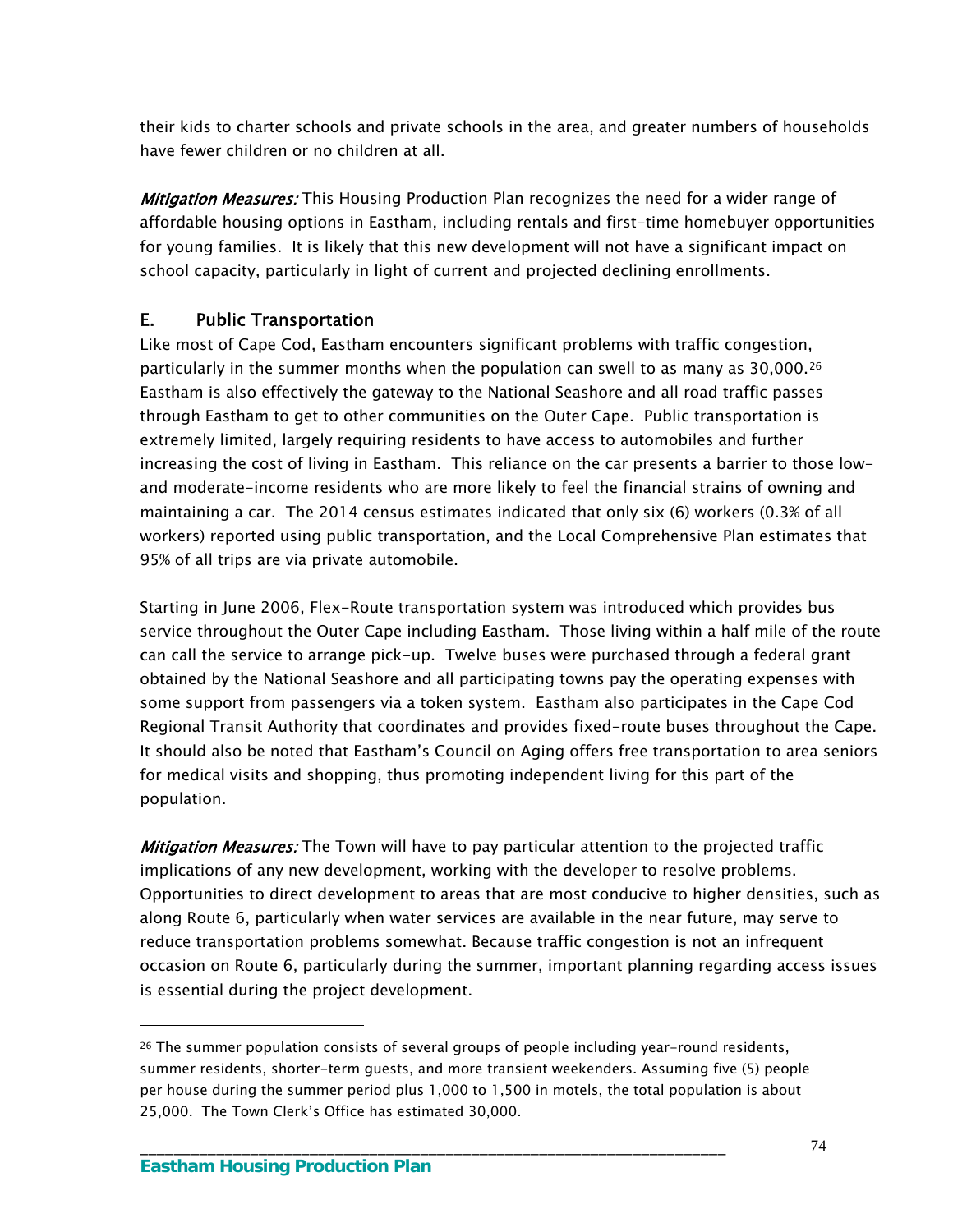Eastham should also coordinate its transportation planning with neighboring communities through active participation on the Cape Cod Regional Transit Authority, involvement with the Cape Cod Transit Task Force, and coordination with the National Park Service. The Town will also continue to participate in the Cape Cod Joint Transportation Committee.

## F. Availability of Subsidy Funds

Financial resources to subsidize affordable housing preservation and production as well as rental assistance, have suffered budget cuts over the years making funding more limited and extremely competitive. Communities are finding it increasingly difficult to secure necessary funding and must be creative in determining how to finance projects and tenacious in securing these resources.

Community Preservation funding offers Eastham an important resource for affordable housing production and HOME funding from the Barnstable County HOME Consortium is also an important and flexible resource. The Town has also established a Municipal Affordable Housing Trust to manage a dedicated housing fund. This Trust has a number of important powers, including the ability to accept tax-exempt donations of land and money. Nevertheless, the Town will need to continue to leverage its limited local resources to secure substantial support from regional, state and federal resources as well.

A persistent comment related to affordable housing on the Cape is that there are not enough qualifying applicants for affordable rental housing whose income is sufficient to cover affordable rents without rental subsidies that allow tenants to pay only a portion of their income for housing. The Town has introduced the Rental Subsidy Program to help address this issue but other opportunities for obtaining rental subsidies, project-based subsidies in particular, are needed.

Mitigation Measures: This Housing Plan provides guidance on the use of Community Preservation Funds, Eastham's Affordable Housing Trust Fund, and Community Development Block Grant (CDBG) funding for affordable housing initiatives that will enable the Town to support the production and preservation of affordable units and leverage other public and private funding sources. Moreover, like other communities on Cape Cod, Eastham has access to federal HOME subsidies, administered by the Barnstable County HOME Consortium, plus other state and federal funding sources.

## G. Community Perceptions

Residents in most communities are concerned about the impacts that any new development will have on local services and quality of life, and many may also have negative impressions of affordable housing in general. Therefore, local opposition to new affordable developments is more the norm than the exception. On the other hand, with such high real estate prices and the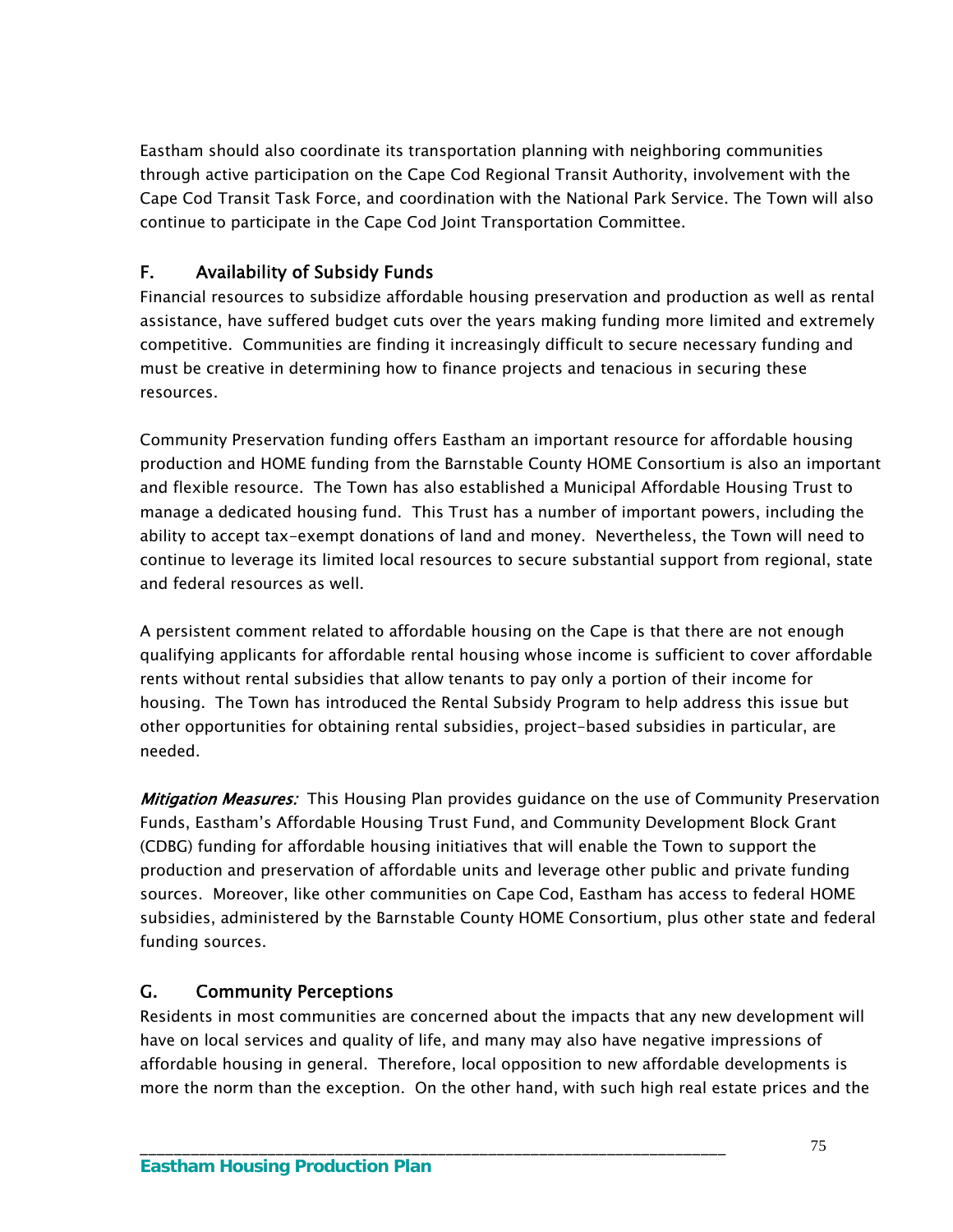exodus of younger residents, there is also a realization that workforce housing is needed in the community. More people are recognizing that the new kindergarten teacher, their grown children, or the elderly neighbor may not be able to afford to live or remain in the community. Housing for seasonal workers is also a serious concern of local employers. Residents are increasingly aware that those who provide local services, whether they are municipal workers, a waitress in a nearby restaurant, or the local handyman, need an affordable place to live without huge commutes. It is this growing awareness that is spurring communities such as Eastham to take a more proactive stance in supporting affordable housing initiatives.

Mitigation Measures: Eastham will continue to conduct ongoing outreach to better inform local leaders and residents on the issue of affordable housing, to help dispel negative stereotypes, provide up-to-date information on new opportunities, and garner political support for new housing initiatives (see details on this strategy in Section VI.A.4). It will be important to continue to be sensitive to community concerns and provide opportunities for residents to not only obtain accurate information on housing issues, whether they relate to zoning or new development, but have opportunities for real input. Moreover, this Plan proposes that the Town hold at least annual housing summits to provide opportunities for local leaders to share information about the status of affordable housing initiatives and better promote municipal communication and cooperation in the implementation of various strategies.

### H. Limited Availability of Developable Property

Developed residential or mixed residential and commercial land comprised 3,542 acres in 2000 or almost 40% of Eastham's land area. In 2000, about 350 acres of developable residential land area remained with another 253 of residentially-zoned property defined as undevelopable. Including 29 acres and 23 acres of developable commercial and industrial property, respectively. This means that less than 5% of the land area of Eastham remains open and subject to possible development. Consequently, there has been a substantial amount of teardowns, involving the redevelopment of lots with existing homes.

Mitigation Measures: Because of the limited amount of future development, it is all the more important that the new units that are created help diversify the housing stock, including affordable options. This Plan suggests several zoning mechanisms to mandate and incentivize affordable units including inclusionary zoning and conversions of motels to year-round rentals (see Section VI.B) as well as strategies to promote more housing choices (see Section VI.A).

### I. More Rigorous Lending Criteria

In response to the financial crisis of a few years ago, lenders are using stricter lending criteria, creating significant challenges for those who want to obtain financing to purchase a home or condominium. For example, down payments of 5% of the purchase price were typically more the norm than the exception only a year or so ago, and now are limited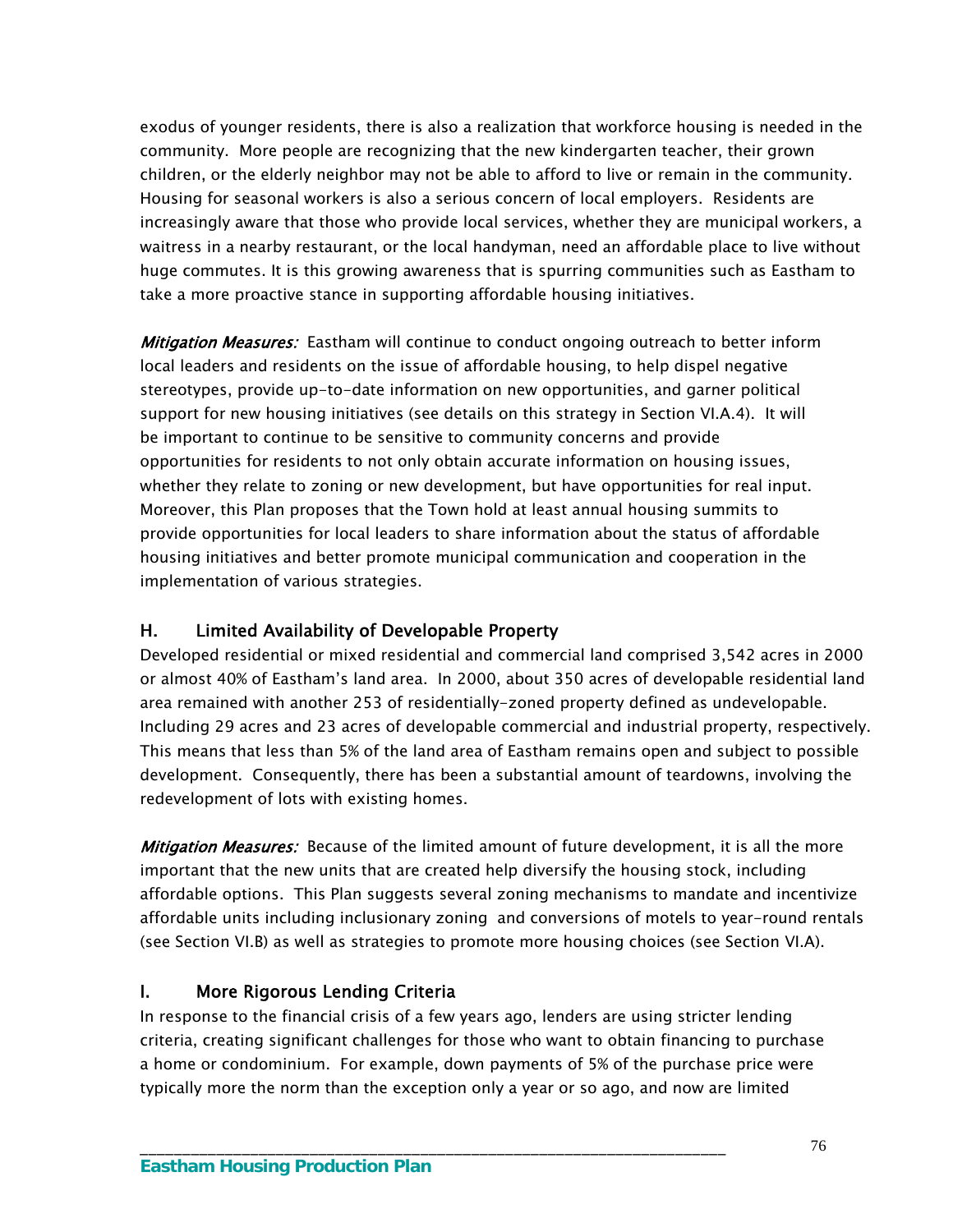primarily to special lending programs administered by MassHousing or the state for qualifying first-time homebuyers. Now down payments of at least 20% are standard, thus seriously limiting those without equity in a former house to obtain financing. Moreover, lenders are requiring that those looking to purchase a condo in a new development provide documentation that at least 50% and up to 90% of the units in the development be already sold. Many lenders are no longer active in financing condos, and any number of proposed condo developments have stalled, waiting for improved market and financing conditions.

Mitigation Measures: As noted in strategy VI.A.4, information should be disseminated to prospective purchasers on financing that is more affordable to first-time homebuyers including the ONE Mortgage Program and MassHousing mortgage financing. This outreach should also include information on homebuyer workshops and counseling opportunities as well as local lenders that provide such financing.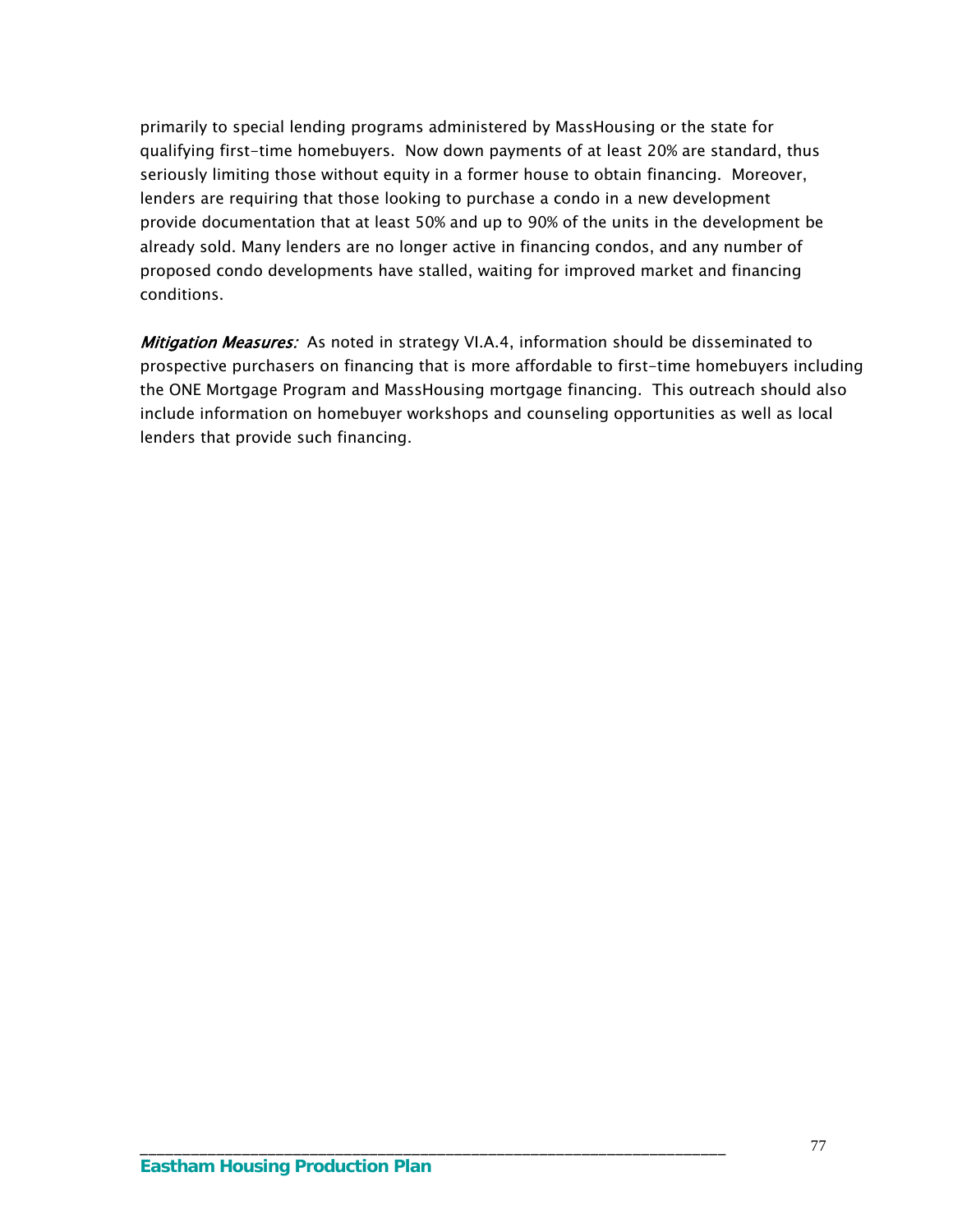# V. AFFORDABLE HOUSING PRODUCTION GOALS

The Massachusetts Department of Housing and Community Development (DHCD) introduced the Planned Production Program in December 2002, in accordance with regulations that were meant to provide municipalities with greater local control over housing development. Cities and towns were required to prepare and adopt a Housing Plan that demonstrated the production of an increase of .75% over one year or 1.5% over two-years of its year-round housing stock eligible for inclusion in the Subsidized Housing Inventory.<sup>27</sup> If DHCD certified that the locality had complied with its annual goals or that it had met two-year goals, the Town could, through its Zoning Board of Appeals, potentially deny what it considered inappropriate comprehensive permit applications for one or two years, respectively.[28](#page-81-1)

Changes to Chapter 40B established some new rules.<sup>[29](#page-81-2)</sup> For example, Planned Production Plans are now referred to as Housing Production Plans. Moreover, annual goals changed from 0.75% of the community's year-round housing stock, translating into 20 units per year or 40 units over two years for Eastham, to 0.50% of its year-round units, meaning that Eastham will have to now produce at least 13 affordable units annually to meet annual production goals, still a challenge for a small community.

Using the strategies summarized under Section VI and priority needs established in Section III.C, the Town of Eastham has developed a Housing Production Program to chart affordable housing activity over the next five (5) years. The projected goals are best guesses at this time, and there is likely to be a great deal of fluidity in these estimates from year to year. The goals are based largely on the following criteria:

 At a minimum, at least fifty percent (50%) of the units that are developed on publiclyowned parcels should be affordable to households earning at or below 80% of area

\_\_\_\_\_\_\_\_\_\_\_\_\_\_\_\_\_\_\_\_\_\_\_\_\_\_\_\_\_\_\_\_\_\_\_\_\_\_\_\_\_\_\_\_\_\_\_\_\_\_\_\_\_\_\_\_\_\_\_\_\_\_\_\_\_\_\_\_\_

<span id="page-81-0"></span><sup>27</sup> Massachusetts General Law Chapter 40B, 760 CMR 31.07 (1)(i).

<span id="page-81-1"></span><sup>&</sup>lt;sup>28</sup> If a community has achieved certification within 15 days of the opening of the local hearing for the comprehensive permit, the ZBA shall provide written notice to the applicant, with a copy to DHCD, that it considers that a denial of the permit or the imposition of conditions or requirements would be consistent with local needs, the grounds that it believes have been met, and the factual basis for that position, including any necessary supportive documentation. If the applicant wishes to challenge the ZBA's assertion, it must do so by providing written notice to DHCD, with a copy to the ZBA, within 15 days of its receipt of the ZBA's notice, including any documentation to support its position. DHCD shall review the materials provided by both parties and issue a decision within 30 days of its receipt of all materials. The ZBA shall have the burden of proving satisfaction of the grounds for asserting that a denial or approval with conditions would be consistent local needs, provided, however, that any failure of the DHCD to issue a timely decision shall be deemed a determination in favor of the municipality. This procedure shall toll the requirement to terminate the hearing within 180 days.

<span id="page-81-2"></span><sup>29</sup> Massachusetts General Law Chapter 40B, 760 CMR 56.00.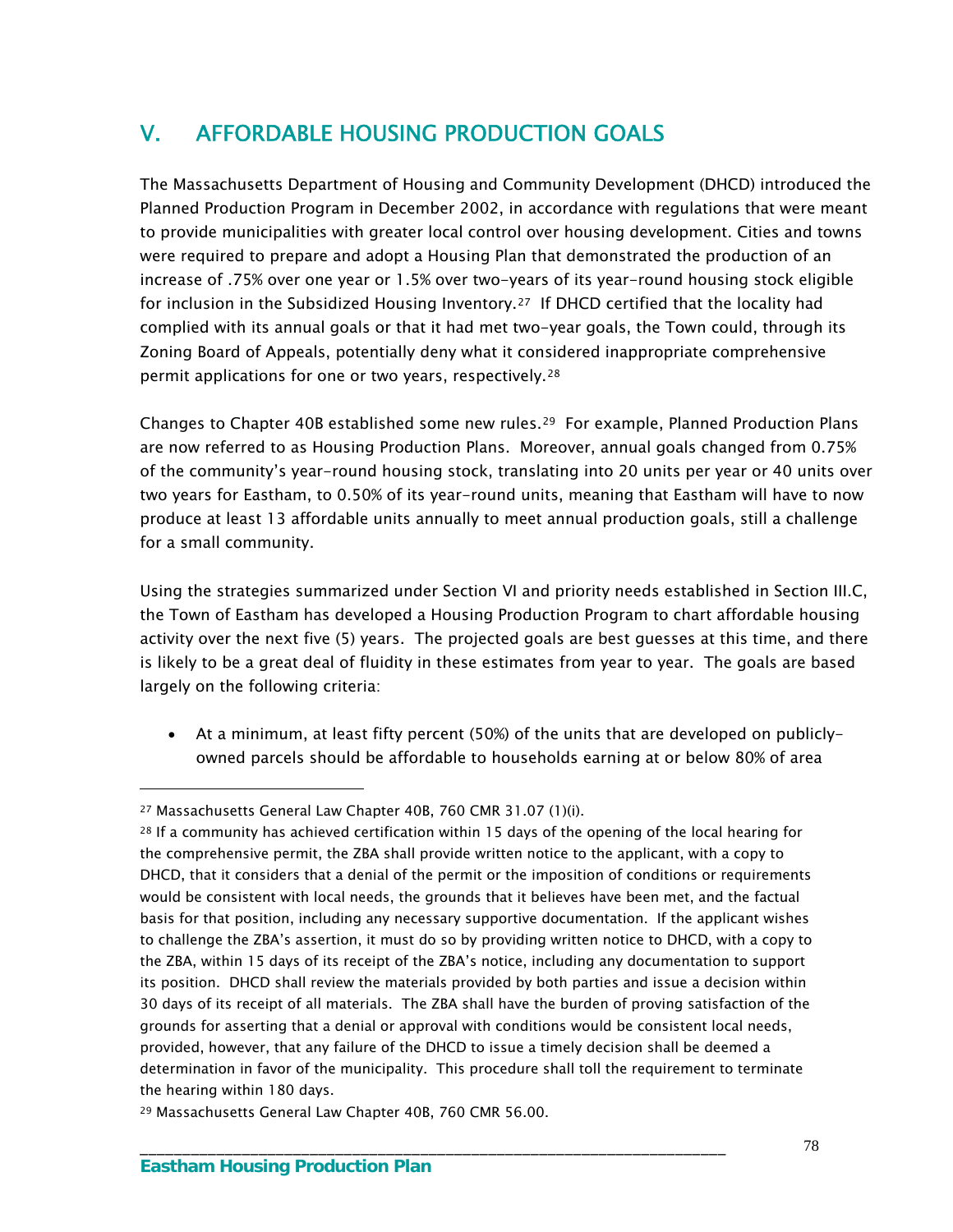median income. The rental projects will also target some households earning at or below 60% of area median income with lower income tiers as well depending upon subsidy program requirements. It should also be noted that the Town can provide CPA assistance to subsidize units for those earning between 80% and 100% of area median income, commonly referred to as "community housing" units, however these units cannot count as part of the Subsidized Housing Inventory or towards annual housing production goals.

- Projections are based on no fewer than four  $(4)$  units per acre, averaging about eight  $(8)$ total bedrooms. However, given specific site conditions and financial feasibility, it may be appropriate to decrease or increase density as long as projects are in compliance with state Title 5 and wetlands regulations. Because development opportunities are limited, the Town should make sure that new development makes good use of designated development parcels.
- Because housing strategies include development on privately owned parcels, production will involve projects sponsored by private developers through the standard regulatory process or possibly the "friendly" comprehensive permit process. The Town will continue to work with these private developers to fine-tune proposals to maximize their responsiveness to community interests and to increase affordability to the greatest extent feasible, potentially infusing funding from the Eastham Affordable Housing Trust Fund or CPA where appropriate.
- The projections involve a mix of rental and ownership opportunities that reflect the priority housing needs in the Housing Needs Assessment (see Section III.C and Table I-3) where at least 80% of the units are directed to rentals. The Town will work with developers to promote a diversity of housing types directed to different populations with housing needs including families, seniors, single occupants and individuals with special needs to offer a wider range of housing options for residents.

It should be noted that while affordable unit production was not substantial during the term of the 2010 Housing Production Plan, significant progress was made to provide a new framework and resources for supporting affordable housing. Consequently, the Town is now in a position to take advantage of this increased capacity and make major strides in producing new units.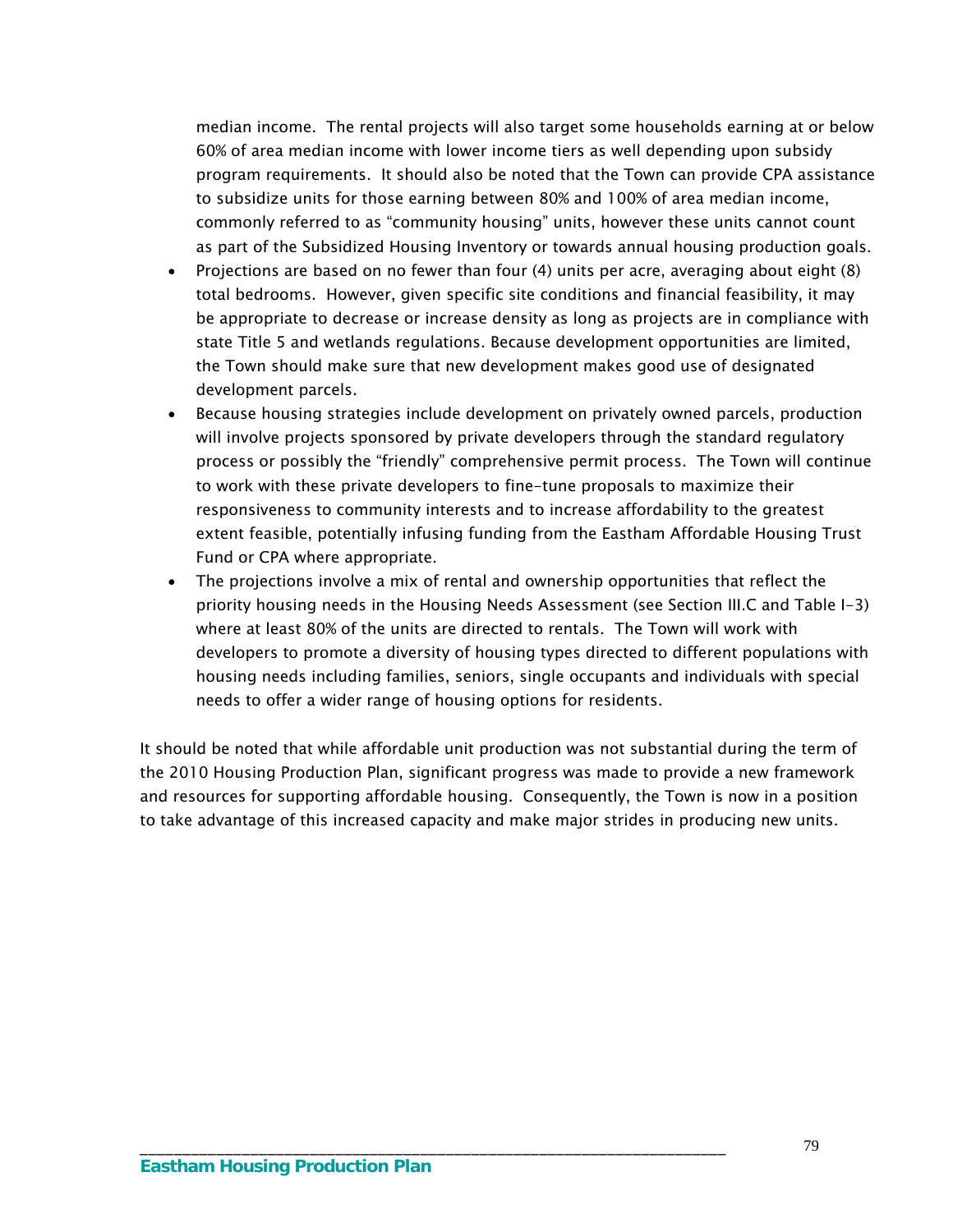| <b>Strategies by Year</b>                          | <b>Affordable</b><br>Units $< 80%$ | <b>Workforce Units</b><br>80%-120% AMI | Total Units*   |
|----------------------------------------------------|------------------------------------|----------------------------------------|----------------|
|                                                    | <b>AMI</b>                         | or ineligible for SHI                  |                |
| Year 1 - 2016                                      |                                    |                                        |                |
| Rental Expansion Program (Strategy VI.A.3)         | 2                                  | $\mathbf 0$                            | $\overline{2}$ |
| Rental Subsidy Program (VI.A.3)                    | 0                                  | 10                                     | 10             |
| Housing Rehabilitation Program/ownership           | 0                                  | 12                                     | 12             |
| (VI.A.3)                                           |                                    |                                        |                |
| Accessory apartments/rental (VI.A.3 and            | $\Omega$                           | $\mathbf{1}$                           | $\mathbf{1}$   |
| VI.B.4)                                            |                                    |                                        |                |
| Subtotal                                           | $\mathcal{Z}_{\mathcal{C}}$        | 23                                     | 25             |
| Year 2 - 2017                                      |                                    |                                        |                |
| Development of publicly-owned                      | 70                                 | $\mathbf 0$                            | 70             |
| Property/Purcell property/rental (VI.A.1)          |                                    |                                        |                |
| Development of privately-owned property            | 115                                | $\mathbf 0$                            | 115            |
| through the "friendly 40B" process                 |                                    |                                        |                |
| /rentals (VI.A.2)                                  |                                    |                                        |                |
| Buy-down Program/Rental Expansion                  | $\overline{2}$                     | 0                                      | $\overline{2}$ |
| Program or Mortgage Assistance Program             |                                    |                                        |                |
| (VI.A.3)                                           |                                    |                                        |                |
| Rental Subsidy Program (VI.A.3)                    | $\mathbf 0$                        | 10                                     | 10             |
| Housing Rehabilitation Program/ownership           | $\Omega$                           | 12                                     | 12             |
| (VI.A.3)                                           |                                    |                                        |                |
| Accessory apartments/rental (VI.A.3 and            | $\mathbf 0$                        | $\overline{2}$                         | $\overline{2}$ |
| VI.B.4)                                            |                                    |                                        |                |
| Subtotal                                           | 187                                | 24                                     | 211            |
| Year 3 - 2018                                      |                                    |                                        |                |
| Special Needs Housing/rental (VI.A.2)              | 8                                  | 0                                      | 8              |
| Buy-down Program/Rental Expansion                  | $\overline{4}$                     | $\mathbf 0$                            | $\overline{4}$ |
| Program or Mortgage Assistance Program<br>(VI.A.3) |                                    |                                        |                |
| Rental Subsidy Program (VI.A.3)                    | 0                                  | 10                                     | 10             |
| Housing Rehabilitation Program/ownership           | $\Omega$                           | 12                                     | 12             |
| (VI.A.3)                                           |                                    |                                        |                |
| Accessory apartments/rental (VI.A.3 and            | $\overline{2}$                     | $\overline{4}$                         | 6              |
| VI.B.4)                                            |                                    |                                        |                |
| <b>Subtotal</b>                                    | 14                                 | 26                                     | 40             |
| Year 4 - 2019                                      |                                    |                                        |                |
| Private property development/ownership             | $\overline{2}$                     | $\mathbf 0$                            | $\overline{2}$ |
| (VI.A.2)                                           |                                    |                                        |                |
| Private property development - motel               | 10                                 | $\mathbf 0$                            | 20             |
| conversion/rental (VI.A.2)                         |                                    |                                        |                |
| Buy-down Program/Rental Expansion                  | $\overline{4}$                     | $\mathbf 0$                            | 4              |
| Program or Mortgage Assistance Program             |                                    |                                        |                |

Table V-1: Eastham Housing Production Program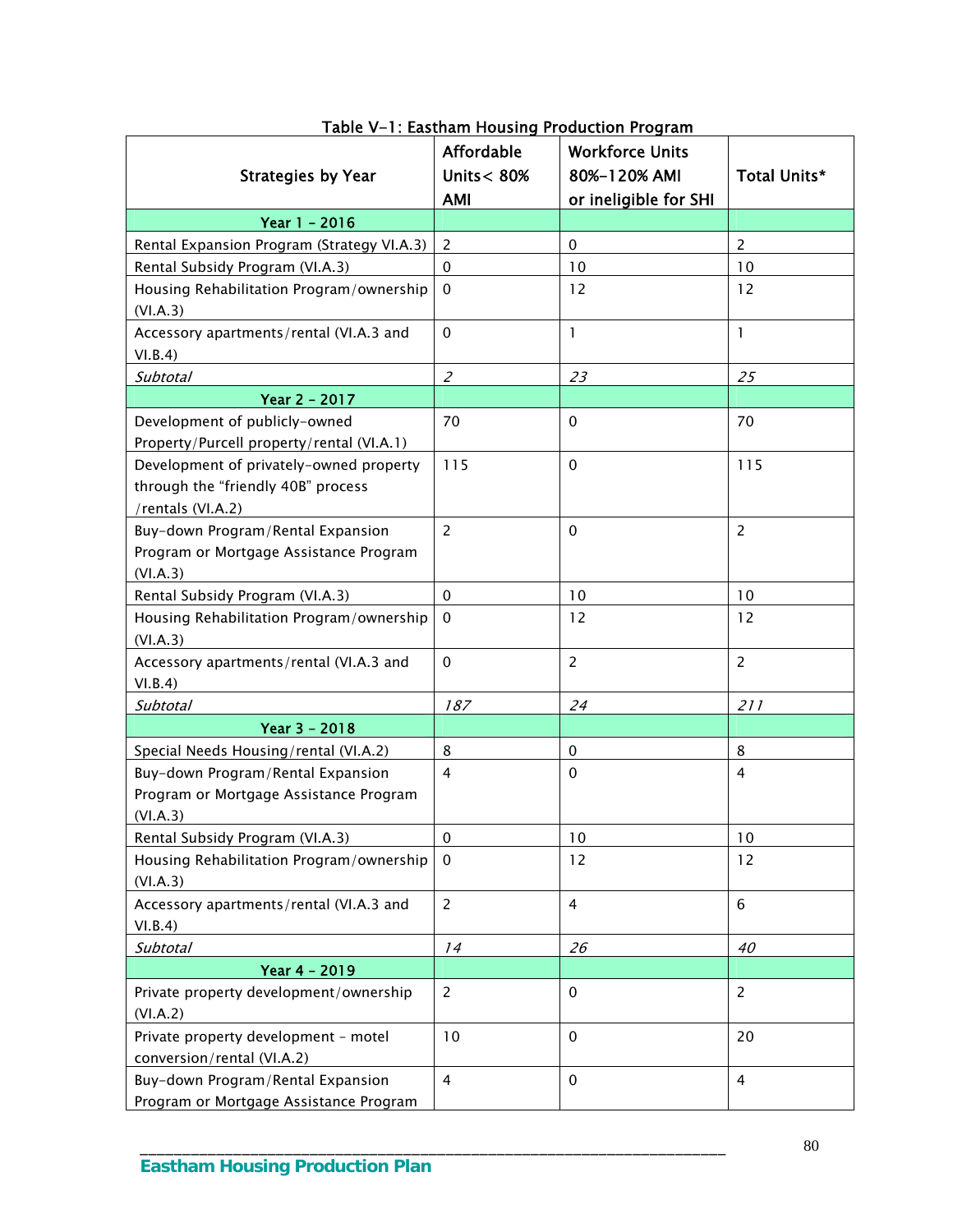| (VI.A.3)                                   |          |          |                   |
|--------------------------------------------|----------|----------|-------------------|
| Rental Subsidy Program (VI.A.3)            | $\Omega$ | 10       | 10                |
| Housing Rehabilitation Program (VI.A.3)    | 0        | 12       | 12                |
| Accessory apartments (VI.A.3 and VI.B.4)   | 2        | 4        | 6                 |
| Subtotal                                   | 18       | 26       | 54                |
| Year 5 - 2020                              |          |          |                   |
| Public property development - Ballwic Ave. | 15       | 5        | 30                |
| "friendly" 40B/ownership (VI.A.1)          |          |          |                   |
| Buy-down Program/Rental Expansion          | 4        | $\Omega$ | 4                 |
| Program or Mortgage Assistance Program     |          |          |                   |
| (VI.A.3)                                   |          |          |                   |
| Rental Subsidy Program (VI.A.3)            | $\Omega$ | 10       | 10                |
| Housing Rehabilitation Program/ownership   | $\Omega$ | 12       | $12 \overline{ }$ |
| (VI.A.3)                                   |          |          |                   |
| Accessory apartments/rental (VI.A.3 and    | 2        | 4        | 6                 |
| VI.B.4)                                    |          |          |                   |
| Subtotal                                   | 21       | 31       | 62                |
| Total                                      | 242      | 130      | 392               |

\* The totals include market rate units in addition to the affordable and workforce units.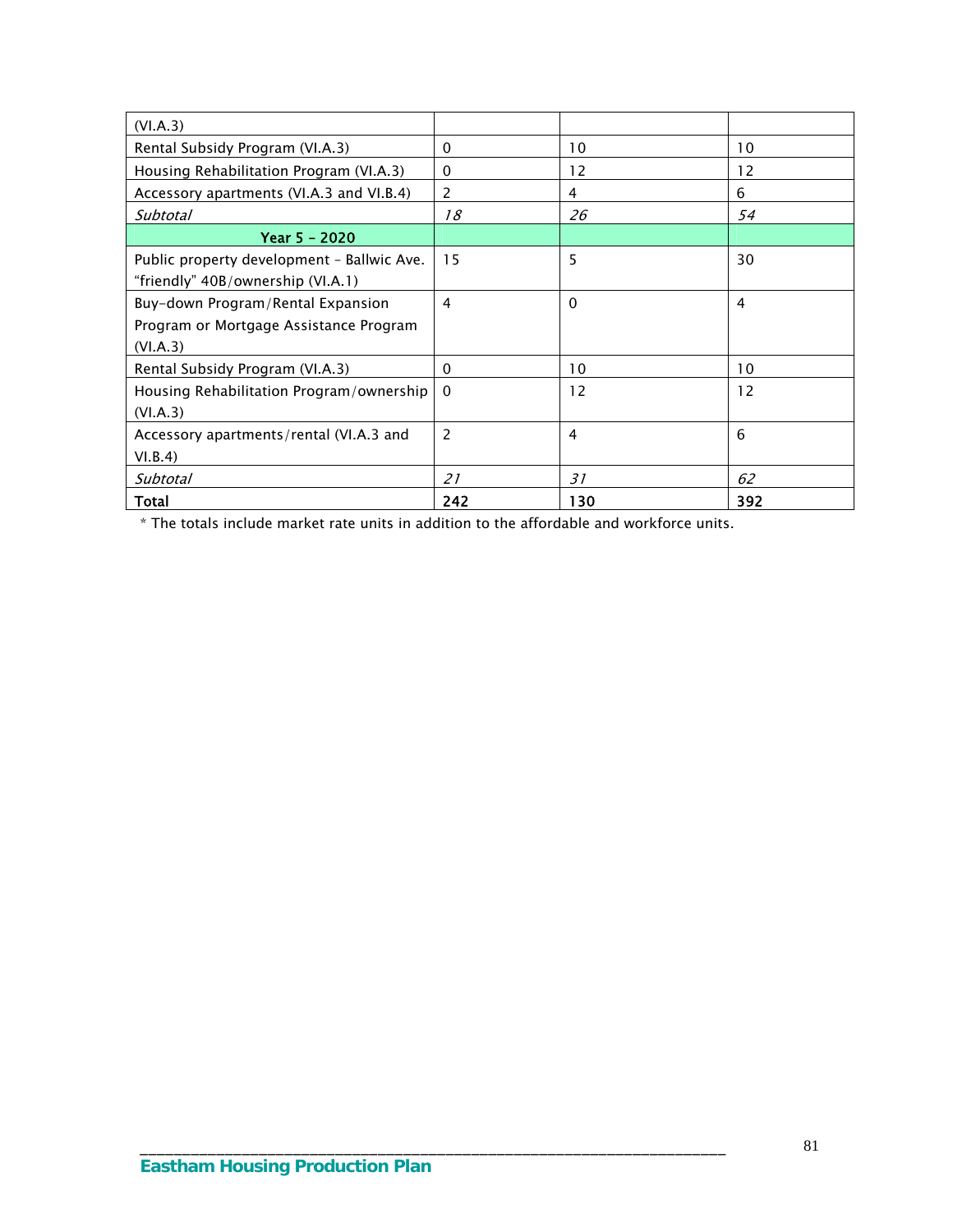# VI. HOUSING STRATEGIES

The Town has made significant progress in implementing the Housing Production Plan it prepared in 2010. Particularly important have been the following efforts to build local capacity to manage the implementation process, new zoning, and the creation of new housing initiatives:

Secure greater professional coordination

The previous Plan recommended that the Town determine how best to insure that it has adequate oversight to coordinate the implementation of the Housing Production Plan. It further suggested that the Town request CPA funding to support at least a part-time consultant and issue a Request for Proposals (RFP) to select the most qualified respondent. Following approval of the 2010 Housing Plan, the Eastham Affordable Housing Trust (EAHT) received CPA funding to fund a housing consultant to expedite the creation of affordable housing options for Eastham residents and hired Bailey Boyd Associates. In 2015 EAHT requested another \$36,000 in CPA funding for this professional support, transitioning to another consultant or staff person.



Promote affordable housing in mixed-use development

\_\_\_\_\_\_\_\_\_\_\_\_\_\_\_\_\_\_\_\_\_\_\_\_\_\_\_\_\_\_\_\_\_\_\_\_\_\_\_\_\_\_\_\_\_\_\_\_\_\_\_\_\_\_\_\_\_\_\_\_\_\_\_\_\_\_\_\_\_

The 2010 Housing Production Plan suggested that the Planning Board should complete the planning and regulatory approvals that are necessary to establish the North Eastham Village Center zoning to extend mixed-use development, including affordable housing, along the Route 6 corridor. The Town approved the North Eastham Overlay District in its 2014 Town Meeting. The Town is also extending water services to cover about one-third of Eastham in the initial phase, including service to this area. Moreover, the Town owns an 11.5-acre property, the Purcell property, which has been designated for affordable housing development and is located in this district. The Town is committing CDBG funding to conduct predevelopment work on the site and will issue a Request for Proposals (RFP) to select a developer.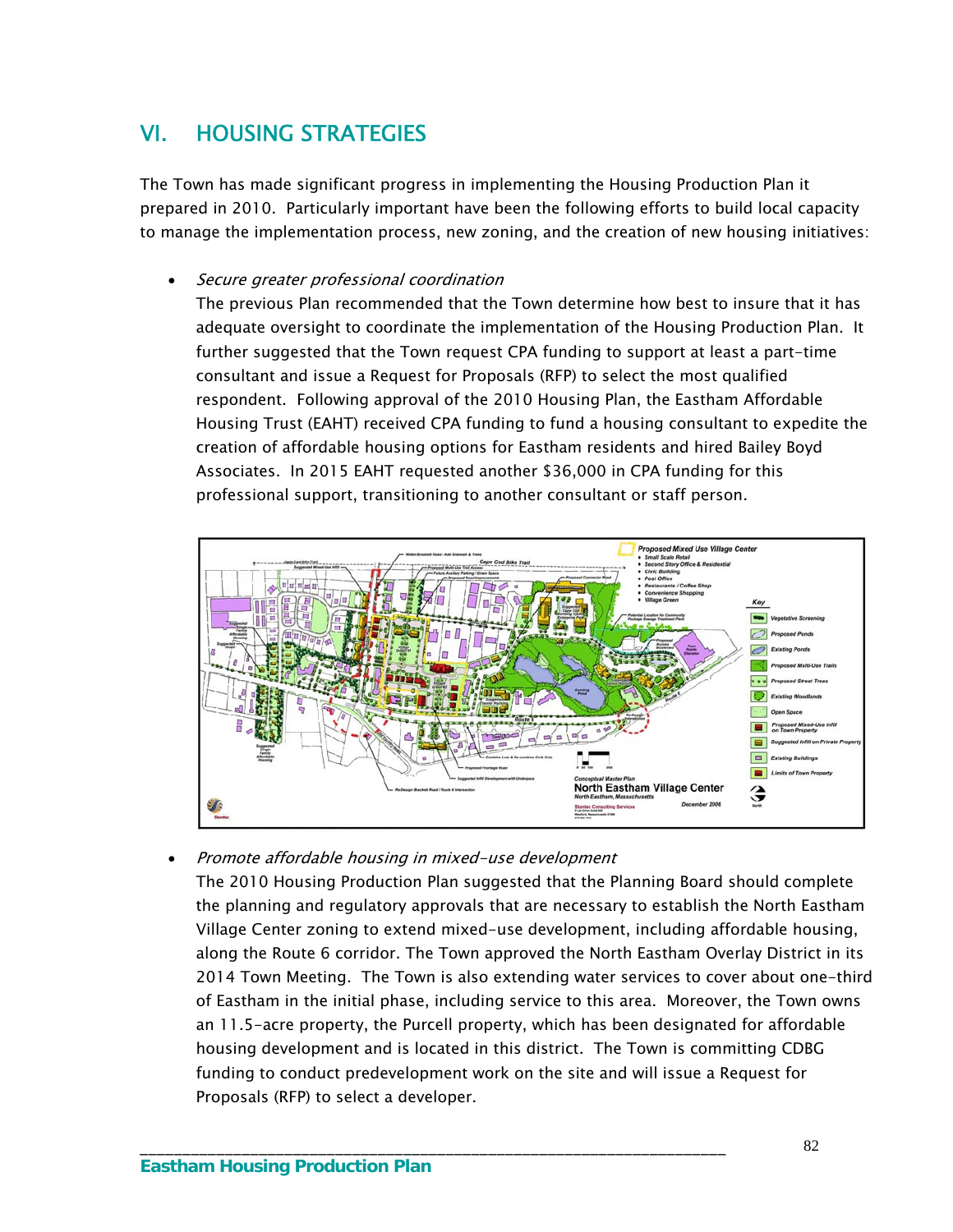#### Modify accessory apartment bylaw

The 2010 Housing Plan also recommended that the Town amend its accessory apartment bylaw to better promote such units that provide a number of public benefits, including relatively affordable year-round rental units. The 2013 Town Meeting approved an amended bylaw that among other provisions was to create either deed-restricted accessory units directed to tenants whose verified income was at or below 80% of area median income or non-deed-restricted units for tenants whose verified income is less than or equal to 120% of median income.

#### • New housing initiatives

At the May 2008 Annual Town Meeting, the Town approved the establishment of a Municipal Affordable Housing Trust Fund to promote diverse solutions to the acknowledged shortage of affordable housing. At the time that the 2010 Housing Plan was being completed, the Eastham Affordable Housing Trust (EAHT) was still in the initial phases of getting organized but has since developed a number of new housing initiatives including the Rental Expansion Program, Rental Subsidy Program, and Housing Rehabilitation Program, working in partnership with area non-profit organizations.

The strategies outlined below are based on previous plans, reports, studies, the Housing Needs Assessment, local housing goals, community input and the experience of other comparable localities in the area and throughout the Commonwealth. The strategies are categorized according to continuing development and outreach activities or longer-term zoning changes. A summary of these actions is included in Appendix 1 and a summary of the process for implementing them is in Appendix 2.

The strategies also reflect state requirements that ask communities to address all of the following major categories of strategies to the greatest extent applicable:[30](#page-86-0)

- Identification of zoning districts or geographic areas in which the municipality proposes to modify current regulations for the purposes of creating affordable housing developments to meet its housing production goal;
	- o Explore rezoning to convert motels to mixed-income housing (strategy VI.B.3)
	- $\circ$  Integrate affordable housing in the Open Space Residential Subdivision Development Bylaw (see strategy VI.B.2)
- Identification of specific sties for which the municipality will encourage the filing of comprehensive permit projects;
	- o Continue to make suitable public land available for affordable housing (strategy VI.A.1)

\_\_\_\_\_\_\_\_\_\_\_\_\_\_\_\_\_\_\_\_\_\_\_\_\_\_\_\_\_\_\_\_\_\_\_\_\_\_\_\_\_\_\_\_\_\_\_\_\_\_\_\_\_\_\_\_\_\_\_\_\_\_\_\_\_\_\_\_\_

<span id="page-86-0"></span><sup>30</sup> Massachusetts General Law Chapter 40B, 760 CMR 56.03.4.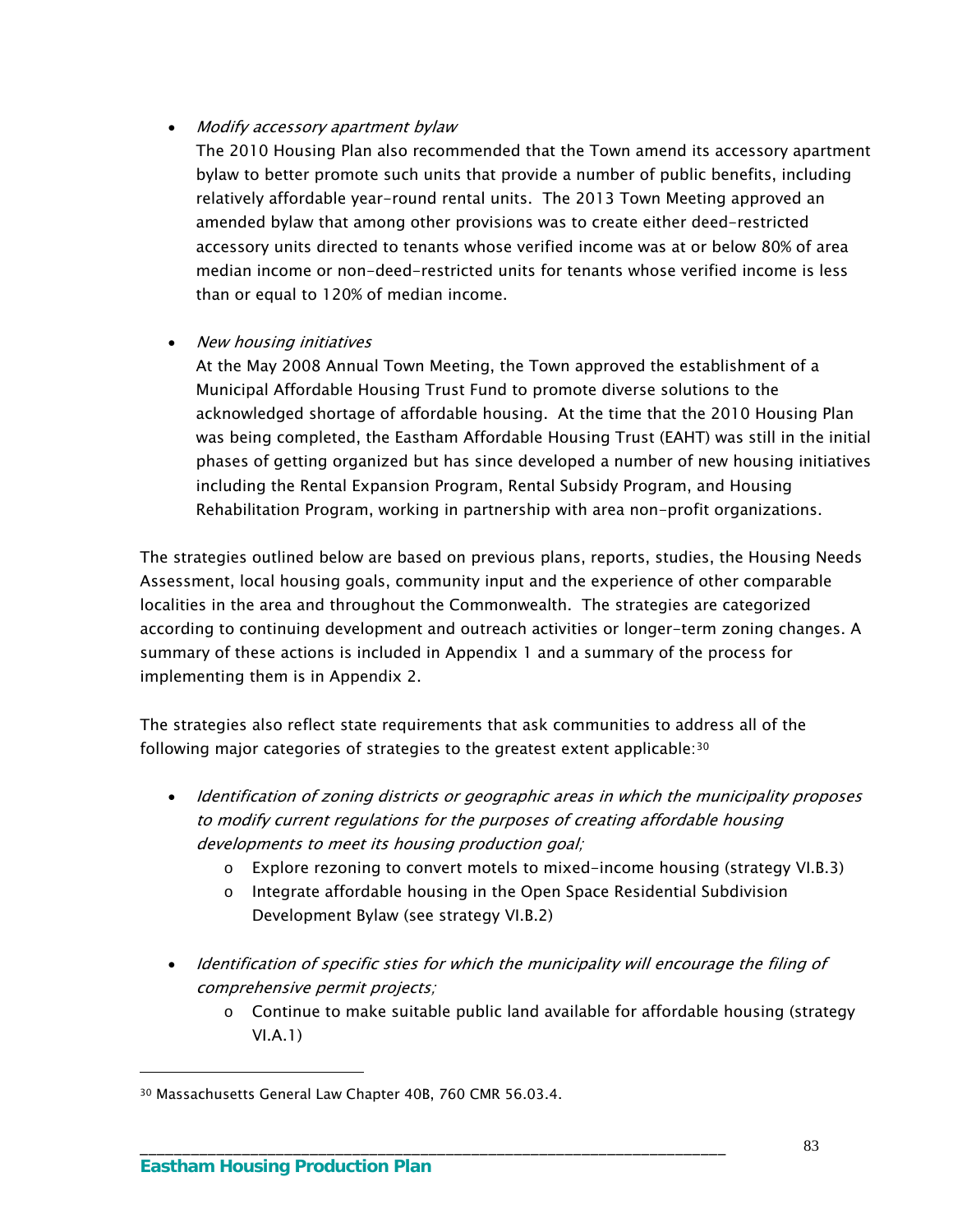- o Continue to partner with private developers on privately owned sites (strategy VI.A.2)
- Characteristics of proposed residential or mixed-use developments that would be preferred by the municipality;
	- o Adopt inclusionary zoning (see strategy VI.B.3)
	- o Integrate affordable housing in the Open Space Residential Subdivision Development Bylaw (see strategy VI.B.2)
	- o Modify accessory apartment bylaw (VI.B.4)
	- o Continue to partner with private developers on privately owned sites (see strategy VI.A.2)
	- $\circ$  As indicated in strategy VI.A.2, the Town should continue to work with developers to create affordable housing in line with smart growth principles including:
		- Mixed-use development in appropriate locations,
		- Motel or cottage colony conversions,
		- Redevelopment of nonresidential properties into housing,
		- Smaller infill housing in existing neighborhoods,
		- Cluster development, and
		- Group homes for special needs populations.
- Municipally owned parcels for which the municipality commits to issue requests for proposals to develop affordable housing.
	- $\circ$  Continue to make suitable public land available for affordable housing (see strategy VI.A.1)
- Participation in regional collaborations addressing housing development
	- o Participate in Barnstable County HOME Consortium

\_\_\_\_\_\_\_\_\_\_\_\_\_\_\_\_\_\_\_\_\_\_\_\_\_\_\_\_\_\_\_\_\_\_\_\_\_\_\_\_\_\_\_\_\_\_\_\_\_\_\_\_\_\_\_\_\_\_\_\_\_\_\_\_\_\_\_\_\_

- $\circ$  Participation in the Regional Housing Rehabilitation Program (strategy VI.A.3)
- o Promote regional housing programs and services (see strategy VI.A.4)

It will also be important to insure that affordable units produced through this Plan get counted, to the greatest extent possible, as part of the Subsidized Housing Inventory (SHI), applied through the Local Initiative Program (LIP) administered by the state's Department of Housing and Community Development (DHCD) if another state or federal housing subsidy is not involved.

In addition to being used for "friendly 40B" projects, LIP can be used for counting those affordable units as part of a Town's Subsidized Housing Inventory that are being developed through some local action including:

- Zoning-based approval, particularly inclusionary zoning provisions and special permits for affordable housing;
- Substantial financial assistance from funds raised, appropriated or administered by the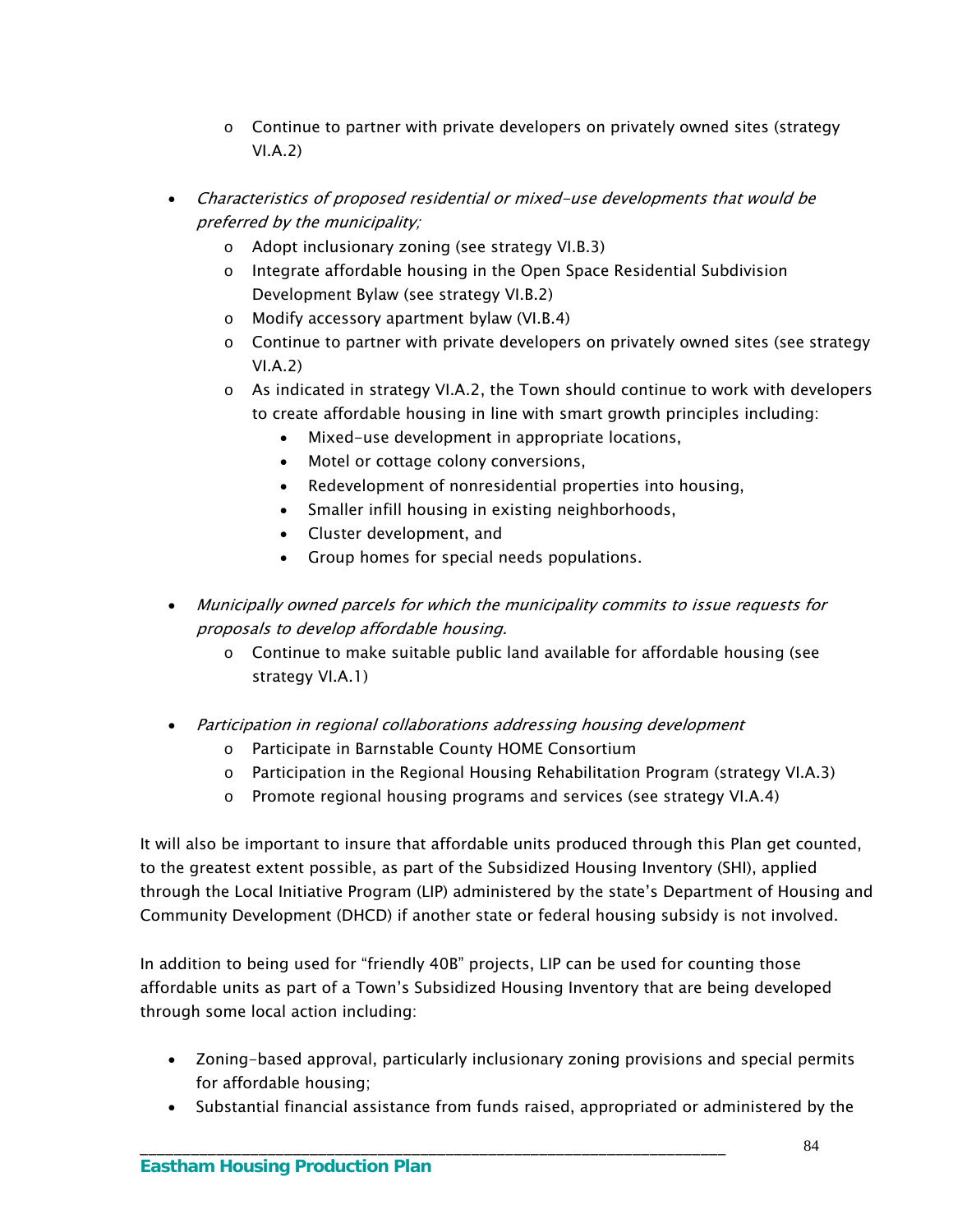city or town; and/or

 Provision of land or buildings that are owned or acquired by the city or town and conveyed at a substantial discount from their fair market value.

In order to be counted as part of the Subsidized Housing Inventory the units must meet the following criteria:

- A result of municipal action or approval;
- Sold or rented based on procedures articulated in an affirmative fair marketing and lottery plan approved by DHCD;
- Sales prices and rents must be affordable to households earning at or below 80% of area median income; and
- Long-term affordability is enforced through affordability restrictions, approved by DHCD.

Additionally, a Requesting New Units Form must be submitted to DHCD with other required materials to insure that these units get counted. The Town needs to insure that the appropriate documentation for the seven (7) existing affordable units that are eligible for inclusion on the SHI but not yet counted gets compiled and sent to DHCD.

The Town, through the Eastham Affordable Housing Trust, has hired a CPA-funded Housing Consultant to coordinate the necessary work in implementing this Housing Plan. The affordability restrictions for all units produced through the Local Initiative Program will be monitored by DHCD, but it is the premise of LIP that the municipality and DHCD work together to create affordable housing and fulfill the obligations of the affordability restrictions.

It should be noted however, that a major goal of this Plan is not only to strive to meet the state's 10% goal under Chapter 40B, but to also serve local needs. Consequently, there are instances where housing initiatives might be promoted to meet these needs that will not necessarily result in the inclusion of units in the Subsidized Housing Inventory; examples potentially include the promotion of accessory apartments or mixed-income housing that includes income tiers above 80% of area median income. In fact, in May 2015, the Eastham Affordable Housing Trust identified guiding principles for pursuing affordable housing opportunities that were also adopted by the Board of Selectmen the following August, the first of which was to increase housing opportunities for those who live and/or work in the community, by prioritizing opportunities that support its local citizenry and that serve a range of local housing needs – even if the units may not be eligible for inclusion in the state Subsidized Housing Inventory (SHI).

Other EAHT guiding principles included:

1. Increase housing opportunities to those who live and/or work in the community, by prioritizing opportunities that support its local citizenry and that serve a range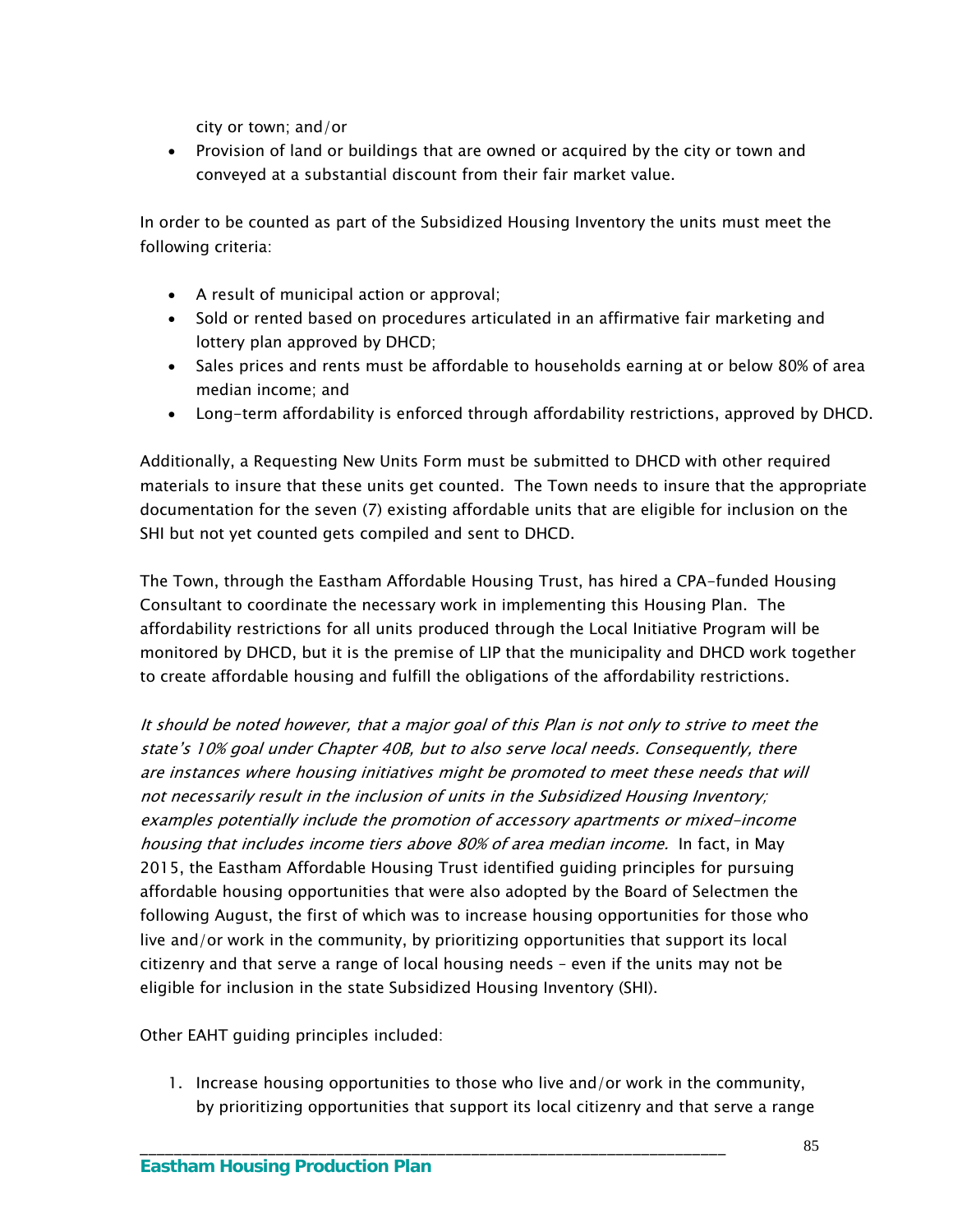of local housing needs – even if the units may not be eligible for inclusion in the state Subsidized Housing Inventory (SHI).

- 2. Develop year-round affordable rental units to serve Eastham's most financially vulnerable residents including it service workers.
- 3. Identify properties that have reduced or nominal acquisition costs.
- 4. Support the subsidization of rental housing and the subsidization of infrastructure and utilities for new housing developments.
- 5. Maximize opportunities within Eastham's built environment by prioritizing projects that convert existing housing into affordable units (accessory apartments, small in-fill developments, buy-down initiatives).
- 6. Develop projects that serve a wide range of housing needs including families, single occupants, seniors and special needs populations.
- 7. Encourage a diversity of housing types including clustered mixed-income and scattered single and multi-family units.

Using these guiding principles, it is the intention of EAHT to explore the investment of CPA funds for new purposes during the course of implementing this Housing Production Plan in order to ensure funds are used in the most efficient manner possible.

Within the context of these guidelines, compliance issues, identified local needs, existing resources, affordability requirements, community input and the other goals listed in Section II of this Plan, the following housing strategies are offered for consideration. It is important to note that these strategies are presented as a package for the Town to prioritize and process, each through the appropriate regulatory channels. Moreover, the proposed actions present opportunities to judiciously invest funding from the Eastham Affordable Housing Trust Fund or CPA to subsidize actual unit production (predevelopment funding and/or subsidies to fill the gap between total development costs and the affordable rent or purchase prices) and leverage additional resources, modify or create new local zoning provisions and development policies, and help preserve the existing affordable housing stock.

## A. Development and Outreach Strategies

The following strategies largely involve a continuation of effective development and outreach strategies that were initiated through the implementation of the 2010 Housing Production Plan:

## 1. Continue to Make Suitable Public Property Available for Affordable Housing

\_\_\_\_\_\_\_\_\_\_\_\_\_\_\_\_\_\_\_\_\_\_\_\_\_\_\_\_\_\_\_\_\_\_\_\_\_\_\_\_\_\_\_\_\_\_\_\_\_\_\_\_\_\_\_\_\_\_\_\_\_\_\_\_\_\_\_\_\_

Current Status: As mentioned in Section IV, major obstacles to developing affordable housing in Eastham include the limited availability of developable property, publicly-owned property in particular. Nevertheless, there is a precedent for providing publicly-owned property for affordable housing including: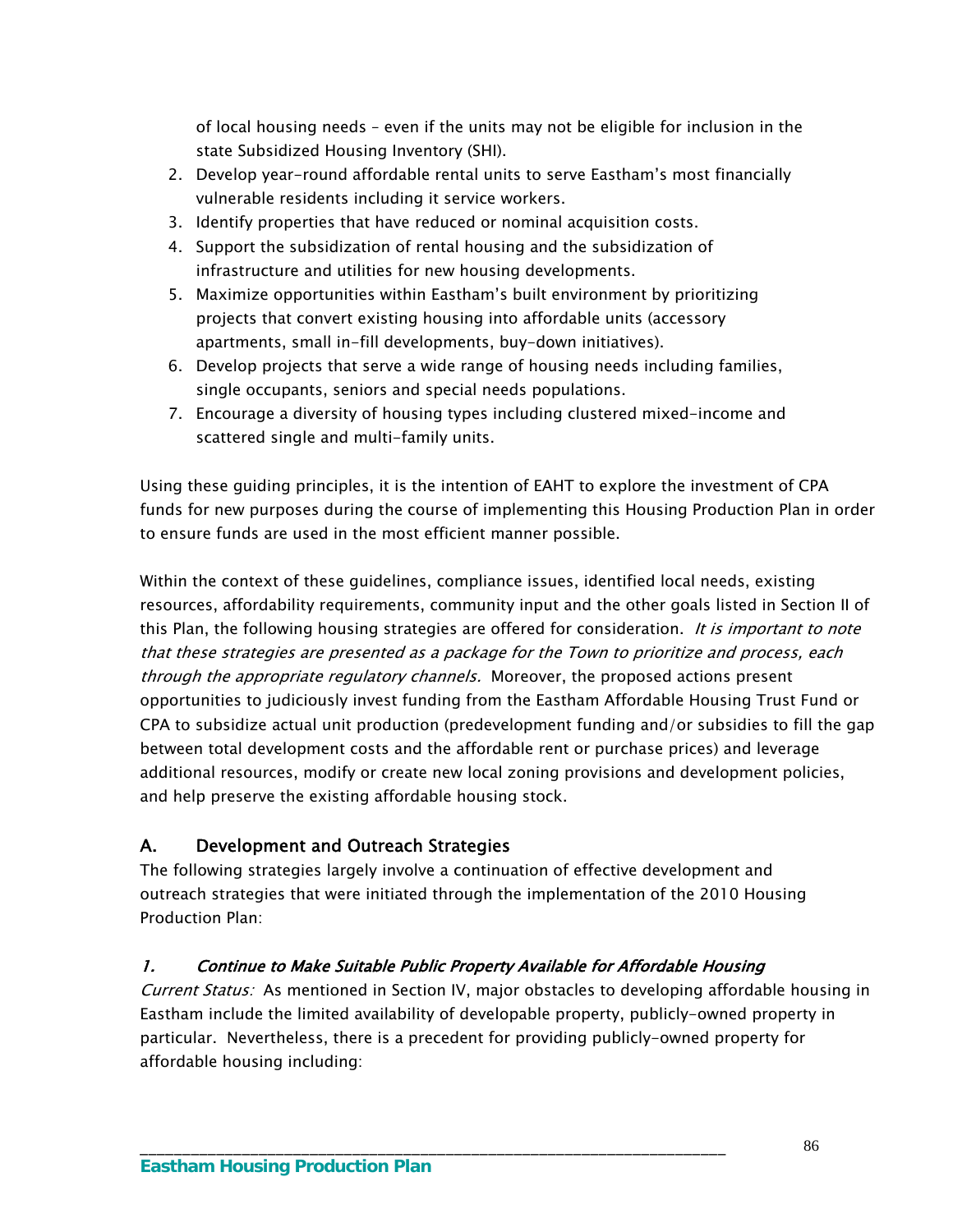- Two (2) Habitat for Humanity homes
- Bay Meadows ("friendly" 40B)
- Nauset Road rental (involved a house that was donated and moved to a Town-owned site)

Table VI-1 includes a preliminary list of Town-owned properties that are either being planned for some amount of affordable housing, as is the case with the Purcell property in the North Eastham Overlay District, or under some preliminary consideration.

|     |               |                    |                         | <b>Size</b> |
|-----|---------------|--------------------|-------------------------|-------------|
| Map | <b>Parcel</b> | <b>Address</b>     | <b>AKA</b>              | (acres)     |
|     | 32            | 1 Sandy Meadow Way | Roach Property          | 14          |
| 8   | 147           | 4300 State Highway | <b>Purcell Property</b> | 11.5        |
| 12  | 21 1 B        | 10 Ballwic Road    | <b>Forrest Ave</b>      |             |

Table VI-1: Potential Town-owned Properties for Affordable Housing

The Town has issued an RFP several times in the past for the development of the Purcell property but did not receive proposals, largely related to the lack of water services and the relatively low housing density that was included in the RFPs. Municipal water services will be available at the Purcell property site in late 2016. In March 2016, the Town issued a new RFP with increased density thresholds. It is anticipated that this revised RFP will attract interest from qualified developers and that it will be more conducive to obtaining financing for subsidized rental housing.

Next Steps: The Housing Trust will continue to work with other Town boards and committees to pursue surplus municipal property for the development of affordable housing, including possible tax title property as well. For such properties, when identified, the Town should focus on providing the following types of support:

- Predevelopment Work: The Town should support the costs of preliminary feasibility analyses of existing Town-owned parcels with funding through Community Preservation funds, the Affordable Housing Trust Fund, or CDBG. For example, the Town is using some CDBG funding to conduct predevelopment work on the Purcell property.
- Request for Proposals (RFP): Following the necessary approvals for the conveyance of Town-owned properties, the Town's Chief Procurement Officer and the Town's Housing Consultant should prepare a Request for Proposals (RFP) to solicit interest from developers based on the Town's specific project requirements and select a developer based also on identified criteria included in the RFP. Projects will require densities or other regulatory relief beyond what is allowed under the existing Zoning Bylaw, and this will likely be obtained through the "friendly" comprehensive permit process under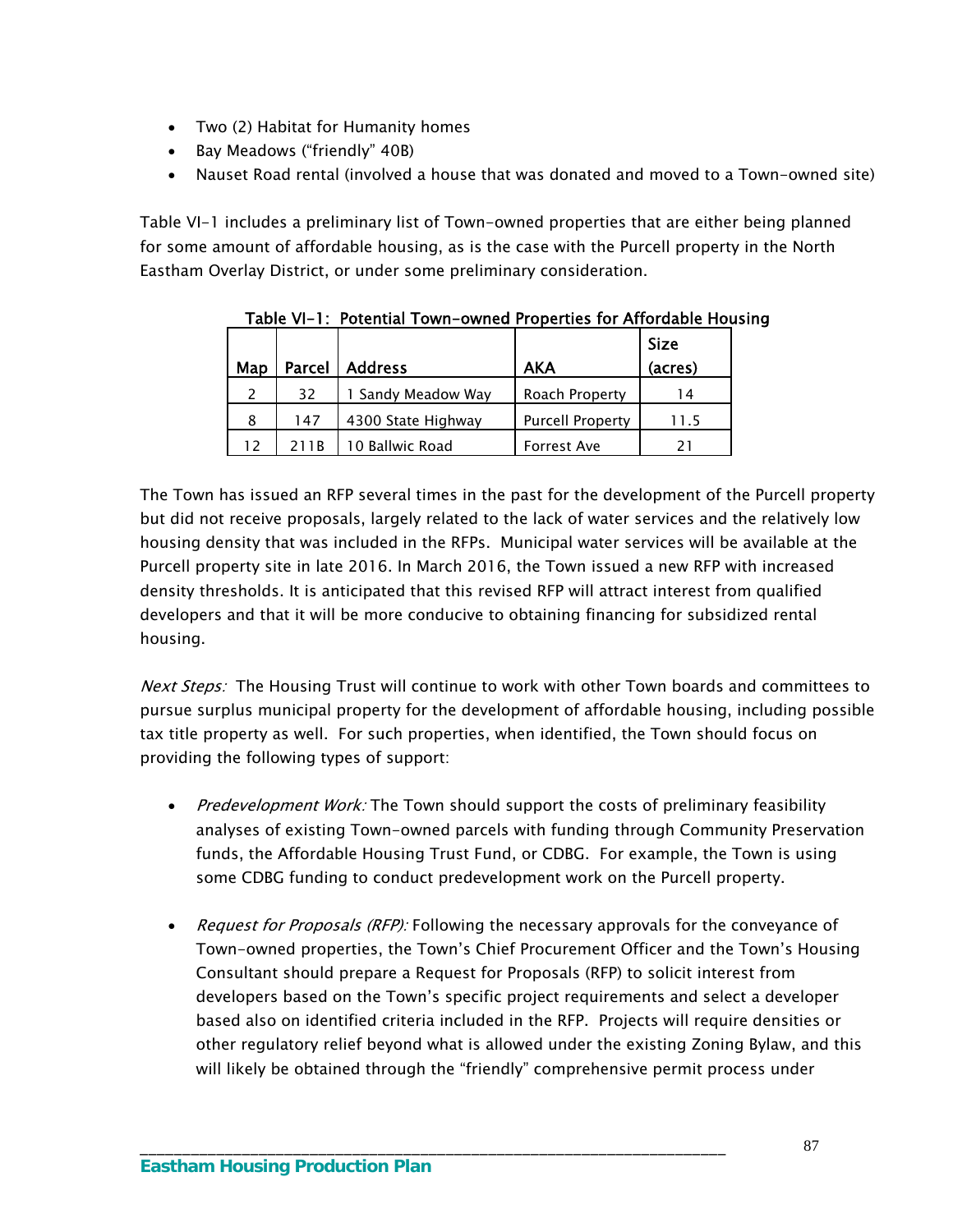DHCD's Local Initiative Program (LIP). In fact the Chapter 40B has been used in the past in the development of a number of former Town-owned parcels.

- *Advocacy:* The Town will need to be involved in helping the selected developer secure the necessary financial, technical and political support. Evidence of municipal support is critical when seeking financial or technical assistance from regional, state or federal agencies.
- *Gap Financing:* Comprehensive permits typically do not involve external public subsidies but use internal subsidies by which the market units in fact cross-subsidize the affordable ones. Many communities have used the "friendly" comprehensive permit process to take advantage of these internal subsidies, to create the necessary densities to make development feasible, and to make it easier to navigate the existing regulatory system. Other developments require public subsidies to cover the costs of affordable or mixed-income residential development and need to secure public subsidies through the state and federal government and other financial institutions to accomplish these objectives. Because total development costs are typically significantly higher than the rents or purchase prices that low- and moderate-income households can afford, multiple layers of subsidies are often required to fill the gaps. Even Chapter 40B developments are finding it useful to apply for external subsidies to increase the numbers of affordable units, to target units to lower income or special needs populations, or to fill gaps that market rates cannot fully cover.

Because development on Town-owned properties will likely include more affordable units than are required under Chapter 40B to boost the public benefits associated with the conveyance of Town-owned property for affordable housing, it is likely that some local funding will be necessary to leverage additional sources of financing from regional, state and/or federal governments and make development financially feasible.

Responsible Parties: Board of Selectmen with support from the Eastham Affordable Housing Trust (EAHT).

Resources Required: Local resources will be required to help subsidize the development and leverage other sources of financing, the amounts dependent on the size and type of the development, the numbers of affordable units, and the targeted income level(s).

The donated time of members of the EAHT and other Town boards and committees (such as Assessing, ZBA, and Community Preservation Committee) will be important as well as coordination from the Town's CPA-funded Housing Consultant.

\_\_\_\_\_\_\_\_\_\_\_\_\_\_\_\_\_\_\_\_\_\_\_\_\_\_\_\_\_\_\_\_\_\_\_\_\_\_\_\_\_\_\_\_\_\_\_\_\_\_\_\_\_\_\_\_\_\_\_\_\_\_\_\_\_\_\_\_\_

Projected # Affordable Units Produced: 85 units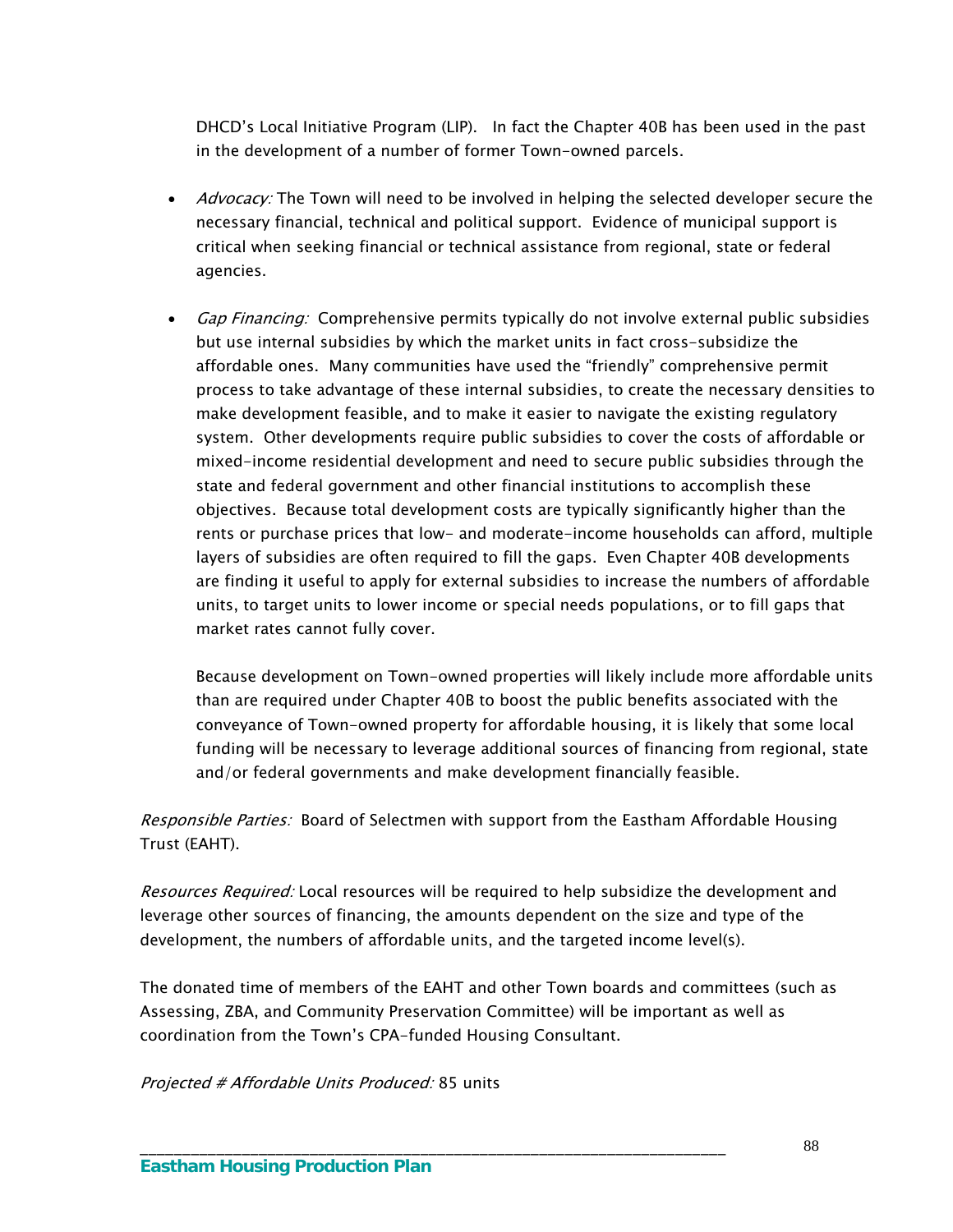## 2. Continue to Partner with Private Developers on Privately Owned Sites

Current Status: Continuing to work cooperatively with private developers, non-profit and for profit, is a major component of this Housing Production Plan. The Town already has a good track record working with developers on affordable housing, non-profit developers in particular including the Eastham Housing Authority, Community Development Partnership, and Habitat for Humanity of Cape Cod.

With incentives created in the zoning bylaw to promote affordable housing (see Section VI.B) and with the availability of the "friendly 40B" option, the Town is in a good position to continue to work cooperatively with developers to guide new development that incorporates affordable units and smart growth principles including the following types of development:

- Mixed-use development in appropriate locations
- Motel or cottage colony conversions
- Accessory apartments
- Redevelopment of nonresidential properties into housing
- Smaller infill housing in existing neighborhoods
- Cluster development
- Group homes for special needs populations

Next Steps: The Town will focus on the following approaches to creating new affordable units on privately-owned parcels in line with "smart growth" principles:

- *Zoning Changes:* The longer-term zoning strategies included in Section VI.B in addition to current zoning, including the recently adopted North Eastham Overlay District, should provide the necessary framework for new development that will include some amount of affordable housing.
- Chapter 40B: Comprehensive permits, particularly the "friendly" 40B process through the state's Local Initiative Program (LIP), have proven to be a useful tool in many communities for projects that require significant waivers of local zoning but meet local needs and priorities. Eastham has used the comprehensive permit process on about half of the units included in the Subsidized Housing Inventory including CDP's Gull Cottage project, Bay Meadows, and Brackett Landing. Key to the success of these new developments was the partnership between the Town and the developer to build affordable housing as well as the expertise of the developer.

Locations where the "friendly" 40B process make the most sense include the Route 6 corridor that is closest to transportation and services. The introduction of water services within the next year or so will also provide opportunities for greater densities in appropriate locations of town.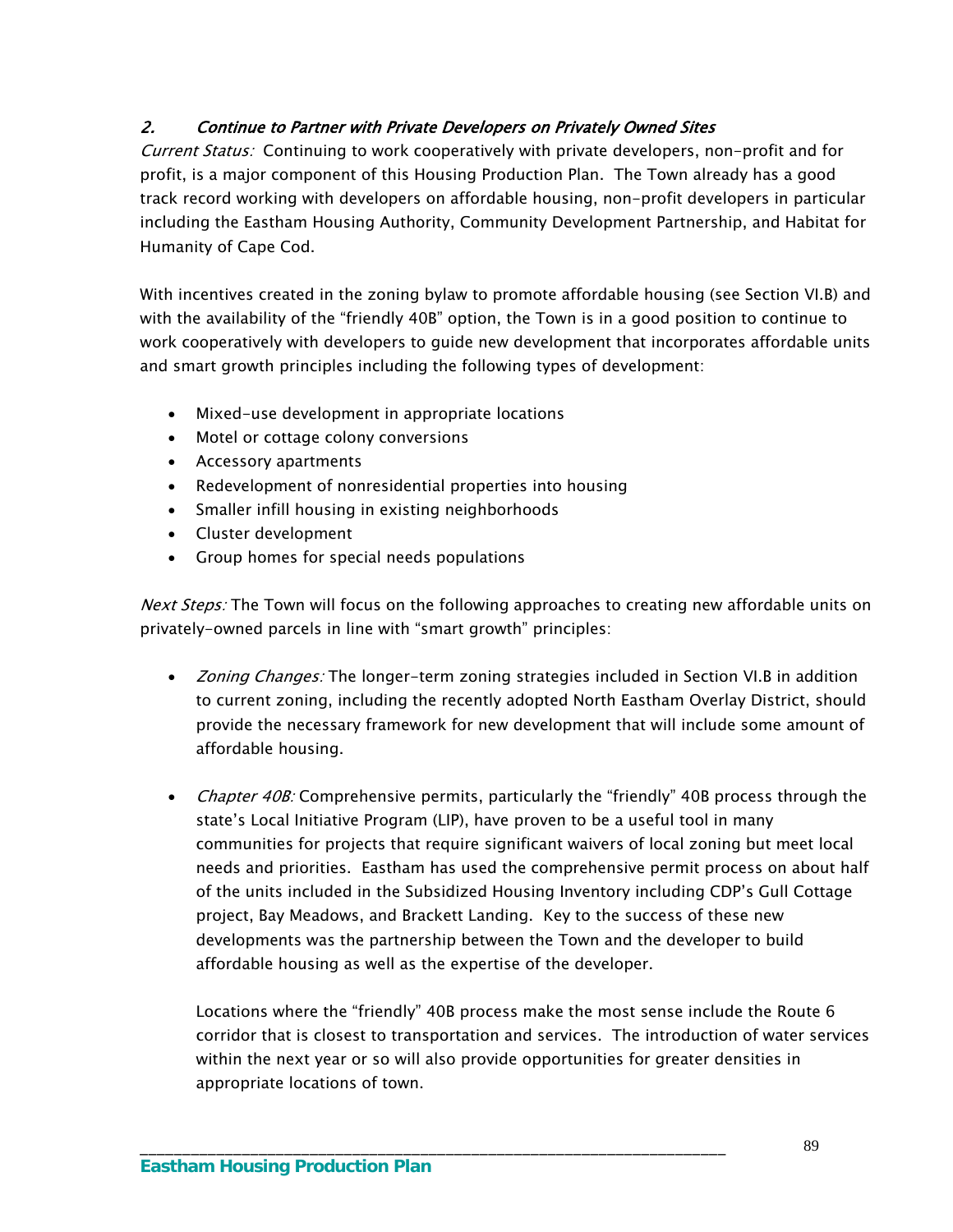The Town is also currently in discussion with a private developer, Stratford Capital Group, on a potential Local Initiative Program (LIP) rental development, Governor Prence Residences, on Route 6 at the previous T-Time driving range site.

The EAHT should serve as the first municipal entity to formally review housing proposals in their early stages and provide useful feedback to developers on preliminary plans with support from the Town Planner, Housing Consultant and other Town boards as appropriate.

Responsible Parties: Eastham Affordable Housing Trust in cooperation with the Planning Board on necessary zoning changes and the Zoning Board of Appeals and Board of Selectmen on the Local Initiative Program (LIP) opportunities.

Resources Required: Donated time from the EAHT and other Town boards and committees to review, provide feedback and process housing project proposals with staff support from the Town Planner and Housing Consultant. In many cases, subsidies will also be required to fill the gaps in financing and leverage other sources of public and private financing to make projects economically feasible.

### Projected # Affordable Units Produced: 135 units

### 3. Continue to Partner with Non-profit Organizations on Local Housing Programs

Current Status: In partnership with area non-profit organizations and with support from the CPA-funded Housing Consultant, the EAHT has established several local housing initiatives including:[31](#page-93-0)

#### • Rental Expansion Program

Since 2012, the Eastham Affordable Housing Trust has purchased seven (7) properties and converted them to affordable rental units that are deed-restricted in perpetuity. The Housing Trust has used CPA funding to subsidize these units, making six (6) of them affordable to tenants earning at 80% of area median income while paying no more than 30% of their income on rents and utilities and another moderate-income unit for a household earning between 80% and 120% AMI. The Town has contracted with the Community Development Partnership (CDP) for property management.

 Eastham Regional Housing Rehabilitation Program In conjunction with other nearby communities, the Town received Community Development Block Grant (CDBG) funding from the state to operate a Housing Rehabilitation Program, managed by the Community Development Partnership (CDP).

\_\_\_\_\_\_\_\_\_\_\_\_\_\_\_\_\_\_\_\_\_\_\_\_\_\_\_\_\_\_\_\_\_\_\_\_\_\_\_\_\_\_\_\_\_\_\_\_\_\_\_\_\_\_\_\_\_\_\_\_\_\_\_\_\_\_\_\_\_

<span id="page-93-0"></span> $31$  More details on these programs are included in Section III.B.5, Subsidized Housing Inventory (SHI).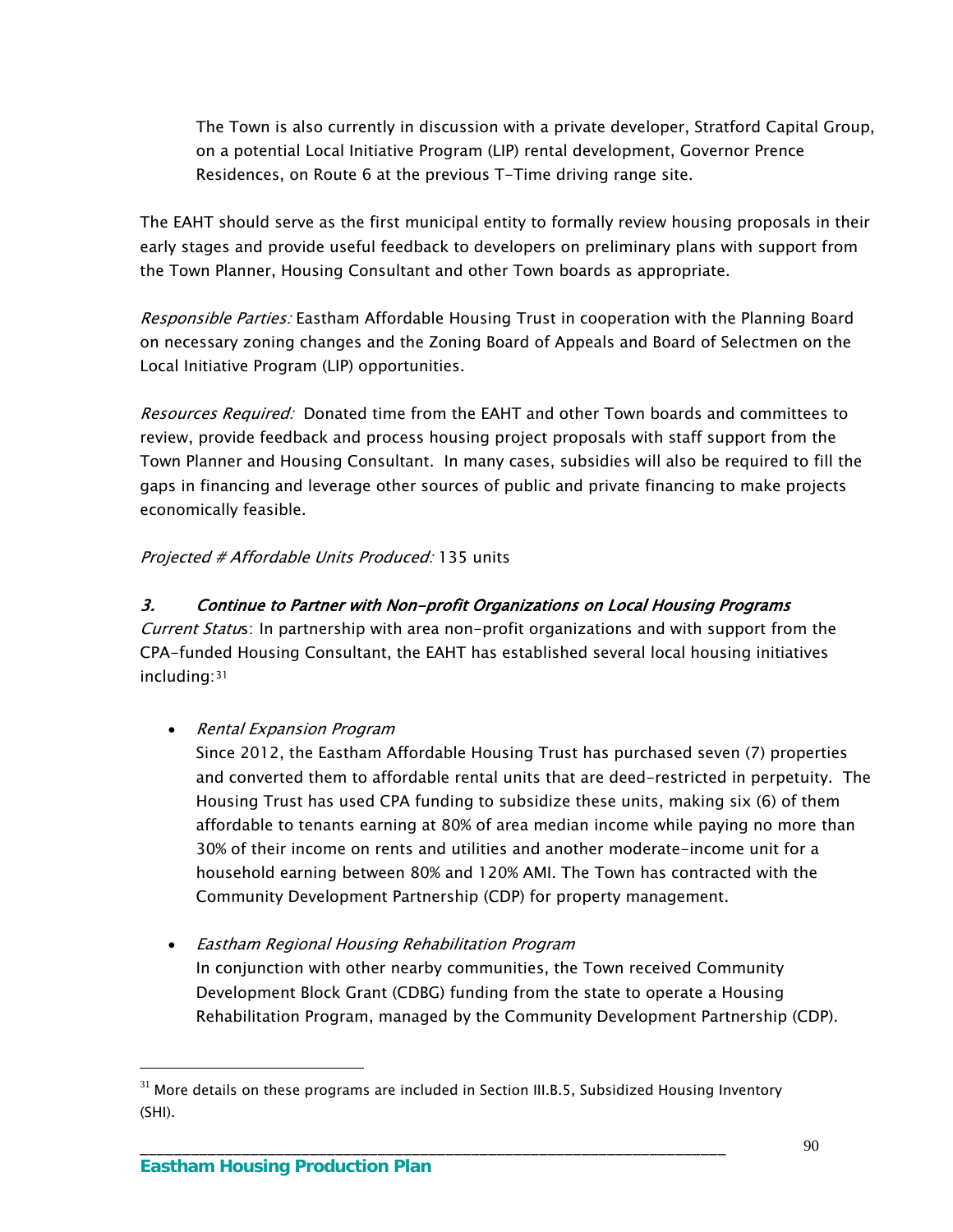The Town is contracting with Harwich Ecumenical Council for Housing (HECH) on administrating the following program:

#### • Rental Assistance Subsidy Program

In 2012, the Eastham Affordable Housing Trust initiated the Rental Assistance Subsidy Program to create additional affordable rental opportunities by "buying down" market rate rental units to make the monthly rent affordable to those earning at or below 60% of area median income. The program mimics federal and state rental assistance programs by providing the subsidy directly to the landlord who must enter into year-round leases with the tenants. The subsidy is based on the difference between the Fair Market Rent (FMR) and 30% of the qualifying tenant's income with a maximum subsidy of \$350 per month.

The Town also has a track record of working with Habitat for Humanity of Cape Cod to build housing for qualifying first-time homebuyers on small infill sites with a unit at Rabbit Run currently under construction.

Next Steps: In addition to continuing these programs, EAHT may also want to consider other program options that might include:

#### Accessory Apartment Loan Program

In an effort to promote the use of the Accessory Apartment bylaw and thus smaller yearround rentals, the Town could provide a no-interest and/or deferred loan, similar to those provided under the Regional Housing Rehabilitation Program. Technical assistance could also be provided to owners interested in creating such an apartment in their home.

Family Sufficiency Adaptation to the Rental Subsidy Program

\_\_\_\_\_\_\_\_\_\_\_\_\_\_\_\_\_\_\_\_\_\_\_\_\_\_\_\_\_\_\_\_\_\_\_\_\_\_\_\_\_\_\_\_\_\_\_\_\_\_\_\_\_\_\_\_\_\_\_\_\_\_\_\_\_\_\_\_\_

Another option would be to increase the per family subsidy under the Rental Subsidy Program to invest in special escrow accounts for each participating household, sometimes referred to as Individual Development Accounts (IDAs), that grow during the course of program participation and can be used for down payments for accessing homeownership at some point in the future. For example, Chatham's Housing Voucher Program offers qualifying households a subsidy for a period of five (5) years that consists of two (2) parts – a shallow rent subsidy of not more than \$350 per month and an automatic contribution to a monthly escrow account, deducted from the rent subsidy.

### Mortgage Assistance Program

While the production and preservation of rental housing is identified as the major focus of this Housing Plan, Section III.C also documents that there is an insufficient supply of affordably priced ownership units, single-family homes or condos, to meet the existing need of those earning at or below 80% of area median income. In an effort to reduce the exodus of young families from the area, this Plan recommends that the Town consider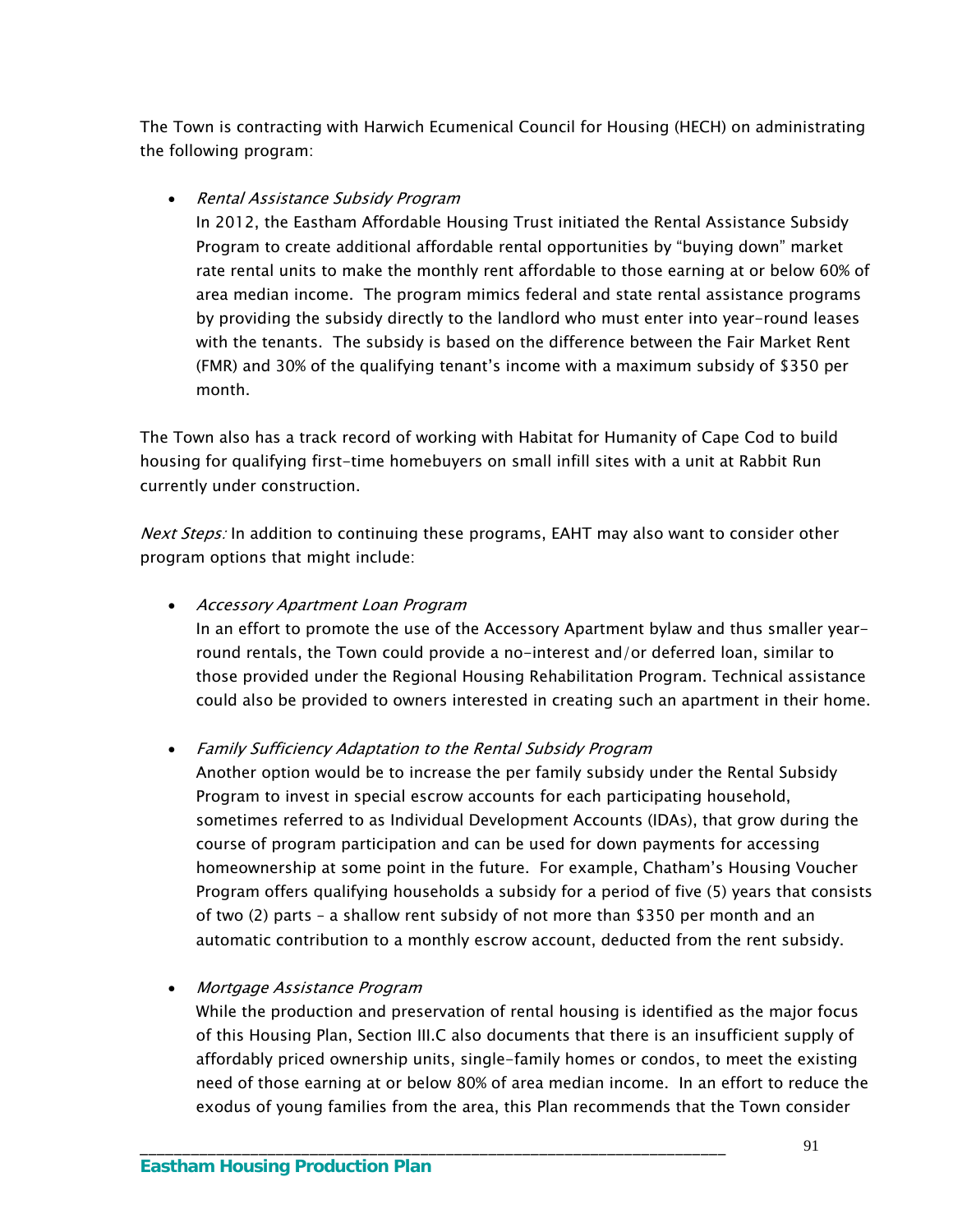introducing a program to promote starter housing by subsidizing the mortgages of qualifying first-time homebuyers.

• Emergency Repair Program

The Town may also consider a special fund to help qualifying lower income owners make emergency repairs such as repairs to a furnace, roof or other item that threatens the health and safety of the occupants. The current Housing Rehabilitation Program has to ability to support some emergency repairs but on a limited basis.

#### • Rental Relocation Program

Given the high up-front costs associated with moving into a new rental unit, including the first and last month's rent as well as a security deposit, the Town might consider subsidizing these expenses up to a certain maximum amount for qualifying tenants or participate in the Hands of Hope Outreach Center's existing program that helps Cape families currently living in unsuitable rental housing relocate to better living conditions by providing first and last month's rent.

 Emergency Assistance Program/Fund to Prevent Homelessness The Town might also consider providing a one-time grant of up to a certain amount to pay overdue bills that would allow the family to remain in their home and community instead of face eviction.

There are numbers of communities that are implementing such programs and consequently models/program designs that EAHT can review and adapt to Eastham. Some of the above programs could also be easily adaptable to modifications of the Regional Housing Rehabilitation Program.

Responsible Parties: Eastham Affordable Housing Trust (EAHT) and the Community Preservation Committee (CPC).

Resources Required: Local resources (such as CPA, Housing Trust funding, and CDBG) will be required to help subsidize these programs. The donated time of members of the EAHT will be important as well as coordination from the Town's CPA-funded Housing Consultant.

Projected # Affordable Units Produced: 22 units

### 4. Continue to Conduct Ongoing Community Education

Current Status: Because most of the housing strategies rely on local approvals, including those of Town Meeting, community support for new initiatives has and will continue to be essential. Strategic efforts to better inform residents on the issue of affordable housing and specific new initiatives can build local support by generating a greater understanding of the benefits of affordable housing, reducing misinformation, and dispelling negative stereotypes. These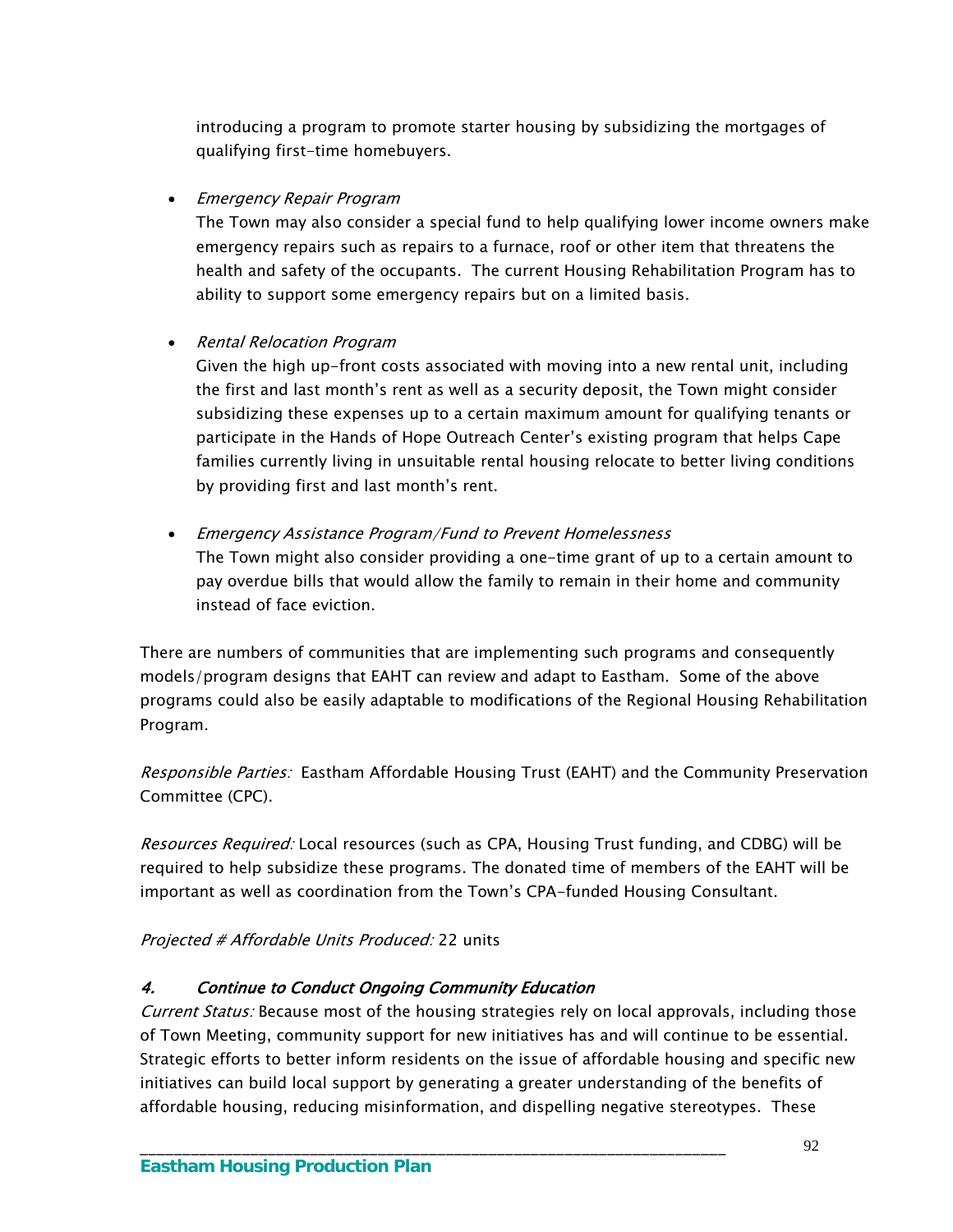outreach efforts are mutually beneficial as they provide useful information to community residents and important feedback to local leaders on community concerns.

Next Steps: The presentation of this Housing Production Plan offers another opportunity to bring attention to the issue of affordable housing, offering information on housing needs and proposed strategies that can help attract community support for affordable housing initiatives. Other education opportunities should continue to be pursued such as:

#### Forums on specific new initiatives

As the Town develops new housing initiatives, the sponsoring entity must hold community meetings to insure a broad and transparent presentation on these efforts to other local leaders and residents, providing important information on what is being proposed and opportunities for feedback before local approvals are requested.

#### Annual housing summits

Most communities lack an effective mechanism for promoting regular communication among relevant Town boards and committees on issues related to affordable housing. Having a forum to share information on current housing issues would help foster greater communication and coordination among these entities. Additionally, inviting residents can help build community interest, improve communication and garner support. Many communities are sponsoring special housing-related events. For example, Truro organized a panel discussion on housing issues, inviting representatives of other towns on the Cape and organizations involved in affordable housing. Yarmouth held a spaghetti dinner and offered an update on their affordable housing initiatives with opportunities for feedback from local leaders and the public. Dennis held an annual meeting, inviting representatives of regional organizations to speak about the issue.

#### Public information on existing programs and services

\_\_\_\_\_\_\_\_\_\_\_\_\_\_\_\_\_\_\_\_\_\_\_\_\_\_\_\_\_\_\_\_\_\_\_\_\_\_\_\_\_\_\_\_\_\_\_\_\_\_\_\_\_\_\_\_\_\_\_\_\_\_\_\_\_\_\_\_\_

The Town should get the word out about existing local and regional programs and services that support homeownership, property improvements or help reduce the risk of foreclosure including first-time homebuyer and foreclosure prevention counseling from HAC and the Community Development Partnership (CPD). High housing costs are still creating problems for low-income residents despite the recession of several years ago. For example, renters continue to confront difficulties finding safe and decent rental units, especially during the summer, as market and subsidized rentals are very limited. Owners, including seniors living on fixed incomes, are finding it increasingly difficult to afford the costs associated with rising energy costs, insurance and home improvements, and some have been faced with foreclosure. Additionally, some seniors and those with special needs require handicapped adaptations and repairs to help them remain in their homes. Eastham residents might also benefit from technical and financial support in the case of septic failures and Title 5 compliance issues.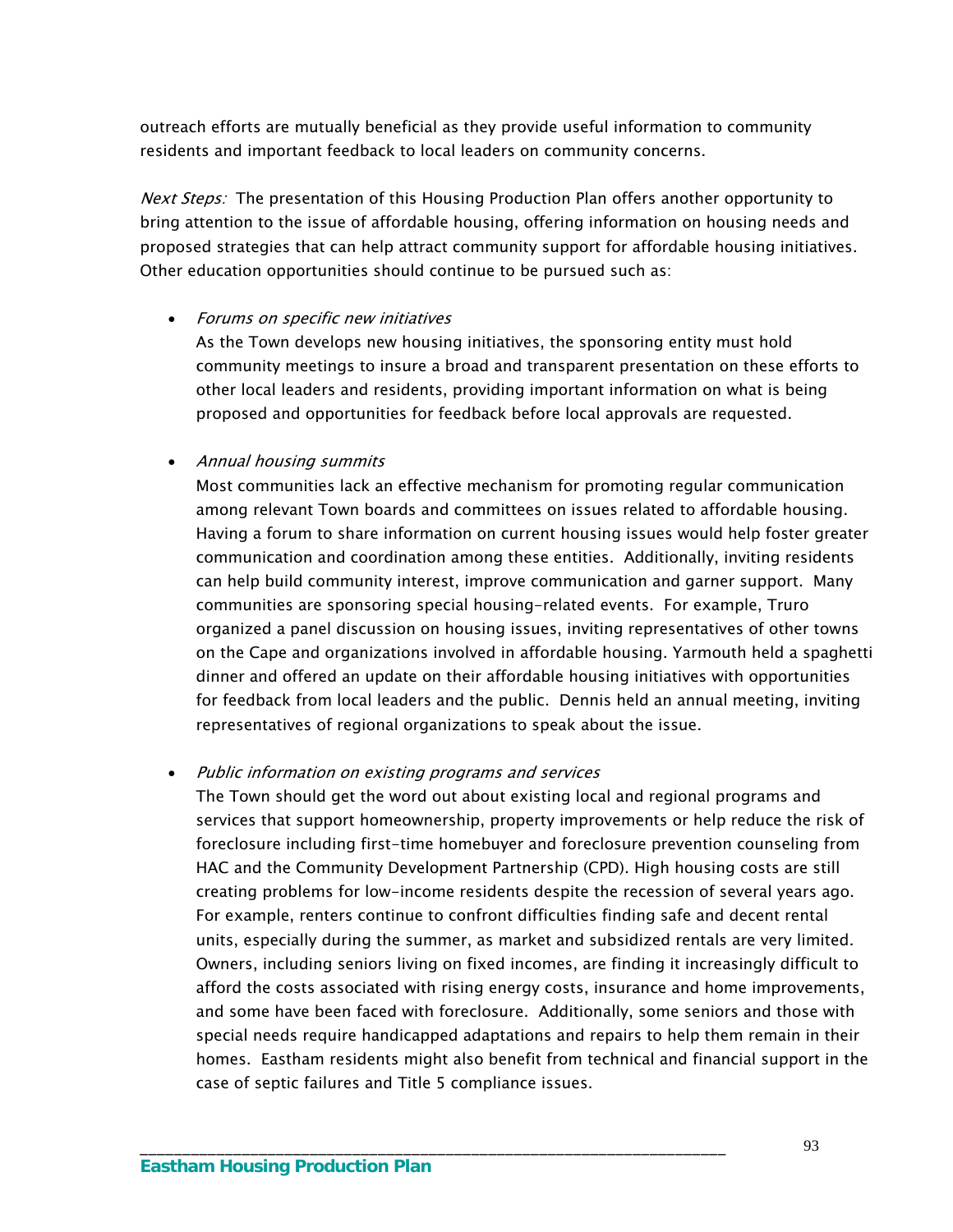For example, CPD offers an education course for first-time homebuyers. Financial management and foreclosure prevention workshops are also available for homeowners interested in better managing their finances to avoid financial hardship and to better understand and avoid foreclosure.

Besides local programs summarized in strategy A.2 above, additional programs operated by the Housing Assistance Corporation (HAC) and other entities are available to qualifying local residents to assist in home purchases and improvements including the following:

o HOME Down Payment and Closing Cost (DPCC) Program

The Housing Assistance Corporation (HAC) is currently administering the Barnstable County HOME Consortium's Down Payment and Closing Cost (DPCC) Program that provides up to a \$10,000 no interest, deferred loan to households earning at or below 80% of area median income, helping them purchase their first home. The loan amount is repaid upon the sale or transfer of the unit. The maximum purchase price is \$309,000 for an existing house and \$342,000 for a newly constructed one.

- o Existing Homeowner Rehabilitation Assistance Program HAC manages this program that provides a no-interest, deferred payment loan to qualifying homeowners, the amount not to exceed \$25,000, and to be repaid upon the sale or refinancing of the property. The maximum house value for participating properties is \$362,000 and the needs of seniors, handicapped and single parents are given priority consideration for funding, as are houses with substantial repair needs.
- o USDA Mortgages and Repair Loans The U.S. Department of Agriculture provides mortgages and home repair financing at discounted rates and terms.
- o Home Modification Loan Program The Southern Middlesex Opportunity Council (SMOC), with an office located in Buzzards Bay, offers financial assistance to persons seeking to make modifications to their home to improve accessibility for the physically disabled.
- o Barnstable County Septic Management Loan Program The County provides 5% interest rate loans with 20-year terms to help property owners comply with Title 5 regulations.
- o Fuel Assistance Discounted fuel cost programs are operated by the South Shore Community Action, Citizens Energy, National Grid, and Cape & Islands Self-Reliance.

\_\_\_\_\_\_\_\_\_\_\_\_\_\_\_\_\_\_\_\_\_\_\_\_\_\_\_\_\_\_\_\_\_\_\_\_\_\_\_\_\_\_\_\_\_\_\_\_\_\_\_\_\_\_\_\_\_\_\_\_\_\_\_\_\_\_\_\_\_

o Weatherization and Energy Assessments HAC also provides free energy audits and funding to help qualifying property owners earning up to 60% AMI make energy-efficient home improvements. Most households that receive fuel assistance also qualify for this program.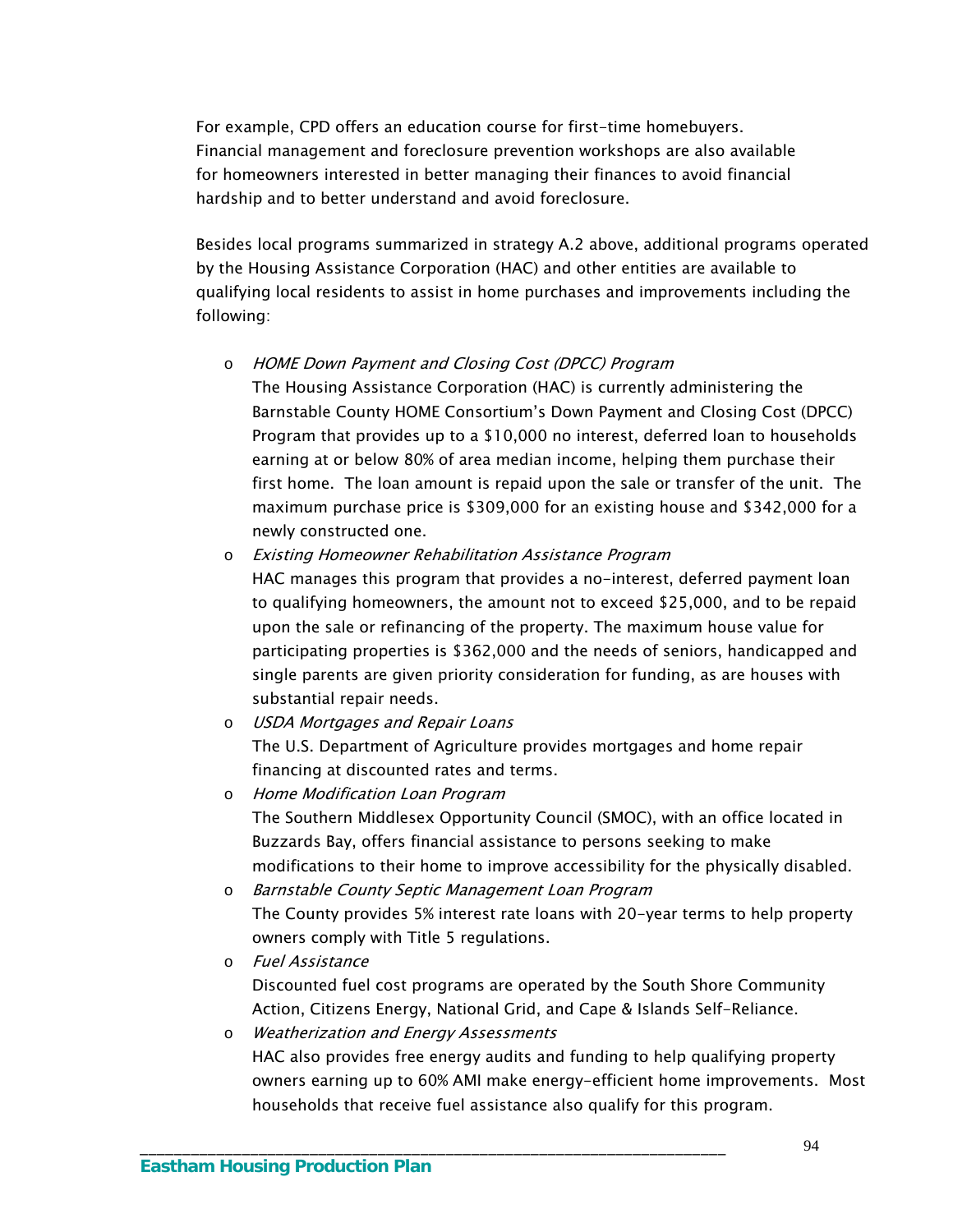o Heartwap

HAC operates an emergency repair program for households receiving fuel assistance that require the repair or replacement of the heating system.

- o Cape Light Compact Efficiency Program This program offers energy-saving devices (i.e., light bulbs, water conservation and other devices), rebates and technical assistance to qualifying tenants and homeowners on how to save on their electrical bills. Some participants can also qualify for a free refrigerator, freezer.
- o Money Smart Training Modules The FDIC offers educational programs at no cost on a wide range of financing issues to guide adults (including special programs for older adults) and businesses in making sound financial decisions. Some banks also provide specialized training on credit, money management and financing options.
- o Local Sustainable Business Development Initiatives The Cape Cod Chamber of Commerce have been supportive of approaches to help local businesses develop and maintain affordable housing, particularly in light of a significant seasonal workforce and younger residents leaving the Cape for other more affordable areas with greater employment opportunities.
- Get the Lead Out With funding from MassHousing, this Program provides low-cost financing to owners of 1-4 family properties to remove lead and reduce the possibility of lead poisoning in children.

Lower Cape Housing Meetings

The Cape Cod Commission has been organizing meetings of representatives of the Lower Cape, from Orleans to Provincetown, to discuss the range of housing issues that affect the area. Those who are encouraged to attend include members of the Board of Selectmen, Housing Committees/Trusts, and Housing Authorities as well as town planners, and representatives of community-based organizations.

• Educational opportunities for board and committee members

\_\_\_\_\_\_\_\_\_\_\_\_\_\_\_\_\_\_\_\_\_\_\_\_\_\_\_\_\_\_\_\_\_\_\_\_\_\_\_\_\_\_\_\_\_\_\_\_\_\_\_\_\_\_\_\_\_\_\_\_\_\_\_\_\_\_\_\_\_

Local boards such as the Board of Selectmen, Community Preservation Committee, Housing Trust, Zoning Board of Appeals, Planning Board and other interested local leaders, as well as members of the Eastham Housing Authority, should be able to receive ongoing training on affordable housing issues. Well advised and prepared board and committee members are likely to conduct Town business in a more effective and efficient manner. New members without significant housing experience would benefit substantially from some training and orientation. Moreover, requirements keep changing and local leaders must keep up-to-date. Funding for the professional development of staff, including the Town Planner and Town Administrator, would also help keep key professionals up-to-date on important new developments, best practices and regulations. Recently, for example, representatives of key boards and relevant staff held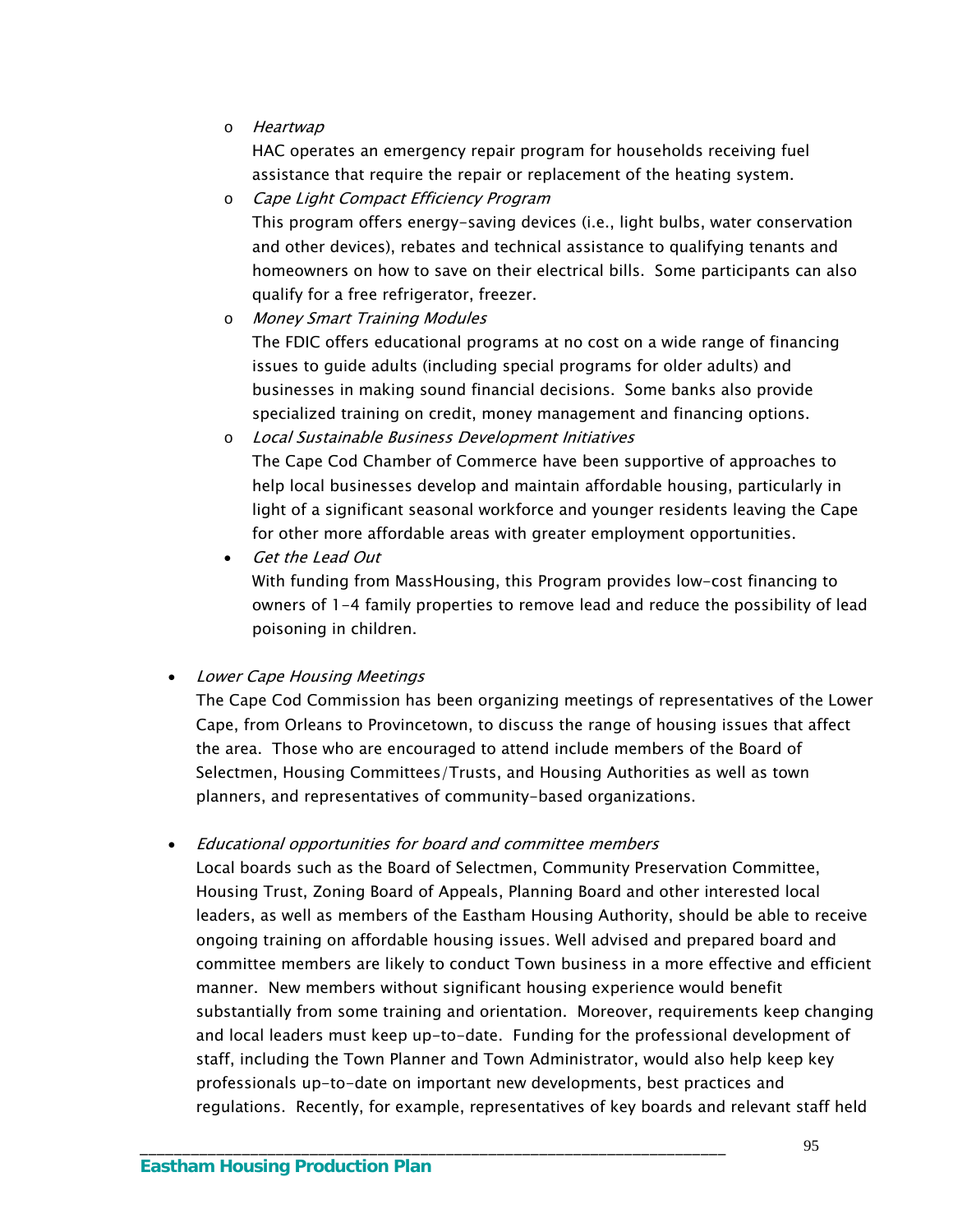a special meeting on Chapter 40B requirements, inviting an attorney from Kopleman & Paige to make a presentation and answer questions.

The University of Massachusetts Extension's Citizen Planner Training Collaborative (CPTC) offers classes periodically throughout the year and will even provide customized training sessions to individual communities. The Massachusetts Housing Partnership conducts at least annually the Massachusetts Housing Institute, which is "an educational program to support municipalities and local participants to better understand the affordable housing development process and have an effective role in initiating and implementing local solutions to increasing housing choices". Other organizations and agencies, such as DHCD, MHP, CHAPA, and the Community Preservation Coalition, also provide conferences and training sessions on a wide variety of housing issues that would be useful for local officials and staff persons to attend. In addition, there are numerous written resources for localities. For example, DHCD has prepared a procedural "how to" booklet for local communities on the development process, MHP has many technical guides for localities, and CHAPA has a wide variety of reports on many issues related to affordable housing as well.

• Enhanced Website

The EAHT should work with appropriate Town staff on providing a housing section on the Town's website with useful information on housing-related activities and resources as well as important links.

#### • Community Access Television

Important informational meetings and public hearings related to affordable housing should be televised where possible to provide information to larger numbers of residents on new housing initiatives and issues.

Responsible Parties: Eastham Affordable Housing Trust and other sponsors of affordable housing-related initiatives such as the Planning Board and Community Preservation Committee.

Resources Required: Volunteer time of members of the EAHT to coordinate these activities with support from the CPA-funded Housing Consultant. The EAHT would work with the Planning Board to coordinate public meetings on zoning-related efforts with support from the Town Planner.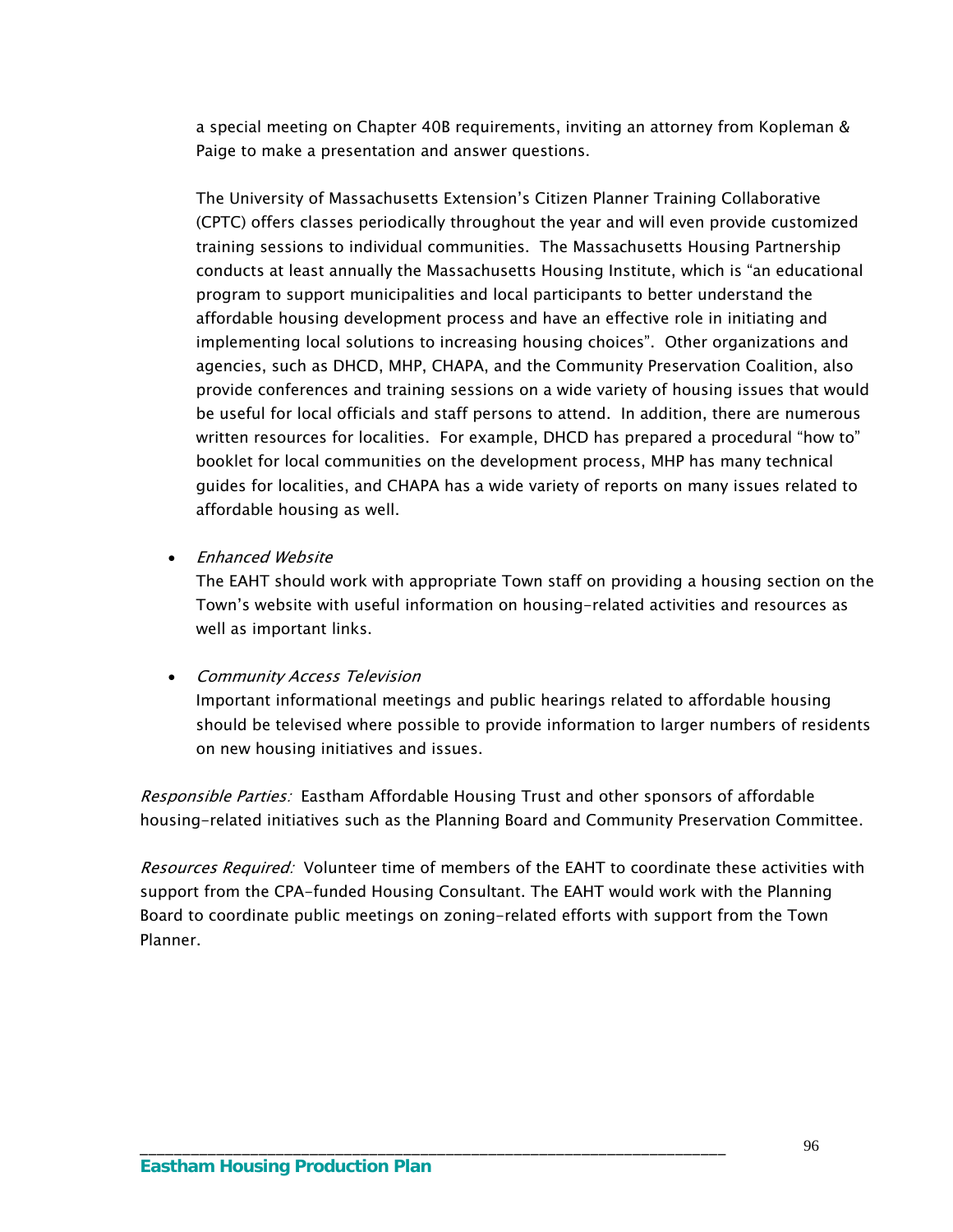## B. Zoning Strategies

The following strategies are for longer-term consideration but have the potential to support affordable housing and smart growth development through zoning changes:

## 1. Integrate Affordable Housing into the Open Space Residential Subdivision Development (OSRSD) Bylaw

Current Status: Eastham's zoning includes an Open Space Residential Subdivision Development (OSRSD) bylaw that requires part of the development parcel be set-aside and regulated as permanent open space when such plan is preferable to a conventional residential subdivision. This provision promotes a "smarter" and more compact type of development pattern as units are built in a cluster instead of the conventional grid pattern, allowing higher density on a portion of the site and creating permanently restricted open space. The bylaw has not been used to date, does not include any requirements or incentives for incorporating affordable housing, and is restricted to Residential "A" districts.

Next Steps: The Town should revisit these provisions and determine what measures may better promote its use. The bylaw should include density bonuses for integrating some amount of affordable housing. More incentivized density bonuses and affordability requirements should encourage mixed-income development and support greater project feasibility. Associated design guidelines and review as well as inclusionary requirements can insure that goals are met in ways appropriate and beneficial to the Town.

The bylaw should also extend its use to other zoning districts beyond the current Residence A restriction. As this current zoning limits development to parcels of at least four (4) acres of buildable upland and proposals that create at least five (5) lots, there are approximately 40 such parcels that exist in the community that could support such development. However, only approximately half of these potential parcels are included in the Residential A district. Expanding this zoning into other districts would capture not only more vacant parcels, but also potential hotel/motel lots with large areas that may could be redeveloped. There are also several large parcels in a commercial zone that could conceivably support a large clustered subdivision,

The Planning Board should review model bylaws and tweak the existing bylaw. Model bylaws have been produced by the Metropolitan Area Planning Council, Massachusetts Audubon, and others in the Green Neighborhood Alliance, and adopted by a number of Massachusetts communities. Several examples are offered on the Citizen Planner Training Collaborative website [\(www.umass.edu/masscptc/examplebylaws.html](http://www.umass.edu/masscptc/examplebylaws.html)) and the state's Smart Growth Toolkit [\(www.mass.gov/envir/smart\\_growth\\_toolkit/pages/SG-bylaws.html\)](http://www.mass.gov/envir/smart_growth_toolkit/pages/SG-bylaws.html).

Responsible Parties: Planning Board with support from the EAHT.

\_\_\_\_\_\_\_\_\_\_\_\_\_\_\_\_\_\_\_\_\_\_\_\_\_\_\_\_\_\_\_\_\_\_\_\_\_\_\_\_\_\_\_\_\_\_\_\_\_\_\_\_\_\_\_\_\_\_\_\_\_\_\_\_\_\_\_\_\_

Resources Required: The Planning Board should coordinate this effort with other appropriate local officials, drafting the zoning amendment and coordinating the necessary approvals towards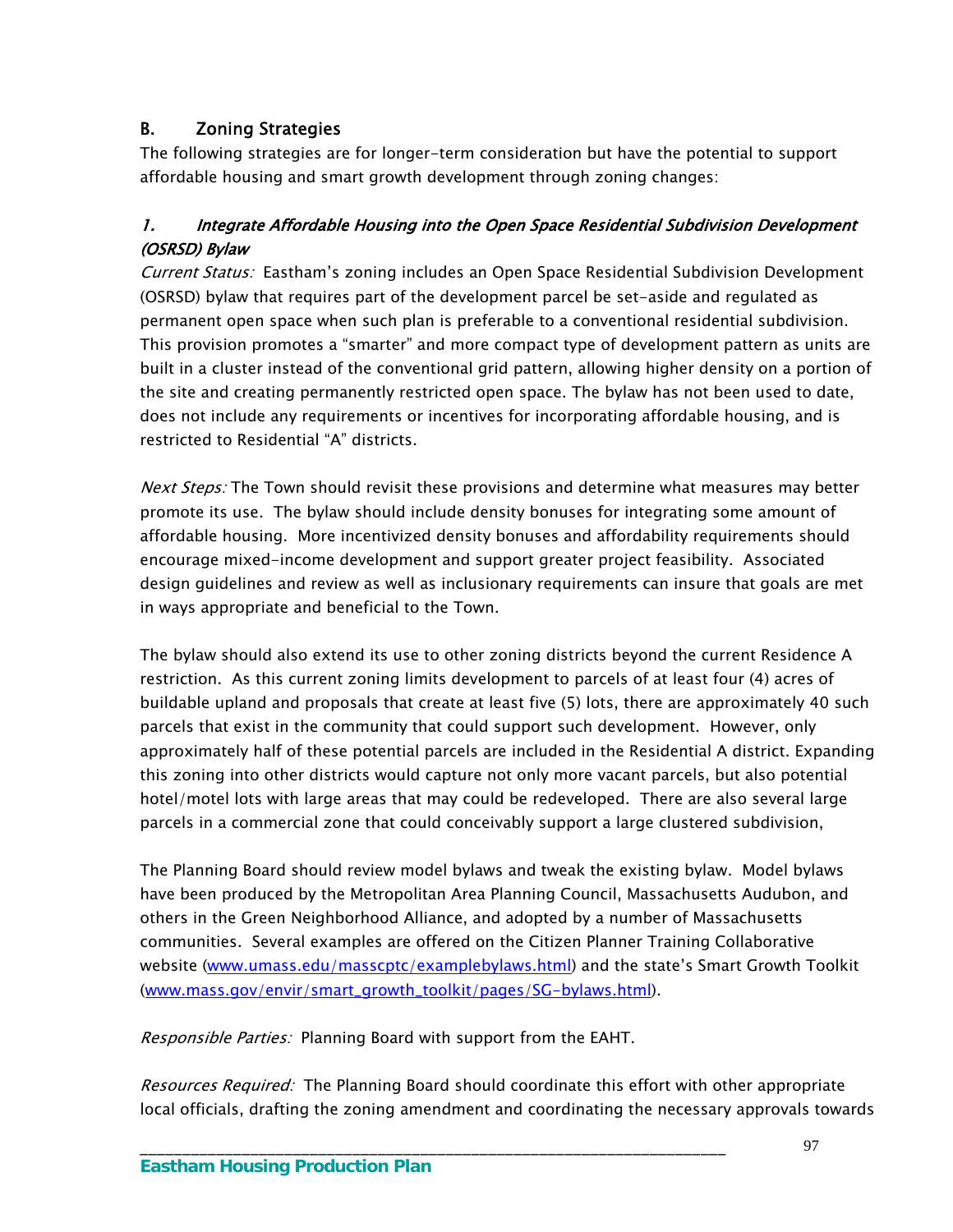implementation. This strategy will require the professional support from the Town Planner with input potentially from the Town's CPA-funded Housing Consultant.

### 2. Adopt Inclusionary Zoning

Current Status: Inclusionary zoning, not currently included in Eastham's Zoning Bylaw, is a zoning provision that requires a developer to include affordable housing as part of a development or potentially contribute to a fund for such housing. This mechanism has been adopted by more than one-third of the communities, and many of these municipalities are reaping the rewards of these actions through the creation of actual affordable units and/or cash contributions to the locality for investment in affordable housing production. There are a variety of bylaws that have been adopted in localities throughout the state and requirements vary considerably as demonstrated in Table VI-2.

| <b>Municipality</b> | <b>Required Percentage</b> | <b>Minimum Project</b> | Payment-in-lieu of      |
|---------------------|----------------------------|------------------------|-------------------------|
|                     | of Affordable Units        | Size                   | <b>Affordable Units</b> |
| Amherst             | Based on project size      | 10 Units               | No <sup>32</sup>        |
|                     | Ranges from 7% to 12%      |                        |                         |
| Arlington           | 15%                        | 6 Units                | Yes                     |
| Barnstable          | 10%                        | 10 Units               | Formed a committee to   |
|                     |                            |                        | study                   |
| Belmont             | 10%, 12.5% or 15%          | 2 single-family or     | <b>Yes</b>              |
|                     | depending on project       | two-family homes       |                         |
|                     | size                       |                        |                         |
| <b>Brookline</b>    | 15%                        | 6 Units                | Yes                     |
| Cambridge           | 15%                        | 10 Units               | Yes                     |
| Duxbury             | 10%                        | 6 Units                | Yes                     |
| Hopkinton           | 10%                        | 10 Units               | Yes                     |
| Medway              | 10%                        | 6 Units                | Yes                     |
| Newton              | 15%                        | 4 Units*               | Yes                     |
| Somerville          | 12.5%                      | 4 units*               | Yes                     |
| Tewksbury           | 15%                        | 4 Units*               | Yes                     |
| Watertown           | 10%**                      | 5 units                | <b>Yes</b>              |
| Wellesley           | 20%                        | 5 Units                | Yes                     |
| Yarmouth            | 20%                        | 5 Units                | No                      |

Table VI-2: Summary of Inclusionary Zoning Requirements in Other Communities

\*Zoning indicates that the calculation of a fractional unit of 0.5 or more shall be regarded as a whole unit. With a 12.5% to 15% affordability requirement, the 0.5 threshold occurs with four (4) total units. \*\*Planning to increase to 12.5%.

Many communities also allow density bonuses in connection with their inclusionary zoning bylaws. Studies on inclusionary zoning indicate that mandatory provisions coupled with strong

\_\_\_\_\_\_\_\_\_\_\_\_\_\_\_\_\_\_\_\_\_\_\_\_\_\_\_\_\_\_\_\_\_\_\_\_\_\_\_\_\_\_\_\_\_\_\_\_\_\_\_\_\_\_\_\_\_\_\_\_\_\_\_\_\_\_\_\_\_

<span id="page-101-0"></span> $32$  A cash in-lieu fee was recommended as part of the Housing Production Plan that the Town approved in 2013.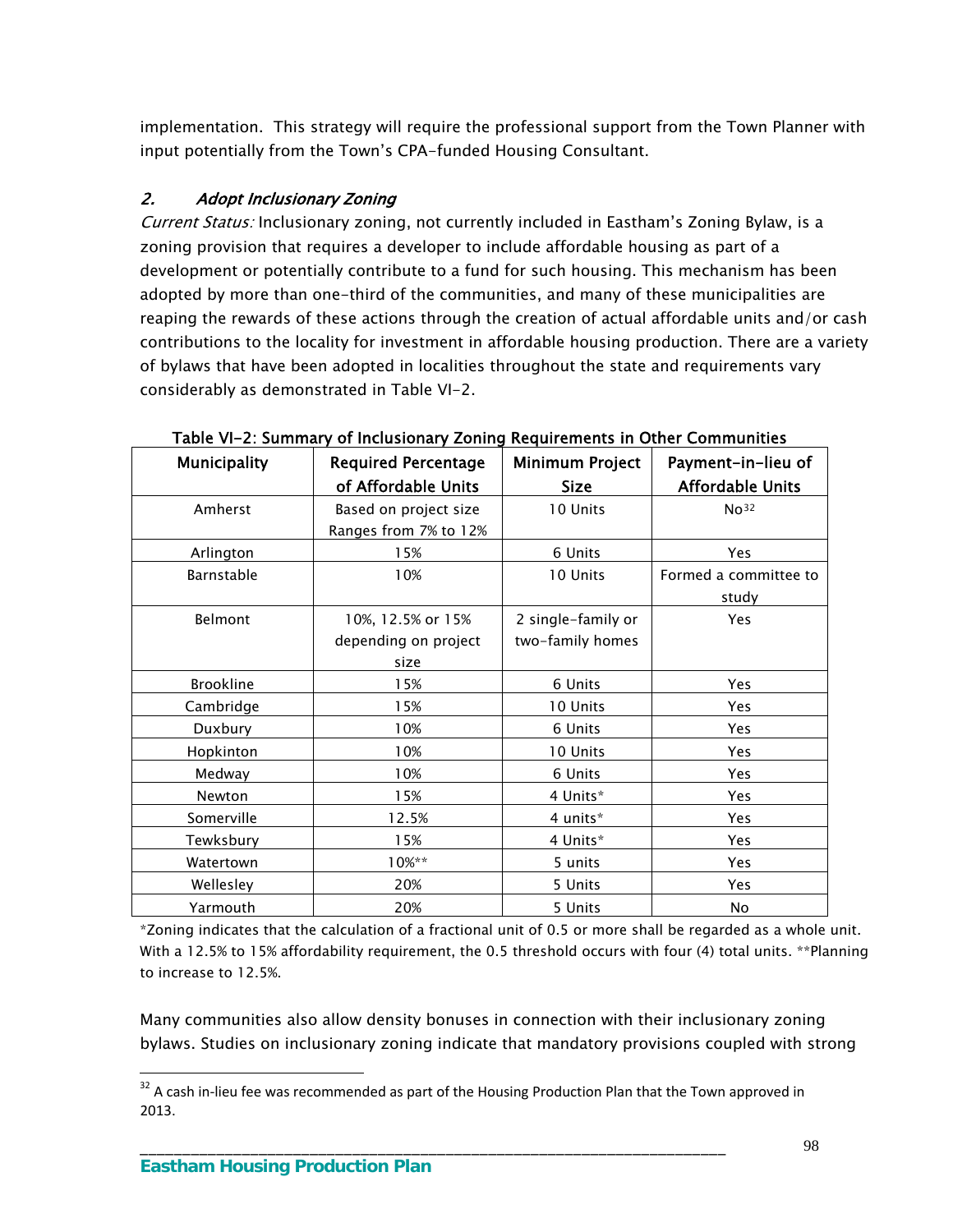incentives are most effective in promoting affordable housing. It is important to provide sufficient incentives to developers to make sure that the incorporation of affordable units will be financially feasible. Incentives also reduce the risk of litigation from developers who claim that the mandatory inclusion of affordable units involves a "taking" of their property rights. In fact inclusionary zoning can be legally vulnerable if requirements make it impossible for the developer to earn a reasonable return on the project as a whole. Consequently, it would be prudent for the Town to add incentives to cover these legal questions and insure that the zoning works economically.

Next Steps: The Eastham Planning Board should explore model bylaws and prepare a zoning amendment that is best suited to supporting affordable housing in Eastham. The Planning Board should prepare, adopt and present the bylaw to Town Meeting for approval. Ideally the adoption of this bylaw would lead to the production of actual housing units, but may also deliver payments in lieu of actual units to help capitalize the Eastham Affordable Housing Trust Fund.

The Executive Office of Environment and Energy's Smart Growth Toolkit includes a model inclusionary zoning bylaw that highlights key local decisions and makes some commentary for consideration throughout [\(www.mass.gov/envir/smart\\_growth\\_toolkit/pages/SG-bylaws.html\)](http://www.mass.gov/envir/smart_growth_toolkit?pages/SG-bylaws.html). The Citizen Planner Training Collaborative's website has a model bylaw with commentary and some policies as well ([www.umass.edu/masscptc/examplebylaws.html\)](http://www.umass.edu/masscptc/examplebylaws.html).

Responsible Party: Planning Board with support from the EAHT.

Resources Required: The research and preparation of the bylaw could be performed by the Town Planner, potentially with input from the Town's Housing Consultant. If the Town decided to hire a land use consultant, the fee should not be more than \$5,000 and could be covered by CPA funds, the Affordable Housing Trust Fund, Cape Cod Commission's Technical Assistance Program (TAP), or state technical assistance funding such as DHCD's Planning Assistance Toward Housing (PATH) Program.

It will be important to also insure that all affordable units produced through the bylaw get counted as part of the Subsidized Housing Inventory, applied through the Local Initiative Program (LIP) administered by DHCD if another housing state of federal subsidy is not used. The major tasks for insuring that the affordable units, referred to as Local Action Units (LAUs), meet the requirements of Chapter 40B are summarized at the introduction to this section and should be performed by the Town's Housing Consultant. The monitoring of projects to insure continued affordability based on use restrictions would be the responsibility of a designated monitoring agent, DHCD in the case of LIP units, however towns also have a role in the monitoring process as noted in the above sections.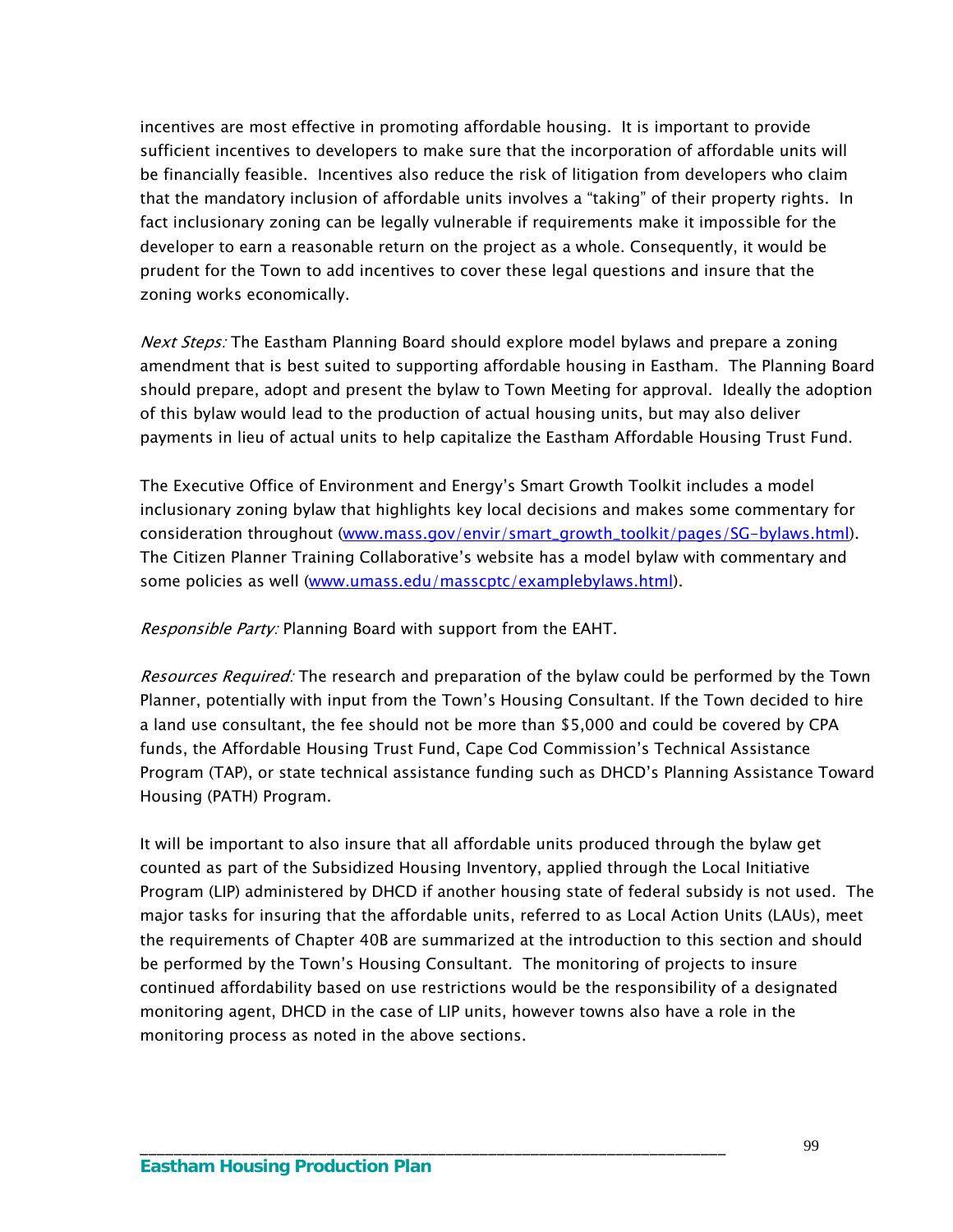## 3. Explore Rezoning to Convert Motels to Mixed-Income Housing

Current Status: Eastham's Zoning Bylaw does not include provisions for allowing the conversion of motels into mixed-income housing that can provide a number of important community benefits. First, such a bylaw would encourage the redevelopment of older and uneconomic motels into more stable, attractive and profitable properties. Second, it would provide the economic boost needed to upgrade septic systems. Third, it would enable the Town to create permanent, year-round housing for those who are priced out of the private housing market, providing housing potentially for various income levels, even market rate units to help crosssubsidize the more affordable ones.

Eastham has a number of properties that might benefit from this type of rezoning, including older motels and small cottage colonies. Adoption of such provisions would enable the Town to proactively provide support for this type of redevelopment activity, instead of reacting to proposals to convert such properties that do not integrate affordability and other public benefits that meet local needs and priorities.

There are a number of communities on Cape Cod that have enacted zoning changes to promote motel conversions into mixed-income housing. For example, the Town of Dennis encourages affordable year-round housing units through a number of avenues in its Affordable Housing bylaw, including the conversion of existing hotels and motels under Section 4.9.3.6 based on a number of conditions including:

- Units cannot be less than 250 square feet of living space.
- The bylaw promotes a mix of unit sizes and no less than 25% of the units must have one-bedroom and be at least 700 square feet and size and not more than 25% of the units created can have a minimum floor area of less than 400 square feet. The Planning Board, the special permit granting authority under the bylaw, may also require up to 10% of the units to have two-bedrooms with a minimum floor area of 900 square feet.
- No existing building can be expanded to accommodate affordable units.
- At least 25% of the units created must be deed restricted and affordable based on the requirements of Chapter 40B.

The Town of Yarmouth approved a zoning amendment in April 2006 to permit the following for motel properties in the Hotel-Motel Overlay District (HMOD):

- Redevelopment as a motel property
- Redevelopment as mixed-use (i.e. commercial and residential); and

\_\_\_\_\_\_\_\_\_\_\_\_\_\_\_\_\_\_\_\_\_\_\_\_\_\_\_\_\_\_\_\_\_\_\_\_\_\_\_\_\_\_\_\_\_\_\_\_\_\_\_\_\_\_\_\_\_\_\_\_\_\_\_\_\_\_\_\_\_

• Redevelopment as multi-family housing

This bylaw was created to revitalize the Town's primary commercial corridor by providing the incentives necessary to redevelop outdated and non-competitive hotel/motel stock. Section 404 of Yarmouth's zoning bylaw (the "motel bylaw") was developed to counter the effects of a ban on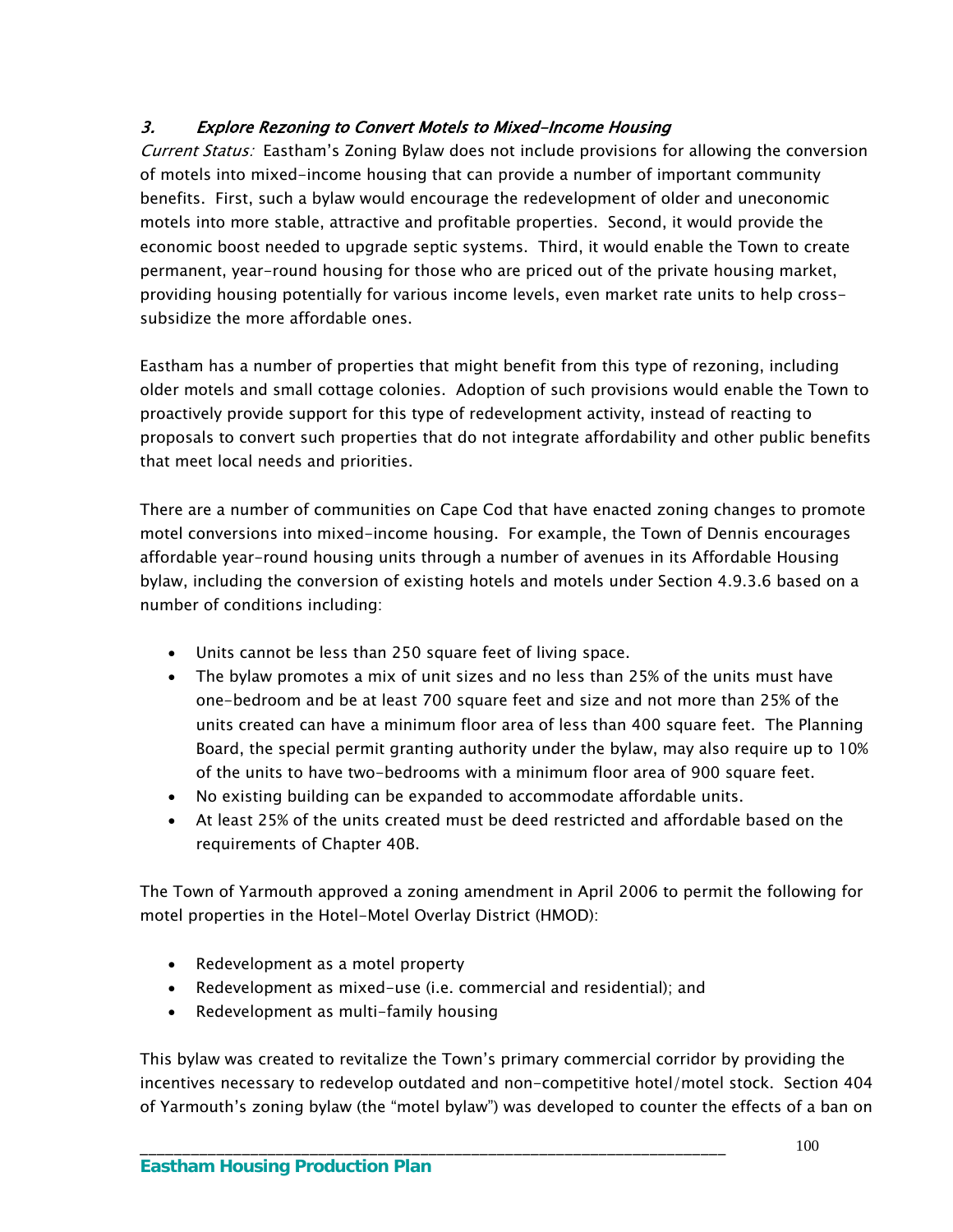motels that was put into place during the mid-1980s. To further incentivize the redevelopment of Route 28 properties, the Town of Yarmouth worked with the Cape Cod Commission to gain their approval of a Growth Incentive Zone (GIZ) along Route 28, specifically applicable for motel properties affected by the motel bylaw. The Growth Incentive Zone facilitates the development of these properties by eliminating Cape Cod Commission review for properties that meet the Commission's requirements as spelled out in the Growth Incentive Zone. The Town is required to monitor redevelopment and to report on a regular basis to the Commission. The Town has also provided CPA funding in support of a Motel Redevelopment Fund to provide subsidies to make redevelopment feasible with the inclusion of affordable units with additional CPA funding to acquire a motel, select a developer (through the RFP process), and make appropriate improvements to convert the property to year-round, mixed-income rental housing.

*Next Steps:* The Planning Board, with support from the EAHT, should explore these and other zoning provisions for encouraging the redevelopment of motels into mixed-income housing. It should be noted that the conversion of these properties can be complicated by the small size of the existing units, requiring creative design solutions, state funding requirements that have relatively large minimum unit sizes based on the number of bedrooms, the competitiveness of the housing market, among others.

Responsible Parties: Planning Board with support from the Housing Trust.

Resources Required: The donated time of local officials with professional support from the Town Planner and Town's CPA-funded Housing Consultant.

### 4. Modify the Accessory Apartment Bylaw

Current Status: The 2010 Housing Plan recommended that the Town amend its accessory apartment bylaw to better promote such units that are helpful in meeting a number of public policy objectives including:

- Provide homeowners with additional income, which is particularly important for elderly homeowners, single parents, and others who are spending too much of their income on housing and for whom such income may be critical to remaining in their homes. Also, without the flow of income from the rent of an accessory apartment, some young families or moderate-income households might not be able to afford homeownership.
- Offer appropriately sized units for growing numbers of smaller households.

\_\_\_\_\_\_\_\_\_\_\_\_\_\_\_\_\_\_\_\_\_\_\_\_\_\_\_\_\_\_\_\_\_\_\_\_\_\_\_\_\_\_\_\_\_\_\_\_\_\_\_\_\_\_\_\_\_\_\_\_\_\_\_\_\_\_\_\_\_

 Provide a fairly inexpensive means of increasing the supply of year-round rental units at lower cost than new construction and without significant impact on the surrounding neighborhood. The creation of accessory units does not require additional Town services such as new streets or utilities and involves little or no loss of open space.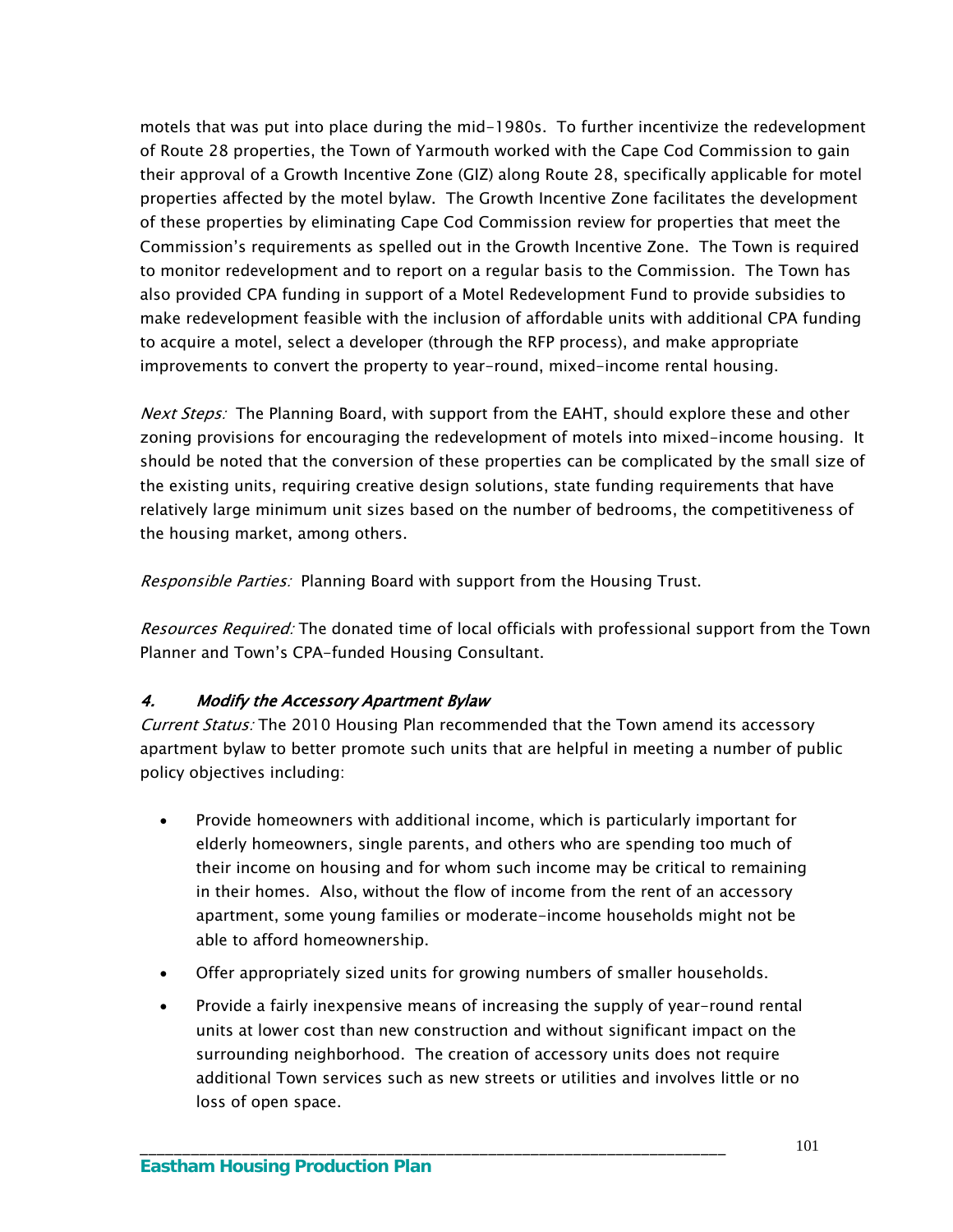- Potentially provide companionship, security and services for the homeowner.
- Offer good opportunities for keeping extended families in closer contact and have often been referred to as "in law" apartments.
- Generate increased tax revenue in a locality because accessory units add value to existing homes.

The 2013 Town Meeting approved an amended bylaw that among other provisions was to create either deed-restricted accessory units directed to tenants whose verified income was at or below 80% of area median income or non-deed-restricted units for tenants whose verified income is less than or equal to 120% of median income. While well-intentioned and a significant improvement over the former bylaw, these changes did not go far enough as the amended bylaw has yielded only one (1) moderate-income accessory apartment. Property owners are likely concerned about the required deed restrictions and the zoning thresholds limit applicability.

It is also widely recognized that there are numbers of illegal, unpermitted accessory units scattered throughout the community that may pose health and safety hazards to their occupants. Changes to local zoning may encourage owners to come forward if a "friendlier" permitting process is made available.

Next Steps: The Planning Board should revisit the accessory apartment bylaw and consider the following potential changes in order to better promote such units:

- Consider the two-tier approaches used by Lexington and Newton for example that represent useful models for adaptation. These include by-right approvals if the unit meets standard requirements related to minimum bedroom count, minimum lot size, minimum unit size, ownership, parking access, and matching architectural character for example. A special permit option is also allowed for non-standard situations in the case of detached or external apartments, apartments located in commercial buildings or units that do not meet the minimum standards for the by-right approval.
- Reduce off-street parking to one space or have the owners make any parking determinations as is the case in Wellfleet.
- Consider reducing the minimum lot size to 10,000 square feet.
- Allow accessory apartments in commercial structures.
- Enable investor owners to participate in the program.
- Consider implementing an amnesty period.
- Provide CPA or Housing Trust funds to implement a deferred loan program to support the costs of creating the accessory unit and meet all health and safety codes (see strategy VI.A.3).

Responsible Parties: Planning Board with support from the Housing Trust.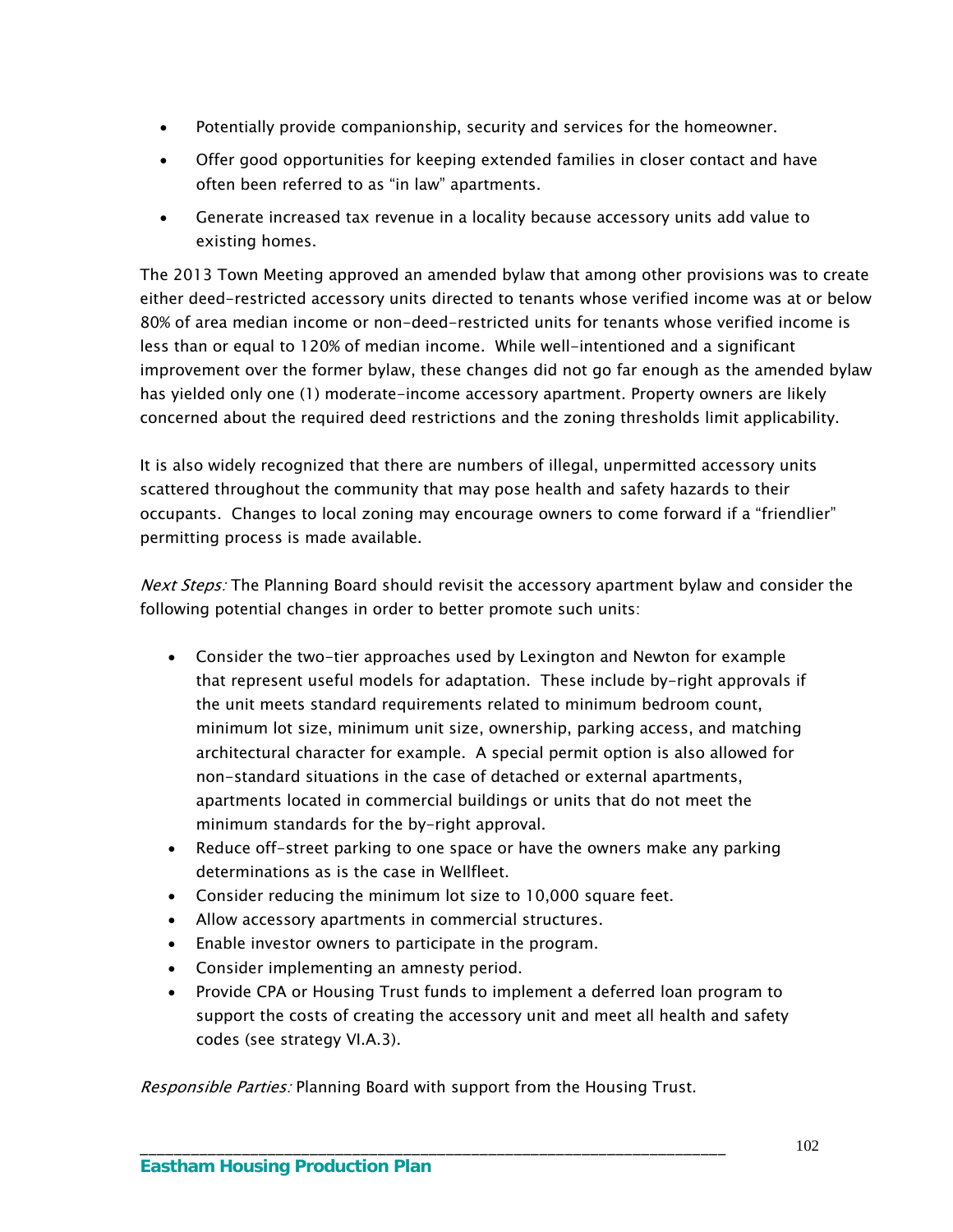Resources Required: The donated time of local officials with professional support from the Town Planner and Town's CPA-funded Housing Consultant.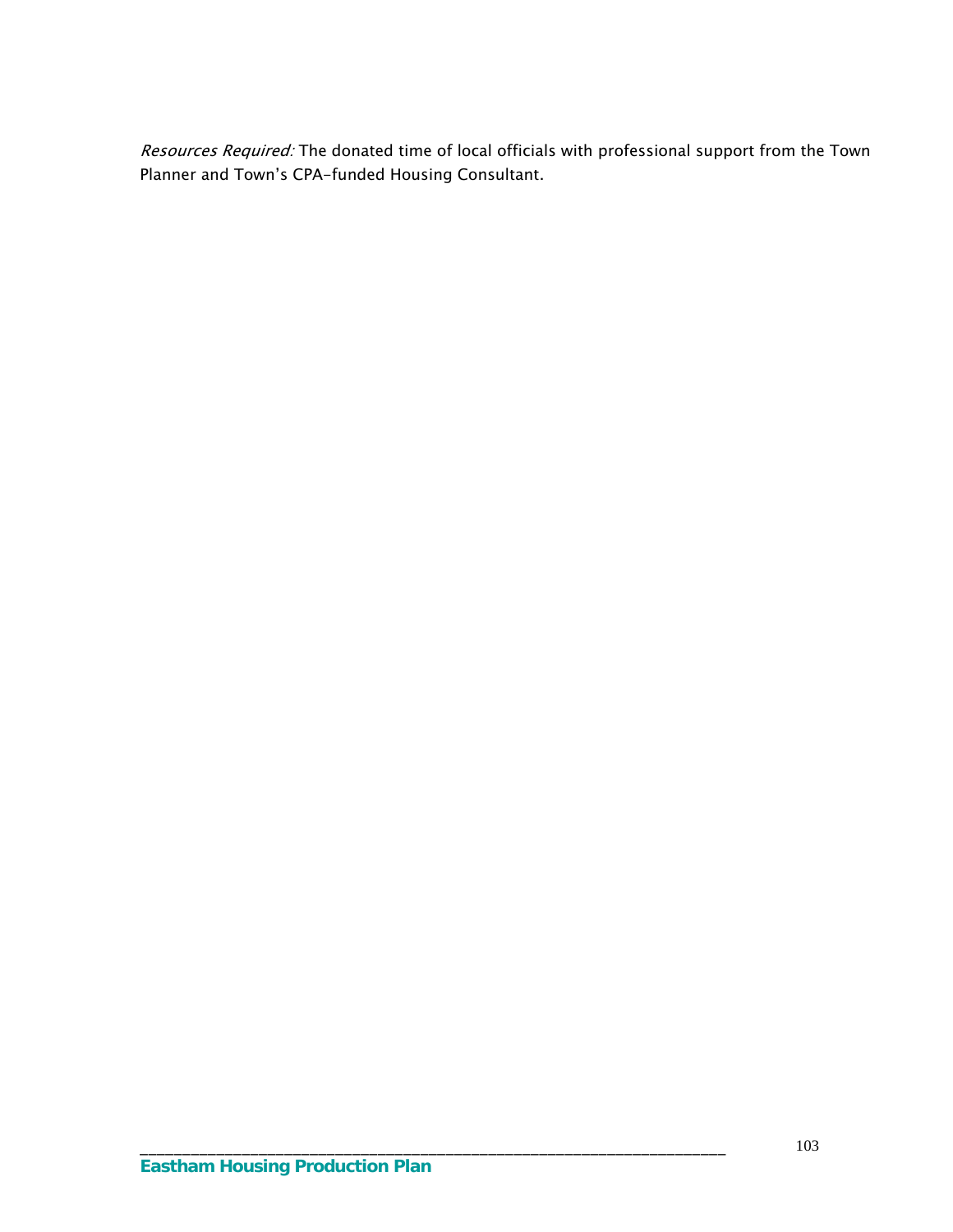# APPENDIX 1 Summary of Housing Strategies

l

 $\overline{\phantom{a}}$ 

|                                           | <b>Priority for Implementation</b> |                            |              |              |
|-------------------------------------------|------------------------------------|----------------------------|--------------|--------------|
| <b>Strategies</b>                         |                                    | Shorter-term   Longer-term | # Affordable | Responsible  |
| A. Development and Outreach Strategies    | Years $1-2$                        | Years $3-5$                | <b>Units</b> | Parties**    |
| 1. Continue to make suitable public       | X                                  |                            | 85           | BOS/HT       |
| property available for affordable housing |                                    |                            |              |              |
| 2. Continue to partner with private       | X                                  |                            | 135          | HT/PB or ZBA |
| developers on private properties          |                                    |                            |              |              |
| 3. Continue to partner with non-profit    | $\boldsymbol{\mathsf{x}}$          |                            | 22           | HT/CPC       |
| organizations on local housing            |                                    |                            |              |              |
| programs                                  |                                    |                            |              |              |
| 4. Continue to conduct ongoing            | X                                  |                            | *            | НT           |
| community outreach                        |                                    |                            |              |              |
| <b>B. Zoning Strategies</b>               |                                    |                            |              |              |
| 1. Integrate affordable housing in the    |                                    | X                          | $\star$      | PB/HT        |
| OSRSD bylaw                               |                                    |                            |              |              |
| 2. Adopt inclusionary zoning              |                                    | X                          | $\star$      | PB/HT        |
| 3. Explore rezoning to convert motels     |                                    | X                          | ☆            | PB/HT        |
| to mixed-income housing                   |                                    |                            |              |              |
| 4. Modify accessory apartment bylaw       |                                    | X                          | $\star$      | PB/HT        |

\*Indicates actions for which units are counted under other specific housing production strategies, have an indirect impact on production, do not add to the Subsidized Housing Inventory, or cannot be counted toward production goals.

#### \*\*Abbreviations

 $\mathbf{r}$ 

Housing  $Trust = HT$ Board of Selectmen = BOS Planning Board = PB CPC = Community Preservation Committee Zoning Board of Appeals  $=$  ZBA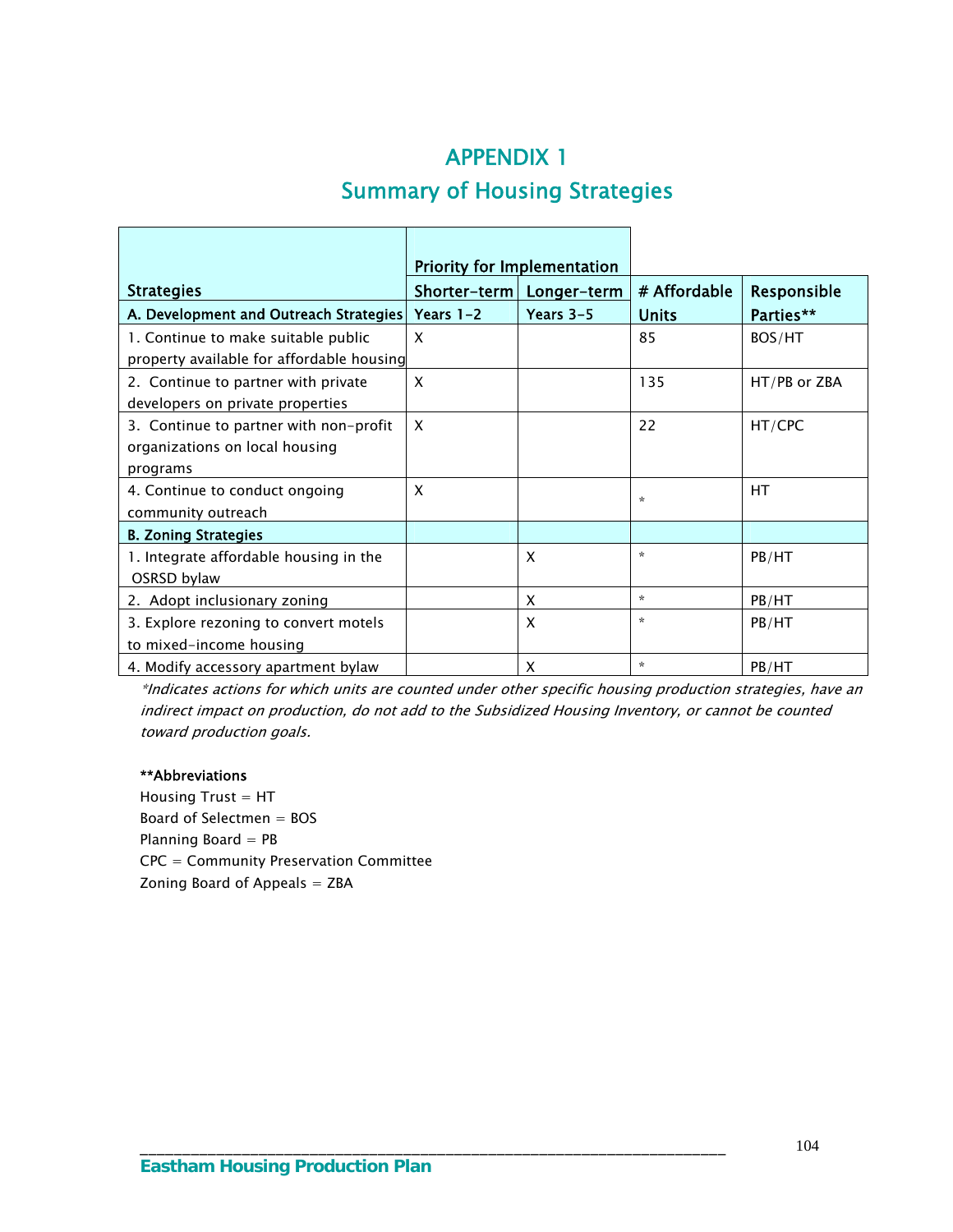# **Appendix 2 Eastham Housing Production Plan Summary of Action Plan**

| <b>Development and Outreach Strategies</b> |                                        |                                          |                             |
|--------------------------------------------|----------------------------------------|------------------------------------------|-----------------------------|
| <b>Strategy</b>                            | <b>Town Responsibilities</b>           | <b>Partner Responsibilities</b>          | <b>State Approvals</b>      |
| <b>Continue to make suitable</b>           | Identify property/BOS, HT              | Developer                                | LIP Project Eligibility     |
| public land available                      | Conduct any necessary predevelopment   | Respond to RFP                           | Include units on SHI        |
| ex. Purcell Property                       | work or studies/HT                     | Prepare LIP Application                  | after 40B approval          |
| 2017                                       | Obtain Town Meeting approval for       | Hire development team                    | Approve/enter into LIP      |
| Comp Permit                                | conveyance/BOS                         | Hire Marketing/Lottery Agent             | <b>Regulatory Agreement</b> |
|                                            | Issue RFP/HT                           | to prepare sample Marketing Plan         | Prepare cost certific.      |
| <b>Ballwic Ave.</b>                        | Select developer/HT                    | Prepare Comp Permit Application          | Monitor affordability       |
| 2020                                       | Provide letter of support for          | Enter into LIP Regulatory Agreement      |                             |
| Comp Permit                                | LIP Application/BOS, HT                | Obtain financing                         |                             |
|                                            | Process Comp Permit/ZBA                | Finalize plans and budget                |                             |
|                                            | Enter into LIP Regulatory Agreement    | <b>Obtain Building Permits</b>           |                             |
|                                            | Provide gap financing/CPC, HT          | <b>Start construction</b>                |                             |
|                                            | with Town Meeting approval             | Implement Marketing Plan                 |                             |
|                                            | Support developer's efforts to obtain  | Select Occupants through a Lottery       |                             |
|                                            | financing/BOS and HT                   | Close on project/units                   |                             |
|                                            | Convey property to developer through   | <b>Obtain Occupancy Permits</b>          |                             |
|                                            | sale or land lease/HT or BOS           | Manage property (or bring on Property    |                             |
|                                            | Issue Building Permits/Building Dept.  | Manager) in case of rentals or establish |                             |
|                                            | Monitor progress and enforce the terms | a Homeowners Assoc. for ownership        |                             |
|                                            | of the Regulatory Agreement/HT         | Hire a Monitoring Agent for ownership    |                             |
|                                            | Issue Occupancy Permits/Building Dept. | projects                                 |                             |
|                                            | Review cost certification/HT           |                                          |                             |
|                                            | Monitor the Monitoring Agent/HT        |                                          |                             |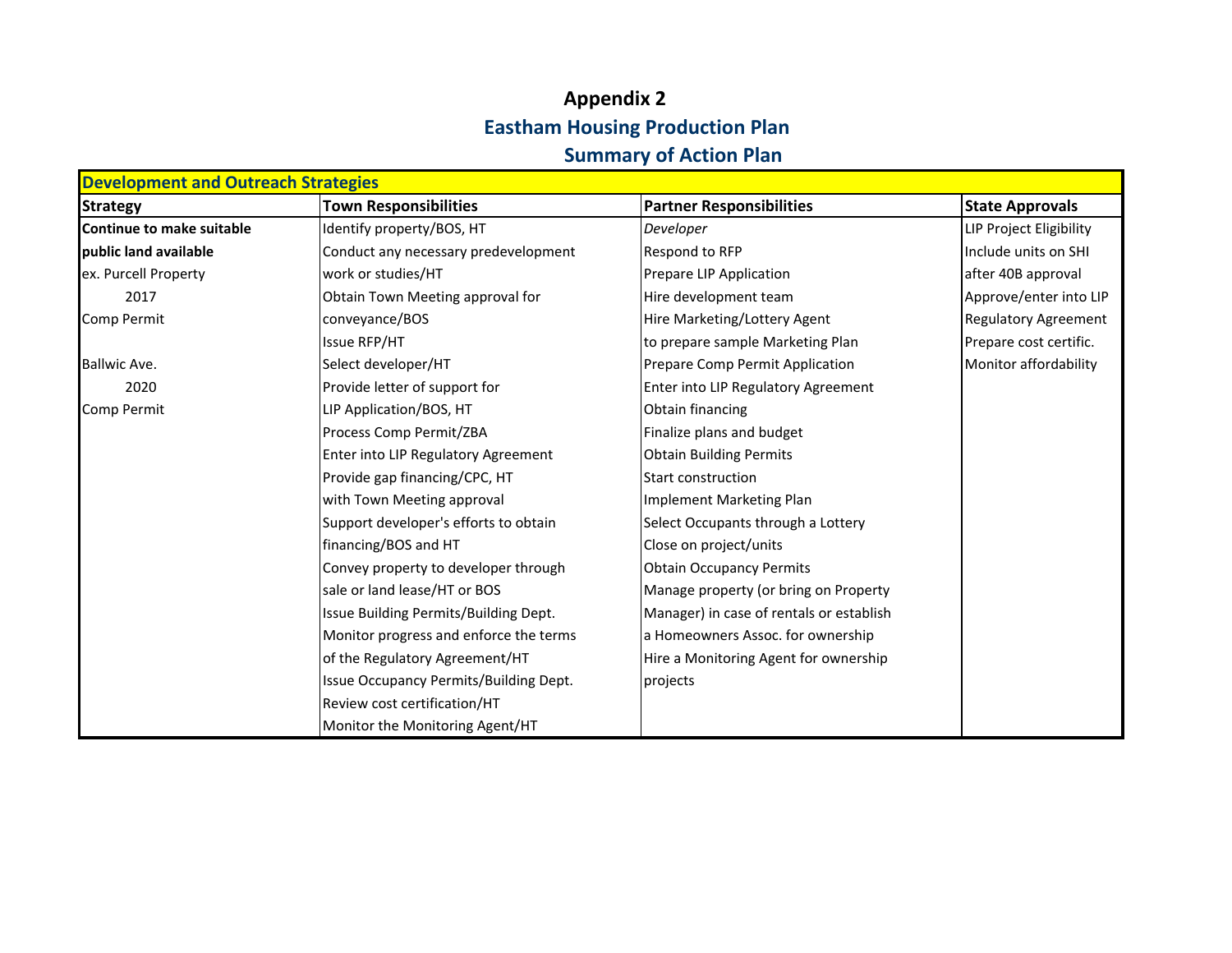| <b>Development and Outreach Strategies</b> |                                         |                                          |                             |
|--------------------------------------------|-----------------------------------------|------------------------------------------|-----------------------------|
| <b>Strategy</b>                            | <b>Town Responsibilities</b>            | <b>Partner Responsibilities</b>          | <b>State Approvals</b>      |
| <b>Continue to Partner with</b>            | Meet with developer/HT                  | If permitting through 40B:               | If permitting thru 40B      |
| <b>Developers on Private Sites</b>         | If permitting through 40B:              | Prepare application to obtain project    | Issue project eligibility   |
|                                            | Process Comp Permit/ZBA                 | eligibility approval from a subsidizing  | approval                    |
|                                            | Enter into a Regulatory Agrement        | agency                                   | Include units on SHI        |
|                                            | Potentially provide gap financing/HT,   | Hire development team                    | after 40B approval          |
|                                            | CPC with Town Meeting approval          | Hire Marketing/Lottery Agent             | Approve/enter into          |
|                                            | Potentially support developer's efforts | Prepare Comp Permit Application          | <b>Regulatory Agreement</b> |
|                                            | to obtain financing/BOS, HT             | Enter into Regulatory Agreement          | Prepare cost certific.      |
|                                            | Issue Building Permits/Building Dept.   | Obtain financing                         | Monitor affordability       |
|                                            | Monitor progress and enforce the terms  | Finalize plans and budget                |                             |
|                                            | of the Regulatory Agreement/HT          | <b>Obtain Building Permits</b>           |                             |
|                                            | Issue Occupancy Permits/Building Dept.  | Start construction                       |                             |
|                                            | Review cost certification/HT            | Implement Marketing Plan                 |                             |
|                                            | Monitor the Monitoring Agent/HT         | Select occupants through a Lottery       |                             |
|                                            |                                         | Close on project/units                   |                             |
|                                            |                                         | <b>Obtain Occupancy Permits</b>          |                             |
|                                            |                                         | Manage property (or bring on Property    |                             |
|                                            |                                         | Manager) in case of rentals or establish |                             |
|                                            |                                         | a Homeowners Assoc. for ownership        |                             |
|                                            |                                         | Hire Monitoring Agent for ownership      |                             |
|                                            |                                         | projects                                 |                             |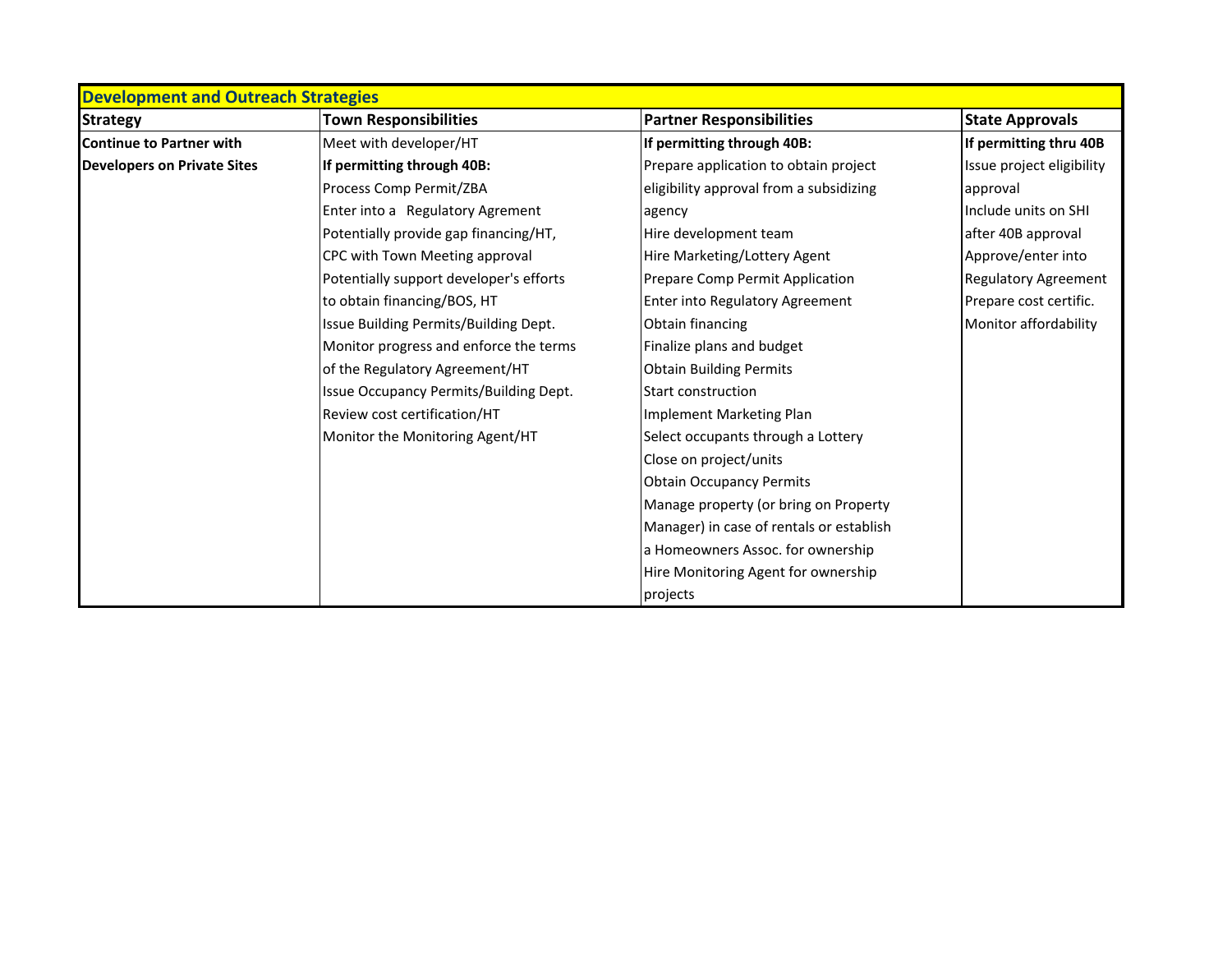| <b>Development and Outreach Strategies</b> |                                         |                                              |                        |
|--------------------------------------------|-----------------------------------------|----------------------------------------------|------------------------|
| <b>Strategy</b>                            | <b>Town Responsibilities</b>            | <b>Partner Responsibilities</b>              | <b>State Approvals</b> |
| <b>Continue to Partner with</b>            | If permitting through a Special Permit: | If permitting through a Special Permit:      | If permitting thru a   |
| <b>Developers on Private Sites</b>         | Process Special Permit/PB               | Hire development team                        | <b>Special Permit:</b> |
|                                            | Enter into a Regulatory Agrement        | Hire Marketing/Lottery Agent                 | Review/approve LIP     |
|                                            | Potentially provide gap financing/HT,   | Prepare Special Permit Application           | LAU application to     |
|                                            | CPC with Town Meeting approval          | <b>Enter into Regulatory Agreement</b>       | put units on SHI       |
|                                            | Potentially support developer's efforts | Obtain financing                             | Monitor affordability  |
|                                            | to obtain financing/BOS, HT             | Finalize plans and budget                    |                        |
|                                            | Issue Building Permits/Building Dept.   | <b>Obtain Building Permits</b>               |                        |
|                                            | Monitor progress and enforce the terms  | Start construction                           |                        |
|                                            | of the Regulatory Agreement/HT          | Implement Marketing Plan                     |                        |
|                                            | Issue Occupancy Permits/Building Dept.  | Select occupants through a Lottery           |                        |
|                                            | Prepare and submit LIP Local Action     | Close on project/units                       |                        |
|                                            | Unit documentation to get units on      | <b>Obtain Occupancy Permits</b>              |                        |
|                                            | the SHI/HT                              | Manage property (or bring on Property        |                        |
|                                            | Monitor affordability or reports from   | Manager) in case of rentals or establish     |                        |
|                                            | a designated Monitoring Agent/HT        | a Homeowners Assoc. for ownership            |                        |
|                                            |                                         | Hire Monitoring Agent for ownership projects |                        |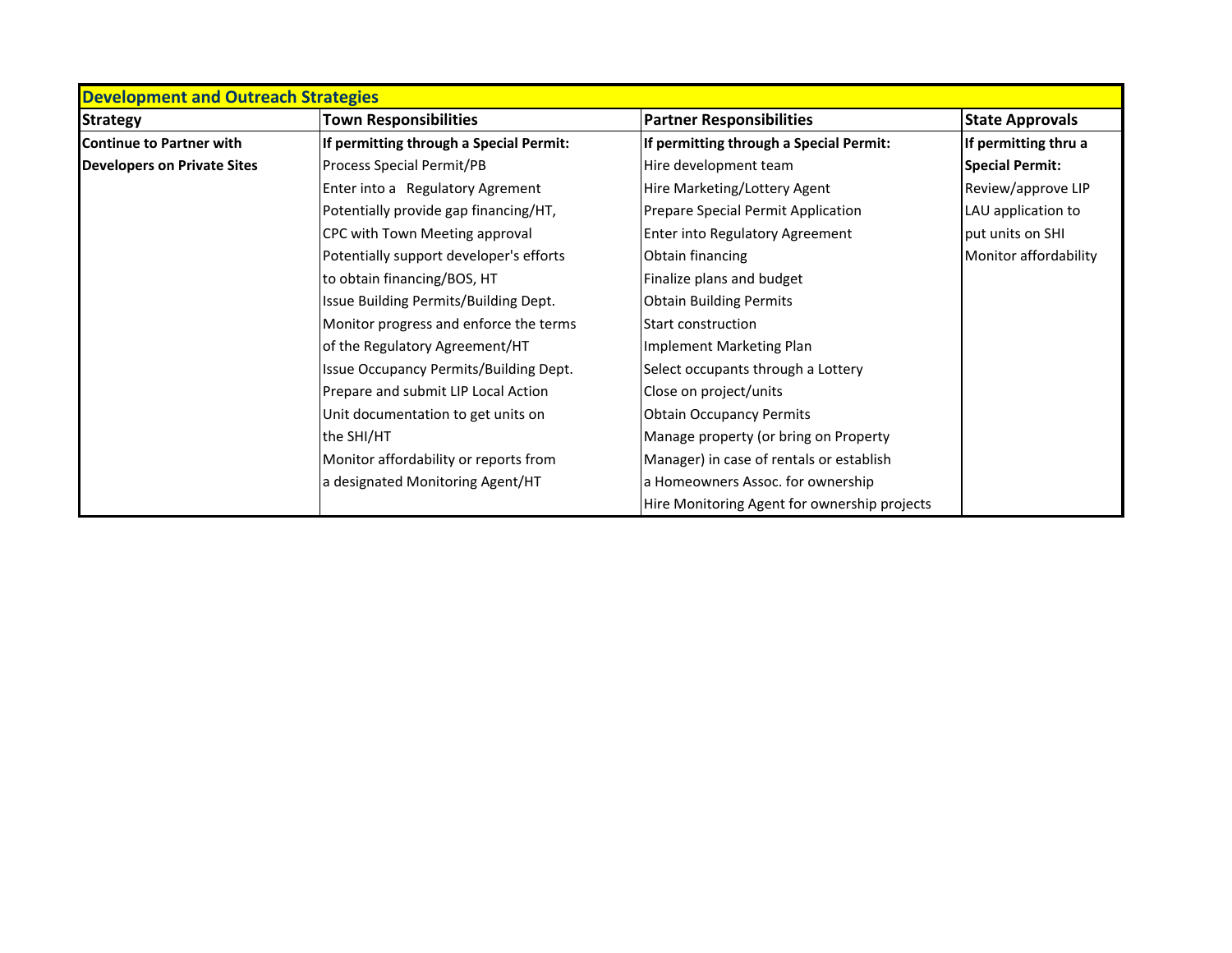| <b>Development and Outreach Strategies</b> |                                          |                                           |                        |
|--------------------------------------------|------------------------------------------|-------------------------------------------|------------------------|
| <b>Strategy</b>                            | <b>Town Responsibilities</b>             | <b>Partner Responsibilities</b>           | <b>State Approvals</b> |
| <b>Continue to Partner with</b>            | For existing programs:                   | For existing programs:                    | For existing programs: |
| <b>Non-profits on Local Housing</b>        | Fine-tune program design as              | CDP for Rental Expansion Program          | Approve CDBG funding   |
| <b>Programs</b>                            | needed/HT                                | property management                       | for Housing Rehab Pr.  |
|                                            | Continue to contract with non-profits    | CDP for administering the Housing         | Review/approve LIP     |
| Ongoing for existing programs              | to administer the programs/HT            | Rehab Program                             | LAU application to     |
| unless funding is cut or                   | Support state funding applications       | Manage program/properties based on        | put units on SHI       |
| reallocated                                | (Housing Rehab Program)/BOS and HT       | contractual requirements                  |                        |
|                                            | Continue to support CDBG grantwriting/HT | Prepare documentation to have eligible    |                        |
|                                            | Allocate funding/HT, CPC with Town       | units included on the SHI                 |                        |
|                                            | Meeting approval                         | Prepare progress reports                  |                        |
|                                            | Review program reports/HT                | Meet with the HT as appropriate           |                        |
|                                            | Monitor to determine that any eligible   | <b>HECH for Rental Assistance Subsidy</b> |                        |
|                                            | SHI units get counted/HT                 | Program                                   |                        |
|                                            | Meet with the non-profits as             | Manage program/properties based on        |                        |
|                                            | appropriate/HT                           | contractual requirements                  |                        |
|                                            | For new unit acquisition of Rental       | Prepare progress reports                  |                        |
|                                            | Expansion Program, follow previous       | Meet with the HT as appropriate           |                        |
|                                            | process or select a non-proift to        |                                           |                        |
|                                            | coordinate (see activities under new     |                                           |                        |
|                                            | program actions below)/HT                |                                           |                        |
|                                            | Monitor affordability of LAUs            |                                           |                        |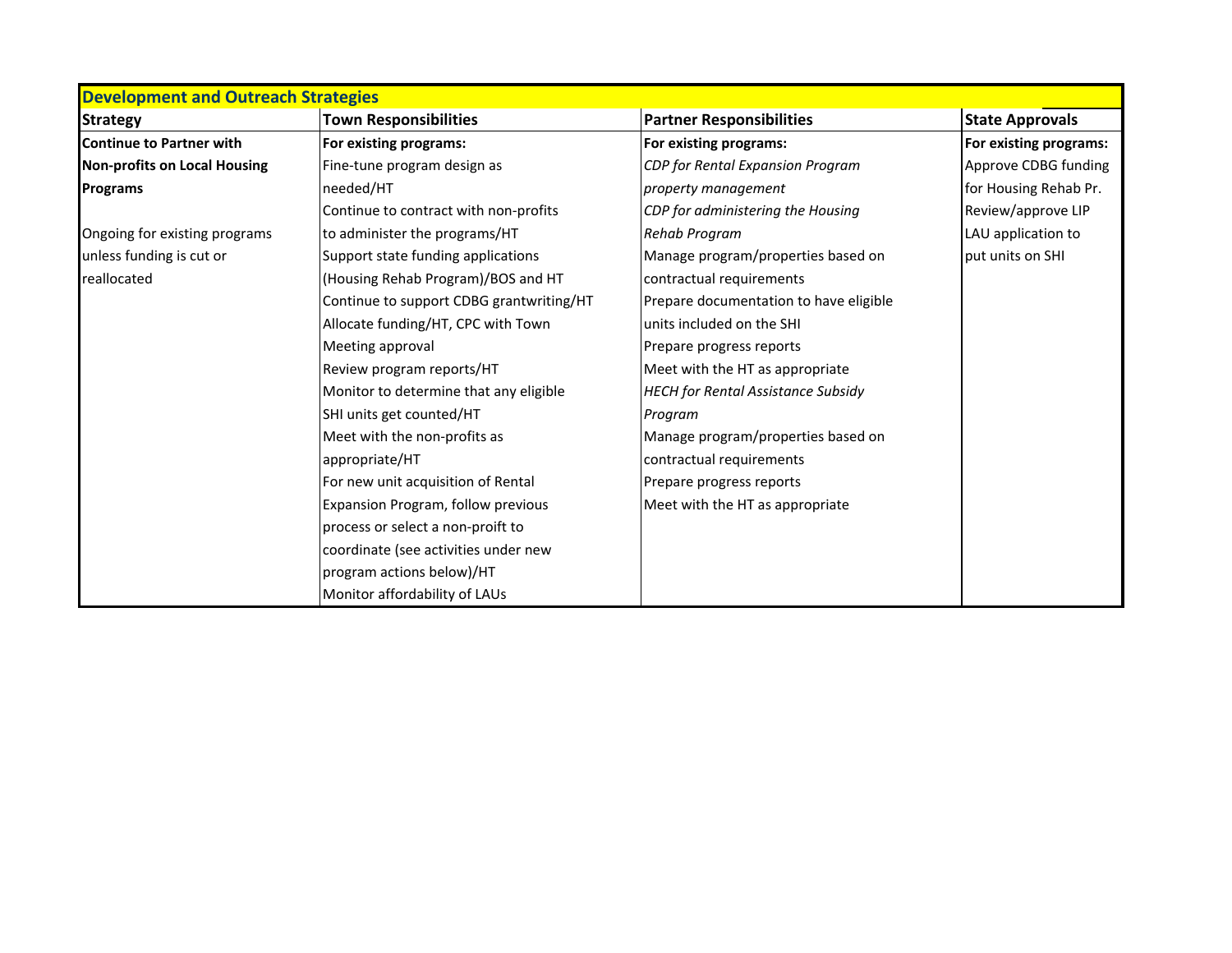| <b>Development and Outreach Strategies</b> |                                        |                                          |                        |
|--------------------------------------------|----------------------------------------|------------------------------------------|------------------------|
| <b>Strategy</b>                            | <b>Town Responsibilities</b>           | <b>Partner Responsibilities</b>          | <b>State Approvals</b> |
| Ongoing for existing programs              | For new programs:                      | For new programs:                        | For new programs:      |
| unless funding is cut or                   | Work with Housing Consultant/Town      | Respond to RFP                           | Review/approve LIP     |
| reallocated                                | Planner to design program/HT           | Enter into a contract with Town          | LAU application to     |
| Introduce in 2017                          | Detail all procedures, forms and other | Develop a detailed implementation        | put units on SHI if    |
|                                            | program materials/HT                   | plan and all project materials           | appropriate            |
|                                            | Allocate funding/HT and CPC            | Manage program/properties based on       |                        |
|                                            | plus Town Meeting approval             | contractual requirements                 |                        |
|                                            | Issue RFP to select a program          | Prepare documentation to have eligible   |                        |
|                                            | manager/HT                             | units included on the SHI if appropriate |                        |
|                                            | Select a program manager/HT            | Prepare progress reports                 |                        |
|                                            | Enter into a contract with program     | Meet with the HT as appropriate          |                        |
|                                            | manager/HT                             |                                          |                        |
|                                            | Review program reports/HT              |                                          |                        |
|                                            | Monitor to insure that eligible SHI    |                                          |                        |
|                                            | units get counted/HT                   |                                          |                        |
|                                            | Meet with the non-profits as           |                                          |                        |
|                                            | appropriate/HT                         |                                          |                        |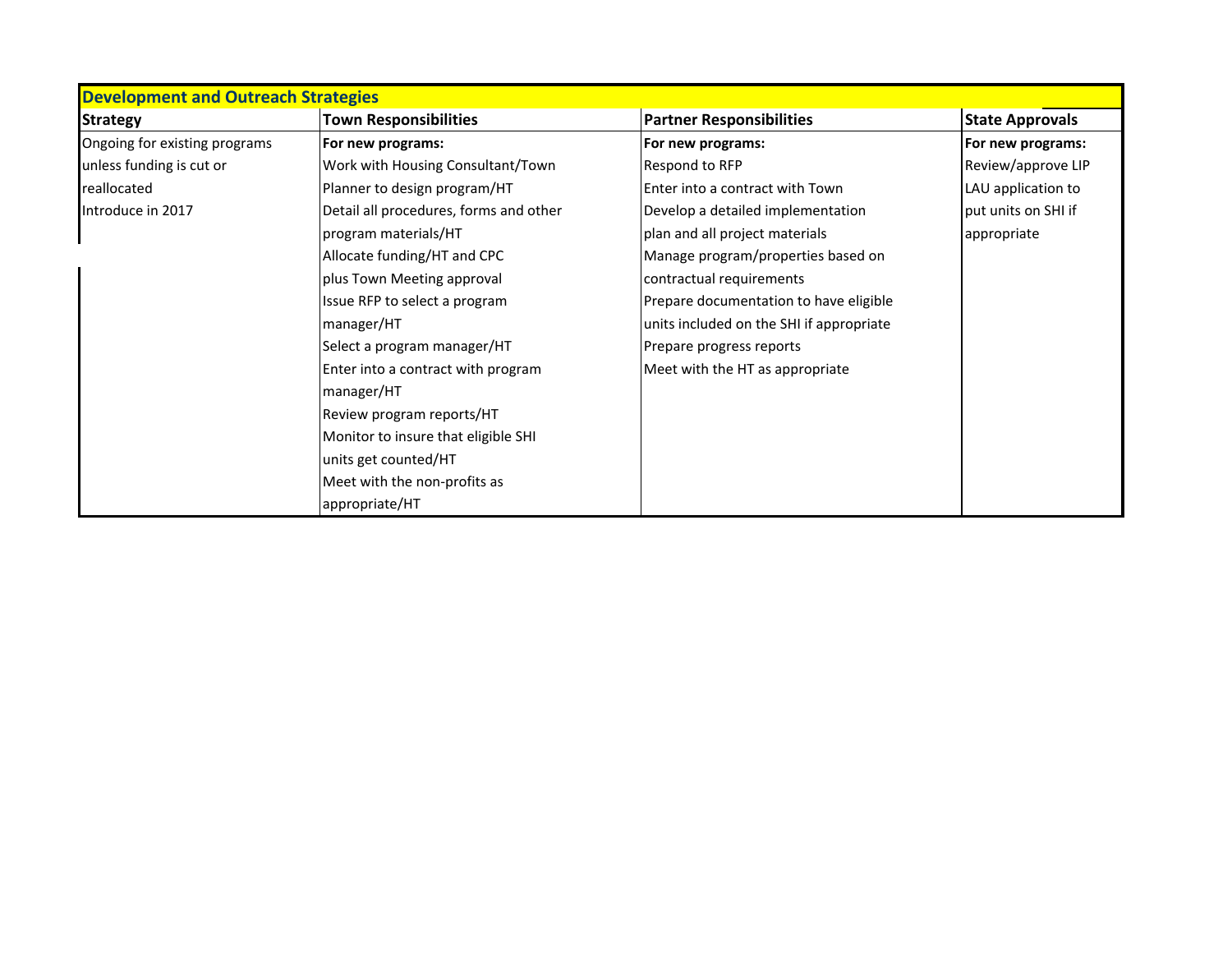| <b>Development and Outreach Strategies</b> |                                         |                                 |                        |
|--------------------------------------------|-----------------------------------------|---------------------------------|------------------------|
| <b>Strategy</b>                            | <b>Town Responsibilities</b>            | <b>Partner Responsibilities</b> | <b>State Approvals</b> |
| <b>Continue to Conduct</b>                 | Coordinate outreach activities such as: | Not applicable                  | Not applicable         |
| <b>Community Education</b>                 | Public meetings on all new              |                                 |                        |
| Ongoing                                    | housing initiatives including projects/ |                                 |                        |
|                                            | HT or other sponsor of housing-related  |                                 |                        |
|                                            | initiative such as PB or CPC            |                                 |                        |
|                                            | Housing summits/HT                      |                                 |                        |
|                                            | Materials on available programs and     |                                 |                        |
|                                            | services/HT                             |                                 |                        |
|                                            | Enhanced website on housing/HT          |                                 |                        |
|                                            | Cable access TV for special forums/HT   |                                 |                        |
|                                            | Attend meetings or special educational  |                                 |                        |
|                                            | forums on housing/HT, PB, ZBA           |                                 |                        |
| <b>Zoning Strategies</b>                   |                                         |                                 |                        |
| <b>Strategy</b>                            | <b>Town Responsibilities</b>            | <b>Partner Responsibilities</b> | <b>State Approvals</b> |
| <b>Integrate Affordable Housing</b>        | Review related bylaws from              | Not applicable                  | Not applicable         |
| into OSRSD Bylaw                           | other communities and state             |                                 |                        |
| <b>Adopt inclusionary zoning</b>           | models/PB and HT                        |                                 |                        |
| <b>Explore Rezoning to Convert</b>         | Draft zoning amendment/PB               |                                 |                        |
| <b>Motels to Mixed-Income</b>              | Hold public meetings/PB                 |                                 |                        |
| <b>Housing</b>                             | Approve new zoning/PB                   |                                 |                        |
| <b>Modify Accessory Apartment</b>          |                                         |                                 |                        |
| <b>Bylaw</b>                               |                                         |                                 |                        |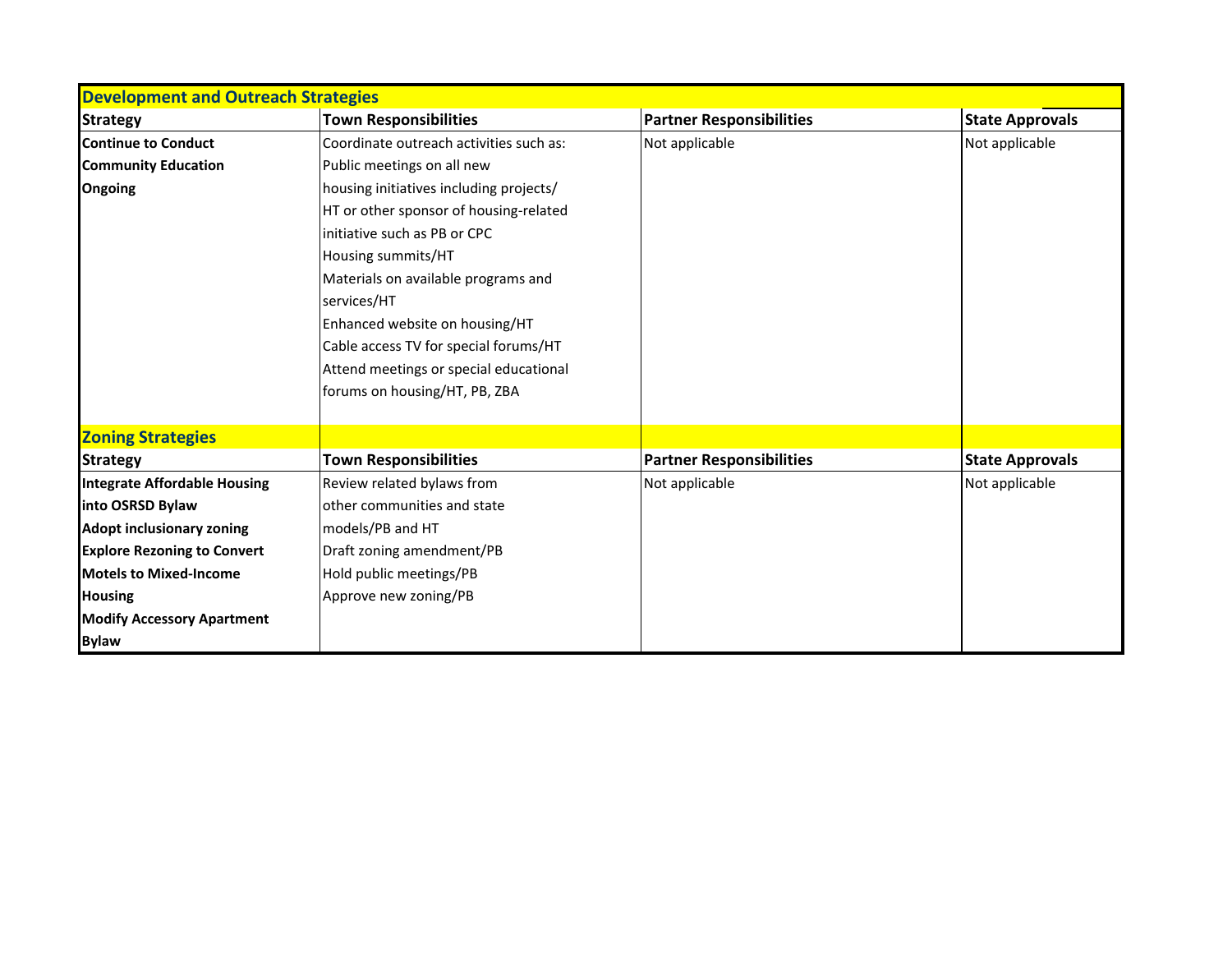# Appendix 3 Local and Regional Organizations

The town of Eastham has the following local and regional entities available to help support the production of affordable housing and/or provide housing-related services:

## 1. Eastham Housing Authority

The Eastham Housing Authority (EHA) has hired the Orleans Housing Authority to manage it current 13 units of family rental housing, scattered at the following locations:

- Three (3) duplex structures with a total of six (units) including three (3) onebedroom units and three (3) two-bedroom units at 5965, 5975 and 5985 State Highway (Route 6) – part of Eastham Duplexes project. DHCD has these unit's affordability restrictions expiring in 2014 which is incorrect and needs to be changed.
- Another duplex structure at 65 Van Dale Avenue, also with a one-bedroom and two-bedroom unit – part of Eastham Duplexes project.
- Two additional duplex structures, like above, at 5960 and 5970 State Highway, including two (2) two-bedroom units and two (2) one-bedroom units – listed as State Highway units in the SHI. DHCD has these identified as ownership units but they are rentals, which will need to be changed on the SHI, in coordination with DHCD.
- A four-bedroom, single-family home on Ballwic Avenue that is rented.

The Housing Authority maintains a relatively short wait list for these units as units do not turnaround very often given the need and demand for affordable family housing. Waits are typically at least five or six years and some units have not turned over in more than 15 years.

The Housing Authority does not have units specifically targeted to seniors, but a couple of seniors who are still working live in the one-bedroom units in the duplexes. Those seeking subsidized senior housing typically apply for units in either the Rock Harbor Village or Tonset Woods developments in Orleans that include a couple of hundred units for the elderly and disabled, owned and managed by the Orleans Housing Authority. Orleans also has some larger apartment developments that attract seniors looking to downsize from single-family homes.

## 2. Eastham Affordable Housing Trust (EAHT)

The establishment of the Eastham Affordable Housing Trust (EAHT) was approved at the May 2008 Annual Town Meeting to promote diverse solutions to the acknowledged shortage of affordable housing that will further the Town's goal of reaching the 10% affordability goal. The Board of Selectmen appoints five (5) members that work in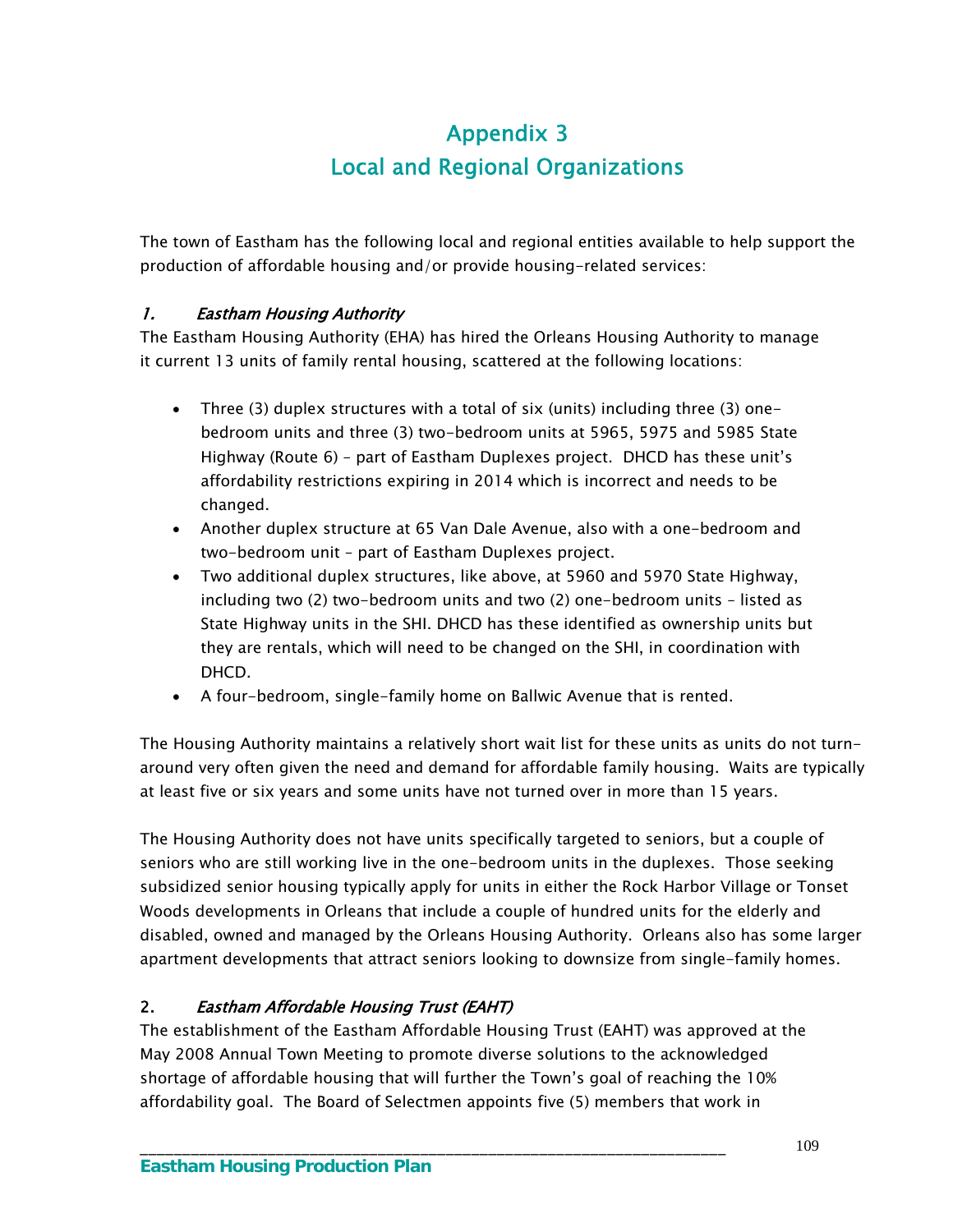partnership with the Eastham Housing Authority and other housing-related agencies and organizations to promote affordable housing including important workforce housing. EAHT has introduced several new programs to address unmet housing needs including the Rental Expansion Program, Rental Subsidy Program and Regional Housing Rehabilitation Program. See Section III.B.5 for details.

# 3. Eastham Community Preservation Committee

In September of 2000, the Community Preservation Act (CPA) was enacted to provide Massachusetts cities and towns with another tool to conserve open space, create outdoor recreational opportunities, preserve historic properties and provide affordable housing. This enabling statute established the authority for municipalities in the Commonwealth to create a Community Preservation Fund derived from a surcharge of up to 3% of the property tax with a corresponding state match of up to 100% funded through new fees at the Registry of Deeds and Land Court. Once adopted the Act requires at least 10% of the monies raised to be distributed to each of the three categories (open space/recreation, historic preservation and affordable housing), allowing flexibility in distributing the majority of the money to any of the three uses as determined by the community. The Act further requires that a Community Preservation Committee of five to nine members be established, representing various boards or committees in the community, to recommend to the legislative body, in this case Town Meeting, how to spend the Community Preservation Fund.

In May 2005, Eastham Town Meeting voted to adopt CPA with support of 89% of all voters. Eastham approved a 3% surcharge without any exemptions. Like the other communities on Cape Cod, Eastham voted to convert the 3% property tax surcharge that had been committed to the Land Bank for the purchase and conservation of open space into funding to support the Community Preservation Fund. As a result, the Town was able to continue to receive state matching funds, as state support for the Land Bank had run out, without raising additional taxes.

The Community Preservation Committee includes seven (7) members including representatives of the Board of Selectmen, Housing Authority, Conservation Commission, Historical Commission, and Planning Board, each appointed for three-year terms by the Board of Selectmen. The surcharge raised approximately \$516,600 in Fiscal Year 2013 with the state Trust fund distribution of approximately \$181,000 for a total CPA revenue close to \$700,000. The state Trust Fund distributions have varied from year to year, from100% in FY2006-2008, to 36% in FY2012 and 70% in FY2014.

From FY2004 through 2014, the Town allocated about \$4.5 million in CPA funding with about 23% spent on community housing activities. The breakdown of the distribution of CPA funds is presented in the chart below. The Community Preservation Committee completed a Community Preservation Plan in 2014 for FY15-19 that provides more detailed information on CPA funding.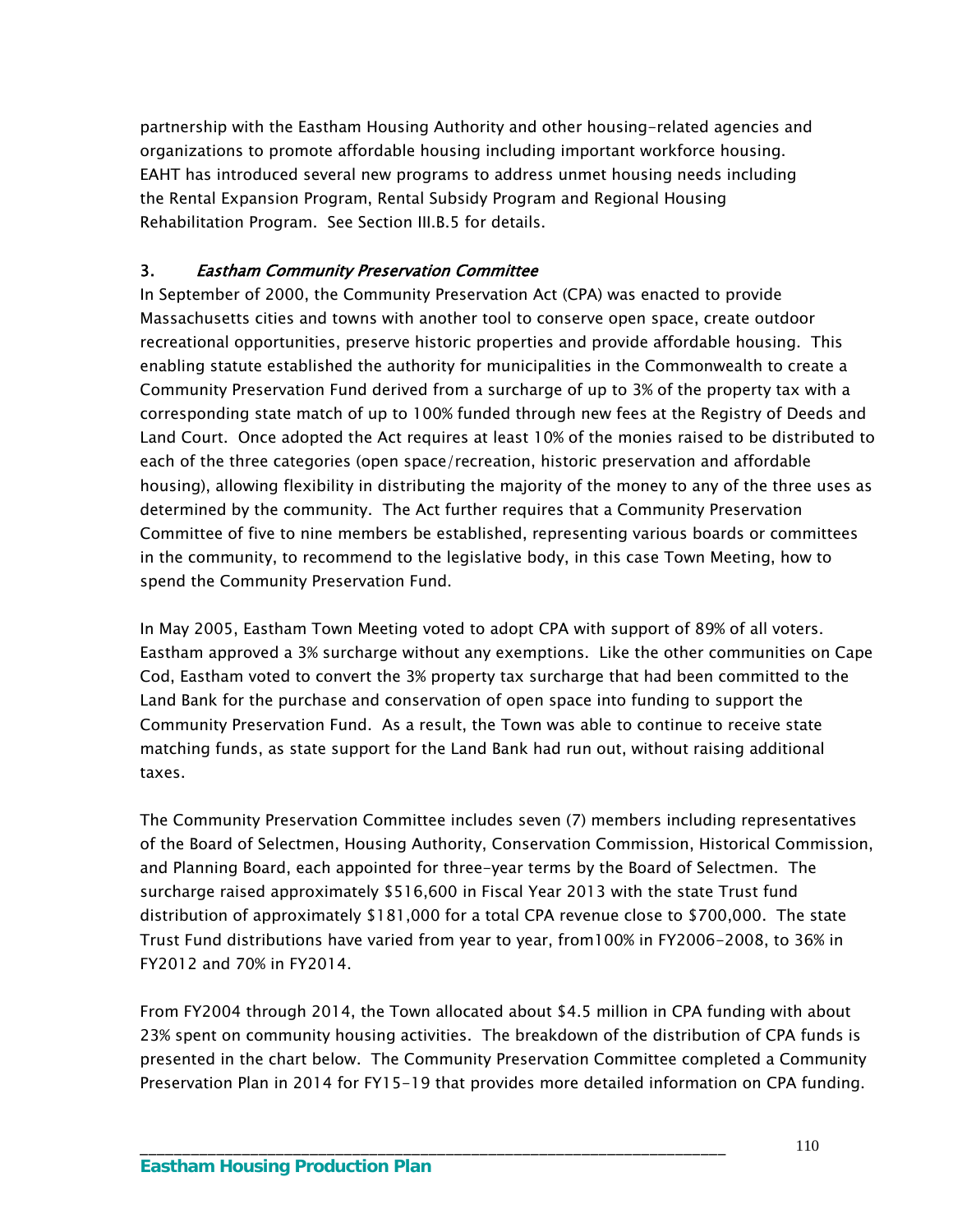

# 4. Eastham Council on Aging (COA)

The Eastham Council on Aging (COA) is a Town department that supports the quality of life of Eastham's elders through a wide variety of services. These activities include an information and referral service on a wide range of issues, community-based services to promote independent living such as a free shuttle vans for medical visits and shopping, and in-home support services. The Council relies heavily on local volunteers to support its activities and operates a senior center.

The Council on Aging is dedicated to helping seniors age in place. Keeping seniors in their own homes is particularly important in Eastham where there are no other options for seniors who are looking to downsize to units without significant maintenance needs or require supportive services including assisted living units.

# 5. Public Access Committee of Eastham (PACE)

The Town of Eastham established the Public Access Committee of Eastham (PACE) for the purpose of coordinating or carrying out programs designed to meet the problems of persons with disabilities in coordination with programs of the Massachusetts Office on Disability. The committee was charged with researching local problems of persons with disabilities and coordinating the activities of other local groups organized for similar purposes.

# 6. Cape Cod Commission (CCC)

The Cape Cod Commission (CCC) was created as the regional planning and regulatory agency for the Cape. In addition to coordinating a wide range of planning and policy activities, the Commission administers the Technical Assistance Program (TAP), which provides funds for consultants to assist communities in promoting affordable housing. The Commission also manages the allocation of a number of housing subsidy funds that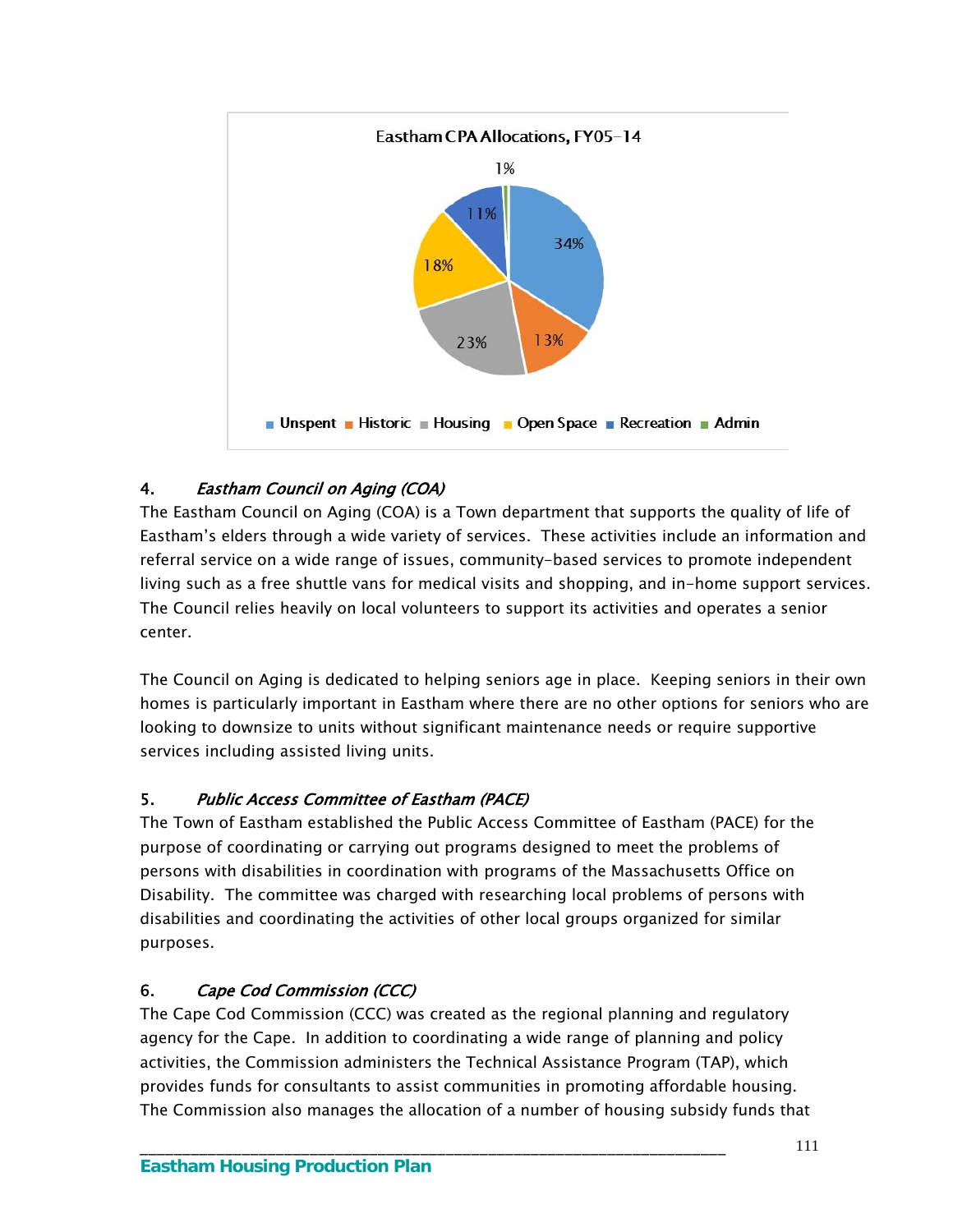can be made available to communities to support affordable housing efforts including the oversight of HOME Program funds on behalf of the Barnstable County HOME Consortium and the DRI Fund Management.

(3225 Main Street, Barnstable, MA 02630; 508/362-3828).

#### 7. Barnstable County HOME Consortium

This Consortium includes all municipalities in Barnstable County and provides federal HOME Program funding to support the financing of a wide variety of housing activities. These funds are available to all towns participating in the Consortium, including Eastham, and are administered by the Cape Cod Commission. Since 1994, \$13.6 million in HOME funding has been allocated towards the creation of about 1,350 affordable housing units in Barnstable County. HOME Program funding has also supported a Down Payment and Closing Cost Program and Home Repair Program, both administered by the Housing Assistance Corporation (HAC).

 (C/O the Cape Cod Commission; 3225 Main Street, Barnstable, MA 02630; 508/362- 3828).

### 8. Community Development Partnership (CDP)

The Community Development Partnership (CDP), formerly known as the Lower Cape Cod Community Development Corporation (LCCCDC), was established in 1992 to promote affordable housing and economic development in the towns of the Lower Cape. In regard to affordable housing, the organization recognized that the dwindling supply of affordable housing was becoming a critical problem and focused creating new, yearround, affordable housing units by purchasing existing units or building new units.

CDP has been involved in the development of three (3) affordable housing projects in Eastham thus far including:

- *Gull Cottages* CDP redeveloped a small cottage community along Route 6/State Highway into five (5) rental units that included the owner's home with three (3) bedrooms and four (4) cottages, three (3) with two-bedrooms and one (1) with one-bedroom. This project received HOME funding through the Barnstable County HOME Consortium.
- Duplex at 1475 State Highway Two (2) two-bedroom duplex units were acquired and rehabilitated by CDP as rentals, also subsidized with HOME funds.
- 1425 Nauset Road

This project involved a house that was donated and moved to a Town-owned site next to the Council on Aging. The Town received grant funding to make the unit handicapped accessible and affordable as a two-bedroom rental unit. CDP manages the unit.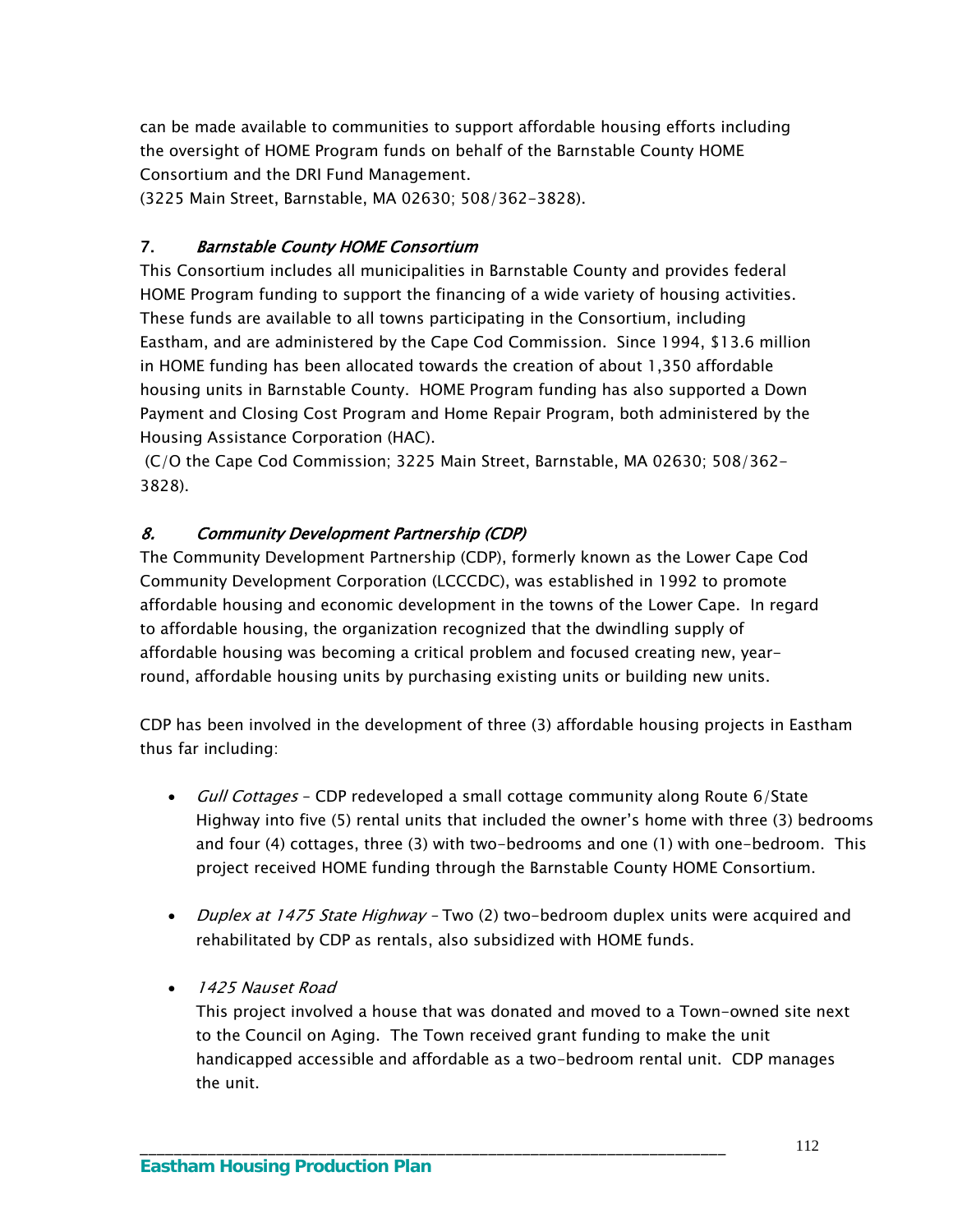CDP is also managing the following programs:

• Rental Expansion Program

Since 2012, the Eastham Affordable Housing Trust has purchased seven (7) properties and converted them to affordable rental units that are deed restricted in perpetuity. The Housing Trust has used CPA funding to subsidize these units, making them affordable to tenants earning at 80% of area median income while paying no more than 30% of their income on rents and utilities.

Eastham Regional Housing Rehabilitation Program

In conjunction with other nearby communities (target areas of Harwich Center and South Dennis as well as all of Eastham, Wellfleet, Truro, and Provincetown) the Town received Community Development Block Grant (CDBG) funding from the state to operate a Housing Rehabilitation Program. Funding is provided as a 0%, deferred forgivable loan to make critical home repairs, including the correction of all code violations.

The organization continues to explore additional development opportunities in Eastham. (P.O. Box 1860, Main Street Mercantile, North Eastham, MA 02651; 508/240-7873)

# 9. Habitat for Humanity of Cape Cod

Habitat for Humanity is an ecumenical, non-profit Christian ministry dedicated to building simple, decent homes in partnership with families in need that has grown over the past two decades into one of the largest private homebuilders in the world. The organization has almost 1,600 U.S. affiliates and over 2,000 affiliates worldwide, including one on the Cape that has been able to build new homes for first-time homebuyers through donated land, materials, labor and funding as well as other special financing strategies. Habitat has completed 81 homes on Cape Cod including four (4) units in Eastham, with another two (2) units under construction. (658 Main Street, West Yarmouth, MA 02673; 508/775-3559)

# 10. Housing Assistance Corporation (HAC)

The Housing Assistance Corporation (HAC) has proclaimed its mission to "promote and implement the right of all people on Cape Cod and the Islands to occupy safe and affordable housing". This non-profit organization is working throughout the Cape as a sponsor of affordable housing developments and has a wide range of financial and educational resources available for renters, existing homeowners and first-time homebuyers including HOME Program funding and rental subsidies. (460 West Main Street, Hyannis, MA 02601; 508/771-5400)

# 11. Community Action Committee of Cape Cod and the Islands, Inc.

\_\_\_\_\_\_\_\_\_\_\_\_\_\_\_\_\_\_\_\_\_\_\_\_\_\_\_\_\_\_\_\_\_\_\_\_\_\_\_\_\_\_\_\_\_\_\_\_\_\_\_\_\_\_\_\_\_\_\_\_\_\_\_\_\_\_\_\_\_

The Community Action Committee of Cape Cod and the Islands, Inc. (CACCI), founded in 1965 as one of the state's Community Action Agencies, is a private, non-profit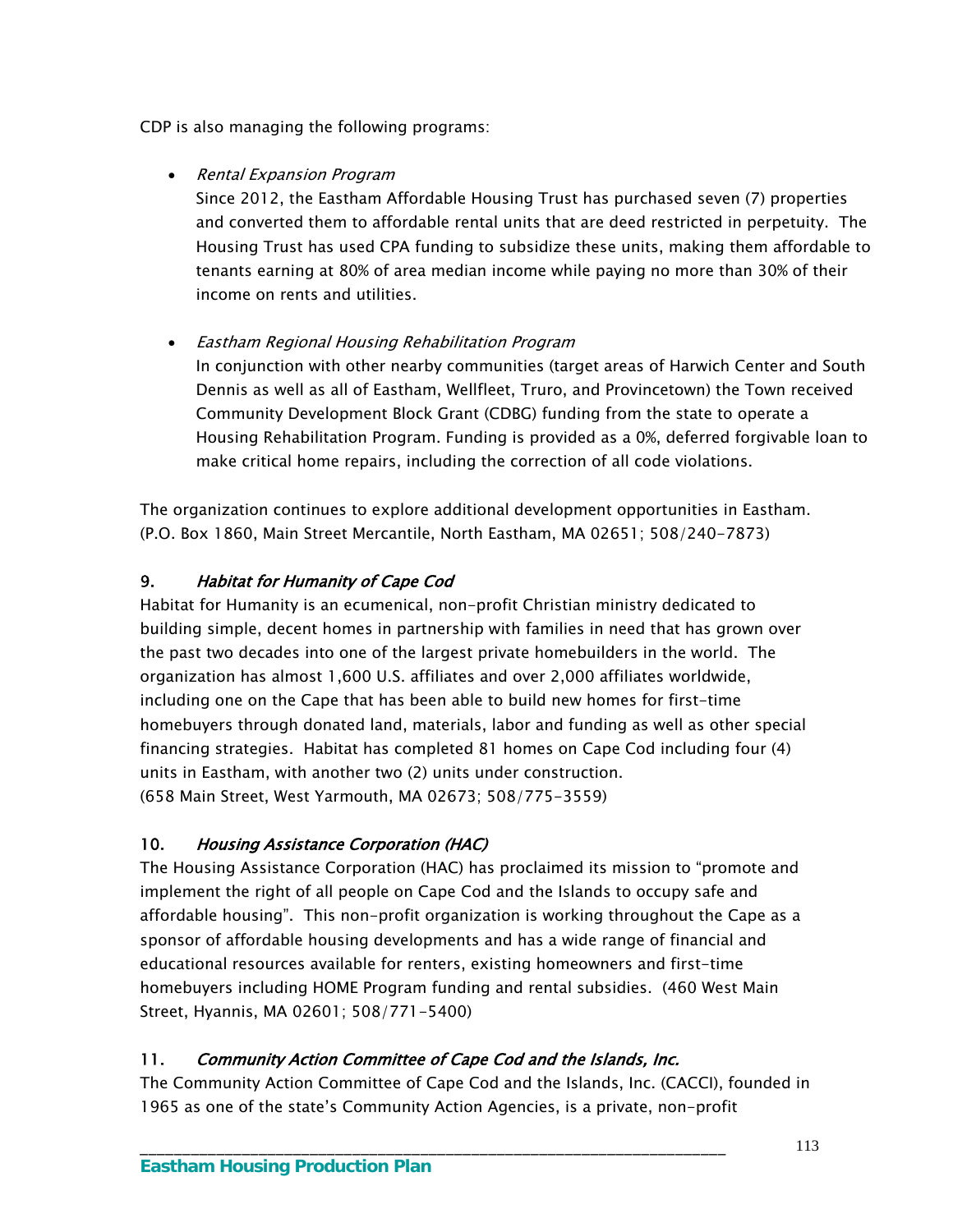organization that helps low- and moderate-income people improve their quality of life through a wide range of programs and services. The agency's efforts are focused primarily in the areas of housing, emergency shelter, advocacy for elders, and childcare.

CACCI is also the convener for the Leadership Council to End Homelessness on Cape Cod and the Islands, which is part of the national system of Continuums of Care supported by the federal Department of Housing and Urban Development (HUD) to provide an ongoing comprehensive, long-term strategic planning effort to maintain a seamless continuum of shelter, housing and supportive services to end homelessness. The Leadership Council has over 35 participating groups and organizations that creates a network of support for its activities including homeless service providers, non-profit agencies, private businesses, housing developers, public housing authorities, representatives from local, county, and state government, the faith-based community and formerly homeless individuals. Primary activities include:

- Oversees the submission of annual funding applications to HUD (the SuperNOFA/Vento Homeless Assistance grant application process which has brought more than \$3 million to the region and includes the creation of 19 new permanent supportive housing beds for homeless and disabled individuals and maintains over 100 beds for homeless individuals and families);
- Oversees the implementation and monitoring of the Council's Ten Year Plan to End Homelessness;
- Conducts the annual "point in time" count of the number of homeless; and
- Facilitates monthly meetings and the coordination of various subcommittees (115 Enterprise Road, Hyannis, MA 02601; 508/771-1727)

## 12. Bailey Boyd Associates

Bailey Boyd Associates has been a long-standing housing consultant on Cape Cod, which has provided technical services to the Town of Eastham off and on since 1997. The firm has been instrumental in securing Community Development Block Grant (CDBG) funding for the town over the years in addition to consulting on program and project development.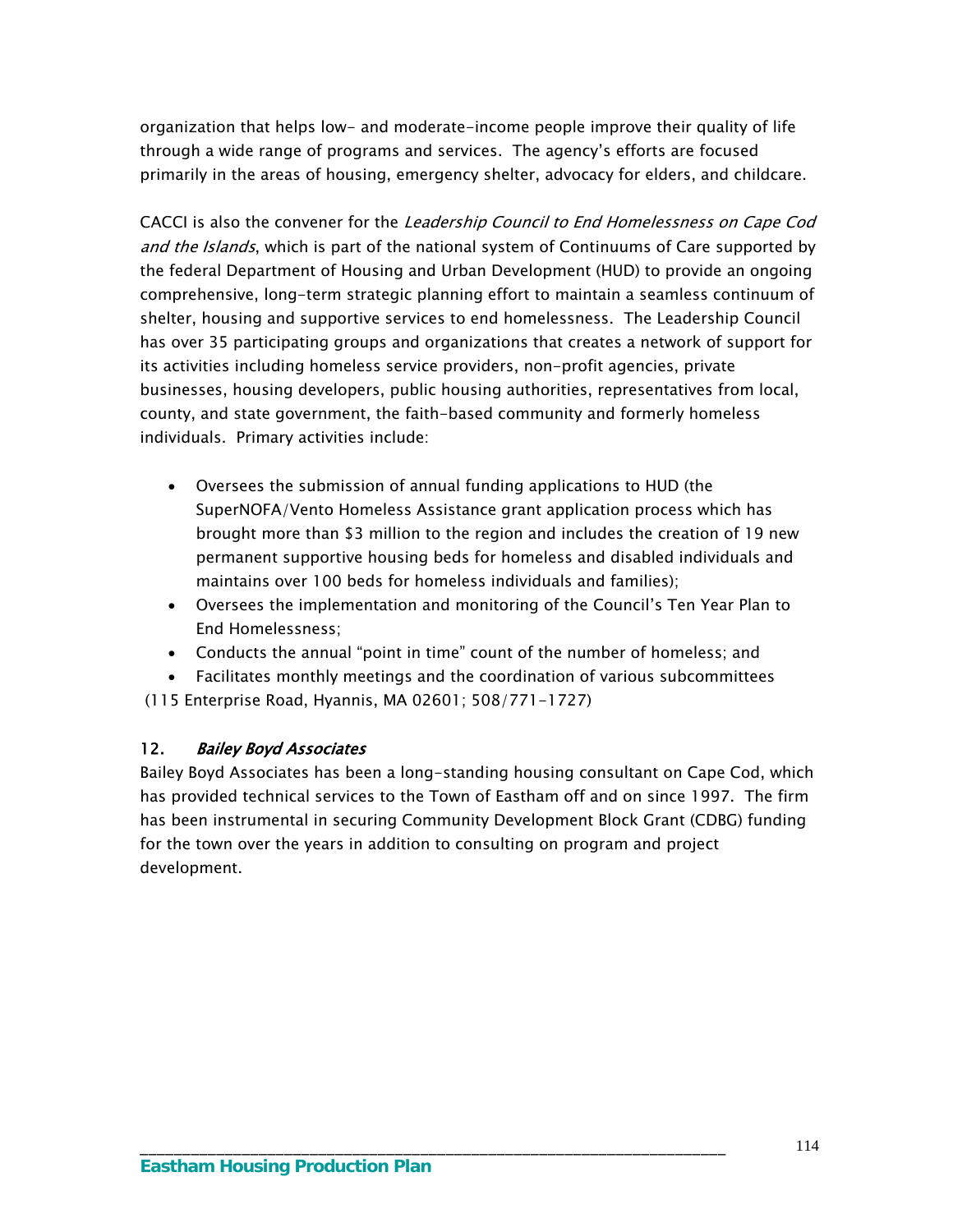# APPENDIX 4 Glossary of Housing Terms

#### Affordable Housing

A subjective term, but as used in this Plan, refers to housing available to a household earning no more than 80% of area median income at a cost that is no more than 30% of total household income.

### Area Median Income (AMI)

The estimated median income, adjusted for family size, by metropolitan area (or county in nonmetropolitan areas) that is adjusted by HUD annually and used as the basis of eligibility for most housing assistance programs. Sometimes referred to as "MFI" or median family income.

### Chapter 40B

The state's comprehensive permit law, enacted in 1969, established an affordable housing goal of 10% for every community. In communities below the 10% goal, developers of low- and moderate-income housing can seek an expedited local review under the comprehensive permit process and can request a limited waiver of local zoning and other restrictions, which hamper construction of affordable housing. Developers can appeal to the state if their application is denied or approved with conditions that render it uneconomic, and the state can overturn the local decision if it finds it unreasonable in light of the need for affordable housing.

#### Chapter 44B

The Community Preservation Act Enabling Legislation that allows communities, at local option, to establish a Community Preservation Fund to preserve open space, historic resources and community housing, by imposing a surcharge of up to 3% on local property taxes. The state provides matching funds from its own Community Preservation Trust Fund, generated from an increase in certain Registry of Deeds' fees.

#### Comprehensive Permit

Expedited permitting process for developers building affordable housing under Chapter 40B "anti-snob zoning" law. A comprehensive permit, rather than multiple individual permits from various local boards, is issued by the local zoning boards of appeals to qualifying developers.

## Department of Housing and Community Development (DHCD)

DHCD is the state's lead agency for housing and community development programs and policy. It oversees state-funded public housing, administers rental assistance programs, provides funds for municipal assistance, and funds a variety of programs to stimulate the development of affordable housing.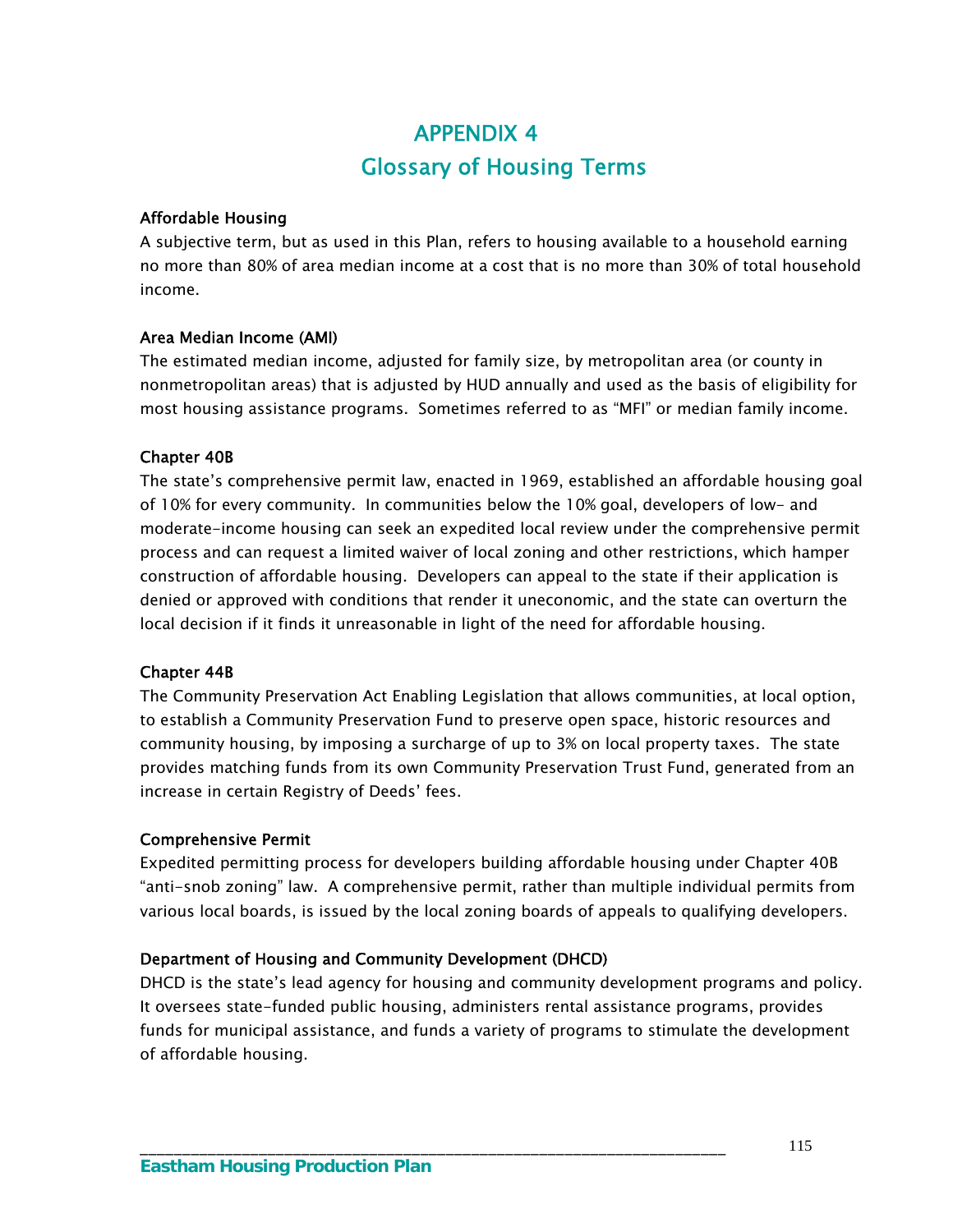#### Fair Housing Act

Federal legislation, first enacted in 1968, that provides the Secretary of HUD with investigation and enforcement responsibilities for fair housing practices. It prohibits discrimination in housing and lending based on race, color, religion, sex, national origin, handicap, or familial status. There is also a Massachusetts Fair Housing Act, which extends the prohibition against discrimination to sexual orientation, marital status, ancestry, veteran status, children, and age. The state law also prohibits discrimination against families receiving public assistance or rental subsidies, or because of any requirement of these programs.

#### Inclusionary Zoning

Inclusionary zoning is a zoning ordinance or bylaw that requires a developer to include affordable housing as part of a development or contribute to a fund for such housing.

#### Infill Development

Infill development is the practice of building on vacant or undeveloped parcels in dense areas, especially urban and inner suburban neighborhoods. Such development promotes compact development, which in turn allows undeveloped land to remain open and green.

#### Local Initiative Program (LIP)

LIP is a state program under which communities may use local resources and DHCD technical assistance to develop affordable housing that is eligible for inclusion on the state Subsidized Housing Inventory (SHI). LIP is not a financing program, but the DHCD technical assistance qualifies as a subsidy and enables locally supported developments that do not require other financial subsidies to use the comprehensive permit process. At least 25% of the units must be set-aside as affordable to households earning less than 80% of area median income.

#### MassHousing (formerly the Massachusetts Housing Finance Agency, MHFA)

MassHousing is a quasi-public agency created in 1966 to help finance affordable housing programs. MassHousing sells both tax-exempt and taxable bonds to finance its many singlefamily and multi-family programs.

#### Metropolitan Statistical Area (MSA)

The term, MSA, is also used for CMSAs (consolidated metropolitan statistical areas) and PMSAs (primary metropolitan statistical areas) that are geographic units used for defining urban areas that are based largely on commuting patterns. The federal Office of Management and Budget defines these areas for statistical purposes only, but many federal agencies use them for programmatic purposes, including allocating federal funds and determining program eligibility. HUD uses MSAs as its basis for setting income guidelines and fair market rents.

#### Mixed-Income Housing Development

Mixed-income development includes housing for various income levels.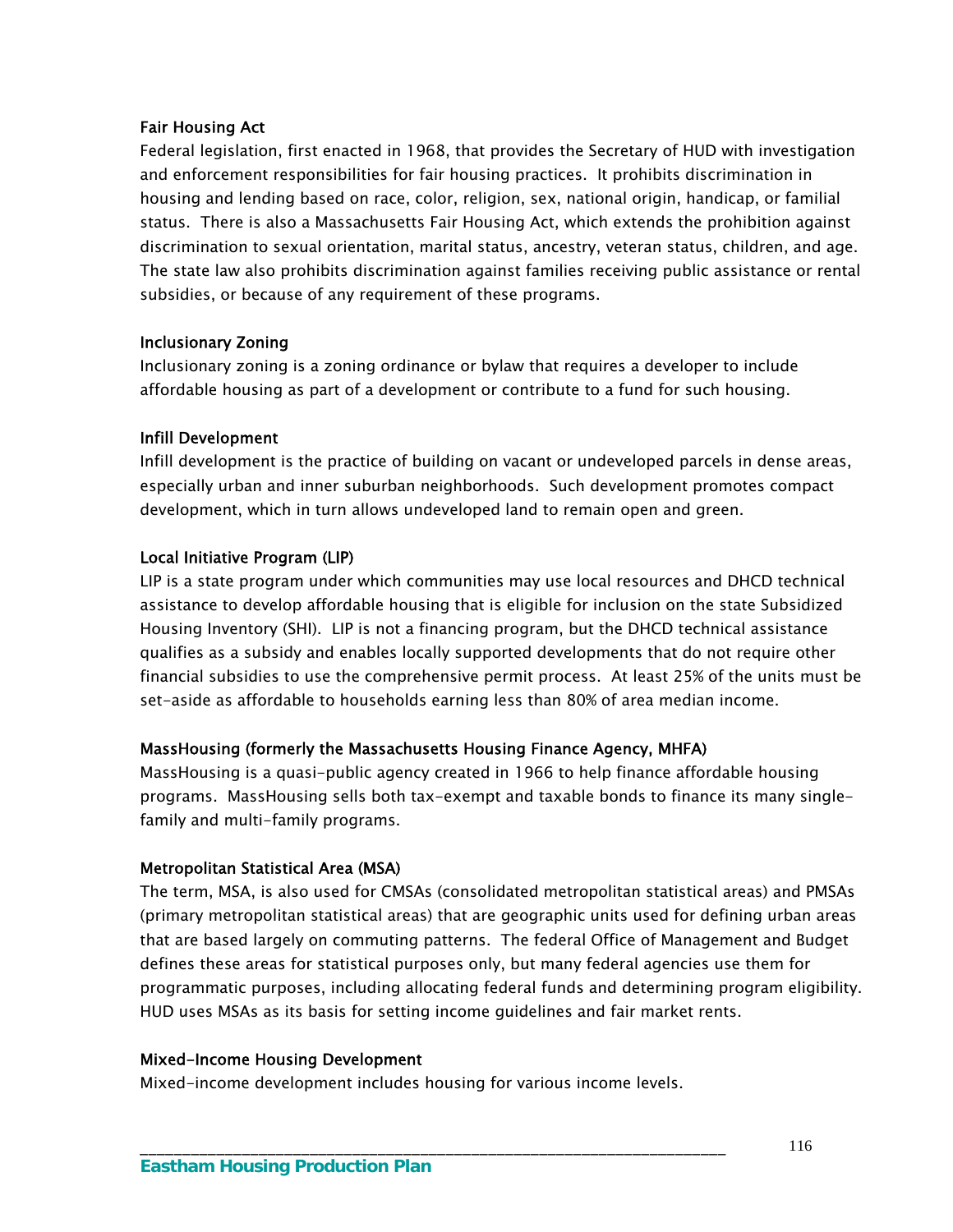#### Mixed-Use Development

Mixed-use projects combine different types of development such as residential, commercial, office, industrial and institutional into one project.

#### Overlay Zoning

A zoning district, applied over one or more other districts that contains additional provisions for special features or conditions, such as historic buildings, affordable housing, or wetlands.

#### Public Housing Agency (PHA)

A public entity that operates housing programs: includes state housing agencies (including DHCD), housing finance agencies and local housing authorities. This is a HUD definition that is used to describe the entities that are permitted to receive funds or administer a wide range of HUD programs including public housing and Section 8 rental assistance.

#### Regional Non-profit Housing Organizations

Regional non-profit housing organizations include nine private, non-profit housing agencies, which administer the Section 8 Program on a statewide basis, under contract with DHCD. Each agency serves a wide geographic region. Collectively, they cover the entire state and administer over 15,000 Section 8 vouchers. In addition to administering Section 8 subsidies, they administer state-funded rental assistance (MRVP) in communities without participating local housing authorities. They also develop affordable housing and run housing rehabilitation and weatherization programs, operate homeless shelters, run homeless prevention and first-time homebuyer programs, and offer technical assistance and training programs for communities. The Housing Assistance Corporation (HAC) serves as Eastham's regional non-profit housing organization.

#### Regional Planning Agencies (RPAs)

These are public agencies that coordinate planning in each of thirteen regions of the state. They are empowered to undertake studies of resources, problems, and needs of their districts. They provide professional expertise to communities in areas such as master planning, affordable housing and open space planning, and traffic impact studies. With the exception of the Cape Cod and Nantucket Commissions, however, which are land use regulatory agencies as well as planning agencies, the RPAs serve in an advisory capacity only. The Cape Cod Commission serves as Eastham's Regional Planning Agency.

#### Request for Proposals (RFP)

A process for soliciting applications for funding when funds are awarded competitively or soliciting proposals from developers as an alternative to lowest-bidder competitive bidding.

#### Section 8

Refers to the major federal (HUD) program – actually a collection of programs – providing rental assistance to low-income households to help them pay for housing. Participating tenants pay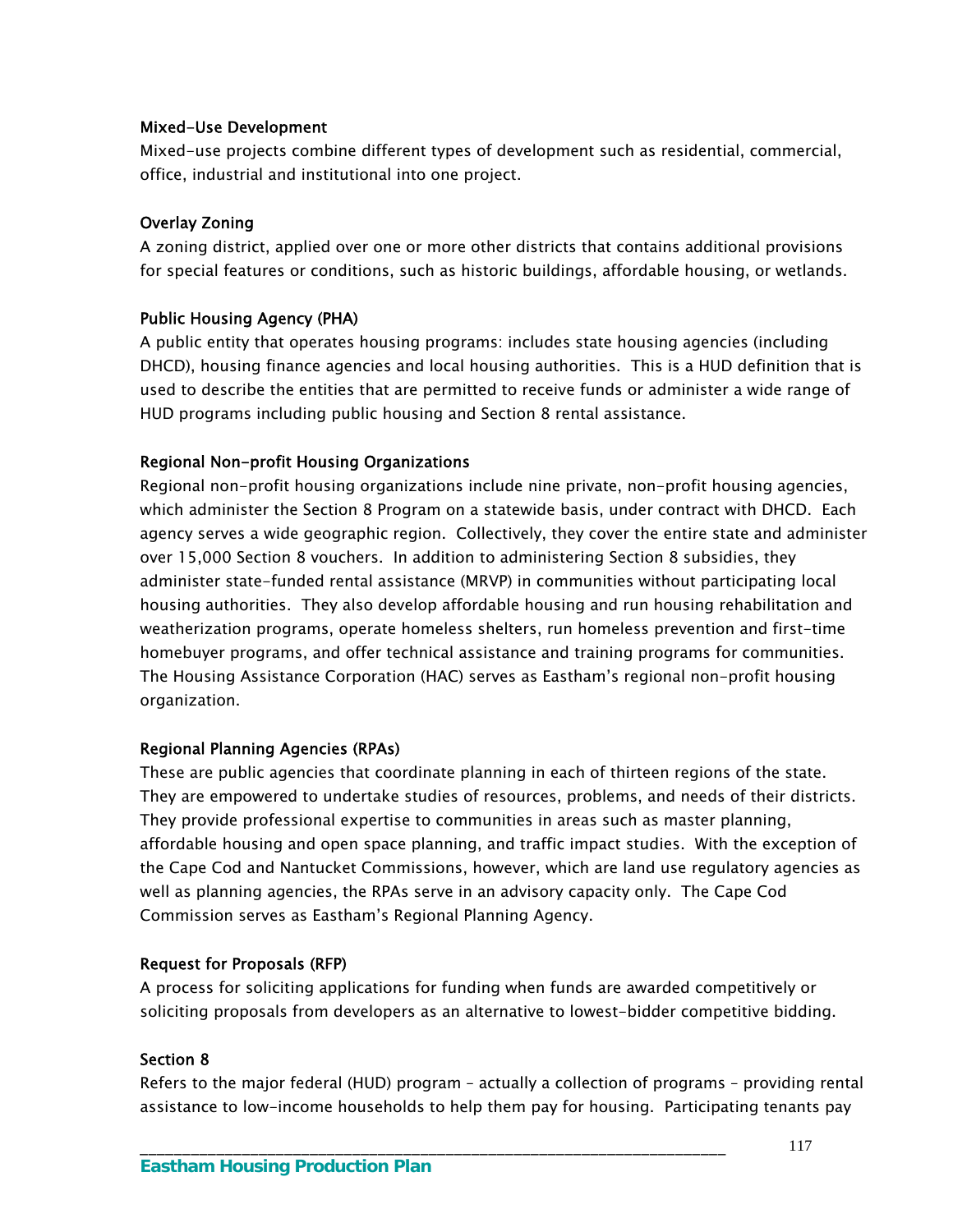30% of their income (some pay more) for housing (rent and basic utilities) and the federal subsidy pays the balance of the rent. The Program is now officially called the Housing Choice Voucher Program.

#### Smart Growth

The term used to refer to a rapidly growing and widespread movement that calls for a more coordinated, environmentally sensitive approach to planning and development. A response to the problems associated with unplanned, unlimited suburban development – or sprawl – smart growth principles call for more efficient land use, compact development patterns, less dependence on the automobile, a range of housing opportunities and choices, and improved jobs/housing balance.

#### **Subsidy**

Typically refers to financial assistance that fills the gap between the costs of any affordable housing development and what the occupants can afford based on program eligibility requirements. Many times multiple subsidies from various funding sources are required, often referred to as the "layering" of subsidies, in order to make a project feasible. In the state's Local Initiative Program (LIP), DHCD's technical assistance qualifies as a subsidy and enables locally supported developments that do not require other financial subsidies to use the comprehensive permit process. Also, "internal subsidies" refers to those developments that do not have an external source(s) of funding for affordable housing, but use the value of the market units to "cross subsidize" the affordable ones.

#### Subsidized Housing Inventory (SHI)

This is the official list of units, by municipality, that count toward a community's 10% goal as prescribed by Chapter 40B comprehensive permit law.

#### U.S. Department of Housing and Urban Development (HUD)

The primary federal agency for regulating housing, including fair housing and housing finance. It is also the major federal funding source for affordable housing programs.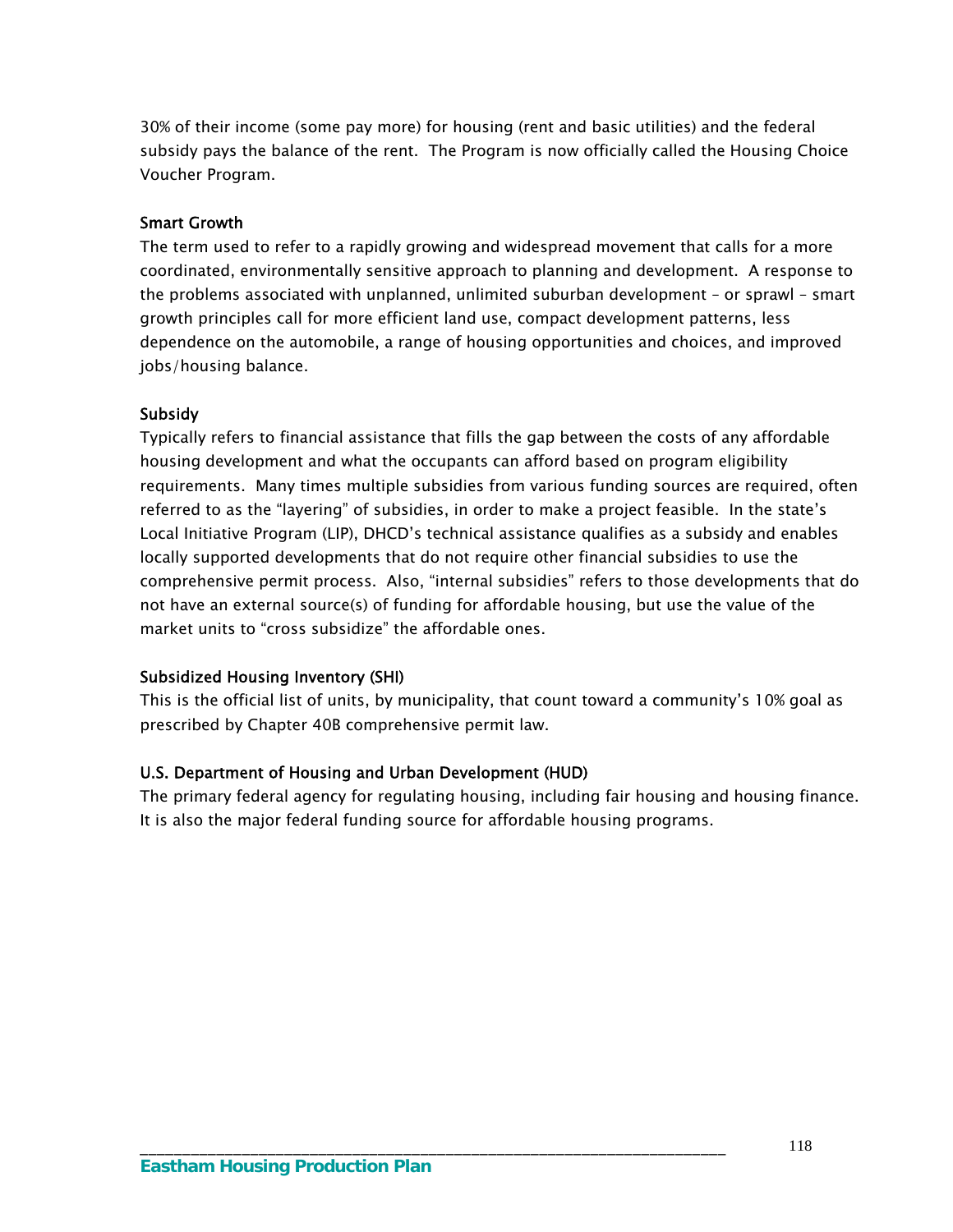# APPENDIX 5

# Summary of Housing Regulations and Resources

# I. SUMMARY OF HOUSING REGULATIONS

# A. Chapter 40B Comprehensive Permits

The Massachusetts Comprehensive Permit Law, Chapter 40B Sections 20-23 of the General Laws, was enacted as Chapter 774 of the Acts of 1969 to encourage the construction of affordable housing throughout the state, particularly outside of cities. Often referred to as the Anti-Snob Zoning Act, it requires all communities to use a streamlined review process through the local Zoning Board of Appeals for "comprehensive permits" submitted by developers for projects proposing zoning and other regulatory waivers and incorporating affordable housing for at least 25% of the units. Only one application is submitted to the ZBA instead of separate permit applications that are typically required by a number of local departments as part of the normal development process. Here the ZBA takes the lead and consults with the other relevant departments (e.g., building department, planning department, highway department, fire department, sanitation department, etc.) on a single application. The Conservation Commission retains jurisdiction under the Wetlands Protection Act and Department of Environmental Protection, the Building Inspector applies the state building code, and the Board of Health enforces Title V.

For a development to qualify under Chapter 40B, it must meet all of the following requirements:

- Must be part of a "subsidized" development built by a public agency, non-profit organization, or limited dividend corporation.
- At least 25% of the units in the development must be income restricted to households with incomes at or below 80% of area median income and have rents or sales prices restricted to affordable levels income levels defined each year by the U.S. Department of Housing and Urban Development.
- Restrictions must run for minimum of 30 years or longer for new construction or for a minimum of 15 years or longer for rehabilitation. Alternatively, the project can provide 20% of the units to households below 50% of area median income. Now new homeownership must have deed restrictions that extend in perpetuity.
- Development must be subject to a regulatory agreement and monitored by a public agency or non-profit organization.
- Project sponsors must meet affirmative marketing requirements.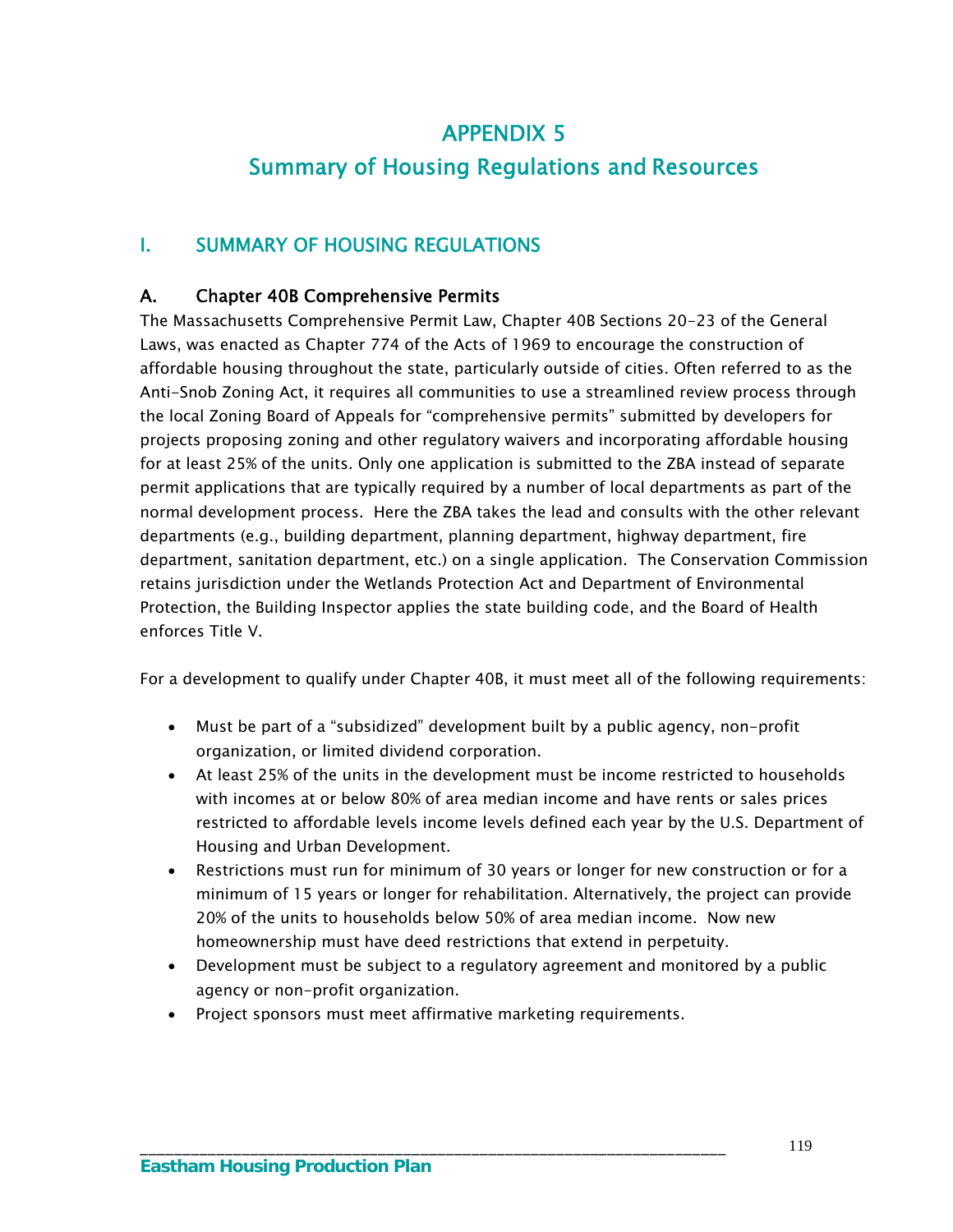According to Chapter 40B regulations, the ZBA decision to deny or place conditions on a comprehensive permit project cannot be appealed by the developer if any of the following conditions are met<sup>33</sup>:

- The community has met the "statutory minima" by having at least 10% of its year-round housing stock affordable as defined by Chapter 40B, at least 1.5% of the community's land area includes affordable housing as defined again by 40B, or annual affordable housing construction is on at least 0.3% of the community's land area.
- The community has made "recent progress" adding SHI eligible housing units during the prior 12 months equal at least to 2% of its year-round housing.
- The community has a one- or two-year exemption under Housing Production.
- The application is for a "large project" that equals at least 6% of all housing units in a community with less than 2,500 housing units.
- A "related application" for the site was filed, pending or withdrawn within 12 months of the application.

If a municipality does not meet any of the above thresholds, it is susceptible to appeals by comprehensive permit applicants of the ZBA's decision to the state's Housing Appeals Committee (HAC). This makes the Town susceptible to a state override of local zoning if a developer chooses to create affordable housing through the Chapter 40B comprehensive permit process.[34](#page-125-1) Recently approved regulations add a new requirement that ZBA's provide early written notice (within 15 days of the opening of the local hearing) to the application and to DHCD if they intend to deny or condition the permit based on the grounds listed above that make the application appeal proof, providing documentation for its position. Under these circumstances, municipalities can count projects with approved comprehensive permits that are under legal approval, but not by the ZBA, at the time.

Applicants wishing to appeal the ZBA decision based on appeal-proof grounds must notify the ZBA and DHCD in writing within 15 days of receipt of the ZBA notice. If the applicant appeals, DHCD will review materials from the ZBA and applicant and issue a decision within 30days of receipt of the appeal (failure to issue a decision is a construction approval of the ZBA's position). Either the ZBA or application can appeal DHCD's decision by filing an interlocutory

 $\overline{a}$ 

<span id="page-125-0"></span><sup>33</sup> Section 56.03 of the new Chapter 40B regulations.

<span id="page-125-1"></span><sup>34</sup> Chapter 774 of the Acts of 1969 established the Massachusetts Comprehensive Permit Law (Massachusetts General Laws Chapter 40B) to facilitate the development of affordable housing for low- and moderate-income households (defined as any housing subsidized by the federal or state government under any program to assist in the construction of low- or moderate-income housing for those earning less than 80% of median income) by permitting the state to override local zoning and other restrictions in communities where less than 10% of the year-round housing is subsidized for low- and moderate-income households.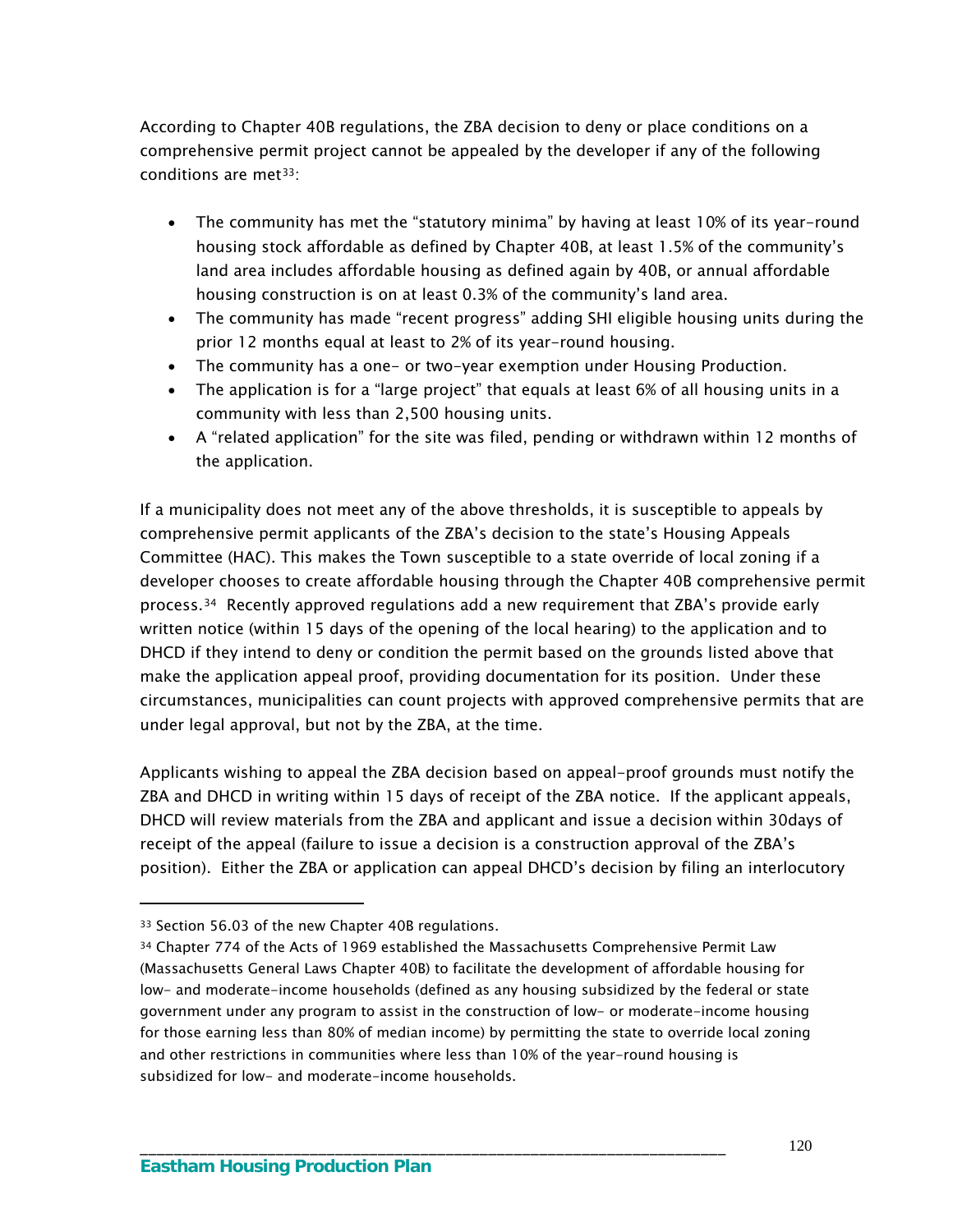appeal with the Housing appeals Committee (HAC) within 20 days of receiving DHCD's decision. If a ZBA fails to follow this procedure, it waives its right to deny a permit on these "appealproof" grounds.

Chapter 40B also addresses when a community can count a unit as eligible for inclusion in the SHI including:

• Chapter 40R Smart Growth Zoning

Units receiving Plan Approval under 40R now count when the permit or approval is filed with the municipal clerk provided that no appeals are filed by the board or when the last appeal is fully resolved, similar to a Comprehensive Permit project.

• Certificate of Occupancy

Units added to the SHI on the basis of receiving building permits become temporarily ineligible if the C of O is not issued with 18 months.

Large Phased Projects

If the comprehensive permit approval or zoning approval allows a project to be built in phases and each phase includes at least 150 units and average time between the start of each phase is 15 months or less, then the entire project remains eligible for the SHI as long as the phasing schedule set forth in the permit approval continues to be met.

#### • Projects with Expired Use Restrictions

Units become ineligible for inclusion in the SHI upon expiration or termination of the initial use restriction unless a subsequent use restriction is imposed.

• Biennial Municipal Reporting

Municipalities are responsible for providing the information on units that should be included in the SHI through a statement certified by the chief executive officer.

Towns are allowed to set-aside up to 70% of the affordable units available in a 40B development for those who have a connection to the community as defined under state guidelines including current residents, municipal employees, or employees of businesses located in town. It is also worth noting that the Town, through its Affirmative Fair Housing Marketing Plan, must demonstrate the associated local need for the community preference and insure that there will be no discriminatory impacts with the use of community preference.[35](#page-126-0)

\_\_\_\_\_\_\_\_\_\_\_\_\_\_\_\_\_\_\_\_\_\_\_\_\_\_\_\_\_\_\_\_\_\_\_\_\_\_\_\_\_\_\_\_\_\_\_\_\_\_\_\_\_\_\_\_\_\_\_\_\_\_\_\_\_\_\_\_\_

 $\overline{a}$ 

<span id="page-126-0"></span><sup>35</sup> If a municipality wishes to implement a local selection preference it must:

Demonstrate the need for local preference in an Affirmative Fair Housing Marketing Plan that must be approved by the subsidizing agency.

Justify the extent of the local preference (the percentage of the units proposed to be setaside for local preference), that is how the documented local need, in the context of the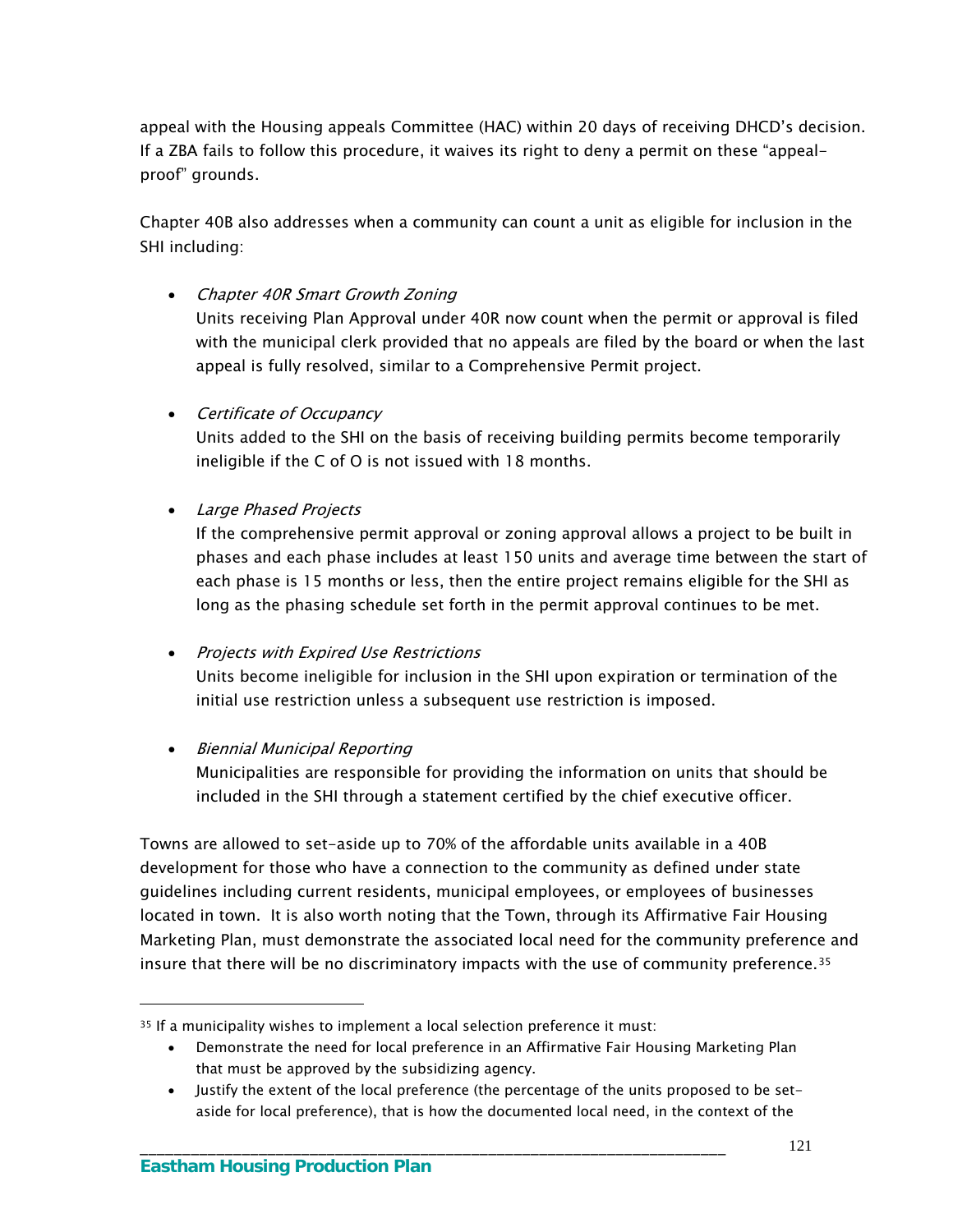While there are ongoing discussions regarding how the state should count the affordable units for the purpose of determining whether a community has met the 10% goal, in a rental project if the subsidy applies to the entire project, all units are counted towards the state standard. For homeownership projects, only the units made affordable to those households earning at or below 80% of area median income can be attributed to the affordable housing inventory.

There are up to three stages in the 40B process – the project eligibility stage, the application stage, and at times the appeals stage. First, the applicant must apply for eligibility of a proposed 40B project/site from a subsidizing agency. Under Chapter 40B, subsidized housing is not limited exclusively to housing receiving direct public subsidies but also applies to privately-financed projects receiving technical assistance from the State through its Local Initiative Program (LIP) or through MassHousing (Housing Starts Program), Federal Home Loan Bank Board (New England Fund), MassDevelopment, and Massachusetts Housing Partnership Fund. The subsidizing agency then forwards the application to the local Board of Selectmen for a 30-day comment period. The Board of Selectmen solicits comments from Town officials and other boards and based on their review the subsidizing agency typically issues a project eligibility letter. Alternatively, a developer may approach the Board of Selectmen for their endorsement of the project, and they can make a joint application to DHCD for certification under the Local Initiative Program (for more information see description in Section I.E below).

Changes to 40B regulations expands the items a subsidizing agency must consider when determining site eligibility including:

- Information provided by the municipality or other parties regarding municipal actions previously taken to meet affordable housing needs, including inclusionary zoning, multi-family districts and 40R overlay zones.
- Whether the conceptual design is appropriate for the site including building massing, topography, environmental resources, and integration into existing development patterns.
- That the land valuation, as included in the pro forma, is consistent with DHCD guidelines regarding cost examination and limitations on profits and distribution.
- Requires that LIP site approval applications be submitted by the municipality's chief

size of the community, the size of the project and the regional need, justifies the proposed size of the local preference for a given project. In no case can the percentage exceed 70% of the affordable units in a project.

 Demonstrate that the proposed local preference will not have a disparate or discriminatory impact on protected classes.

\_\_\_\_\_\_\_\_\_\_\_\_\_\_\_\_\_\_\_\_\_\_\_\_\_\_\_\_\_\_\_\_\_\_\_\_\_\_\_\_\_\_\_\_\_\_\_\_\_\_\_\_\_\_\_\_\_\_\_\_\_\_\_\_\_\_\_\_\_

 Provide the developer with the documentation required to support a local preference within three (3) months of final issuance of the comprehensive permit. Failure to comply with this requirement will be deemed to demonstrate that there is not a need for a local preference and it will not be approved as part of any Affirmative Fair Housing Marketing Plan or use restriction.

 $\overline{a}$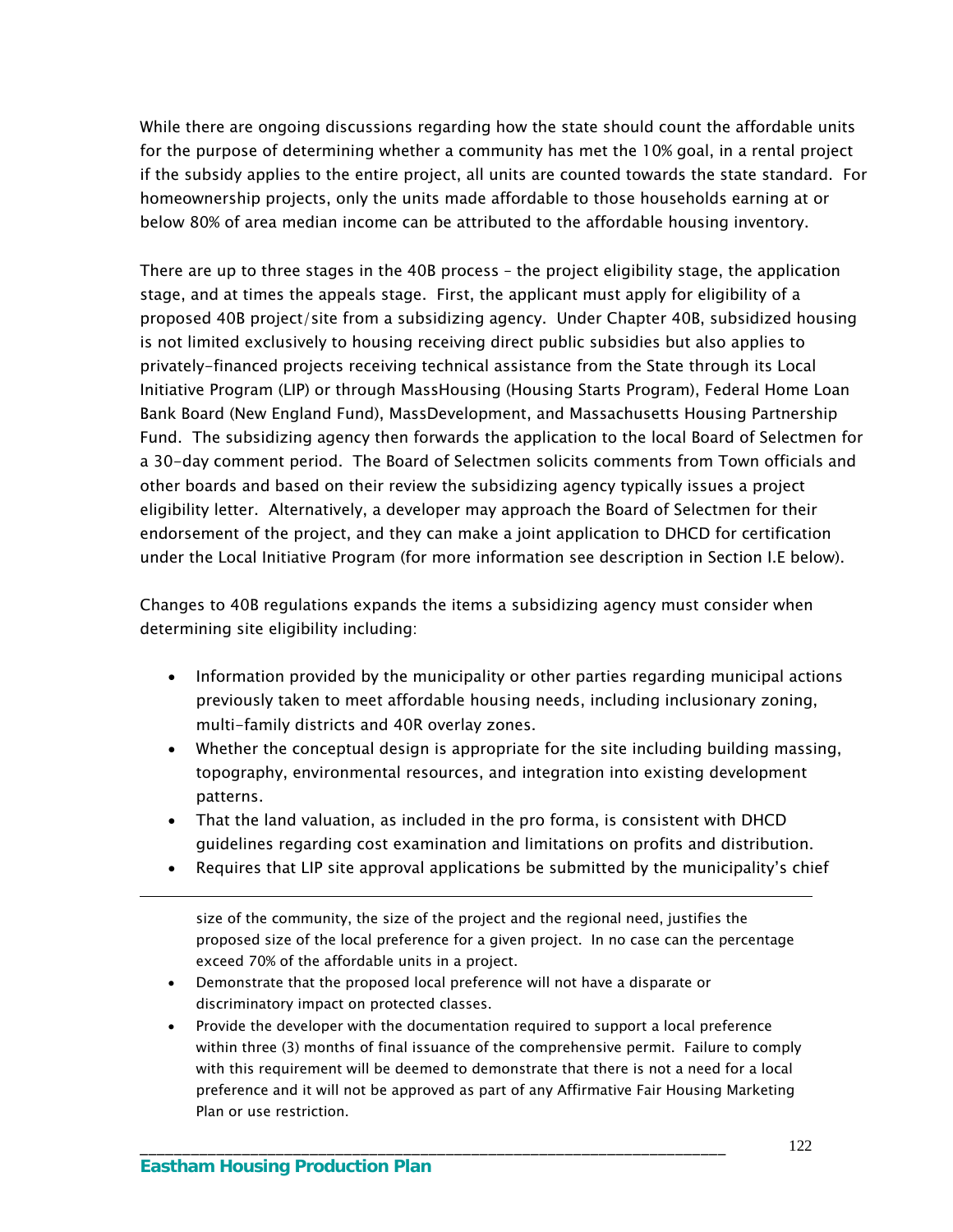executive officer.

- Specifies that members of local boards can attend the site visit conducted during DHCD's 30-day review period.
- Requires that the subsidizing agency provide a copy of its determination of eligibility to DHCD, the chief executive officer of the municipality, the ZBA and the applicant.

If there are substantial changes to a project before the ZBA issues its decision, the subsidizing agency can defer the re-determination of site/project eligibility until the ZBA issues its decision unless the chief executive officer of the municipality or applicant request otherwise. New 40B regulations provide greater detail on this re-determination process. Additionally, challenges to project eligibility determinations can only be made on the grounds that there has been a substantial change to the project that affects project eligibility requirements and leaves resolution of the challenge to the subsidizing agency.

The next stage in the comprehensive permit process is the application phase including prehearing activities such as adopting rules before the application is submitted, setting a reasonable filing fee, providing for technical "peer review" fees, establishing a process for selecting technical consultants, and setting forth minimum application submission requirements. Failure to open a public hearing within 30 days of filing an application can result in constructive approval. The public hearing is the most critical part of the whole application process. Here is the chance for the Zoning Board of Appeals' consultants to analyze existing site conditions, advise the ZBA on the capacity of the site to handle the proposed type of development, and to recommend alternative development designs. Here is where the ZBA gets the advice of experts on unfamiliar matters – called peer review. Consistency of the project with local needs is the central principal in the review process.

Another important component of the public hearing process is the project economic analysis that determines whether conditions imposed and waivers denied would render the project "uneconomic". The burden of proof is on the applicant, who must prove that it is impossible to proceed and still realize a reasonable return, which cannot be more than 20%. Another part of the public hearing process is the engineering review. The ZBA directs its consultants to analyze the consistency of the project with local bylaws and regulations and to examine the feasibility of alternative designs.

Chapter 40B regulations also include the following requirements related to the hearing process:

 The hearing be terminated within 180 days of the filing of a complete application unless the applicant consents to extend.

\_\_\_\_\_\_\_\_\_\_\_\_\_\_\_\_\_\_\_\_\_\_\_\_\_\_\_\_\_\_\_\_\_\_\_\_\_\_\_\_\_\_\_\_\_\_\_\_\_\_\_\_\_\_\_\_\_\_\_\_\_\_\_\_\_\_\_\_\_

 Allows communities already considering three (3) or more comprehensive permit applications to stay a hearing on additional applications if the total units under consideration meet the definition of a large project (larger of 300 units or 2% of housing in communities with 7,500 housing units as of the latest Census, 250 units in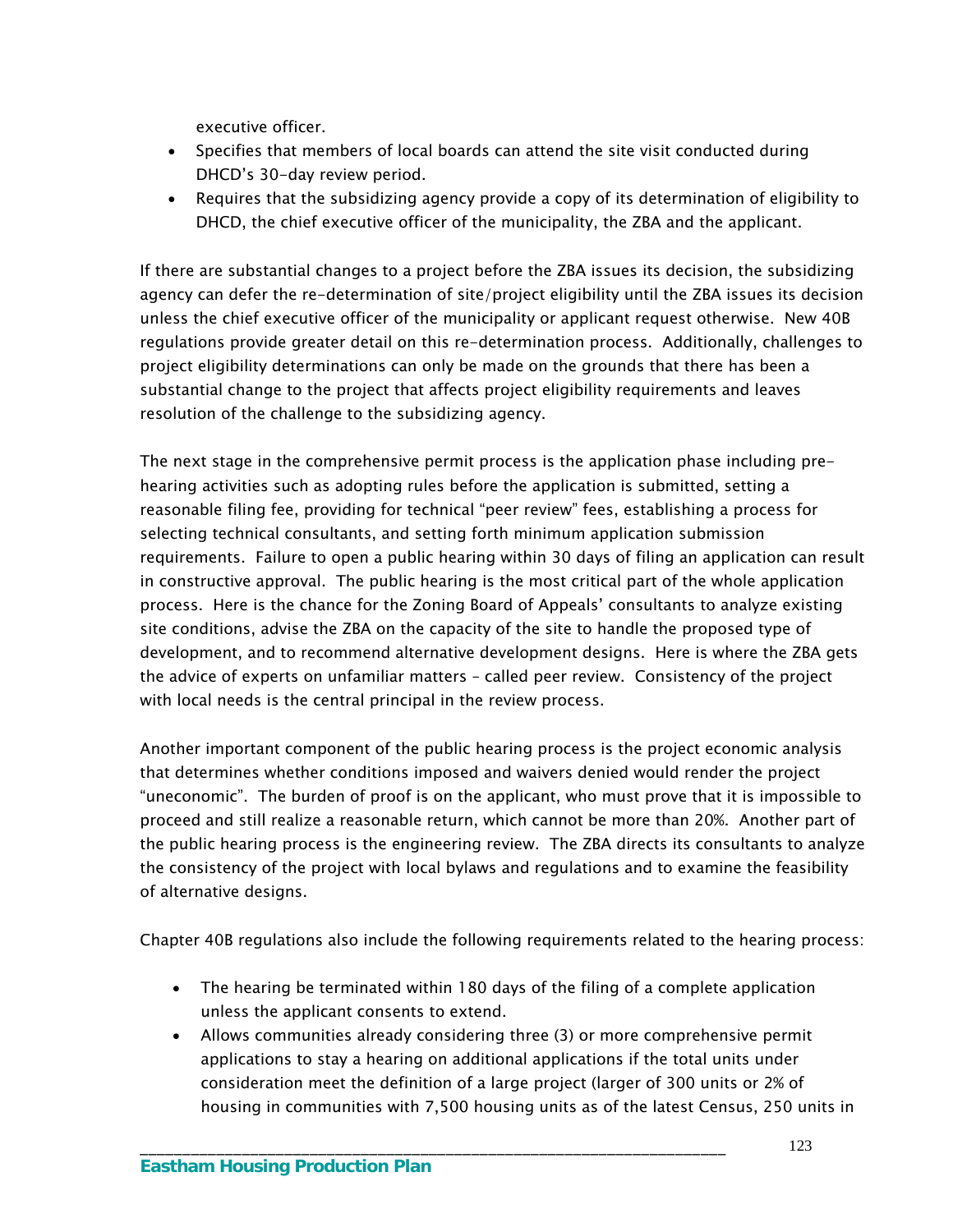communities with 5,001 to 7,499 total units, 200 units in communities with 2,500 to 5,000 units, and 150 units or 10% of housing in communities with less than 2,500 units).

- Local boards can adopt local rules for the conduct of their hearings, but they must obtain an opinion from DHCD that there rules are consistent with Chapter 40B.
- Local boards cannot impose "unreasonable or unnecessary" time or cost burdens on an applicant and bans requiring an applicant to pay legal fees for general representation of the ZBA or other boards. The new requirements go into the basis of the fees in more detail, but as a general rule the ZBA may not assess any fee greater than the amount that might be appropriated from town or city funds to review a project of a similar type and scale.
- An applicant can appeal the selection of a consultant within 20 days of the selection on the grounds that the consultant has a conflict of interest or lack minimum required qualifications.
- Specify and limit the circumstances under which ZBA's can review pro formas.
- Zoning waivers are only required under "as of right" requirements, not from special permit requirements.
- Forbids ZBA's from imposing conditions that deviate from the project eligibility requirements or that would require the project to provide more affordable units that the minimum threshold required by DHCD guidelines.
- States that ZBA's cannot delay or deny an application because a state or federal approval has not been obtained.
- Adds new language regarding what constitutes an uneconomic condition including requiring applicants to pay for off-site public infrastructure or improvements if they involve pre-existing conditions, are not usually imposed on unsubsidized housing or are disproportionate to the impacts of the proposed development or requiring a reduction in the number of units other than on a basis of legitimate local concerns (health, safety, environment, design, etc.). Also states that a condition shall not be considered uneconomic if it would remove or modify a proposed nonresidential element of a project that is not allowed by right.

After the public hearing is closed, the ZBA must set-aside at least two sessions for deliberations within 40 days of the close of the hearing. These deliberations can result in either approval, approval with conditions, or denial.

Subsidizing agencies are required to issue final project eligibility approvals following approval of the comprehensive permit reconfirming project eligibility, including financial feasibility, and approving the proposed use restriction and finding that the applicant has committed to complying with cost examination requirements. New Chapter 40B regulations set forth the basic parameters for insuring that profit limitations are enforced, while leaving the definition of "reasonable return" to the subsidizing agency in accordance with DHCD guidelines. The applicant or subsequent developer must submit a detailed financial statement, prepared by a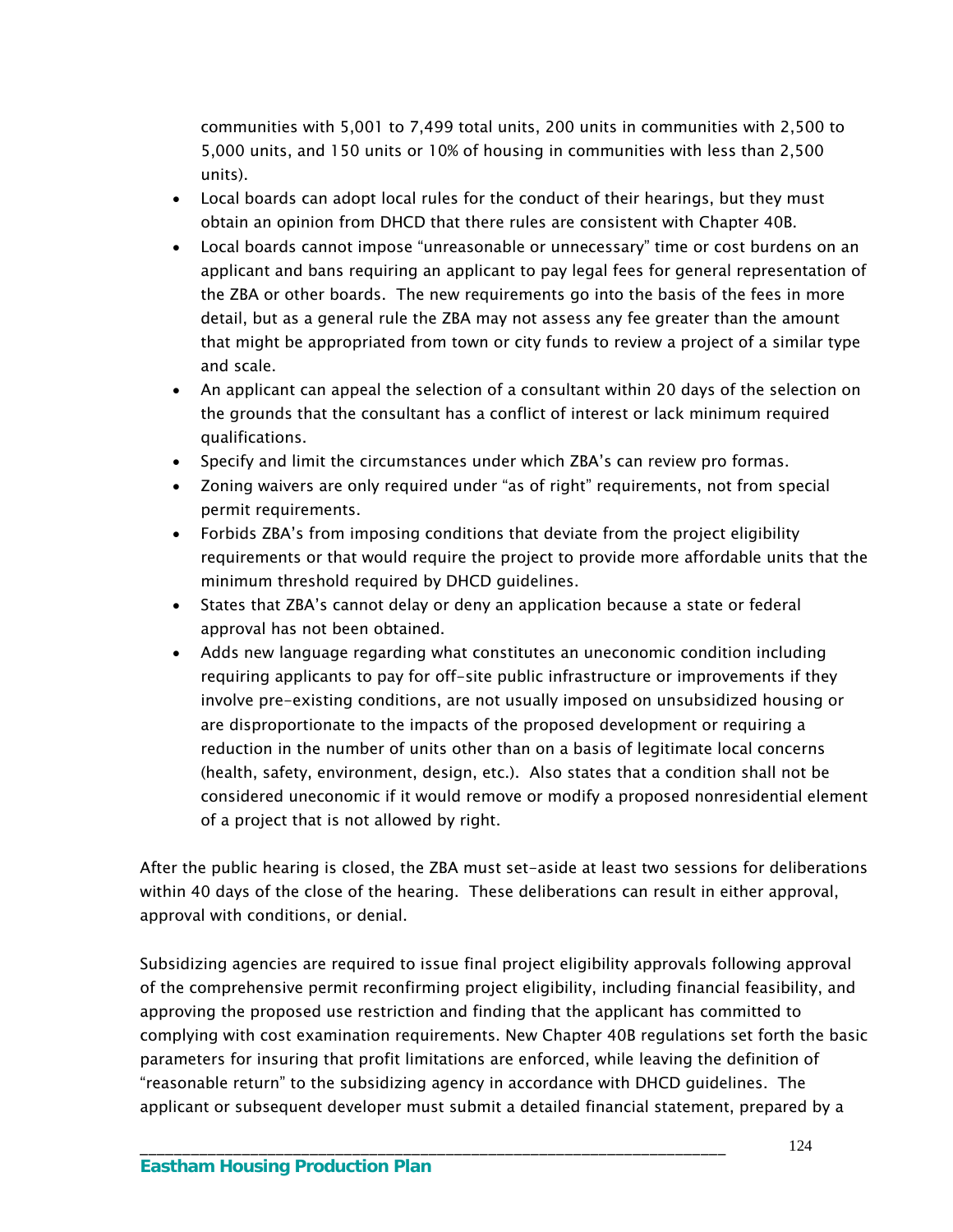certified public accountant, to the subsidizing agency in a form and upon a schedule determined by the DHCD guidelines.

If the process heads into the third stage – the appeals process – the burden is on the ZBA to demonstrate that the denial is consistent with local needs, meaning the public health and safety and environmental concerns outweigh the regional need for housing. If a local ZBA denies the permit, a state Housing Appeals Committee (HAC) can overrule the local decision if less than 10% of the locality's year round housing stock has been subsidized for households earning less than 80% of median income, if the locality cannot demonstrate health and safety reasons for the denial that cannot be mitigated, or if the community has not met housing production goals based on an approved plan or other statutory minima listed above. The HAC has upheld the developer in the vast majority of the cases, but in most instances promotes negotiation and compromise between the developer and locality. In its 30-year history, only a handful of denials have been upheld on appeal. The HAC cannot issue a permit, but may only order the ZBA to issue one. Also, any aggrieved person, except the applicant, may appeal to the Superior Court or Land Court, but even for abutters, establishing "standing" in court is an uphill battle. Appeals from approvals are often filed to force a delay in commencing a project, but the appeal must demonstrate "legal error" in the decision of the ZBA or HAC.

# B. Housing Production Regulations

As part of the Chapter 40B comprehensive permit regulations, the Massachusetts Department of Housing and Community Development (DHCD) is administering the Housing Production Program in accordance with regulations that enable cities and towns to do the following:

- Prepare and adopt an Housing Production Plan that demonstrates production of an increase of .05% over one year or 1.0% over two-years of its year-round housing stock eligible for inclusion in the Subsidized Housing Inventory (13 units and 26 units, respectively, for Eastham until the new census figures are available in 2011) for *approval* by DHCD.<sup>[36](#page-130-0)</sup>
- Request *certification* of compliance with the plan by demonstrating production of at least the number of units indicated above.
- Through local ZBA action, potentially deny a comprehensive permit application during the period of certified compliance, which is a period of 12 months following submission of the production documentation to DHCD, or 24 months if the 1.0% threshold is met.

For the plan to be acceptable to DHCD it must meet the following requirements:

\_\_\_\_\_\_\_\_\_\_\_\_\_\_\_\_\_\_\_\_\_\_\_\_\_\_\_\_\_\_\_\_\_\_\_\_\_\_\_\_\_\_\_\_\_\_\_\_\_\_\_\_\_\_\_\_\_\_\_\_\_\_\_\_\_\_\_\_\_

• Include a comprehensive housing needs assessment to establish the context for municipal action based on the most recent census data. The assessment must include a discussion of municipal infrastructure include future planned improvements.

 $\overline{a}$ 

<span id="page-130-0"></span><sup>36</sup> Massachusetts General Law Chapter 40B, 760 CMR 31.07 (1)(i).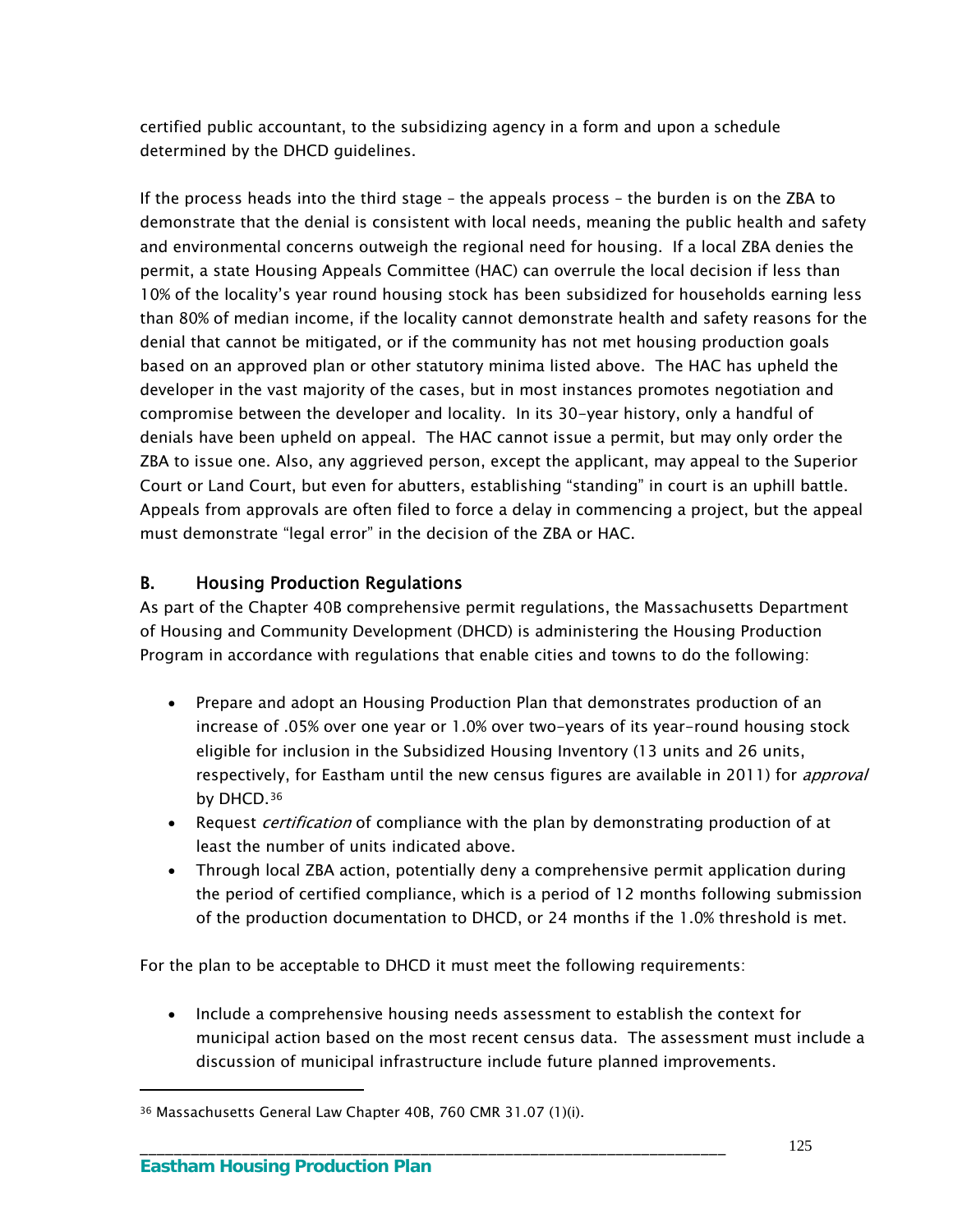- Address a mix of housing consistent with identified needs and market conditions.
- Address the following strategies including -
	- $\circ$  Identification of geographic areas in which land use regulations will be modified to accomplish affordable housing production goals.
	- o Identification of specific sites on which comprehensive permit applications will be encouraged.
	- o Preferable characteristics of residential development such as infill housing, clustered areas, and compact development.
	- o Municipally owned parcels for which development proposals will be sought.
	- o Participation in regional collaborations addressing housing development.

Plans must be adopted by the Board of Selectmen and Planning Board, and the term of an approved plan is five (5) years.

# C. Chapter 40R/40S

In 2004, the State Legislature approved a new zoning tool for communities in recognition that escalating housing prices, now beyond the reach of increasing numbers of state residents, are causing graduates from area institutions of higher learning to relocate to other areas of the country in search of greater affordability. The Commonwealth Housing Task Force, in concert with other organizations and institutions, developed a series of recommendations, most of which were enacted by the State Legislature as Chapter 40R of the Massachusetts General Laws. The key components of these regulations are that "the state provide financial and other incentives to local communities that pass Smart Growth Overlay Zoning Districts that allow the building of single-family homes on smaller lots and the construction of apartments for families at all income levels, and the state increase its commitment to fund affordable housing for families of low and moderate income".[37](#page-131-0)

The statute defines 40R as "a principle of land development that emphasizes mixing land uses, increases the availability of affordable housing by creating a range of housing opportunities in neighborhoods, takes advantage of compact design, fosters distinctive and attractive communities, preserves opens space, farmland, natural beauty and critical environmental areas, strengthens existing communities, provides a variety of transportation choices, makes development decisions predictable, fair and cost effective and encourages community and stakeholder collaboration in development decisions."<sup>38</sup> The key components of 40R include:

 Allows local option to adopt Overlay Districts near transit, areas of concentrated development, commercial districts, rural village districts, and other suitable locations;

\_\_\_\_\_\_\_\_\_\_\_\_\_\_\_\_\_\_\_\_\_\_\_\_\_\_\_\_\_\_\_\_\_\_\_\_\_\_\_\_\_\_\_\_\_\_\_\_\_\_\_\_\_\_\_\_\_\_\_\_\_\_\_\_\_\_\_\_\_

 $\overline{a}$ 

<span id="page-131-0"></span><sup>37</sup> Edward Carman, Barry Bluestone, and Eleanor White for The Commonwealth Housing Task Force, "A Housing Strategy for Smart Growth and Economic Development: Executive Summary", October 30, 2003, p. 3.

<span id="page-131-1"></span><sup>38</sup> Massachusetts General Law, Chapter 40R, Section 11.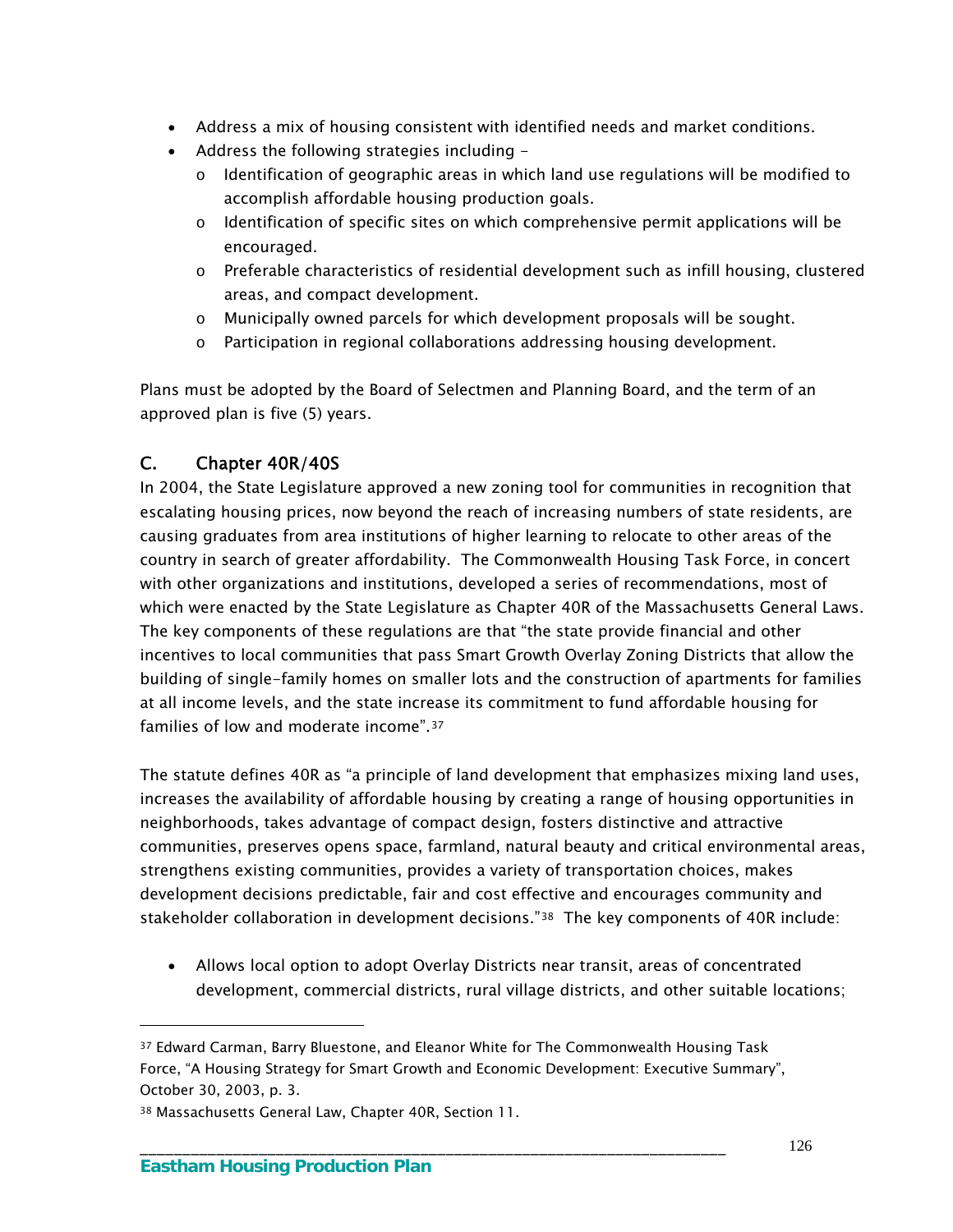- Allows "as-of-right" residential development of minimum allowable densities;
- Provides that 20% of the units be affordable;
- Promotes mixed-use and infill development;
- Provides two types of payments to municipalities; and
- Encourages open space and protects historic districts.

The incentives prescribed by the Task Force and passed by the Legislature include an incentive payment upon the passage of the Overlay District based on the number of projected housing units as follows:

| <b>Incentive Units</b> | <b>Payments</b> |
|------------------------|-----------------|
| Up to $20$             | \$10,000        |
| $21 - 100$             | \$75,000        |
| $101 - 200$            | \$200,000       |
| $210 - 500$            | \$350,000       |
| 501 or more            | \$600,000       |

#### Incentive Payments

There are also density bonus payments of \$3,000 for each residential unit issued a building permit. To be eligible for these incentives the Overlay Districts need to allow mixed-use development and densities of 20 units per acre for apartment buildings, 12 units per acre for two and three-family homes, and at least eight units per acre for single-family homes. Communities with populations of less than 10,000 residents are eligible for a waiver of these density requirements, however significant hardship must be demonstrated. The Zoning Districts would also encourage housing development on vacant infill lots and in underutilized nonresidential buildings. The Task Force emphasizes that Planning Boards, which would enact the Zoning Districts, would be "able to ensure that what is built in the District is compatible with and reflects the character of the immediate neighborhood."<sup>39</sup>

The principal benefits of 40R include:

- Expands a community's planning efforts;
- Allows communities to address housing needs;
- Allows communities to direct growth;
- Can help communities meet production goals and 10% threshold under Chapter 40B;
- Can help identify preferred locations for 40B developments; and
- State incentive payments.

 $\overline{a}$ 

The formal steps involved in creating Overlay Districts are as follows:

<span id="page-132-0"></span><sup>&</sup>lt;sup>39</sup> "A Housing Strategy for Smart Growth and Economic Development: Executive Summary," p. 4.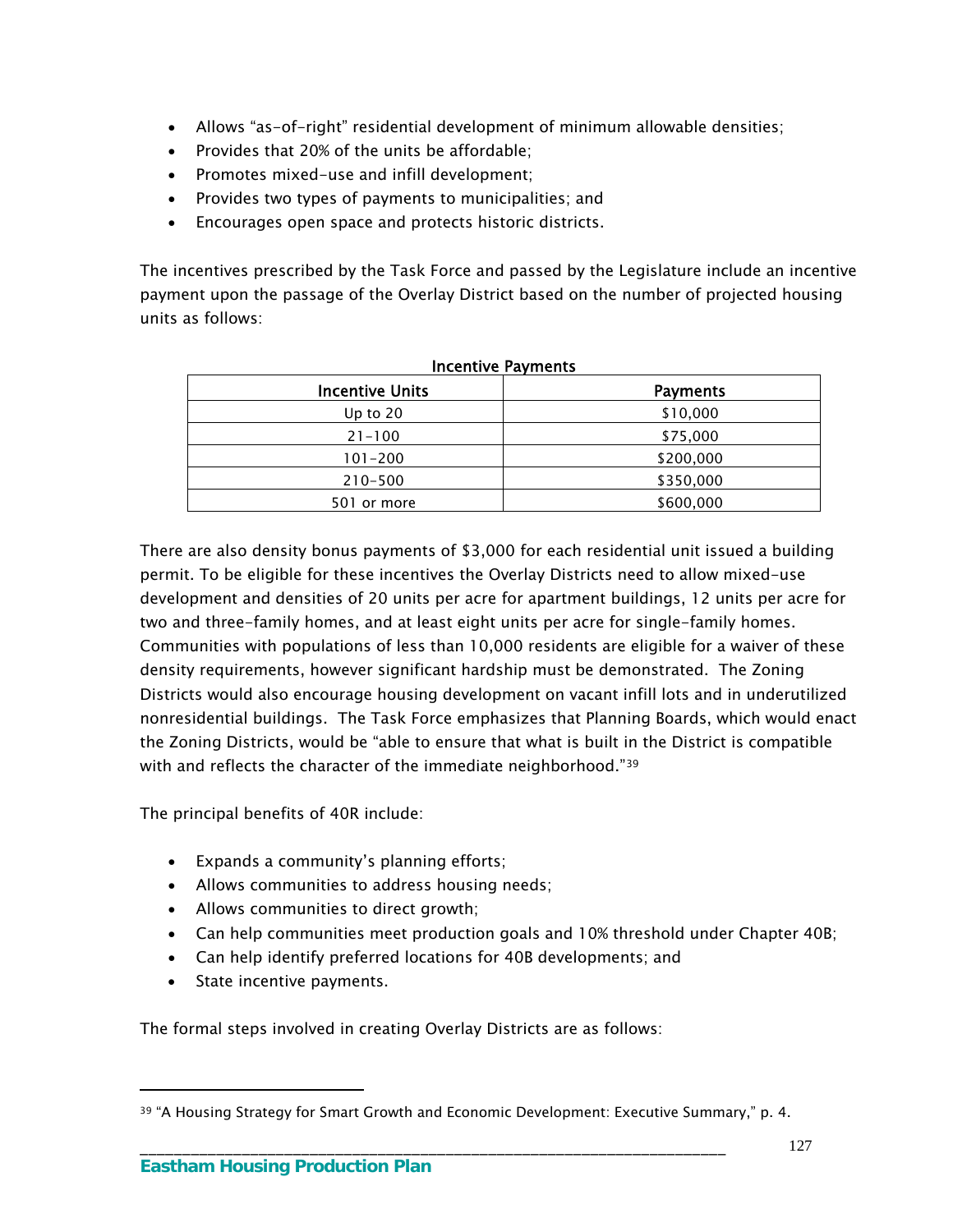- The Town holds a public hearing as to whether to adopt an Overlay District per the requirements of 40R;
- The Town applies to DHCD prior to adopting the new zoning;
- DHCD reviews the application and issues a Letter of Eligibility if the new zoning satisfies the requirements of 40R;
- The Town adopts the new zoning through a two-thirds vote of Town Meeting subject to any modifications required by DHCD;
- The Town submits evidence of approval to DHCD upon the adoption of the new zoning; and
- DHCD issues a letter of approval, which indicates the number of incentive units and the amount of payment.

The state recently enacted Chapter 40S under the Massachusetts General Law that provides additional benefits through insurance to towns that build affordable housing under 40R that they would not be saddled with the extra school costs caused by school-aged children who might move into this new housing. This funding was initially included as part of 40R but was eliminated during the final stages of approval. In effect, 40S is a complimentary insurance plan for communities concerned about the impacts of a possible net increase in school costs due to new housing development.

# D. Local Initiative Program (LIP) Guidelines

The Local Initiative Program (LIP) is a technical assistance subsidy program to facilitate Chapter 40B developments and locally produced affordable units. The general requirements of LIP include insuring that projects are consistent with sustainable or smart growth development principles as well as local housing needs. LIP recognizes that there is a critical need for all types of housing but encourages family and special needs housing in particular. Age-restricted housing (over 55) is allowed but the locality must demonstrate actual need and marketability. DHCD has the discretion to withhold approval of age-restricted housing if other such housing units within the community remain unbuilt or unsold or if the age-restricted units are unresponsive to the need for family housing within the context of other recent local housing efforts.

There are two types of LIP projects, those using the comprehensive permit process, the so-called "friendly" 40B's, and Local Action Units, units where affordability is a result of some local action such as inclusionary zoning, Community Preservation funding, other regulatory requirements, etc.

Specific LIP requirements include the following by category:

## Income and Assets

 Must be affordable to those earning at or below 80% of area median income adjusted by family size and annually by HUD. Applicants for affordable units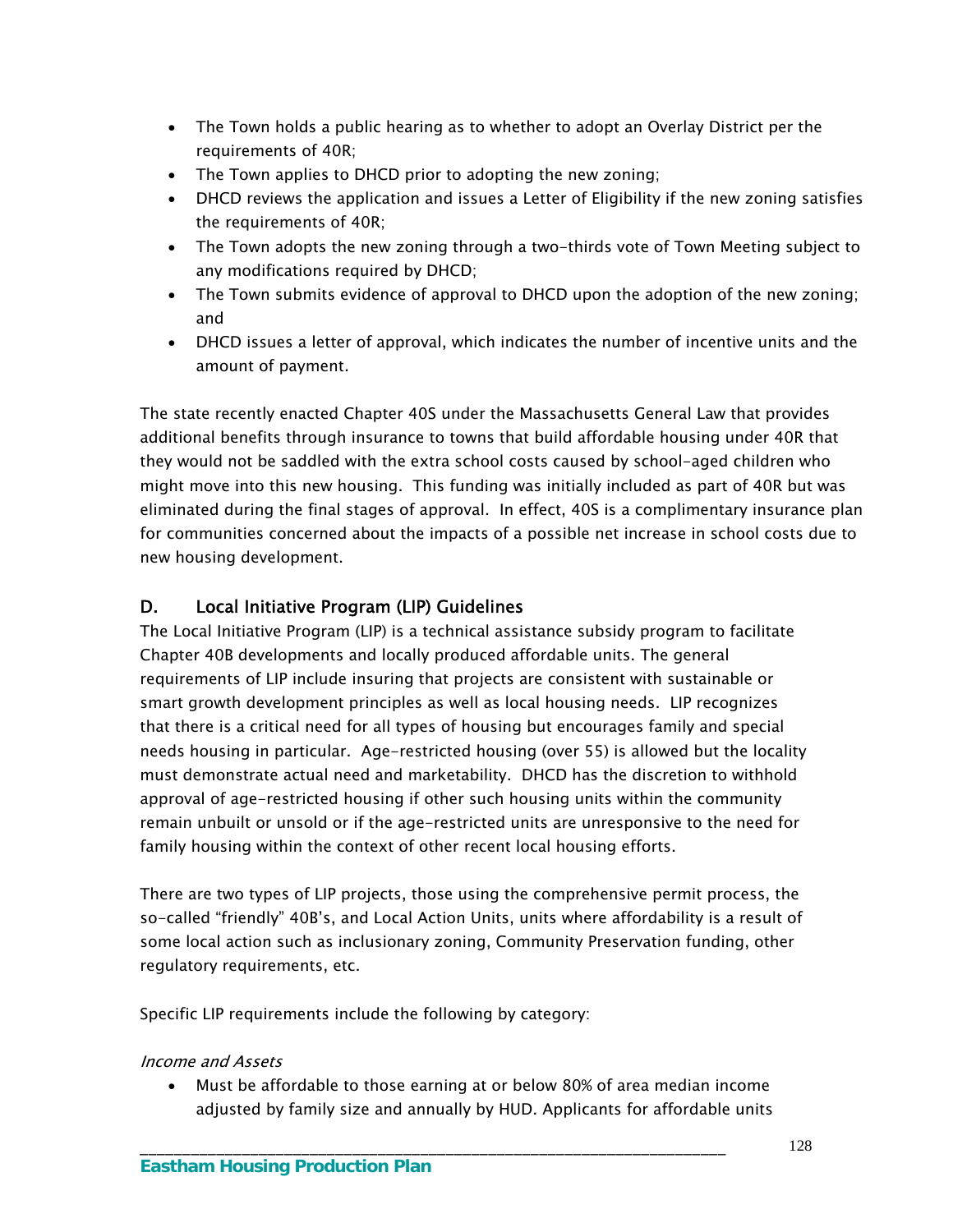must meet the program income limits in effect at the time they apply for the unit and must continue to meet income limits in effect when they actually purchase a unit.

- For homeownership units, the household may not have owned a home within the past three years except for age-restricted "over 55" housing.
- For homeownership projects, assets may not be greater than \$75,000 except for age-restricted housing where the net equity from the ownership of a previous house cannot be more than \$200,000.
- Income and asset limits determine eligibility for lottery participation.

#### Allowable Sales Prices and Rents<sup>[40](#page-134-0)</sup>

- Rents are calculated at what is affordable to a household earning 80% of area median income adjusted for family size, assuming they pay no more than 30% of their income on housing. Housing costs include rent and payments for heat, hot water, cooking fuel, and electric. If there is no municipal trash collection a trash removal allowance should be included. If utilities are separately metered and payed by the tenant, the LIP rent is reduced based on the area's utility allowance. Indicate on the DHCD application whether the proposed rent has been determined with the use of utility allowances for some or all utilities.
- Sales prices of LIP units are set so a household earning 70% of area median income would have to pay no more than 30% of their income for housing. Housing costs include mortgage principal and interest on a 30-year fixed term mortgage at 95% of purchase price, property taxes, condo fees<sup>[41](#page-134-1)</sup>, private mortgage insurance (if putting less than 20% of purchase price down), and hazard insurance.
- The initial maximum sales price or rent is calculated as affordable to a household with a number of household members equal to the number of bedrooms plus one (for example a two-bedroom unit would be priced based on what a three-person household could afford).

#### Allowable Financing and Costs

 $\overline{a}$ 

 Allowable development costs include the "as is" value of the property based on existing zoning at the time of application for a project eligibility letter (initial application to DHCD). Carrying costs (i.e., property taxes, property insurance,

<span id="page-134-0"></span><sup>40</sup> DHCD has an electronic mechanism for calculating maximum sales prices on its website at www.mass.gov/dhcd.

<span id="page-134-1"></span><sup>41</sup> DHCD will review condo fee estimates and approve a maximum condo fee as part of the calculation of maximum sales price. The percentage interests assigned to the condo must conform to the approved condo fees and require a lower percentage interest assigned to the affordable units as opposed to the market rate ones. DHCD must review the Schedule of Beneficial Interests in the Master Deed to confirm that LIP units have been assigned percentage interests that correspond to the condo fees.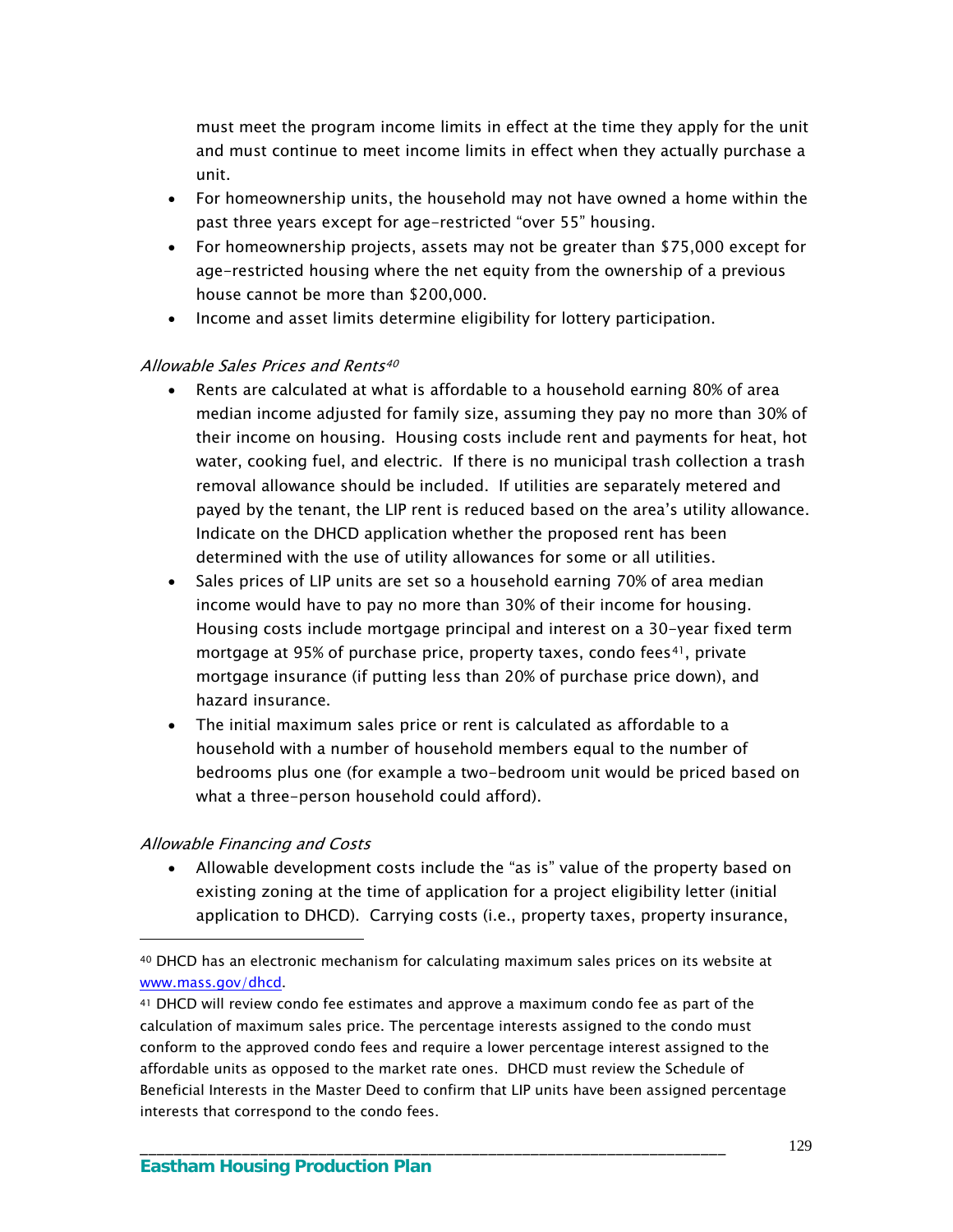interest payments on acquisitions financing, etc.) can be no more than 20% of the "as is" market value unless the carrying period exceeds 24 months. Reasonable carrying costs must be verified by the submission of documentation not within the exclusive control of the applicant.

- Appraisals are required except for small projects of 20 units or less at the request of the Board of Selectmen where the applicant for the LIP comprehensive permit submits satisfactory evidence of value.
- Profits are limited to no more than 20% of total allowable development costs in homeownership projects.
- In regard to rental developments, payment of fees and profits are limited to no more than 10% of total development costs net of profits and fees and any working capital or reserves intended for property operations. Beginning upon initial occupancy and then proceeding on an annual basis, annual dividend distributions will be limited to no more than 10% of the owner's equity in the project. Owner's equity is the difference between the appraised as-built value and the sum of any public equity and secured debt on the property.
- For LIP comprehensive permit projects, DHCD requires all developers to post a bond (or a letter of credit) with the municipality to guarantee the developer's obligations to provide a satisfactory cost certification upon completion of construction and to have any excess profits, beyond what is allowed, revert back to the municipality. The bond is discharged after DHCD has determined that the developer has appropriately complied with the profit limitations.
- No third party mortgages are allowed for homeownership units.

## Marketing and Outreach (refer to state Affirmative Fair Housing Marketing Plan guidelines dated June 25, 2008.)

- Marketing and outreach, including lottery administration in adherence with all Fair Housing laws.
- LIP requires that the lottery draw and rank households by size.
- If there are proportionately less minority applicants in the community preference pool than the proportion in the region, a preliminary lottery must be held to boost, if possible, the proportion of minority applicants to this regional level.
- A maximum of 70% of the units may be local preference units for those who have a connection to the community as defined under state guidelines (Section C: Local Preference section of the Affirmative Fair Housing Marketing Plan Guidelines (dated June 25, 2008).
- The Marketing Plan must affirmatively provide outreach to area minority communities to notify them about availability of the unit(s).
- Marketing materials must be available/application process open for a period of at least 60 days.
- Marketing should begin about six (6) months before occupancy.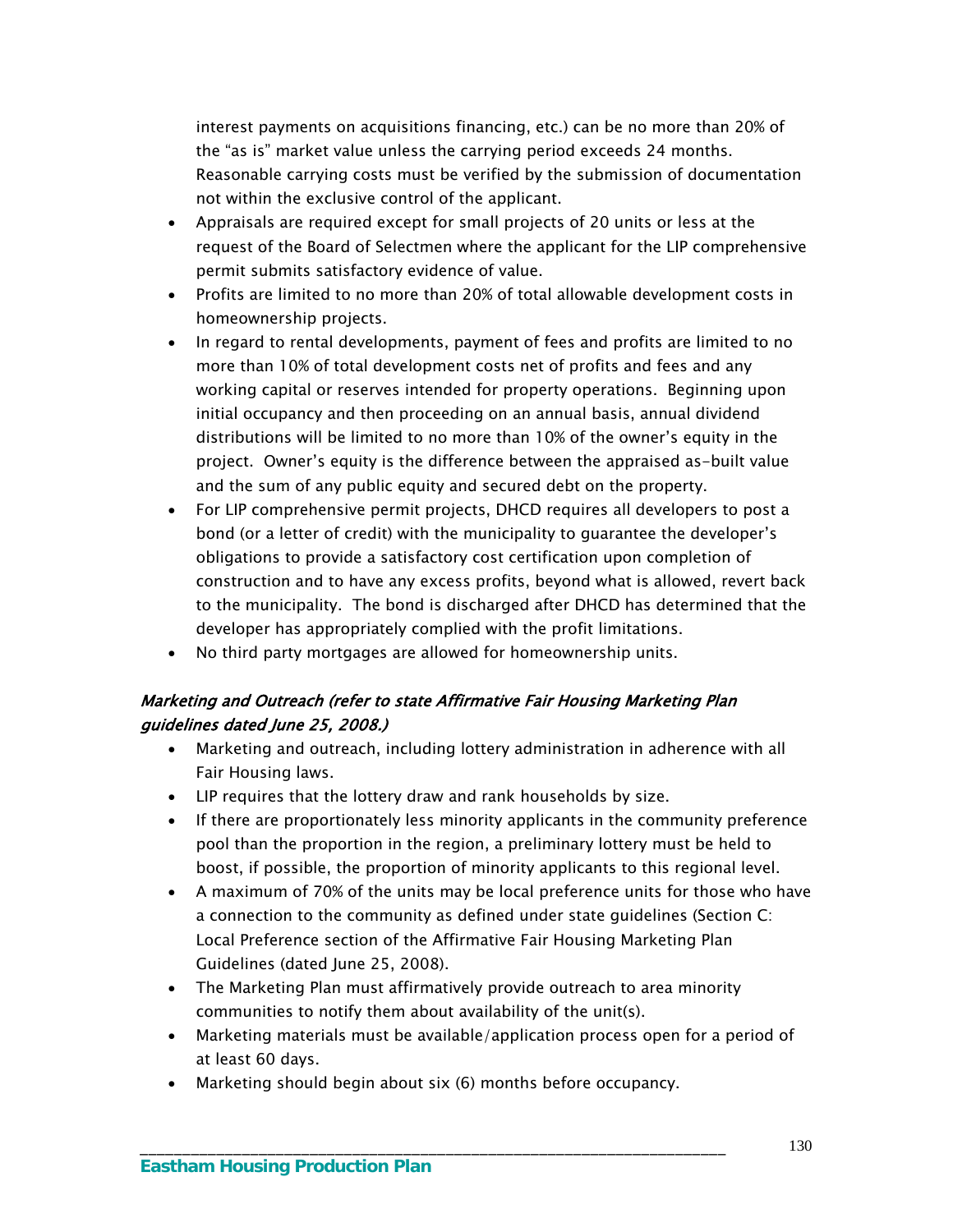Lottery must be held unless there are no more qualified applicants than units available.

### Regulatory Requirements

- The affordable units design, type, size, etc. must be the same as the market units and dispersed throughout the development.
- Units developed through LIP as affordable must be undistinguishable from market units as viewed from the exterior (unless the project has a DHCDapproved alternative development plan that is only granted under exceptional circumstances) and contain complete living facilities.
- For over 55 projects, only one household member must be 55 or older.
- Household size relationship to unit size is based on "households"  $=$  number of bedrooms plus one – i.e., a four-person household in a three-bedroom unit (important also for calculating purchase prices of the affordable units for which LIP has a formula as noted above).
- Must have deed restrictions in effect in perpetuity unless the applicant or municipality can justify a shorter term to DHCD.
- All affordable units for families must have at least two or more bedrooms and meet state sanitary codes and these minimum requirements –

1 bedroom – 700 square feet/1 bath 2 bedrooms – 900 square feet/1 bath 3 bedrooms - 1,200 square feet/  $1 \frac{1}{2}$  baths 4 bedrooms – 1,400 square feet/2 baths

 Appraisals may take into account the probability of obtaining a variance, special permit or other zoning relief but must exclude any value relating to the possible issuance of a comprehensive permit.

The process that is required for using LIP for 40B developments – "friendly" comprehensive permit projects – is largely developer driven. It is based on the understanding that the developer and Town are working together on a project that meets community needs. Minimum requirements include:

- 1. Written support of the municipality's chief elected official, the Board of Selectmen in the case of towns, and the local housing partnership, trust or other designated local housing entity. The chief executive officer is in fact required to submit the application to DHCD.
- 2. At least 25% of the units must be affordable and occupied by households earning at or below 80% of area median income or at least 20% of units restricted to households at or below 50% of area median income.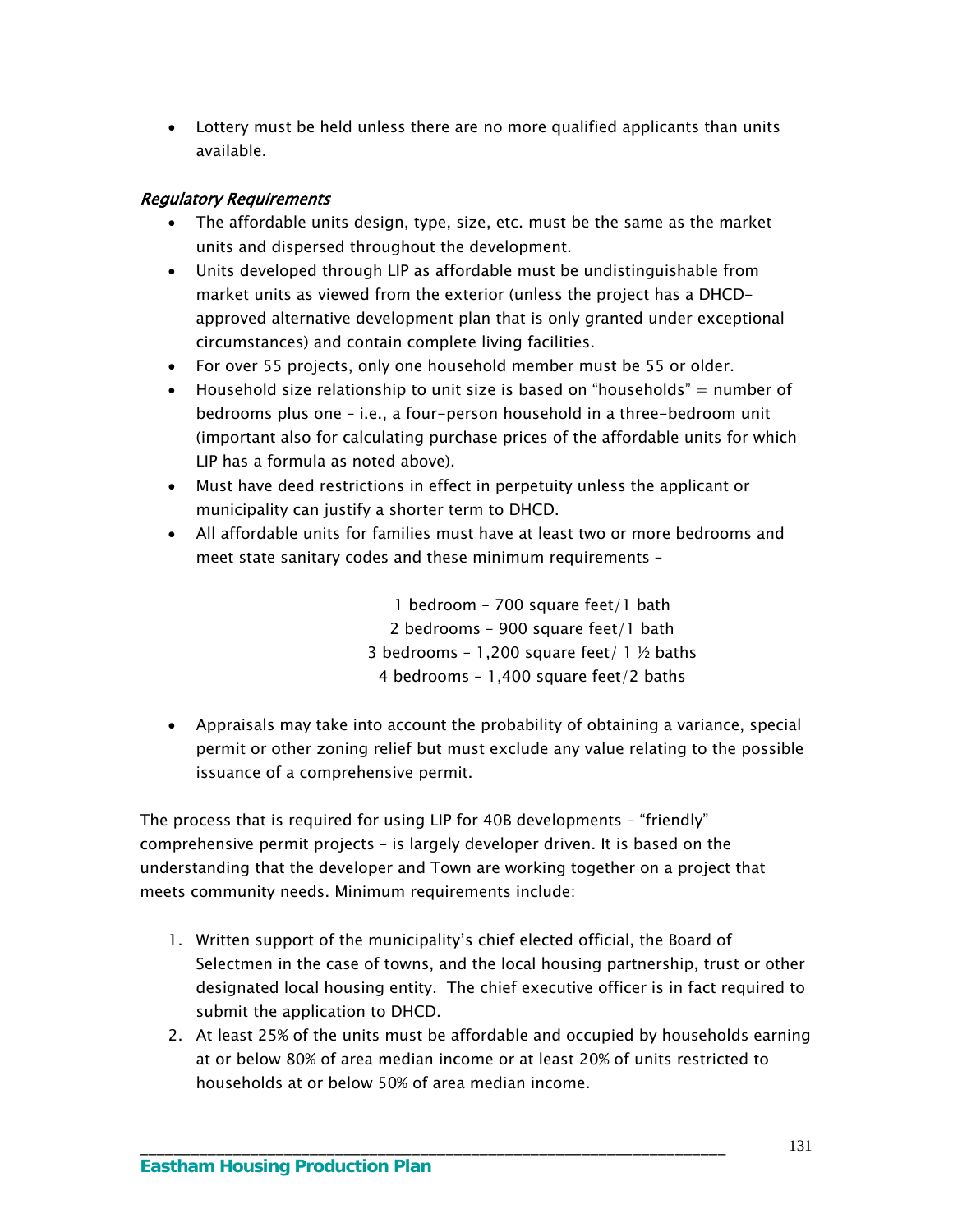- 3. Affordability restrictions must be in effect in perpetuity, to be monitored by DHCD through a recorded regulatory agreement.
- 4. Project sponsors must prepare and execute an Affirmative Fair Housing Marketing Plan that must be approved by DHCD.
- 5. Developer's profits are restricted per Chapter 40B requirements.

The process that is required for using LIP for 40B developments – "friendly" comprehensive permit projects – is as follows:

- 1. Application process
	- Developer meets with Town
	- Developer and Town agree to proposal
	- Town chief elected officer submits application to DHCD with developer's input
- 2. DHCD review involves the consideration of:
	- Sustainable development criteria (redevelop first, concentrate development, be fair, restore and enhance the environment, conserve natural resources, expand housing opportunities, provide transportation choice, increase job opportunities, foster sustainable businesses, and plan regionally),
	- Number and type of units,
	- Pricing of units to be affordable to households earning no more than 70% of area median income,
	- Affirmative marketing plan,
	- Financing, and
	- Site visit.

3. DHCD issues site eligibility letter that enables the developer to bring the proposal to the ZBA for processing the comprehensive permit.

- 4. Zoning Board of Appeals holds hearing
	- Developer and Town sign regulatory agreement to guarantee production of affordable units that includes the price of units and deed restriction in the case of homeownership and limits on rent increases if a rental project. The deed restriction limits the profit upon resale and requires that the units be sold to another buyer meeting affordability criteria.
	- Developer forms a limited dividend corporation that limits profits.
	- The developer and Town sign a regulatory agreement.
- 5. Marketing
	- An Affirmative Fair Housing Marketing Plan must provide outreach to area minority communities to notify them about availability of the unit(s).
	- Local preference is limited to a maximum of 70% of the affordable units.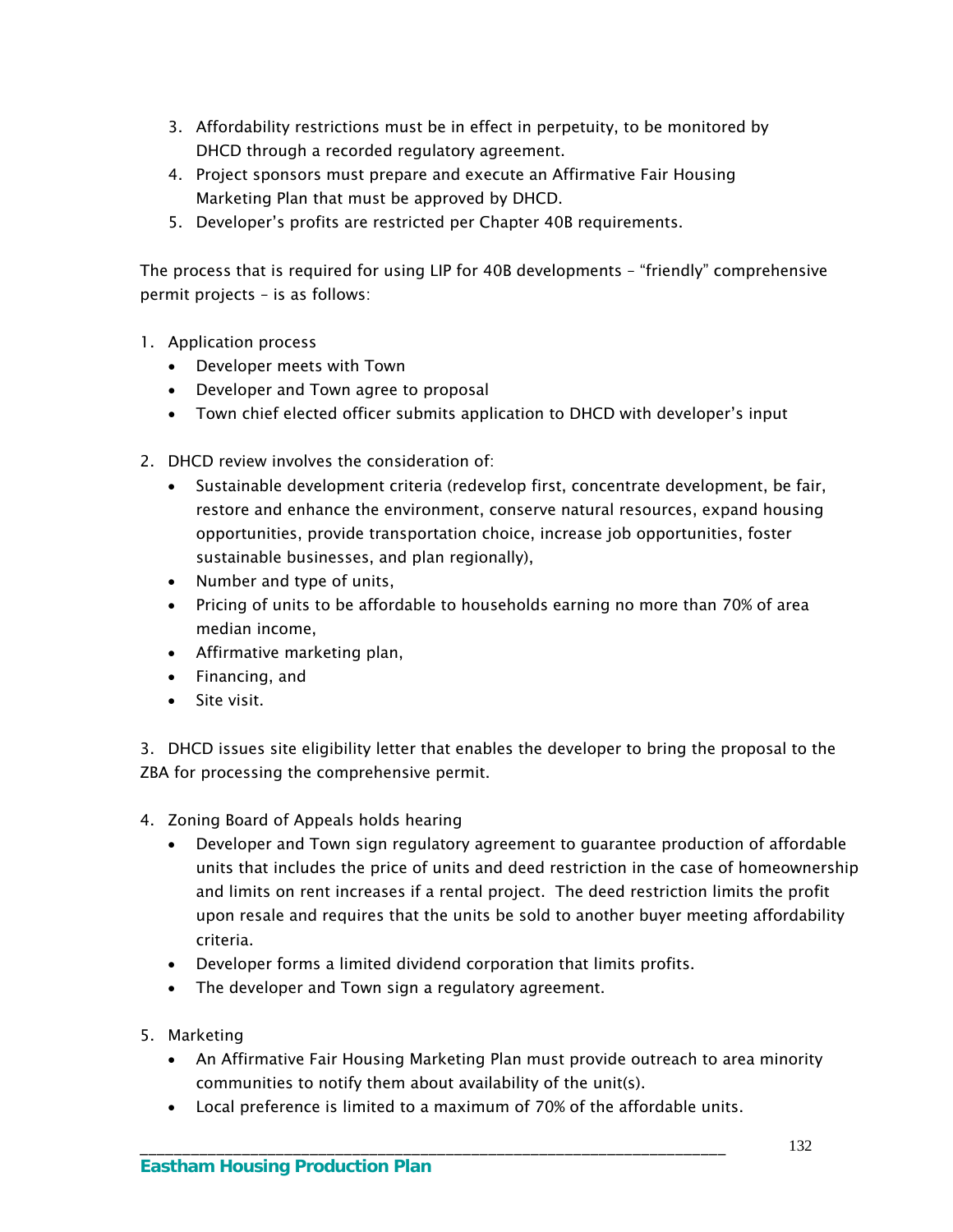- Marketing materials must be available/application process open for a period of at least 60 days.
- Lottery must be held.
- 6. DHCD approval must include
	- Marketing plan, lottery application, and lottery explanatory materials
	- Regulatory agreement (DHCD is a signatory)
	- Deed rider (Use standard LIP document)
	- Purchase arrangements for each buyer including signed mortgage commitment, signed purchase and sale agreement and contact information of purchaser's closing attorney.

As mentioned above, in addition to being used for "friendly" 40B projects, LIP can be used for counting those affordable units as part of a Town's Subsidized Housing Inventory that are created as a result of some local action. Following occupancy of the units, a Local Action Units application must be submitted to DHCD for the units to be counted as affordable. This application is on DHCD's web site.

The contact person at DHCD is Janice Lesniak of the LIP staff (phone: 617-573-1309; fax: 617-573-1330; email: [Janice.lesniak@state.ma.us.](mailto:Janice.lesniak@state.ma.us)

# E. MassWorks Infrastructure Program

The MassWorks Infrastructure Program provides a one-stop shop for municipalities and other eligible public entities seeking public infrastructure funding to support economic development and job creation. The Program represents an administrative consolidation of six former grant programs:

- Public Works Economic Development (PWED)
- Community Development Action Grant (CDAG)
- Growth Districts Initiative (GDI) Grant Program
- Massachusetts Opportunity Relocation and Expansion Program (MORE)
- Small Town Rural Assistance Program (STRAP)
- Transit Oriented Development (TOD) Program

The MassWorks Infrastructure Program provides a one-stop shop for municipalities and other eligible public entities seeking public infrastructure funding to support:

- Economic development and job creation and retention
- Housing development at density of at least 4 units to the acre (both market and affordable units)
- Transportation improvements to enhancing safety in small, rural communities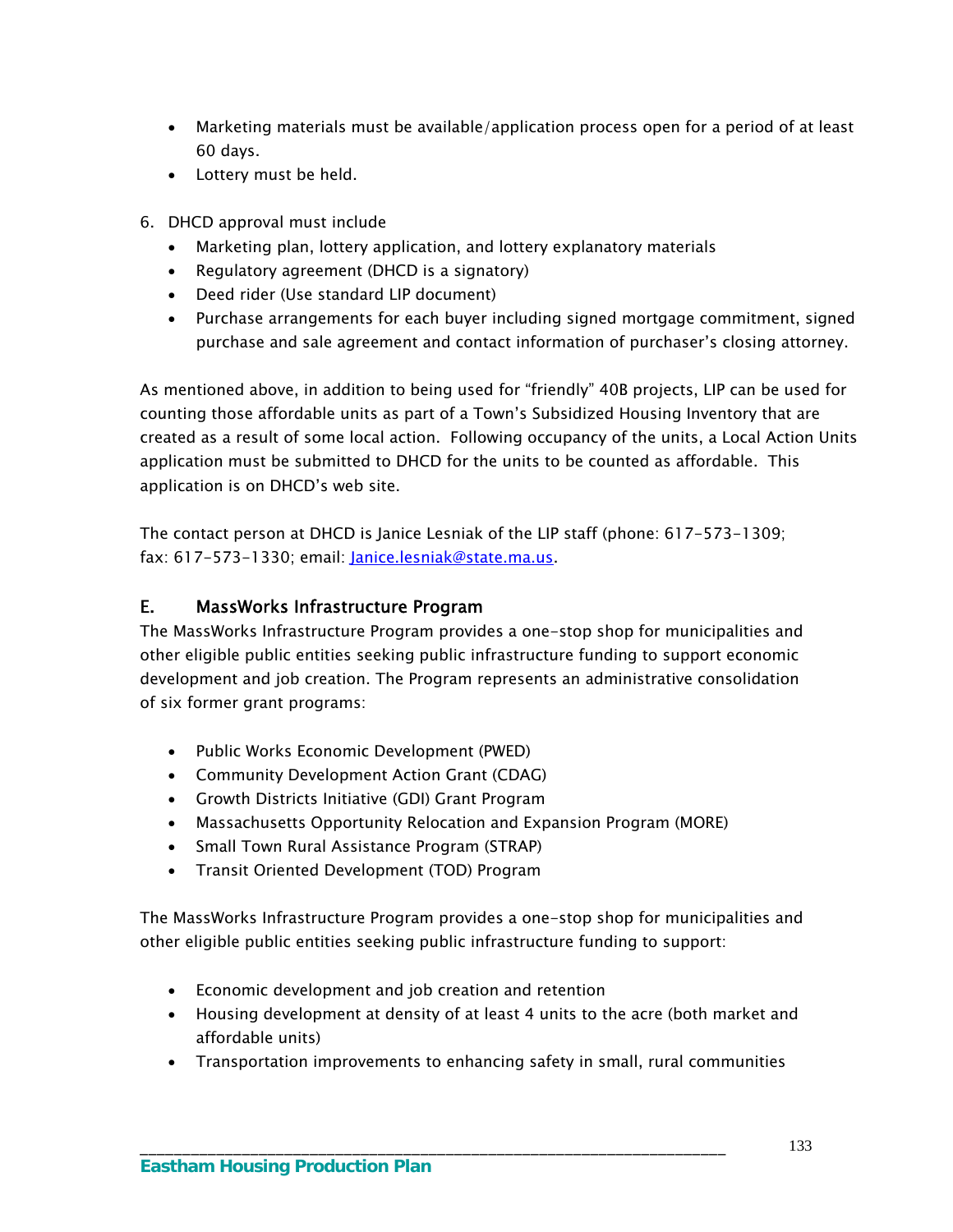The MassWorks Infrastructure Program is administered by the Executive Office of Housing and Economic Development, in cooperation with the Department of Transportation and Executive Office for Administration & Finance.

# II. SUMMARY OF HOUSING RESOURCES

Those programs that may be most appropriate to development activity in Eastham are described below.

# A. Technical Assistance

## 1. Planning Assistance Toward Housing (PATH)

A relatively new state-funded initiative, the Planning Assistance Toward Housing (PATH) Program, provides planning assistance to municipalities for housing production. The state has made \$600,000 in planning grants available through the program to support locally initiated planning for municipally owned sites, changes to land use and zoning, and other strategies that directly contribute to housing production. This program replaces the Priority Development Fund that was introduced by the state in 2004.

## 2. Peer-to-Peer Technical Assistance

This state program utilizes the expertise and experience of local officials from one community to provide assistance to officials in another comparable community to share skills and knowledge on short-term problem solving or technical assistance projects related to community development and capacity building. Funding is provided through the Community Development Block Grant Program and is limited to grants of no more than \$1,000, providing up to 30 hours of technical assistance. (Contact is Karl McLaurin at DHCD.)

Applications are accepted on a continuous basis, but funding is limited. To apply, a municipality must provide DHCD with a brief written description of the problem or issue, the technical assistance needed and documentation of a vote of the Board of Selectmen or letter from the Town Administrator supporting the request for a peer. Communities may propose a local official from another community to serve as the peer or ask DHCD for a referral. If DHCD approves the request and once the peer is recruited, DHCD will enter into a contract for services with the municipality. When the work is completed to the municipality's satisfaction, the Town must prepare a final report, submit it to DHCD, and request reimbursement for the peer.

## 3. MHP Intensive Community Support Team

The Massachusetts Housing Partnership Fund is a quasi-public agency that offers a wide range of technical and financial resources to support affordable housing. The Intensive Community Support Team provides sustained, in-depth assistance to support the development of affordable housing. Focusing on housing production, the Team helps local advocates move a project from the conceptual phase through construction, bringing expertise and shared lessons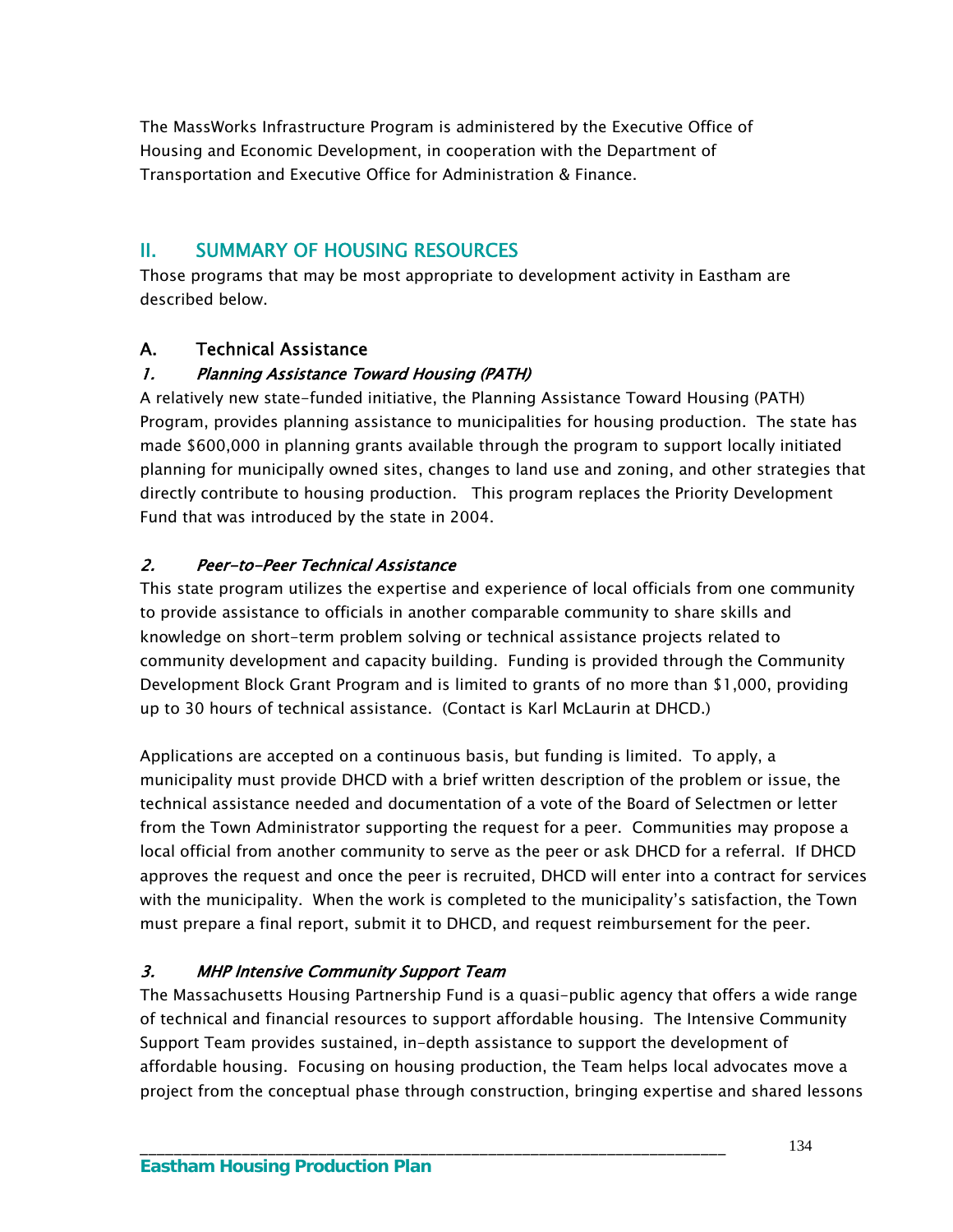from other parts of the state. The team can also provide guidance on project finance. Those communities, which are interested in this initiative, should contact the MHP Fund directly for more information. (Contact MHP's Community Housing Initiatives Team at 617-330-9944 ext. 227.)

# 4. MHP Chapter 40B Technical Assistance Program

Working with DHCD, MHP launched this program in 1999 to provide technical assistance to those communities needing assistance in reviewing comprehensive permit applications. The Program offers up to \$10,000 in third-party technical assistance to enable communities to hire consultants to help them review Chapter 40B applications. Those communities that are interested in this initiative should contact the MHP Fund directly for more information.

MHP recently announced new guidelines to help cities and towns review housing development proposals under Chapter 40B including:

- State housing agencies will now appraise and establish the land value of 40B sites before issuing project eligibility letters.
- State will put standards in place for determining when permit conditions make a 40B development "uneconomic".
- There will be set guidelines on determining related-party transactions, i.e., when a developer may also have a role as contractor or realtor.
- Advice on how to identify the most important issues early and communicate them to the developer, how informal work sessions can be effective, and how to make decisions that are unlikely to be overturned in court.

(Contact MHP's Community Housing Initiatives Team at 617-330-9944 ext. 227.)

## B. Housing Development

While comprehensive permits typically do not involve external public subsidies but use internal subsidies by which the market units in fact subsidize the affordable ones, communities are finding that they also require public subsidies to cover the costs of affordable or mixed-income residential development and need to access a range of programs through the state and federal government and other financial institutions to accomplish their objectives and meet affordable housing goals. Because the costs of development are typically significantly higher than the rents or purchase prices that low- and moderate-income tenants can afford, multiple layers of subsidies are often required to fill the gaps. Sometimes even Chapter 40B developments are finding it useful to apply for external subsidies to increase the numbers of affordable units, to target units to lower income or special needs populations, or to fill gaps that market rates cannot fully cover.

The state requires applicants to submit a One Stop Application for most of its housing subsidy programs in an effort to standardize the application process across agencies and programs. A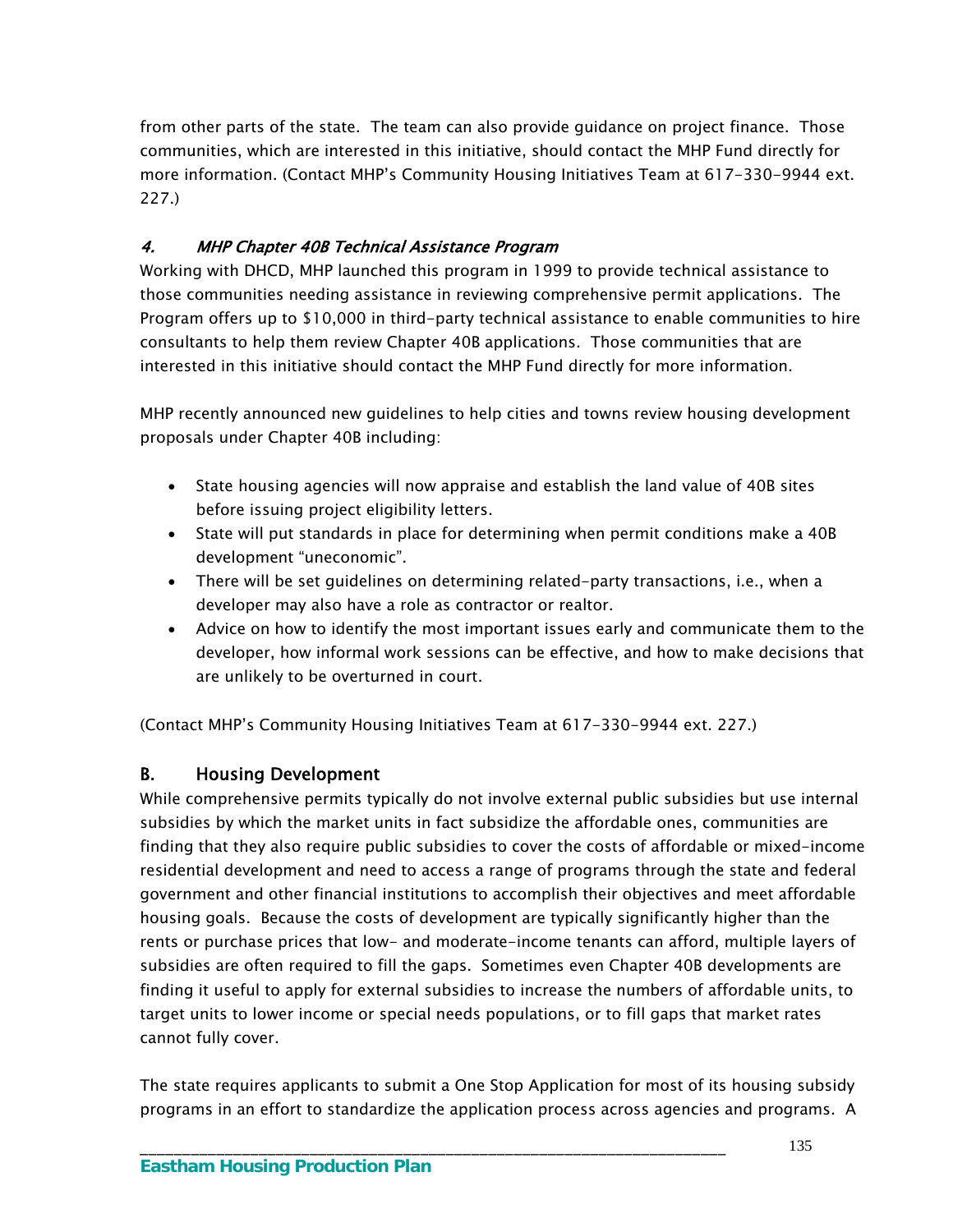Notice of Funding Availability (NOFA) is issued by the state usually twice annually for its rental programs and homeownership initiatives. Using the One Stop Application, applicants can apply to several programs simultaneously to support the funding needs of a particular project.

## 1. HOME Program

HUD created the HOME Program in 1990 to provide grants to states, larger cities and consortia of smaller cities and towns to do the following:

- Produce rental housing;
- Provide rehabilitation loans and grants, including lead paint removal and accessibility modifications, for rental and owner-occupied properties;
- Offer tenant-based rental assistance (two-year subsidies); and/or
- Assist first-time homeowners.

The HOME Program funding is targeted to homebuyers or homeowners earning no more than 80% of median income and to rental units where at least 90% of the units must be affordable and occupied by households earning no more than 60% of median income, the balance to those earning within 80% of median. Moreover, for those rental projects with five or more units, at least 20% of the units must be reserved for households earning less than 50% of median income. In addition to income guidelines, the HOME Program specifies the need for deed restrictions, resale requirements, and maximum sales prices or rentals.

The HOME Rental Program is targeted to the acquisition and rehabilitation of multi-family distressed properties or new construction of multi-family rental housing from five to fifty units. Once again, the maximum subsidy per project is \$750,000 and the maximum subsidy per unit in localities that receive HOME or CDBG funds directly from HUD is \$50,000 (these communities should also include a commitment of local funds in the project). Subsidies are in the form of deferred loans at 0% interest for 30 years. State HOME funding cannot be combined with another state subsidy program with several exceptions including the Low Income Housing Tax Credits, HIF and the ONE Mortgage Program.

## 2. Community Development Block Grant Program (CDBG)

In addition to funding for the Peer-to-Peer Program mentioned in the above section, there are other housing resources supported by federal CDBG funds that are distributed by formula to Massachusetts.

The Massachusetts Small Cities Program that has a set-aside of Community Development Block Grant (CDBG) funds to support a range of eligible activities including housing development. However, at least 70% of the money must provide benefits to households earning within 80% of median income. This money is for those nonentitlement localities that do not receive CDBG funds directly from HUD. Funds are awarded on a competitive basis through Notices of Funding Availability with specific due dates or through applications reviewed on a rolling basis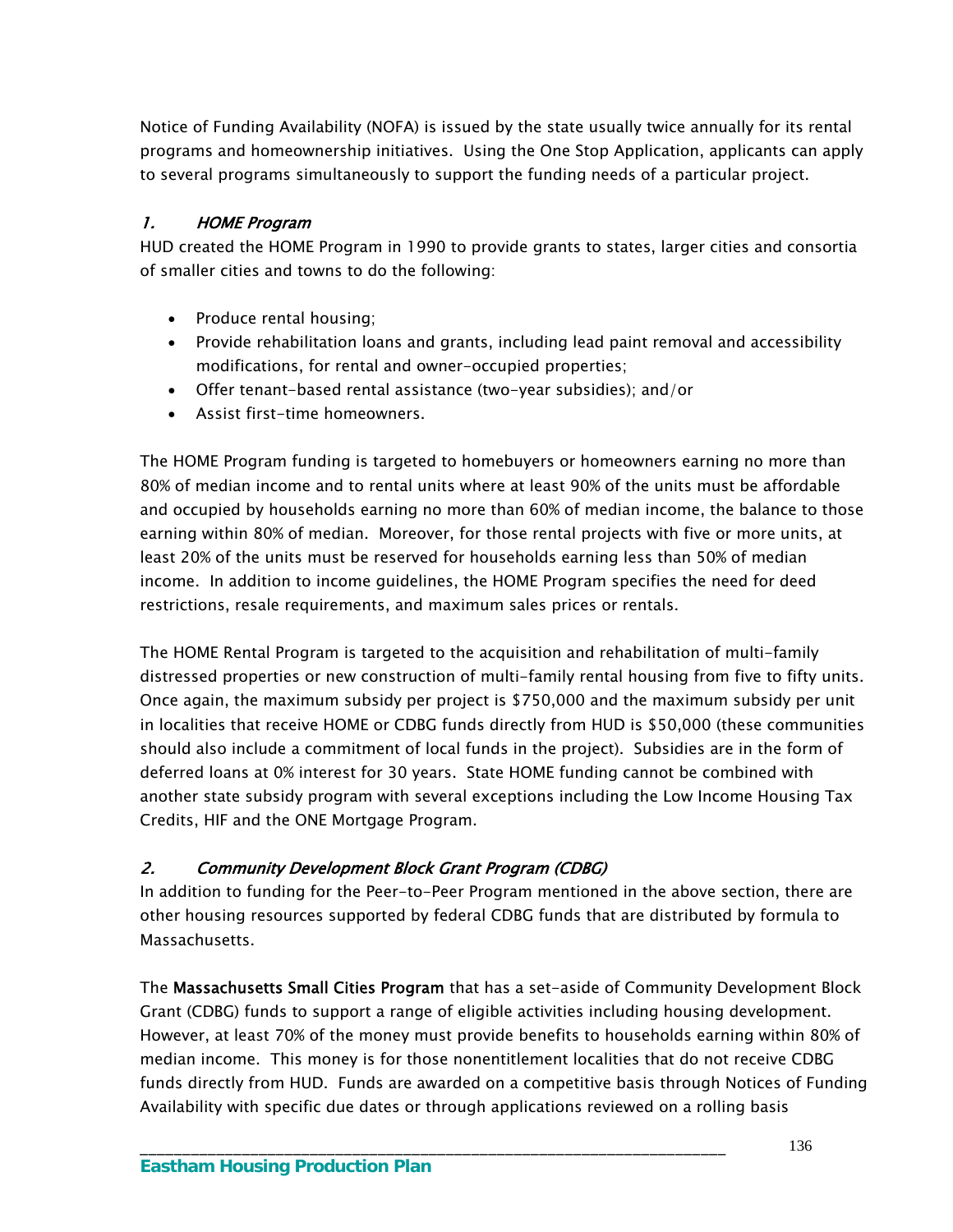throughout the year, depending on the specific program. This funding supports a variety of specific programs.

There are other programs funded through the Community Development Block Grant Small Cities Program for both homeownership and rental projects. A number of the special initiatives are directed to communities with high "statistical community-wide needs", however, the Community Development Fund II is targeted to communities with lower needs scores that have not received CDBG funds in recent years. DHCD also has a Reserve Fund for CDBG-eligible projects that did not receive funding from other CDBG funded programs or for innovative projects.

# 3. Housing Stabilization Fund (HSF)

The state's Housing Stabilization Fund (HSF) was established in 1993 through a Housing Bond bill to support housing rehabilitation through a variety of housing activities including homeownership (most of this funding has been allocated for the MHP Soft Second Program, now the ONE Mortgage Program) and rental project development. The state subsequently issued additional bond bills to provide more funding. The HSF Rehabilitation Initiative is targeted to households with incomes within 80% of median income, with resale or subsequent tenancy for households within 100% of median income. The funds can be used for grants or loans through state and local agencies, housing authorities and community development corporations with the ability to subcontract to other entities. The funds have been used to match local HOME program funding, to fund demolition, and to support the acquisition and rehabilitation of affordable housing. In addition to a program directed to the rehabilitation of abandoned, distressed or foreclosed properties, the HSF provides funds to municipalities for local revitalization programs directed to the creation or preservation of rental projects. As with HOME, the maximum amount available per project is \$750,000 and the maximum per unit is \$65,000 for communities that do not receive HOME or CDBG funds directly from HUD, and \$50,000 for those that do. Communities can apply for HSF funding biannually through the One Stop Application.

# 4. Low Income Housing Tax Credit Program

The Low Income Housing Tax Credit Program was created in 1986 by the Federal Government to offer tax credits to investors in housing development projects that include some low-income units. The tax credit program is often the centerpiece program in any affordable rental project because it brings in valuable equity funds. Tax credits are either for 4% or 9% of the development or rehab costs for each affordable unit for a ten-year period. The 4% credits have a present value of 30% of the development costs, except for the costs of land, and the 9% credit have a present value equal to 70% of the costs of developing the affordable units, with the exception of land. Both the 4% and 9% credits can be sold to investors for close to their present values.

The Federal Government limits the 9% credits and consequently there is some competition for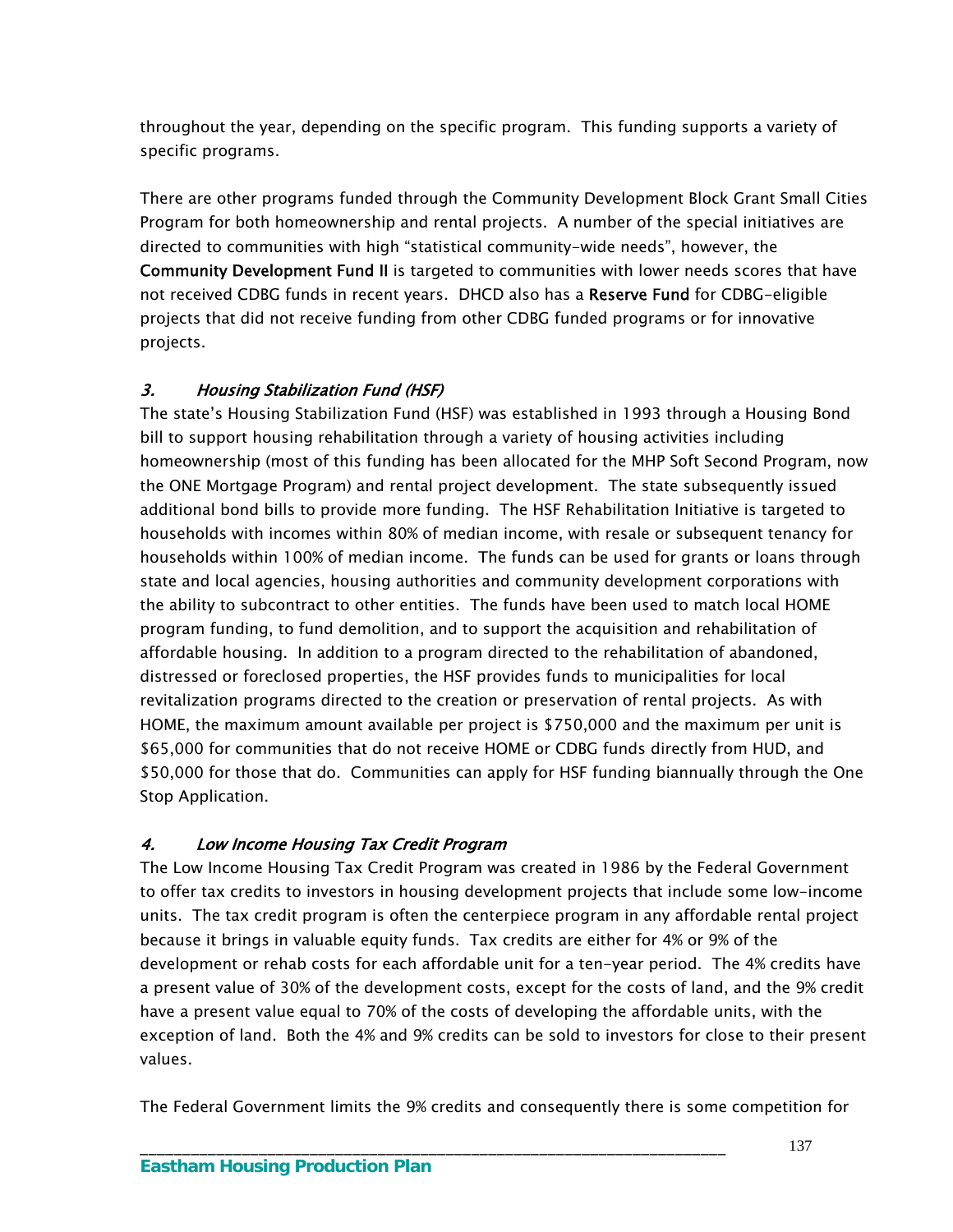them, nevertheless, most tax credit projects in Massachusetts are financed through the 9% credit. Private investors, such as banks or corporations, purchase the tax credits for about 80 cents on the dollar, and their money serves as equity in a project, reducing the amount of the debt service and consequently the rents. The program mandates that at least 20% of the units must be made affordable to households earning within 50% of median income or 40% of the units must be affordable to households earning up to 60% of median income. Those projects that receive the 9% tax credits must produce much higher percentages of affordable units.

The Massachusetts Legislature has enacted a comparable state tax credit program, modeled after the federal tax credit program. The One Stop Application is also used to apply for this source of funding.

# 5. Affordable Housing Trust Fund

The Affordable Housing Trust Fund (AHTF) was established by an act of the State Legislature and is codified under Chapter 121-D of the Massachusetts General Laws. The AHTF operates out of DHCD and is administered by MassHousing with guidance provided by an Advisory Committee of housing advocates. The purpose of the fund is to support the creation/preservation of housing that is affordable to people with incomes that do not exceed 110% of the area median income. The AHTF can be used to support the acquisition, development and/or preservation of affordable housing units. AHTF assistance can include:

- Deferred payment loans, low/no-interest amortizing loans.
- Down payment and closing cost assistance for first-time homebuyers.
- Credit enhancements and mortgage insurance guarantees.
- Matching funds for municipalities that sponsor affordable housing projects.
- Matching funds for employer-based housing and capital grants for public housing.

Funds can be used to build or renovate new affordable housing, preserve the affordability of subsidized expiring use housing, and renovate public housing. While the fund has the flexibility of serving households with incomes up to 110%, preferences for funding will be directed to projects involving the production of new affordable units for families earning below 80% of median income. The program also includes a set-aside for projects that serve homeless households or those earning below 30% of median income. Once again, the One Stop Application is used to apply for funding, typically through the availability of two funding rounds per year.

## 6. Housing Innovations Fund (HIF)

The state also administers the Housing Innovations Fund (HIF) that was created by a 1987 bond bill and expanded under two subsequent bond bills to provide a 5% deferred loan to non-profit organizations for no more than \$500,000 per project or up to 30% of the costs associated with developing alternative forms of housing including limited equity coops, mutual housing, singleroom occupancy housing, special needs housing, transitional housing, domestic violence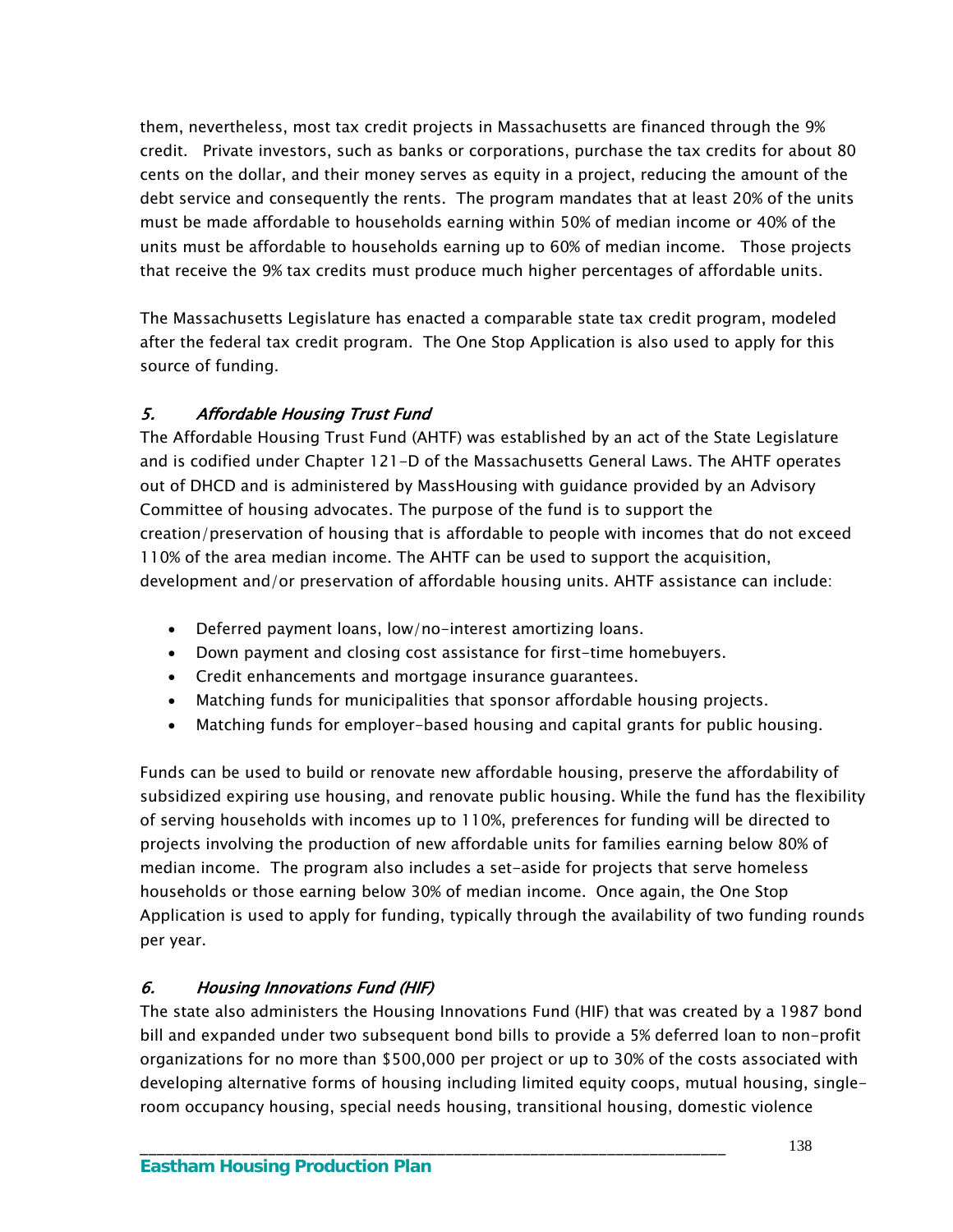shelters and congregate housing. At least 25% of the units must be reserved for households earning less than 80% of median income and another 25% for those earning within 50% of area median income. HIF can also be used with other state subsidy programs including HOME, HSF and Low Income Housing Tax Credits. The Community Economic Development Assistance Corporation (CEDAC) administers this program. Applicants are required to complete the One-Stop Application.

### 7. Federal Home Loan Bank Board's Affordable Housing Program (AHP)

Another potential source of funding for both homeownership and rental projects is the Federal Home Loan Bank Board's Affordable Housing Program (AHP) that provides subsidies to projects targeted to households earning between 50% and 80% of median income, with up to \$300,000 available per project. This funding is directed to filling existing financial gaps in low- and moderate-income affordable housing projects. There are typically two competitive funding rounds per year for this program.

### 8. MHP Permanent Rental Financing Program

The state also provides several financing programs for rental projects through the Massachusetts Housing Partnership Fund. The Permanent Rental Financing Program provides long-term, fixed-rate permanent financing for rental projects of five or more units from \$100,000 loans to amounts of \$2 million. At least 20% of the units must be affordable to households earning less than 50% of median income or at least 40% of the units must be affordable to households earning less than 60% of median income or at least 50% of the units must be affordable to households earning less than 80% of median income. MHP also administers the Permanent Plus Program targeted to multi-family housing or SRO properties with five or more units where at least 20% of the units are affordable to households earning less than 50% of median income. The program combines MHP's permanent financing with a 0% deferred loan of up to \$40,000 per affordable unit up to a maximum of \$500,000 per project. No other subsidy funds are allowed in this program. The Bridge Financing Program offers bridge loans of up to eight years ranging from \$250,000 to \$5 million to projects involving Low Income Housing Tax Credits. Applicants should contact MHP directly to obtain additional information on the program and how to apply.

#### 9. OneSource Program

The Massachusetts Housing Investment Corporation (MHIC) is a private, non-profit corporation that since 1991 has provided financing for affordable housing developments and equity for projects that involve the federal Low Income Housing Tax Credit Program. MHIC raises money from area banks to fund its loan pool and invest in the tax credits. In order to qualify for MHIC's OneSource financing, the project must include a significant number of affordable units, such that 20% to 25% of the units are affordable to households earning within 80% of median income. Interest rates are typically one point over prime and there is a 1% commitment fee. MHIC loans range from \$250,000 to several million, with a minimum project size of six units. Financing can be used for both rental and homeownership projects, for rehab and new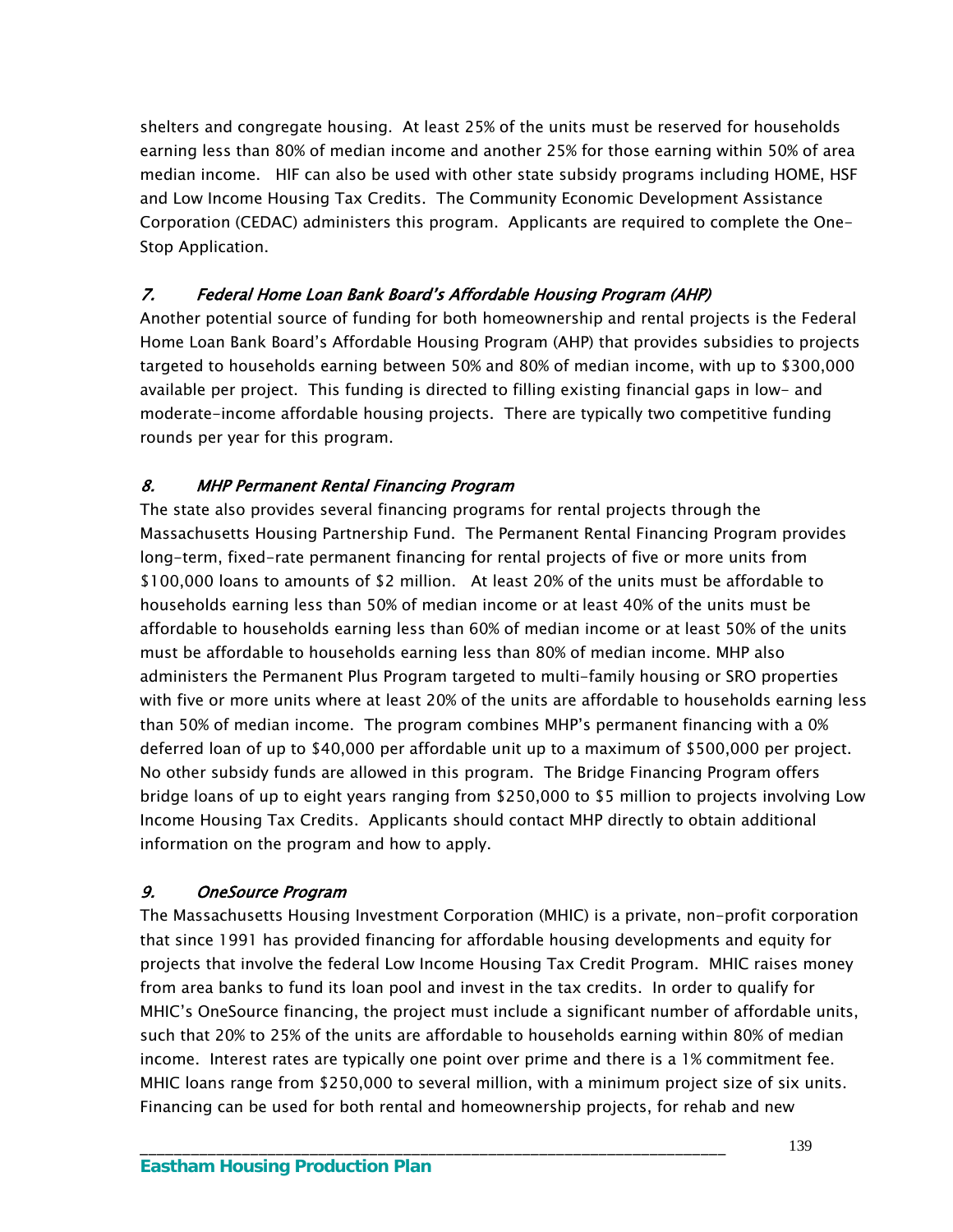construction, also covering acquisition costs with quick turn-around times for applications of less than a month (an appraisal is required). The MHIC and MHP work closely together to coordinate MHIC's construction financing with MHP's permanent take-out through the OneSource Program, making their forms compatible and utilizing the same attorneys to expedite and reduce costs associated with producing affordable housing.

## 10. Section 8 Rental Assistance

An important low-income housing resource is the Section 8 Program that provides rental assistance to help low- and moderate-income households pay their rent either through mobile vouchers that recipients use in the private market (Section 8 Housing Choice vouchers) or project-based assistance that are attached to specific units. In addition to the federal Section 8 Housing Choice Program, the state also provides rental subsidies through the Massachusetts Rental Voucher Program as well as three smaller programs directed to those with special needs. These rental subsidy programs are administered by the state or through local housing authorities and regional non-profit housing organizations. Rent subsidies take two basic forms – either granted directly to tenants or committed to specific projects through special Projectbased rental assistance. Most programs require households to pay a minimum percentage of their adjusted income (typically 30%) for housing (rent and utilities) with the government paying the difference between the household's contribution and the actual rent.

#### 11. District Improvement Financing Program (DIF)

The District Improvement Financing Program (DIF) is administered by the state's Office of Business Development to enable municipalities to finance public works and infrastructure by pledging future incremental taxes resulting from growth within a designated area to service financing obligations. This Program, in combination with others, can be helpful in developing or redeveloping target areas of a community, including the promotion of mixed-uses and smart growth. Municipalities submit a standard application and follow a prescribed application process directed by the Office of Business Development in coordination with the Economic Assistance Coordinating Council.

# 12. Urban Center Housing Tax Increment Financing Zone (UCH-TIF)

\_\_\_\_\_\_\_\_\_\_\_\_\_\_\_\_\_\_\_\_\_\_\_\_\_\_\_\_\_\_\_\_\_\_\_\_\_\_\_\_\_\_\_\_\_\_\_\_\_\_\_\_\_\_\_\_\_\_\_\_\_\_\_\_\_\_\_\_\_

The Urban Center Housing Tax Increment Financing Zone Program (UCH-TIF) is a relatively new state initiative designed to give cities and towns the ability to promote residential and commercial development in commercial centers through tax increment financing that provides a real estate tax exemption on all or part of the increased value (the "increment") of the improved real estate. The development must be primarily residential and this program can be combined with grants and loans from other local, state and federal development programs. An important purpose of the program is to increase the amount of affordable housing for households earning at or below 80% of area median income and requires that 25% of new housing to be built in the zone be affordable, although the Department of Housing and Community Development may approve a lesser percentage where necessary to insure financial feasibility. In order to take advantage of the program, a municipality needs to adopt a detailed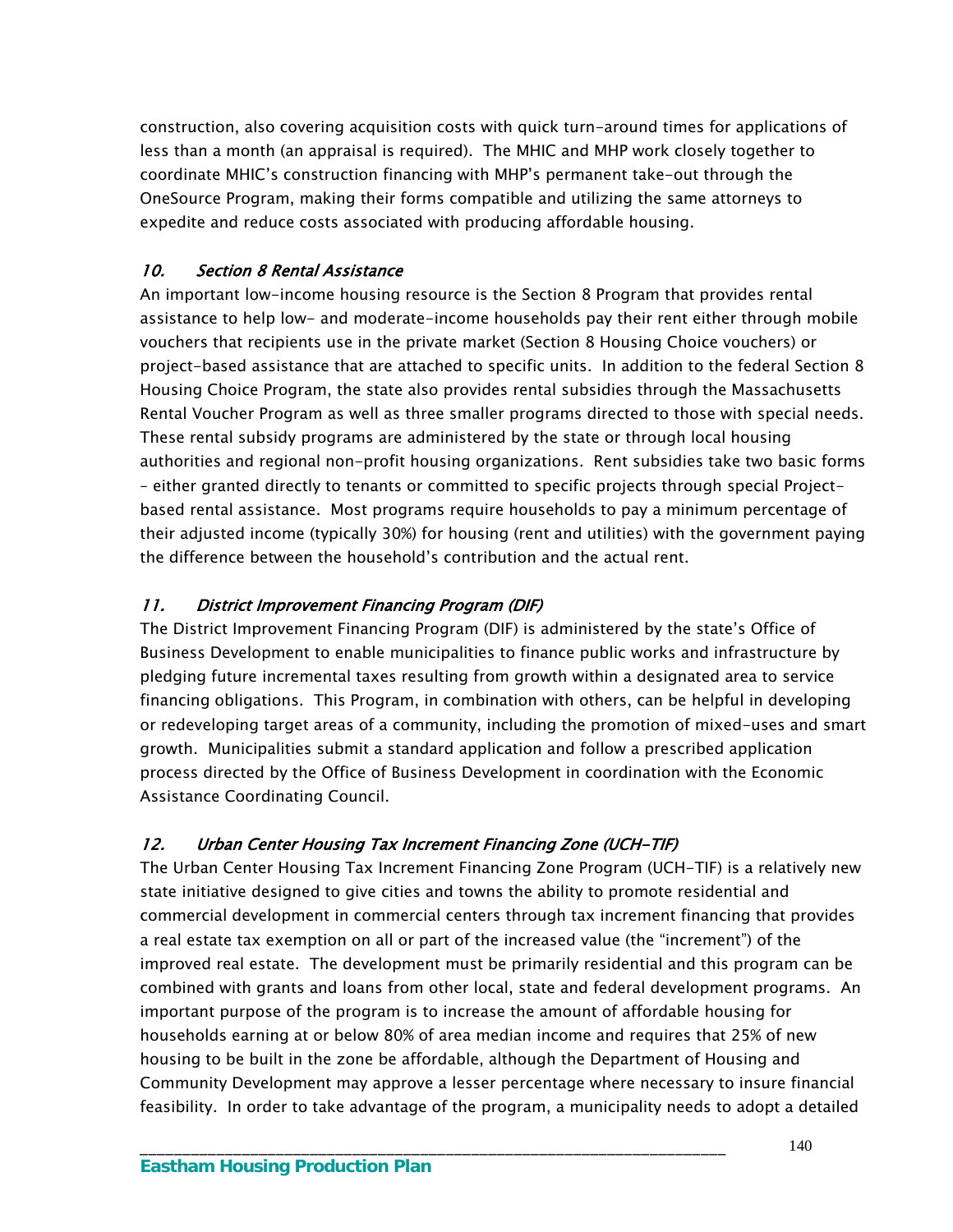UCH-TIF Plan and submit it to DHCD for approval.

# 13. Community Based Housing Program

The Community Based Housing Program provides loans to nonprofit agencies for the development or redevelopment of integrated housing for people with disabilities in institutions or nursing facilities or at risk of institutionalization. The Program provides permanent, deferred payment loans for a term of 30 years, and CBH funds may cover up to 50% of a CHA unit's Total Development Costs up to a maximum of \$750,000 per project.

# 14. Compact Neighborhoods Program

DHCD recently announced "Compact Neighborhoods" that provides additional incentives to municipalities that adopt zoning districts for working families of all incomes as well as smart growth development. Similar to 40R, the program requires new zoning that must:

- Allow a minimum number of "future zoned units" in the Compact Neighborhood, which is generally 1% of the year-round housing in the community;
- Allow one or more densities as-of-right in the zone of at least eight (8) units per acre on developable land for multi-family housing and at least four (4) units per acre for single-family use;
- Provide not less than 10% of units be affordable within projects of more than 12 units; and
- Not impose any restrictions to age or other occupancy limitations within the Compact Neighborhood zone although projects within the zone may be targeted to the elderly, persons with disabilities, etc.

Financial assistance through the Priority Development Fund is available to communities that are adopting Compact Neighborhoods zoning, giving priority to the creation of mixed-use development beyond the bounds of a single project. The state also promotes projects that meet the definition of smart growth under 40R, encourage housing that is priced to meet the needs of households across a broad range of incomes and needs.

The process for implementing a Compact Neighborhoods Zone includes:

- Identify an "as-of-right" base or overlay district (the Compact Neighborhood);
- Request and receive a Letter of Eligibility from DHCD; and
- Adopt the Compact Neighborhood Zoning.

# 15. DHCD Project-Based Homeownership Program

DHCD recently announced a first round of funding for its Project-Based Homeownership Program with two (2) funding categories: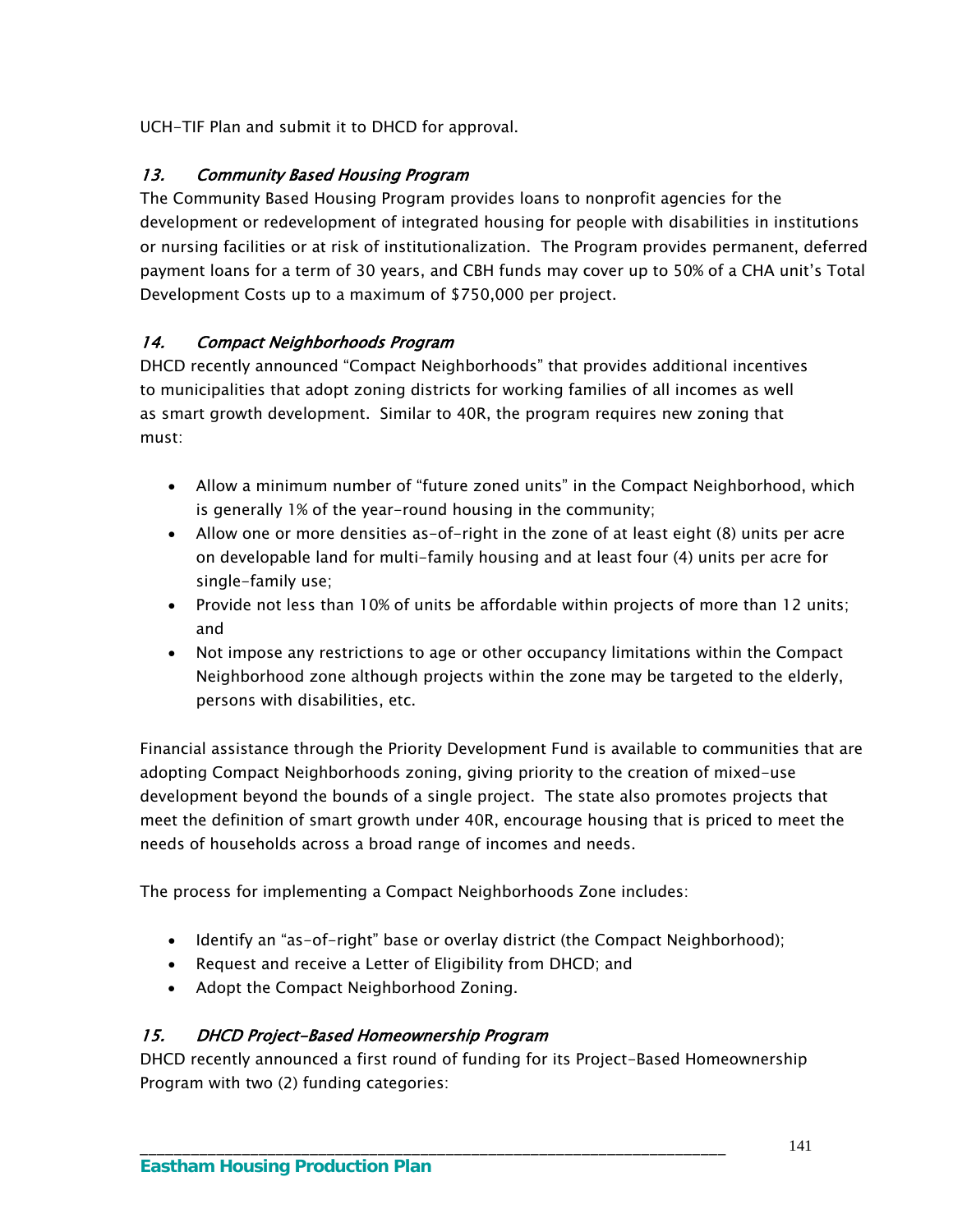## • Areas of Opportunity

Funds are being awarded for new construction of family housing projects for first-time homebuyers in neighborhoods or communities that provide access to opportunities that include but are not limited to jobs, transportation, education, and public amenities. The minimum project size is ten (10 units) for up to \$500,000 in funding for a single project and no more than \$75,000 per affordable unit. The maximum total development cost for affordable units is \$300,000 and the maximum developer overhead and fee is 15% of total development costs. Localities must provide matching funds at least equal to the amount of the DHCD subsidy request.

### **•** Gateway Cities

A limited amount of funding will be made available to Gateway Cities or other smaller communities with well-defined Neighborhood Redevelopment Plans for the acquisition and rehabilitation or new construction of single-family or duplex units or triple deckers (rehab only). The development of single sites is preferred but scattered-site projects are permissible. The minimum project size is six (6 units) for up to \$500,000 in funding for a single project and no more than \$75,000 per affordable unit. The maximum total development cost for affordable units is \$250,000 and the maximum developer overhead and fee is 15% of total development costs. Localities must provide matching funds at least equal to one-half the amount of the DHCD subsidy request.

Sponsors/developers must have hard letters of interest from construction lenders and mortgage loan originators, follow prescribed design/scope guidelines, submit sound market data at the time of pre-application, and have zoning approvals in place. Interested sponsors/developers must submit a pre-application for funding and following its review, DHCD review will invite certain sponsor/developers to submit full applications.

# C. Homebuyer Financing and Counseling

# 1. ONE Mortgage Program

The Massachusetts Housing Partnership Fund, in coordination with the state's Department of Housing and Community Development, has recently introduced the ONE Mortgage Program, a new simplified version of the successful Soft Second Loan Program, which from 1991 to 2013 helped over 17,000 families purchase their first home. Like the Soft Second Program, ONE features low, fixed-rate financing and state-backed reserve that relieves homebuyers of the cost of purchasing private mortgage insurance.

# 2. Homebuyer Counseling

There are a number of programs, including the Soft Second Loan Program and MassHousing's Home Improvement Loan Program, as well as Chapter 40B homeownership projects that require purchasers to attend homebuyer workshops sponsored by organizations that are approved by the state, Citizens Housing and Planning Association (CHAPA) and/or HUD as a condition of occupancy. These sessions provide first-time homebuyers with a wide range of important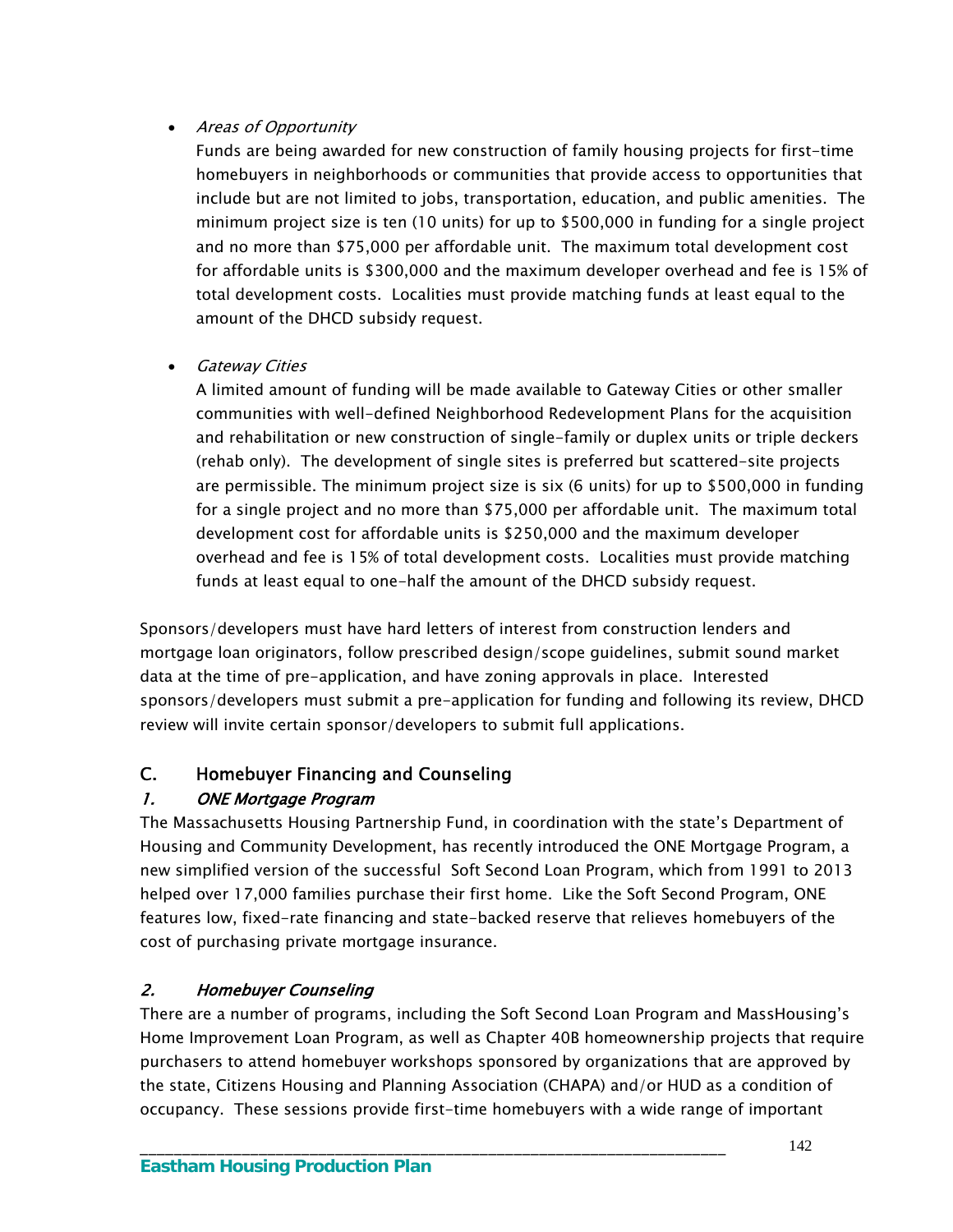information on homeownership finance and requirements. The organization that offers these workshops in closest proximity to Eastham is the Housing Assistance Corporation and Community Development Partnership.

### 4. Self-Help Housing.

Self-Help programs involve sweat-equity by the homebuyer and volunteer labor of others to reduce construction costs. Some communities have donated building lots to Habitat for Humanity to construct affordable single housing units. Under the Habitat for Humanity program, homebuyers contribute between 300 and 500 hours of sweat equity while working with volunteers from the community to construct the home. The homeowner finances the home with a 20-year loan at 0% interest. As funds are paid back to Habitat for Humanity, they are used to fund future projects.

### D. State Home Improvement Financing

#### 1. MassHousing Home Improvement Loan Program (HLP)

The MHFA Home Improvement Loan Program (HILP) is targeted to one- to four-unit, owneroccupied properties, including condominiums, with a minimum loan amount of \$10,000 up to a maximum of \$50,000. Loan terms range from five to 20 years based on the amount of the loan and the borrower's income and debt. MassHousing services the loans. Income limits are \$92,000 for households of one or two persons and \$104,000 for families of three or more persons. To apply for a loan, applicants must contact a participating lender.

# 2. Get the Lead Out Program

 MassHousing's Get the Lead Out Program has been offering financing for lead paint removal on excellent terms. Based on uncertain future legislative appropriations, some changes in program requirements were made to insure that eligible homeowners with lead poisoned children would have funding available for a longer period. All income eligible families who are under court order to delead or who have a child under case management with the Commonwealth's Lead Paint Prevention Program, will continue to receive 0% deferred loans. Owners wanting to delead their homes for preventive purposes must qualify for an amortizing loan with a 3% interest rate if earning within 80% of area median income, 5% interest if earning over 80% AMI and up to the program maximum. Applicants must contact a local rehabilitation agency to apply for the loan.

#### 3. Septic Repair Program

Through a partnership with the Massachusetts Department of Environmental Protection and Revenue, MassHousing offers loans to repair or replace failed or inadequate septic systems for qualifying applicants. The interest rates vary according to the borrower's income with 0% loans available to one and two-person households earning up to \$23,000 and three or more person households earning up to \$26,000 annually. There are 3% loans available for those one or two person households earning up to \$46,000 and three or more persons earning up to \$52,000. Additionally, one to four-family dwellings and condominiums are eligible for loan amounts of